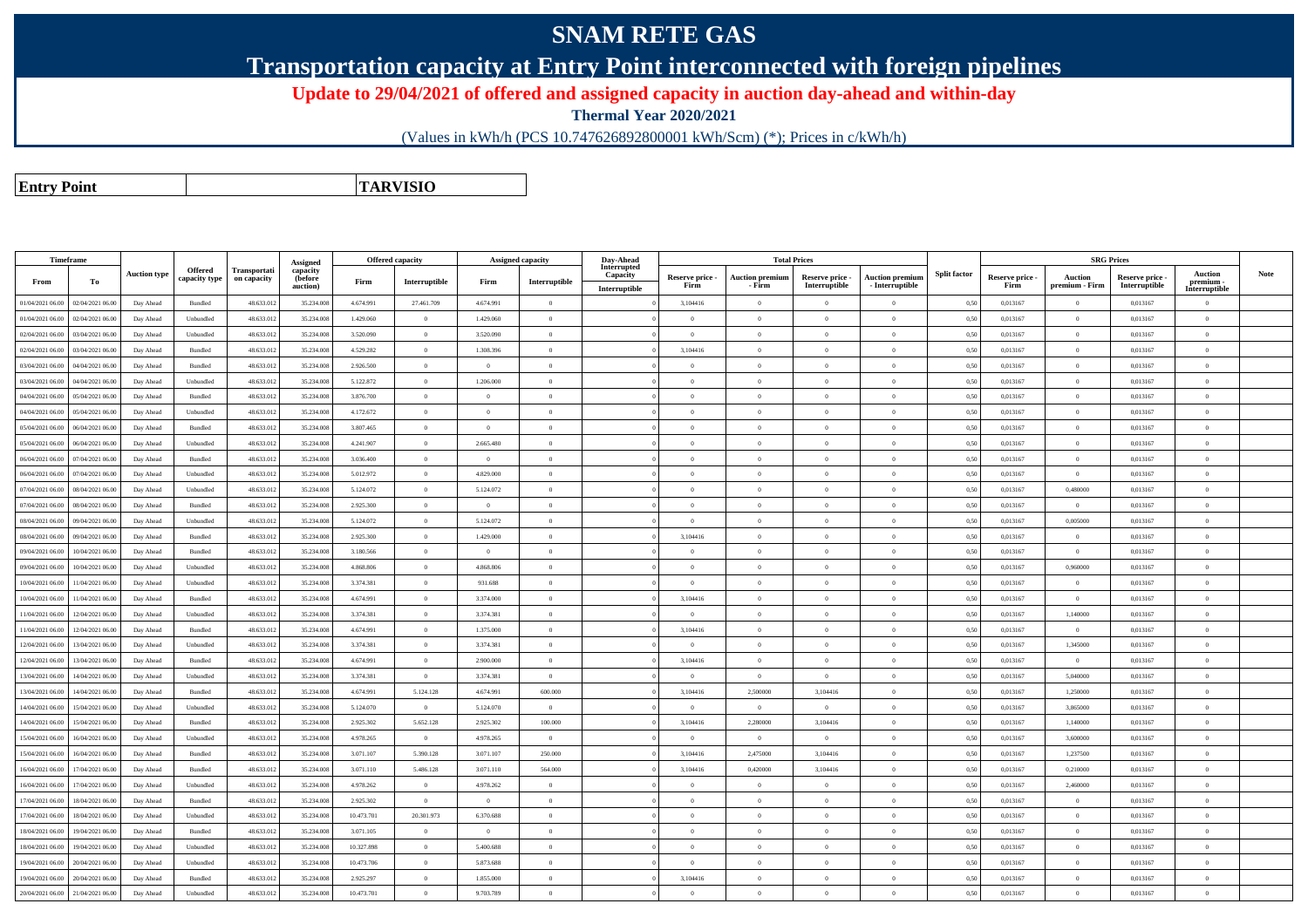|                                           |            |                   |            |            |                |                |                |                |                |                |                | $\theta$       |      |          |                |                | $\overline{0}$ |  |
|-------------------------------------------|------------|-------------------|------------|------------|----------------|----------------|----------------|----------------|----------------|----------------|----------------|----------------|------|----------|----------------|----------------|----------------|--|
| 20/04/2021 06:00 21/04/2021 06:00         | Day Ahead  | Bundled           | 48.633.01  | 35.234.008 | 2.925.302      | 5.705.210      | 2.925.302      |                | 3,104416       | 0,720000       |                |                | 0,50 | 0,013167 | 0,360000       | 0,013167       |                |  |
| 21/04/2021 06:00<br>22/04/2021 06.00      | Day Ahead  | Bundled           | 48.633.01  | 35.234.00  | 2.925.302      | $\bf{0}$       | 1.000.000      | $\bf{0}$       | 3,104416       | $\bf{0}$       | $\bf{0}$       | $\bf{0}$       | 0,50 | 0,013167 | $\bf{0}$       | 0,013167       | $\overline{0}$ |  |
| 21/04/2021 06:00<br>22/04/2021 06:00      | Day Ahead  | Unbundled         | 48.633.013 | 35.234.008 | 10.473.701     | $\overline{0}$ | 6.833.789      | $\overline{0}$ | $\bf{0}$       | $\overline{0}$ | $\overline{0}$ | $\bf{0}$       | 0.50 | 0.013167 | $\overline{0}$ | 0.013167       | $\overline{0}$ |  |
| 22/04/2021 06:00<br>23/04/2021 06:00      | Day Ahead  | Bundled           | 48.633.013 | 35.234.008 | 2.925.302      | $\overline{0}$ | $\overline{0}$ | $\overline{0}$ | $\overline{0}$ | $\theta$       | $\overline{0}$ | $\bf{0}$       | 0,50 | 0,013167 | $\,$ 0 $\,$    | 0,013167       | $\overline{0}$ |  |
| 22/04/2021 06:00<br>23/04/2021 06.00      | Day Ahead  | Unbundled         | 48.633.01  | 35.234.00  | 10.473.701     | $\bf{0}$       | 6.833.789      | $\bf{0}$       | $\overline{0}$ | $\theta$       | $\overline{0}$ | $\bf{0}$       | 0,50 | 0,013167 | $\,$ 0 $\,$    | 0,013167       | $\overline{0}$ |  |
| 23/04/2021 06:00<br>24/04/2021 06:00      | Day Ahead  | Unbundled         | 48.633.013 | 35.234.008 | 10.473.701     | $\overline{0}$ | 6.262.789      | $\overline{0}$ | $\bf{0}$       | $\overline{0}$ | $\overline{0}$ | $\bf{0}$       | 0.50 | 0.013167 | $\bf{0}$       | 0.013167       | $\overline{0}$ |  |
| 23/04/2021 06:00<br>24/04/2021 06:00      | Day Ahead  | Bundled           | 48.633.013 | 35.234.008 | 2.925.302      | $\overline{0}$ | $\overline{0}$ | $\overline{0}$ | $\overline{0}$ | $\overline{0}$ | $\overline{0}$ | $\bf{0}$       | 0,50 | 0,013167 | $\bf{0}$       | 0,013167       | $\overline{0}$ |  |
| 24/04/2021 06:00<br>25/04/2021 06.00      | Day Ahead  | Bundled           | 48.633.01  | 35.234.00  | 2.930.355      | $\bf{0}$       | $\bf{0}$       | $\bf{0}$       | $\overline{0}$ | $\overline{0}$ | $\overline{0}$ | $\bf{0}$       | 0,50 | 0,013167 | $\,$ 0 $\,$    | 0,013167       | $\overline{0}$ |  |
|                                           |            |                   |            |            |                |                |                |                |                |                |                |                |      |          |                |                |                |  |
| 24/04/2021 06:00<br>25/04/2021 06:00      | Day Ahead  | Unbundled         | 48.633.013 | 35.234.008 | 10.468.648     | $\overline{0}$ | 4.988.583      | $\overline{0}$ | $\bf{0}$       | $\overline{0}$ | $\overline{0}$ | $\bf{0}$       | 0.50 | 0.013167 | $\overline{0}$ | 0.013167       | $\overline{0}$ |  |
| 25/04/2021 06:00<br>26/04/2021 06:00      | Day Ahead  | Bundled           | 48.633.013 | 35.234.008 | 2.925.330      | $\overline{0}$ | $\overline{0}$ | $\overline{0}$ | $\overline{0}$ | $\overline{0}$ | $\overline{0}$ | $\bf{0}$       | 0,50 | 0,013167 | $\bf{0}$       | 0,013167       | $\overline{0}$ |  |
| 25/04/2021 06:00<br>26/04/2021 06.00      | Day Ahead  | Unbundled         | 48.633.01  | 35.234.008 | 10.473.673     | $\bf{0}$       | 4.828.500      | $\bf{0}$       | $\bf{0}$       | $\overline{0}$ | $\overline{0}$ | $\bf{0}$       | 0,50 | 0,013167 | $\,$ 0 $\,$    | 0,013167       | $\overline{0}$ |  |
| 26/04/2021 06:00<br>27/04/2021 06:00      | Day Ahead  | Unbundled         | 48.633.013 | 35.234.008 | 13.399.003     | $\overline{0}$ | 909.688        | $\overline{0}$ | $\overline{0}$ | $\bf{0}$       | $\overline{0}$ | $\bf{0}$       | 0.50 | 0.013167 | $\overline{0}$ | 0.013167       | $\overline{0}$ |  |
| 26/04/2021 06:00<br>27/04/2021 06:00      | Day Ahead  | Bundled           | 48.633.01  | 35.234.008 | $\overline{0}$ | 20.188.177     | $\overline{0}$ | $\overline{0}$ | $\theta$       | $\theta$       | $\overline{0}$ | $\bf{0}$       | 0,50 | 0,013167 | $\,$ 0 $\,$    | 0,013167       | $\overline{0}$ |  |
| 27/04/2021 06:00<br>28/04/2021 06:00      | Day Ahead  | Unbundled         | 48.633.01  | 35.234.00  | 13.399.003     | $\bf{0}$       | 325.968        | $\bf{0}$       | $\overline{0}$ | $\bf{0}$       | $\overline{0}$ | $\bf{0}$       | 0,50 | 0,013167 | $\,$ 0 $\,$    | 0,013167       | $\overline{0}$ |  |
| 27/04/2021 06:00<br>28/04/2021 06:00      | Day Ahead  | Bundled           | 48.633.013 | 35.234.008 | $\overline{0}$ | 196.826        | $\overline{0}$ | $\overline{0}$ | $\bf{0}$       | $\overline{0}$ | $\theta$       | $\bf{0}$       | 0.50 | 0.013167 | $\bf{0}$       | 0.013167       | $\overline{0}$ |  |
| 28/04/2021 06:00<br>29/04/2021 06:00      | Day Ahead  | Bundled           | 48.633.013 | 35.234.008 | 1.127.500      | $\overline{0}$ | $\overline{0}$ | $\overline{0}$ | $\overline{0}$ | $\overline{0}$ | $\overline{0}$ | $\bf{0}$       | 0,50 | 0,013167 | $\bf{0}$       | 0,013167       | $\overline{0}$ |  |
| 28/04/2021 06:00<br>29/04/2021 06.00      | Day Ahead  | Unbundled         | 48.633.01  | 35.234.008 | 12.271.503     | $\bf{0}$       | 5.438.096      | $\bf{0}$       | $\overline{0}$ | $\overline{0}$ | $\overline{0}$ | $\bf{0}$       | 0,50 | 0,013167 | $\,$ 0 $\,$    | 0,013167       | $\overline{0}$ |  |
| 29/04/2021 06:00<br>30/04/2021 06:00      |            | Unbundled         | 48.633.013 | 35.234.008 |                |                | 6.375.188      |                |                |                | $\overline{0}$ |                |      | 0.013167 |                | 0.013167       |                |  |
|                                           | Day Ahead  |                   |            |            | 8.724.012      | $\overline{0}$ |                | $\overline{0}$ | $\bf{0}$       | $\overline{0}$ |                | $\bf{0}$       | 0.50 |          | $\overline{0}$ |                | $\overline{0}$ |  |
| 29/04/2021 06:00<br>30/04/2021 06:00      | Day Ahead  | Bundled           | 48.633.013 | 35.234.008 | 4.674.991      | $\overline{0}$ | $\overline{0}$ | $\overline{0}$ | $\overline{0}$ | $\overline{0}$ | $\overline{0}$ | $\bf{0}$       | 0,50 | 0,013167 | $\bf{0}$       | 0,013167       | $\overline{0}$ |  |
| 30/04/2021 06:00<br>01/05/2021 06:00      | Day Ahead  | Bundled           | 48.633.01  | 35.234.00  | 2.855.063      | $\bf{0}$       | $\bf{0}$       | $\bf{0}$       | $\bf{0}$       | $\overline{0}$ | $\overline{0}$ | $\bf{0}$       | 0,50 | 0,013167 | $\,$ 0 $\,$    | 0,013167       | $\overline{0}$ |  |
| 30/04/2021 06:00<br>01/05/2021 06:00      | Day Ahead  | Unbundled         | 48.633.013 | 35.234.008 | 10.543.940     | $\overline{0}$ | 6.225.189      | $\overline{0}$ | $\overline{0}$ | $\bf{0}$       | $\overline{0}$ | $\bf{0}$       | 0.50 | 0.013167 | $\overline{0}$ | 0,013167       | $\overline{0}$ |  |
| 01/04/2021 06:00<br>02/04/2021 06:00      | Within Day | Unbundled         | 48.633.01  | 41.338.059 | 1.945.321      | $\overline{0}$ | 1.465.460      | $\overline{0}$ | $\theta$       | $\theta$       | $\overline{0}$ | $\bf{0}$       | 0,50 | 1,316716 | $\theta$       | $\overline{0}$ | $\overline{0}$ |  |
| 01/04/2021 07:00<br>02/04/2021 06.00      | Within Day | Unbundled         | 48.633.01  | 42.803.519 | 479.861        | $\bf{0}$       | $\overline{0}$ | $\bf{0}$       | $\bf{0}$       | $\overline{0}$ | $\overline{0}$ | $\bf{0}$       | 0,50 | 1,261853 | $\,$ 0 $\,$    | $\bf{0}$       | $\overline{0}$ |  |
| 01/04/2021 08:00<br>02/04/2021 06:00      | Within Day | Unbundled         | 48.633.013 | 42,803.519 | 479.861        | $\overline{0}$ | $\bf{0}$       | $\overline{0}$ | $\bf{0}$       | $\overline{0}$ | $\theta$       | $\bf{0}$       | 0.50 | 1.206990 | $\bf{0}$       | $\theta$       | $\overline{0}$ |  |
| 01/04/2021 09:00<br>02/04/2021 06.00      | Within Day | Unbundled         | 48.633.013 | 42.803.519 | 479.861        | $\overline{0}$ | $\overline{0}$ | $\overline{0}$ | $\overline{0}$ | $\overline{0}$ | $\overline{0}$ | $\bf{0}$       | 0,50 | 1,152127 | $\,$ 0 $\,$    | $\theta$       | $\overline{0}$ |  |
| 01/04/2021 10:00<br>02/04/2021 06.00      | Within Day | Unbundled         | 48.633.01  | 42.803.51  | 479.861        | $\bf{0}$       | $\overline{0}$ | $\bf{0}$       | $\overline{0}$ | $\bf{0}$       | $\overline{0}$ | $\bf{0}$       | 0,50 | 1,097263 | $\,$ 0 $\,$    | $\bf{0}$       | $\overline{0}$ |  |
| 01/04/2021 11:00<br>02/04/2021 06:00      | Within Day | Unbundled         | 48.633.013 | 42,803.519 | 479.861        | $\overline{0}$ | $\bf{0}$       | $\overline{0}$ | $\bf{0}$       | $\overline{0}$ | $\overline{0}$ | $\bf{0}$       | 0.50 | 1.042400 | $\bf{0}$       | $\overline{0}$ | $\overline{0}$ |  |
| 01/04/2021 12:00<br>02/04/2021 06:00      | Within Day | Unbundled         | 48.633.013 | 42.803.519 | 479.861        | $\overline{0}$ | $\bf{0}$       | $\overline{0}$ | $\overline{0}$ | $\overline{0}$ | $\overline{0}$ | $\bf{0}$       | 0,50 | 0,987537 | $\theta$       | $\theta$       | $\overline{0}$ |  |
|                                           |            |                   |            |            |                | $\bf{0}$       | $\bf{0}$       | $\bf{0}$       |                | $\overline{0}$ | $\overline{0}$ |                |      |          | $\,$ 0 $\,$    | $\bf{0}$       | $\overline{0}$ |  |
| 01/04/2021 13:00<br>02/04/2021 06.00      | Within Day | Unbundled         | 48.633.01  | 42.803.519 | 479.861        |                |                |                | $\bf{0}$       |                |                | $\bf{0}$       | 0,50 | 0,932674 |                |                |                |  |
| 01/04/2021 14:00<br>02/04/2021 06:00      | Within Day | Unbundled         | 48.633.013 | 42,803.519 | 479.861        | $\overline{0}$ | $\bf{0}$       | $\overline{0}$ | $\overline{0}$ | $\bf{0}$       | $\overline{0}$ | $\bf{0}$       | 0.50 | 0.877811 | $\,$ 0 $\,$    | $\,$ 0 $\,$    | $\,$ 0         |  |
| 01/04/2021 15:00<br>02/04/2021 06:00      | Within Day | Unbundled         | 48.633.013 | 42.803.519 | 479.861        | $\overline{0}$ | $\overline{0}$ | $\overline{0}$ | $\overline{0}$ | $\overline{0}$ | $\overline{0}$ | $\bf{0}$       | 0.5( | 0,822948 | $\theta$       | $\theta$       | $\overline{0}$ |  |
| 01/04/2021 16:00<br>02/04/2021 06.00      | Within Day | Unbundled         | 48.633.01  | 42.803.51  | 479.861        | $\bf{0}$       | $\bf{0}$       | $\bf{0}$       | $\bf{0}$       | $\overline{0}$ | $\overline{0}$ | $\bf{0}$       | 0,50 | 0,768084 | $\,$ 0 $\,$    | $\bf{0}$       | $\overline{0}$ |  |
| 01/04/2021 17:00<br>02/04/2021 06:00      | Within Day | Unbundled         | 48.633.013 | 42,803.519 | 479.861        | $\overline{0}$ | $\bf{0}$       | $\overline{0}$ | $\bf{0}$       | $\overline{0}$ | $\overline{0}$ | $\bf{0}$       | 0.50 | 0.713221 | $\bf{0}$       | $\bf{0}$       | $\overline{0}$ |  |
| 01/04/2021 18:00<br>02/04/2021 06:00      | Within Dav | Unbundled         | 48.633.013 | 42.803.519 | 479.861        | $\overline{0}$ | $\overline{0}$ | $\overline{0}$ | $\overline{0}$ | $\overline{0}$ | $\overline{0}$ | $\bf{0}$       | 0.50 | 0,658358 | $\theta$       | $\theta$       | $\overline{0}$ |  |
| 01/04/2021 19:00<br>02/04/2021 06.00      | Within Day | Unbundled         | 48.633.01  | 42.803.519 | 479.861        | $\bf{0}$       | $\bf{0}$       | $\bf{0}$       | $\bf{0}$       | $\overline{0}$ | $\overline{0}$ | $\bf{0}$       | 0,50 | 0,603495 | $\,$ 0 $\,$    | $\bf{0}$       | $\overline{0}$ |  |
| 01/04/2021 20:00<br>02/04/2021 06:00      | Within Day | Unbundled         | 48.633.013 | 42,803.519 | 479.861        | $\overline{0}$ | $\bf{0}$       | $\overline{0}$ | $\bf{0}$       | $\overline{0}$ | $\overline{0}$ | $\bf{0}$       | 0.50 | 0.548632 | $\bf{0}$       | $\overline{0}$ | $\bf{0}$       |  |
| 01/04/2021 21:00<br>02/04/2021 06:00      | Within Day | Unbundled         | 48.633.013 | 42.803.519 | 479.861        | $\overline{0}$ | $\overline{0}$ | $\overline{0}$ | $\overline{0}$ | $\overline{0}$ | $\overline{0}$ | $\bf{0}$       | 0.50 | 0,493769 | $\theta$       | $\theta$       | $\overline{0}$ |  |
| 01/04/2021 22.00<br>02/04/2021 06.00      | Within Day | Unbundled         | 48.633.01  | 42.803.519 | 479.861        | $\bf{0}$       | $\bf{0}$       | $\bf{0}$       | $\bf{0}$       | $\overline{0}$ | $\overline{0}$ | $\bf{0}$       | 0,50 | 0,438905 | $\,$ 0 $\,$    | $\bf{0}$       | $\overline{0}$ |  |
| 01/04/2021 23:00<br>02/04/2021 06:00      | Within Day | Unbundled         | 48.633.013 | 42,803.519 | 479.861        | $\overline{0}$ | $\bf{0}$       | $\overline{0}$ | $\overline{0}$ | $\bf{0}$       | $\overline{0}$ | $\bf{0}$       | 0.50 | 0.384042 | $\,$ 0 $\,$    | $\,$ 0 $\,$    | $\,$ 0         |  |
| 02/04/2021 00:00<br>02/04/2021 06:00      | Within Day | Unbundled         | 48.633.013 | 42.803.519 | 479.861        | $\overline{0}$ | $\overline{0}$ | $\overline{0}$ | $\overline{0}$ | $\overline{0}$ | $\overline{0}$ | $\bf{0}$       | 0.5( | 0,329179 | $\theta$       | $\theta$       | $\overline{0}$ |  |
|                                           |            |                   |            |            |                | $\bf{0}$       | $\bf{0}$       | $\bf{0}$       |                | $\overline{0}$ | $\overline{0}$ |                |      |          | $\,$ 0 $\,$    | $\bf{0}$       | $\overline{0}$ |  |
| 02/04/2021 01:00<br>02/04/2021 06.00      | Within Day | Unbundled         | 48.633.013 | 42.803.519 | 479.861        |                |                |                | $\bf{0}$       |                |                | $\bf{0}$       | 0,50 | 0,274316 |                |                |                |  |
| 02/04/2021 02:00<br>02/04/2021 06:00      | Within Day | Unbundled         | 48.633.013 | 42.803.519 | 479.861        | $\overline{0}$ | $\bf{0}$       | $\overline{0}$ | $\bf{0}$       | $\overline{0}$ | $\overline{0}$ | $\bf{0}$       | 0.50 | 0,219453 | $\bf{0}$       | $\theta$       | $\overline{0}$ |  |
| 02/04/2021 03:00<br>02/04/2021 06:00      | Within Dav | Unbundled         | 48.633.013 | 42.803.519 | 479.861        | $\overline{0}$ | $\overline{0}$ | $\Omega$       | $\overline{0}$ | $\theta$       | $\overline{0}$ | $\overline{0}$ | 0.5( | 0,164590 | $\theta$       | $\theta$       | $\overline{0}$ |  |
| 02/04/2021 04:00<br>02/04/2021 06:00      | Within Day | Unbundled         | 48.633.01  | 42.803.519 | 479.861        | $\bf{0}$       | $\bf{0}$       | $\bf{0}$       | $\bf{0}$       | $\bf{0}$       | $\overline{0}$ | $\bf{0}$       | 0,50 | 0,109726 | $\,$ 0 $\,$    | $\bf{0}$       | $\overline{0}$ |  |
| $02/04/2021$ $05.00$ $02/04/2021$ $06.00$ | Within Day | ${\sf Unbundred}$ | 48.633.012 | 42.803.519 | 479 861        | $\bf{0}$       | $\theta$       |                | $\overline{0}$ |                |                |                | 0,50 | 0.054863 | $\bf{0}$       | $\bf{0}$       |                |  |
| 02/04/2021 06:00 03/04/2021 06:00         | Within Day | Bundled           | 48.633.012 | 40.062.494 | 3.220.886      | $\overline{0}$ | $\overline{0}$ | $\Omega$       | $\theta$       | $\overline{0}$ | $\overline{0}$ | $\bf{0}$       | 0,50 | 1,316716 | $\theta$       | $\theta$       | $\overline{0}$ |  |
| 02/04/2021 07:00<br>03/04/2021 06:00      | Within Day | Bundled           | 48.633.013 | 40.062.494 | 3.220.886      | $\overline{0}$ | $\bf{0}$       | $\overline{0}$ | $\overline{0}$ | $\bf{0}$       | $\overline{0}$ | $\bf{0}$       | 0,50 | 1,261853 | $\bf{0}$       | $\overline{0}$ | $\bf{0}$       |  |
| 02/04/2021 08:00 03/04/2021 06:00         | Within Day | Bundled           | 48.633.012 | 40.062.494 | 3.220.886      | $\overline{0}$ | $\bf{0}$       | $\overline{0}$ | $\overline{0}$ | $\mathbf{0}$   | $\overline{0}$ | $\,$ 0 $\,$    | 0.50 | 1.206990 | $\overline{0}$ | $\bf{0}$       | $\,$ 0 $\,$    |  |
| 02/04/2021 09:00 03/04/2021 06:00         | Within Dav | Bundled           | 48.633.012 | 40.062.494 | 3.220.886      | $\overline{0}$ | $\overline{0}$ | $\overline{0}$ | $\overline{0}$ | $\overline{0}$ | $\overline{0}$ | $\bf{0}$       | 0,50 | 1,152127 | $\overline{0}$ | $\theta$       | $\overline{0}$ |  |
| 02/04/2021 10:00<br>03/04/2021 06:00      | Within Day | Bundled           | 48.633.012 | 40.062.494 | 3.220.886      | $\overline{0}$ | $\bf{0}$       | $\overline{0}$ | $\overline{0}$ | $\bf{0}$       | $\overline{0}$ | $\bf{0}$       | 0,50 | 1,097263 | $\bf{0}$       | $\overline{0}$ | $\overline{0}$ |  |
| 02/04/2021 11:00 03/04/2021 06:00         | Within Day | Bundled           | 48.633.012 | 40.062.494 | 3.220.886      | $\overline{0}$ | $\bf{0}$       | $\overline{0}$ | $\overline{0}$ | $\bf{0}$       | $\overline{0}$ | $\bf{0}$       | 0.50 | 1.042400 | $\,$ 0 $\,$    | $\overline{0}$ | $\,$ 0         |  |
| 02/04/2021 12:00<br>03/04/2021 06:00      | Within Dav | Bundled           | 48.633.012 | 40.062.494 | 3.220.886      | $\overline{0}$ | $\overline{0}$ | $\overline{0}$ | $\overline{0}$ | $\overline{0}$ | $\overline{0}$ | $\bf{0}$       | 0.50 | 0,987537 | $\overline{0}$ | $\theta$       | $\overline{0}$ |  |
|                                           |            |                   |            |            |                |                |                |                |                |                |                |                |      |          |                |                |                |  |
| 02/04/2021 13:00<br>03/04/2021 06:00      | Within Day | Bundled           | 48.633.013 | 40.062.494 | 3.220.886      | $\overline{0}$ | $\overline{0}$ | $\overline{0}$ | $\overline{0}$ | $\overline{0}$ | $\overline{0}$ | $\bf{0}$       | 0,50 | 0,932674 | $\bf{0}$       | $\overline{0}$ | $\overline{0}$ |  |
| 02/04/2021 14:00 03/04/2021 06:00         | Within Day | Bundled           | 48.633.012 | 40.062.494 | 3.220.886      | $\overline{0}$ | $\overline{0}$ | $\overline{0}$ | $\overline{0}$ | $\overline{0}$ | $\overline{0}$ | $\bf{0}$       | 0.50 | 0.877811 | $\mathbf{0}$   | $\bf{0}$       | $\,$ 0         |  |
| 02/04/2021 15:00 03/04/2021 06:00         | Within Dav | Bundled           | 48.633.012 | 40.062.494 | 3.220.886      | $\overline{0}$ | $\overline{0}$ | $\overline{0}$ | $\overline{0}$ | $\overline{0}$ | $\overline{0}$ | $\bf{0}$       | 0.50 | 0,822948 | $\overline{0}$ | $\theta$       | $\overline{0}$ |  |
| 02/04/2021 16:00<br>03/04/2021 06:00      | Within Day | Bundled           | 48.633.013 | 40.062.494 | 3.220.886      | $\overline{0}$ | $\bf{0}$       | $\overline{0}$ | $\bf{0}$       | $\overline{0}$ | $\bf{0}$       | $\bf{0}$       | 0,50 | 0,768084 | $\bf{0}$       | $\,0\,$        | $\bf{0}$       |  |
| 02/04/2021 17:00 03/04/2021 06:00         | Within Day | Bundled           | 48.633.012 | 40.062.494 | 3.220.886      | $\overline{0}$ | $\bf{0}$       | $\overline{0}$ | $\overline{0}$ | $\,$ 0 $\,$    | $\overline{0}$ | $\bf{0}$       | 0,50 | 0,713221 | $\overline{0}$ | $\,$ 0 $\,$    | $\,$ 0 $\,$    |  |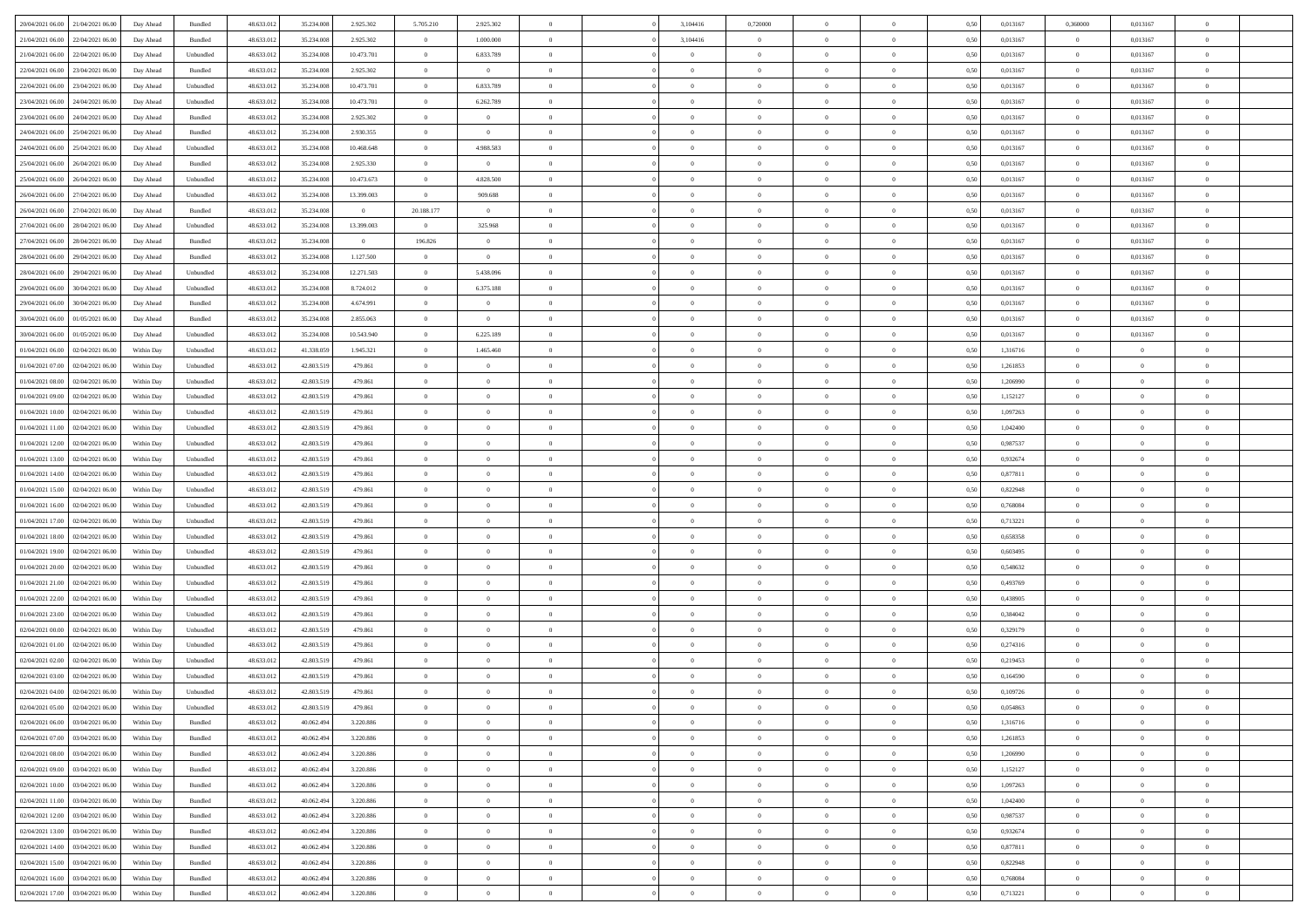| 02/04/2021 18:00 03/04/2021 06:00            | Within Day | Bundled                     | 48.633.01  | 40.062.494 | 3.220.886 | $\overline{0}$ | $\overline{0}$ |                | $\overline{0}$ | $\theta$       |                | $\theta$       | 0,50 | 0,658358 | $\theta$       | $\theta$       | $\theta$       |  |
|----------------------------------------------|------------|-----------------------------|------------|------------|-----------|----------------|----------------|----------------|----------------|----------------|----------------|----------------|------|----------|----------------|----------------|----------------|--|
| 02/04/2021 19:00<br>03/04/2021 06:00         | Within Day | Bundled                     | 48.633.01  | 40.062.49  | 3.220.886 | $\bf{0}$       | $\bf{0}$       | $\bf{0}$       | $\bf{0}$       | $\overline{0}$ | $\overline{0}$ | $\bf{0}$       | 0,50 | 0,603495 | $\,$ 0 $\,$    | $\bf{0}$       | $\overline{0}$ |  |
| 02/04/2021 20:00<br>03/04/2021 06:00         | Within Day | Bundled                     | 48.633.012 | 40.062.494 | 3.220.886 | $\overline{0}$ | $\bf{0}$       | $\overline{0}$ | $\bf{0}$       | $\bf{0}$       | $\overline{0}$ | $\bf{0}$       | 0.50 | 0.548632 | $\bf{0}$       | $\overline{0}$ | $\overline{0}$ |  |
| 02/04/2021 21:00<br>03/04/2021 06:00         | Within Day | Bundled                     | 48.633.01  | 40.062.494 | 3.220.886 | $\overline{0}$ | $\overline{0}$ | $\overline{0}$ | $\overline{0}$ | $\theta$       | $\overline{0}$ | $\bf{0}$       | 0,50 | 0,493769 | $\,$ 0 $\,$    | $\theta$       | $\overline{0}$ |  |
| 02/04/2021 22.00<br>03/04/2021 06.00         | Within Day | Bundled                     | 48.633.01  | 40.062.49  | 3.220.886 | $\bf{0}$       | $\overline{0}$ | $\bf{0}$       | $\overline{0}$ | $\theta$       | $\overline{0}$ | $\bf{0}$       | 0,50 | 0,438905 | $\,$ 0 $\,$    | $\bf{0}$       | $\overline{0}$ |  |
|                                              |            |                             |            |            |           |                |                |                |                |                |                |                |      |          |                |                |                |  |
| 02/04/2021 23:00<br>03/04/2021 06:00         | Within Day | Bundled                     | 48.633.013 | 40.062.494 | 3.220.886 | $\overline{0}$ | $\overline{0}$ | $\overline{0}$ | $\bf{0}$       | $\overline{0}$ | $\theta$       | $\bf{0}$       | 0.50 | 0.384042 | $\,$ 0 $\,$    | $\theta$       | $\overline{0}$ |  |
| 03/04/2021 00:00<br>03/04/2021 06:00         | Within Day | Bundled                     | 48.633.013 | 40.062.494 | 3.220.886 | $\overline{0}$ | $\overline{0}$ | $\overline{0}$ | $\overline{0}$ | $\overline{0}$ | $\overline{0}$ | $\bf{0}$       | 0,50 | 0,329179 | $\,$ 0 $\,$    | $\theta$       | $\overline{0}$ |  |
| 03/04/2021 01:00<br>03/04/2021 06.00         | Within Day | Bundled                     | 48.633.01  | 40.062.49  | 3.220.886 | $\bf{0}$       | $\bf{0}$       | $\bf{0}$       | $\overline{0}$ | $\overline{0}$ | $\overline{0}$ | $\bf{0}$       | 0,50 | 0,274316 | $\,$ 0 $\,$    | $\bf{0}$       | $\overline{0}$ |  |
| 03/04/2021 02:00<br>03/04/2021 06:00         | Within Day | Bundled                     | 48.633.013 | 40.062.49  | 3.220.886 | $\overline{0}$ | $\bf{0}$       | $\overline{0}$ | $\bf{0}$       | $\overline{0}$ | $\overline{0}$ | $\bf{0}$       | 0.50 | 0.219453 | $\bf{0}$       | $\overline{0}$ | $\overline{0}$ |  |
| 03/04/2021 03:00<br>03/04/2021 06:00         | Within Day | Bundled                     | 48.633.013 | 40.062.494 | 3.220.886 | $\bf{0}$       | $\bf{0}$       | $\overline{0}$ | $\overline{0}$ | $\overline{0}$ | $\overline{0}$ | $\bf{0}$       | 0,50 | 0,164590 | $\,$ 0 $\,$    | $\bf{0}$       | $\overline{0}$ |  |
| 03/04/2021 04:00<br>03/04/2021 06.00         | Within Day | Bundled                     | 48.633.01  | 40.062.494 | 3.220.886 | $\bf{0}$       | $\overline{0}$ | $\bf{0}$       | $\bf{0}$       | $\bf{0}$       | $\overline{0}$ | $\bf{0}$       | 0,50 | 0,109726 | $\,$ 0 $\,$    | $\bf{0}$       | $\overline{0}$ |  |
| 03/04/2021 05:00<br>03/04/2021 06:00         | Within Day | $\mathbf B$ undled          | 48.633.013 | 40.062.494 | 3.220.886 | $\overline{0}$ | $\bf{0}$       | $\overline{0}$ | $\overline{0}$ | $\bf{0}$       | $\overline{0}$ | $\bf{0}$       | 0.50 | 0.054863 | $\bf{0}$       | $\overline{0}$ | $\bf{0}$       |  |
|                                              |            |                             |            |            |           |                |                |                |                |                |                |                |      |          |                |                |                |  |
| 03/04/2021 06:00<br>04/04/2021 06:00         | Within Day | Bundled                     | 48.633.01  | 36.440.008 | 2.926.500 | $\overline{0}$ | $\overline{0}$ | $\overline{0}$ | $\theta$       | $\theta$       | $\overline{0}$ | $\bf{0}$       | 0,50 | 1,316716 | $\,$ 0 $\,$    | $\theta$       | $\overline{0}$ |  |
| 03/04/2021 06:00<br>04/04/2021 06.00         | Within Day | Unbundled                   | 48.633.01  | 36.440.00  | 3.916.872 | $\bf{0}$       | $\overline{0}$ | $\bf{0}$       | $\overline{0}$ | $\bf{0}$       | $\overline{0}$ | $\bf{0}$       | 0,50 | 1,316716 | $\,$ 0 $\,$    | $\bf{0}$       | $\overline{0}$ |  |
| 03/04/2021 07:00<br>04/04/2021 06:00         | Within Day | Unbundled                   | 48.633.013 | 36,440,008 | 3.916.872 | $\overline{0}$ | $\bf{0}$       | $\overline{0}$ | $\bf{0}$       | $\overline{0}$ | $\theta$       | $\bf{0}$       | 0.50 | 1.261853 | $\,$ 0 $\,$    | $\theta$       | $\overline{0}$ |  |
| 03/04/2021 07:00<br>04/04/2021 06:00         | Within Day | Bundled                     | 48.633.013 | 36.440.008 | 2.926.500 | $\overline{0}$ | $\overline{0}$ | $\overline{0}$ | $\overline{0}$ | $\overline{0}$ | $\overline{0}$ | $\bf{0}$       | 0,50 | 1,261853 | $\theta$       | $\theta$       | $\overline{0}$ |  |
| 03/04/2021 08:00<br>04/04/2021 06.00         | Within Day | Unbundled                   | 48.633.01  | 36.440.008 | 3.916.872 | $\bf{0}$       | $\bf{0}$       | $\bf{0}$       | $\overline{0}$ | $\bf{0}$       | $\overline{0}$ | $\bf{0}$       | 0,50 | 1,206990 | $\,$ 0 $\,$    | $\bf{0}$       | $\overline{0}$ |  |
| 03/04/2021 08:00<br>04/04/2021 06:00         | Within Day | Bundled                     | 48.633.013 | 36,440,008 | 2.926.500 | $\overline{0}$ | $\bf{0}$       | $\overline{0}$ | $\bf{0}$       | $\overline{0}$ | $\overline{0}$ | $\bf{0}$       | 0.50 | 1.206990 | $\bf{0}$       | $\overline{0}$ | $\overline{0}$ |  |
| 03/04/2021 09:00<br>04/04/2021 06:00         | Within Day | Unbundled                   | 48.633.013 | 36.440.008 | 3.916.872 | $\bf{0}$       | $\bf{0}$       | $\overline{0}$ | $\overline{0}$ | $\overline{0}$ | $\overline{0}$ | $\bf{0}$       | 0,50 | 1,152127 | $\,$ 0 $\,$    | $\bf{0}$       | $\overline{0}$ |  |
|                                              |            |                             |            |            |           |                |                |                |                |                |                |                |      |          |                |                |                |  |
| 03/04/2021 09:00<br>04/04/2021 06.00         | Within Day | Bundled                     | 48.633.01  | 36.440.00  | 2.926.500 | $\bf{0}$       | $\bf{0}$       | $\bf{0}$       | $\bf{0}$       | $\overline{0}$ | $\overline{0}$ | $\bf{0}$       | 0,50 | 1,152127 | $\,$ 0 $\,$    | $\bf{0}$       | $\overline{0}$ |  |
| 03/04/2021 10:00<br>04/04/2021 06:00         | Within Day | Unbundled                   | 48.633.013 | 36,440,008 | 3.916.872 | $\overline{0}$ | $\bf{0}$       | $\overline{0}$ | $\overline{0}$ | $\bf{0}$       | $\overline{0}$ | $\bf{0}$       | 0.50 | 1.097263 | $\bf{0}$       | $\overline{0}$ | $\overline{0}$ |  |
| 03/04/2021 10:00<br>04/04/2021 06:00         | Within Day | Bundled                     | 48.633.01  | 36.440.008 | 2.926.500 | $\overline{0}$ | $\overline{0}$ | $\overline{0}$ | $\overline{0}$ | $\theta$       | $\overline{0}$ | $\bf{0}$       | 0,50 | 1,097263 | $\theta$       | $\theta$       | $\overline{0}$ |  |
| 03/04/2021 11:00<br>04/04/2021 06.00         | Within Day | Unbundled                   | 48.633.01  | 36.440.00  | 3.916.872 | $\bf{0}$       | $\bf{0}$       | $\bf{0}$       | $\bf{0}$       | $\overline{0}$ | $\overline{0}$ | $\bf{0}$       | 0,50 | 1,042400 | $\,$ 0 $\,$    | $\bf{0}$       | $\overline{0}$ |  |
| 03/04/2021 11:00<br>04/04/2021 06:00         | Within Day | Bundled                     | 48.633.013 | 36,440,008 | 2.926.500 | $\overline{0}$ | $\overline{0}$ | $\overline{0}$ | $\bf{0}$       | $\overline{0}$ | $\theta$       | $\bf{0}$       | 0.50 | 1.042400 | $\,$ 0 $\,$    | $\theta$       | $\overline{0}$ |  |
| 03/04/2021 12:00<br>04/04/2021 06:00         | Within Day | Bundled                     | 48.633.013 | 36.440.008 | 2.926.500 | $\overline{0}$ | $\overline{0}$ | $\overline{0}$ | $\overline{0}$ | $\overline{0}$ | $\overline{0}$ | $\bf{0}$       | 0,50 | 0,987537 | $\,$ 0 $\,$    | $\theta$       | $\overline{0}$ |  |
| 03/04/2021 12:00<br>04/04/2021 06.00         | Within Day | Unbundled                   | 48.633.01  | 36.440.00  | 3.916.872 | $\bf{0}$       | $\overline{0}$ | $\bf{0}$       | $\overline{0}$ | $\bf{0}$       | $\overline{0}$ | $\bf{0}$       | 0,50 | 0,987537 | $\,$ 0 $\,$    | $\bf{0}$       | $\overline{0}$ |  |
| 03/04/2021 13:00<br>04/04/2021 06:00         | Within Day | Unbundled                   | 48.633.013 | 36,440,008 | 3.916.872 | $\overline{0}$ | $\bf{0}$       | $\overline{0}$ | $\bf{0}$       | $\overline{0}$ | $\overline{0}$ | $\bf{0}$       | 0.50 | 0.932674 | $\bf{0}$       | $\overline{0}$ | $\overline{0}$ |  |
|                                              |            |                             |            |            |           |                |                |                |                |                |                |                |      |          |                |                |                |  |
| 03/04/2021 13:00<br>04/04/2021 06:00         | Within Day | Bundled                     | 48.633.01  | 36.440.008 | 2.926.500 | $\overline{0}$ | $\bf{0}$       | $\overline{0}$ | $\overline{0}$ | $\overline{0}$ | $\overline{0}$ | $\bf{0}$       | 0,50 | 0,932674 | $\,$ 0 $\,$    | $\theta$       | $\overline{0}$ |  |
| 03/04/2021 14:00<br>04/04/2021 06.00         | Within Day | Unbundled                   | 48.633.01  | 36.440.008 | 3.916.872 | $\bf{0}$       | $\bf{0}$       | $\bf{0}$       | $\bf{0}$       | $\overline{0}$ | $\overline{0}$ | $\bf{0}$       | 0,50 | 0,877811 | $\,$ 0 $\,$    | $\bf{0}$       | $\overline{0}$ |  |
| 03/04/2021 14:00<br>04/04/2021 06:00         | Within Day | Bundled                     | 48.633.013 | 36,440,008 | 2.926.500 | $\overline{0}$ | $\bf{0}$       | $\overline{0}$ | $\overline{0}$ | $\bf{0}$       | $\overline{0}$ | $\bf{0}$       | 0.50 | 0.877811 | $\bf{0}$       | $\overline{0}$ | $\overline{0}$ |  |
| 03/04/2021 15:00<br>04/04/2021 06:00         | Within Day | Unbundled                   | 48.633.013 | 36,440,008 | 3.916.872 | $\overline{0}$ | $\overline{0}$ | $\overline{0}$ | $\overline{0}$ | $\overline{0}$ | $\overline{0}$ | $\bf{0}$       | 0.5( | 0,822948 | $\theta$       | $\theta$       | $\overline{0}$ |  |
| 03/04/2021 15:00<br>04/04/2021 06.00         | Within Day | Bundled                     | 48.633.01  | 36.440.00  | 2.926.500 | $\bf{0}$       | $\overline{0}$ | $\bf{0}$       | $\bf{0}$       | $\overline{0}$ | $\overline{0}$ | $\bf{0}$       | 0,50 | 0,822948 | $\,$ 0 $\,$    | $\bf{0}$       | $\overline{0}$ |  |
| 03/04/2021 16:00<br>04/04/2021 06:00         | Within Day | Unbundled                   | 48.633.013 | 36,440,008 | 3.916.872 | $\overline{0}$ | $\bf{0}$       | $\overline{0}$ | $\bf{0}$       | $\overline{0}$ | $\Omega$       | $\bf{0}$       | 0.50 | 0.768084 | $\,$ 0 $\,$    | $\bf{0}$       | $\overline{0}$ |  |
| 03/04/2021 16:00<br>04/04/2021 06:00         | Within Dav | Bundled                     | 48.633.013 | 36.440.008 | 2.926.500 | $\overline{0}$ | $\overline{0}$ | $\overline{0}$ | $\overline{0}$ | $\theta$       | $\overline{0}$ | $\bf{0}$       | 0.50 | 0,768084 | $\theta$       | $\theta$       | $\overline{0}$ |  |
|                                              |            |                             |            |            |           |                |                |                |                |                | $\overline{0}$ |                |      |          |                |                |                |  |
| 03/04/2021 17:00<br>04/04/2021 06.00         | Within Day | Unbundled                   | 48.633.01  | 36.440.008 | 3.916.872 | $\bf{0}$       | $\bf{0}$       | $\bf{0}$       | $\bf{0}$       | $\bf{0}$       |                | $\bf{0}$       | 0,50 | 0,713221 | $\,$ 0 $\,$    | $\bf{0}$       | $\overline{0}$ |  |
| 03/04/2021 17:00<br>04/04/2021 06:00         | Within Day | Bundled                     | 48.633.013 | 36,440,008 | 2.926.500 | $\overline{0}$ | $\bf{0}$       | $\overline{0}$ | $\bf{0}$       | $\overline{0}$ | $\overline{0}$ | $\bf{0}$       | 0.50 | 0.713221 | $\bf{0}$       | $\overline{0}$ | $\overline{0}$ |  |
| 03/04/2021 18:00<br>04/04/2021 06:00         | Within Day | Unbundled                   | 48.633.013 | 36,440,008 | 3.916.872 | $\overline{0}$ | $\overline{0}$ | $\overline{0}$ | $\overline{0}$ | $\overline{0}$ | $\overline{0}$ | $\bf{0}$       | 0.50 | 0,658358 | $\theta$       | $\theta$       | $\overline{0}$ |  |
| 03/04/2021 18:00<br>04/04/2021 06.00         | Within Day | Bundled                     | 48.633.01  | 36.440.00  | 2.926.500 | $\bf{0}$       | $\bf{0}$       | $\bf{0}$       | $\bf{0}$       | $\overline{0}$ | $\overline{0}$ | $\bf{0}$       | 0,50 | 0,658358 | $\,$ 0 $\,$    | $\bf{0}$       | $\overline{0}$ |  |
| 03/04/2021 19:00<br>04/04/2021 06:00         | Within Day | Bundled                     | 48.633.013 | 36,440,008 | 2.926.500 | $\overline{0}$ | $\bf{0}$       | $\overline{0}$ | $\overline{0}$ | $\bf{0}$       | $\overline{0}$ | $\bf{0}$       | 0.50 | 0.603495 | $\bf{0}$       | $\overline{0}$ | $\overline{0}$ |  |
| 03/04/2021 19:00<br>04/04/2021 06:00         | Within Dav | Unbundled                   | 48.633.013 | 36.440.008 | 3.916.872 | $\overline{0}$ | $\overline{0}$ | $\overline{0}$ | $\overline{0}$ | $\overline{0}$ | $\overline{0}$ | $\bf{0}$       | 0.50 | 0,603495 | $\theta$       | $\theta$       | $\overline{0}$ |  |
| 03/04/2021 20:00<br>04/04/2021 06.00         | Within Day | Unbundled                   | 48.633.013 | 36.440.008 | 3.916.872 | $\bf{0}$       | $\bf{0}$       | $\bf{0}$       | $\bf{0}$       | $\overline{0}$ | $\overline{0}$ | $\bf{0}$       | 0,50 | 0,548632 | $\,$ 0 $\,$    | $\bf{0}$       | $\overline{0}$ |  |
| 03/04/2021 20:00<br>04/04/2021 06:00         | Within Day | Bundled                     | 48.633.013 | 36,440,008 | 2.926.500 | $\overline{0}$ | $\overline{0}$ | $\overline{0}$ | $\bf{0}$       | $\overline{0}$ | $\Omega$       | $\bf{0}$       | 0.50 | 0.548632 | $\bf{0}$       | $\theta$       | $\overline{0}$ |  |
| 03/04/2021 21:00<br>04/04/2021 06:00         | Within Dav | Unbundled                   | 48.633.013 | 36,440,008 | 3.916.872 | $\overline{0}$ | $\overline{0}$ | $\Omega$       | $\overline{0}$ | $\theta$       | $\overline{0}$ | $\overline{0}$ | 0.5( | 0,493769 | $\theta$       | $\theta$       | $\overline{0}$ |  |
|                                              |            |                             |            |            |           |                |                |                |                |                |                |                |      |          |                |                |                |  |
| 03/04/2021 21:00<br>04/04/2021 06:00         | Within Day | Bundled                     | 48.633.01  | 36.440.008 | 2.926.500 | $\bf{0}$       | $\bf{0}$       | $\overline{0}$ | $\bf{0}$       | $\bf{0}$       | $\overline{0}$ | $\bf{0}$       | 0,50 | 0,493769 | $\overline{0}$ | $\bf{0}$       | $\overline{0}$ |  |
| $03/04/2021\ 22.00 \qquad 04/04/2021\ 06.00$ | Within Day | $\ensuremath{\mathsf{Unb}}$ | 48.633.012 | 36.440.008 | 3.916.872 | $\bf{0}$       | $\theta$       |                | $\Omega$       |                |                |                | 0,50 | 0.438905 | $\theta$       | $\overline{0}$ |                |  |
| 03/04/2021 22:00 04/04/2021 06:00            | Within Day | Bundled                     | 48.633.012 | 36.440.008 | 2.926.500 | $\overline{0}$ | $\overline{0}$ | $\Omega$       | $\theta$       | $\overline{0}$ | $\overline{0}$ | $\bf{0}$       | 0,50 | 0,438905 | $\theta$       | $\theta$       | $\overline{0}$ |  |
| 03/04/2021 23:00<br>04/04/2021 06:00         | Within Day | Unbundled                   | 48.633.013 | 36.440.008 | 3.916.872 | $\overline{0}$ | $\bf{0}$       | $\overline{0}$ | $\overline{0}$ | $\bf{0}$       | $\overline{0}$ | $\bf{0}$       | 0,50 | 0,384042 | $\bf{0}$       | $\overline{0}$ | $\bf{0}$       |  |
| 03/04/2021 23:00 04/04/2021 06:00            | Within Day | Bundled                     | 48.633.012 | 36,440,008 | 2.926.500 | $\overline{0}$ | $\bf{0}$       | $\overline{0}$ | $\overline{0}$ | $\mathbf{0}$   | $\overline{0}$ | $\,$ 0 $\,$    | 0.50 | 0.384042 | $\overline{0}$ | $\bf{0}$       | $\,$ 0 $\,$    |  |
| 04/04/2021 00:00 04/04/2021 06:00            | Within Day | Unbundled                   | 48.633.012 | 36.440.008 | 3.916.872 | $\overline{0}$ | $\overline{0}$ | $\overline{0}$ | $\overline{0}$ | $\overline{0}$ | $\overline{0}$ | $\bf{0}$       | 0,50 | 0,329179 | $\theta$       | $\theta$       | $\overline{0}$ |  |
| 04/04/2021 00:00<br>04/04/2021 06.00         | Within Day | Bundled                     | 48.633.012 | 36.440.008 | 2.926.500 | $\overline{0}$ | $\bf{0}$       | $\overline{0}$ | $\overline{0}$ | $\overline{0}$ | $\overline{0}$ | $\bf{0}$       | 0,50 | 0,329179 | $\bf{0}$       | $\overline{0}$ | $\overline{0}$ |  |
|                                              |            |                             |            |            |           |                |                |                |                |                |                |                |      |          |                |                |                |  |
| 04/04/2021 06:00<br>04/04/2021 01:00         | Within Day | Unbundled                   | 48.633.012 | 36,440,008 | 3.916.872 | $\overline{0}$ | $\bf{0}$       | $\overline{0}$ | $\overline{0}$ | $\bf{0}$       | $\overline{0}$ | $\bf{0}$       | 0.50 | 0,274316 | $\,$ 0 $\,$    | $\theta$       | $\,$ 0         |  |
| 04/04/2021 01:00 04/04/2021 06:00            | Within Dav | Bundled                     | 48.633.012 | 36.440.008 | 2.926.500 | $\overline{0}$ | $\overline{0}$ | $\overline{0}$ | $\overline{0}$ | $\overline{0}$ | $\overline{0}$ | $\bf{0}$       | 0.50 | 0,274316 | $\overline{0}$ | $\theta$       | $\overline{0}$ |  |
| 04/04/2021 02:00<br>04/04/2021 06:00         | Within Day | Bundled                     | 48.633.013 | 36.440.008 | 2.926.500 | $\overline{0}$ | $\overline{0}$ | $\overline{0}$ | $\overline{0}$ | $\overline{0}$ | $\overline{0}$ | $\bf{0}$       | 0,50 | 0,219453 | $\bf{0}$       | $\overline{0}$ | $\overline{0}$ |  |
| 04/04/2021 02:00<br>04/04/2021 06:00         | Within Day | Unbundled                   | 48.633.012 | 36,440,008 | 3.916.872 | $\overline{0}$ | $\overline{0}$ | $\overline{0}$ | $\overline{0}$ | $\bf{0}$       | $\overline{0}$ | $\bf{0}$       | 0.50 | 0.219453 | $\mathbf{0}$   | $\bf{0}$       | $\,$ 0         |  |
| 04/04/2021 03:00 04/04/2021 06:00            | Within Dav | Unbundled                   | 48.633.012 | 36.440.008 | 3.916.872 | $\overline{0}$ | $\overline{0}$ | $\overline{0}$ | $\overline{0}$ | $\overline{0}$ | $\overline{0}$ | $\bf{0}$       | 0,50 | 0,164590 | $\overline{0}$ | $\theta$       | $\overline{0}$ |  |
| 04/04/2021 03:00<br>04/04/2021 06.00         | Within Day | Bundled                     | 48.633.013 | 36.440.008 | 2.926.500 | $\overline{0}$ | $\bf{0}$       | $\overline{0}$ | $\bf{0}$       | $\overline{0}$ | $\overline{0}$ | $\bf{0}$       | 0,50 | 0,164590 | $\bf{0}$       | $\bf{0}$       | $\overline{0}$ |  |
| 04/04/2021 04:00 04/04/2021 06:00            | Within Day | Unbundled                   | 48.633.012 | 36.440.008 | 3.916.872 | $\,$ 0 $\,$    | $\bf{0}$       | $\overline{0}$ | $\overline{0}$ | $\,$ 0 $\,$    | $\overline{0}$ | $\bf{0}$       | 0,50 | 0,109726 | $\overline{0}$ | $\,$ 0 $\,$    | $\,$ 0 $\,$    |  |
|                                              |            |                             |            |            |           |                |                |                |                |                |                |                |      |          |                |                |                |  |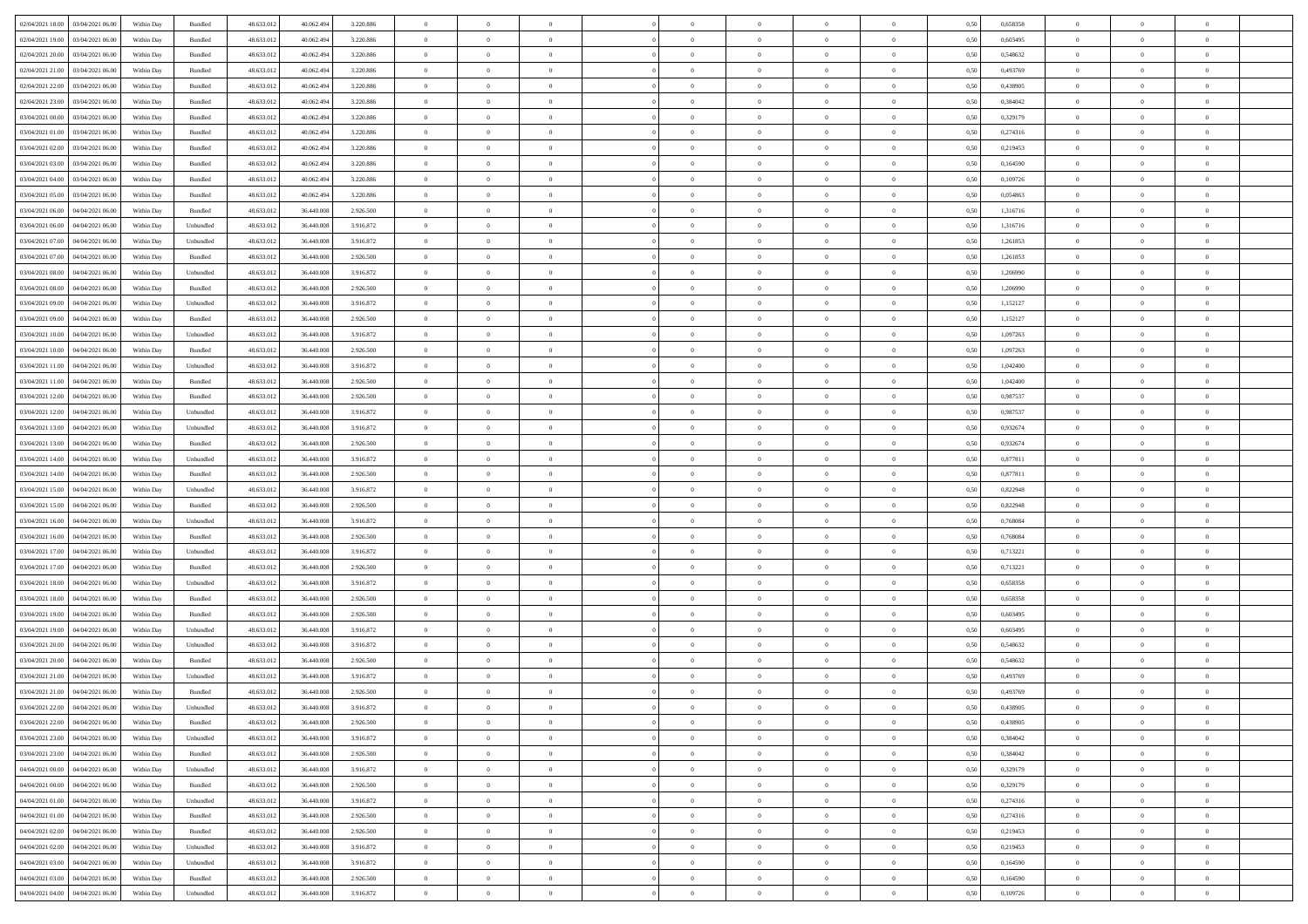| 04/04/2021 04:00 04/04/2021 06:00                                      | Within Day | Bundled   | 48.633.01  | 36.440.008 | 2.926.500 | $\overline{0}$ | $\theta$       |                | $\overline{0}$ | $\theta$       |                | $\bf{0}$       | 0,50 | 0,109726 | $\theta$       | $\theta$       | $\overline{0}$ |  |
|------------------------------------------------------------------------|------------|-----------|------------|------------|-----------|----------------|----------------|----------------|----------------|----------------|----------------|----------------|------|----------|----------------|----------------|----------------|--|
| 04/04/2021 05:00<br>04/04/2021 06.00                                   | Within Day | Unbundled | 48.633.01  | 36.440.00  | 3.916.872 | $\bf{0}$       | $\bf{0}$       | $\bf{0}$       | $\overline{0}$ | $\overline{0}$ | $\overline{0}$ | $\bf{0}$       | 0,50 | 0,054863 | $\,$ 0 $\,$    | $\bf{0}$       | $\overline{0}$ |  |
| 04/04/2021 05:00<br>04/04/2021 06:00                                   | Within Day | Bundled   | 48.633.013 | 36,440,008 | 2.926.500 | $\overline{0}$ | $\bf{0}$       | $\overline{0}$ | $\bf{0}$       | $\bf{0}$       | $\overline{0}$ | $\bf{0}$       | 0.50 | 0.054863 | $\bf{0}$       | $\overline{0}$ | $\overline{0}$ |  |
| 04/04/2021 06:00<br>05/04/2021 06:00                                   | Within Day | Unbundled | 48.633.01  | 35.234.008 | 4.172.672 | $\overline{0}$ | $\bf{0}$       | $\overline{0}$ | $\theta$       | $\theta$       | $\overline{0}$ | $\bf{0}$       | 0,50 | 1,316716 | $\theta$       | $\theta$       | $\overline{0}$ |  |
| 04/04/2021 06:00<br>05/04/2021 06.00                                   | Within Day | Bundled   | 48.633.01  | 35.234.00  | 3.876.700 | $\overline{0}$ | $\overline{0}$ | $\bf{0}$       | $\overline{0}$ | $\theta$       | $\overline{0}$ | $\bf{0}$       | 0,50 | 1,316716 | $\,$ 0 $\,$    | $\bf{0}$       | $\overline{0}$ |  |
|                                                                        |            |           |            |            |           |                |                |                |                |                | $\theta$       |                |      |          |                |                |                |  |
| 04/04/2021 07:00<br>05/04/2021 06:00                                   | Within Day | Unbundled | 48.633.013 | 35.234.008 | 4.172.672 | $\overline{0}$ | $\overline{0}$ | $\overline{0}$ | $\bf{0}$       | $\overline{0}$ |                | $\bf{0}$       | 0.50 | 1.261853 | $\,$ 0 $\,$    | $\theta$       | $\overline{0}$ |  |
| 04/04/2021 07:00<br>05/04/2021 06:00                                   | Within Day | Bundled   | 48.633.013 | 35.234.008 | 3.876.700 | $\overline{0}$ | $\overline{0}$ | $\overline{0}$ | $\overline{0}$ | $\overline{0}$ | $\overline{0}$ | $\bf{0}$       | 0,50 | 1,261853 | $\,$ 0 $\,$    | $\theta$       | $\overline{0}$ |  |
| 04/04/2021 08:00<br>05/04/2021 06.00                                   | Within Day | Unbundled | 48.633.01  | 35.234.00  | 4.172.672 | $\bf{0}$       | $\overline{0}$ | $\bf{0}$       | $\overline{0}$ | $\theta$       | $\overline{0}$ | $\bf{0}$       | 0,50 | 1,206990 | $\,$ 0 $\,$    | $\bf{0}$       | $\overline{0}$ |  |
| 04/04/2021 08:00<br>05/04/2021 06:00                                   | Within Day | Bundled   | 48.633.013 | 35.234.008 | 3.876.700 | $\overline{0}$ | $\bf{0}$       | $\overline{0}$ | $\bf{0}$       | $\overline{0}$ | $\overline{0}$ | $\bf{0}$       | 0.50 | 1.206990 | $\bf{0}$       | $\overline{0}$ | $\overline{0}$ |  |
| 04/04/2021 09:00<br>05/04/2021 06:00                                   | Within Day | Bundled   | 48.633.012 | 35.234.008 | 3.876.700 | $\overline{0}$ | $\bf{0}$       | $\overline{0}$ | $\overline{0}$ | $\overline{0}$ | $\overline{0}$ | $\bf{0}$       | 0,50 | 1,152127 | $\,$ 0 $\,$    | $\bf{0}$       | $\overline{0}$ |  |
| 04/04/2021 09:00<br>05/04/2021 06.00                                   | Within Day | Unbundled | 48.633.01  | 35.234.008 | 4.172.672 | $\bf{0}$       | $\overline{0}$ | $\bf{0}$       | $\overline{0}$ | $\bf{0}$       | $\overline{0}$ | $\bf{0}$       | 0,50 | 1,152127 | $\,$ 0 $\,$    | $\bf{0}$       | $\overline{0}$ |  |
| 04/04/2021 11:00<br>05/04/2021 06:00                                   | Within Day | Unbundled | 48.633.013 | 35.234.008 | 4.172.672 | $\overline{0}$ | $\bf{0}$       | $\overline{0}$ | $\bf{0}$       | $\bf{0}$       | $\overline{0}$ | $\bf{0}$       | 0.50 | 1.042400 | $\bf{0}$       | $\overline{0}$ | $\bf{0}$       |  |
| 04/04/2021 11:00<br>05/04/2021 06:00                                   | Within Day | Bundled   | 48.633.01  | 35.234.008 | 3.876.700 | $\overline{0}$ | $\overline{0}$ | $\overline{0}$ | $\overline{0}$ | $\theta$       | $\overline{0}$ | $\bf{0}$       | 0,50 | 1,042400 | $\,$ 0 $\,$    | $\theta$       | $\overline{0}$ |  |
|                                                                        |            |           |            |            |           |                |                |                |                |                |                |                |      |          |                |                |                |  |
| 04/04/2021 12:00<br>05/04/2021 06.00                                   | Within Day | Unbundled | 48.633.01  | 35.234.00  | 4.172.672 | $\bf{0}$       | $\overline{0}$ | $\bf{0}$       | $\overline{0}$ | $\theta$       | $\overline{0}$ | $\bf{0}$       | 0,50 | 0,987537 | $\,$ 0 $\,$    | $\bf{0}$       | $\overline{0}$ |  |
| 04/04/2021 12:00<br>05/04/2021 06:00                                   | Within Day | Bundled   | 48.633.013 | 35.234.008 | 3.876.700 | $\overline{0}$ | $\overline{0}$ | $\overline{0}$ | $\bf{0}$       | $\overline{0}$ | $\Omega$       | $\bf{0}$       | 0.50 | 0.987537 | $\,$ 0 $\,$    | $\theta$       | $\overline{0}$ |  |
| 04/04/2021 13:00<br>05/04/2021 06:00                                   | Within Day | Unbundled | 48.633.01  | 35.234.008 | 4.172.672 | $\overline{0}$ | $\overline{0}$ | $\overline{0}$ | $\overline{0}$ | $\theta$       | $\overline{0}$ | $\bf{0}$       | 0,50 | 0,932674 | $\theta$       | $\theta$       | $\overline{0}$ |  |
| 04/04/2021 13:00<br>05/04/2021 06.00                                   | Within Day | Bundled   | 48.633.01  | 35.234.008 | 3.876.700 | $\bf{0}$       | $\overline{0}$ | $\bf{0}$       | $\overline{0}$ | $\theta$       | $\overline{0}$ | $\bf{0}$       | 0,50 | 0,932674 | $\,$ 0 $\,$    | $\bf{0}$       | $\overline{0}$ |  |
| 04/04/2021 14:00<br>05/04/2021 06:00                                   | Within Day | Unbundled | 48.633.013 | 35.234.008 | 4.172.672 | $\overline{0}$ | $\bf{0}$       | $\overline{0}$ | $\bf{0}$       | $\overline{0}$ | $\overline{0}$ | $\bf{0}$       | 0.50 | 0.877811 | $\bf{0}$       | $\overline{0}$ | $\overline{0}$ |  |
| 04/04/2021 14:00<br>05/04/2021 06:00                                   | Within Day | Bundled   | 48.633.013 | 35.234.008 | 3.876.700 | $\overline{0}$ | $\bf{0}$       | $\overline{0}$ | $\overline{0}$ | $\overline{0}$ | $\overline{0}$ | $\bf{0}$       | 0,50 | 0,877811 | $\,$ 0 $\,$    | $\bf{0}$       | $\overline{0}$ |  |
| 04/04/2021 15:00<br>05/04/2021 06.00                                   | Within Day | Unbundled | 48.633.01  | 35.234.008 | 4.172.672 | $\bf{0}$       | $\bf{0}$       | $\bf{0}$       | $\bf{0}$       | $\overline{0}$ | $\overline{0}$ | $\bf{0}$       | 0,50 | 0,822948 | $\,$ 0 $\,$    | $\bf{0}$       | $\overline{0}$ |  |
|                                                                        |            |           |            |            |           |                |                |                |                |                |                |                |      |          |                |                |                |  |
| 04/04/2021 15:00<br>05/04/2021 06:00                                   | Within Day | Bundled   | 48.633.013 | 35.234.008 | 3.876.700 | $\overline{0}$ | $\bf{0}$       | $\overline{0}$ | $\bf{0}$       | $\bf{0}$       | $\overline{0}$ | $\bf{0}$       | 0.50 | 0,822948 | $\bf{0}$       | $\overline{0}$ | $\overline{0}$ |  |
| 04/04/2021 16:00<br>05/04/2021 06:00                                   | Within Day | Bundled   | 48.633.01  | 35.234.008 | 3.876.700 | $\overline{0}$ | $\overline{0}$ | $\overline{0}$ | $\theta$       | $\theta$       | $\overline{0}$ | $\bf{0}$       | 0,50 | 0,768084 | $\theta$       | $\theta$       | $\overline{0}$ |  |
| 04/04/2021 16:00<br>05/04/2021 06.00                                   | Within Day | Unbundled | 48.633.01  | 35.234.00  | 4.172.672 | $\bf{0}$       | $\overline{0}$ | $\bf{0}$       | $\overline{0}$ | $\bf{0}$       | $\overline{0}$ | $\bf{0}$       | 0,50 | 0,768084 | $\,$ 0 $\,$    | $\bf{0}$       | $\overline{0}$ |  |
| 04/04/2021 17:00<br>05/04/2021 06:00                                   | Within Day | Unbundled | 48.633.013 | 35.234.008 | 4.172.672 | $\overline{0}$ | $\overline{0}$ | $\overline{0}$ | $\bf{0}$       | $\overline{0}$ | $\Omega$       | $\bf{0}$       | 0.50 | 0,713221 | $\,$ 0 $\,$    | $\theta$       | $\overline{0}$ |  |
| 04/04/2021 17:00<br>05/04/2021 06:00                                   | Within Day | Bundled   | 48.633.013 | 35.234.008 | 3.876.700 | $\overline{0}$ | $\overline{0}$ | $\overline{0}$ | $\overline{0}$ | $\theta$       | $\overline{0}$ | $\bf{0}$       | 0,50 | 0,713221 | $\,$ 0 $\,$    | $\theta$       | $\overline{0}$ |  |
| 04/04/2021 18:00<br>05/04/2021 06.00                                   | Within Day | Unbundled | 48.633.01  | 35.234.00  | 4.172.672 | $\bf{0}$       | $\overline{0}$ | $\bf{0}$       | $\overline{0}$ | $\theta$       | $\overline{0}$ | $\bf{0}$       | 0,50 | 0,658358 | $\,$ 0 $\,$    | $\bf{0}$       | $\overline{0}$ |  |
| 04/04/2021 18:00<br>05/04/2021 06:00                                   | Within Day | Bundled   | 48.633.013 | 35.234.008 | 3.876.700 | $\overline{0}$ | $\bf{0}$       | $\overline{0}$ | $\bf{0}$       | $\overline{0}$ | $\overline{0}$ | $\bf{0}$       | 0.50 | 0.658358 | $\bf{0}$       | $\overline{0}$ | $\overline{0}$ |  |
| 04/04/2021 19:00<br>05/04/2021 06:00                                   | Within Day | Unbundled | 48.633.01  | 35.234.008 | 4.172.672 | $\overline{0}$ | $\overline{0}$ | $\overline{0}$ | $\overline{0}$ | $\overline{0}$ | $\overline{0}$ | $\bf{0}$       | 0,50 | 0,603495 | $\theta$       | $\theta$       | $\overline{0}$ |  |
|                                                                        |            |           |            |            |           |                |                |                |                |                |                |                |      |          |                |                |                |  |
| 04/04/2021 19:00<br>05/04/2021 06.00                                   | Within Day | Bundled   | 48.633.01  | 35.234.008 | 3.876.700 | $\bf{0}$       | $\bf{0}$       | $\bf{0}$       | $\bf{0}$       | $\overline{0}$ | $\overline{0}$ | $\bf{0}$       | 0,50 | 0,603495 | $\,$ 0 $\,$    | $\bf{0}$       | $\overline{0}$ |  |
| 04/04/2021 20:00<br>05/04/2021 06:00                                   | Within Day | Unbundled | 48.633.013 | 35.234.008 | 4.172.672 | $\overline{0}$ | $\bf{0}$       | $\overline{0}$ | $\bf{0}$       | $\bf{0}$       | $\overline{0}$ | $\bf{0}$       | 0.50 | 0.548632 | $\bf{0}$       | $\overline{0}$ | $\overline{0}$ |  |
| 04/04/2021 20:00<br>05/04/2021 06:00                                   | Within Day | Bundled   | 48.633.013 | 35.234.008 | 3.876.700 | $\overline{0}$ | $\overline{0}$ | $\overline{0}$ | $\overline{0}$ | $\overline{0}$ | $\overline{0}$ | $\bf{0}$       | 0.50 | 0.548632 | $\theta$       | $\theta$       | $\overline{0}$ |  |
| 04/04/2021 21:00<br>05/04/2021 06.00                                   | Within Day | Unbundled | 48.633.01  | 35.234.00  | 4.172.672 | $\bf{0}$       | $\overline{0}$ | $\bf{0}$       | $\overline{0}$ | $\overline{0}$ | $\overline{0}$ | $\bf{0}$       | 0,50 | 0,493769 | $\,$ 0 $\,$    | $\bf{0}$       | $\overline{0}$ |  |
| 04/04/2021 21:00<br>05/04/2021 06:00                                   | Within Day | Bundled   | 48.633.013 | 35.234.008 | 3.876.700 | $\overline{0}$ | $\bf{0}$       | $\overline{0}$ | $\bf{0}$       | $\overline{0}$ | $\Omega$       | $\bf{0}$       | 0.50 | 0.493769 | $\,$ 0 $\,$    | $\theta$       | $\overline{0}$ |  |
| 04/04/2021 22:00<br>05/04/2021 06:00                                   | Within Dav | Unbundled | 48.633.013 | 35.234.008 | 4.172.672 | $\overline{0}$ | $\overline{0}$ | $\overline{0}$ | $\overline{0}$ | $\theta$       | $\overline{0}$ | $\bf{0}$       | 0.50 | 0,438905 | $\theta$       | $\theta$       | $\overline{0}$ |  |
| 04/04/2021 22.00<br>05/04/2021 06.00                                   | Within Day | Bundled   | 48.633.01  | 35.234.008 | 3.876.700 | $\bf{0}$       | $\bf{0}$       | $\bf{0}$       | $\overline{0}$ | $\bf{0}$       | $\overline{0}$ | $\bf{0}$       | 0,50 | 0,438905 | $\,$ 0 $\,$    | $\bf{0}$       | $\overline{0}$ |  |
| 04/04/2021 23:00<br>05/04/2021 06:00                                   | Within Day | Bundled   | 48.633.013 | 35.234.008 | 3.876.700 | $\overline{0}$ | $\bf{0}$       | $\overline{0}$ | $\bf{0}$       | $\overline{0}$ | $\overline{0}$ | $\bf{0}$       | 0.50 | 0.384042 | $\bf{0}$       | $\overline{0}$ | $\overline{0}$ |  |
|                                                                        |            |           |            |            |           |                |                |                |                |                |                |                |      |          |                |                |                |  |
| 04/04/2021 23:00<br>05/04/2021 06:00                                   | Within Dav | Unbundled | 48.633.013 | 35.234.008 | 4.172.672 | $\overline{0}$ | $\overline{0}$ | $\overline{0}$ | $\overline{0}$ | $\overline{0}$ | $\overline{0}$ | $\bf{0}$       | 0.50 | 0,384042 | $\theta$       | $\theta$       | $\overline{0}$ |  |
| 05/04/2021 00:00<br>05/04/2021 06.00                                   | Within Day | Unbundled | 48.633.01  | 35.234.00  | 4.172.672 | $\bf{0}$       | $\bf{0}$       | $\bf{0}$       | $\bf{0}$       | $\overline{0}$ | $\overline{0}$ | $\bf{0}$       | 0,50 | 0,329179 | $\,$ 0 $\,$    | $\bf{0}$       | $\overline{0}$ |  |
| 05/04/2021 00:00<br>05/04/2021 06:00                                   | Within Day | Bundled   | 48.633.013 | 35.234.008 | 3.876.700 | $\overline{0}$ | $\bf{0}$       | $\overline{0}$ | $\bf{0}$       | $\bf{0}$       | $\overline{0}$ | $\bf{0}$       | 0.50 | 0,329179 | $\,$ 0 $\,$    | $\overline{0}$ | $\overline{0}$ |  |
| 05/04/2021 01:00<br>05/04/2021 06:00                                   | Within Dav | Unbundled | 48.633.013 | 35.234.008 | 4.172.672 | $\overline{0}$ | $\overline{0}$ | $\overline{0}$ | $\overline{0}$ | $\theta$       | $\overline{0}$ | $\bf{0}$       | 0.5( | 0,274316 | $\theta$       | $\theta$       | $\overline{0}$ |  |
| 05/04/2021 01:00<br>05/04/2021 06.00                                   | Within Day | Bundled   | 48.633.013 | 35.234.00  | 3.876.700 | $\bf{0}$       | $\bf{0}$       | $\bf{0}$       | $\bf{0}$       | $\overline{0}$ | $\overline{0}$ | $\bf{0}$       | 0,50 | 0,274316 | $\,$ 0 $\,$    | $\bf{0}$       | $\overline{0}$ |  |
| 05/04/2021 02:00<br>05/04/2021 06:00                                   | Within Day | Unbundled | 48.633.013 | 35.234.008 | 4.172.672 | $\overline{0}$ | $\overline{0}$ | $\overline{0}$ | $\bf{0}$       | $\overline{0}$ | $\Omega$       | $\bf{0}$       | 0.50 | 0,219453 | $\bf{0}$       | $\theta$       | $\overline{0}$ |  |
| 05/04/2021 02:00<br>05/04/2021 06:00                                   | Within Dav | Bundled   | 48.633.013 | 35.234.008 | 3.876.700 | $\overline{0}$ | $\overline{0}$ | $\Omega$       | $\overline{0}$ | $\theta$       | $\Omega$       | $\overline{0}$ | 0.5( | 0,219453 | $\theta$       | $\theta$       | $\overline{0}$ |  |
| 05/04/2021 03:00<br>05/04/2021 06:00                                   | Within Day | Unbundled | 48.633.01  | 35.234.008 | 4.172.672 | $\bf{0}$       | $\bf{0}$       | $\overline{0}$ | $\overline{0}$ | $\bf{0}$       | $\overline{0}$ | $\bf{0}$       | 0,50 | 0,164590 | $\,$ 0 $\,$    | $\bf{0}$       | $\overline{0}$ |  |
| ${\color{red} 05/04/2021~03.00} \qquad {\color{red} 05/04/2021~06.00}$ | Within Day | Bundled   | 48.633.012 | 35.234.008 | 3,876,700 | $\bf{0}$       | $\Omega$       |                | $\Omega$       |                |                |                | 0,50 | 0,164590 | $\theta$       | $\overline{0}$ |                |  |
|                                                                        |            |           |            |            |           |                |                |                |                |                |                |                |      |          |                |                |                |  |
| 05/04/2021 04:00 05/04/2021 06:00                                      | Within Day | Unbundled | 48.633.012 | 35.234.008 | 4.172.672 | $\overline{0}$ | $\overline{0}$ | $\overline{0}$ | $\theta$       | $\overline{0}$ | $\overline{0}$ | $\bf{0}$       | 0,50 | 0,109726 | $\theta$       | $\overline{0}$ | $\overline{0}$ |  |
| 05/04/2021 04:00<br>05/04/2021 06:00                                   | Within Day | Bundled   | 48.633.013 | 35.234.008 | 3.876.700 | $\overline{0}$ | $\bf{0}$       | $\overline{0}$ | $\overline{0}$ | $\bf{0}$       | $\overline{0}$ | $\bf{0}$       | 0,50 | 0,109726 | $\bf{0}$       | $\overline{0}$ | $\bf{0}$       |  |
| 05/04/2021 05:00 05/04/2021 06:00                                      | Within Day | Unbundled | 48.633.012 | 35.234.008 | 4.172.672 | $\overline{0}$ | $\bf{0}$       | $\overline{0}$ | $\overline{0}$ | $\mathbf{0}$   | $\overline{0}$ | $\,$ 0 $\,$    | 0.50 | 0.054863 | $\overline{0}$ | $\bf{0}$       | $\,$ 0 $\,$    |  |
| 05/04/2021 05:00 05/04/2021 06:00                                      | Within Day | Bundled   | 48.633.012 | 35.234.008 | 3.876.700 | $\overline{0}$ | $\overline{0}$ | $\overline{0}$ | $\overline{0}$ | $\overline{0}$ | $\overline{0}$ | $\bf{0}$       | 0,50 | 0,054863 | $\overline{0}$ | $\theta$       | $\overline{0}$ |  |
| 05/04/2021 06:00<br>06/04/2021 06:00                                   | Within Day | Bundled   | 48.633.012 | 37.899.488 | 3.807.465 | $\overline{0}$ | $\bf{0}$       | $\overline{0}$ | $\overline{0}$ | $\overline{0}$ | $\overline{0}$ | $\bf{0}$       | 0,50 | 1,316716 | $\bf{0}$       | $\overline{0}$ | $\overline{0}$ |  |
| 05/04/2021 06:00<br>06/04/2021 06:00                                   | Within Day | Unbundled | 48.633.012 | 37,899,488 | 1.576.427 | $\overline{0}$ | $\bf{0}$       | $\overline{0}$ | $\overline{0}$ | $\overline{0}$ | $\overline{0}$ | $\bf{0}$       | 0.50 | 1.316716 | $\,$ 0 $\,$    | $\overline{0}$ | $\,$ 0         |  |
| 05/04/2021 07:00<br>06/04/2021 06:00                                   | Within Dav | Unbundled | 48.633.012 | 37.899.488 | 1.576.427 | $\overline{0}$ | $\overline{0}$ | $\overline{0}$ | $\overline{0}$ | $\overline{0}$ | $\overline{0}$ | $\bf{0}$       | 0,50 | 1,261853 | $\overline{0}$ | $\theta$       | $\overline{0}$ |  |
|                                                                        |            |           |            |            |           |                |                |                |                |                |                |                |      |          |                |                |                |  |
| 05/04/2021 07:00<br>06/04/2021 06:00                                   | Within Day | Bundled   | 48.633.013 | 37.899.488 | 3.807.465 | $\overline{0}$ | $\overline{0}$ | $\overline{0}$ | $\overline{0}$ | $\overline{0}$ | $\overline{0}$ | $\bf{0}$       | 0,50 | 1,261853 | $\bf{0}$       | $\overline{0}$ | $\overline{0}$ |  |
| 05/04/2021 08:00<br>06/04/2021 06:00                                   | Within Day | Unbundled | 48.633.012 | 37,899,488 | 1.576.427 | $\overline{0}$ | $\overline{0}$ | $\overline{0}$ | $\overline{0}$ | $\overline{0}$ | $\overline{0}$ | $\bf{0}$       | 0.50 | 1.206990 | $\mathbf{0}$   | $\bf{0}$       | $\,$ 0         |  |
| 05/04/2021 08:00   06/04/2021 06:00                                    | Within Dav | Bundled   | 48.633.012 | 37.899.488 | 3.807.465 | $\overline{0}$ | $\overline{0}$ | $\overline{0}$ | $\overline{0}$ | $\overline{0}$ | $\overline{0}$ | $\bf{0}$       | 0,50 | 1,206990 | $\overline{0}$ | $\theta$       | $\overline{0}$ |  |
| 05/04/2021 09:00<br>06/04/2021 06.00                                   | Within Day | Unbundled | 48.633.013 | 37.899.488 | 1.576.427 | $\overline{0}$ | $\bf{0}$       | $\overline{0}$ | $\overline{0}$ | $\overline{0}$ | $\bf{0}$       | $\bf{0}$       | 0,50 | 1,152127 | $\bf{0}$       | $\bf{0}$       | $\bf{0}$       |  |
| 05/04/2021 09:00   06/04/2021 06:00                                    | Within Day | Bundled   | 48.633.012 | 37.899.488 | 3.807.465 | $\,$ 0 $\,$    | $\bf{0}$       | $\overline{0}$ | $\overline{0}$ | $\,$ 0 $\,$    | $\overline{0}$ | $\bf{0}$       | 0,50 | 1,152127 | $\overline{0}$ | $\,$ 0 $\,$    | $\,$ 0 $\,$    |  |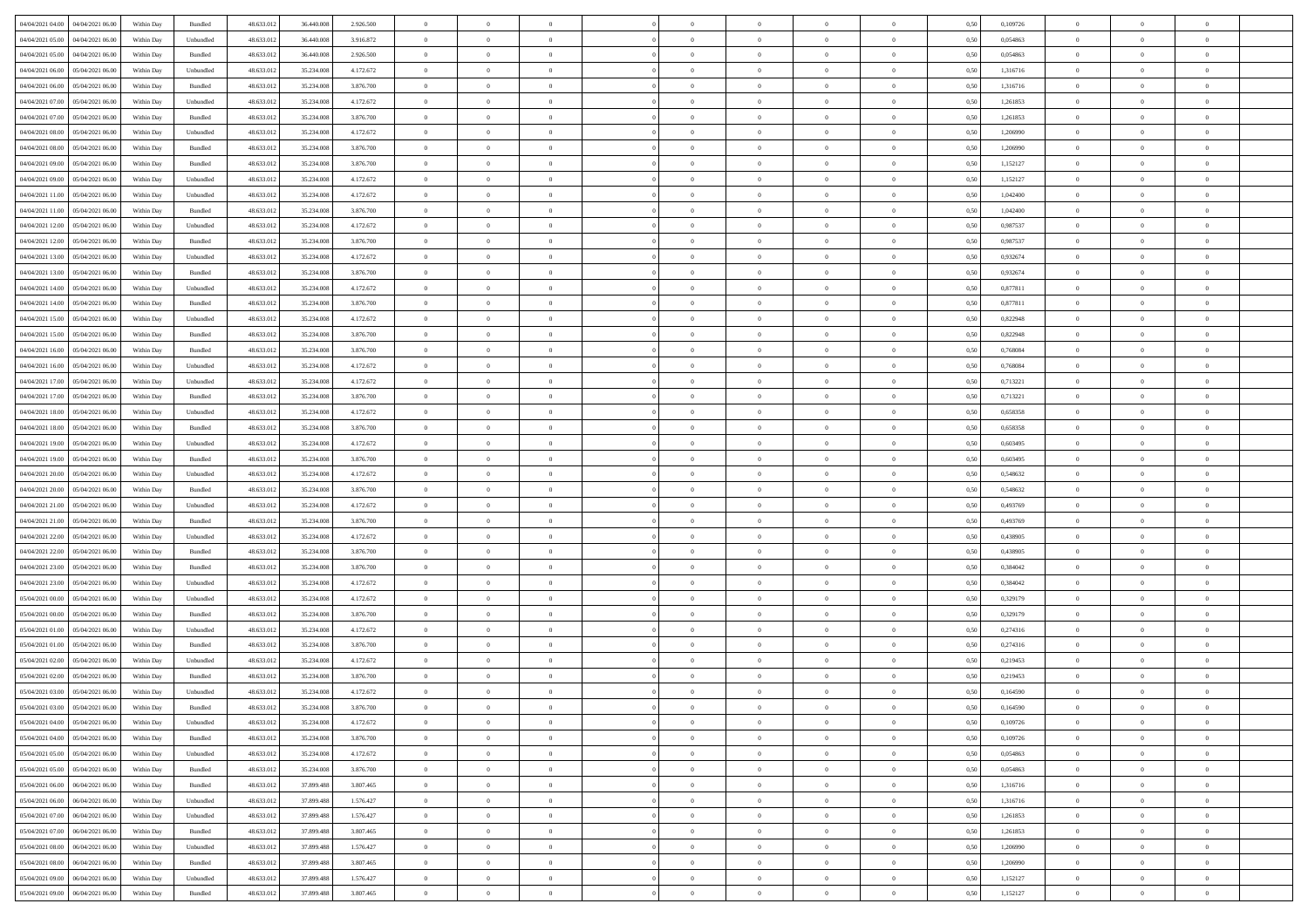| 05/04/2021 10:00   06/04/2021 06:00            | Within Day | Unbundled                   | 48.633.01  | 37.899.488 | 1.576.427 | $\overline{0}$ | $\overline{0}$ |                | $\overline{0}$ | $\theta$       |                | $\theta$       | 0,50 | 1,097263 | $\theta$       | $\theta$       | $\overline{0}$ |  |
|------------------------------------------------|------------|-----------------------------|------------|------------|-----------|----------------|----------------|----------------|----------------|----------------|----------------|----------------|------|----------|----------------|----------------|----------------|--|
| 05/04/2021 10:00<br>06/04/2021 06.00           | Within Day | Bundled                     | 48.633.01  | 37.899.488 | 3.807.465 | $\bf{0}$       | $\bf{0}$       | $\bf{0}$       | $\bf{0}$       | $\overline{0}$ | $\overline{0}$ | $\bf{0}$       | 0,50 | 1,097263 | $\,$ 0 $\,$    | $\bf{0}$       | $\overline{0}$ |  |
| 05/04/2021 11:00<br>06/04/2021 06:00           | Within Day | Unbundled                   | 48.633.013 | 37,899,488 | 1.576.427 | $\overline{0}$ | $\bf{0}$       | $\overline{0}$ | $\bf{0}$       | $\bf{0}$       | $\overline{0}$ | $\bf{0}$       | 0.50 | 1.042400 | $\bf{0}$       | $\overline{0}$ | $\overline{0}$ |  |
| 05/04/2021 11:00<br>06/04/2021 06:00           | Within Day | Bundled                     | 48.633.01  | 37.899.488 | 3.807.465 | $\overline{0}$ | $\overline{0}$ | $\overline{0}$ | $\theta$       | $\theta$       | $\overline{0}$ | $\bf{0}$       | 0,50 | 1,042400 | $\theta$       | $\theta$       | $\overline{0}$ |  |
| 05/04/2021 12:00<br>06/04/2021 06.00           | Within Day | Unbundled                   | 48.633.01  | 37.899.488 | 1.576.427 | $\overline{0}$ | $\overline{0}$ | $\bf{0}$       | $\overline{0}$ | $\theta$       | $\overline{0}$ | $\bf{0}$       | 0,50 | 0,987537 | $\,$ 0 $\,$    | $\bf{0}$       | $\overline{0}$ |  |
|                                                |            |                             |            |            |           |                |                |                |                |                | $\theta$       |                |      |          |                |                |                |  |
| 05/04/2021 12:00<br>06/04/2021 06:00           | Within Day | Bundled                     | 48.633.013 | 37,899,488 | 3.807.465 | $\overline{0}$ | $\overline{0}$ | $\overline{0}$ | $\bf{0}$       | $\overline{0}$ |                | $\bf{0}$       | 0.50 | 0.987537 | $\,$ 0 $\,$    | $\theta$       | $\overline{0}$ |  |
| 05/04/2021 13:00<br>06/04/2021 06:00           | Within Day | Bundled                     | 48.633.013 | 37.899.488 | 3.807.465 | $\overline{0}$ | $\overline{0}$ | $\overline{0}$ | $\overline{0}$ | $\overline{0}$ | $\overline{0}$ | $\bf{0}$       | 0,50 | 0,932674 | $\theta$       | $\theta$       | $\overline{0}$ |  |
| 05/04/2021 13:00<br>06/04/2021 06.00           | Within Day | Unbundled                   | 48.633.01  | 37.899.488 | 1.576.427 | $\overline{0}$ | $\overline{0}$ | $\bf{0}$       | $\overline{0}$ | $\overline{0}$ | $\overline{0}$ | $\bf{0}$       | 0,50 | 0,932674 | $\,$ 0 $\,$    | $\bf{0}$       | $\overline{0}$ |  |
| 05/04/2021 14:00<br>06/04/2021 06:00           | Within Day | Unbundled                   | 48.633.013 | 37,899,488 | 1.576.427 | $\overline{0}$ | $\bf{0}$       | $\overline{0}$ | $\bf{0}$       | $\overline{0}$ | $\overline{0}$ | $\bf{0}$       | 0.50 | 0.877811 | $\bf{0}$       | $\overline{0}$ | $\overline{0}$ |  |
| 05/04/2021 14:00<br>06/04/2021 06:00           | Within Day | Bundled                     | 48.633.013 | 37.899.488 | 3.807.465 | $\overline{0}$ | $\bf{0}$       | $\overline{0}$ | $\overline{0}$ | $\overline{0}$ | $\overline{0}$ | $\bf{0}$       | 0,50 | 0,877811 | $\,$ 0 $\,$    | $\bf{0}$       | $\overline{0}$ |  |
| 05/04/2021 15:00<br>06/04/2021 06.00           | Within Day | Unbundled                   | 48.633.01  | 37.899.488 | 1.576.427 | $\bf{0}$       | $\overline{0}$ | $\bf{0}$       | $\bf{0}$       | $\bf{0}$       | $\overline{0}$ | $\bf{0}$       | 0,50 | 0,822948 | $\,$ 0 $\,$    | $\bf{0}$       | $\overline{0}$ |  |
| 05/04/2021 15:00<br>06/04/2021 06:00           | Within Day | Bundled                     | 48.633.013 | 37,899,488 | 3.807.465 | $\overline{0}$ | $\bf{0}$       | $\overline{0}$ | $\overline{0}$ | $\bf{0}$       | $\overline{0}$ | $\bf{0}$       | 0.50 | 0.822948 | $\bf{0}$       | $\overline{0}$ | $\bf{0}$       |  |
| 05/04/2021 16:00<br>06/04/2021 06:00           | Within Day | Unbundled                   | 48.633.01  | 37.899.488 | 1.576.427 | $\overline{0}$ | $\overline{0}$ | $\overline{0}$ | $\theta$       | $\theta$       | $\overline{0}$ | $\bf{0}$       | 0,50 | 0,768084 | $\,$ 0 $\,$    | $\theta$       | $\overline{0}$ |  |
|                                                |            |                             |            |            |           |                |                |                |                |                |                |                |      |          |                |                |                |  |
| 05/04/2021 16:00<br>06/04/2021 06.00           | Within Day | Bundled                     | 48.633.01  | 37.899.488 | 3.807.465 | $\bf{0}$       | $\overline{0}$ | $\bf{0}$       | $\overline{0}$ | $\theta$       | $\overline{0}$ | $\bf{0}$       | 0,50 | 0,768084 | $\,$ 0 $\,$    | $\bf{0}$       | $\overline{0}$ |  |
| 05/04/2021 17:00<br>06/04/2021 06:00           | Within Day | Unbundled                   | 48.633.013 | 37,899,488 | 1.576.427 | $\overline{0}$ | $\overline{0}$ | $\overline{0}$ | $\bf{0}$       | $\overline{0}$ | $\theta$       | $\bf{0}$       | 0.50 | 0,713221 | $\,$ 0 $\,$    | $\theta$       | $\overline{0}$ |  |
| 05/04/2021 17:00<br>06/04/2021 06:00           | Within Day | Bundled                     | 48.633.01  | 37.899.488 | 3.807.465 | $\overline{0}$ | $\overline{0}$ | $\overline{0}$ | $\overline{0}$ | $\overline{0}$ | $\overline{0}$ | $\bf{0}$       | 0,50 | 0,713221 | $\theta$       | $\theta$       | $\overline{0}$ |  |
| 05/04/2021 18:00<br>06/04/2021 06.00           | Within Day | Unbundled                   | 48.633.01  | 37.899.488 | 1.576.427 | $\bf{0}$       | $\overline{0}$ | $\bf{0}$       | $\overline{0}$ | $\bf{0}$       | $\overline{0}$ | $\bf{0}$       | 0,50 | 0,658358 | $\,$ 0 $\,$    | $\bf{0}$       | $\overline{0}$ |  |
| 05/04/2021 18:00<br>06/04/2021 06:00           | Within Day | Bundled                     | 48.633.013 | 37,899,488 | 3.807.465 | $\overline{0}$ | $\bf{0}$       | $\overline{0}$ | $\bf{0}$       | $\overline{0}$ | $\overline{0}$ | $\bf{0}$       | 0.50 | 0.658358 | $\bf{0}$       | $\overline{0}$ | $\overline{0}$ |  |
| 05/04/2021 19:00<br>06/04/2021 06:00           | Within Day | Bundled                     | 48.633.013 | 37.899.488 | 3.807.465 | $\overline{0}$ | $\bf{0}$       | $\overline{0}$ | $\overline{0}$ | $\overline{0}$ | $\overline{0}$ | $\bf{0}$       | 0,50 | 0,603495 | $\,$ 0 $\,$    | $\bf{0}$       | $\overline{0}$ |  |
| 05/04/2021 19:00<br>06/04/2021 06.00           | Within Day | Unbundled                   | 48.633.01  | 37.899.488 | 1.576.427 | $\bf{0}$       | $\bf{0}$       | $\bf{0}$       | $\bf{0}$       | $\overline{0}$ | $\overline{0}$ | $\bf{0}$       | 0,50 | 0,603495 | $\,$ 0 $\,$    | $\bf{0}$       | $\overline{0}$ |  |
|                                                |            |                             |            |            |           |                |                |                |                |                |                |                |      |          |                |                |                |  |
| 05/04/2021 20:00<br>06/04/2021 06:00           | Within Day | Unbundled                   | 48.633.013 | 37,899,488 | 1.576.427 | $\overline{0}$ | $\bf{0}$       | $\overline{0}$ | $\overline{0}$ | $\bf{0}$       | $\overline{0}$ | $\bf{0}$       | 0.50 | 0.548632 | $\bf{0}$       | $\overline{0}$ | $\,$ 0         |  |
| 05/04/2021 20:00<br>06/04/2021 06:00           | Within Day | Bundled                     | 48.633.01  | 37.899.488 | 3.807.465 | $\overline{0}$ | $\overline{0}$ | $\overline{0}$ | $\theta$       | $\theta$       | $\overline{0}$ | $\bf{0}$       | 0,50 | 0,548632 | $\theta$       | $\theta$       | $\overline{0}$ |  |
| 05/04/2021 21:00<br>06/04/2021 06.00           | Within Day | Unbundled                   | 48.633.01  | 37.899.488 | 1.576.427 | $\bf{0}$       | $\overline{0}$ | $\bf{0}$       | $\bf{0}$       | $\,$ 0 $\,$    | $\overline{0}$ | $\bf{0}$       | 0,50 | 0,493769 | $\,$ 0 $\,$    | $\bf{0}$       | $\overline{0}$ |  |
| 05/04/2021 21:00<br>06/04/2021 06:00           | Within Day | Bundled                     | 48.633.013 | 37,899,488 | 3.807.465 | $\overline{0}$ | $\overline{0}$ | $\overline{0}$ | $\bf{0}$       | $\overline{0}$ | $\theta$       | $\bf{0}$       | 0.50 | 0.493769 | $\,$ 0 $\,$    | $\theta$       | $\overline{0}$ |  |
| 05/04/2021 22.00<br>06/04/2021 06:00           | Within Day | Unbundled                   | 48.633.013 | 37.899.488 | 1.576.427 | $\overline{0}$ | $\overline{0}$ | $\overline{0}$ | $\overline{0}$ | $\overline{0}$ | $\overline{0}$ | $\bf{0}$       | 0,50 | 0,438905 | $\,$ 0 $\,$    | $\theta$       | $\overline{0}$ |  |
| 05/04/2021 22.00<br>06/04/2021 06.00           | Within Day | Bundled                     | 48.633.01  | 37.899.488 | 3.807.465 | $\bf{0}$       | $\overline{0}$ | $\bf{0}$       | $\overline{0}$ | $\theta$       | $\overline{0}$ | $\bf{0}$       | 0,50 | 0,438905 | $\,$ 0 $\,$    | $\bf{0}$       | $\overline{0}$ |  |
| 05/04/2021 23:00<br>06/04/2021 06:00           | Within Day | Unbundled                   | 48.633.013 | 37,899,488 | 1.576.427 | $\overline{0}$ | $\bf{0}$       | $\overline{0}$ | $\bf{0}$       | $\overline{0}$ | $\overline{0}$ | $\bf{0}$       | 0.50 | 0.384042 | $\bf{0}$       | $\overline{0}$ | $\overline{0}$ |  |
| 05/04/2021 23:00<br>06/04/2021 06:00           | Within Day | Bundled                     | 48.633.01  | 37.899.488 | 3.807.465 | $\overline{0}$ | $\overline{0}$ | $\overline{0}$ | $\overline{0}$ | $\overline{0}$ | $\overline{0}$ | $\bf{0}$       | 0,50 | 0,384042 | $\theta$       | $\theta$       | $\overline{0}$ |  |
|                                                |            |                             |            |            |           |                |                |                |                |                |                |                |      |          |                |                |                |  |
| 06/04/2021 00:00<br>06/04/2021 06.00           | Within Day | Unbundled                   | 48.633.01  | 37.899.488 | 1.576.427 | $\bf{0}$       | $\bf{0}$       | $\bf{0}$       | $\bf{0}$       | $\overline{0}$ | $\overline{0}$ | $\bf{0}$       | 0,50 | 0,329179 | $\,$ 0 $\,$    | $\bf{0}$       | $\overline{0}$ |  |
| 06/04/2021 00:00<br>06/04/2021 06:00           | Within Day | Bundled                     | 48.633.013 | 37,899,488 | 3.807.465 | $\overline{0}$ | $\bf{0}$       | $\overline{0}$ | $\bf{0}$       | $\bf{0}$       | $\overline{0}$ | $\bf{0}$       | 0.50 | 0,329179 | $\bf{0}$       | $\overline{0}$ | $\bf{0}$       |  |
| 06/04/2021 01:00<br>06/04/2021 06:00           | Within Day | Unbundled                   | 48.633.013 | 37.899.488 | 1.576.427 | $\overline{0}$ | $\overline{0}$ | $\overline{0}$ | $\overline{0}$ | $\overline{0}$ | $\overline{0}$ | $\bf{0}$       | 0.5( | 0,274316 | $\theta$       | $\theta$       | $\overline{0}$ |  |
| 06/04/2021 01:00<br>06/04/2021 06.00           | Within Day | Bundled                     | 48.633.01  | 37.899.488 | 3.807.465 | $\bf{0}$       | $\overline{0}$ | $\bf{0}$       | $\bf{0}$       | $\overline{0}$ | $\overline{0}$ | $\bf{0}$       | 0,50 | 0,274316 | $\,$ 0 $\,$    | $\bf{0}$       | $\overline{0}$ |  |
| 06/04/2021 02:00<br>06/04/2021 06:00           | Within Day | Bundled                     | 48.633.013 | 37,899,488 | 3.807.465 | $\overline{0}$ | $\bf{0}$       | $\overline{0}$ | $\bf{0}$       | $\overline{0}$ | $\Omega$       | $\bf{0}$       | 0.50 | 0,219453 | $\,$ 0 $\,$    | $\theta$       | $\overline{0}$ |  |
| 06/04/2021 02:00<br>06/04/2021 06:00           | Within Dav | Unbundled                   | 48.633.013 | 37.899.488 | 1.576.427 | $\overline{0}$ | $\overline{0}$ | $\overline{0}$ | $\overline{0}$ | $\theta$       | $\overline{0}$ | $\bf{0}$       | 0.50 | 0,219453 | $\theta$       | $\theta$       | $\overline{0}$ |  |
| 06/04/2021 03:00<br>06/04/2021 06.00           | Within Day | Unbundled                   | 48.633.01  | 37.899.488 | 1.576.427 | $\bf{0}$       | $\bf{0}$       | $\bf{0}$       | $\bf{0}$       | $\bf{0}$       | $\overline{0}$ | $\bf{0}$       | 0,50 | 0,164590 | $\,$ 0 $\,$    | $\bf{0}$       | $\overline{0}$ |  |
| 06/04/2021 03:00<br>06/04/2021 06:00           | Within Day | Bundled                     | 48.633.013 | 37,899,488 | 3.807.465 | $\overline{0}$ | $\bf{0}$       | $\overline{0}$ | $\bf{0}$       | $\overline{0}$ | $\overline{0}$ | $\bf{0}$       | 0.50 | 0.164590 | $\bf{0}$       | $\overline{0}$ | $\overline{0}$ |  |
| 06/04/2021 04:00<br>06/04/2021 06:00           | Within Dav | Unbundled                   | 48.633.013 | 37.899.488 | 1.576.427 | $\overline{0}$ | $\overline{0}$ | $\overline{0}$ | $\overline{0}$ | $\overline{0}$ | $\overline{0}$ | $\bf{0}$       | 0.50 | 0,109726 | $\theta$       | $\theta$       | $\overline{0}$ |  |
|                                                |            |                             |            |            |           |                |                |                |                |                |                |                |      |          |                |                |                |  |
| 06/04/2021 04:00<br>06/04/2021 06.00           | Within Day | Bundled                     | 48.633.01  | 37.899.488 | 3.807.465 | $\bf{0}$       | $\bf{0}$       | $\bf{0}$       | $\bf{0}$       | $\overline{0}$ | $\overline{0}$ | $\bf{0}$       | 0,50 | 0,109726 | $\,$ 0 $\,$    | $\bf{0}$       | $\overline{0}$ |  |
| 06/04/2021 05:00<br>06/04/2021 06:00           | Within Day | Unbundled                   | 48.633.013 | 37,899,488 | 1.576.427 | $\overline{0}$ | $\bf{0}$       | $\overline{0}$ | $\overline{0}$ | $\bf{0}$       | $\overline{0}$ | $\bf{0}$       | 0.50 | 0.054863 | $\,$ 0 $\,$    | $\overline{0}$ | $\overline{0}$ |  |
| 06/04/2021 05:00<br>06/04/2021 06:00           | Within Dav | Bundled                     | 48.633.013 | 37.899.488 | 3.807.465 | $\overline{0}$ | $\overline{0}$ | $\overline{0}$ | $\overline{0}$ | $\overline{0}$ | $\overline{0}$ | $\bf{0}$       | 0.50 | 0,054863 | $\theta$       | $\theta$       | $\overline{0}$ |  |
| 06/04/2021 06:00<br>07/04/2021 06.00           | Within Day | Unbundled                   | 48.633.013 | 40.063.00  | 183.972   | $\bf{0}$       | $\bf{0}$       | $\bf{0}$       | $\bf{0}$       | $\overline{0}$ | $\overline{0}$ | $\bf{0}$       | 0,50 | 1,316716 | $\,$ 0 $\,$    | $\bf{0}$       | $\overline{0}$ |  |
| 06/04/2021 06:00<br>07/04/2021 06:00           | Within Day | Bundled                     | 48.633.013 | 40.063.008 | 3.036.400 | $\overline{0}$ | $\overline{0}$ | $\overline{0}$ | $\bf{0}$       | $\overline{0}$ | $\Omega$       | $\bf{0}$       | 0.50 | 1.316716 | $\bf{0}$       | $\theta$       | $\overline{0}$ |  |
| 06/04/2021 07:00<br>07/04/2021 06:00           | Within Dav | Unbundled                   | 48.633.013 | 40.063.00  | 183.972   | $\overline{0}$ | $\overline{0}$ | $\Omega$       | $\overline{0}$ | $\theta$       | $\Omega$       | $\overline{0}$ | 0.5( | 1,261853 | $\theta$       | $\theta$       | $\overline{0}$ |  |
| 06/04/2021 07:00<br>07/04/2021 06:00           | Within Day | Bundled                     | 48.633.01  | 40.063.008 | 3.036.400 | $\bf{0}$       | $\bf{0}$       | $\overline{0}$ | $\bf{0}$       | $\bf{0}$       | $\overline{0}$ | $\bf{0}$       | 0,50 | 1,261853 | $\overline{0}$ | $\bf{0}$       | $\overline{0}$ |  |
| $06/04/2021\; 08.00 \qquad 07/04/2021\; 06.00$ | Within Day | $\ensuremath{\mathsf{Unb}}$ | 48.633.012 | 40.063.008 | 183.972   | $\bf{0}$       | $\Omega$       |                | $\Omega$       |                |                |                | 0,50 | 1.206990 | $\theta$       | $\overline{0}$ |                |  |
| 06/04/2021 08:00 07/04/2021 06:00              | Within Day | Bundled                     | 48.633.012 | 40.063.008 | 3.036.400 | $\overline{0}$ | $\overline{0}$ | $\overline{0}$ | $\theta$       | $\overline{0}$ | $\overline{0}$ | $\bf{0}$       | 0,50 | 1,206990 | $\theta$       | $\overline{0}$ | $\overline{0}$ |  |
|                                                |            |                             |            |            |           |                |                |                |                |                |                |                |      |          |                |                |                |  |
| 06/04/2021 09:00<br>07/04/2021 06:00           | Within Day | Bundled                     | 48.633.013 | 40.063.00  | 3.036.400 | $\overline{0}$ | $\bf{0}$       | $\overline{0}$ | $\overline{0}$ | $\bf{0}$       | $\overline{0}$ | $\bf{0}$       | 0,50 | 1,152127 | $\bf{0}$       | $\overline{0}$ | $\bf{0}$       |  |
| 06/04/2021 09:00 07/04/2021 06:00              | Within Day | Unbundled                   | 48.633.012 | 40.063.008 | 183.972   | $\overline{0}$ | $\bf{0}$       | $\overline{0}$ | $\overline{0}$ | $\mathbf{0}$   | $\overline{0}$ | $\,$ 0 $\,$    | 0.50 | 1,152127 | $\overline{0}$ | $\bf{0}$       | $\,$ 0 $\,$    |  |
| 06/04/2021 10:00 07/04/2021 06:00              | Within Day | Unbundled                   | 48.633.012 | 40.063.008 | 183.972   | $\overline{0}$ | $\overline{0}$ | $\overline{0}$ | $\overline{0}$ | $\overline{0}$ | $\overline{0}$ | $\bf{0}$       | 0,50 | 1,097263 | $\overline{0}$ | $\theta$       | $\overline{0}$ |  |
| 06/04/2021 10:00<br>07/04/2021 06:00           | Within Day | Bundled                     | 48.633.012 | 40.063.008 | 3.036.400 | $\overline{0}$ | $\bf{0}$       | $\overline{0}$ | $\overline{0}$ | $\bf{0}$       | $\overline{0}$ | $\bf{0}$       | 0,50 | 1,097263 | $\bf{0}$       | $\overline{0}$ | $\overline{0}$ |  |
| 06/04/2021 11:00 07/04/2021 06:00              | Within Day | Unbundled                   | 48.633.012 | 40.063.008 | 183.972   | $\overline{0}$ | $\bf{0}$       | $\overline{0}$ | $\overline{0}$ | $\bf{0}$       | $\overline{0}$ | $\bf{0}$       | 0.50 | 1.042400 | $\,$ 0 $\,$    | $\overline{0}$ | $\,$ 0         |  |
| 06/04/2021 11:00 07/04/2021 06:00              | Within Dav | Bundled                     | 48.633.012 | 40.063.008 | 3.036.400 | $\overline{0}$ | $\overline{0}$ | $\overline{0}$ | $\overline{0}$ | $\overline{0}$ | $\overline{0}$ | $\bf{0}$       | 0,50 | 1,042400 | $\overline{0}$ | $\theta$       | $\overline{0}$ |  |
| 06/04/2021 12:00<br>07/04/2021 06:00           | Within Day | Unbundled                   | 48.633.013 | 40.063.008 | 183.972   | $\overline{0}$ | $\overline{0}$ | $\overline{0}$ | $\overline{0}$ | $\overline{0}$ | $\overline{0}$ | $\bf{0}$       | 0,50 | 0,987537 | $\bf{0}$       | $\overline{0}$ | $\overline{0}$ |  |
|                                                |            |                             |            |            |           |                |                |                |                |                |                |                |      |          |                |                |                |  |
| 06/04/2021 12:00 07/04/2021 06:00              | Within Day | Bundled                     | 48.633.012 | 40.063.008 | 3.036.400 | $\overline{0}$ | $\overline{0}$ | $\overline{0}$ | $\overline{0}$ | $\overline{0}$ | $\overline{0}$ | $\bf{0}$       | 0.50 | 0.987537 | $\mathbf{0}$   | $\bf{0}$       | $\,$ 0         |  |
| 06/04/2021 13:00 07/04/2021 06:00              | Within Dav | Unbundled                   | 48.633.012 | 40.063.008 | 183.972   | $\overline{0}$ | $\overline{0}$ | $\overline{0}$ | $\overline{0}$ | $\overline{0}$ | $\overline{0}$ | $\bf{0}$       | 0,50 | 0,932674 | $\overline{0}$ | $\theta$       | $\overline{0}$ |  |
| 06/04/2021 13:00<br>07/04/2021 06:00           | Within Day | Bundled                     | 48.633.013 | 40.063.008 | 3.036.400 | $\overline{0}$ | $\overline{0}$ | $\overline{0}$ | $\overline{0}$ | $\overline{0}$ | $\overline{0}$ | $\bf{0}$       | 0,50 | 0,932674 | $\bf{0}$       | $\overline{0}$ | $\bf{0}$       |  |
| 06/04/2021 14:00 07/04/2021 06:00              | Within Day | Unbundled                   | 48.633.012 | 40.063.008 | 183.972   | $\,$ 0 $\,$    | 183.972        | $\overline{0}$ | $\overline{0}$ | $\,$ 0 $\,$    | $\overline{0}$ | $\bf{0}$       | 0,50 | 0,877811 | $\overline{0}$ | $\,$ 0 $\,$    | $\,$ 0 $\,$    |  |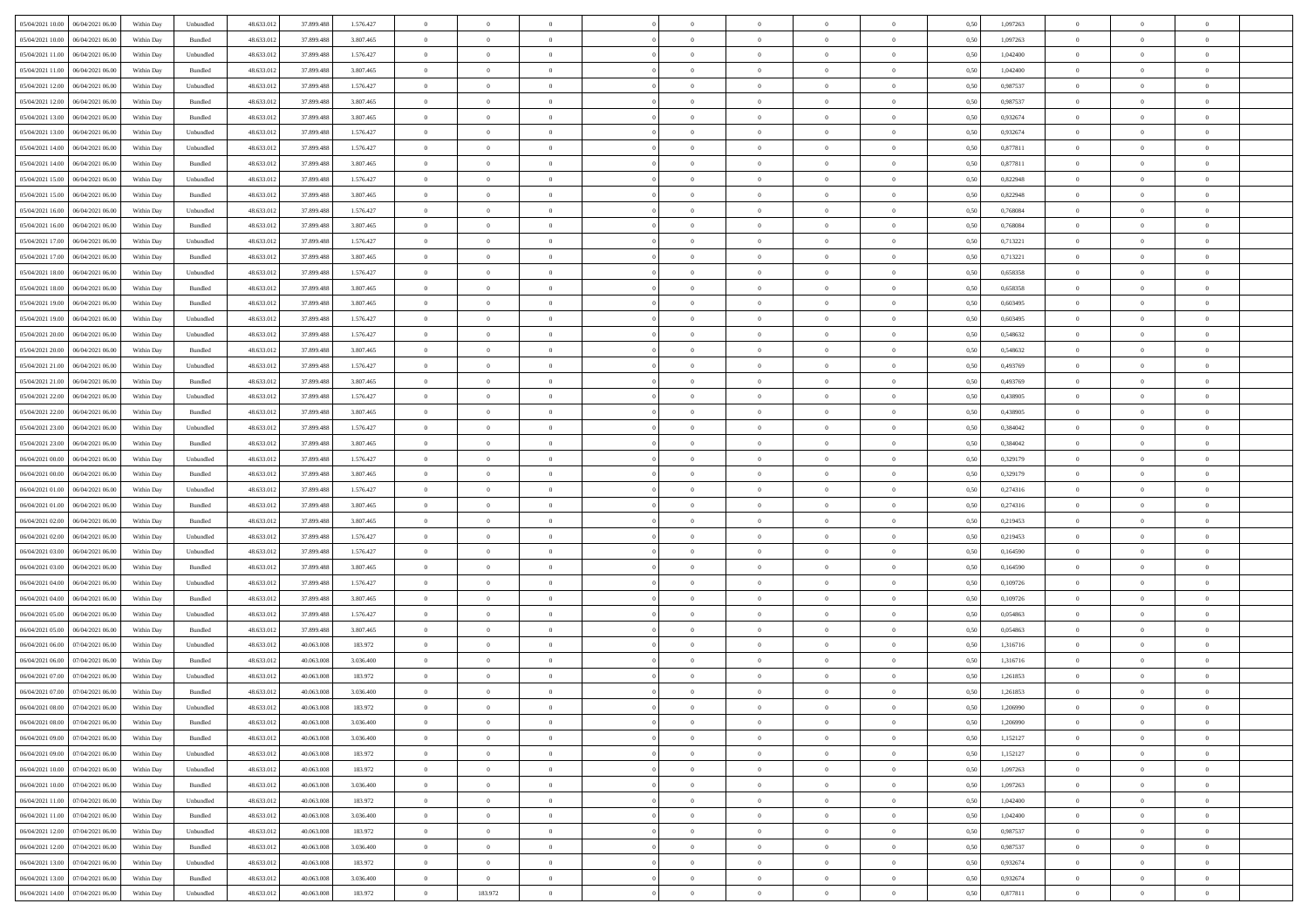|                                              |            |                   |            |                |           | $\overline{0}$ | $\overline{0}$ |                | $\overline{0}$ | $\theta$       |                | $\theta$       |      |          | $\theta$       | $\theta$       | $\overline{0}$ |  |
|----------------------------------------------|------------|-------------------|------------|----------------|-----------|----------------|----------------|----------------|----------------|----------------|----------------|----------------|------|----------|----------------|----------------|----------------|--|
| 06/04/2021 14:00 07/04/2021 06:00            | Within Day | Bundled           | 48.633.01  | 40.063.008     | 3.036.400 |                |                |                |                |                |                |                | 0,50 | 0,877811 |                |                |                |  |
| 06/04/2021 15:00<br>07/04/2021 06.00         | Within Day | Bundled           | 48.633.01  | 40.246.98      | 3.036.400 | $\bf{0}$       | $\bf{0}$       | $\bf{0}$       | $\overline{0}$ | $\overline{0}$ | $\overline{0}$ | $\bf{0}$       | 0,50 | 0,822948 | $\,$ 0 $\,$    | $\bf{0}$       | $\overline{0}$ |  |
| 06/04/2021 16:00<br>07/04/2021 06:00         | Within Day | Bundled           | 48.633.012 | 40.246.980     | 3.036.400 | $\overline{0}$ | $\bf{0}$       | $\overline{0}$ | $\bf{0}$       | $\bf{0}$       | $\overline{0}$ | $\bf{0}$       | 0.50 | 0.768084 | $\bf{0}$       | $\overline{0}$ | $\overline{0}$ |  |
| 06/04/2021 17:00<br>07/04/2021 06:00         | Within Day | Bundled           | 48.633.013 | 40.246.980     | 3.036.400 | $\overline{0}$ | $\overline{0}$ | $\overline{0}$ | $\theta$       | $\theta$       | $\overline{0}$ | $\bf{0}$       | 0,50 | 0,713221 | $\,$ 0 $\,$    | $\theta$       | $\overline{0}$ |  |
| 06/04/2021 18:00<br>07/04/2021 06.00         | Within Day | Bundled           | 48.633.01  | 40.246.98      | 3.036.400 | $\bf{0}$       | $\overline{0}$ | $\bf{0}$       | $\overline{0}$ | $\theta$       | $\overline{0}$ | $\bf{0}$       | 0,50 | 0,658358 | $\,$ 0 $\,$    | $\bf{0}$       | $\overline{0}$ |  |
|                                              |            |                   |            |                |           |                |                |                |                |                |                |                |      |          |                |                |                |  |
| 06/04/2021 19:00<br>07/04/2021 06:00         | Within Day | Bundled           | 48.633.013 | 40.246.980     | 3.036.400 | $\overline{0}$ | 200,000        | $\overline{0}$ | 1.695995       | $\overline{0}$ | $\Omega$       | $\bf{0}$       | 0.50 | 0.603495 | $\theta$       | $\theta$       | $\overline{0}$ |  |
| 06/04/2021 20:00<br>07/04/2021 06:00         | Within Day | Bundled           | 48.633.013 | 40.446.980     | 2.836.400 | $\bf{0}$       | 2.836.400      | $\overline{0}$ | 1,541832       | 0,420000       | $\overline{0}$ | $\bf{0}$       | 0,50 | 0,548632 | 0,210000       | $\theta$       | $\overline{0}$ |  |
| 07/04/2021 06:00<br>08/04/2021 06:00         | Within Day | Bundled           | 48.633.01  | 40.358.08      | 2.925.300 | $\bf{0}$       | 531.468        | $\bf{0}$       | 3,700316       | $\overline{0}$ | $\overline{0}$ | $\bf{0}$       | 0,50 | 1,316716 | $\,$ 0 $\,$    | $\bf{0}$       | $\overline{0}$ |  |
| 07/04/2021 07:00<br>08/04/2021 06:00         | Within Day | Bundled           | 48.633.013 | 40.889.548     | 2.393.832 | $\overline{0}$ | $\overline{0}$ | $\overline{0}$ | $\bf{0}$       | $\overline{0}$ | $\overline{0}$ | $\bf{0}$       | 0.50 | 1.261853 | $\bf{0}$       | $\overline{0}$ | $\overline{0}$ |  |
| 07/04/2021 08:00<br>08/04/2021 06:00         | Within Day | Bundled           | 48.633.012 | 40.889.548     | 2.393.832 | $\bf{0}$       | $\bf{0}$       | $\overline{0}$ | $\overline{0}$ | $\overline{0}$ | $\overline{0}$ | $\bf{0}$       | 0,50 | 1,206990 | $\,$ 0 $\,$    | $\bf{0}$       | $\overline{0}$ |  |
|                                              |            |                   |            |                |           |                |                |                |                |                |                |                |      |          |                |                |                |  |
| 07/04/2021 09:00<br>08/04/2021 06:00         | Within Day | Bundled           | 48.633.01  | 40.889.548     | 2.393.832 | $\bf{0}$       | $\overline{0}$ | $\bf{0}$       | $\bf{0}$       | $\bf{0}$       | $\overline{0}$ | $\bf{0}$       | 0,50 | 1,152127 | $\,$ 0 $\,$    | $\bf{0}$       | $\overline{0}$ |  |
| 07/04/2021 10:00<br>08/04/2021 06:00         | Within Day | Bundled           | 48.633.013 | 40.889.548     | 2.393.832 | $\overline{0}$ | $\bf{0}$       | $\overline{0}$ | $\overline{0}$ | $\bf{0}$       | $\overline{0}$ | $\bf{0}$       | 0.50 | 1.097263 | $\bf{0}$       | $\overline{0}$ | $\overline{0}$ |  |
| 07/04/2021 11:00<br>08/04/2021 06:00         | Within Day | Bundled           | 48.633.01  | 40.889.548     | 2.393.832 | $\overline{0}$ | $\overline{0}$ | $\overline{0}$ | $\theta$       | $\theta$       | $\overline{0}$ | $\bf{0}$       | 0,50 | 1,042400 | $\,$ 0 $\,$    | $\theta$       | $\overline{0}$ |  |
| 07/04/2021 12:00<br>08/04/2021 06:00         | Within Day | Bundled           | 48.633.01  | 40.889.548     | 2.393.832 | $\bf{0}$       | $\bf{0}$       | $\bf{0}$       | $\bf{0}$       | $\bf{0}$       | $\overline{0}$ | $\bf{0}$       | 0,50 | 0,987537 | $\,$ 0 $\,$    | $\bf{0}$       | $\overline{0}$ |  |
| 07/04/2021 13:00<br>08/04/2021 06:00         | Within Day | Bundled           | 48.633.013 | 40.889.548     | 2.393.832 | $\overline{0}$ | 2.393.832      | $\Omega$       | 2.621074       | 0.010000       | $\theta$       | $\bf{0}$       | 0.50 | 0.932674 | 0,005000       | $\theta$       | $\overline{0}$ |  |
|                                              |            |                   |            |                |           |                |                |                |                |                |                |                |      |          |                |                |                |  |
| 08/04/2021 06:00<br>09/04/2021 06:00         | Within Day | Bundled           | 48.633.013 | 41.787.080     | 1.496.300 | $\overline{0}$ | 1.496.300      | $\overline{0}$ | 3,700316       | $\overline{0}$ | $\overline{0}$ | $\bf{0}$       | 0,50 | 1,316716 | $\theta$       | $\theta$       | $\overline{0}$ |  |
| 09/04/2021 06:00<br>10/04/2021 06:00         | Within Day | Bundled           | 48.633.01  | 40.102.814     | 3.180.566 | $\bf{0}$       | 478.500        | $\overline{0}$ | 3,700316       | $\theta$       | $\overline{0}$ | $\bf{0}$       | 0,50 | 1,316716 | $\,$ 0 $\,$    | $\bf{0}$       | $\overline{0}$ |  |
| 09/04/2021 07:00<br>10/04/2021 06:00         | Within Day | Bundled           | 48.633.013 | 40.581.31      | 2.702.066 | $\overline{0}$ | $\overline{0}$ | $\overline{0}$ | $\bf{0}$       | $\overline{0}$ | $\overline{0}$ | $\bf{0}$       | 0.50 | 1.261853 | $\bf{0}$       | $\overline{0}$ | $\overline{0}$ |  |
| 09/04/2021 08:00<br>10/04/2021 06:00         | Within Day | Bundled           | 48.633.013 | 40.581.314     | 2.702.066 | $\bf{0}$       | $\bf{0}$       | $\overline{0}$ | $\overline{0}$ | $\overline{0}$ | $\overline{0}$ | $\bf{0}$       | 0,50 | 1,206990 | $\,$ 0 $\,$    | $\bf{0}$       | $\overline{0}$ |  |
| 09/04/2021 09:00<br>10/04/2021 06:00         | Within Day | Bundled           | 48.633.01  | 40.581.314     | 2.702.066 | $\bf{0}$       | $\bf{0}$       | $\bf{0}$       | $\bf{0}$       | $\overline{0}$ | $\overline{0}$ | $\bf{0}$       | 0,50 | 1,152127 | $\,$ 0 $\,$    | $\bf{0}$       | $\overline{0}$ |  |
| 09/04/2021 10:00<br>10/04/2021 06:00         | Within Day | Bundled           | 48.633.013 | 40.581.314     | 2.702.066 | $\overline{0}$ | $\bf{0}$       | $\overline{0}$ | $\bf{0}$       | $\bf{0}$       | $\overline{0}$ | $\bf{0}$       | 0.50 | 1.097263 | $\bf{0}$       | $\overline{0}$ | $\overline{0}$ |  |
|                                              |            |                   |            |                |           | $\overline{0}$ | $\overline{0}$ |                |                |                |                |                |      |          | $\theta$       | $\theta$       |                |  |
| 09/04/2021 11:00<br>10/04/2021 06:00         | Within Day | Bundled           | 48.633.01  | 40.581.314     | 2.702.066 |                |                | $\overline{0}$ | $\theta$       | $\theta$       | $\overline{0}$ | $\bf{0}$       | 0,50 | 1,042400 |                |                | $\overline{0}$ |  |
| 09/04/2021 12:00<br>10/04/2021 06:00         | Within Day | Bundled           | 48.633.01  | 40.581.314     | 2.702.066 | $\bf{0}$       | $\overline{0}$ | $\bf{0}$       | $\bf{0}$       | $\bf{0}$       | $\overline{0}$ | $\bf{0}$       | 0,50 | 0,987537 | $\,$ 0 $\,$    | $\bf{0}$       | $\overline{0}$ |  |
| 09/04/2021 13:00<br>10/04/2021 06:00         | Within Day | Bundled           | 48.633.013 | 40.581.31      | 2.702.066 | $\overline{0}$ | $\overline{0}$ | $\overline{0}$ | $\bf{0}$       | $\overline{0}$ | $\Omega$       | $\bf{0}$       | 0.50 | 0.932674 | $\,$ 0 $\,$    | $\theta$       | $\overline{0}$ |  |
| 09/04/2021 14:00<br>10/04/2021 06:00         | Within Day | Bundled           | 48.633.013 | 40.581.314     | 2.702.066 | $\overline{0}$ | $\overline{0}$ | $\overline{0}$ | $\overline{0}$ | $\overline{0}$ | $\overline{0}$ | $\bf{0}$       | 0,50 | 0,877811 | $\,$ 0 $\,$    | $\theta$       | $\overline{0}$ |  |
| 09/04/2021 15:00<br>10/04/2021 06:00         | Within Day | Bundled           | 48.633.01  | 40.581.31      | 2.702.066 | $\bf{0}$       | $\overline{0}$ | $\bf{0}$       | $\overline{0}$ | $\theta$       | $\overline{0}$ | $\bf{0}$       | 0,50 | 0,822948 | $\,$ 0 $\,$    | $\bf{0}$       | $\overline{0}$ |  |
| 09/04/2021 16:00<br>10/04/2021 06:00         | Within Day | Bundled           | 48.633.013 | 40.581.31      | 2.702.066 | $\overline{0}$ | $\bf{0}$       | $\overline{0}$ | $\bf{0}$       | $\overline{0}$ | $\overline{0}$ | $\bf{0}$       | 0.50 | 0.768084 | $\bf{0}$       | $\overline{0}$ | $\overline{0}$ |  |
| 09/04/2021 17:00<br>10/04/2021 06:00         | Within Day | Bundled           | 48.633.01  | 40.581.314     | 2.702.066 | $\overline{0}$ | $\bf{0}$       | $\overline{0}$ | $\overline{0}$ | $\overline{0}$ | $\overline{0}$ | $\bf{0}$       | 0,50 | 0,713221 | $\,$ 0 $\,$    | $\theta$       | $\overline{0}$ |  |
|                                              |            |                   |            |                |           |                |                |                |                |                |                |                |      |          |                |                |                |  |
| 09/04/2021 18:00<br>10/04/2021 06:00         | Within Day | Bundled           | 48.633.01  | 40.581.314     | 2.702.066 | $\bf{0}$       | $\bf{0}$       | $\bf{0}$       | $\bf{0}$       | $\overline{0}$ | $\overline{0}$ | $\bf{0}$       | 0,50 | 0,658358 | $\,$ 0 $\,$    | $\bf{0}$       | $\overline{0}$ |  |
| 09/04/2021 19:00<br>10/04/2021 06:00         | Within Day | Bundled           | 48.633.013 | 40.581.314     | 2.702.066 | $\overline{0}$ | $\bf{0}$       | $\overline{0}$ | $\bf{0}$       | $\bf{0}$       | $\overline{0}$ | $\bf{0}$       | 0.50 | 0.603495 | $\bf{0}$       | $\overline{0}$ | $\overline{0}$ |  |
| 09/04/2021 20:00<br>10/04/2021 06:00         | Within Day | Bundled           | 48.633.013 | 40.581.314     | 2.702.066 | $\overline{0}$ | $\overline{0}$ | $\overline{0}$ | $\overline{0}$ | $\overline{0}$ | $\overline{0}$ | $\bf{0}$       | 0.50 | 0.548632 | $\theta$       | $\theta$       | $\overline{0}$ |  |
| 09/04/2021 21:00<br>10/04/2021 06:00         | Within Day | Bundled           | 48.633.01  | 40.581.314     | 2.702.066 | $\bf{0}$       | $\overline{0}$ | $\bf{0}$       | $\bf{0}$       | $\overline{0}$ | $\overline{0}$ | $\bf{0}$       | 0,50 | 0,493769 | $\,$ 0 $\,$    | $\bf{0}$       | $\overline{0}$ |  |
| 09/04/2021 22.00<br>10/04/2021 06:00         | Within Day | Bundled           | 48.633.013 | 40.581.31      | 2.702.066 | $\overline{0}$ | $\bf{0}$       | $\overline{0}$ | $\bf{0}$       | $\overline{0}$ | $\Omega$       | $\bf{0}$       | 0.50 | 0.438905 | $\,$ 0 $\,$    | $\theta$       | $\overline{0}$ |  |
| 09/04/2021 23:00<br>10/04/2021 06:00         | Within Dav | Bundled           | 48.633.013 | 40.581.314     | 2.702.066 | $\overline{0}$ | $\overline{0}$ | $\overline{0}$ | $\overline{0}$ | $\theta$       | $\overline{0}$ | $\bf{0}$       | 0.50 | 0,384042 | $\theta$       | $\theta$       | $\overline{0}$ |  |
| 10/04/2021 06:00                             | Within Day | Bundled           | 48.633.01  | 40.581.314     | 2.702.066 | $\bf{0}$       | $\bf{0}$       | $\bf{0}$       | $\overline{0}$ | $\bf{0}$       | $\overline{0}$ | $\bf{0}$       | 0,50 | 0,329179 | $\,$ 0 $\,$    | $\bf{0}$       | $\overline{0}$ |  |
| 10/04/2021 00:00                             |            |                   |            |                |           |                |                |                |                |                |                |                |      |          |                |                |                |  |
| 10/04/2021 01:00<br>10/04/2021 06:00         | Within Day | Bundled           | 48.633.013 | 40.581.31      | 2.702.066 | $\overline{0}$ | $\bf{0}$       | $\overline{0}$ | $\bf{0}$       | $\overline{0}$ | $\overline{0}$ | $\bf{0}$       | 0.50 | 0,274316 | $\bf{0}$       | $\overline{0}$ | $\overline{0}$ |  |
| 10/04/2021 02:00<br>10/04/2021 06:00         | Within Day | Bundled           | 48.633.013 | 40.581.314     | 2.702.066 | $\overline{0}$ | $\overline{0}$ | $\overline{0}$ | $\overline{0}$ | $\overline{0}$ | $\overline{0}$ | $\bf{0}$       | 0.50 | 0,219453 | $\theta$       | $\theta$       | $\overline{0}$ |  |
| 10/04/2021 03:00<br>10/04/2021 06:00         | Within Day | Bundled           | 48.633.01  | 40.581.314     | 2.702.066 | $\bf{0}$       | $\bf{0}$       | $\bf{0}$       | $\bf{0}$       | $\overline{0}$ | $\overline{0}$ | $\bf{0}$       | 0,50 | 0,164590 | $\,$ 0 $\,$    | $\bf{0}$       | $\overline{0}$ |  |
| 10/04/2021 04:00<br>10/04/2021 06:00         | Within Day | Bundled           | 48.633.013 | 40.581.314     | 2.702.066 | $\overline{0}$ | $\bf{0}$       | $\overline{0}$ | $\overline{0}$ | $\bf{0}$       | $\overline{0}$ | $\bf{0}$       | 0.50 | 0.109726 | $\bf{0}$       | $\overline{0}$ | $\overline{0}$ |  |
| 10/04/2021 05:00<br>10/04/2021 06:00         | Within Day | Bundled           | 48.633.013 | 40.581.314     | 2.702.066 | $\overline{0}$ | $\overline{0}$ | $\overline{0}$ | $\overline{0}$ | $\theta$       | $\overline{0}$ | $\bf{0}$       | 0.50 | 0,054863 | $\theta$       | $\theta$       | $\overline{0}$ |  |
| 10/04/2021 06:00<br>11/04/2021 06:00         | Within Day | Unbundled         | 48.633.013 | 39.539.69      | 2.061.668 | $\bf{0}$       | 1.454.500      | $\bf{0}$       | $\bf{0}$       | $\overline{0}$ | $\overline{0}$ | $\bf{0}$       | 0,50 | 1,316716 | $\,$ 0 $\,$    | $\bf{0}$       | $\overline{0}$ |  |
|                                              |            |                   | 48.633.013 |                | 1.682.016 |                |                |                |                |                | $\Omega$       |                |      | 1.316716 |                | $\theta$       |                |  |
| 10/04/2021 06:00<br>11/04/2021 06.00         | Within Day | Bundled           |            | 39.539.69      |           | $\overline{0}$ | $\overline{0}$ | $\overline{0}$ | $\bf{0}$       | $\overline{0}$ |                | $\bf{0}$       | 0.50 |          | $\bf{0}$       |                | $\overline{0}$ |  |
| 10/04/2021 07:00<br>11/04/2021 06:00         | Within Dav | Bundled           | 48.633.013 | 40.994.196     | 1.682.016 | $\overline{0}$ | $\overline{0}$ | $\Omega$       | $\overline{0}$ | $\theta$       | $\Omega$       | $\overline{0}$ | 0.5( | 1,261853 | $\theta$       | $\theta$       | $\overline{0}$ |  |
| 10/04/2021 07:00<br>11/04/2021 06.00         | Within Day | Unbundled         | 48.633.01  | 40.994.19      | 607.168   | $\bf{0}$       | $\bf{0}$       | $\bf{0}$       | $\bf{0}$       | $\bf{0}$       | $\overline{0}$ | $\bf{0}$       | 0,50 | 1,261853 | $\,$ 0 $\,$    | $\bf{0}$       | $\overline{0}$ |  |
| $10/04/2021\;08.00 \qquad 11/04/2021\;06.00$ | Within Day | ${\sf Unbundred}$ | 48.633.012 | $40.994.196\,$ | 607.168   | $\overline{0}$ | $\theta$       |                | $\Omega$       |                |                |                | 0,50 | 1.206990 | $\theta$       | $\overline{0}$ |                |  |
| 10/04/2021 08:00 11/04/2021 06:00            | Within Day | Bundled           | 48.633.012 | 40.994.196     | 1.682.016 | $\overline{0}$ | $\overline{0}$ | $\overline{0}$ | $\theta$       | $\overline{0}$ | $\overline{0}$ | $\bf{0}$       | 0,50 | 1,206990 | $\theta$       | $\overline{0}$ | $\overline{0}$ |  |
| 10/04/2021 09:00<br>11/04/2021 06.00         | Within Day | Unbundled         | 48.633.013 | 40.994.19      | 607.168   | $\overline{0}$ | $\bf{0}$       | $\overline{0}$ | $\overline{0}$ | $\bf{0}$       | $\overline{0}$ | $\bf{0}$       | 0,50 | 1,152127 | $\bf{0}$       | $\overline{0}$ | $\bf{0}$       |  |
| 10/04/2021 09:00 11/04/2021 06:00            | Within Day | Bundled           | 48.633.012 | 40.994.196     | 1.682.016 | $\overline{0}$ | $\overline{0}$ | $\overline{0}$ | $\overline{0}$ | $\mathbf{0}$   | $\overline{0}$ | $\,$ 0 $\,$    | 0.50 | 1,152127 | $\overline{0}$ | $\bf{0}$       | $\,$ 0 $\,$    |  |
|                                              |            |                   |            |                |           |                |                |                |                |                |                |                |      |          |                |                |                |  |
| 10/04/2021 10:00 11/04/2021 06:00            | Within Day | Unbundled         | 48.633.012 | 40.994.196     | 607.168   | $\overline{0}$ | $\overline{0}$ | $\overline{0}$ | $\overline{0}$ | $\overline{0}$ | $\overline{0}$ | $\bf{0}$       | 0,50 | 1,097263 | $\overline{0}$ | $\theta$       | $\overline{0}$ |  |
| 10/04/2021 10:00<br>11/04/2021 06:00         | Within Day | Bundled           | 48.633.012 | 40.994.196     | 1.682.016 | $\overline{0}$ | $\bf{0}$       | $\overline{0}$ | $\overline{0}$ | $\bf{0}$       | $\overline{0}$ | $\bf{0}$       | 0,50 | 1,097263 | $\bf{0}$       | $\overline{0}$ | $\overline{0}$ |  |
| 11/04/2021 06:00<br>10/04/2021 11:00         | Within Day | Unbundled         | 48.633.012 | 40.994.196     | 607.168   | $\overline{0}$ | $\bf{0}$       | $\overline{0}$ | $\overline{0}$ | $\bf{0}$       | $\overline{0}$ | $\bf{0}$       | 0.50 | 1.042400 | $\,$ 0 $\,$    | $\overline{0}$ | $\,$ 0         |  |
| 10/04/2021 11:00<br>11/04/2021 06:00         | Within Dav | Bundled           | 48.633.012 | 40.994.196     | 1.682.016 | $\overline{0}$ | $\overline{0}$ | $\overline{0}$ | $\overline{0}$ | $\overline{0}$ | $\overline{0}$ | $\bf{0}$       | 0,50 | 1,042400 | $\overline{0}$ | $\theta$       | $\overline{0}$ |  |
| 10/04/2021 12:00<br>11/04/2021 06.00         | Within Day | Unbundled         | 48.633.013 | 40.994.19      | 607.168   | $\overline{0}$ | $\overline{0}$ | $\overline{0}$ | $\overline{0}$ | $\overline{0}$ | $\overline{0}$ | $\bf{0}$       | 0,50 | 0,987537 | $\bf{0}$       | $\overline{0}$ | $\overline{0}$ |  |
| 10/04/2021 12:00<br>11/04/2021 06:00         | Within Day | Bundled           | 48.633.012 | 40.994.196     | 1.682.016 | $\overline{0}$ | $\overline{0}$ | $\overline{0}$ | $\overline{0}$ | $\overline{0}$ | $\overline{0}$ | $\bf{0}$       | 0.50 | 0.987537 | $\mathbf{0}$   | $\bf{0}$       | $\,$ 0         |  |
|                                              |            |                   |            |                |           |                |                |                |                |                |                |                |      |          |                |                |                |  |
| 10/04/2021 13:00<br>11/04/2021 06:00         | Within Dav | Unbundled         | 48.633.012 | 40.994.196     | 607.168   | $\overline{0}$ | $\overline{0}$ | $\overline{0}$ | $\overline{0}$ | $\overline{0}$ | $\overline{0}$ | $\bf{0}$       | 0,50 | 0,932674 | $\overline{0}$ | $\theta$       | $\overline{0}$ |  |
| 10/04/2021 13:00<br>11/04/2021 06.00         | Within Day | Bundled           | 48.633.013 | 40.994.19      | 1.682.016 | $\overline{0}$ | $\bf{0}$       | $\overline{0}$ | $\bf{0}$       | $\overline{0}$ | $\overline{0}$ | $\bf{0}$       | 0,50 | 0,932674 | $\bf{0}$       | $\overline{0}$ | $\bf{0}$       |  |
| 10/04/2021 14:00 11/04/2021 06:00            | Within Day | Bundled           | 48.633.012 | 40.994.196     | 1.682.016 | $\,$ 0 $\,$    | $\bf{0}$       | $\overline{0}$ | $\overline{0}$ | $\,$ 0 $\,$    | $\overline{0}$ | $\,$ 0 $\,$    | 0,50 | 0,877811 | $\overline{0}$ | $\,$ 0 $\,$    | $\,$ 0 $\,$    |  |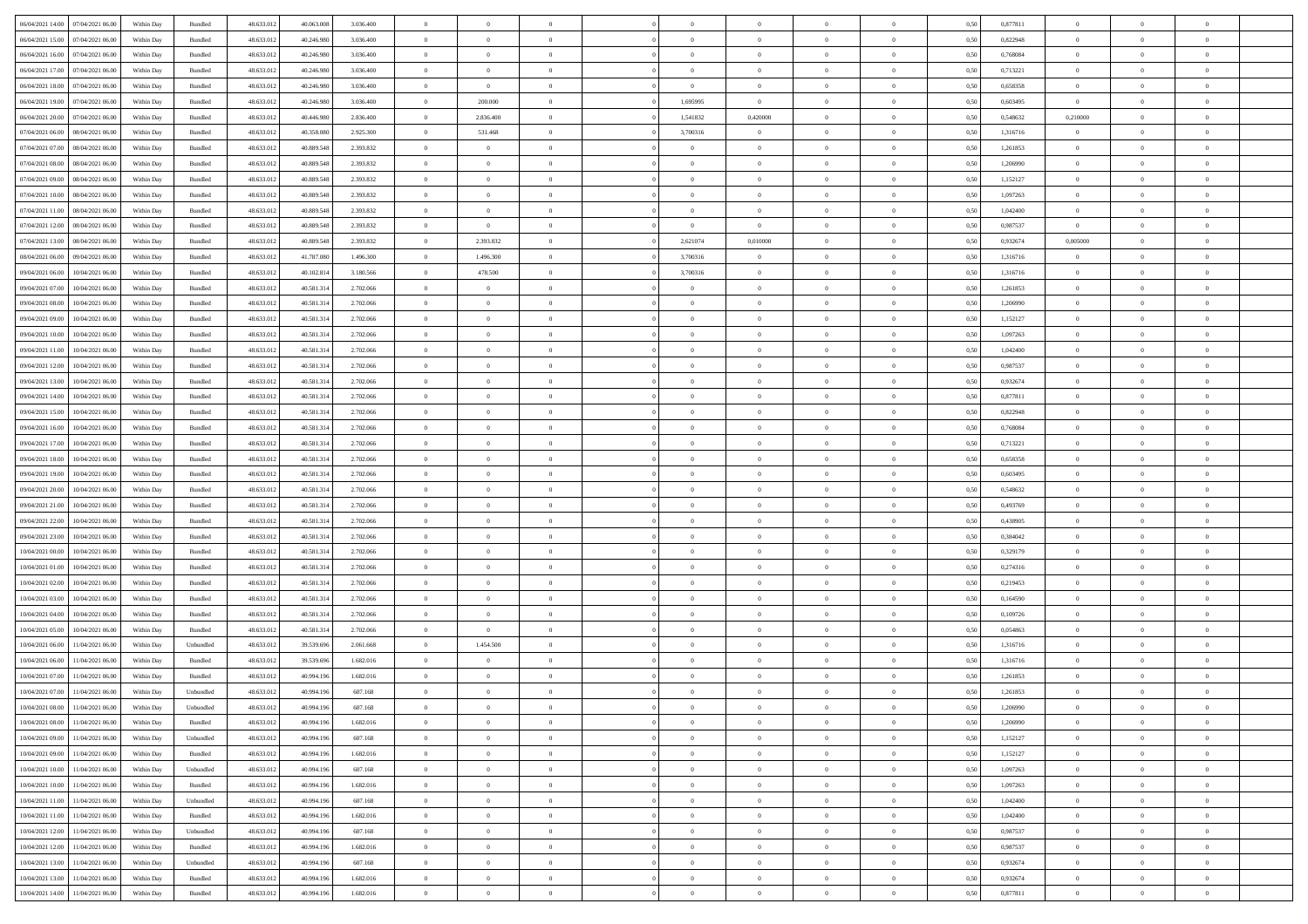| 10/04/2021 14:00 | 11/04/2021 06:00 | Within Dav | Unbundled          | 48.633.012 | 40.994.196 | 607.168   | $\theta$       | $\Omega$       |                | $\Omega$       | $\Omega$       | $\Omega$       | $\theta$       | 0.50 | 0,877811 | $\theta$       | $\theta$       | $\theta$       |  |
|------------------|------------------|------------|--------------------|------------|------------|-----------|----------------|----------------|----------------|----------------|----------------|----------------|----------------|------|----------|----------------|----------------|----------------|--|
| 10/04/2021 15:00 | 11/04/2021 06:00 | Within Day | Unbundled          | 48.633.012 | 40.994.196 | 607.168   | $\overline{0}$ | 123.000        | $\overline{0}$ | $\overline{0}$ | $\bf{0}$       | $\overline{0}$ | $\overline{0}$ | 0,50 | 0,822948 | $\theta$       | $\theta$       | $\overline{0}$ |  |
|                  |                  |            |                    |            |            |           |                |                |                |                |                |                |                |      |          |                |                |                |  |
| 10/04/2021 15:00 | 11/04/2021 06:00 | Within Day | Bundled            | 48.633.012 | 40.994.196 | 1.682.016 | $\overline{0}$ | 50.000         | $\overline{0}$ | 2,312748       | $\bf{0}$       | $\bf{0}$       | $\mathbf{0}$   | 0,50 | 0,822948 | $\overline{0}$ | $\overline{0}$ | $\overline{0}$ |  |
| 10/04/2021 16:00 | 11/04/2021 06:00 | Within Dav | Unbundled          | 48.633.012 | 41.167.196 | 484.168   | $\overline{0}$ | $\overline{0}$ | $\overline{0}$ | $\overline{0}$ | $\bf{0}$       | $\overline{0}$ | $\overline{0}$ | 0.50 | 0.768084 | $\theta$       | $\theta$       | $\overline{0}$ |  |
| 10/04/2021 16:00 | 11/04/2021 06:00 | Within Day | Bundled            | 48.633.012 | 41.167.196 | 1.632.016 | $\overline{0}$ | $\theta$       | $\overline{0}$ | $\overline{0}$ | $\bf{0}$       | $\overline{0}$ | $\bf{0}$       | 0,50 | 0,768084 | $\theta$       | $\overline{0}$ | $\overline{0}$ |  |
| 10/04/2021 17:00 | 11/04/2021 06:00 | Within Day | Unbundled          | 48.633.012 | 41.167.196 | 484.168   | $\overline{0}$ | $\overline{0}$ | $\overline{0}$ | $\bf{0}$       | $\bf{0}$       | $\bf{0}$       | $\mathbf{0}$   | 0,50 | 0,713221 | $\overline{0}$ | $\overline{0}$ | $\bf{0}$       |  |
| 10/04/2021 17:00 | 11/04/2021 06:00 | Within Dav | Bundled            | 48.633.012 | 41.167.196 | 1.632.016 | $\overline{0}$ | 208.000        | $\overline{0}$ | 2,004321       | $\bf{0}$       | $\overline{0}$ | $\overline{0}$ | 0.50 | 0,713221 | $\theta$       | $\overline{0}$ | $\overline{0}$ |  |
| 10/04/2021 18:00 | 11/04/2021 06:00 | Within Day | Unbundled          | 48.633.012 | 41.375.196 | 484.168   | $\overline{0}$ | $\overline{0}$ | $\overline{0}$ | $\overline{0}$ | $\bf{0}$       | $\overline{0}$ | $\bf{0}$       | 0,50 | 0,658358 | $\theta$       | $\theta$       | $\overline{0}$ |  |
| 10/04/2021 18:00 | 11/04/2021 06:00 | Within Day | Bundled            | 48.633.012 | 41.375.196 | 1.424.016 | $\overline{0}$ | 1.424.016      | $\overline{0}$ | 1,850158       | 0,250000       | $\bf{0}$       | $\bf{0}$       | 0,50 | 0,658358 | 0,125000       | $\overline{0}$ | $\overline{0}$ |  |
| 10/04/2021 19:00 | 11/04/2021 06:00 | Within Dav | Unbundled          | 48.633.012 | 42.799.212 | 484.168   | $\overline{0}$ | 200.000        | $\overline{0}$ | $\overline{0}$ | $\overline{0}$ | $\overline{0}$ | $\overline{0}$ | 0.50 | 0,603495 | $\theta$       | $\overline{0}$ | $\overline{0}$ |  |
| 10/04/2021 20:00 | 11/04/2021 06:00 | Within Day | Unbundled          | 48.633.012 | 42.999.212 | 284.168   | $\overline{0}$ | $\theta$       | $\overline{0}$ | $\overline{0}$ | $\bf{0}$       | $\overline{0}$ | $\bf{0}$       | 0,50 | 0,548632 | $\theta$       | $\theta$       | $\overline{0}$ |  |
|                  |                  |            |                    |            |            |           |                |                |                |                |                |                |                |      |          |                |                |                |  |
| 10/04/2021 21:00 | 11/04/2021 06:00 | Within Day | Unbundled          | 48.633.012 | 42.999.212 | 284.168   | $\overline{0}$ | $\overline{0}$ | $\overline{0}$ | $\overline{0}$ | $\bf{0}$       | $\overline{0}$ | $\mathbf{0}$   | 0,50 | 0,493769 | $\overline{0}$ | $\overline{0}$ | $\overline{0}$ |  |
| 10/04/2021 22:00 | 11/04/2021 06:00 | Within Day | Unbundled          | 48.633.012 | 42.999.21  | 284.168   | $\overline{0}$ | $\overline{0}$ | $\overline{0}$ | $\overline{0}$ | $\bf{0}$       | $\overline{0}$ | $\overline{0}$ | 0.50 | 0,438905 | $\theta$       | $\theta$       | $\overline{0}$ |  |
| 10/04/2021 23:00 | 11/04/2021 06:00 | Within Day | Unbundled          | 48.633.012 | 42.999.212 | 284.168   | $\overline{0}$ | $\theta$       | $\overline{0}$ | $\overline{0}$ | $\bf{0}$       | $\overline{0}$ | $\overline{0}$ | 0,50 | 0,384042 | $\theta$       | $\overline{0}$ | $\overline{0}$ |  |
| 11/04/2021 00:00 | 11/04/2021 06:00 | Within Day | Unbundled          | 48.633.012 | 42.999.212 | 284.168   | $\overline{0}$ | $\overline{0}$ | $\overline{0}$ | $\overline{0}$ | $\overline{0}$ | $\overline{0}$ | $\mathbf{0}$   | 0,50 | 0,329179 | $\overline{0}$ | $\overline{0}$ | $\bf{0}$       |  |
| 11/04/2021 01:00 | 11/04/2021 06:00 | Within Dav | Unbundled          | 48.633.012 | 42.999.212 | 284.168   | $\overline{0}$ | $\overline{0}$ | $\overline{0}$ | $\overline{0}$ | $\overline{0}$ | $\overline{0}$ | $\overline{0}$ | 0.50 | 0,274316 | $\theta$       | $\overline{0}$ | $\overline{0}$ |  |
| 11/04/2021 02:00 | 11/04/2021 06:00 | Within Day | Unbundled          | 48.633.012 | 42.999.212 | 284.168   | $\overline{0}$ | $\theta$       | $\overline{0}$ | $\overline{0}$ | $\bf{0}$       | $\overline{0}$ | $\bf{0}$       | 0,50 | 0,219453 | $\theta$       | $\theta$       | $\overline{0}$ |  |
| 11/04/2021 03:00 | 11/04/2021 06:00 | Within Day | Unbundled          | 48.633.012 | 42.999.212 | 284.168   | $\overline{0}$ | $\overline{0}$ | $\overline{0}$ | $\bf{0}$       | $\bf{0}$       | $\overline{0}$ | $\mathbf{0}$   | 0,50 | 0,164590 | $\,0\,$        | $\overline{0}$ | $\overline{0}$ |  |
| 11/04/2021 04:00 | 11/04/2021 06:00 | Within Day | Unbundled          | 48.633.012 | 42.999.21  | 284.168   | $\overline{0}$ | $\overline{0}$ | $\overline{0}$ | $\overline{0}$ | $\overline{0}$ | $\overline{0}$ | $\overline{0}$ | 0.50 | 0,109726 | $\theta$       | $\overline{0}$ | $\overline{0}$ |  |
| 11/04/2021 05:00 | 11/04/2021 06:00 | Within Day | Unbundled          | 48.633.012 | 42.999.212 | 284.168   | $\overline{0}$ | $\overline{0}$ | $\overline{0}$ | $\overline{0}$ | $\bf{0}$       | $\overline{0}$ | $\bf{0}$       | 0,50 | 0,054863 | $\,$ 0 $\,$    | $\theta$       | $\overline{0}$ |  |
| 11/04/2021 06:00 | 12/04/2021 06:00 | Within Day | Bundled            | 48.633.012 | 39.983.389 | 3.299.991 | $\overline{0}$ | 2.164.897      | $\overline{0}$ | 3,700316       | $\bf{0}$       | $\overline{0}$ | $\bf{0}$       | 0,50 | 1,316716 | $\bf{0}$       | $\overline{0}$ | $\overline{0}$ |  |
| 11/04/2021 07:00 | 12/04/2021 06:00 | Within Dav | Bundled            | 48.633.012 | 42.148.286 | 1.135.094 | $\overline{0}$ | $\overline{0}$ | $\overline{0}$ | $\overline{0}$ | $\bf{0}$       | $\overline{0}$ | $\overline{0}$ | 0.50 | 1,261853 | $\theta$       | $\theta$       | $\overline{0}$ |  |
|                  |                  |            |                    |            |            |           |                |                |                |                |                |                |                |      |          |                |                |                |  |
| 11/04/2021 08:00 | 12/04/2021 06:00 | Within Day | Bundled            | 48.633.012 | 42.148.286 | 1.135.094 | $\overline{0}$ | $\theta$       | $\overline{0}$ | $\overline{0}$ | $\bf{0}$       | $\overline{0}$ | $\bf{0}$       | 0,50 | 1,206990 | $\theta$       | $\overline{0}$ | $\overline{0}$ |  |
| 11/04/2021 11:00 | 12/04/2021 06:00 | Within Day | Bundled            | 48.633.012 | 42.148.286 | 1.135.094 | $\overline{0}$ | $\overline{0}$ | $\overline{0}$ | $\overline{0}$ | $\bf{0}$       | $\overline{0}$ | $\mathbf{0}$   | 0,50 | 1,042400 | $\overline{0}$ | $\overline{0}$ | $\bf{0}$       |  |
| 11/04/2021 12:00 | 12/04/2021 06:00 | Within Dav | Bundled            | 48.633.012 | 42.148.286 | 1.135.094 | $\overline{0}$ | $\overline{0}$ | $\overline{0}$ | $\overline{0}$ | $\overline{0}$ | $\overline{0}$ | $\overline{0}$ | 0.50 | 0,987537 | $\theta$       | $\overline{0}$ | $\overline{0}$ |  |
| 11/04/2021 13:00 | 12/04/2021 06:00 | Within Day | Bundled            | 48.633.012 | 42.148.286 | 1.135.094 | $\overline{0}$ | $\overline{0}$ | $\overline{0}$ | $\overline{0}$ | $\bf{0}$       | $\overline{0}$ | $\bf{0}$       | 0,50 | 0,932674 | $\theta$       | $\theta$       | $\overline{0}$ |  |
| 11/04/2021 14:00 | 12/04/2021 06:00 | Within Day | Bundled            | 48.633.012 | 42.148.286 | 1.135.094 | $\overline{0}$ | 300.000        | $\overline{0}$ | 2,466911       | $\bf{0}$       | $\overline{0}$ | $\bf{0}$       | 0,50 | 0,877811 | $\,0\,$        | $\overline{0}$ | $\overline{0}$ |  |
| 11/04/2021 15:00 | 12/04/2021 06:00 | Within Day | Bundled            | 48.633.012 | 42.448.286 | 835,094   | $\overline{0}$ | 560,000        | $\overline{0}$ | 2,312748       | $\overline{0}$ | $\overline{0}$ | $\overline{0}$ | 0.50 | 0,822948 | $\overline{0}$ | $\overline{0}$ | $\overline{0}$ |  |
| 11/04/2021 16:00 | 12/04/2021 06:00 | Within Day | Bundled            | 48.633.012 | 43.008.286 | 275.094   | $\overline{0}$ | 275.094        | $\overline{0}$ | 2,158484       | 0,220000       | $\overline{0}$ | $\bf{0}$       | 0,50 | 0,768084 | 0,110000       | $\overline{0}$ | $\overline{0}$ |  |
| 12/04/2021 06:00 | 13/04/2021 06:00 | Within Day | Bundled            | 48.633.012 | 41.508.389 | 1.774.991 | $\overline{0}$ | 1.084.807      | $\overline{0}$ | 3,700316       | $\overline{0}$ | $\bf{0}$       | $\bf{0}$       | 0,50 | 1,316716 | $\overline{0}$ | $\overline{0}$ | $\overline{0}$ |  |
| 12/04/2021 07:00 | 13/04/2021 06:00 | Within Day | Bundled            | 48.633.012 | 42.593.196 | 690.184   | $\overline{0}$ | $\theta$       | $\Omega$       | $\Omega$       | $\Omega$       | $\overline{0}$ | $\overline{0}$ | 0.50 | 1,261853 | $\,0\,$        | $\theta$       | $\theta$       |  |
| 12/04/2021 08:00 | 13/04/2021 06:00 | Within Day | Bundled            | 48.633.012 | 42.593.196 | 690.184   | $\overline{0}$ | $\theta$       | $\overline{0}$ | $\overline{0}$ | $\bf{0}$       | $\overline{0}$ | $\bf{0}$       | 0,50 | 1,206990 | $\,$ 0 $\,$    | $\theta$       | $\overline{0}$ |  |
|                  |                  |            |                    |            |            |           |                |                |                |                |                |                |                |      |          |                |                |                |  |
| 12/04/2021 09:00 | 13/04/2021 06:00 | Within Day | Bundled            | 48.633.012 | 42.593.196 | 690.184   | $\overline{0}$ | $\overline{0}$ | $\overline{0}$ | $\bf{0}$       | $\bf{0}$       | $\overline{0}$ | $\mathbf{0}$   | 0,50 | 1,152127 | $\overline{0}$ | $\overline{0}$ | $\bf{0}$       |  |
| 12/04/2021 10:00 | 13/04/2021 06:00 | Within Day | Bundled            | 48.633.013 | 42.593.196 | 690.184   | $\overline{0}$ | $\overline{0}$ | $\Omega$       | $\Omega$       | $\overline{0}$ | $\overline{0}$ | $\overline{0}$ | 0.50 | 1,097263 | $\bf{0}$       | $\theta$       | $\theta$       |  |
| 12/04/2021 11:00 | 13/04/2021 06:00 | Within Day | Bundled            | 48.633.012 | 42.593.196 | 690.184   | $\overline{0}$ | 690.184        | $\overline{0}$ | 2,929400       | 0,100000       | $\overline{0}$ | $\bf{0}$       | 0,50 | 1,042400 | 0,050000       | $\theta$       | $\overline{0}$ |  |
| 17/04/2021 06:00 | 18/04/2021 06:00 | Within Day | Unbundled          | 48.633.012 | 41.604.696 | 4.103.013 | $\overline{0}$ | $\overline{0}$ | $\overline{0}$ | $\bf{0}$       | $\overline{0}$ | $\bf{0}$       | $\bf{0}$       | 0,50 | 1,316716 | $\,0\,$        | $\overline{0}$ | $\overline{0}$ |  |
| 17/04/2021 06:00 | 18/04/2021 06:00 | Within Day | Bundled            | 48.633.013 | 41.604.696 | 2.925.302 | $\overline{0}$ | $\Omega$       | $\Omega$       | $\Omega$       | $\Omega$       | $\theta$       | $\overline{0}$ | 0.50 | 1,316716 | $\,$ 0 $\,$    | $\theta$       | $\theta$       |  |
| 17/04/2021 07:00 | 18/04/2021 06:00 | Within Day | Unbundled          | 48.633.012 | 41.604.696 | 4.103.013 | $\overline{0}$ | $\theta$       | $\overline{0}$ | $\overline{0}$ | $\bf{0}$       | $\overline{0}$ | $\bf{0}$       | 0,50 | 1,261853 | $\,$ 0 $\,$    | $\theta$       | $\overline{0}$ |  |
| 17/04/2021 07:00 | 18/04/2021 06:00 | Within Day | Bundled            | 48.633.012 | 41.604.696 | 2.925.302 | $\overline{0}$ | $\overline{0}$ | $\overline{0}$ | $\bf{0}$       | $\bf{0}$       | $\bf{0}$       | $\bf{0}$       | 0,50 | 1,261853 | $\overline{0}$ | $\overline{0}$ | $\overline{0}$ |  |
| 17/04/2021 08:00 | 18/04/2021 06:00 | Within Day | Bundled            | 48.633.012 | 41.604.696 | 2.925.302 | $\overline{0}$ | $\Omega$       | $\overline{0}$ | $\Omega$       | $\bf{0}$       | $\overline{0}$ | $\overline{0}$ | 0.50 | 1,206990 | $\,0\,$        | $\theta$       | $\theta$       |  |
| 17/04/2021 08:00 | 18/04/2021 06:00 | Within Day | Unbundled          | 48.633.012 | 41.604.696 | 4.103.013 | $\overline{0}$ | $\theta$       | $\overline{0}$ | $\overline{0}$ | $\bf{0}$       | $\overline{0}$ | $\bf{0}$       | 0,50 | 1,206990 | $\,$ 0 $\,$    | $\overline{0}$ | $\overline{0}$ |  |
| 17/04/2021 09:00 | 18/04/2021 06:00 | Within Day | Unbundled          | 48.633.012 | 41.604.696 | 4.103.013 | $\overline{0}$ | $\overline{0}$ | $\overline{0}$ | $\overline{0}$ | $\bf{0}$       | $\bf{0}$       | $\mathbf{0}$   | 0,50 | 1,152127 | $\overline{0}$ | $\overline{0}$ | $\bf{0}$       |  |
| 17/04/2021 09:00 | 18/04/2021 06:00 | Within Day | Bundled            | 48.633.01  | 41.604.696 | 2.925.302 | $\overline{0}$ | $\Omega$       | $\Omega$       | $\Omega$       | $\Omega$       | $\Omega$       | $\overline{0}$ | 0.50 | 1,152127 | $\theta$       | $\theta$       | $\theta$       |  |
| 17/04/2021 10:00 | 18/04/2021 06:00 | Within Day | Unbundled          | 48.633.012 | 41.604.696 | 4.103.013 | $\overline{0}$ | $\,$ 0 $\,$    | $\overline{0}$ | $\overline{0}$ | $\,$ 0         | $\overline{0}$ | $\bf{0}$       | 0,50 | 1,097263 | $\,0\,$        | $\,$ 0 $\,$    | $\overline{0}$ |  |
|                  |                  |            |                    |            |            |           |                |                |                |                |                |                |                |      |          |                |                |                |  |
| 17/04/2021 10:00 | 18/04/2021 06:00 | Within Day | $\mathbf B$ undled | 48.633.012 | 41.604.696 | 2.925.302 | $\bf{0}$       |                |                |                |                |                |                | 0,50 | 1,097263 | $\bf{0}$       | $\overline{0}$ |                |  |
| 17/04/2021 11:00 | 18/04/2021 06:00 | Within Day | Unbundled          | 48.633.013 | 41,604,696 | 4.103.013 | $\overline{0}$ | $\Omega$       | $\Omega$       | $\Omega$       | $\theta$       | $\overline{0}$ | $\overline{0}$ | 0.50 | 1.042400 | $\theta$       | $\theta$       | $\theta$       |  |
| 17/04/2021 11:00 | 18/04/2021 06:00 | Within Day | Bundled            | 48.633.012 | 41.604.696 | 2.925.302 | $\overline{0}$ | $\,$ 0         | $\overline{0}$ | $\bf{0}$       | $\,$ 0 $\,$    | $\overline{0}$ | $\mathbf{0}$   | 0,50 | 1,042400 | $\,$ 0 $\,$    | $\,$ 0 $\,$    | $\bf{0}$       |  |
| 17/04/2021 12:00 | 18/04/2021 06:00 | Within Day | Unbundled          | 48.633.012 | 41.604.696 | 4.103.013 | $\overline{0}$ | $\overline{0}$ | $\overline{0}$ | $\overline{0}$ | $\overline{0}$ | $\overline{0}$ | $\mathbf{0}$   | 0,50 | 0,987537 | $\overline{0}$ | $\bf{0}$       | $\bf{0}$       |  |
| 17/04/2021 12:00 | 18/04/2021 06:00 | Within Day | Bundled            | 48.633.012 | 41.604.696 | 2.925.302 | $\overline{0}$ | $\overline{0}$ | $\overline{0}$ | $\Omega$       | $\overline{0}$ | $\overline{0}$ | $\bf{0}$       | 0,50 | 0,987537 | $\bf{0}$       | $\theta$       | $\overline{0}$ |  |
| 17/04/2021 13:00 | 18/04/2021 06:00 | Within Day | Unbundled          | 48.633.012 | 41.604.696 | 4.103.013 | $\overline{0}$ | $\overline{0}$ | $\overline{0}$ | $\overline{0}$ | $\,$ 0 $\,$    | $\overline{0}$ | $\mathbf{0}$   | 0,50 | 0,932674 | $\,$ 0 $\,$    | $\overline{0}$ | $\overline{0}$ |  |
| 17/04/2021 13:00 | 18/04/2021 06:00 | Within Day | Bundled            | 48.633.012 | 41.604.696 | 2.925.302 | $\overline{0}$ | $\overline{0}$ | $\overline{0}$ | $\overline{0}$ | $\overline{0}$ | $\overline{0}$ | $\mathbf{0}$   | 0,50 | 0,932674 | $\overline{0}$ | $\overline{0}$ | $\bf{0}$       |  |
| 17/04/2021 14:00 | 18/04/2021 06:00 | Within Day | Unbundled          | 48.633.012 | 41.604.696 | 4.103.013 | $\overline{0}$ | $\overline{0}$ | $\overline{0}$ | $\Omega$       | $\overline{0}$ | $\overline{0}$ | $\bf{0}$       | 0.50 | 0,877811 | $\overline{0}$ | $\theta$       | $\overline{0}$ |  |
| 17/04/2021 14:00 | 18/04/2021 06:00 | Within Day | Bundled            | 48.633.012 | 41.604.696 | 2.925.302 | $\overline{0}$ | $\overline{0}$ | $\overline{0}$ | $\overline{0}$ | $\bf{0}$       | $\bf{0}$       | $\bf{0}$       | 0,50 | 0,877811 | $\,$ 0 $\,$    | $\overline{0}$ | $\overline{0}$ |  |
|                  |                  |            |                    |            |            |           |                |                |                |                |                |                |                |      |          |                |                |                |  |
| 17/04/2021 15:00 | 18/04/2021 06:00 | Within Day | Bundled            | 48.633.012 | 41.604.696 | 2.925.302 | $\overline{0}$ | $\bf{0}$       | $\overline{0}$ | $\overline{0}$ | $\overline{0}$ | $\bf{0}$       | $\mathbf{0}$   | 0,50 | 0,822948 | $\overline{0}$ | $\overline{0}$ | $\bf{0}$       |  |
| 17/04/2021 15:00 | 18/04/2021 06:00 | Within Day | Unbundled          | 48.633.013 | 41.604.696 | 4.103.013 | $\overline{0}$ | $\overline{0}$ | $\overline{0}$ | $\Omega$       | $\overline{0}$ | $\overline{0}$ | $\overline{0}$ | 0.50 | 0,822948 | $\overline{0}$ | $\theta$       | $\overline{0}$ |  |
| 17/04/2021 16:00 | 18/04/2021 06:00 | Within Day | Unbundled          | 48.633.012 | 41.604.696 | 4.103.013 | $\overline{0}$ | $\bf{0}$       | $\overline{0}$ | $\overline{0}$ | $\bf{0}$       | $\overline{0}$ | $\mathbf{0}$   | 0,50 | 0,768084 | $\,$ 0 $\,$    | $\,$ 0 $\,$    | $\bf{0}$       |  |
| 17/04/2021 16:00 | 18/04/2021 06:00 | Within Day | Bundled            | 48.633.012 | 41.604.696 | 2.925.302 | $\overline{0}$ | $\overline{0}$ | $\overline{0}$ | $\overline{0}$ | $\bf{0}$       | $\overline{0}$ | $\mathbf{0}$   | 0,50 | 0,768084 | $\overline{0}$ | $\bf{0}$       | $\bf{0}$       |  |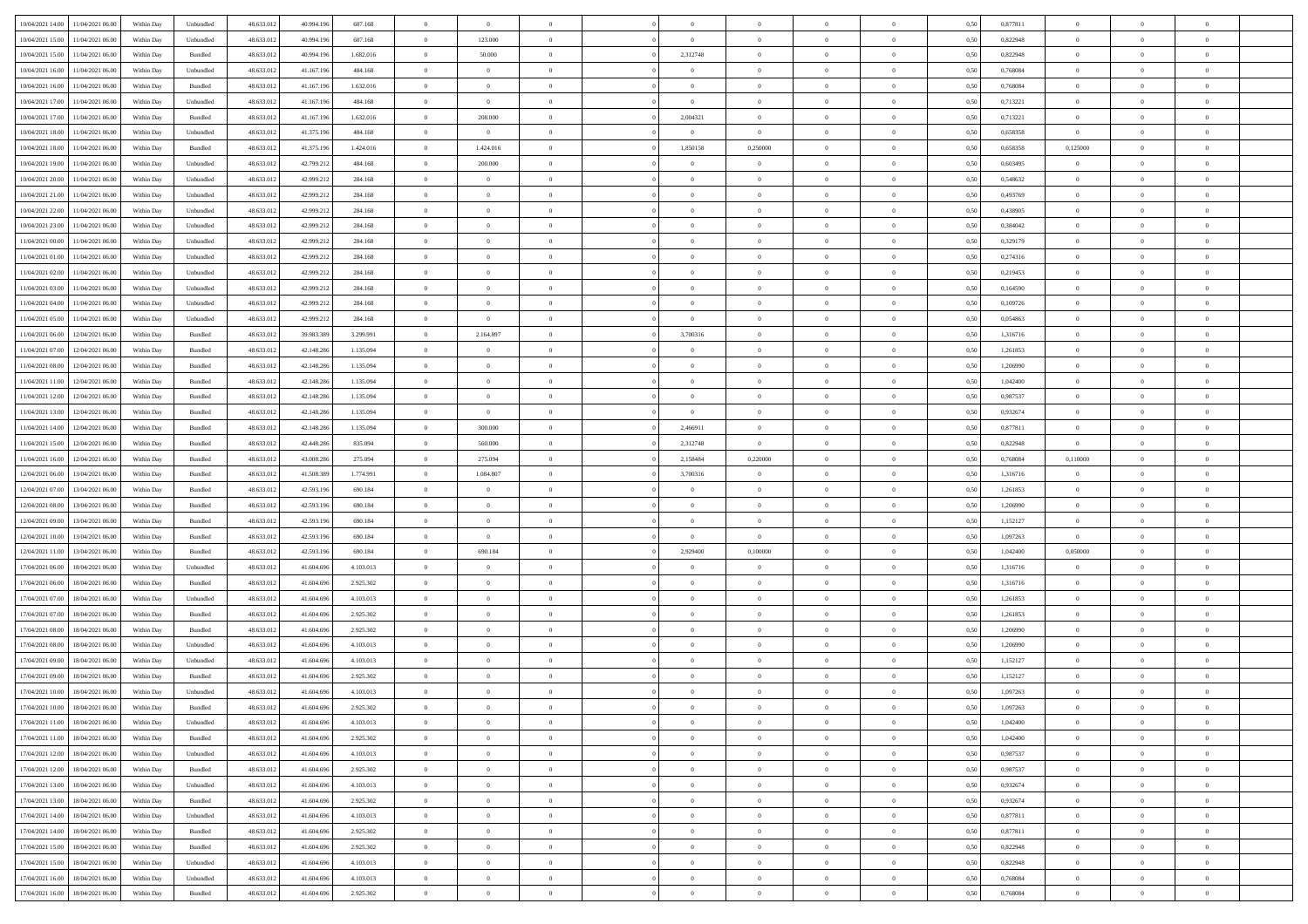|                                              |            |                             |            |            |           | $\overline{0}$ | $\overline{0}$ |                | $\overline{0}$ | $\theta$       |                | $\theta$       |      |          | $\theta$       | $\theta$       | $\overline{0}$ |  |
|----------------------------------------------|------------|-----------------------------|------------|------------|-----------|----------------|----------------|----------------|----------------|----------------|----------------|----------------|------|----------|----------------|----------------|----------------|--|
| 17/04/2021 17:00 18/04/2021 06:00            | Within Day | Unbundled                   | 48.633.01  | 41.604.696 | 4.103.013 |                |                |                |                |                |                |                | 0,50 | 0,713221 |                |                |                |  |
| 17/04/2021 17:00<br>18/04/2021 06:00         | Within Day | Bundled                     | 48.633.01  | 41.604.69  | 2.925.302 | $\bf{0}$       | $\bf{0}$       | $\bf{0}$       | $\bf{0}$       | $\overline{0}$ | $\overline{0}$ | $\bf{0}$       | 0,50 | 0,713221 | $\,$ 0 $\,$    | $\bf{0}$       | $\overline{0}$ |  |
| 17/04/2021 18:00<br>18/04/2021 06:00         | Within Day | Unbundled                   | 48.633.012 | 41,604,696 | 4.103.013 | $\overline{0}$ | $\bf{0}$       | $\overline{0}$ | $\bf{0}$       | $\bf{0}$       | $\overline{0}$ | $\bf{0}$       | 0.50 | 0.658358 | $\bf{0}$       | $\overline{0}$ | $\overline{0}$ |  |
| 17/04/2021 18:00<br>18/04/2021 06:00         | Within Day | Bundled                     | 48.633.013 | 41.604.696 | 2.925.302 | $\overline{0}$ | $\overline{0}$ | $\overline{0}$ | $\theta$       | $\theta$       | $\overline{0}$ | $\bf{0}$       | 0,50 | 0,658358 | $\theta$       | $\theta$       | $\overline{0}$ |  |
| 17/04/2021 19:00<br>18/04/2021 06:00         | Within Day | Unbundled                   | 48.633.01  | 41.604.69  | 4.103.013 | $\bf{0}$       | $\overline{0}$ | $\bf{0}$       | $\overline{0}$ | $\theta$       | $\overline{0}$ | $\bf{0}$       | 0,50 | 0,603495 | $\,$ 0 $\,$    | $\bf{0}$       | $\overline{0}$ |  |
|                                              |            |                             |            |            |           |                |                |                |                |                |                |                |      |          |                |                |                |  |
| 17/04/2021 19:00<br>18/04/2021 06:00         | Within Day | Bundled                     | 48.633.013 | 41.604.69  | 2.925.302 | $\overline{0}$ | $\overline{0}$ | $\overline{0}$ | $\bf{0}$       | $\overline{0}$ | $\theta$       | $\bf{0}$       | 0.50 | 0.603495 | $\,$ 0 $\,$    | $\theta$       | $\overline{0}$ |  |
| 17/04/2021 20:00<br>18/04/2021 06:00         | Within Day | Unbundled                   | 48.633.013 | 41.604.696 | 4.103.013 | $\overline{0}$ | $\overline{0}$ | $\overline{0}$ | $\overline{0}$ | $\overline{0}$ | $\overline{0}$ | $\bf{0}$       | 0,50 | 0,548632 | $\,$ 0 $\,$    | $\theta$       | $\overline{0}$ |  |
| 17/04/2021 20:00<br>18/04/2021 06:00         | Within Day | Bundled                     | 48.633.01  | 41.604.69  | 2.925.302 | $\bf{0}$       | $\bf{0}$       | $\bf{0}$       | $\overline{0}$ | $\overline{0}$ | $\overline{0}$ | $\bf{0}$       | 0,50 | 0,548632 | $\,$ 0 $\,$    | $\bf{0}$       | $\overline{0}$ |  |
| 17/04/2021 21:00<br>18/04/2021 06:00         | Within Day | Unbundled                   | 48.633.013 | 41.604.69  | 4.103.013 | $\overline{0}$ | 123.000        | $\overline{0}$ | $\bf{0}$       | $\overline{0}$ | $\overline{0}$ | $\bf{0}$       | 0.50 | 0.493769 | $\bf{0}$       | $\overline{0}$ | $\overline{0}$ |  |
| 17/04/2021 21:00<br>18/04/2021 06:00         | Within Day | Bundled                     | 48.633.013 | 41.604.696 | 2.925.302 | $\bf{0}$       | $\overline{0}$ | $\overline{0}$ | $\overline{0}$ | $\overline{0}$ | $\overline{0}$ | $\bf{0}$       | 0,50 | 0,493769 | $\,$ 0 $\,$    | $\bf{0}$       | $\overline{0}$ |  |
| 17/04/2021 22.00<br>18/04/2021 06:00         | Within Day | Bundled                     | 48.633.01  | 41.727.69  | 2.925.302 | $\bf{0}$       | $\overline{0}$ | $\bf{0}$       | $\bf{0}$       | $\overline{0}$ | $\overline{0}$ | $\bf{0}$       | 0,50 | 0,438905 | $\,$ 0 $\,$    | $\bf{0}$       | $\overline{0}$ |  |
| 17/04/2021 22:00<br>18/04/2021 06:00         | Within Day | Unbundled                   | 48.633.013 | 41.727.69  | 3.980.013 | $\overline{0}$ | $\bf{0}$       | $\overline{0}$ | $\overline{0}$ | $\bf{0}$       | $\overline{0}$ | $\bf{0}$       | 0.50 | 0.438905 | $\bf{0}$       | $\overline{0}$ | $\,$ 0         |  |
|                                              |            |                             |            |            |           | $\overline{0}$ | $\overline{0}$ | $\overline{0}$ | $\theta$       | $\theta$       | $\overline{0}$ |                |      |          | $\,$ 0 $\,$    | $\theta$       |                |  |
| 17/04/2021 23:00<br>18/04/2021 06:00         | Within Day | Unbundled                   | 48.633.01  | 41.727.696 | 3.980.013 |                |                |                |                |                |                | $\bf{0}$       | 0,50 | 0,384042 |                |                | $\overline{0}$ |  |
| 17/04/2021 23:00<br>18/04/2021 06:00         | Within Day | Bundled                     | 48.633.01  | 41.727.69  | 2.925.302 | $\bf{0}$       | $\overline{0}$ | $\bf{0}$       | $\overline{0}$ | $\bf{0}$       | $\overline{0}$ | $\bf{0}$       | 0,50 | 0,384042 | $\,$ 0 $\,$    | $\bf{0}$       | $\overline{0}$ |  |
| 18/04/2021 00:00<br>18/04/2021 06:00         | Within Day | Unbundled                   | 48.633.013 | 41.727.69  | 3.980.013 | $\overline{0}$ | $\bf{0}$       | $\overline{0}$ | $\bf{0}$       | $\overline{0}$ | $\theta$       | $\bf{0}$       | 0.50 | 0,329179 | $\,$ 0 $\,$    | $\theta$       | $\overline{0}$ |  |
| 18/04/2021 00:00<br>18/04/2021 06:00         | Within Day | Bundled                     | 48.633.013 | 41.727.696 | 2.925.302 | $\overline{0}$ | $\overline{0}$ | $\overline{0}$ | $\overline{0}$ | $\overline{0}$ | $\overline{0}$ | $\bf{0}$       | 0,50 | 0,329179 | $\theta$       | $\theta$       | $\overline{0}$ |  |
| 18/04/2021 01:00<br>18/04/2021 06:00         | Within Day | Unbundled                   | 48.633.01  | 41.727.69  | 3.980.013 | $\bf{0}$       | $\bf{0}$       | $\bf{0}$       | $\overline{0}$ | $\bf{0}$       | $\overline{0}$ | $\bf{0}$       | 0,50 | 0,274316 | $\,$ 0 $\,$    | $\bf{0}$       | $\overline{0}$ |  |
| 18/04/2021 01:00<br>18/04/2021 06:00         | Within Day | Bundled                     | 48.633.013 | 41.727.69  | 2.925.302 | $\overline{0}$ | $\bf{0}$       | $\overline{0}$ | $\bf{0}$       | $\overline{0}$ | $\overline{0}$ | $\bf{0}$       | 0.50 | 0,274316 | $\bf{0}$       | $\overline{0}$ | $\overline{0}$ |  |
| 18/04/2021 02:00<br>18/04/2021 06:00         | Within Day | Unbundled                   | 48.633.013 | 41.727.696 | 3.980.013 | $\overline{0}$ | $\bf{0}$       | $\overline{0}$ | $\overline{0}$ | $\overline{0}$ | $\overline{0}$ | $\bf{0}$       | 0,50 | 0,219453 | $\,$ 0 $\,$    | $\bf{0}$       | $\overline{0}$ |  |
| 18/04/2021 02:00<br>18/04/2021 06:00         | Within Day | Bundled                     | 48.633.01  | 41.727.69  | 2.925.302 | $\bf{0}$       | $\bf{0}$       | $\bf{0}$       | $\bf{0}$       | $\overline{0}$ | $\overline{0}$ | $\bf{0}$       | 0,50 | 0,219453 | $\,$ 0 $\,$    | $\bf{0}$       | $\overline{0}$ |  |
| 18/04/2021 06:00                             |            |                             |            |            | 3.980.013 |                |                | $\overline{0}$ |                |                | $\overline{0}$ |                | 0.50 | 0.164590 |                |                | $\,$ 0         |  |
| 18/04/2021 03:00                             | Within Day | Unbundled                   | 48.633.012 | 41.727.696 |           | $\overline{0}$ | $\bf{0}$       |                | $\overline{0}$ | $\bf{0}$       |                | $\bf{0}$       |      |          | $\bf{0}$       | $\overline{0}$ |                |  |
| 18/04/2021 03:00<br>18/04/2021 06:00         | Within Day | Bundled                     | 48.633.01  | 41.727.696 | 2.925.302 | $\overline{0}$ | $\overline{0}$ | $\overline{0}$ | $\theta$       | $\theta$       | $\overline{0}$ | $\bf{0}$       | 0,50 | 0,164590 | $\theta$       | $\theta$       | $\overline{0}$ |  |
| 18/04/2021 04:00<br>18/04/2021 06:00         | Within Day | Unbundled                   | 48.633.01  | 41.727.69  | 3.980.013 | $\bf{0}$       | $\bf{0}$       | $\bf{0}$       | $\bf{0}$       | $\overline{0}$ | $\overline{0}$ | $\bf{0}$       | 0,50 | 0,109726 | $\,$ 0 $\,$    | $\bf{0}$       | $\overline{0}$ |  |
| 18/04/2021 04:00<br>18/04/2021 06:00         | Within Day | Bundled                     | 48.633.013 | 41.727.69  | 2.925.302 | $\overline{0}$ | $\bf{0}$       | $\overline{0}$ | $\bf{0}$       | $\overline{0}$ | $\theta$       | $\bf{0}$       | 0.50 | 0.109726 | $\bf{0}$       | $\theta$       | $\overline{0}$ |  |
| 18/04/2021 05:00<br>18/04/2021 06:00         | Within Day | Bundled                     | 48.633.013 | 41.727.696 | 2.925.302 | $\overline{0}$ | $\overline{0}$ | $\overline{0}$ | $\overline{0}$ | $\overline{0}$ | $\overline{0}$ | $\bf{0}$       | 0,50 | 0,054863 | $\,$ 0 $\,$    | $\theta$       | $\overline{0}$ |  |
| 18/04/2021 05:00<br>18/04/2021 06:00         | Within Day | Unbundled                   | 48.633.01  | 41.727.69  | 3.980.013 | $\bf{0}$       | $\overline{0}$ | $\bf{0}$       | $\overline{0}$ | $\bf{0}$       | $\overline{0}$ | $\bf{0}$       | 0,50 | 0,054863 | $\,$ 0 $\,$    | $\bf{0}$       | $\overline{0}$ |  |
| 18/04/2021 06:00<br>19/04/2021 06:00         | Within Day | Unbundled                   | 48.633.013 | 40.634.696 | 4.927.210 | $\overline{0}$ | $\bf{0}$       | $\overline{0}$ | $\bf{0}$       | $\overline{0}$ | $\overline{0}$ | $\bf{0}$       | 0.50 | 1.316716 | $\bf{0}$       | $\overline{0}$ | $\overline{0}$ |  |
| 18/04/2021 06:00<br>19/04/2021 06:00         | Within Day | Bundled                     | 48.633.01  | 40.634.696 | 3.071.105 | $\overline{0}$ | $\bf{0}$       | $\overline{0}$ | $\overline{0}$ | $\overline{0}$ | $\overline{0}$ | $\bf{0}$       | 0,50 | 1,316716 | $\theta$       | $\theta$       | $\overline{0}$ |  |
| 18/04/2021 07:00<br>19/04/2021 06:00         | Within Day | Unbundled                   | 48.633.01  | 40.634.69  | 4.927.210 | $\bf{0}$       | $\bf{0}$       | $\bf{0}$       | $\bf{0}$       | $\overline{0}$ | $\overline{0}$ | $\bf{0}$       | 0,50 | 1,261853 | $\,$ 0 $\,$    | $\bf{0}$       | $\overline{0}$ |  |
| 18/04/2021 07:00<br>19/04/2021 06:00         | Within Day | Bundled                     | 48.633.013 | 40.634.696 | 3.071.105 | $\overline{0}$ | $\bf{0}$       | $\overline{0}$ | $\overline{0}$ | $\bf{0}$       | $\overline{0}$ | $\bf{0}$       | 0.50 | 1.261853 | $\bf{0}$       | $\overline{0}$ | $\,$ 0         |  |
|                                              |            |                             |            |            |           |                |                |                |                |                |                |                |      |          |                |                |                |  |
| 18/04/2021 08:00<br>19/04/2021 06:00         | Within Day | Unbundled                   | 48.633.013 | 40.634.696 | 4.927.210 | $\overline{0}$ | $\overline{0}$ | $\overline{0}$ | $\overline{0}$ | $\overline{0}$ | $\overline{0}$ | $\bf{0}$       | 0.50 | 1.206990 | $\theta$       | $\theta$       | $\overline{0}$ |  |
| 18/04/2021 08:00<br>19/04/2021 06:00         | Within Day | Bundled                     | 48.633.01  | 40.634.69  | 3.071.105 | $\bf{0}$       | $\bf{0}$       | $\bf{0}$       | $\bf{0}$       | $\overline{0}$ | $\overline{0}$ | $\bf{0}$       | 0,50 | 1,206990 | $\,$ 0 $\,$    | $\bf{0}$       | $\overline{0}$ |  |
| 18/04/2021 09:00<br>19/04/2021 06:00         | Within Day | Unbundled                   | 48.633.013 | 40.634.696 | 4.927.210 | $\overline{0}$ | $\bf{0}$       | $\overline{0}$ | $\bf{0}$       | $\overline{0}$ | $\overline{0}$ | $\bf{0}$       | 0.50 | 1,152127 | $\,$ 0 $\,$    | $\bf{0}$       | $\overline{0}$ |  |
| 18/04/2021 09:00<br>19/04/2021 06:00         | Within Dav | Bundled                     | 48.633.013 | 40.634.696 | 3.071.105 | $\overline{0}$ | $\overline{0}$ | $\overline{0}$ | $\overline{0}$ | $\theta$       | $\overline{0}$ | $\bf{0}$       | 0.50 | 1,152127 | $\theta$       | $\theta$       | $\overline{0}$ |  |
| 18/04/2021 11:00<br>19/04/2021 06:00         | Within Day | Unbundled                   | 48.633.01  | 40.634.69  | 4.927.210 | $\bf{0}$       | $\bf{0}$       | $\bf{0}$       | $\bf{0}$       | $\overline{0}$ | $\overline{0}$ | $\bf{0}$       | 0,50 | 1,042400 | $\,$ 0 $\,$    | $\bf{0}$       | $\overline{0}$ |  |
| 18/04/2021 11:00<br>19/04/2021 06:00         | Within Day | Bundled                     | 48.633.013 | 40.634.696 | 3.071.105 | $\overline{0}$ | $\bf{0}$       | $\overline{0}$ | $\bf{0}$       | $\overline{0}$ | $\overline{0}$ | $\bf{0}$       | 0.50 | 1.042400 | $\bf{0}$       | $\overline{0}$ | $\overline{0}$ |  |
| 18/04/2021 12:00<br>19/04/2021 06:00         | Within Dav | Unbundled                   | 48.633.013 | 40.634.696 | 4.927.210 | $\overline{0}$ | $\overline{0}$ | $\overline{0}$ | $\overline{0}$ | $\overline{0}$ | $\overline{0}$ | $\bf{0}$       | 0.50 | 0,987537 | $\theta$       | $\theta$       | $\overline{0}$ |  |
| 18/04/2021 12:00<br>19/04/2021 06:00         | Within Day | Bundled                     | 48.633.01  | 40.634.69  | 3.071.105 | $\bf{0}$       | $\bf{0}$       | $\bf{0}$       | $\bf{0}$       | $\overline{0}$ | $\overline{0}$ | $\bf{0}$       | 0,50 | 0,987537 | $\,$ 0 $\,$    | $\bf{0}$       | $\overline{0}$ |  |
| 19/04/2021 06:00                             |            | Bundled                     | 48.633.013 | 40.634.696 | 3.071.105 |                |                | $\overline{0}$ |                |                | $\overline{0}$ |                | 0.50 | 0.932674 |                |                | $\overline{0}$ |  |
| 18/04/2021 13:00                             | Within Day |                             |            |            |           | $\overline{0}$ | $\bf{0}$       |                | $\overline{0}$ | $\bf{0}$       |                | $\bf{0}$       |      |          | $\bf{0}$       | $\overline{0}$ |                |  |
| 18/04/2021 13:00<br>19/04/2021 06:00         | Within Dav | Unbundled                   | 48.633.013 | 40.634.696 | 4.927.210 | $\overline{0}$ | $\overline{0}$ | $\overline{0}$ | $\overline{0}$ | $\overline{0}$ | $\overline{0}$ | $\bf{0}$       | 0.50 | 0,932674 | $\theta$       | $\theta$       | $\overline{0}$ |  |
| 18/04/2021 14:00<br>19/04/2021 06:00         | Within Day | Unbundled                   | 48.633.013 | 40.634.69  | 4.927.210 | $\bf{0}$       | $\bf{0}$       | $\bf{0}$       | $\bf{0}$       | $\overline{0}$ | $\overline{0}$ | $\bf{0}$       | 0,50 | 0,877811 | $\,$ 0 $\,$    | $\bf{0}$       | $\overline{0}$ |  |
| 18/04/2021 14:00<br>19/04/2021 06:00         | Within Day | Bundled                     | 48.633.013 | 40.634.69  | 3.071.105 | $\overline{0}$ | $\overline{0}$ | $\overline{0}$ | $\overline{0}$ | $\theta$       | $\Omega$       | $\bf{0}$       | 0.50 | 0.877811 | $\bf{0}$       | $\theta$       | $\overline{0}$ |  |
| 18/04/2021 15:00<br>19/04/2021 06:00         | Within Dav | Unbundled                   | 48.633.013 | 40.634.69  | 4.927.210 | $\overline{0}$ | $\overline{0}$ | $\overline{0}$ | $\overline{0}$ | $\theta$       | $\overline{0}$ | $\overline{0}$ | 0.5( | 0,822948 | $\theta$       | $\theta$       | $\overline{0}$ |  |
| 18/04/2021 15:00<br>19/04/2021 06:00         | Within Day | Bundled                     | 48.633.01  | 40.634.69  | 3.071.105 | $\bf{0}$       | 320.000        | $\bf{0}$       | 2,312748       | $\bf{0}$       | $\overline{0}$ | $\bf{0}$       | 0,50 | 0,822948 | $\,$ 0 $\,$    | $\bf{0}$       | $\overline{0}$ |  |
| $18/04/2021\ 16.00 \qquad 19/04/2021\ 06.00$ | Within Day | $\ensuremath{\mathsf{Unb}}$ | 48.633.012 | 40.954.696 | 4.927.210 | $\bf{0}$       | $\theta$       |                | $\Omega$       | $\theta$       |                |                | 0,50 | 0.768084 | $\theta$       | $\overline{0}$ |                |  |
| 18/04/2021 16:00 19/04/2021 06:00            | Within Day | Bundled                     | 48.633.012 | 40.954.696 | 2.751.105 | $\overline{0}$ | 394.000        | $\overline{0}$ | 2,158484       | $\overline{0}$ | $\overline{0}$ | $\bf{0}$       | 0,50 | 0,768084 | $\theta$       | $\theta$       | $\overline{0}$ |  |
| 18/04/2021 17:00<br>19/04/2021 06:00         | Within Day | Unbundled                   | 48.633.013 | 41.348.69  | 4.927.210 | $\overline{0}$ | 310.000        | $\overline{0}$ | $\overline{0}$ | $\bf{0}$       | $\overline{0}$ | $\bf{0}$       | 0,50 | 0,713221 | $\bf{0}$       | $\overline{0}$ | $\bf{0}$       |  |
| 18/04/2021 17:00 19/04/2021 06:00            |            |                             |            | 41.348.696 |           |                |                |                |                |                | $\overline{0}$ |                | 0.50 |          | $\overline{0}$ |                |                |  |
|                                              | Within Day | Bundled                     | 48.633.012 |            | 2.357.105 | $\overline{0}$ | $\overline{0}$ | $\overline{0}$ | $\overline{0}$ | $\mathbf{0}$   |                | $\,$ 0 $\,$    |      | 0,713221 |                | $\bf{0}$       | $\,$ 0 $\,$    |  |
| 18/04/2021 18:00 19/04/2021 06:00            | Within Dav | Unbundled                   | 48.633.012 | 41.658.696 | 4.617.210 | $\overline{0}$ | $\overline{0}$ | $\overline{0}$ | $\overline{0}$ | $\overline{0}$ | $\overline{0}$ | $\bf{0}$       | 0.50 | 0,658358 | $\overline{0}$ | $\theta$       | $\overline{0}$ |  |
| 18/04/2021 18:00<br>19/04/2021 06:00         | Within Day | Bundled                     | 48.633.012 | 41.658.696 | 2.357.105 | $\overline{0}$ | 1.659.000      | $\overline{0}$ | 1,850158       | $\bf{0}$       | $\bf{0}$       | $\bf{0}$       | 0,50 | 0,658358 | $\bf{0}$       | $\overline{0}$ | $\overline{0}$ |  |
| 18/04/2021 19:00<br>19/04/2021 06:00         | Within Day | Unbundled                   | 48.633.012 | 43.317.696 | 4.617.210 | $\overline{0}$ | $\overline{0}$ | $\overline{0}$ | $\overline{0}$ | $\overline{0}$ | $\overline{0}$ | $\bf{0}$       | 0.50 | 0.603495 | $\overline{0}$ | $\theta$       | $\overline{0}$ |  |
| 18/04/2021 19:00<br>19/04/2021 06:00         | Within Dav | Bundled                     | 48.633.012 | 43.317.696 | 698,105   | $\overline{0}$ | 698.105        | $\overline{0}$ | 1,695995       | 0,315000       | $\overline{0}$ | $\bf{0}$       | 0.50 | 0,603495 | 0,157500       | $\theta$       | $\overline{0}$ |  |
| 18/04/2021 20:00<br>19/04/2021 06:00         | Within Day | Unbundled                   | 48.633.013 | 44.015.801 | 4.617.210 | $\overline{0}$ | 123.000        | $\overline{0}$ | $\overline{0}$ | $\bf{0}$       | $\overline{0}$ | $\bf{0}$       | 0,50 | 0,548632 | $\bf{0}$       | $\overline{0}$ | $\overline{0}$ |  |
| 18/04/2021 21:00<br>19/04/2021 06:00         | Within Day | Unbundled                   | 48.633.012 | 44.138.801 | 4.494.210 | $\overline{0}$ | $\overline{0}$ | $\overline{0}$ | $\overline{0}$ | $\overline{0}$ | $\overline{0}$ | $\bf{0}$       | 0.50 | 0.493769 | $\mathbf{0}$   | $\bf{0}$       | $\,$ 0         |  |
| 18/04/2021 22:00<br>19/04/2021 06:00         | Within Dav | Unbundled                   | 48.633.013 | 44.138.801 | 4.494.210 | $\overline{0}$ | $\overline{0}$ | $\overline{0}$ | $\overline{0}$ | $\overline{0}$ | $\overline{0}$ | $\bf{0}$       | 0,50 | 0,438905 | $\overline{0}$ | $\theta$       | $\overline{0}$ |  |
|                                              |            |                             |            |            |           |                | $\bf{0}$       |                | $\bf{0}$       | $\overline{0}$ |                |                |      |          | $\bf{0}$       | $\bf{0}$       | $\overline{0}$ |  |
| 18/04/2021 23:00<br>19/04/2021 06:00         | Within Day | Unbundled                   | 48.633.013 | 44.138.801 | 4.494.210 | $\overline{0}$ |                | $\overline{0}$ |                |                | $\bf{0}$       | $\bf{0}$       | 0,50 | 0,384042 |                |                |                |  |
| 19/04/2021 00:00 19/04/2021 06:00            | Within Day | Unbundled                   | 48.633.012 | 44.138.801 | 4.494.210 | $\overline{0}$ | $\bf{0}$       | $\overline{0}$ | $\overline{0}$ | $\,$ 0 $\,$    | $\overline{0}$ | $\bf{0}$       | 0,50 | 0,329179 | $\overline{0}$ | $\,$ 0 $\,$    | $\,$ 0 $\,$    |  |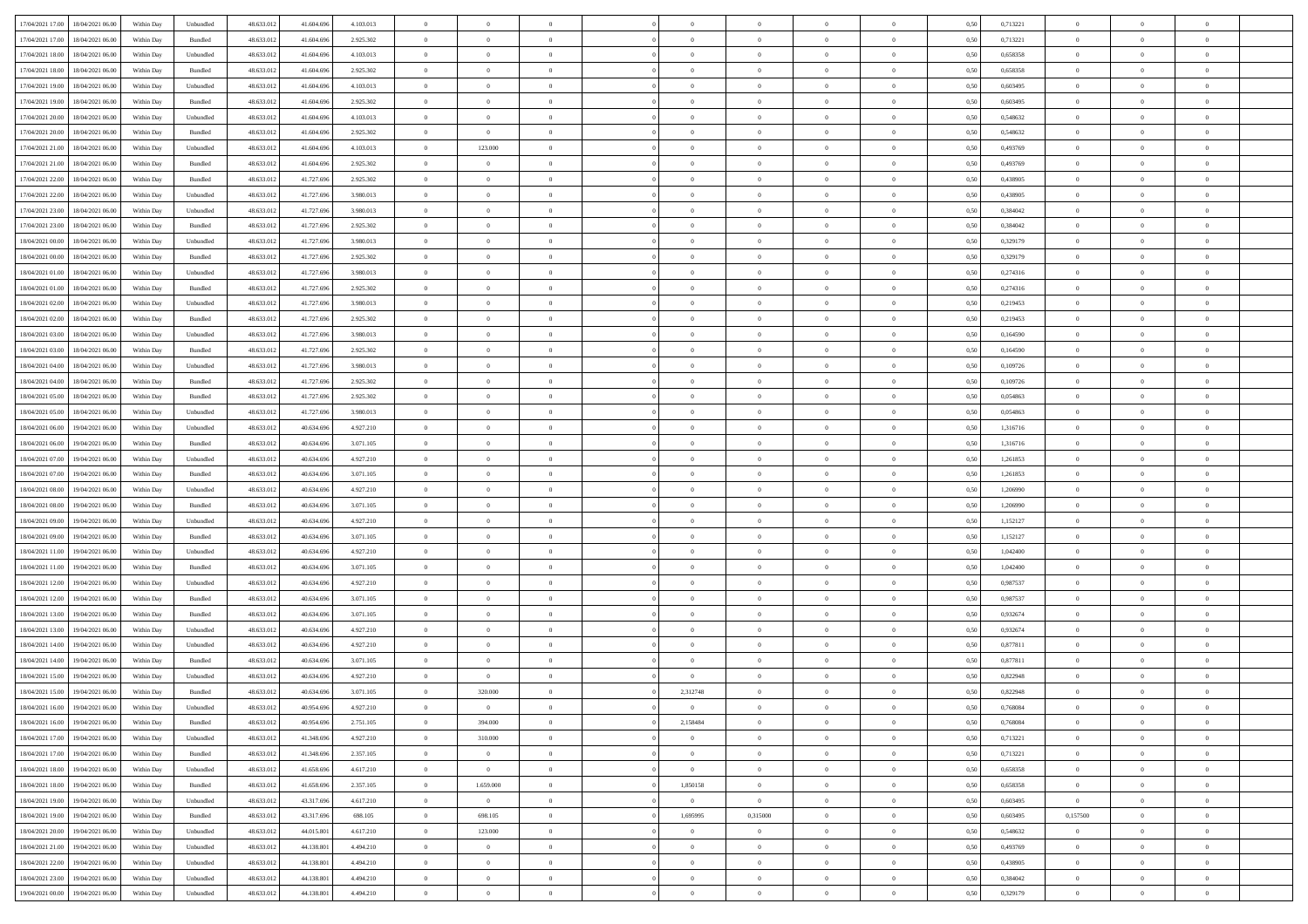|                                      |            |                                   |            |            |           | $\overline{0}$ | $\theta$       |                | $\overline{0}$ | $\theta$       |                | $\theta$       |      |          | $\theta$       | $\theta$       | $\overline{0}$ |  |
|--------------------------------------|------------|-----------------------------------|------------|------------|-----------|----------------|----------------|----------------|----------------|----------------|----------------|----------------|------|----------|----------------|----------------|----------------|--|
| 19/04/2021 01:00 19/04/2021 06:00    | Within Day | Unbundled                         | 48.633.01  | 44.138.801 | 4.494.210 |                |                |                |                |                |                |                | 0,50 | 0,274316 |                |                |                |  |
| 19/04/2021 02:00<br>19/04/2021 06:00 | Within Day | Unbundled                         | 48.633.01  | 44.138.80  | 4.494.210 | $\bf{0}$       | $\bf{0}$       | $\bf{0}$       | $\bf{0}$       | $\overline{0}$ | $\overline{0}$ | $\bf{0}$       | 0,50 | 0,219453 | $\,$ 0 $\,$    | $\bf{0}$       | $\overline{0}$ |  |
| 19/04/2021 03:00<br>19/04/2021 06:00 | Within Day | Unbundled                         | 48.633.013 | 44.138.80  | 4.494.210 | $\overline{0}$ | $\bf{0}$       | $\overline{0}$ | $\bf{0}$       | $\bf{0}$       | $\overline{0}$ | $\bf{0}$       | 0.50 | 0.164590 | $\overline{0}$ | $\overline{0}$ | $\overline{0}$ |  |
| 19/04/2021 04:00<br>19/04/2021 06:00 | Within Day | Unbundled                         | 48.633.013 | 44.138.801 | 4.494.210 | $\overline{0}$ | $\overline{0}$ | $\overline{0}$ | $\theta$       | $\theta$       | $\overline{0}$ | $\bf{0}$       | 0,50 | 0,109726 | $\theta$       | $\theta$       | $\overline{0}$ |  |
| 19/04/2021 05:00<br>19/04/2021 06:00 | Within Day | Unbundled                         | 48.633.01  | 44.138.801 | 4.494.210 | $\bf{0}$       | $\overline{0}$ | $\bf{0}$       | $\overline{0}$ | $\theta$       | $\overline{0}$ | $\bf{0}$       | 0,50 | 0,054863 | $\,$ 0 $\,$    | $\bf{0}$       | $\overline{0}$ |  |
|                                      |            |                                   |            |            |           |                |                |                |                |                |                |                |      |          |                |                |                |  |
| 19/04/2021 06:00<br>20/04/2021 06:00 | Within Day | Unbundled                         | 48.633.013 | 42.962.69  | 4.600.018 | $\overline{0}$ | 75.000         | $\overline{0}$ | $\bf{0}$       | $\overline{0}$ | $\theta$       | $\bf{0}$       | 0.50 | 1.316716 | $\,$ 0 $\,$    | $\theta$       | $\overline{0}$ |  |
| 19/04/2021 06:00<br>20/04/2021 06:00 | Within Day | Bundled                           | 48.633.013 | 42.962.696 | 1.070.297 | $\overline{0}$ | $\overline{0}$ | $\overline{0}$ | $\overline{0}$ | $\overline{0}$ | $\overline{0}$ | $\bf{0}$       | 0,50 | 1,316716 | $\,$ 0 $\,$    | $\theta$       | $\overline{0}$ |  |
| 19/04/2021 07:00<br>20/04/2021 06.00 | Within Day | Bundled                           | 48.633.01  | 43.037.69  | 1.070.297 | $\bf{0}$       | $\overline{0}$ | $\bf{0}$       | $\overline{0}$ | $\overline{0}$ | $\overline{0}$ | $\bf{0}$       | 0,50 | 1,261853 | $\,$ 0 $\,$    | $\bf{0}$       | $\overline{0}$ |  |
| 19/04/2021 07:00<br>20/04/2021 06:00 | Within Day | Unbundled                         | 48.633.013 | 43.037.696 | 4.525.018 | $\overline{0}$ | $\bf{0}$       | $\overline{0}$ | $\bf{0}$       | $\overline{0}$ | $\overline{0}$ | $\bf{0}$       | 0.50 | 1.261853 | $\bf{0}$       | $\overline{0}$ | $\overline{0}$ |  |
| 19/04/2021 08:00<br>20/04/2021 06:00 | Within Day | Unbundled                         | 48.633.012 | 43.037.696 | 4.525.018 | $\bf{0}$       | $\bf{0}$       | $\overline{0}$ | $\overline{0}$ | $\overline{0}$ | $\overline{0}$ | $\bf{0}$       | 0,50 | 1,206990 | $\,$ 0 $\,$    | $\bf{0}$       | $\overline{0}$ |  |
| 19/04/2021 08:00<br>20/04/2021 06.00 | Within Day | Bundled                           | 48.633.01  | 43.037.696 | 1.070.297 | $\bf{0}$       | $\bf{0}$       | $\bf{0}$       | $\bf{0}$       | $\bf{0}$       | $\overline{0}$ | $\bf{0}$       | 0,50 | 1,206990 | $\,$ 0 $\,$    | $\bf{0}$       | $\overline{0}$ |  |
| 19/04/2021 09:00<br>20/04/2021 06:00 | Within Day | Unbundled                         | 48.633.013 | 43,037,696 | 4.525.018 | $\overline{0}$ | $\bf{0}$       | $\overline{0}$ | $\overline{0}$ | $\bf{0}$       | $\overline{0}$ | $\bf{0}$       | 0.50 | 1,152127 | $\bf{0}$       | $\overline{0}$ | $\,$ 0         |  |
|                                      |            |                                   |            |            |           | $\overline{0}$ | $\overline{0}$ | $\overline{0}$ | $\theta$       | $\theta$       | $\overline{0}$ |                |      |          | $\,$ 0 $\,$    | $\theta$       |                |  |
| 19/04/2021 09:00<br>20/04/2021 06:00 | Within Day | Bundled                           | 48.633.01  | 43.037.696 | 1.070.297 |                |                |                |                |                |                | $\bf{0}$       | 0,50 | 1,152127 |                |                | $\overline{0}$ |  |
| 19/04/2021 10:00<br>20/04/2021 06.00 | Within Day | Unbundled                         | 48.633.01  | 43.037.69  | 4.525.018 | $\bf{0}$       | $\overline{0}$ | $\bf{0}$       | $\overline{0}$ | $\bf{0}$       | $\overline{0}$ | $\bf{0}$       | 0,50 | 1,097263 | $\,$ 0 $\,$    | $\bf{0}$       | $\overline{0}$ |  |
| 19/04/2021 10:00<br>20/04/2021 06:00 | Within Day | Bundled                           | 48.633.013 | 43,037,696 | 1.070.297 | $\overline{0}$ | 300,000        | $\overline{0}$ | 3,083563       | $\overline{0}$ | $\theta$       | $\bf{0}$       | 0.50 | 1.097263 | $\bf{0}$       | $\theta$       | $\overline{0}$ |  |
| 19/04/2021 11:00<br>20/04/2021 06:00 | Within Day | Unbundled                         | 48.633.013 | 43.337.696 | 4.525.018 | $\overline{0}$ | $\overline{0}$ | $\overline{0}$ | $\overline{0}$ | $\overline{0}$ | $\overline{0}$ | $\bf{0}$       | 0,50 | 1,042400 | $\bf{0}$       | $\theta$       | $\overline{0}$ |  |
| 19/04/2021 11:00<br>20/04/2021 06.00 | Within Day | Bundled                           | 48.633.01  | 43.337.69  | 770.297   | $\bf{0}$       | 770.297        | $\bf{0}$       | 2,929400       | 0,250000       | $\overline{0}$ | $\bf{0}$       | 0,50 | 1,042400 | 0,125000       | $\bf{0}$       | $\overline{0}$ |  |
| 19/04/2021 12:00<br>20/04/2021 06:00 | Within Day | Unbundled                         | 48.633.013 | 44.107.993 | 4.525.018 | $\overline{0}$ | $\overline{0}$ | $\overline{0}$ | $\bf{0}$       | $\overline{0}$ | $\overline{0}$ | $\bf{0}$       | 0.50 | 0.987537 | $\bf{0}$       | $\overline{0}$ | $\overline{0}$ |  |
| 19/04/2021 13:00<br>20/04/2021 06:00 | Within Day | Unbundled                         | 48.633.013 | 44.107.993 | 4.525.018 | $\overline{0}$ | 360.000        | $\overline{0}$ | $\overline{0}$ | $\overline{0}$ | $\overline{0}$ | $\bf{0}$       | 0,50 | 0,932674 | $\,$ 0 $\,$    | $\bf{0}$       | $\overline{0}$ |  |
| 19/04/2021 14:00<br>20/04/2021 06.00 | Within Day | Unbundled                         | 48.633.01  | 44.467.99  | 4.165.018 | $\bf{0}$       | 48.000         | $\bf{0}$       | $\bf{0}$       | $\overline{0}$ | $\overline{0}$ | $\bf{0}$       | 0,50 | 0,877811 | $\,$ 0 $\,$    | $\bf{0}$       | $\overline{0}$ |  |
|                                      |            |                                   |            |            |           |                |                |                |                |                |                |                |      |          |                |                |                |  |
| 19/04/2021 15:00<br>20/04/2021 06:00 | Within Day | Unbundled                         | 48.633.013 | 44.515.993 | 4.117.018 | $\overline{0}$ | $\bf{0}$       | $\overline{0}$ | $\overline{0}$ | $\bf{0}$       | $\overline{0}$ | $\bf{0}$       | 0.50 | 0.822948 | $\bf{0}$       | $\overline{0}$ | $\,$ 0         |  |
| 19/04/2021 16:00<br>20/04/2021 06:00 | Within Day | Unbundled                         | 48.633.01  | 44.515.993 | 4.117.018 | $\overline{0}$ | $\overline{0}$ | $\overline{0}$ | $\theta$       | $\theta$       | $\overline{0}$ | $\bf{0}$       | 0,50 | 0,768084 | $\theta$       | $\theta$       | $\overline{0}$ |  |
| 19/04/2021 17:00<br>20/04/2021 06.00 | Within Day | Unbundled                         | 48.633.01  | 44.515.99  | 4.117.018 | $\bf{0}$       | $\bf{0}$       | $\bf{0}$       | $\bf{0}$       | $\overline{0}$ | $\overline{0}$ | $\bf{0}$       | 0,50 | 0,713221 | $\,$ 0 $\,$    | $\bf{0}$       | $\overline{0}$ |  |
| 19/04/2021 18:00<br>20/04/2021 06:00 | Within Day | Unbundled                         | 48.633.013 | 44.515.99  | 4.117.018 | $\overline{0}$ | $\bf{0}$       | $\overline{0}$ | $\bf{0}$       | $\overline{0}$ | $\theta$       | $\bf{0}$       | 0.50 | 0.658358 | $\,$ 0 $\,$    | $\theta$       | $\overline{0}$ |  |
| 19/04/2021 19:00<br>20/04/2021 06:00 | Within Day | Unbundled                         | 48.633.013 | 44.515.993 | 4.117.018 | $\overline{0}$ | $\overline{0}$ | $\overline{0}$ | $\overline{0}$ | $\overline{0}$ | $\overline{0}$ | $\bf{0}$       | 0,50 | 0,603495 | $\,$ 0 $\,$    | $\theta$       | $\overline{0}$ |  |
| 19/04/2021 20:00<br>20/04/2021 06.00 | Within Day | Unbundled                         | 48.633.01  | 44.515.99  | 4.117.018 | $\bf{0}$       | $\overline{0}$ | $\bf{0}$       | $\overline{0}$ | $\bf{0}$       | $\overline{0}$ | $\bf{0}$       | 0,50 | 0,548632 | $\,$ 0 $\,$    | $\bf{0}$       | $\overline{0}$ |  |
| 19/04/2021 21:00<br>20/04/2021 06:00 | Within Day | Unbundled                         | 48.633.013 | 44.515.993 | 4.117.018 | $\overline{0}$ | $\bf{0}$       | $\overline{0}$ | $\bf{0}$       | $\overline{0}$ | $\overline{0}$ | $\bf{0}$       | 0.50 | 0.493769 | $\bf{0}$       | $\overline{0}$ | $\overline{0}$ |  |
| 19/04/2021 22:00<br>20/04/2021 06:00 | Within Day | Unbundled                         | 48.633.013 | 44.515.993 | 4.117.018 | $\overline{0}$ | $\bf{0}$       | $\overline{0}$ | $\overline{0}$ | $\overline{0}$ | $\overline{0}$ | $\bf{0}$       | 0,50 | 0,438905 | $\theta$       | $\theta$       | $\overline{0}$ |  |
| 20/04/2021 06.00                     | Within Day | Unbundled                         | 48.633.01  | 44.515.993 | 4.117.018 | $\bf{0}$       | $\bf{0}$       | $\bf{0}$       | $\bf{0}$       | $\overline{0}$ | $\overline{0}$ | $\bf{0}$       | 0,50 | 0,384042 | $\,$ 0 $\,$    | $\bf{0}$       | $\overline{0}$ |  |
| 19/04/2021 23:00                     |            |                                   |            |            |           |                |                |                |                |                |                |                |      |          |                |                |                |  |
| 20/04/2021 00:00<br>20/04/2021 06:00 | Within Day | Unbundled                         | 48.633.013 | 44.515.993 | 4.117.018 | $\overline{0}$ | $\overline{0}$ | $\overline{0}$ | $\bf{0}$       | $\bf{0}$       | $\overline{0}$ | $\bf{0}$       | 0.50 | 0,329179 | $\bf{0}$       | $\overline{0}$ | $\,$ 0         |  |
| 20/04/2021 01:00<br>20/04/2021 06:00 | Within Day | Unbundled                         | 48.633.013 | 44.515.993 | 4.117.018 | $\overline{0}$ | 5.000          | $\overline{0}$ | $\overline{0}$ | $\overline{0}$ | $\overline{0}$ | $\bf{0}$       | 0.5( | 0,274316 | $\theta$       | $\theta$       | $\overline{0}$ |  |
| 20/04/2021 02:00<br>20/04/2021 06.00 | Within Day | Unbundled                         | 48.633.01  | 44.520.99  | 4.112.018 | $\bf{0}$       | $\theta$       | $\bf{0}$       | $\bf{0}$       | $\,$ 0 $\,$    | $\overline{0}$ | $\bf{0}$       | 0,50 | 0,219453 | $\,$ 0 $\,$    | $\bf{0}$       | $\overline{0}$ |  |
| 20/04/2021 03:00<br>20/04/2021 06:00 | Within Day | Unbundled                         | 48.633.013 | 44.520.993 | 4.112.018 | $\overline{0}$ | $\bf{0}$       | $\overline{0}$ | $\bf{0}$       | $\overline{0}$ | $\overline{0}$ | $\bf{0}$       | 0.50 | 0.164590 | $\,$ 0 $\,$    | $\bf{0}$       | $\overline{0}$ |  |
| 20/04/2021 04:00<br>20/04/2021 06:00 | Within Dav | Unbundled                         | 48.633.013 | 44.520.993 | 4.112.018 | $\overline{0}$ | $\overline{0}$ | $\overline{0}$ | $\overline{0}$ | $\theta$       | $\overline{0}$ | $\bf{0}$       | 0.5( | 0,109726 | $\theta$       | $\theta$       | $\overline{0}$ |  |
| 20/04/2021 05:00<br>20/04/2021 06.00 | Within Day | Unbundled                         | 48.633.01  | 44.520.99  | 4.112.018 | $\bf{0}$       | $\bf{0}$       | $\bf{0}$       | $\bf{0}$       | $\overline{0}$ | $\overline{0}$ | $\bf{0}$       | 0,50 | 0,054863 | $\,$ 0 $\,$    | $\bf{0}$       | $\overline{0}$ |  |
| 20/04/2021 06:00<br>21/04/2021 06:00 | Within Day | Unbundled                         | 48.633.013 | 47,863,099 | 769.912   | $\overline{0}$ | $\bf{0}$       | $\overline{0}$ | $\bf{0}$       | $\overline{0}$ | $\overline{0}$ | $\bf{0}$       | 0.50 | 1.316716 | $\bf{0}$       | $\overline{0}$ | $\overline{0}$ |  |
| 20/04/2021 07:00<br>21/04/2021 06:00 | Within Dav | Unbundled                         | 48.633.013 | 47.863.099 | 769.912   | $\overline{0}$ | $\overline{0}$ | $\overline{0}$ | $\overline{0}$ | $\overline{0}$ | $\overline{0}$ | $\bf{0}$       | 0.50 | 1,261853 | $\theta$       | $\theta$       | $\overline{0}$ |  |
|                                      |            |                                   |            |            |           |                |                |                |                |                |                |                |      |          |                |                |                |  |
| 20/04/2021 08:00<br>21/04/2021 06.00 | Within Day | Unbundled                         | 48.633.01  | 47.863.09  | 769.912   | $\bf{0}$       | $\bf{0}$       | $\bf{0}$       | $\bf{0}$       | $\overline{0}$ | $\overline{0}$ | $\bf{0}$       | 0,50 | 1,206990 | $\,$ 0 $\,$    | $\bf{0}$       | $\overline{0}$ |  |
| 20/04/2021 09:00<br>21/04/2021 06:00 | Within Day | Unbundled                         | 48.633.013 | 47,863,099 | 769.912   | $\overline{0}$ | $\bf{0}$       | $\overline{0}$ | $\overline{0}$ | $\bf{0}$       | $\overline{0}$ | $\bf{0}$       | 0.50 | 1,152127 | $\,$ 0 $\,$    | $\overline{0}$ | $\,$ 0         |  |
| 20/04/2021 10:00<br>21/04/2021 06:00 | Within Dav | Unbundled                         | 48.633.013 | 47.863.099 | 769.912   | $\overline{0}$ | $\overline{0}$ | $\overline{0}$ | $\overline{0}$ | $\overline{0}$ | $\overline{0}$ | $\bf{0}$       | 0.5( | 1,097263 | $\theta$       | $\theta$       | $\overline{0}$ |  |
| 20/04/2021 11:00<br>21/04/2021 06.00 | Within Day | Unbundled                         | 48.633.013 | 47.863.099 | 769.912   | $\bf{0}$       | $\bf{0}$       | $\bf{0}$       | $\bf{0}$       | $\overline{0}$ | $\overline{0}$ | $\bf{0}$       | 0,50 | 1,042400 | $\,$ 0 $\,$    | $\bf{0}$       | $\overline{0}$ |  |
| 20/04/2021 12:00<br>21/04/2021 06:00 | Within Day | Unbundled                         | 48.633.013 | 47,863,099 | 769.912   | $\overline{0}$ | $\overline{0}$ | $\overline{0}$ | $\bf{0}$       | $\overline{0}$ | $\Omega$       | $\bf{0}$       | 0.50 | 0.987537 | $\bf{0}$       | $\theta$       | $\overline{0}$ |  |
| 20/04/2021 13:00<br>21/04/2021 06:00 | Within Dav | Unbundled                         | 48.633.013 | 47,863,099 | 769.912   | $\overline{0}$ | $\overline{0}$ | $\Omega$       | $\overline{0}$ | $\theta$       | $\Omega$       | $\overline{0}$ | 0.5( | 0,932674 | $\theta$       | $\theta$       | $\overline{0}$ |  |
| 20/04/2021 14:00<br>21/04/2021 06:00 | Within Day | Unbundled                         | 48.633.01  | 47.863.099 | 769.912   | $\bf{0}$       | $\bf{0}$       | $\overline{0}$ | $\bf{0}$       | $\bf{0}$       | $\overline{0}$ | $\bf{0}$       | 0,50 | 0,877811 | $\,$ 0 $\,$    | $\bf{0}$       | $\overline{0}$ |  |
| 20/04/2021 15:00 21/04/2021 06:00    | Within Day | $\ensuremath{\mathsf{Unbundred}}$ | 48.633.012 | 47.863.099 | 769.912   | $\bf{0}$       | $\Omega$       |                | $\Omega$       |                |                |                | 0,50 | 0,822948 | $\bf{0}$       | $\overline{0}$ |                |  |
| 20/04/2021 16:00 21/04/2021 06:00    | Within Day | Unbundled                         | 48.633.012 | 47.863.099 | 769.912   | $\overline{0}$ | $\overline{0}$ | $\overline{0}$ | $\theta$       | $\overline{0}$ | $\overline{0}$ | $\bf{0}$       | 0,50 | 0,768084 | $\theta$       | $\theta$       | $\overline{0}$ |  |
|                                      |            |                                   |            |            |           |                |                |                |                |                |                |                |      |          |                |                |                |  |
| 20/04/2021 17:00<br>21/04/2021 06:00 | Within Day | Unbundled                         | 48.633.013 | 47.863.099 | 769.912   | $\overline{0}$ | 200.000        | $\overline{0}$ | $\overline{0}$ | $\bf{0}$       | $\overline{0}$ | $\bf{0}$       | 0,50 | 0,713221 | $\bf{0}$       | $\overline{0}$ | $\bf{0}$       |  |
| 20/04/2021 18:00 21/04/2021 06:00    | Within Day | Unbundled                         | 48.633.012 | 48,063,099 | 569.912   | $\overline{0}$ | $\overline{0}$ | $\overline{0}$ | $\overline{0}$ | $\mathbf{0}$   | $\overline{0}$ | $\,$ 0 $\,$    | 0.50 | 0.658358 | $\overline{0}$ | $\bf{0}$       | $\,$ 0 $\,$    |  |
| 20/04/2021 19:00 21/04/2021 06:00    | Within Day | Unbundled                         | 48.633.012 | 48.063.099 | 569.912   | $\overline{0}$ | $\overline{0}$ | $\overline{0}$ | $\overline{0}$ | $\overline{0}$ | $\overline{0}$ | $\bf{0}$       | 0,50 | 0,603495 | $\overline{0}$ | $\theta$       | $\overline{0}$ |  |
| 20/04/2021 20:00<br>21/04/2021 06:00 | Within Day | Unbundled                         | 48.633.012 | 48.063.099 | 569.912   | $\overline{0}$ | $\bf{0}$       | $\overline{0}$ | $\overline{0}$ | $\bf{0}$       | $\overline{0}$ | $\bf{0}$       | 0,50 | 0,548632 | $\bf{0}$       | $\overline{0}$ | $\overline{0}$ |  |
| 20/04/2021 21:00 21/04/2021 06:00    | Within Day | Unbundled                         | 48.633.012 | 48,063,099 | 569.912   | $\overline{0}$ | $\bf{0}$       | $\overline{0}$ | $\overline{0}$ | $\bf{0}$       | $\overline{0}$ | $\bf{0}$       | 0.50 | 0.493769 | $\,$ 0 $\,$    | $\overline{0}$ | $\,$ 0         |  |
| 20/04/2021 22:00 21/04/2021 06:00    | Within Day | Unbundled                         | 48.633.012 | 48.063.099 | 569.912   | $\overline{0}$ | $\overline{0}$ | $\overline{0}$ | $\overline{0}$ | $\overline{0}$ | $\overline{0}$ | $\bf{0}$       | 0.50 | 0,438905 | $\overline{0}$ | $\theta$       | $\overline{0}$ |  |
| 20/04/2021 23:00<br>21/04/2021 06:00 | Within Day | Unbundled                         | 48.633.013 | 48.063.099 | 569.912   | $\overline{0}$ | $\overline{0}$ | $\overline{0}$ | $\overline{0}$ | $\overline{0}$ | $\overline{0}$ | $\bf{0}$       | 0,50 | 0,384042 | $\bf{0}$       | $\overline{0}$ | $\,$ 0         |  |
| 21/04/2021 00:00 21/04/2021 06:00    |            |                                   |            |            |           |                |                |                |                |                |                |                |      |          |                |                |                |  |
|                                      | Within Day | Unbundled                         | 48.633.012 | 48,063,099 | 569.912   | $\overline{0}$ | $\bf{0}$       | $\overline{0}$ | $\overline{0}$ | $\overline{0}$ | $\overline{0}$ | $\bf{0}$       | 0.50 | 0.329179 | $\mathbf{0}$   | $\bf{0}$       | $\,$ 0         |  |
| 21/04/2021 01:00 21/04/2021 06:00    | Within Dav | Unbundled                         | 48.633.012 | 48.063.099 | 569.912   | $\overline{0}$ | $\overline{0}$ | $\overline{0}$ | $\overline{0}$ | $\overline{0}$ | $\overline{0}$ | $\bf{0}$       | 0,50 | 0,274316 | $\overline{0}$ | $\theta$       | $\overline{0}$ |  |
| 21/04/2021 02:00<br>21/04/2021 06:00 | Within Day | Unbundled                         | 48.633.013 | 48.063.099 | 569.912   | $\overline{0}$ | 30.000         | $\overline{0}$ | $\bf{0}$       | $\overline{0}$ | $\overline{0}$ | $\bf{0}$       | 0,50 | 0,219453 | $\bf{0}$       | $\overline{0}$ | $\bf{0}$       |  |
| 21/04/2021 03:00 21/04/2021 06:00    | Within Day | Unbundled                         | 48.633.012 | 48.093.099 | 539.912   | $\,$ 0 $\,$    | $\bf{0}$       | $\overline{0}$ | $\overline{0}$ | $\,$ 0 $\,$    | $\overline{0}$ | $\,$ 0 $\,$    | 0,50 | 0,164590 | $\overline{0}$ | $\,$ 0 $\,$    | $\,$ 0 $\,$    |  |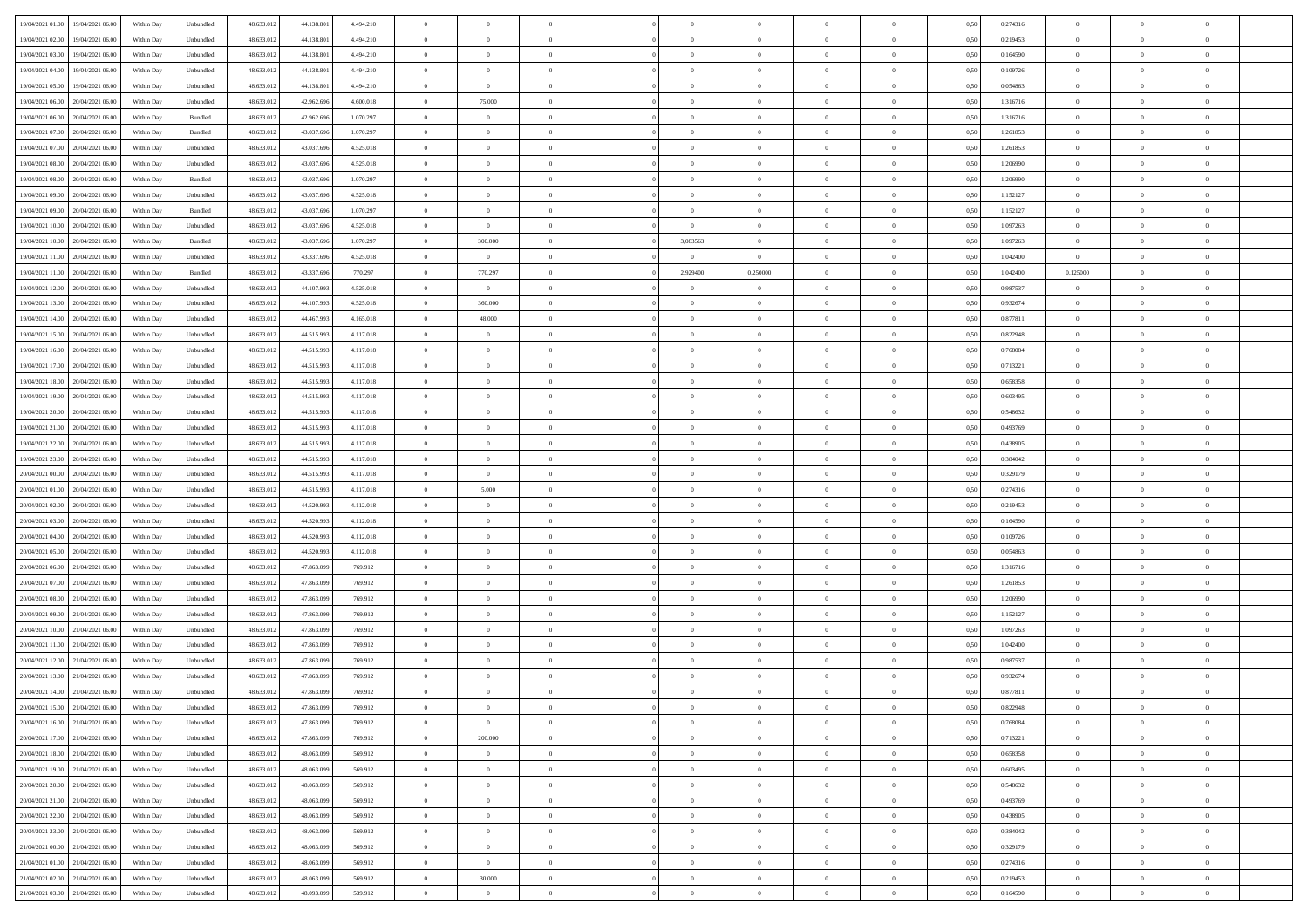| 21/04/2021 04:00 21/04/2021 06:00    | Within Day | Unbundled         | 48.633.01  | 48.093.099 | 539.912   | $\overline{0}$ | $\overline{0}$ |                | $\overline{0}$ | $\theta$       |                | $\theta$       | 0,50 | 0,109726 | $\theta$       | $\theta$       | $\overline{0}$ |  |
|--------------------------------------|------------|-------------------|------------|------------|-----------|----------------|----------------|----------------|----------------|----------------|----------------|----------------|------|----------|----------------|----------------|----------------|--|
| 21/04/2021 05:00<br>21/04/2021 06:00 | Within Day | Unbundled         | 48.633.01  | 48.093.09  | 539.912   | $\bf{0}$       | $\bf{0}$       | $\bf{0}$       | $\bf{0}$       | $\overline{0}$ | $\overline{0}$ | $\bf{0}$       | 0,50 | 0,054863 | $\,$ 0 $\,$    | $\bf{0}$       | $\overline{0}$ |  |
| 21/04/2021 06:00<br>22/04/2021 06:00 | Within Day | Unbundled         | 48.633.013 | 43,067,797 | 3.639.912 | $\overline{0}$ | $\bf{0}$       | $\overline{0}$ | $\bf{0}$       | $\bf{0}$       | $\overline{0}$ | $\bf{0}$       | 0.50 | 1.316716 | $\overline{0}$ | $\overline{0}$ | $\overline{0}$ |  |
| 21/04/2021 06:00<br>22/04/2021 06:00 | Within Day | Bundled           | 48.633.01  | 43.067.797 | 1.925.302 | $\overline{0}$ | $\overline{0}$ | $\overline{0}$ | $\overline{0}$ | $\theta$       | $\overline{0}$ | $\bf{0}$       | 0,50 | 1,316716 | $\,$ 0 $\,$    | $\,$ 0 $\,$    | $\overline{0}$ |  |
| 21/04/2021 07:00<br>22/04/2021 06.00 | Within Day | Bundled           | 48.633.01  | 43.067.79  | 1.925.302 | $\bf{0}$       | $\overline{0}$ | $\bf{0}$       | $\overline{0}$ | $\bf{0}$       | $\overline{0}$ | $\bf{0}$       | 0,50 | 1,261853 | $\,$ 0 $\,$    | $\bf{0}$       | $\overline{0}$ |  |
|                                      |            |                   |            |            |           |                |                |                |                |                |                |                |      |          |                |                |                |  |
| 21/04/2021 07:00<br>22/04/2021 06:00 | Within Day | Unbundled         | 48.633.013 | 43,067,797 | 3.639.912 | $\overline{0}$ | $\bf{0}$       | $\overline{0}$ | $\bf{0}$       | $\overline{0}$ | $\overline{0}$ | $\bf{0}$       | 0.50 | 1.261853 | $\,$ 0 $\,$    | $\theta$       | $\overline{0}$ |  |
| 21/04/2021 08:00<br>22/04/2021 06:00 | Within Day | Unbundled         | 48.633.013 | 43.067.797 | 3.639.912 | $\overline{0}$ | $\overline{0}$ | $\overline{0}$ | $\overline{0}$ | $\overline{0}$ | $\overline{0}$ | $\bf{0}$       | 0,50 | 1,206990 | $\,$ 0 $\,$    | $\theta$       | $\overline{0}$ |  |
| 21/04/2021 08:00<br>22/04/2021 06.00 | Within Day | Bundled           | 48.633.01  | 43.067.79  | 1.925.302 | $\bf{0}$       | $\bf{0}$       | $\bf{0}$       | $\bf{0}$       | $\overline{0}$ | $\overline{0}$ | $\bf{0}$       | 0,50 | 1,206990 | $\,$ 0 $\,$    | $\bf{0}$       | $\overline{0}$ |  |
| 21/04/2021 09:00<br>22/04/2021 06:00 | Within Day | Unbundled         | 48.633.013 | 43,067.797 | 3.639.912 | $\overline{0}$ | $\bf{0}$       | $\overline{0}$ | $\bf{0}$       | $\overline{0}$ | $\overline{0}$ | $\bf{0}$       | 0.50 | 1,152127 | $\bf{0}$       | $\overline{0}$ | $\overline{0}$ |  |
| 21/04/2021 09:00<br>22/04/2021 06:00 | Within Day | Bundled           | 48.633.012 | 43.067.797 | 1.925.302 | $\overline{0}$ | $\bf{0}$       | $\overline{0}$ | $\overline{0}$ | $\overline{0}$ | $\overline{0}$ | $\bf{0}$       | 0,50 | 1,152127 | $\,$ 0 $\,$    | $\,$ 0 $\,$    | $\overline{0}$ |  |
| 21/04/2021 10:00<br>22/04/2021 06.00 | Within Day | Unbundled         | 48.633.01  | 43.067.79  | 3.639.912 | $\bf{0}$       | $\bf{0}$       | $\bf{0}$       | $\bf{0}$       | $\overline{0}$ | $\overline{0}$ | $\bf{0}$       | 0,50 | 1,097263 | $\,$ 0 $\,$    | $\bf{0}$       | $\overline{0}$ |  |
| 21/04/2021 10:00<br>22/04/2021 06:00 | Within Day | Bundled           | 48.633.013 | 43,067,797 | 1.925.302 | $\overline{0}$ | $\bf{0}$       | $\overline{0}$ | $\overline{0}$ | $\bf{0}$       | $\overline{0}$ | $\bf{0}$       | 0.50 | 1.097263 | $\bf{0}$       | $\,$ 0 $\,$    | $\,$ 0         |  |
|                                      |            |                   |            |            |           | $\overline{0}$ |                | $\overline{0}$ | $\theta$       | $\theta$       | $\overline{0}$ |                |      |          | $\,$ 0 $\,$    | $\,$ 0 $\,$    |                |  |
| 21/04/2021 11:00<br>22/04/2021 06:00 | Within Day | Unbundled         | 48.633.01  | 43.067.797 | 3.639.912 |                | $\bf{0}$       |                |                |                |                | $\bf{0}$       | 0,50 | 1,042400 |                |                | $\overline{0}$ |  |
| 21/04/2021 11:00<br>22/04/2021 06.00 | Within Day | Bundled           | 48.633.01  | 43.067.79  | 1.925.302 | $\bf{0}$       | $\overline{0}$ | $\bf{0}$       | $\bf{0}$       | $\overline{0}$ | $\overline{0}$ | $\bf{0}$       | 0,50 | 1,042400 | $\,$ 0 $\,$    | $\bf{0}$       | $\overline{0}$ |  |
| 21/04/2021 12:00<br>22/04/2021 06:00 | Within Day | Unbundled         | 48.633.013 | 43,067,797 | 3.639.912 | $\overline{0}$ | $\bf{0}$       | $\overline{0}$ | $\bf{0}$       | $\overline{0}$ | $\overline{0}$ | $\bf{0}$       | 0.50 | 0.987537 | $\,$ 0 $\,$    | $\bf{0}$       | $\overline{0}$ |  |
| 21/04/2021 12:00<br>22/04/2021 06:00 | Within Day | Bundled           | 48.633.013 | 43.067.797 | 1.925.302 | $\overline{0}$ | $\overline{0}$ | $\overline{0}$ | $\overline{0}$ | $\overline{0}$ | $\overline{0}$ | $\bf{0}$       | 0,50 | 0,987537 | $\theta$       | $\theta$       | $\overline{0}$ |  |
| 21/04/2021 13:00<br>22/04/2021 06.00 | Within Day | Unbundled         | 48.633.01  | 43.067.79  | 3.639.912 | $\bf{0}$       | $\bf{0}$       | $\bf{0}$       | $\overline{0}$ | $\overline{0}$ | $\overline{0}$ | $\bf{0}$       | 0,50 | 0,932674 | $\,$ 0 $\,$    | $\bf{0}$       | $\overline{0}$ |  |
| 21/04/2021 13:00<br>22/04/2021 06:00 | Within Day | Bundled           | 48.633.013 | 43,067.797 | 1.925.302 | $\overline{0}$ | $\bf{0}$       | $\overline{0}$ | $\bf{0}$       | $\overline{0}$ | $\overline{0}$ | $\bf{0}$       | 0.50 | 0.932674 | $\bf{0}$       | $\overline{0}$ | $\overline{0}$ |  |
| 21/04/2021 14:00<br>22/04/2021 06:00 | Within Day | Bundled           | 48.633.013 | 43.067.797 | 1.925.302 | $\bf{0}$       | $\bf{0}$       | $\overline{0}$ | $\overline{0}$ | $\overline{0}$ | $\overline{0}$ | $\bf{0}$       | 0,50 | 0,877811 | $\,$ 0 $\,$    | $\bf{0}$       | $\overline{0}$ |  |
| 21/04/2021 14:00<br>22/04/2021 06.00 | Within Day | Unbundled         | 48.633.01  | 43.067.79  | 3.639.912 | $\bf{0}$       | $\bf{0}$       | $\bf{0}$       | $\bf{0}$       | $\overline{0}$ | $\overline{0}$ | $\bf{0}$       | 0,50 | 0,877811 | $\,$ 0 $\,$    | $\bf{0}$       | $\overline{0}$ |  |
|                                      |            |                   |            |            |           |                |                |                |                |                |                |                |      |          |                |                |                |  |
| 21/04/2021 15:00<br>22/04/2021 06:00 | Within Day | Unbundled         | 48.633.013 | 43,067,797 | 3.639.912 | $\overline{0}$ | $\bf{0}$       | $\overline{0}$ | $\overline{0}$ | $\bf{0}$       | $\overline{0}$ | $\bf{0}$       | 0.50 | 0,822948 | $\,$ 0 $\,$    | $\,$ 0 $\,$    | $\,$ 0         |  |
| 21/04/2021 15:00<br>22/04/2021 06:00 | Within Day | Bundled           | 48.633.01  | 43.067.797 | 1.925.302 | $\overline{0}$ | $\overline{0}$ | $\overline{0}$ | $\overline{0}$ | $\theta$       | $\overline{0}$ | $\bf{0}$       | 0,50 | 0,822948 | $\theta$       | $\theta$       | $\overline{0}$ |  |
| 21/04/2021 16:00<br>22/04/2021 06.00 | Within Day | Unbundled         | 48.633.01  | 43.067.79  | 3.639.912 | $\bf{0}$       | $\bf{0}$       | $\bf{0}$       | $\bf{0}$       | $\overline{0}$ | $\overline{0}$ | $\bf{0}$       | 0,50 | 0,768084 | $\,$ 0 $\,$    | $\bf{0}$       | $\overline{0}$ |  |
| 21/04/2021 16:00<br>22/04/2021 06:00 | Within Day | Bundled           | 48.633.013 | 43,067.797 | 1.925.302 | $\overline{0}$ | $\bf{0}$       | $\overline{0}$ | $\bf{0}$       | $\overline{0}$ | $\theta$       | $\bf{0}$       | 0.50 | 0.768084 | $\bf{0}$       | $\theta$       | $\overline{0}$ |  |
| 21/04/2021 17:00<br>22/04/2021 06:00 | Within Day | Unbundled         | 48.633.013 | 43.067.797 | 3.639.912 | $\overline{0}$ | $\overline{0}$ | $\overline{0}$ | $\overline{0}$ | $\overline{0}$ | $\overline{0}$ | $\bf{0}$       | 0,50 | 0,713221 | $\,$ 0 $\,$    | $\theta$       | $\overline{0}$ |  |
| 21/04/2021 17:00<br>22/04/2021 06.00 | Within Day | Bundled           | 48.633.01  | 43.067.79  | 1.925.302 | $\bf{0}$       | 1.000          | $\bf{0}$       | 2,004321       | $\overline{0}$ | $\overline{0}$ | $\bf{0}$       | 0,50 | 0,713221 | $\,$ 0 $\,$    | $\bf{0}$       | $\overline{0}$ |  |
| 21/04/2021 18:00<br>22/04/2021 06:00 | Within Day | Unbundled         | 48.633.013 | 43,068,797 | 3.639.912 | $\overline{0}$ | $\bf{0}$       | $\overline{0}$ | $\bf{0}$       | $\overline{0}$ | $\overline{0}$ | $\bf{0}$       | 0.50 | 0.658358 | $\bf{0}$       | $\overline{0}$ | $\overline{0}$ |  |
| 21/04/2021 18:00<br>22/04/2021 06:00 | Within Day | Bundled           | 48.633.01  | 43.068.797 | 1.924.302 | $\overline{0}$ | $\bf{0}$       | $\overline{0}$ | $\overline{0}$ | $\overline{0}$ | $\overline{0}$ | $\bf{0}$       | 0,50 | 0,658358 | $\theta$       | $\bf{0}$       | $\overline{0}$ |  |
| 22/04/2021 06.00                     | Within Day | Unbundled         | 48.633.01  | 43.068.79  | 3.639.912 | $\bf{0}$       | $\bf{0}$       | $\bf{0}$       | $\bf{0}$       | $\overline{0}$ | $\overline{0}$ | $\bf{0}$       | 0,50 | 0,603495 | $\,$ 0 $\,$    | $\bf{0}$       | $\overline{0}$ |  |
| 21/04/2021 19:00                     |            |                   |            |            |           |                |                |                |                |                |                |                |      |          |                |                |                |  |
| 21/04/2021 19:00<br>22/04/2021 06:00 | Within Day | Bundled           | 48.633.013 | 43,068,797 | 1.924.302 | $\overline{0}$ | $\bf{0}$       | $\overline{0}$ | $\overline{0}$ | $\bf{0}$       | $\overline{0}$ | $\bf{0}$       | 0.50 | 0.603495 | $\bf{0}$       | $\,$ 0 $\,$    | $\,$ 0         |  |
| 21/04/2021 20:00<br>22/04/2021 06:00 | Within Day | Unbundled         | 48.633.013 | 43.068.797 | 3.639.912 | $\overline{0}$ | $\overline{0}$ | $\overline{0}$ | $\overline{0}$ | $\overline{0}$ | $\overline{0}$ | $\bf{0}$       | 0.50 | 0.548632 | $\theta$       | $\theta$       | $\overline{0}$ |  |
| 21/04/2021 20:00<br>22/04/2021 06.00 | Within Day | Bundled           | 48.633.01  | 43.068.79  | 1.924.302 | $\bf{0}$       | $\bf{0}$       | $\bf{0}$       | $\bf{0}$       | $\overline{0}$ | $\overline{0}$ | $\bf{0}$       | 0,50 | 0,548632 | $\,$ 0 $\,$    | $\bf{0}$       | $\overline{0}$ |  |
| 21/04/2021 21:00<br>22/04/2021 06:00 | Within Day | Bundled           | 48.633.013 | 43,068,797 | 1.924.302 | $\overline{0}$ | $\bf{0}$       | $\overline{0}$ | $\bf{0}$       | $\overline{0}$ | $\overline{0}$ | $\bf{0}$       | 0.50 | 0.493769 | $\,$ 0 $\,$    | $\bf{0}$       | $\overline{0}$ |  |
| 21/04/2021 21:00<br>22/04/2021 06:00 | Within Dav | Unbundled         | 48.633.013 | 43.068.797 | 3.639.912 | $\overline{0}$ | $\overline{0}$ | $\overline{0}$ | $\overline{0}$ | $\overline{0}$ | $\overline{0}$ | $\bf{0}$       | 0.50 | 0,493769 | $\theta$       | $\theta$       | $\overline{0}$ |  |
| 21/04/2021 22.00<br>22/04/2021 06.00 | Within Day | Unbundled         | 48.633.01  | 43.068.79  | 3.639.912 | $\bf{0}$       | $\bf{0}$       | $\bf{0}$       | $\bf{0}$       | $\overline{0}$ | $\overline{0}$ | $\bf{0}$       | 0,50 | 0,438905 | $\,$ 0 $\,$    | $\bf{0}$       | $\overline{0}$ |  |
| 21/04/2021 22:00<br>22/04/2021 06:00 | Within Day | Bundled           | 48.633.013 | 43,068,797 | 1.924.302 | $\overline{0}$ | $\bf{0}$       | $\overline{0}$ | $\bf{0}$       | $\overline{0}$ | $\overline{0}$ | $\bf{0}$       | 0.50 | 0.438905 | $\bf{0}$       | $\overline{0}$ | $\overline{0}$ |  |
| 21/04/2021 23:00<br>22/04/2021 06:00 | Within Dav | Unbundled         | 48.633.013 | 43.068.797 | 3.639.912 | $\overline{0}$ | $\overline{0}$ | $\overline{0}$ | $\overline{0}$ | $\overline{0}$ | $\overline{0}$ | $\bf{0}$       | 0.50 | 0,384042 | $\theta$       | $\theta$       | $\overline{0}$ |  |
|                                      |            |                   |            |            |           |                |                |                |                |                |                |                |      |          |                |                |                |  |
| 21/04/2021 23:00<br>22/04/2021 06.00 | Within Day | Bundled           | 48.633.01  | 43.068.79  | 1.924.302 | $\bf{0}$       | $\bf{0}$       | $\bf{0}$       | $\bf{0}$       | $\overline{0}$ | $\overline{0}$ | $\bf{0}$       | 0,50 | 0,384042 | $\,$ 0 $\,$    | $\bf{0}$       | $\overline{0}$ |  |
| 22/04/2021 00:00<br>22/04/2021 06:00 | Within Day | Unbundled         | 48.633.013 | 43,068,797 | 3.639.912 | $\overline{0}$ | $\bf{0}$       | $\overline{0}$ | $\overline{0}$ | $\bf{0}$       | $\overline{0}$ | $\bf{0}$       | 0.50 | 0,329179 | $\,$ 0 $\,$    | $\,$ 0 $\,$    | $\,$ 0         |  |
| 22/04/2021 00:00<br>22/04/2021 06:00 | Within Dav | Bundled           | 48.633.013 | 43.068.797 | 1.924.302 | $\overline{0}$ | $\overline{0}$ | $\overline{0}$ | $\overline{0}$ | $\overline{0}$ | $\overline{0}$ | $\bf{0}$       | 0.5( | 0,329179 | $\theta$       | $\theta$       | $\overline{0}$ |  |
| 22/04/2021 01:00<br>22/04/2021 06.00 | Within Day | Unbundled         | 48.633.013 | 43.068.79  | 3.639.912 | $\bf{0}$       | $\bf{0}$       | $\bf{0}$       | $\bf{0}$       | $\overline{0}$ | $\overline{0}$ | $\bf{0}$       | 0,50 | 0,274316 | $\,$ 0 $\,$    | $\bf{0}$       | $\overline{0}$ |  |
| 22/04/2021 01:00<br>22/04/2021 06.00 | Within Day | Bundled           | 48.633.013 | 43,068,797 | 1.924.302 | $\overline{0}$ | $\bf{0}$       | $\overline{0}$ | $\bf{0}$       | $\overline{0}$ | $\overline{0}$ | $\bf{0}$       | 0.50 | 0,274316 | $\bf{0}$       | $\bf{0}$       | $\overline{0}$ |  |
| 22/04/2021 02:00<br>22/04/2021 06:00 | Within Dav | Unbundled         | 48.633.013 | 43.068.797 | 3.639.912 | $\overline{0}$ | $\overline{0}$ | $\overline{0}$ | $\theta$       | $\theta$       | $\overline{0}$ | $\overline{0}$ | 0.5( | 0,219453 | $\theta$       | $\theta$       | $\overline{0}$ |  |
| 22/04/2021 02:00<br>22/04/2021 06:00 | Within Day | Bundled           | 48.633.01  | 43.068.797 | 1.924.302 | $\bf{0}$       | $\bf{0}$       | $\bf{0}$       | $\bf{0}$       | $\bf{0}$       | $\overline{0}$ | $\bf{0}$       | 0,50 | 0,219453 | $\,$ 0 $\,$    | $\bf{0}$       | $\overline{0}$ |  |
| 22/04/2021 03:00 22/04/2021 06:00    | Within Day | ${\sf Unbundred}$ | 48.633.012 | 43.068.797 | 3639912   | $\bf{0}$       | $\theta$       |                | $\overline{0}$ |                |                |                | 0,50 | 0,164590 | $\bf{0}$       | $\bf{0}$       |                |  |
| 22/04/2021 03:00 22/04/2021 06:00    | Within Day | Bundled           | 48.633.012 | 43.068.797 | 1.924.302 | $\overline{0}$ | $\overline{0}$ | $\Omega$       | $\theta$       | $\overline{0}$ | $\overline{0}$ | $\bf{0}$       | 0,50 | 0,164590 | $\theta$       | $\overline{0}$ | $\overline{0}$ |  |
|                                      |            |                   |            |            |           |                |                |                |                |                |                |                |      |          |                |                |                |  |
| 22/04/2021 04:00<br>22/04/2021 06:00 | Within Day | Bundled           | 48.633.013 | 43.068.79  | 1.924.302 | $\overline{0}$ | $\bf{0}$       | $\overline{0}$ | $\overline{0}$ | $\bf{0}$       | $\overline{0}$ | $\bf{0}$       | 0,50 | 0,109726 | $\bf{0}$       | $\overline{0}$ | $\bf{0}$       |  |
| 22/04/2021 04:00 22/04/2021 06:00    | Within Day | Unbundled         | 48.633.012 | 43,068,797 | 3.639.912 | $\overline{0}$ | $\bf{0}$       | $\overline{0}$ | $\overline{0}$ | $\mathbf{0}$   | $\overline{0}$ | $\,$ 0 $\,$    | 0.50 | 0.109726 | $\overline{0}$ | $\bf{0}$       | $\,$ 0 $\,$    |  |
| 22/04/2021 05:00 22/04/2021 06:00    | Within Dav | Unbundled         | 48.633.012 | 43.068.797 | 3.639.912 | $\overline{0}$ | $\overline{0}$ | $\overline{0}$ | $\overline{0}$ | $\overline{0}$ | $\overline{0}$ | $\bf{0}$       | 0,50 | 0,054863 | $\overline{0}$ | $\theta$       | $\overline{0}$ |  |
| 22/04/2021 05:00<br>22/04/2021 06:00 | Within Day | Bundled           | 48.633.012 | 43.068.797 | 1.924.302 | $\overline{0}$ | $\bf{0}$       | $\overline{0}$ | $\overline{0}$ | $\bf{0}$       | $\overline{0}$ | $\bf{0}$       | 0,50 | 0,054863 | $\bf{0}$       | $\overline{0}$ | $\overline{0}$ |  |
| 22/04/2021 06:00 23/04/2021 06:00    | Within Day | Unbundled         | 48.633.012 | 42.067.797 | 3.639.912 | $\overline{0}$ | $\bf{0}$       | $\overline{0}$ | $\overline{0}$ | $\overline{0}$ | $\overline{0}$ | $\bf{0}$       | 0.50 | 1.316716 | $\,$ 0 $\,$    | $\overline{0}$ | $\,$ 0         |  |
| 22/04/2021 06:00 23/04/2021 06:00    | Within Dav | Bundled           | 48.633.012 | 42.067.797 | 2.925.302 | $\overline{0}$ | $\overline{0}$ | $\overline{0}$ | $\overline{0}$ | $\overline{0}$ | $\overline{0}$ | $\bf{0}$       | 0,50 | 1,316716 | $\overline{0}$ | $\theta$       | $\overline{0}$ |  |
| 22/04/2021 07:00<br>23/04/2021 06:00 | Within Day | Bundled           | 48.633.013 | 42.067.79  | 2.925.302 | $\overline{0}$ | $\overline{0}$ | $\overline{0}$ | $\overline{0}$ | $\overline{0}$ | $\overline{0}$ | $\bf{0}$       | 0,50 | 1,261853 | $\bf{0}$       | $\overline{0}$ | $\overline{0}$ |  |
|                                      |            |                   |            |            |           |                |                |                |                |                |                |                |      |          |                |                |                |  |
| 22/04/2021 07:00 23/04/2021 06:00    | Within Day | Unbundled         | 48.633.012 | 42.067.797 | 3.639.912 | $\overline{0}$ | $\overline{0}$ | $\overline{0}$ | $\overline{0}$ | $\overline{0}$ | $\overline{0}$ | $\bf{0}$       | 0.50 | 1.261853 | $\mathbf{0}$   | $\bf{0}$       | $\,$ 0         |  |
| 22/04/2021 08:00 23/04/2021 06:00    | Within Dav | Bundled           | 48.633.012 | 42.067.797 | 2.925.302 | $\overline{0}$ | $\overline{0}$ | $\overline{0}$ | $\overline{0}$ | $\overline{0}$ | $\overline{0}$ | $\bf{0}$       | 0,50 | 1,206990 | $\overline{0}$ | $\theta$       | $\overline{0}$ |  |
| 22/04/2021 08:00<br>23/04/2021 06:00 | Within Day | Unbundled         | 48.633.013 | 42.067.79  | 3.639.912 | $\overline{0}$ | $\bf{0}$       | $\overline{0}$ | $\bf{0}$       | $\overline{0}$ | $\bf{0}$       | $\bf{0}$       | 0,50 | 1,206990 | $\bf{0}$       | $\,$ 0 $\,$    | $\bf{0}$       |  |
| 22/04/2021 09:00 23/04/2021 06:00    | Within Day | Bundled           | 48.633.012 | 42.067.797 | 2.925.302 | $\,$ 0 $\,$    | $\bf{0}$       | $\overline{0}$ | $\overline{0}$ | $\,$ 0 $\,$    | $\overline{0}$ | $\bf{0}$       | 0,50 | 1,152127 | $\overline{0}$ | $\,$ 0 $\,$    | $\,$ 0 $\,$    |  |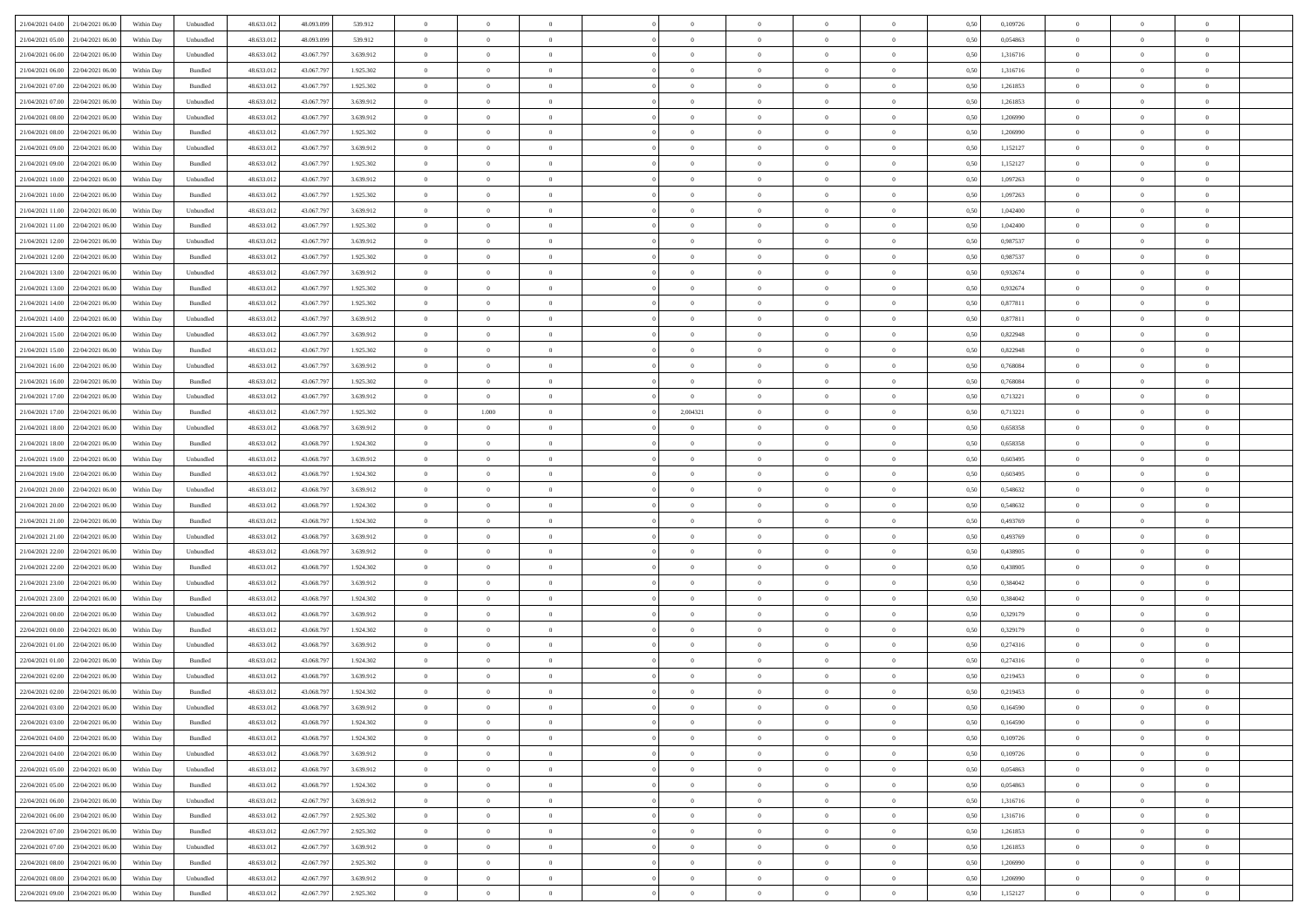| 22/04/2021 09:00 23/04/2021 06:00            | Within Day | Unbundled          | 48.633.01  | 42.067.797 | 3.639.912 | $\overline{0}$ | $\overline{0}$ |                | $\overline{0}$ | $\theta$       |                | $\theta$       | 0,50 | 1,152127 | $\theta$       | $\theta$       | $\overline{0}$ |  |
|----------------------------------------------|------------|--------------------|------------|------------|-----------|----------------|----------------|----------------|----------------|----------------|----------------|----------------|------|----------|----------------|----------------|----------------|--|
| 22/04/2021 10:00<br>23/04/2021 06:00         | Within Day | Unbundled          | 48.633.01  | 42.067.79  | 3.639.912 | $\bf{0}$       | $\bf{0}$       | $\bf{0}$       | $\bf{0}$       | $\overline{0}$ | $\overline{0}$ | $\bf{0}$       | 0,50 | 1,097263 | $\,$ 0 $\,$    | $\bf{0}$       | $\overline{0}$ |  |
| 22/04/2021 10:00<br>23/04/2021 06:00         | Within Day | Bundled            | 48.633.013 | 42.067.797 | 2.925.302 | $\overline{0}$ | $\bf{0}$       | $\overline{0}$ | $\bf{0}$       | $\bf{0}$       | $\overline{0}$ | $\bf{0}$       | 0.50 | 1.097263 | $\overline{0}$ | $\overline{0}$ | $\overline{0}$ |  |
| 22/04/2021 11:00<br>23/04/2021 06:00         | Within Day | Bundled            | 48.633.01  | 42.067.797 | 2.925.302 | $\overline{0}$ | $\overline{0}$ | $\overline{0}$ | $\overline{0}$ | $\theta$       | $\overline{0}$ | $\bf{0}$       | 0,50 | 1,042400 | $\,$ 0 $\,$    | $\theta$       | $\overline{0}$ |  |
|                                              |            |                    |            |            |           |                |                |                |                |                |                |                |      |          |                |                |                |  |
| 22/04/2021 11:00<br>23/04/2021 06.00         | Within Day | Unbundled          | 48.633.01  | 42.067.79  | 3.639.912 | $\bf{0}$       | $\overline{0}$ | $\bf{0}$       | $\overline{0}$ | $\bf{0}$       | $\overline{0}$ | $\bf{0}$       | 0,50 | 1,042400 | $\,$ 0 $\,$    | $\bf{0}$       | $\overline{0}$ |  |
| 22/04/2021 12:00<br>23/04/2021 06:00         | Within Day | Unbundled          | 48.633.013 | 42.067.797 | 3.639.912 | $\overline{0}$ | $\bf{0}$       | $\overline{0}$ | $\bf{0}$       | $\overline{0}$ | $\overline{0}$ | $\bf{0}$       | 0.50 | 0.987537 | $\,$ 0 $\,$    | $\theta$       | $\overline{0}$ |  |
| 22/04/2021 12:00<br>23/04/2021 06:00         | Within Day | Bundled            | 48.633.013 | 42.067.79  | 2.925.302 | $\overline{0}$ | $\overline{0}$ | $\overline{0}$ | $\overline{0}$ | $\overline{0}$ | $\overline{0}$ | $\bf{0}$       | 0,50 | 0,987537 | $\,$ 0 $\,$    | $\theta$       | $\overline{0}$ |  |
| 22/04/2021 13:00<br>23/04/2021 06.00         | Within Day | Unbundled          | 48.633.01  | 42.067.79  | 3.639.912 | $\bf{0}$       | $\bf{0}$       | $\bf{0}$       | $\overline{0}$ | $\overline{0}$ | $\overline{0}$ | $\bf{0}$       | 0,50 | 0,932674 | $\,$ 0 $\,$    | $\bf{0}$       | $\overline{0}$ |  |
| 22/04/2021 13:00<br>23/04/2021 06:00         | Within Day | Bundled            | 48.633.013 | 42,067.79  | 2.925.302 | $\overline{0}$ | $\bf{0}$       | $\overline{0}$ | $\bf{0}$       | $\overline{0}$ | $\overline{0}$ | $\bf{0}$       | 0.50 | 0.932674 | $\bf{0}$       | $\overline{0}$ | $\overline{0}$ |  |
| 22/04/2021 14:00<br>23/04/2021 06:00         | Within Day | Unbundled          | 48.633.012 | 42.067.797 | 3.639.912 | $\bf{0}$       | $\bf{0}$       | $\overline{0}$ | $\overline{0}$ | $\overline{0}$ | $\overline{0}$ | $\bf{0}$       | 0,50 | 0,877811 | $\,$ 0 $\,$    | $\,$ 0 $\,$    | $\overline{0}$ |  |
|                                              |            |                    |            |            |           |                |                |                |                |                |                |                |      |          |                |                |                |  |
| 22/04/2021 14:00<br>23/04/2021 06.00         | Within Day | Bundled            | 48.633.01  | 42.067.79  | 2.925.302 | $\bf{0}$       | $\bf{0}$       | $\bf{0}$       | $\bf{0}$       | $\bf{0}$       | $\overline{0}$ | $\bf{0}$       | 0,50 | 0,877811 | $\,$ 0 $\,$    | $\bf{0}$       | $\overline{0}$ |  |
| 22/04/2021 15:00<br>23/04/2021 06:00         | Within Day | Unbundled          | 48.633.013 | 42.067.797 | 3.639.912 | $\overline{0}$ | $\overline{0}$ | $\overline{0}$ | $\overline{0}$ | $\bf{0}$       | $\overline{0}$ | $\bf{0}$       | 0.50 | 0,822948 | $\bf{0}$       | $\,$ 0 $\,$    | $\,$ 0         |  |
| 22/04/2021 15:00<br>23/04/2021 06:00         | Within Day | Bundled            | 48.633.01  | 42.067.797 | 2.925.302 | $\overline{0}$ | 250.000        | $\overline{0}$ | 2,312748       | $\theta$       | $\overline{0}$ | $\bf{0}$       | 0,50 | 0,822948 | $\,$ 0 $\,$    | $\theta$       | $\overline{0}$ |  |
| 22/04/2021 16:00<br>23/04/2021 06.00         | Within Day | Unbundled          | 48.633.01  | 42.317.79  | 3.639.912 | $\bf{0}$       | $\bf{0}$       | $\bf{0}$       | $\bf{0}$       | $\overline{0}$ | $\overline{0}$ | $\bf{0}$       | 0,50 | 0,768084 | $\,$ 0 $\,$    | $\bf{0}$       | $\overline{0}$ |  |
| 22/04/2021 16:00<br>23/04/2021 06:00         | Within Day | Bundled            | 48.633.013 | 42.317.797 | 2.675.302 | $\overline{0}$ | 2.082.000      | $\overline{0}$ | 2,158484       | $\overline{0}$ | $\overline{0}$ | $\bf{0}$       | 0.50 | 0.768084 | $\,$ 0 $\,$    | $\bf{0}$       | $\overline{0}$ |  |
| 22/04/2021 17:00<br>23/04/2021 06:00         | Within Day | Unbundled          | 48.633.013 | 44.399.797 | 3.639.912 | $\overline{0}$ | 359.000        | $\overline{0}$ | $\overline{0}$ | $\overline{0}$ | $\overline{0}$ | $\bf{0}$       | 0,50 | 0,713221 | $\theta$       | $\theta$       | $\overline{0}$ |  |
|                                              |            |                    |            |            |           |                |                |                |                |                |                |                |      |          |                |                |                |  |
| 22/04/2021 17:00<br>23/04/2021 06.00         | Within Day | Bundled            | 48.633.01  | 44.399.79  | 593.302   | $\bf{0}$       | 500.000        | $\bf{0}$       | 2,004321       | $\overline{0}$ | $\overline{0}$ | $\bf{0}$       | 0,50 | 0,713221 | $\,$ 0 $\,$    | $\bf{0}$       | $\overline{0}$ |  |
| 22/04/2021 18:00<br>23/04/2021 06:00         | Within Day | Bundled            | 48.633.013 | 45.258.79  | 93.302    | $\overline{0}$ | 93.302         | $\overline{0}$ | 1.850158       | 0.360000       | $\overline{0}$ | $\bf{0}$       | 0.50 | 0.658358 | 0.180000       | $\overline{0}$ | $\overline{0}$ |  |
| 22/04/2021 18:00<br>23/04/2021 06:00         | Within Day | Unbundled          | 48.633.013 | 45.258.797 | 3.280.912 | $\bf{0}$       | $\bf{0}$       | $\overline{0}$ | $\overline{0}$ | $\overline{0}$ | $\overline{0}$ | $\bf{0}$       | 0,50 | 0,658358 | $\theta$       | $\bf{0}$       | $\overline{0}$ |  |
| 22/04/2021 19:00<br>23/04/2021 06.00         | Within Day | Unbundled          | 48.633.01  | 45.352.099 | 3.280.912 | $\bf{0}$       | $\bf{0}$       | $\bf{0}$       | $\bf{0}$       | $\overline{0}$ | $\overline{0}$ | $\bf{0}$       | 0,50 | 0,603495 | $\,$ 0 $\,$    | $\bf{0}$       | $\overline{0}$ |  |
| 22/04/2021 20:00<br>23/04/2021 06:00         | Within Day | Unbundled          | 48.633.013 | 45.352.099 | 3.280.912 | $\overline{0}$ | $\bf{0}$       | $\overline{0}$ | $\overline{0}$ | $\bf{0}$       | $\overline{0}$ | $\bf{0}$       | 0.50 | 0.548632 | $\bf{0}$       | $\overline{0}$ | $\,$ 0         |  |
| 22/04/2021 21:00<br>23/04/2021 06:00         | Within Day | Unbundled          | 48.633.01  | 45.352.099 | 3.280.912 | $\overline{0}$ | $\overline{0}$ | $\overline{0}$ | $\theta$       | $\theta$       | $\overline{0}$ | $\bf{0}$       | 0,50 | 0,493769 | $\theta$       | $\theta$       | $\overline{0}$ |  |
|                                              |            |                    |            |            |           |                |                |                |                |                |                |                |      |          |                |                |                |  |
| 22/04/2021 22.00<br>23/04/2021 06.00         | Within Day | Unbundled          | 48.633.01  | 45.352.099 | 3.280.912 | $\bf{0}$       | $\bf{0}$       | $\bf{0}$       | $\bf{0}$       | $\overline{0}$ | $\overline{0}$ | $\bf{0}$       | 0,50 | 0,438905 | $\,$ 0 $\,$    | $\bf{0}$       | $\overline{0}$ |  |
| 22/04/2021 23:00<br>23/04/2021 06:00         | Within Day | Unbundled          | 48.633.013 | 45.352.099 | 3.280.912 | $\overline{0}$ | $\bf{0}$       | $\overline{0}$ | $\bf{0}$       | $\overline{0}$ | $\overline{0}$ | $\bf{0}$       | 0.50 | 0.384042 | $\bf{0}$       | $\theta$       | $\overline{0}$ |  |
| 23/04/2021 00:00<br>23/04/2021 06:00         | Within Day | Unbundled          | 48.633.013 | 45.352.099 | 3.280.912 | $\overline{0}$ | $\overline{0}$ | $\overline{0}$ | $\overline{0}$ | $\overline{0}$ | $\overline{0}$ | $\bf{0}$       | 0,50 | 0,329179 | $\,$ 0 $\,$    | $\theta$       | $\overline{0}$ |  |
| 23/04/2021 01:00<br>23/04/2021 06.00         | Within Day | Unbundled          | 48.633.01  | 45.352.099 | 3.280.912 | $\bf{0}$       | $\overline{0}$ | $\bf{0}$       | $\overline{0}$ | $\overline{0}$ | $\overline{0}$ | $\bf{0}$       | 0,50 | 0,274316 | $\,$ 0 $\,$    | $\bf{0}$       | $\overline{0}$ |  |
| 23/04/2021 02:00<br>23/04/2021 06:00         | Within Day | Unbundled          | 48.633.013 | 45.352.099 | 3.280.912 | $\overline{0}$ | $\bf{0}$       | $\overline{0}$ | $\bf{0}$       | $\overline{0}$ | $\overline{0}$ | $\bf{0}$       | 0.50 | 0.219453 | $\bf{0}$       | $\overline{0}$ | $\overline{0}$ |  |
| 23/04/2021 03:00<br>23/04/2021 06:00         | Within Day | Unbundled          | 48.633.012 | 45.352.099 | 3.280.912 | $\overline{0}$ | $\bf{0}$       | $\overline{0}$ | $\overline{0}$ | $\overline{0}$ | $\overline{0}$ | $\bf{0}$       | 0,50 | 0,164590 | $\theta$       | $\theta$       | $\overline{0}$ |  |
|                                              |            |                    |            |            |           |                |                |                |                |                |                |                |      |          |                |                |                |  |
| 23/04/2021 04:00<br>23/04/2021 06.00         | Within Day | Unbundled          | 48.633.01  | 45.352.099 | 3.280.912 | $\bf{0}$       | $\bf{0}$       | $\bf{0}$       | $\bf{0}$       | $\overline{0}$ | $\overline{0}$ | $\bf{0}$       | 0,50 | 0,109726 | $\,$ 0 $\,$    | $\bf{0}$       | $\overline{0}$ |  |
| 23/04/2021 05:00<br>23/04/2021 06:00         | Within Day | Unbundled          | 48.633.013 | 45.352.099 | 3.280.912 | $\overline{0}$ | $\bf{0}$       | $\overline{0}$ | $\overline{0}$ | $\bf{0}$       | $\overline{0}$ | $\bf{0}$       | 0.50 | 0.054863 | $\bf{0}$       | $\,$ 0 $\,$    | $\,$ 0         |  |
| 23/04/2021 06:00<br>24/04/2021 06:00         | Within Day | Bundled            | 48.633.013 | 41.496.797 | 2.925.302 | $\overline{0}$ | $\overline{0}$ | $\overline{0}$ | $\overline{0}$ | $\overline{0}$ | $\overline{0}$ | $\bf{0}$       | 0.5( | 1,316716 | $\theta$       | $\theta$       | $\overline{0}$ |  |
| 23/04/2021 06:00<br>24/04/2021 06.00         | Within Day | Unbundled          | 48.633.01  | 41.496.79  | 4.210.912 | $\bf{0}$       | $\bf{0}$       | $\bf{0}$       | $\bf{0}$       | $\overline{0}$ | $\overline{0}$ | $\bf{0}$       | 0,50 | 1,316716 | $\,$ 0 $\,$    | $\bf{0}$       | $\overline{0}$ |  |
| 23/04/2021 07:00<br>24/04/2021 06:00         | Within Day | Unbundled          | 48.633.013 | 41.496.797 | 4.210.912 | $\overline{0}$ | $\bf{0}$       | $\overline{0}$ | $\bf{0}$       | $\overline{0}$ | $\overline{0}$ | $\bf{0}$       | 0.50 | 1.261853 | $\,$ 0 $\,$    | $\bf{0}$       | $\overline{0}$ |  |
| 23/04/2021 07:00<br>24/04/2021 06:00         | Within Dav | Bundled            | 48.633.013 | 41.496.797 | 2.925.302 | $\overline{0}$ | $\overline{0}$ | $\overline{0}$ | $\overline{0}$ | $\overline{0}$ | $\overline{0}$ | $\bf{0}$       | 0.50 | 1,261853 | $\theta$       | $\theta$       | $\overline{0}$ |  |
| 23/04/2021 08:00<br>24/04/2021 06.00         | Within Day | Unbundled          | 48.633.01  | 41.496.79  | 4.210.912 | $\bf{0}$       | $\bf{0}$       | $\bf{0}$       | $\bf{0}$       | $\overline{0}$ | $\overline{0}$ | $\bf{0}$       | 0,50 | 1,206990 | $\,$ 0 $\,$    | $\bf{0}$       | $\overline{0}$ |  |
| 24/04/2021 06:00                             |            | Bundled            | 48.633.013 |            | 2.925.302 |                |                |                |                |                | $\overline{0}$ |                |      |          |                |                |                |  |
| 23/04/2021 08:00                             | Within Day |                    |            | 41.496.79  |           | $\overline{0}$ | $\bf{0}$       | $\overline{0}$ | $\bf{0}$       | $\overline{0}$ |                | $\bf{0}$       | 0.50 | 1.206990 | $\bf{0}$       | $\overline{0}$ | $\overline{0}$ |  |
| 23/04/2021 09:00<br>24/04/2021 06:00         | Within Dav | Unbundled          | 48.633.013 | 41.496.797 | 4.210.912 | $\overline{0}$ | $\overline{0}$ | $\overline{0}$ | $\overline{0}$ | $\overline{0}$ | $\overline{0}$ | $\bf{0}$       | 0.50 | 1,152127 | $\theta$       | $\theta$       | $\overline{0}$ |  |
| 23/04/2021 09:00<br>24/04/2021 06.00         | Within Day | Bundled            | 48.633.01  | 41.496.79  | 2.925.302 | $\bf{0}$       | $\bf{0}$       | $\bf{0}$       | $\bf{0}$       | $\overline{0}$ | $\overline{0}$ | $\bf{0}$       | 0,50 | 1,152127 | $\,$ 0 $\,$    | $\bf{0}$       | $\overline{0}$ |  |
| 23/04/2021 10:00<br>24/04/2021 06:00         | Within Day | Unbundled          | 48.633.013 | 41.496.797 | 4.210.912 | $\overline{0}$ | $\bf{0}$       | $\overline{0}$ | $\overline{0}$ | $\bf{0}$       | $\overline{0}$ | $\bf{0}$       | 0.50 | 1.097263 | $\,$ 0 $\,$    | $\,$ 0 $\,$    | $\,$ 0         |  |
| 23/04/2021 10:00<br>24/04/2021 06:00         | Within Day | Bundled            | 48.633.013 | 41.496.797 | 2.925.302 | $\overline{0}$ | $\overline{0}$ | $\overline{0}$ | $\overline{0}$ | $\overline{0}$ | $\overline{0}$ | $\bf{0}$       | 0.5( | 1,097263 | $\theta$       | $\theta$       | $\overline{0}$ |  |
| 23/04/2021 11:00<br>24/04/2021 06.00         | Within Day | Unbundled          | 48.633.013 | 41.496.79  | 4.210.912 | $\bf{0}$       | $\bf{0}$       | $\bf{0}$       | $\bf{0}$       | $\overline{0}$ | $\overline{0}$ | $\bf{0}$       | 0,50 | 1,042400 | $\,$ 0 $\,$    | $\bf{0}$       | $\overline{0}$ |  |
| 23/04/2021 11:00<br>24/04/2021 06:00         | Within Day | Bundled            | 48.633.013 | 41.496.79  | 2.925.302 | $\overline{0}$ | $\bf{0}$       | $\overline{0}$ | $\bf{0}$       | $\overline{0}$ | $\overline{0}$ | $\bf{0}$       | 0.50 | 1.042400 | $\bf{0}$       | $\bf{0}$       | $\overline{0}$ |  |
| 23/04/2021 12:00<br>24/04/2021 06:00         | Within Dav | Unbundled          | 48.633.013 | 41.496.797 | 4.210.912 | $\overline{0}$ | $\overline{0}$ | $\Omega$       | $\theta$       | $\theta$       | $\overline{0}$ | $\overline{0}$ | 0.5( | 0,987537 | $\theta$       | $\theta$       | $\overline{0}$ |  |
|                                              |            |                    |            |            |           |                |                |                |                |                |                |                |      |          |                |                |                |  |
| 23/04/2021 12:00<br>24/04/2021 06:00         | Within Day | Bundled            | 48.633.01  | 41.496.79  | 2.925.302 | $\bf{0}$       | $\bf{0}$       | $\bf{0}$       | $\bf{0}$       | $\bf{0}$       | $\overline{0}$ | $\bf{0}$       | 0,50 | 0,987537 | $\,$ 0 $\,$    | $\bf{0}$       | $\overline{0}$ |  |
| $23/04/2021\ 13.00 \qquad 24/04/2021\ 06.00$ | Within Day | $\mathbf B$ undled | 48.633.012 | 41.496.797 | 2.925.302 | $\bf{0}$       | $\theta$       |                | $\overline{0}$ |                |                |                | 0,50 | 0,932674 | $\bf{0}$       | $\bf{0}$       |                |  |
| 23/04/2021 13:00 24/04/2021 06:00            | Within Day | Unbundled          | 48.633.012 | 41.496.797 | 4.210.912 | $\overline{0}$ | $\overline{0}$ | $\Omega$       | $\theta$       | $\overline{0}$ | $\overline{0}$ | $\bf{0}$       | 0,50 | 0,932674 | $\theta$       | $\theta$       | $\overline{0}$ |  |
| 23/04/2021 14:00<br>24/04/2021 06.00         | Within Day | Unbundled          | 48.633.013 | 41.496.79  | 4.210.912 | $\overline{0}$ | $\bf{0}$       | $\overline{0}$ | $\overline{0}$ | $\bf{0}$       | $\overline{0}$ | $\bf{0}$       | 0,50 | 0,877811 | $\bf{0}$       | $\overline{0}$ | $\bf{0}$       |  |
| 23/04/2021 14:00 24/04/2021 06:00            | Within Day | Bundled            | 48.633.012 | 41.496.797 | 2.925.302 | $\overline{0}$ | $\bf{0}$       | $\overline{0}$ | $\overline{0}$ | $\mathbf{0}$   | $\overline{0}$ | $\,$ 0 $\,$    | 0.50 | 0.877811 | $\overline{0}$ | $\bf{0}$       | $\,$ 0 $\,$    |  |
| 23/04/2021 15:00 24/04/2021 06:00            | Within Day | Unbundled          | 48.633.012 | 41.496.797 | 4.210.912 | $\overline{0}$ | $\overline{0}$ | $\overline{0}$ | $\overline{0}$ | $\overline{0}$ | $\overline{0}$ | $\bf{0}$       | 0,50 | 0,822948 | $\overline{0}$ | $\theta$       | $\overline{0}$ |  |
|                                              |            |                    |            |            |           |                |                |                |                |                |                |                |      |          |                |                |                |  |
| 23/04/2021 15:00<br>24/04/2021 06:00         | Within Day | Bundled            | 48.633.012 | 41.496.797 | 2.925.302 | $\overline{0}$ | $\bf{0}$       | $\overline{0}$ | $\overline{0}$ | $\overline{0}$ | $\overline{0}$ | $\bf{0}$       | 0,50 | 0,822948 | $\bf{0}$       | $\overline{0}$ | $\overline{0}$ |  |
| 24/04/2021 06:00<br>23/04/2021 16:00         | Within Day | Unbundled          | 48.633.012 | 41.496.797 | 4.210.912 | $\overline{0}$ | $\bf{0}$       | $\overline{0}$ | $\overline{0}$ | $\bf{0}$       | $\overline{0}$ | $\bf{0}$       | 0.50 | 0.768084 | $\,$ 0 $\,$    | $\theta$       | $\,$ 0         |  |
| 23/04/2021 16:00 24/04/2021 06:00            | Within Dav | Bundled            | 48.633.012 | 41.496.797 | 2.925.302 | $\overline{0}$ | $\overline{0}$ | $\overline{0}$ | $\overline{0}$ | $\overline{0}$ | $\overline{0}$ | $\bf{0}$       | 0.50 | 0,768084 | $\overline{0}$ | $\theta$       | $\overline{0}$ |  |
| 23/04/2021 17:00<br>24/04/2021 06:00         | Within Day | Unbundled          | 48.633.013 | 41.496.79  | 4.210.912 | $\overline{0}$ | $\overline{0}$ | $\overline{0}$ | $\overline{0}$ | $\overline{0}$ | $\overline{0}$ | $\bf{0}$       | 0,50 | 0,713221 | $\bf{0}$       | $\overline{0}$ | $\overline{0}$ |  |
| 23/04/2021 17:00 24/04/2021 06:00            | Within Day | Bundled            | 48.633.012 | 41.496.797 | 2.925.302 | $\overline{0}$ | $\overline{0}$ | $\overline{0}$ | $\overline{0}$ | $\bf{0}$       | $\overline{0}$ | $\bf{0}$       | 0.50 | 0.713221 | $\mathbf{0}$   | $\bf{0}$       | $\,$ 0         |  |
| 23/04/2021 18:00 24/04/2021 06:00            | Within Dav | Unbundled          | 48.633.012 | 41.496.797 | 4.210.912 | $\overline{0}$ | $\overline{0}$ | $\overline{0}$ | $\overline{0}$ | $\overline{0}$ | $\overline{0}$ | $\bf{0}$       | 0,50 | 0,658358 | $\overline{0}$ | $\theta$       | $\overline{0}$ |  |
|                                              |            |                    |            |            |           |                |                |                |                |                |                |                |      |          |                |                |                |  |
| 23/04/2021 18:00<br>24/04/2021 06.00         | Within Day | Bundled            | 48.633.013 | 41.496.79  | 2.925.302 | $\overline{0}$ | $\bf{0}$       | $\overline{0}$ | $\bf{0}$       | $\overline{0}$ | $\overline{0}$ | $\bf{0}$       | 0,50 | 0,658358 | $\bf{0}$       | $\bf{0}$       | $\overline{0}$ |  |
| 23/04/2021 19:00 24/04/2021 06:00            | Within Day | Bundled            | 48.633.012 | 41.496.797 | 2.925.302 | $\,$ 0 $\,$    | $\bf{0}$       | $\overline{0}$ | $\overline{0}$ | $\,$ 0 $\,$    | $\overline{0}$ | $\bf{0}$       | 0,50 | 0,603495 | $\overline{0}$ | $\,$ 0 $\,$    | $\,$ 0 $\,$    |  |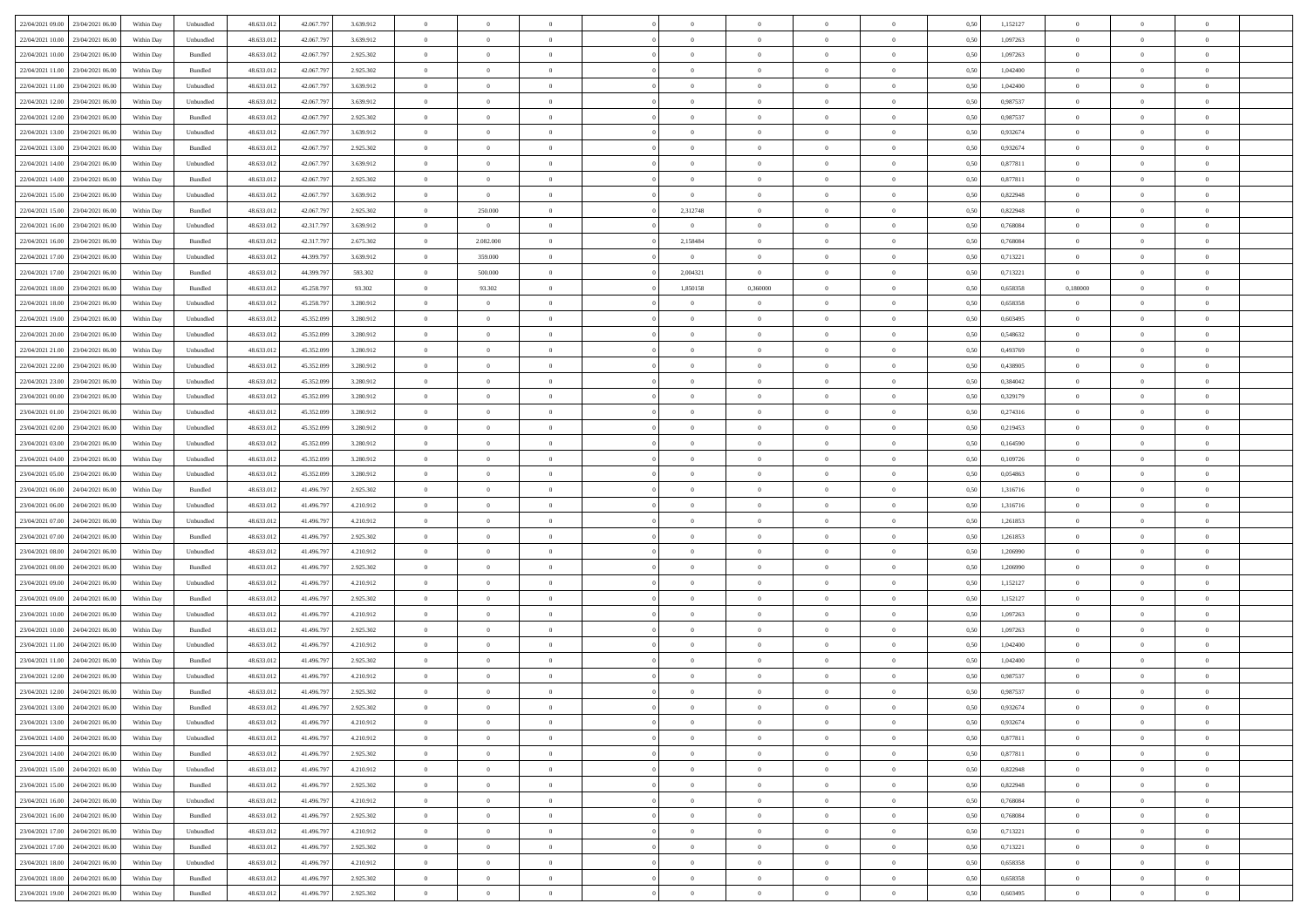|                                      |            |                    |            |            |           | $\overline{0}$ | $\overline{0}$ |                | $\overline{0}$ | $\theta$       |                | $\theta$       |      |          | $\theta$       | $\theta$       | $\overline{0}$ |  |
|--------------------------------------|------------|--------------------|------------|------------|-----------|----------------|----------------|----------------|----------------|----------------|----------------|----------------|------|----------|----------------|----------------|----------------|--|
| 23/04/2021 19:00 24/04/2021 06:00    | Within Day | Unbundled          | 48.633.01  | 41.496.797 | 4.210.912 |                |                |                |                |                |                |                | 0,50 | 0,603495 |                |                |                |  |
| 23/04/2021 20:00<br>24/04/2021 06.00 | Within Day | Unbundled          | 48.633.01  | 41.496.79  | 4.210.912 | $\bf{0}$       | $\bf{0}$       | $\bf{0}$       | $\bf{0}$       | $\overline{0}$ | $\overline{0}$ | $\bf{0}$       | 0,50 | 0,548632 | $\,$ 0 $\,$    | $\bf{0}$       | $\overline{0}$ |  |
| 23/04/2021 20:00<br>24/04/2021 06:00 | Within Day | Bundled            | 48.633.013 | 41.496.797 | 2.925.302 | $\overline{0}$ | $\bf{0}$       | $\overline{0}$ | $\bf{0}$       | $\bf{0}$       | $\overline{0}$ | $\bf{0}$       | 0.50 | 0.548632 | $\overline{0}$ | $\overline{0}$ | $\bf{0}$       |  |
| 23/04/2021 21:00<br>24/04/2021 06:00 | Within Day | Unbundled          | 48.633.01  | 41.496.797 | 4.210.912 | $\overline{0}$ | $\overline{0}$ | $\overline{0}$ | $\overline{0}$ | $\theta$       | $\overline{0}$ | $\bf{0}$       | 0,50 | 0,493769 | $\theta$       | $\theta$       | $\overline{0}$ |  |
| 23/04/2021 21:00<br>24/04/2021 06.00 | Within Day | Bundled            | 48.633.01  | 41.496.79  | 2.925.302 | $\bf{0}$       | $\overline{0}$ | $\bf{0}$       | $\overline{0}$ | $\bf{0}$       | $\overline{0}$ | $\bf{0}$       | 0,50 | 0,493769 | $\,$ 0 $\,$    | $\bf{0}$       | $\overline{0}$ |  |
| 23/04/2021 22:00<br>24/04/2021 06:00 |            | Unbundled          | 48.633.013 | 41.496.797 | 4.210.912 | $\overline{0}$ | $\bf{0}$       | $\overline{0}$ | $\bf{0}$       | $\overline{0}$ | $\overline{0}$ | $\bf{0}$       | 0.50 | 0.438905 | $\,$ 0 $\,$    | $\theta$       | $\overline{0}$ |  |
|                                      | Within Day |                    |            |            |           |                |                |                |                |                |                |                |      |          |                |                |                |  |
| 23/04/2021 22:00<br>24/04/2021 06:00 | Within Day | Bundled            | 48.633.013 | 41.496.797 | 2.925.302 | $\overline{0}$ | $\overline{0}$ | $\overline{0}$ | $\overline{0}$ | $\overline{0}$ | $\overline{0}$ | $\bf{0}$       | 0,50 | 0,438905 | $\,$ 0 $\,$    | $\theta$       | $\overline{0}$ |  |
| 23/04/2021 23:00<br>24/04/2021 06.00 | Within Day | Unbundled          | 48.633.01  | 41.496.79  | 4.210.912 | $\bf{0}$       | $\bf{0}$       | $\bf{0}$       | $\overline{0}$ | $\overline{0}$ | $\overline{0}$ | $\bf{0}$       | 0,50 | 0,384042 | $\,$ 0 $\,$    | $\bf{0}$       | $\overline{0}$ |  |
| 23/04/2021 23:00<br>24/04/2021 06:00 | Within Day | Bundled            | 48.633.013 | 41.496.79  | 2.925.302 | $\overline{0}$ | $\bf{0}$       | $\overline{0}$ | $\bf{0}$       | $\overline{0}$ | $\overline{0}$ | $\bf{0}$       | 0.50 | 0.384042 | $\bf{0}$       | $\overline{0}$ | $\overline{0}$ |  |
| 24/04/2021 00:00<br>24/04/2021 06:00 | Within Day | Unbundled          | 48.633.013 | 41.496.797 | 4.210.912 | $\bf{0}$       | $\bf{0}$       | $\overline{0}$ | $\overline{0}$ | $\overline{0}$ | $\overline{0}$ | $\bf{0}$       | 0,50 | 0,329179 | $\,$ 0 $\,$    | $\,$ 0 $\,$    | $\overline{0}$ |  |
| 24/04/2021 00:00<br>24/04/2021 06.00 | Within Day | Bundled            | 48.633.01  | 41.496.79  | 2.925.302 | $\bf{0}$       | $\bf{0}$       | $\bf{0}$       | $\bf{0}$       | $\overline{0}$ | $\overline{0}$ | $\bf{0}$       | 0,50 | 0,329179 | $\,$ 0 $\,$    | $\bf{0}$       | $\overline{0}$ |  |
| 24/04/2021 01:00<br>24/04/2021 06:00 | Within Day | Unbundled          | 48.633.013 | 41.496.797 | 4.210.912 | $\overline{0}$ | $\bf{0}$       | $\overline{0}$ | $\overline{0}$ | $\bf{0}$       | $\overline{0}$ | $\bf{0}$       | 0.50 | 0,274316 | $\,$ 0 $\,$    | $\,$ 0 $\,$    | $\,$ 0         |  |
| 24/04/2021 01:00<br>24/04/2021 06:00 | Within Day | Bundled            | 48.633.01  | 41.496.797 | 2.925.302 | $\overline{0}$ | $\bf{0}$       | $\overline{0}$ | $\theta$       | $\theta$       | $\overline{0}$ | $\bf{0}$       | 0,50 | 0,274316 | $\,$ 0 $\,$    | $\theta$       | $\overline{0}$ |  |
|                                      |            |                    |            |            |           |                |                |                |                |                |                |                |      |          |                |                |                |  |
| 24/04/2021 02.00<br>24/04/2021 06.00 | Within Day | Bundled            | 48.633.01  | 41.496.79  | 2.925.302 | $\bf{0}$       | $\overline{0}$ | $\bf{0}$       | $\bf{0}$       | $\overline{0}$ | $\overline{0}$ | $\bf{0}$       | 0,50 | 0,219453 | $\,$ 0 $\,$    | $\bf{0}$       | $\overline{0}$ |  |
| 24/04/2021 02.00<br>24/04/2021 06:00 | Within Day | Unbundled          | 48.633.013 | 41.496.797 | 4.210.912 | $\overline{0}$ | $\bf{0}$       | $\overline{0}$ | $\bf{0}$       | $\overline{0}$ | $\overline{0}$ | $\bf{0}$       | 0.50 | 0,219453 | $\,$ 0 $\,$    | $\bf{0}$       | $\overline{0}$ |  |
| 24/04/2021 03:00<br>24/04/2021 06:00 | Within Day | Unbundled          | 48.633.013 | 41.496.797 | 4.210.912 | $\overline{0}$ | $\overline{0}$ | $\overline{0}$ | $\overline{0}$ | $\overline{0}$ | $\overline{0}$ | $\bf{0}$       | 0,50 | 0,164590 | $\theta$       | $\theta$       | $\overline{0}$ |  |
| 24/04/2021 03:00<br>24/04/2021 06.00 | Within Day | Bundled            | 48.633.01  | 41.496.79  | 2.925.302 | $\bf{0}$       | $\bf{0}$       | $\bf{0}$       | $\overline{0}$ | $\overline{0}$ | $\overline{0}$ | $\bf{0}$       | 0,50 | 0,164590 | $\,$ 0 $\,$    | $\bf{0}$       | $\overline{0}$ |  |
| 24/04/2021 04:00<br>24/04/2021 06:00 | Within Day | Unbundled          | 48.633.013 | 41.496.79  | 4.210.912 | $\overline{0}$ | $\bf{0}$       | $\overline{0}$ | $\bf{0}$       | $\overline{0}$ | $\overline{0}$ | $\bf{0}$       | 0.50 | 0.109726 | $\bf{0}$       | $\overline{0}$ | $\bf{0}$       |  |
| 24/04/2021 04:00<br>24/04/2021 06:00 | Within Day | Bundled            | 48.633.013 | 41.496.797 | 2.925.302 | $\bf{0}$       | $\bf{0}$       | $\overline{0}$ | $\overline{0}$ | $\overline{0}$ | $\overline{0}$ | $\bf{0}$       | 0,50 | 0,109726 | $\,$ 0 $\,$    | $\bf{0}$       | $\overline{0}$ |  |
| 24/04/2021 05:00<br>24/04/2021 06.00 | Within Day | Unbundled          | 48.633.01  | 41.496.79  | 4.210.912 | $\bf{0}$       | $\bf{0}$       | $\bf{0}$       | $\bf{0}$       | $\overline{0}$ | $\overline{0}$ | $\bf{0}$       | 0,50 | 0,054863 | $\,$ 0 $\,$    | $\bf{0}$       | $\overline{0}$ |  |
| 24/04/2021 05:00<br>24/04/2021 06:00 | Within Day | Bundled            | 48.633.013 | 41.496.797 | 2.925.302 | $\overline{0}$ | $\bf{0}$       | $\overline{0}$ | $\overline{0}$ | $\bf{0}$       | $\overline{0}$ | $\bf{0}$       | 0.50 | 0.054863 | $\bf{0}$       | $\overline{0}$ | $\,$ 0         |  |
|                                      |            |                    |            |            |           |                |                |                |                |                |                |                |      |          |                |                |                |  |
| 24/04/2021 06:00<br>25/04/2021 06:00 | Within Day | Unbundled          | 48.633.01  | 40.222.591 | 5.480.065 | $\overline{0}$ | $\overline{0}$ | $\overline{0}$ | $\overline{0}$ | $\theta$       | $\overline{0}$ | $\bf{0}$       | 0,50 | 1,316716 | $\theta$       | $\theta$       | $\overline{0}$ |  |
| 24/04/2021 06:00<br>25/04/2021 06.00 | Within Day | Bundled            | 48.633.01  | 40.222.59  | 2.930.355 | $\bf{0}$       | $\bf{0}$       | $\bf{0}$       | $\bf{0}$       | $\overline{0}$ | $\overline{0}$ | $\bf{0}$       | 0,50 | 1,316716 | $\,$ 0 $\,$    | $\bf{0}$       | $\overline{0}$ |  |
| 24/04/2021 07:00<br>25/04/2021 06:00 | Within Day | Unbundled          | 48.633.013 | 40.222.59  | 5.480,065 | $\overline{0}$ | $\bf{0}$       | $\overline{0}$ | $\bf{0}$       | $\overline{0}$ | $\overline{0}$ | $\bf{0}$       | 0.50 | 1.261853 | $\bf{0}$       | $\theta$       | $\overline{0}$ |  |
| 24/04/2021 07:00<br>25/04/2021 06:00 | Within Day | Bundled            | 48.633.013 | 40.222.591 | 2.930.355 | $\overline{0}$ | $\overline{0}$ | $\overline{0}$ | $\overline{0}$ | $\overline{0}$ | $\overline{0}$ | $\bf{0}$       | 0,50 | 1,261853 | $\,$ 0 $\,$    | $\theta$       | $\overline{0}$ |  |
| 24/04/2021 08:00<br>25/04/2021 06.00 | Within Day | Unbundled          | 48.633.01  | 40.222.59  | 5.480.065 | $\bf{0}$       | $\overline{0}$ | $\bf{0}$       | $\overline{0}$ | $\overline{0}$ | $\overline{0}$ | $\bf{0}$       | 0,50 | 1,206990 | $\,$ 0 $\,$    | $\bf{0}$       | $\overline{0}$ |  |
| 24/04/2021 08:00<br>25/04/2021 06:00 | Within Day | Bundled            | 48.633.013 | 40.222.59  | 2.930.355 | $\overline{0}$ | $\bf{0}$       | $\overline{0}$ | $\bf{0}$       | $\overline{0}$ | $\overline{0}$ | $\bf{0}$       | 0.50 | 1.206990 | $\bf{0}$       | $\overline{0}$ | $\overline{0}$ |  |
| 24/04/2021 09:00<br>25/04/2021 06:00 | Within Day | Bundled            | 48.633.01  | 40.222.591 | 2.930.355 | $\overline{0}$ | $\bf{0}$       | $\overline{0}$ | $\overline{0}$ | $\overline{0}$ | $\overline{0}$ | $\bf{0}$       | 0,50 | 1,152127 | $\theta$       | $\bf{0}$       | $\overline{0}$ |  |
| 24/04/2021 09:00<br>25/04/2021 06.00 | Within Day | Unbundled          | 48.633.01  | 40.222.59  | 5.480.065 | $\bf{0}$       | $\bf{0}$       | $\bf{0}$       | $\bf{0}$       | $\overline{0}$ | $\overline{0}$ | $\bf{0}$       | 0,50 | 1,152127 | $\,$ 0 $\,$    | $\bf{0}$       | $\overline{0}$ |  |
| 24/04/2021 10:00<br>25/04/2021 06:00 | Within Day | Unbundled          | 48.633.013 | 40.222.591 | 5.480,065 | $\overline{0}$ | $\bf{0}$       | $\overline{0}$ | $\overline{0}$ | $\bf{0}$       | $\overline{0}$ | $\bf{0}$       | 0.50 | 1.097263 | $\bf{0}$       | $\,$ 0 $\,$    | $\,$ 0         |  |
|                                      |            |                    |            |            |           |                |                |                |                |                |                |                |      |          |                |                |                |  |
| 24/04/2021 10:00<br>25/04/2021 06:00 | Within Day | Bundled            | 48.633.013 | 40.222.591 | 2.930.355 | $\overline{0}$ | $\overline{0}$ | $\overline{0}$ | $\overline{0}$ | $\overline{0}$ | $\overline{0}$ | $\bf{0}$       | 0.5( | 1,097263 | $\theta$       | $\theta$       | $\overline{0}$ |  |
| 24/04/2021 11:00<br>25/04/2021 06.00 | Within Day | Unbundled          | 48.633.01  | 40.222.59  | 5.480.065 | $\bf{0}$       | $\bf{0}$       | $\bf{0}$       | $\bf{0}$       | $\overline{0}$ | $\overline{0}$ | $\bf{0}$       | 0,50 | 1,042400 | $\,$ 0 $\,$    | $\bf{0}$       | $\overline{0}$ |  |
| 24/04/2021 11:00<br>25/04/2021 06:00 | Within Day | Bundled            | 48.633.013 | 40.222.59  | 2.930.355 | $\overline{0}$ | $\bf{0}$       | $\overline{0}$ | $\bf{0}$       | $\overline{0}$ | $\overline{0}$ | $\bf{0}$       | 0.50 | 1.042400 | $\,$ 0 $\,$    | $\bf{0}$       | $\overline{0}$ |  |
| 24/04/2021 12:00<br>25/04/2021 06:00 | Within Dav | Unbundled          | 48.633.013 | 40.222.591 | 5.480,065 | $\overline{0}$ | $\overline{0}$ | $\overline{0}$ | $\overline{0}$ | $\overline{0}$ | $\overline{0}$ | $\bf{0}$       | 0.50 | 0,987537 | $\theta$       | $\theta$       | $\overline{0}$ |  |
| 24/04/2021 12:00<br>25/04/2021 06.00 | Within Day | Bundled            | 48.633.01  | 40.222.59  | 2.930.355 | $\bf{0}$       | $\bf{0}$       | $\bf{0}$       | $\bf{0}$       | $\overline{0}$ | $\overline{0}$ | $\bf{0}$       | 0,50 | 0,987537 | $\,$ 0 $\,$    | $\bf{0}$       | $\overline{0}$ |  |
| 24/04/2021 13:00<br>25/04/2021 06:00 | Within Day | Unbundled          | 48.633.013 | 40.222.59  | 5.480,065 | $\overline{0}$ | $\bf{0}$       | $\overline{0}$ | $\bf{0}$       | $\overline{0}$ | $\overline{0}$ | $\bf{0}$       | 0.50 | 0.932674 | $\bf{0}$       | $\overline{0}$ | $\overline{0}$ |  |
| 24/04/2021 13:00<br>25/04/2021 06:00 | Within Dav | Bundled            | 48.633.013 | 40.222.59  | 2.930.355 | $\overline{0}$ | $\overline{0}$ | $\overline{0}$ | $\overline{0}$ | $\overline{0}$ | $\overline{0}$ | $\bf{0}$       | 0.50 | 0,932674 | $\theta$       | $\theta$       | $\overline{0}$ |  |
| 24/04/2021 14:00<br>25/04/2021 06.00 | Within Day | Unbundled          | 48.633.01  | 40.222.59  | 5.480.065 | $\bf{0}$       | $\bf{0}$       | $\bf{0}$       | $\bf{0}$       | $\overline{0}$ | $\overline{0}$ | $\bf{0}$       | 0,50 | 0,877811 | $\,$ 0 $\,$    | $\bf{0}$       | $\overline{0}$ |  |
|                                      |            |                    |            |            |           |                |                |                |                |                |                |                |      |          |                |                |                |  |
| 24/04/2021 14:00<br>25/04/2021 06:00 | Within Day | Bundled            | 48.633.013 | 40.222.591 | 2.930.355 | $\overline{0}$ | $\bf{0}$       | $\overline{0}$ | $\overline{0}$ | $\bf{0}$       | $\overline{0}$ | $\bf{0}$       | 0.50 | 0.877811 | $\,$ 0 $\,$    | $\,$ 0 $\,$    | $\,$ 0         |  |
| 24/04/2021 15:00<br>25/04/2021 06:00 | Within Dav | Unbundled          | 48.633.013 | 40.222.591 | 5.480,065 | $\overline{0}$ | $\overline{0}$ | $\overline{0}$ | $\overline{0}$ | $\overline{0}$ | $\overline{0}$ | $\bf{0}$       | 0.5( | 0,822948 | $\theta$       | $\theta$       | $\overline{0}$ |  |
| 24/04/2021 15:00<br>25/04/2021 06.00 | Within Day | Bundled            | 48.633.013 | 40.222.59  | 2.930.355 | $\bf{0}$       | $\bf{0}$       | $\bf{0}$       | $\bf{0}$       | $\overline{0}$ | $\overline{0}$ | $\bf{0}$       | 0,50 | 0,822948 | $\,$ 0 $\,$    | $\bf{0}$       | $\overline{0}$ |  |
| 24/04/2021 16:00<br>25/04/2021 06.00 | Within Day | Bundled            | 48.633.013 | 40.222.59  | 2.930.355 | $\overline{0}$ | $\bf{0}$       | $\overline{0}$ | $\bf{0}$       | $\overline{0}$ | $\overline{0}$ | $\bf{0}$       | 0.50 | 0.768084 | $\bf{0}$       | $\theta$       | $\overline{0}$ |  |
| 24/04/2021 16:00<br>25/04/2021 06:00 | Within Dav | Unbundled          | 48.633.013 | 40.222.59  | 5.480,065 | $\overline{0}$ | $\overline{0}$ | $\overline{0}$ | $\theta$       | $\theta$       | $\overline{0}$ | $\overline{0}$ | 0.5( | 0,768084 | $\theta$       | $\theta$       | $\overline{0}$ |  |
| 24/04/2021 17:00<br>25/04/2021 06:00 | Within Day | Unbundled          | 48.633.01  | 40.222.59  | 5.480.065 | $\bf{0}$       | $\bf{0}$       | $\bf{0}$       | $\bf{0}$       | $\bf{0}$       | $\overline{0}$ | $\bf{0}$       | 0,50 | 0,713221 | $\,$ 0 $\,$    | $\overline{0}$ | $\overline{0}$ |  |
| 24/04/2021 17:00 25/04/2021 06:00    | Within Day | $\mathbf B$ undled | 48.633.012 | 40.222.591 | 2.930.355 | $\bf{0}$       | $\theta$       |                | $\overline{0}$ |                |                |                | 0,50 | 0,713221 | $\bf{0}$       | $\bf{0}$       |                |  |
| 24/04/2021 18:00 25/04/2021 06:00    | Within Day | Unbundled          | 48.633.012 | 40.222.591 | 5.480.065 | $\overline{0}$ | $\overline{0}$ | $\Omega$       | $\theta$       | $\overline{0}$ | $\overline{0}$ | $\bf{0}$       | 0,50 | 0,658358 | $\theta$       | $\theta$       | $\overline{0}$ |  |
| 24/04/2021 18:00<br>25/04/2021 06:00 | Within Day | Bundled            | 48.633.013 | 40.222.591 | 2.930.355 | $\overline{0}$ | $\bf{0}$       | $\overline{0}$ | $\overline{0}$ | $\bf{0}$       | $\overline{0}$ |                | 0,50 | 0,658358 | $\bf{0}$       | $\overline{0}$ | $\bf{0}$       |  |
|                                      |            |                    |            |            |           |                |                |                |                |                |                | $\bf{0}$       |      |          |                |                |                |  |
| 24/04/2021 19:00 25/04/2021 06:00    | Within Day | Unbundled          | 48.633.012 | 40.222.591 | 5.480.065 | $\overline{0}$ | $\bf{0}$       | $\overline{0}$ | $\overline{0}$ | $\mathbf{0}$   | $\overline{0}$ | $\,$ 0 $\,$    | 0.50 | 0.603495 | $\overline{0}$ | $\bf{0}$       | $\,$ 0 $\,$    |  |
| 24/04/2021 19:00 25/04/2021 06:00    | Within Day | Bundled            | 48.633.012 | 40.222.591 | 2.930.355 | $\overline{0}$ | $\overline{0}$ | $\overline{0}$ | $\overline{0}$ | $\overline{0}$ | $\overline{0}$ | $\bf{0}$       | 0,50 | 0,603495 | $\overline{0}$ | $\theta$       | $\overline{0}$ |  |
| 24/04/2021 20:00<br>25/04/2021 06:00 | Within Day | Unbundled          | 48.633.012 | 40.222.591 | 5.480.065 | $\overline{0}$ | $\bf{0}$       | $\overline{0}$ | $\overline{0}$ | $\overline{0}$ | $\overline{0}$ | $\bf{0}$       | 0,50 | 0,548632 | $\bf{0}$       | $\overline{0}$ | $\overline{0}$ |  |
| 24/04/2021 20:00 25/04/2021 06:00    | Within Day | Bundled            | 48.633.012 | 40.222.591 | 2.930.355 | $\overline{0}$ | $\bf{0}$       | $\overline{0}$ | $\overline{0}$ | $\bf{0}$       | $\overline{0}$ | $\bf{0}$       | 0.50 | 0.548632 | $\,$ 0 $\,$    | $\overline{0}$ | $\,$ 0         |  |
| 24/04/2021 21:00 25/04/2021 06:00    | Within Dav | Unbundled          | 48.633.012 | 40.222.591 | 5.480.065 | $\overline{0}$ | $\overline{0}$ | $\overline{0}$ | $\overline{0}$ | $\overline{0}$ | $\overline{0}$ | $\bf{0}$       | 0.50 | 0,493769 | $\overline{0}$ | $\theta$       | $\overline{0}$ |  |
| 24/04/2021 21:00<br>25/04/2021 06:00 | Within Day | Bundled            | 48.633.013 | 40.222.591 | 2.930.355 | $\overline{0}$ | $\overline{0}$ | $\overline{0}$ | $\overline{0}$ | $\overline{0}$ | $\overline{0}$ | $\bf{0}$       | 0,50 | 0,493769 | $\bf{0}$       | $\overline{0}$ | $\,$ 0         |  |
| 24/04/2021 22:00 25/04/2021 06:00    | Within Day | Bundled            | 48.633.012 | 40.222.59  | 2.930.355 | $\overline{0}$ | $\overline{0}$ | $\overline{0}$ | $\overline{0}$ | $\overline{0}$ | $\overline{0}$ | $\bf{0}$       | 0.50 | 0.438905 | $\mathbf{0}$   | $\bf{0}$       | $\,$ 0         |  |
|                                      |            |                    |            |            |           |                | $\overline{0}$ |                |                | $\overline{0}$ |                |                |      |          |                | $\theta$       | $\overline{0}$ |  |
| 24/04/2021 22:00 25/04/2021 06:00    | Within Dav | Unbundled          | 48.633.012 | 40.222.591 | 5.480.065 | $\overline{0}$ |                | $\overline{0}$ | $\overline{0}$ |                | $\overline{0}$ | $\bf{0}$       | 0,50 | 0,438905 | $\overline{0}$ |                |                |  |
| 24/04/2021 23:00<br>25/04/2021 06:00 | Within Day | Unbundled          | 48.633.013 | 40.222.591 | 5.480.065 | $\overline{0}$ | $\bf{0}$       | $\overline{0}$ | $\bf{0}$       | $\overline{0}$ | $\overline{0}$ | $\bf{0}$       | 0,50 | 0,384042 | $\bf{0}$       | $\,$ 0 $\,$    | $\bf{0}$       |  |
| 24/04/2021 23:00 25/04/2021 06:00    | Within Day | Bundled            | 48.633.012 | 40.222.591 | 2.930.355 | $\,$ 0 $\,$    | $\bf{0}$       | $\overline{0}$ | $\overline{0}$ | $\,$ 0 $\,$    | $\overline{0}$ | $\,$ 0 $\,$    | 0,50 | 0,384042 | $\overline{0}$ | $\,$ 0 $\,$    | $\,$ 0 $\,$    |  |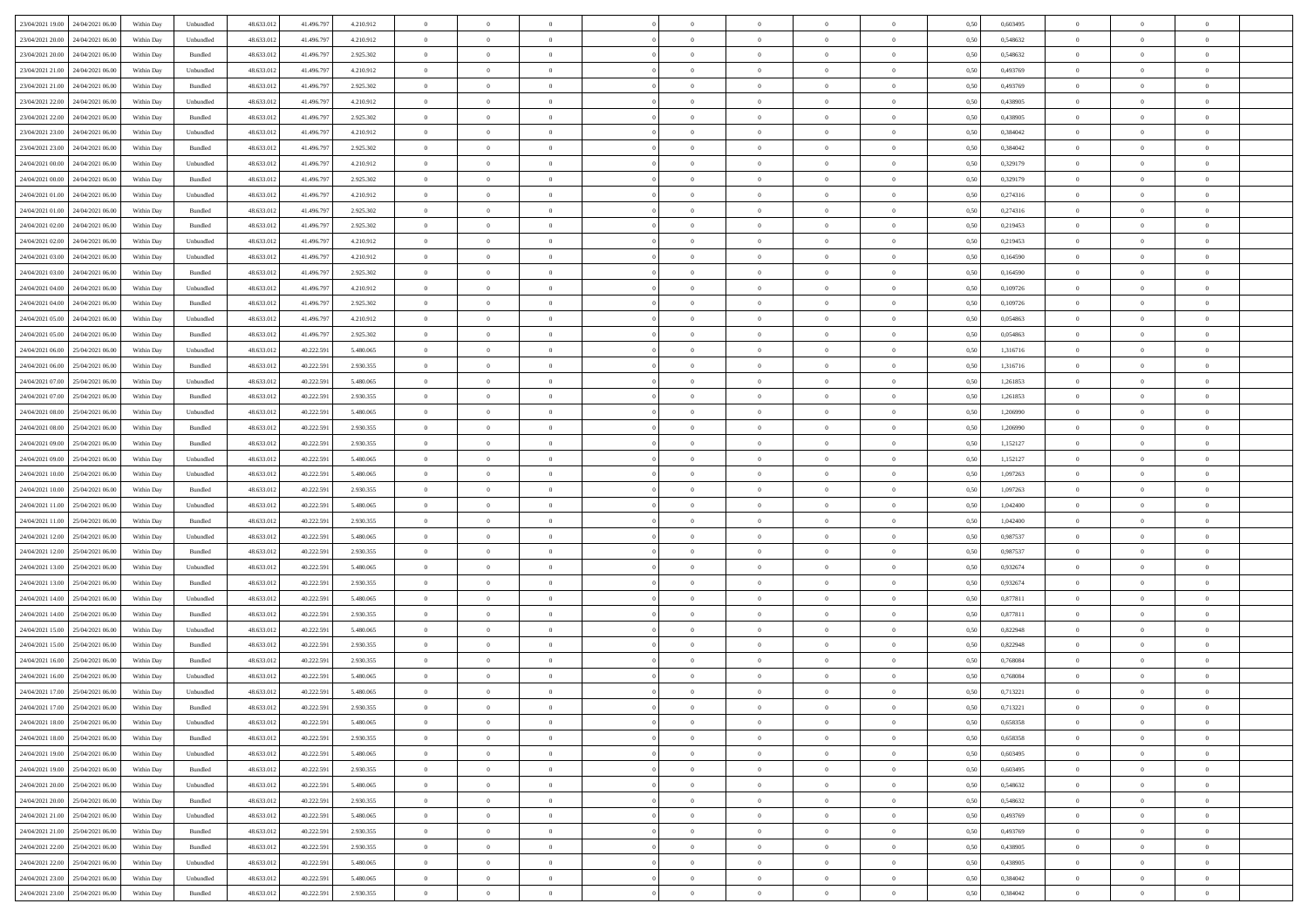| 25/04/2021 00:00 25/04/2021 06:00    | Within Day | Unbundled         | 48.633.01  | 40.222.591 | 5.480.065 | $\overline{0}$ | $\overline{0}$ |                | $\overline{0}$ | $\theta$       |                | $\theta$       | 0,50 | 0,329179 | $\theta$       | $\theta$       | $\overline{0}$ |  |
|--------------------------------------|------------|-------------------|------------|------------|-----------|----------------|----------------|----------------|----------------|----------------|----------------|----------------|------|----------|----------------|----------------|----------------|--|
| 25/04/2021 00:00<br>25/04/2021 06.00 | Within Day | Bundled           | 48.633.01  | 40.222.59  | 2.930.355 | $\bf{0}$       | $\bf{0}$       | $\bf{0}$       | $\bf{0}$       | $\overline{0}$ | $\overline{0}$ | $\bf{0}$       | 0,50 | 0,329179 | $\,$ 0 $\,$    | $\bf{0}$       | $\overline{0}$ |  |
| 25/04/2021 01:00<br>25/04/2021 06:00 | Within Day | Unbundled         | 48.633.012 | 40.222.591 | 5.480,065 | $\overline{0}$ | $\bf{0}$       | $\overline{0}$ | $\bf{0}$       | $\bf{0}$       | $\overline{0}$ | $\bf{0}$       | 0.50 | 0,274316 | $\bf{0}$       | $\overline{0}$ | $\overline{0}$ |  |
| 25/04/2021 01:00<br>25/04/2021 06:00 | Within Day | Bundled           | 48.633.01  | 40.222.591 | 2.930.355 | $\overline{0}$ | $\overline{0}$ | $\overline{0}$ | $\theta$       | $\theta$       | $\overline{0}$ | $\bf{0}$       | 0,50 | 0,274316 | $\,$ 0 $\,$    | $\theta$       | $\overline{0}$ |  |
| 25/04/2021 02.00<br>25/04/2021 06.00 | Within Day | Unbundled         | 48.633.01  | 40.222.59  | 5.480.065 | $\bf{0}$       | $\overline{0}$ | $\bf{0}$       | $\overline{0}$ | $\bf{0}$       | $\overline{0}$ | $\bf{0}$       | 0,50 | 0,219453 | $\,$ 0 $\,$    | $\bf{0}$       | $\overline{0}$ |  |
|                                      |            |                   |            |            |           |                |                |                |                |                |                |                |      |          |                |                |                |  |
| 25/04/2021 02:00<br>25/04/2021 06:00 | Within Day | Bundled           | 48.633.013 | 40.222.59  | 2.930.355 | $\overline{0}$ | $\bf{0}$       | $\overline{0}$ | $\bf{0}$       | $\overline{0}$ | $\theta$       | $\bf{0}$       | 0.50 | 0,219453 | $\,$ 0 $\,$    | $\theta$       | $\overline{0}$ |  |
| 25/04/2021 03:00<br>25/04/2021 06:00 | Within Day | Unbundled         | 48.633.013 | 40.222.591 | 5.480.065 | $\overline{0}$ | $\overline{0}$ | $\overline{0}$ | $\overline{0}$ | $\overline{0}$ | $\overline{0}$ | $\bf{0}$       | 0,50 | 0,164590 | $\,$ 0 $\,$    | $\theta$       | $\overline{0}$ |  |
| 25/04/2021 03:00<br>25/04/2021 06.00 | Within Day | Bundled           | 48.633.01  | 40.222.59  | 2.930.355 | $\bf{0}$       | $\bf{0}$       | $\bf{0}$       | $\overline{0}$ | $\overline{0}$ | $\overline{0}$ | $\bf{0}$       | 0,50 | 0,164590 | $\,$ 0 $\,$    | $\bf{0}$       | $\overline{0}$ |  |
| 25/04/2021 04:00<br>25/04/2021 06:00 | Within Day | Unbundled         | 48.633.013 | 40.222.59  | 5.480.065 | $\overline{0}$ | $\bf{0}$       | $\overline{0}$ | $\bf{0}$       | $\overline{0}$ | $\overline{0}$ | $\bf{0}$       | 0.50 | 0.109726 | $\bf{0}$       | $\overline{0}$ | $\overline{0}$ |  |
| 25/04/2021 04:00<br>25/04/2021 06:00 | Within Day | Bundled           | 48.633.012 | 40.222.591 | 2.930.355 | $\overline{0}$ | $\bf{0}$       | $\overline{0}$ | $\overline{0}$ | $\overline{0}$ | $\overline{0}$ | $\bf{0}$       | 0,50 | 0,109726 | $\,$ 0 $\,$    | $\bf{0}$       | $\overline{0}$ |  |
| 25/04/2021 05:00<br>25/04/2021 06.00 | Within Day | Bundled           | 48.633.01  | 40.222.59  | 2.930.355 | $\bf{0}$       | $\bf{0}$       | $\bf{0}$       | $\bf{0}$       | $\overline{0}$ | $\overline{0}$ | $\bf{0}$       | 0,50 | 0,054863 | $\,$ 0 $\,$    | $\bf{0}$       | $\overline{0}$ |  |
|                                      |            |                   |            |            |           |                |                |                |                |                |                |                |      |          |                |                |                |  |
| 25/04/2021 05:00<br>25/04/2021 06:00 | Within Day | Unbundled         | 48.633.013 | 40.222.591 | 5.480,065 | $\overline{0}$ | $\bf{0}$       | $\overline{0}$ | $\overline{0}$ | $\bf{0}$       | $\overline{0}$ | $\bf{0}$       | 0.50 | 0.054863 | $\bf{0}$       | $\overline{0}$ | $\,$ 0         |  |
| 25/04/2021 06:00<br>26/04/2021 06:00 | Within Day | Unbundled         | 48.633.01  | 40.062.508 | 5.645.173 | $\overline{0}$ | $\overline{0}$ | $\overline{0}$ | $\theta$       | $\theta$       | $\overline{0}$ | $\bf{0}$       | 0,50 | 1,316716 | $\,$ 0 $\,$    | $\theta$       | $\overline{0}$ |  |
| 25/04/2021 06:00<br>26/04/2021 06.00 | Within Day | Bundled           | 48.633.01  | 40.062.508 | 2.925.330 | $\bf{0}$       | $\overline{0}$ | $\bf{0}$       | $\overline{0}$ | $\bf{0}$       | $\overline{0}$ | $\bf{0}$       | 0,50 | 1,316716 | $\,$ 0 $\,$    | $\bf{0}$       | $\overline{0}$ |  |
| 25/04/2021 07:00<br>26/04/2021 06:00 | Within Day | Unbundled         | 48.633.013 | 40.062.508 | 5.645.173 | $\overline{0}$ | $\bf{0}$       | $\overline{0}$ | $\bf{0}$       | $\overline{0}$ | $\overline{0}$ | $\bf{0}$       | 0.50 | 1.261853 | $\,$ 0 $\,$    | $\theta$       | $\overline{0}$ |  |
| 25/04/2021 07:00<br>26/04/2021 06:00 | Within Day | Bundled           | 48.633.013 | 40.062.508 | 2.925.330 | $\overline{0}$ | $\overline{0}$ | $\overline{0}$ | $\overline{0}$ | $\overline{0}$ | $\overline{0}$ | $\bf{0}$       | 0,50 | 1,261853 | $\theta$       | $\theta$       | $\overline{0}$ |  |
| 25/04/2021 08:00<br>26/04/2021 06.00 | Within Day | Unbundled         | 48.633.01  | 40.062.508 | 5.645.173 | $\bf{0}$       | $\bf{0}$       | $\bf{0}$       | $\overline{0}$ | $\bf{0}$       | $\overline{0}$ | $\bf{0}$       | 0,50 | 1,206990 | $\,$ 0 $\,$    | $\bf{0}$       | $\overline{0}$ |  |
| 25/04/2021 08:00<br>26/04/2021 06:00 | Within Day | Bundled           | 48.633.013 | 40.062.508 | 2.925.330 | $\overline{0}$ | $\bf{0}$       | $\overline{0}$ | $\bf{0}$       | $\overline{0}$ | $\overline{0}$ | $\bf{0}$       | 0.50 | 1.206990 | $\bf{0}$       | $\overline{0}$ | $\overline{0}$ |  |
| 25/04/2021 09:00<br>26/04/2021 06:00 | Within Day | Unbundled         | 48.633.013 | 40.062.508 | 5.645.173 | $\bf{0}$       | $\bf{0}$       | $\overline{0}$ | $\overline{0}$ | $\overline{0}$ | $\overline{0}$ | $\bf{0}$       | 0,50 | 1,152127 | $\,$ 0 $\,$    | $\bf{0}$       | $\overline{0}$ |  |
|                                      |            |                   |            |            |           |                |                |                |                |                |                |                |      |          |                |                |                |  |
| 25/04/2021 09:00<br>26/04/2021 06.00 | Within Day | Bundled           | 48.633.01  | 40.062.508 | 2.925.330 | $\bf{0}$       | $\bf{0}$       | $\bf{0}$       | $\bf{0}$       | $\overline{0}$ | $\overline{0}$ | $\bf{0}$       | 0,50 | 1,152127 | $\,$ 0 $\,$    | $\bf{0}$       | $\overline{0}$ |  |
| 25/04/2021 10:00<br>26/04/2021 06:00 | Within Day | Unbundled         | 48.633.013 | 40.062.508 | 5.645.173 | $\overline{0}$ | $\bf{0}$       | $\overline{0}$ | $\overline{0}$ | $\bf{0}$       | $\overline{0}$ | $\bf{0}$       | 0.50 | 1.097263 | $\bf{0}$       | $\overline{0}$ | $\,$ 0         |  |
| 25/04/2021 10:00<br>26/04/2021 06:00 | Within Day | Bundled           | 48.633.01  | 40.062.508 | 2.925.330 | $\overline{0}$ | $\overline{0}$ | $\overline{0}$ | $\overline{0}$ | $\theta$       | $\overline{0}$ | $\bf{0}$       | 0,50 | 1,097263 | $\theta$       | $\theta$       | $\overline{0}$ |  |
| 25/04/2021 11:00<br>26/04/2021 06.00 | Within Day | Unbundled         | 48.633.01  | 40.062.508 | 5.645.173 | $\bf{0}$       | $\bf{0}$       | $\bf{0}$       | $\bf{0}$       | $\overline{0}$ | $\overline{0}$ | $\bf{0}$       | 0,50 | 1,042400 | $\,$ 0 $\,$    | $\bf{0}$       | $\overline{0}$ |  |
| 25/04/2021 11:00<br>26/04/2021 06:00 | Within Day | Bundled           | 48.633.013 | 40.062.508 | 2.925.330 | $\overline{0}$ | $\bf{0}$       | $\overline{0}$ | $\bf{0}$       | $\overline{0}$ | $\theta$       | $\bf{0}$       | 0.50 | 1.042400 | $\,$ 0 $\,$    | $\theta$       | $\overline{0}$ |  |
| 25/04/2021 12:00<br>26/04/2021 06:00 | Within Day | Bundled           | 48.633.013 | 40.062.508 | 2.925.330 | $\overline{0}$ | $\overline{0}$ | $\overline{0}$ | $\overline{0}$ | $\overline{0}$ | $\overline{0}$ | $\bf{0}$       | 0,50 | 0,987537 | $\,$ 0 $\,$    | $\theta$       | $\overline{0}$ |  |
| 25/04/2021 12:00<br>26/04/2021 06.00 | Within Day | Unbundled         | 48.633.01  | 40.062.508 | 5.645.173 | $\bf{0}$       | $\overline{0}$ | $\bf{0}$       | $\overline{0}$ | $\bf{0}$       | $\overline{0}$ | $\bf{0}$       | 0,50 | 0,987537 | $\,$ 0 $\,$    | $\bf{0}$       | $\overline{0}$ |  |
|                                      |            |                   |            |            |           |                |                |                |                |                |                |                |      |          |                |                |                |  |
| 25/04/2021 13:00<br>26/04/2021 06:00 | Within Day | Unbundled         | 48.633.013 | 40.062.508 | 5.645.173 | $\overline{0}$ | $\bf{0}$       | $\overline{0}$ | $\bf{0}$       | $\overline{0}$ | $\overline{0}$ | $\bf{0}$       | 0.50 | 0.932674 | $\bf{0}$       | $\overline{0}$ | $\overline{0}$ |  |
| 25/04/2021 13:00<br>26/04/2021 06:00 | Within Day | Bundled           | 48.633.01  | 40.062.508 | 2.925.330 | $\overline{0}$ | $\bf{0}$       | $\overline{0}$ | $\overline{0}$ | $\overline{0}$ | $\overline{0}$ | $\bf{0}$       | 0,50 | 0,932674 | $\theta$       | $\theta$       | $\overline{0}$ |  |
| 25/04/2021 14:00<br>26/04/2021 06.00 | Within Day | Unbundled         | 48.633.01  | 40.062.508 | 5.645.173 | $\bf{0}$       | $\bf{0}$       | $\bf{0}$       | $\bf{0}$       | $\overline{0}$ | $\overline{0}$ | $\bf{0}$       | 0,50 | 0,877811 | $\,$ 0 $\,$    | $\bf{0}$       | $\overline{0}$ |  |
| 25/04/2021 14:00<br>26/04/2021 06:00 | Within Day | Bundled           | 48.633.013 | 40.062.508 | 2.925.330 | $\overline{0}$ | $\bf{0}$       | $\overline{0}$ | $\overline{0}$ | $\bf{0}$       | $\overline{0}$ | $\bf{0}$       | 0.50 | 0.877811 | $\bf{0}$       | $\overline{0}$ | $\,$ 0         |  |
| 25/04/2021 15:00<br>26/04/2021 06:00 | Within Day | Unbundled         | 48.633.013 | 40.062.508 | 5.645.173 | $\overline{0}$ | $\overline{0}$ | $\overline{0}$ | $\overline{0}$ | $\overline{0}$ | $\overline{0}$ | $\bf{0}$       | 0.5( | 0,822948 | $\theta$       | $\theta$       | $\overline{0}$ |  |
| 25/04/2021 15:00<br>26/04/2021 06.00 | Within Day | Bundled           | 48.633.01  | 40.062.508 | 2.925.330 | $\bf{0}$       | $\overline{0}$ | $\bf{0}$       | $\bf{0}$       | $\overline{0}$ | $\overline{0}$ | $\bf{0}$       | 0,50 | 0,822948 | $\,$ 0 $\,$    | $\bf{0}$       | $\overline{0}$ |  |
| 25/04/2021 16:00<br>26/04/2021 06:00 | Within Day | Unbundled         | 48.633.013 | 40.062.508 | 5.645.173 | $\overline{0}$ | $\bf{0}$       | $\overline{0}$ | $\bf{0}$       | $\overline{0}$ | $\overline{0}$ | $\bf{0}$       | 0.50 | 0.768084 | $\,$ 0 $\,$    | $\bf{0}$       | $\overline{0}$ |  |
| 25/04/2021 16:00<br>26/04/2021 06:00 | Within Dav | Bundled           | 48.633.013 | 40.062.508 | 2.925.330 | $\overline{0}$ | $\overline{0}$ | $\overline{0}$ | $\overline{0}$ | $\overline{0}$ | $\overline{0}$ | $\bf{0}$       | 0.50 | 0,768084 | $\theta$       | $\theta$       | $\overline{0}$ |  |
|                                      |            |                   |            |            |           |                |                |                |                |                | $\overline{0}$ |                |      |          |                |                |                |  |
| 25/04/2021 17:00<br>26/04/2021 06.00 | Within Day | Unbundled         | 48.633.01  | 40.062.508 | 5.645.173 | $\bf{0}$       | $\bf{0}$       | $\bf{0}$       | $\bf{0}$       | $\overline{0}$ |                | $\bf{0}$       | 0,50 | 0,713221 | $\,$ 0 $\,$    | $\bf{0}$       | $\overline{0}$ |  |
| 25/04/2021 17:00<br>26/04/2021 06:00 | Within Day | Bundled           | 48.633.013 | 40.062.508 | 2.925.330 | $\overline{0}$ | $\bf{0}$       | $\overline{0}$ | $\bf{0}$       | $\overline{0}$ | $\overline{0}$ | $\bf{0}$       | 0.50 | 0.713221 | $\bf{0}$       | $\overline{0}$ | $\overline{0}$ |  |
| 25/04/2021 18:00<br>26/04/2021 06:00 | Within Dav | Unbundled         | 48.633.013 | 40.062.50  | 5.645.173 | $\overline{0}$ | $\overline{0}$ | $\overline{0}$ | $\overline{0}$ | $\overline{0}$ | $\overline{0}$ | $\bf{0}$       | 0.50 | 0,658358 | $\theta$       | $\theta$       | $\overline{0}$ |  |
| 25/04/2021 18:00<br>26/04/2021 06.00 | Within Day | Bundled           | 48.633.01  | 40.062.508 | 2.925.330 | $\bf{0}$       | $\bf{0}$       | $\bf{0}$       | $\bf{0}$       | $\overline{0}$ | $\overline{0}$ | $\bf{0}$       | 0,50 | 0,658358 | $\,$ 0 $\,$    | $\bf{0}$       | $\overline{0}$ |  |
| 25/04/2021 19:00<br>26/04/2021 06:00 | Within Day | Bundled           | 48.633.013 | 40.062.508 | 2.925.330 | $\overline{0}$ | $\bf{0}$       | $\overline{0}$ | $\overline{0}$ | $\bf{0}$       | $\overline{0}$ | $\bf{0}$       | 0.50 | 0.603495 | $\,$ 0 $\,$    | $\overline{0}$ | $\overline{0}$ |  |
| 25/04/2021 19:00<br>26/04/2021 06:00 | Within Dav | Unbundled         | 48.633.013 | 40.062.508 | 5.645.173 | $\overline{0}$ | $\overline{0}$ | $\overline{0}$ | $\overline{0}$ | $\overline{0}$ | $\overline{0}$ | $\bf{0}$       | 0.50 | 0,603495 | $\theta$       | $\theta$       | $\overline{0}$ |  |
| 25/04/2021 20:00<br>26/04/2021 06.00 | Within Day | Unbundled         | 48.633.013 | 40.062.508 | 5.645.173 | $\bf{0}$       | $\bf{0}$       | $\bf{0}$       | $\bf{0}$       | $\overline{0}$ | $\overline{0}$ | $\bf{0}$       | 0,50 | 0,548632 | $\,$ 0 $\,$    | $\bf{0}$       | $\overline{0}$ |  |
| 25/04/2021 20:00<br>26/04/2021 06:00 | Within Day | Bundled           | 48.633.013 | 40.062.508 | 2.925.330 | $\overline{0}$ | $\overline{0}$ | $\overline{0}$ | $\bf{0}$       | $\overline{0}$ | $\overline{0}$ | $\bf{0}$       | 0.50 | 0.548632 | $\bf{0}$       | $\theta$       | $\overline{0}$ |  |
| 25/04/2021 21:00<br>26/04/2021 06:00 | Within Dav | Unbundled         | 48.633.013 | 40.062.50  | 5.645.173 | $\overline{0}$ | $\overline{0}$ | $\Omega$       | $\overline{0}$ | $\theta$       | $\overline{0}$ | $\overline{0}$ | 0.5( | 0,493769 | $\theta$       | $\theta$       | $\overline{0}$ |  |
|                                      |            |                   |            |            |           |                |                |                |                |                |                |                |      |          |                |                |                |  |
| 25/04/2021 21:00<br>26/04/2021 06.00 | Within Day | Bundled           | 48.633.01  | 40.062.508 | 2.925.330 | $\bf{0}$       | $\bf{0}$       | $\bf{0}$       | $\bf{0}$       | $\bf{0}$       | $\overline{0}$ | $\bf{0}$       | 0,50 | 0,493769 | $\,$ 0 $\,$    | $\bf{0}$       | $\overline{0}$ |  |
| 25/04/2021 22:00 26/04/2021 06:00    | Within Day | ${\sf Unbundred}$ | 48.633.012 | 40.062.508 | 5.645.173 | $\bf{0}$       | $\theta$       |                | $\overline{0}$ |                |                |                | 0,50 | 0.438905 | $\bf{0}$       | $\overline{0}$ |                |  |
| 25/04/2021 22:00 26/04/2021 06:00    | Within Day | Bundled           | 48.633.012 | 40.062.508 | 2.925.330 | $\overline{0}$ | $\overline{0}$ | $\Omega$       | $\theta$       | $\overline{0}$ | $\overline{0}$ | $\bf{0}$       | 0,50 | 0,438905 | $\theta$       | $\theta$       | $\overline{0}$ |  |
| 25/04/2021 23:00<br>26/04/2021 06.00 | Within Day | Unbundled         | 48.633.013 | 40.062.508 | 5.645.173 | $\overline{0}$ | $\bf{0}$       | $\overline{0}$ | $\overline{0}$ | $\bf{0}$       | $\overline{0}$ | $\bf{0}$       | 0,50 | 0,384042 | $\bf{0}$       | $\overline{0}$ | $\bf{0}$       |  |
| 25/04/2021 23:00 26/04/2021 06:00    | Within Day | Bundled           | 48.633.012 | 40.062.508 | 2.925.330 | $\overline{0}$ | $\bf{0}$       | $\overline{0}$ | $\overline{0}$ | $\mathbf{0}$   | $\overline{0}$ | $\,$ 0 $\,$    | 0.50 | 0.384042 | $\overline{0}$ | $\bf{0}$       | $\,$ 0 $\,$    |  |
| 26/04/2021 00:00 26/04/2021 06:00    | Within Day | Unbundled         | 48.633.012 | 40.062.508 | 5.645.173 | $\overline{0}$ | $\overline{0}$ | $\overline{0}$ | $\overline{0}$ | $\overline{0}$ | $\overline{0}$ | $\bf{0}$       | 0,50 | 0,329179 | $\overline{0}$ | $\theta$       | $\overline{0}$ |  |
| 26/04/2021 00:00<br>26/04/2021 06.00 | Within Day | Bundled           | 48.633.012 | 40.062.508 | 2.925.330 | $\overline{0}$ | $\bf{0}$       | $\overline{0}$ | $\overline{0}$ | $\overline{0}$ | $\overline{0}$ | $\bf{0}$       | 0,50 | 0,329179 | $\bf{0}$       | $\overline{0}$ | $\overline{0}$ |  |
|                                      |            |                   | 48.633.012 | 40.062.508 |           |                |                | $\overline{0}$ |                |                | $\overline{0}$ |                | 0.50 |          | $\,$ 0 $\,$    | $\theta$       | $\,$ 0         |  |
| 26/04/2021 01:00<br>26/04/2021 06:00 | Within Day | Bundled           |            |            | 2.925.330 | $\overline{0}$ | $\bf{0}$       |                | $\overline{0}$ | $\bf{0}$       |                | $\bf{0}$       |      | 0,274316 |                |                |                |  |
| 26/04/2021 01:00<br>26/04/2021 06:00 | Within Dav | Unbundled         | 48.633.012 | 40.062.508 | 5.645.173 | $\overline{0}$ | $\overline{0}$ | $\overline{0}$ | $\overline{0}$ | $\overline{0}$ | $\overline{0}$ | $\bf{0}$       | 0.50 | 0,274316 | $\overline{0}$ | $\theta$       | $\overline{0}$ |  |
| 26/04/2021 02:00<br>26/04/2021 06.00 | Within Day | Unbundled         | 48.633.013 | 40.062.508 | 5.645.173 | $\overline{0}$ | $\overline{0}$ | $\overline{0}$ | $\overline{0}$ | $\overline{0}$ | $\overline{0}$ | $\bf{0}$       | 0,50 | 0,219453 | $\bf{0}$       | $\overline{0}$ | $\overline{0}$ |  |
| 26/04/2021 02:00<br>26/04/2021 06:00 | Within Day | Bundled           | 48.633.012 | 40.062.508 | 2.925.330 | $\overline{0}$ | $\overline{0}$ | $\overline{0}$ | $\overline{0}$ | $\overline{0}$ | $\overline{0}$ | $\bf{0}$       | 0.50 | 0.219453 | $\mathbf{0}$   | $\bf{0}$       | $\,$ 0         |  |
| 26/04/2021 03:00 26/04/2021 06:00    | Within Dav | Unbundled         | 48.633.012 | 40.062.508 | 5.645.173 | $\overline{0}$ | $\overline{0}$ | $\overline{0}$ | $\overline{0}$ | $\overline{0}$ | $\overline{0}$ | $\bf{0}$       | 0,50 | 0,164590 | $\overline{0}$ | $\theta$       | $\overline{0}$ |  |
| 26/04/2021 03:00<br>26/04/2021 06.00 | Within Day | Bundled           | 48.633.013 | 40.062.508 | 2.925.330 | $\overline{0}$ | $\bf{0}$       | $\overline{0}$ | $\bf{0}$       | $\overline{0}$ | $\overline{0}$ | $\bf{0}$       | 0,50 | 0,164590 | $\bf{0}$       | $\bf{0}$       | $\bf{0}$       |  |
| 26/04/2021 04:00 26/04/2021 06:00    | Within Day | Unbundled         | 48.633.012 | 40.062.508 | 5.645.173 | $\,$ 0 $\,$    | $\bf{0}$       | $\overline{0}$ | $\overline{0}$ | $\,$ 0 $\,$    | $\overline{0}$ | $\bf{0}$       | 0,50 | 0,109726 | $\overline{0}$ | $\,$ 0 $\,$    | $\,$ 0 $\,$    |  |
|                                      |            |                   |            |            |           |                |                |                |                |                |                |                |      |          |                |                |                |  |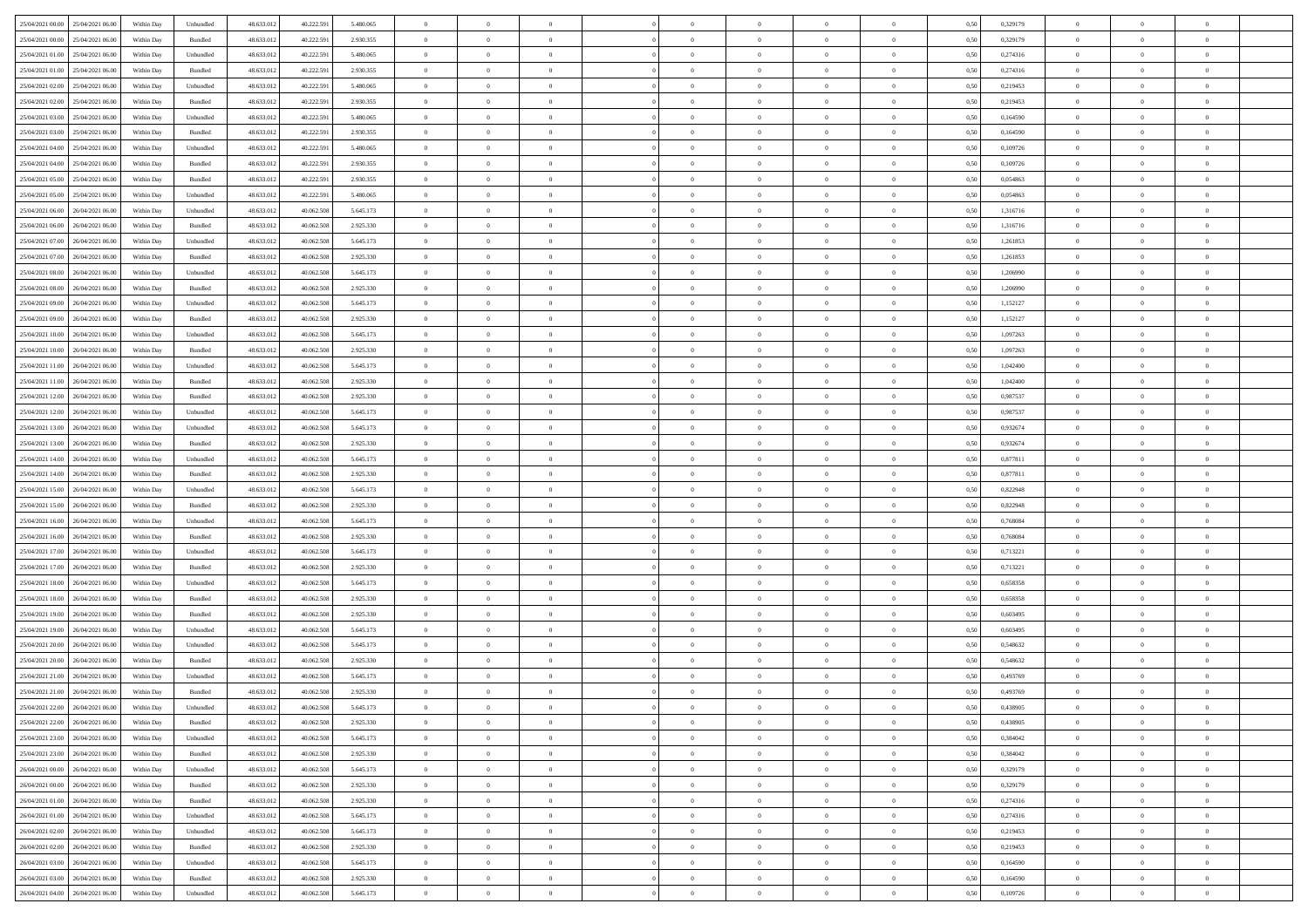| 26/04/2021 04:00 26/04/2021 06:00    | Within Day | Bundled                     | 48.633.01  | 40.062.508 | 2.925.330  | $\overline{0}$ | $\overline{0}$ |                | $\overline{0}$ | $\theta$       |                | $\theta$       | 0,50 | 0,109726 | $\theta$       | $\theta$       | $\overline{0}$ |  |
|--------------------------------------|------------|-----------------------------|------------|------------|------------|----------------|----------------|----------------|----------------|----------------|----------------|----------------|------|----------|----------------|----------------|----------------|--|
| 26/04/2021 05:00<br>26/04/2021 06.00 | Within Day | Unbundled                   | 48.633.01  | 40.062.50  | 5.645.173  | $\bf{0}$       | $\bf{0}$       | $\bf{0}$       | $\overline{0}$ | $\overline{0}$ | $\overline{0}$ | $\bf{0}$       | 0,50 | 0,054863 | $\,$ 0 $\,$    | $\bf{0}$       | $\overline{0}$ |  |
| 26/04/2021 05:00<br>26/04/2021 06:00 | Within Day | Bundled                     | 48.633.013 | 40.062.508 | 2.925.330  | $\overline{0}$ | $\bf{0}$       | $\overline{0}$ | $\bf{0}$       | $\bf{0}$       | $\overline{0}$ | $\bf{0}$       | 0.50 | 0.054863 | $\bf{0}$       | $\overline{0}$ | $\overline{0}$ |  |
| 26/04/2021 06:00<br>27/04/2021 06:00 | Within Day | Unbundled                   | 48.633.01  | 36.143.696 | 12.489.315 | $\overline{0}$ | $\bf{0}$       | $\overline{0}$ | $\theta$       | $\theta$       | $\overline{0}$ | $\bf{0}$       | 0,50 | 1,316716 | $\theta$       | $\theta$       | $\overline{0}$ |  |
| 26/04/2021 07:00<br>27/04/2021 06.00 | Within Day | Unbundled                   | 48.633.01  | 36.143.69  | 12.489.315 | $\bf{0}$       | $\overline{0}$ | $\bf{0}$       | $\overline{0}$ | $\theta$       | $\overline{0}$ | $\bf{0}$       | 0,50 | 1,261853 | $\,$ 0 $\,$    | $\bf{0}$       | $\overline{0}$ |  |
|                                      |            |                             |            |            |            |                |                |                |                |                |                |                |      |          |                |                |                |  |
| 26/04/2021 08:00<br>27/04/2021 06:00 | Within Day | Unbundled                   | 48.633.013 | 36.143.69  | 12.489.315 | $\overline{0}$ | $\overline{0}$ | $\overline{0}$ | $\bf{0}$       | $\overline{0}$ | $\theta$       | $\bf{0}$       | 0.50 | 1.206990 | $\,$ 0 $\,$    | $\theta$       | $\overline{0}$ |  |
| 26/04/2021 09:00<br>27/04/2021 06:00 | Within Day | Unbundled                   | 48.633.013 | 36.143.696 | 12.489.315 | $\overline{0}$ | $\overline{0}$ | $\overline{0}$ | $\overline{0}$ | $\overline{0}$ | $\overline{0}$ | $\bf{0}$       | 0,50 | 1,152127 | $\,$ 0 $\,$    | $\theta$       | $\overline{0}$ |  |
| 26/04/2021 10:00<br>27/04/2021 06.00 | Within Day | Unbundled                   | 48.633.01  | 36.143.69  | 12.489.315 | $\bf{0}$       | $\bf{0}$       | $\bf{0}$       | $\overline{0}$ | $\overline{0}$ | $\overline{0}$ | $\bf{0}$       | 0,50 | 1,097263 | $\,$ 0 $\,$    | $\bf{0}$       | $\overline{0}$ |  |
| 26/04/2021 11:00<br>27/04/2021 06:00 | Within Day | Unbundled                   | 48.633.013 | 36.143.69  | 12,489.315 | $\overline{0}$ | $\bf{0}$       | $\overline{0}$ | $\bf{0}$       | $\overline{0}$ | $\overline{0}$ | $\bf{0}$       | 0.50 | 1.042400 | $\bf{0}$       | $\overline{0}$ | $\overline{0}$ |  |
| 26/04/2021 12:00<br>27/04/2021 06:00 | Within Day | Unbundled                   | 48.633.013 | 36.143.696 | 12.489.315 | $\overline{0}$ | $\bf{0}$       | $\overline{0}$ | $\overline{0}$ | $\overline{0}$ | $\overline{0}$ | $\bf{0}$       | 0,50 | 0,987537 | $\,$ 0 $\,$    | $\bf{0}$       | $\overline{0}$ |  |
| 26/04/2021 13:00<br>27/04/2021 06.00 | Within Day | Unbundled                   | 48.633.01  | 36.143.69  | 12.489.315 | $\bf{0}$       | $\overline{0}$ | $\bf{0}$       | $\bf{0}$       | $\bf{0}$       | $\overline{0}$ | $\bf{0}$       | 0,50 | 0,932674 | $\,$ 0 $\,$    | $\bf{0}$       | $\overline{0}$ |  |
| 26/04/2021 14:00<br>27/04/2021 06:00 | Within Day | Unbundled                   | 48.633.013 | 36,143,696 | 12.489.315 | $\overline{0}$ | $\bf{0}$       | $\overline{0}$ | $\overline{0}$ | $\bf{0}$       | $\overline{0}$ | $\bf{0}$       | 0.50 | 0.877811 | $\bf{0}$       | $\overline{0}$ | $\bf{0}$       |  |
|                                      |            |                             |            |            |            |                |                |                |                |                |                |                |      |          |                |                |                |  |
| 26/04/2021 15:00<br>27/04/2021 06:00 | Within Day | Unbundled                   | 48.633.01  | 36.143.696 | 12.489.315 | $\overline{0}$ | $\overline{0}$ | $\overline{0}$ | $\theta$       | $\theta$       | $\overline{0}$ | $\bf{0}$       | 0,50 | 0,822948 | $\,$ 0 $\,$    | $\theta$       | $\overline{0}$ |  |
| 26/04/2021 16:00<br>27/04/2021 06.00 | Within Day | Unbundled                   | 48.633.01  | 36.143.69  | 12.489.315 | $\bf{0}$       | $\overline{0}$ | $\bf{0}$       | $\overline{0}$ | $\theta$       | $\overline{0}$ | $\bf{0}$       | 0,50 | 0,768084 | $\,$ 0 $\,$    | $\bf{0}$       | $\overline{0}$ |  |
| 26/04/2021 17:00<br>27/04/2021 06:00 | Within Day | Unbundled                   | 48.633.013 | 36.143.69  | 12.489.315 | $\overline{0}$ | $\overline{0}$ | $\overline{0}$ | $\bf{0}$       | $\overline{0}$ | $\theta$       | $\bf{0}$       | 0.50 | 0,713221 | $\,$ 0 $\,$    | $\theta$       | $\overline{0}$ |  |
| 26/04/2021 18:00<br>27/04/2021 06:00 | Within Day | Unbundled                   | 48.633.013 | 36.143.696 | 12.489.315 | $\overline{0}$ | $\overline{0}$ | $\overline{0}$ | $\overline{0}$ | $\overline{0}$ | $\overline{0}$ | $\bf{0}$       | 0,50 | 0,658358 | $\theta$       | $\theta$       | $\overline{0}$ |  |
| 26/04/2021 19:00<br>27/04/2021 06.00 | Within Day | Unbundled                   | 48.633.01  | 36.143.69  | 12.489.315 | $\bf{0}$       | $\overline{0}$ | $\bf{0}$       | $\overline{0}$ | $\bf{0}$       | $\overline{0}$ | $\bf{0}$       | 0,50 | 0,603495 | $\,$ 0 $\,$    | $\bf{0}$       | $\overline{0}$ |  |
| 26/04/2021 20:00<br>27/04/2021 06:00 | Within Day | Unbundled                   | 48.633.013 | 36.143.69  | 12,489.315 | $\overline{0}$ | $\bf{0}$       | $\overline{0}$ | $\bf{0}$       | $\overline{0}$ | $\overline{0}$ | $\bf{0}$       | 0.50 | 0.548632 | $\bf{0}$       | $\overline{0}$ | $\overline{0}$ |  |
| 26/04/2021 21:00<br>27/04/2021 06:00 | Within Day | Unbundled                   | 48.633.013 | 36.143.696 | 12.489.315 | $\bf{0}$       | $\bf{0}$       | $\overline{0}$ | $\overline{0}$ | $\overline{0}$ | $\overline{0}$ | $\bf{0}$       | 0,50 | 0,493769 | $\,$ 0 $\,$    | $\bf{0}$       | $\overline{0}$ |  |
|                                      |            |                             |            |            |            |                |                |                |                |                |                |                |      |          |                |                |                |  |
| 26/04/2021 22:00<br>27/04/2021 06.00 | Within Day | Unbundled                   | 48.633.01  | 36.143.69  | 12.489.315 | $\bf{0}$       | $\bf{0}$       | $\bf{0}$       | $\bf{0}$       | $\overline{0}$ | $\overline{0}$ | $\bf{0}$       | 0,50 | 0,438905 | $\,$ 0 $\,$    | $\bf{0}$       | $\overline{0}$ |  |
| 26/04/2021 23:00<br>27/04/2021 06:00 | Within Day | Unbundled                   | 48.633.013 | 36,143,696 | 12.489.315 | $\overline{0}$ | $\bf{0}$       | $\overline{0}$ | $\overline{0}$ | $\bf{0}$       | $\overline{0}$ | $\bf{0}$       | 0.50 | 0.384042 | $\bf{0}$       | $\overline{0}$ | $\bf{0}$       |  |
| 27/04/2021 00:00<br>27/04/2021 06:00 | Within Day | Unbundled                   | 48.633.01  | 36.143.696 | 12.489.315 | $\overline{0}$ | $\overline{0}$ | $\overline{0}$ | $\theta$       | $\theta$       | $\overline{0}$ | $\bf{0}$       | 0,50 | 0,329179 | $\theta$       | $\theta$       | $\overline{0}$ |  |
| 27/04/2021 01:00<br>27/04/2021 06.00 | Within Day | Unbundled                   | 48.633.01  | 36.143.69  | 12.489.315 | $\bf{0}$       | $\overline{0}$ | $\bf{0}$       | $\bf{0}$       | $\overline{0}$ | $\overline{0}$ | $\bf{0}$       | 0,50 | 0,274316 | $\,$ 0 $\,$    | $\bf{0}$       | $\overline{0}$ |  |
| 27/04/2021 02:00<br>27/04/2021 06:00 | Within Day | Unbundled                   | 48.633.013 | 36.143.69  | 12.489.315 | $\overline{0}$ | $\overline{0}$ | $\overline{0}$ | $\bf{0}$       | $\overline{0}$ | $\theta$       | $\bf{0}$       | 0.50 | 0.219453 | $\,$ 0 $\,$    | $\theta$       | $\overline{0}$ |  |
| 27/04/2021 03:00<br>27/04/2021 06:00 | Within Day | Unbundled                   | 48.633.013 | 36.143.696 | 12.489.315 | $\overline{0}$ | $\overline{0}$ | $\overline{0}$ | $\overline{0}$ | $\overline{0}$ | $\overline{0}$ | $\bf{0}$       | 0,50 | 0,164590 | $\,$ 0 $\,$    | $\theta$       | $\overline{0}$ |  |
| 27/04/2021 04:00<br>27/04/2021 06.00 | Within Day | Unbundled                   | 48.633.01  | 36.143.69  | 12.489.315 | $\bf{0}$       | $\overline{0}$ | $\bf{0}$       | $\overline{0}$ | $\bf{0}$       | $\overline{0}$ | $\bf{0}$       | 0,50 | 0,109726 | $\,$ 0 $\,$    | $\bf{0}$       | $\overline{0}$ |  |
| 27/04/2021 05:00<br>27/04/2021 06:00 | Within Day | Unbundled                   | 48.633.013 | 36,143,696 | 12,489.315 | $\overline{0}$ | $\bf{0}$       | $\overline{0}$ | $\bf{0}$       | $\overline{0}$ | $\overline{0}$ | $\bf{0}$       | 0.50 | 0.054863 | $\bf{0}$       | $\overline{0}$ | $\overline{0}$ |  |
| 27/04/2021 06:00<br>28/04/2021 06:00 | Within Day | Unbundled                   | 48.633.012 | 35.559.976 | 13.073.035 | $\overline{0}$ | $\bf{0}$       | $\overline{0}$ | $\overline{0}$ | $\overline{0}$ | $\overline{0}$ | $\bf{0}$       | 0,50 | 1,316716 | $\theta$       | $\theta$       | $\overline{0}$ |  |
|                                      |            |                             |            |            |            |                |                |                |                |                |                |                |      |          |                |                |                |  |
| 27/04/2021 07:00<br>28/04/2021 06.00 | Within Day | Unbundled                   | 48.633.01  | 35.559.976 | 13.073.035 | $\bf{0}$       | $\bf{0}$       | $\bf{0}$       | $\bf{0}$       | $\overline{0}$ | $\overline{0}$ | $\bf{0}$       | 0,50 | 1,261853 | $\,$ 0 $\,$    | $\bf{0}$       | $\overline{0}$ |  |
| 27/04/2021 08:00<br>28/04/2021 06:00 | Within Day | Unbundled                   | 48.633.013 | 35.559.976 | 13.073.035 | $\overline{0}$ | $\bf{0}$       | $\overline{0}$ | $\bf{0}$       | $\bf{0}$       | $\overline{0}$ | $\bf{0}$       | 0.50 | 1.206990 | $\bf{0}$       | $\overline{0}$ | $\bf{0}$       |  |
| 27/04/2021 09:00<br>28/04/2021 06:00 | Within Day | Unbundled                   | 48.633.013 | 35.559.976 | 13.073.035 | $\overline{0}$ | $\overline{0}$ | $\overline{0}$ | $\overline{0}$ | $\overline{0}$ | $\overline{0}$ | $\bf{0}$       | 0.5( | 1,152127 | $\theta$       | $\theta$       | $\overline{0}$ |  |
| 27/04/2021 10:00<br>28/04/2021 06.00 | Within Day | Unbundled                   | 48.633.01  | 35.559.976 | 13.073.035 | $\bf{0}$       | $\overline{0}$ | $\bf{0}$       | $\bf{0}$       | $\,$ 0 $\,$    | $\overline{0}$ | $\bf{0}$       | 0,50 | 1,097263 | $\,$ 0 $\,$    | $\bf{0}$       | $\overline{0}$ |  |
| 27/04/2021 11:00<br>28/04/2021 06:00 | Within Day | Unbundled                   | 48.633.013 | 35.559.976 | 13.073.035 | $\overline{0}$ | $\bf{0}$       | $\overline{0}$ | $\bf{0}$       | $\overline{0}$ | $\Omega$       | $\bf{0}$       | 0.50 | 1.042400 | $\,$ 0 $\,$    | $\theta$       | $\overline{0}$ |  |
| 27/04/2021 12:00<br>28/04/2021 06:00 | Within Dav | Unbundled                   | 48.633.013 | 35.559.976 | 13.073.035 | $\overline{0}$ | $\overline{0}$ | $\overline{0}$ | $\overline{0}$ | $\overline{0}$ | $\overline{0}$ | $\bf{0}$       | 0.5( | 0,987537 | $\theta$       | $\theta$       | $\overline{0}$ |  |
| 27/04/2021 13:00<br>28/04/2021 06:00 | Within Day | Unbundled                   | 48.633.01  | 35.559.976 | 13.073.035 | $\bf{0}$       | $\bf{0}$       | $\bf{0}$       | $\bf{0}$       | $\overline{0}$ | $\overline{0}$ | $\bf{0}$       | 0,50 | 0,932674 | $\,$ 0 $\,$    | $\bf{0}$       | $\overline{0}$ |  |
| 27/04/2021 14:00<br>28/04/2021 06:00 | Within Day | Unbundled                   | 48.633.013 | 35.559.976 | 13.073.035 | $\overline{0}$ | $\bf{0}$       | $\overline{0}$ | $\bf{0}$       | $\overline{0}$ | $\overline{0}$ | $\bf{0}$       | 0.50 | 0.877811 | $\bf{0}$       | $\overline{0}$ | $\overline{0}$ |  |
|                                      |            |                             |            |            |            |                |                |                |                |                |                |                |      |          |                |                |                |  |
| 27/04/2021 15:00<br>28/04/2021 06:00 | Within Dav | Unbundled                   | 48.633.013 | 35.559.976 | 13.073.035 | $\overline{0}$ | $\overline{0}$ | $\overline{0}$ | $\overline{0}$ | $\overline{0}$ | $\overline{0}$ | $\bf{0}$       | 0.50 | 0,822948 | $\theta$       | $\theta$       | $\overline{0}$ |  |
| 27/04/2021 16:00<br>28/04/2021 06.00 | Within Day | Unbundled                   | 48.633.01  | 35.559.976 | 13.073.035 | $\bf{0}$       | $\bf{0}$       | $\bf{0}$       | $\bf{0}$       | $\overline{0}$ | $\overline{0}$ | $\bf{0}$       | 0,50 | 0,768084 | $\,$ 0 $\,$    | $\bf{0}$       | $\overline{0}$ |  |
| 27/04/2021 17:00<br>28/04/2021 06:00 | Within Day | Unbundled                   | 48.633.013 | 35.559.976 | 13.073.035 | $\overline{0}$ | $\bf{0}$       | $\overline{0}$ | $\overline{0}$ | $\bf{0}$       | $\overline{0}$ | $\bf{0}$       | 0.50 | 0,713221 | $\,$ 0 $\,$    | $\overline{0}$ | $\overline{0}$ |  |
| 27/04/2021 18:00<br>28/04/2021 06:00 | Within Day | Unbundled                   | 48.633.013 | 35.559.976 | 13.073.035 | $\overline{0}$ | $\overline{0}$ | $\overline{0}$ | $\overline{0}$ | $\overline{0}$ | $\overline{0}$ | $\bf{0}$       | 0.5( | 0,658358 | $\theta$       | $\theta$       | $\overline{0}$ |  |
| 27/04/2021 19:00<br>28/04/2021 06.00 | Within Day | Unbundled                   | 48.633.013 | 35.559.976 | 13.073.035 | $\bf{0}$       | $\bf{0}$       | $\bf{0}$       | $\bf{0}$       | $\overline{0}$ | $\overline{0}$ | $\bf{0}$       | 0,50 | 0,603495 | $\,$ 0 $\,$    | $\bf{0}$       | $\overline{0}$ |  |
| 27/04/2021 20:00<br>28/04/2021 06:00 | Within Day | Unbundled                   | 48.633.013 | 35.559.97  | 13.073.035 | $\overline{0}$ | 15.186         | $\overline{0}$ | $\bf{0}$       | $\overline{0}$ | $\Omega$       | $\bf{0}$       | 0.50 | 0.548632 | $\bf{0}$       | $\theta$       | $\overline{0}$ |  |
| 27/04/2021 21:00<br>28/04/2021 06:00 | Within Dav | Unbundled                   | 48.633.013 | 35.575.162 | 13.057.849 | $\overline{0}$ | $\overline{0}$ | $\Omega$       | $\overline{0}$ | $\theta$       | $\Omega$       | $\overline{0}$ | 0.5( | 0,493769 | $\theta$       | $\theta$       | $\overline{0}$ |  |
| 27/04/2021 22:00<br>28/04/2021 06:00 | Within Day | Unbundled                   | 48.633.01  | 35.575.162 | 13.057.849 | $\bf{0}$       | $\,$ 0 $\,$    | $\bf{0}$       | $\bf{0}$       | $\bf{0}$       | $\overline{0}$ | $\bf{0}$       | 0,50 | 0,438905 | $\,$ 0 $\,$    | $\bf{0}$       | $\overline{0}$ |  |
| 27/04/2021 23:00 28/04/2021 06:00    | Within Day | $\ensuremath{\mathsf{Unb}}$ | 48.633.012 | 35.575.162 | 13.057.849 | $\bf{0}$       | $\theta$       |                | $\overline{0}$ |                |                |                | 0,50 | 0,384042 | $\bf{0}$       | $\bf{0}$       |                |  |
|                                      |            |                             |            |            |            |                |                |                |                |                |                |                |      |          |                |                |                |  |
| 28/04/2021 00:00 28/04/2021 06:00    | Within Day | Unbundled                   | 48.633.012 | 35.575.162 | 13.057.849 | $\overline{0}$ | $\overline{0}$ | $\Omega$       | $\theta$       | $\overline{0}$ | $\overline{0}$ | $\bf{0}$       | 0,50 | 0,329179 | $\theta$       | $\theta$       | $\overline{0}$ |  |
| 28/04/2021 01:00<br>28/04/2021 06:00 | Within Day | Unbundled                   | 48.633.013 | 35.575.162 | 13.057.849 | $\overline{0}$ | $\bf{0}$       | $\overline{0}$ | $\overline{0}$ | $\bf{0}$       | $\overline{0}$ | $\bf{0}$       | 0,50 | 0,274316 | $\bf{0}$       | $\overline{0}$ | $\bf{0}$       |  |
| 28/04/2021 02:00 28/04/2021 06:00    | Within Day | Unbundled                   | 48.633.012 | 35.575.162 | 13.057.849 | $\overline{0}$ | $\bf{0}$       | $\overline{0}$ | $\overline{0}$ | $\mathbf{0}$   | $\overline{0}$ | $\,$ 0 $\,$    | 0.50 | 0,219453 | $\overline{0}$ | $\bf{0}$       | $\,$ 0 $\,$    |  |
| 28/04/2021 03:00 28/04/2021 06:00    | Within Day | Unbundled                   | 48.633.012 | 35.575.162 | 13.057.849 | $\overline{0}$ | $\overline{0}$ | $\overline{0}$ | $\overline{0}$ | $\overline{0}$ | $\overline{0}$ | $\bf{0}$       | 0,50 | 0,164590 | $\overline{0}$ | $\theta$       | $\overline{0}$ |  |
| 28/04/2021 04:00<br>28/04/2021 06:00 | Within Day | Unbundled                   | 48.633.012 | 35.575.162 | 13.057.849 | $\overline{0}$ | $\bf{0}$       | $\overline{0}$ | $\overline{0}$ | $\overline{0}$ | $\bf{0}$       | $\bf{0}$       | 0,50 | 0,109726 | $\bf{0}$       | $\overline{0}$ | $\overline{0}$ |  |
| 28/04/2021 05:00<br>28/04/2021 06:00 | Within Day | Unbundled                   | 48.633.012 | 35.575.162 | 13.057.849 | $\overline{0}$ | $\bf{0}$       | $\overline{0}$ | $\overline{0}$ | $\overline{0}$ | $\overline{0}$ | $\bf{0}$       | 0.50 | 0.054863 | $\,$ 0 $\,$    | $\theta$       | $\,$ 0         |  |
| 28/04/2021 06:00<br>29/04/2021 06:00 | Within Dav | Unbundled                   | 48.633.012 | 40.672.104 | 6.833.407  | $\overline{0}$ | $\overline{0}$ | $\overline{0}$ | $\overline{0}$ | $\overline{0}$ | $\overline{0}$ | $\bf{0}$       | 0.50 | 1,316716 | $\overline{0}$ | $\theta$       | $\overline{0}$ |  |
|                                      |            |                             |            |            |            |                |                |                |                |                |                |                |      |          |                |                |                |  |
| 28/04/2021 06:00<br>29/04/2021 06.00 | Within Day | Bundled                     | 48.633.013 | 40.672.104 | 1.127.500  | $\overline{0}$ | $\overline{0}$ | $\overline{0}$ | $\overline{0}$ | $\overline{0}$ | $\overline{0}$ | $\bf{0}$       | 0,50 | 1,316716 | $\bf{0}$       | $\overline{0}$ | $\overline{0}$ |  |
| 28/04/2021 07:00<br>29/04/2021 06:00 | Within Day | Unbundled                   | 48.633.012 | 40.672.104 | 6.833,407  | $\overline{0}$ | $\overline{0}$ | $\overline{0}$ | $\overline{0}$ | $\overline{0}$ | $\overline{0}$ | $\bf{0}$       | 0.50 | 1.261853 | $\mathbf{0}$   | $\bf{0}$       | $\,$ 0         |  |
| 28/04/2021 07:00 29/04/2021 06:00    | Within Dav | Bundled                     | 48.633.012 | 40.672.104 | 1.127.500  | $\overline{0}$ | $\overline{0}$ | $\overline{0}$ | $\overline{0}$ | $\overline{0}$ | $\overline{0}$ | $\bf{0}$       | 0,50 | 1,261853 | $\overline{0}$ | $\theta$       | $\overline{0}$ |  |
| 28/04/2021 08:00<br>29/04/2021 06.00 | Within Day | Unbundled                   | 48.633.013 | 40.672.104 | 6.833.407  | $\overline{0}$ | $\bf{0}$       | $\overline{0}$ | $\bf{0}$       | $\overline{0}$ | $\bf{0}$       | $\bf{0}$       | 0,50 | 1,206990 | $\bf{0}$       | $\bf{0}$       | $\overline{0}$ |  |
| 28/04/2021 08:00 29/04/2021 06:00    | Within Day | Bundled                     | 48.633.012 | 40.672.104 | 1.127.500  | $\,$ 0 $\,$    | $\bf{0}$       | $\overline{0}$ | $\overline{0}$ | $\,$ 0 $\,$    | $\overline{0}$ | $\bf{0}$       | 0,50 | 1,206990 | $\overline{0}$ | $\,$ 0 $\,$    | $\,$ 0 $\,$    |  |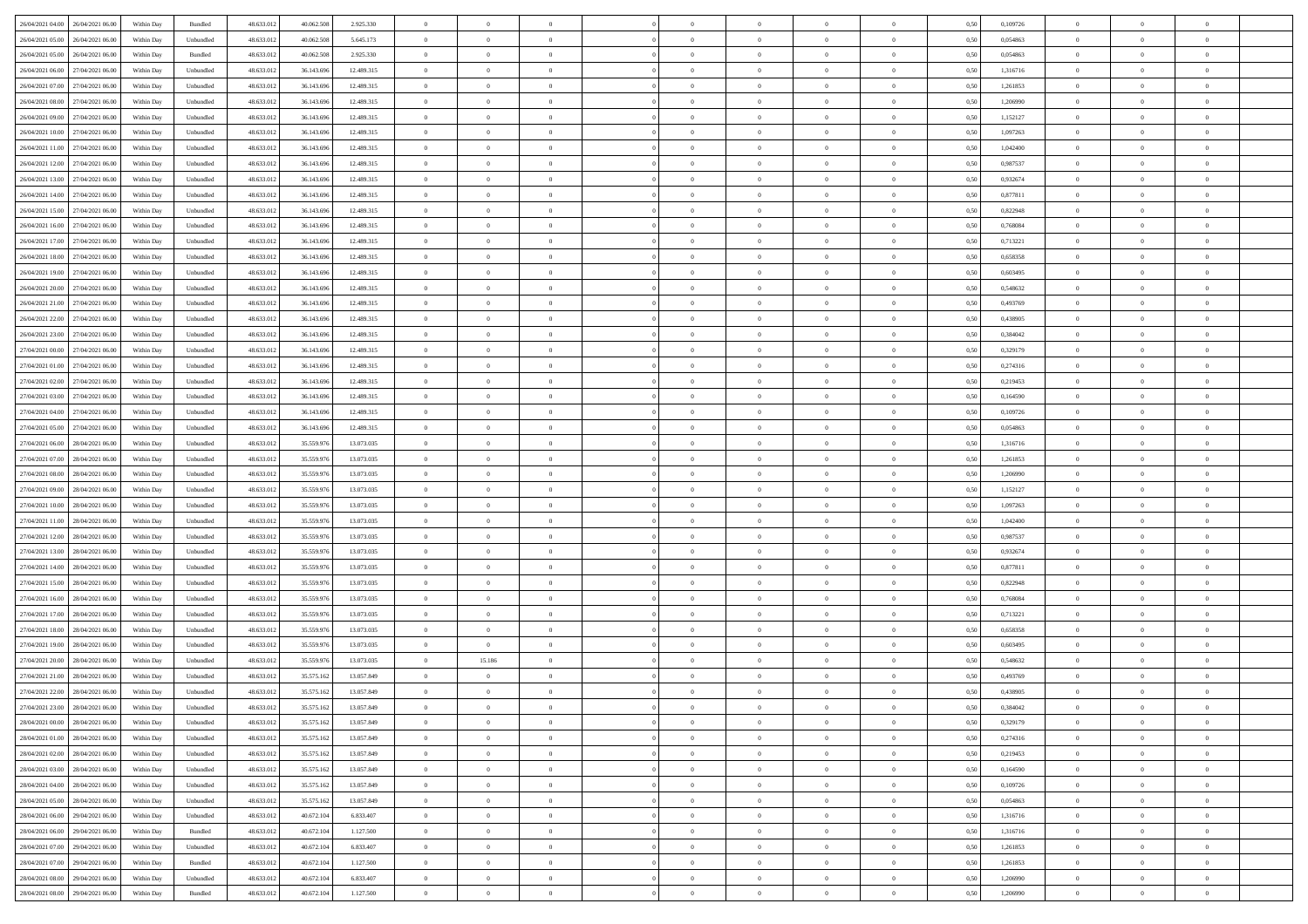| 28/04/2021 09:00 29/04/2021 06:00    | Within Day | Unbundled                   | 48.633.01  | 40.672.104 | 6.833.407 | $\overline{0}$ | $\overline{0}$ |                | $\overline{0}$ | $\theta$       |                | $\theta$       | 0,50 | 1,152127 | $\theta$       | $\theta$       | $\overline{0}$ |  |
|--------------------------------------|------------|-----------------------------|------------|------------|-----------|----------------|----------------|----------------|----------------|----------------|----------------|----------------|------|----------|----------------|----------------|----------------|--|
| 28/04/2021 09:00<br>29/04/2021 06.00 | Within Day | Bundled                     | 48.633.01  | 40.672.10  | 1.127.500 | $\bf{0}$       | $\bf{0}$       | $\bf{0}$       | $\overline{0}$ | $\overline{0}$ | $\overline{0}$ | $\bf{0}$       | 0,50 | 1,152127 | $\,$ 0 $\,$    | $\bf{0}$       | $\overline{0}$ |  |
| 28/04/2021 10:00<br>29/04/2021 06:00 | Within Day | Unbundled                   | 48.633.013 | 40.672.104 | 6.833.407 | $\overline{0}$ | $\bf{0}$       | $\overline{0}$ | $\bf{0}$       | $\bf{0}$       | $\overline{0}$ | $\bf{0}$       | 0.50 | 1.097263 | $\bf{0}$       | $\overline{0}$ | $\overline{0}$ |  |
| 28/04/2021 10:00<br>29/04/2021 06:00 |            |                             | 48.633.01  | 40.672.104 |           | $\overline{0}$ | $\overline{0}$ | $\overline{0}$ | $\theta$       | $\theta$       | $\overline{0}$ |                |      | 1,097263 | $\theta$       | $\theta$       | $\overline{0}$ |  |
|                                      | Within Day | Bundled                     |            |            | 1.127.500 |                |                |                |                |                |                | $\bf{0}$       | 0,50 |          |                |                |                |  |
| 28/04/2021 11:00<br>29/04/2021 06.00 | Within Day | Unbundled                   | 48.633.01  | 40.672.10  | 6.833.407 | $\overline{0}$ | $\overline{0}$ | $\bf{0}$       | $\overline{0}$ | $\theta$       | $\overline{0}$ | $\bf{0}$       | 0,50 | 1,042400 | $\,$ 0 $\,$    | $\bf{0}$       | $\overline{0}$ |  |
| 28/04/2021 11:00<br>29/04/2021 06:00 | Within Day | Bundled                     | 48.633.013 | 40.672.10  | 1.127.500 | $\overline{0}$ | $\overline{0}$ | $\overline{0}$ | $\bf{0}$       | $\overline{0}$ | $\theta$       | $\bf{0}$       | 0.50 | 1.042400 | $\,$ 0 $\,$    | $\theta$       | $\overline{0}$ |  |
| 28/04/2021 12:00<br>29/04/2021 06:00 | Within Day | Bundled                     | 48.633.013 | 40.672.104 | 1.127.500 | $\overline{0}$ | $\overline{0}$ | $\overline{0}$ | $\overline{0}$ | $\overline{0}$ | $\overline{0}$ | $\bf{0}$       | 0,50 | 0,987537 | $\theta$       | $\theta$       | $\overline{0}$ |  |
|                                      |            |                             |            |            |           |                |                |                |                |                |                |                |      |          |                |                |                |  |
| 28/04/2021 12:00<br>29/04/2021 06.00 | Within Day | Unbundled                   | 48.633.01  | 40.672.10  | 6.833.407 | $\bf{0}$       | $\bf{0}$       | $\bf{0}$       | $\overline{0}$ | $\bf{0}$       | $\overline{0}$ | $\bf{0}$       | 0,50 | 0,987537 | $\,$ 0 $\,$    | $\bf{0}$       | $\overline{0}$ |  |
| 28/04/2021 13:00<br>29/04/2021 06:00 | Within Day | Unbundled                   | 48.633.013 | 40.672.10  | 6.833.407 | $\overline{0}$ | 125.100        | $\overline{0}$ | $\bf{0}$       | $\overline{0}$ | $\overline{0}$ | $\bf{0}$       | 0.50 | 0.932674 | $\bf{0}$       | $\overline{0}$ | $\overline{0}$ |  |
| 28/04/2021 13:00<br>29/04/2021 06:00 | Within Day | Bundled                     | 48.633.013 | 40.672.104 | 1.127.500 | $\overline{0}$ | $\overline{0}$ | $\overline{0}$ | $\overline{0}$ | $\overline{0}$ | $\overline{0}$ | $\bf{0}$       | 0,50 | 0,932674 | $\,$ 0 $\,$    | $\bf{0}$       | $\overline{0}$ |  |
| 28/04/2021 14:00<br>29/04/2021 06.00 | Within Day | Unbundled                   | 48.633.01  | 40.797.204 | 6.708.307 | $\bf{0}$       | $\overline{0}$ | $\bf{0}$       | $\overline{0}$ | $\bf{0}$       | $\overline{0}$ | $\bf{0}$       | 0,50 | 0,877811 | $\,$ 0 $\,$    | $\bf{0}$       | $\overline{0}$ |  |
|                                      |            |                             |            |            |           |                |                |                |                |                |                |                |      |          |                |                |                |  |
| 28/04/2021 14:00<br>29/04/2021 06:00 | Within Day | Bundled                     | 48.633.013 | 40.797.204 | 1.127.500 | $\overline{0}$ | $\bf{0}$       | $\overline{0}$ | $\overline{0}$ | $\bf{0}$       | $\overline{0}$ | $\bf{0}$       | 0.50 | 0.877811 | $\bf{0}$       | $\overline{0}$ | $\overline{0}$ |  |
| 28/04/2021 15:00<br>29/04/2021 06:00 | Within Day | Unbundled                   | 48.633.01  | 40.797.204 | 6.708.307 | $\overline{0}$ | $\overline{0}$ | $\overline{0}$ | $\theta$       | $\theta$       | $\overline{0}$ | $\bf{0}$       | 0,50 | 0,822948 | $\,$ 0 $\,$    | $\theta$       | $\overline{0}$ |  |
| 28/04/2021 15:00<br>29/04/2021 06.00 | Within Day | Bundled                     | 48.633.01  | 40.797.20  | 1.127.500 | $\bf{0}$       | $\overline{0}$ | $\bf{0}$       | $\overline{0}$ | $\theta$       | $\overline{0}$ | $\bf{0}$       | 0,50 | 0,822948 | $\,$ 0 $\,$    | $\bf{0}$       | $\overline{0}$ |  |
|                                      |            |                             |            |            |           |                |                |                |                |                |                |                |      |          |                |                |                |  |
| 28/04/2021 16:00<br>29/04/2021 06:00 | Within Day | Unbundled                   | 48.633.013 | 40.797.204 | 6,708,307 | $\overline{0}$ | 84,000         | $\overline{0}$ | $\bf{0}$       | $\overline{0}$ | $\Omega$       | $\bf{0}$       | 0.50 | 0.768084 | $\,$ 0 $\,$    | $\theta$       | $\overline{0}$ |  |
| 28/04/2021 16:00<br>29/04/2021 06:00 | Within Day | Bundled                     | 48.633.013 | 40.797.204 | 1.127.500 | $\overline{0}$ | $\overline{0}$ | $\overline{0}$ | $\overline{0}$ | $\theta$       | $\overline{0}$ | $\bf{0}$       | 0,50 | 0,768084 | $\theta$       | $\theta$       | $\overline{0}$ |  |
| 28/04/2021 17:00<br>29/04/2021 06.00 | Within Day | Unbundled                   | 48.633.01  | 40.881.204 | 6.624.307 | $\bf{0}$       | $\overline{0}$ | $\bf{0}$       | $\overline{0}$ | $\theta$       | $\overline{0}$ | $\bf{0}$       | 0,50 | 0,713221 | $\,$ 0 $\,$    | $\bf{0}$       | $\overline{0}$ |  |
| 28/04/2021 17:00<br>29/04/2021 06:00 | Within Day | Bundled                     | 48.633.013 | 40.881.20  | 1.127.500 | $\overline{0}$ | $\bf{0}$       | $\overline{0}$ | $\bf{0}$       | $\overline{0}$ | $\overline{0}$ | $\bf{0}$       | 0.50 | 0.713221 | $\bf{0}$       | $\overline{0}$ | $\overline{0}$ |  |
| 28/04/2021 18:00<br>29/04/2021 06:00 | Within Day | Bundled                     | 48.633.013 | 40.881.204 | 1.127.500 | $\overline{0}$ | $\bf{0}$       | $\overline{0}$ | $\overline{0}$ | $\overline{0}$ | $\overline{0}$ | $\bf{0}$       | 0,50 | 0,658358 | $\,$ 0 $\,$    | $\bf{0}$       | $\overline{0}$ |  |
|                                      |            |                             |            |            |           |                |                |                |                |                |                |                |      |          |                |                |                |  |
| 28/04/2021 18:00<br>29/04/2021 06.00 | Within Day | Unbundled                   | 48.633.01  | 40.881.20  | 6.624.307 | $\bf{0}$       | 1.520.000      | $\bf{0}$       | $\bf{0}$       | $\overline{0}$ | $\overline{0}$ | $\bf{0}$       | 0,50 | 0,658358 | $\,$ 0 $\,$    | $\bf{0}$       | $\overline{0}$ |  |
| 28/04/2021 19:00<br>29/04/2021 06:00 | Within Day | Unbundled                   | 48.633.013 | 42.401.204 | 5.104.307 | $\overline{0}$ | $\overline{0}$ | $\overline{0}$ | $\overline{0}$ | $\bf{0}$       | $\overline{0}$ | $\bf{0}$       | 0.50 | 0.603495 | $\bf{0}$       | $\overline{0}$ | $\overline{0}$ |  |
| 28/04/2021 19:00<br>29/04/2021 06:00 | Within Day | Bundled                     | 48.633.01  | 42.401.204 | 1.127.500 | $\overline{0}$ | $\bf{0}$       | $\overline{0}$ | $\theta$       | $\theta$       | $\overline{0}$ | $\bf{0}$       | 0,50 | 0,603495 | $\theta$       | $\theta$       | $\overline{0}$ |  |
|                                      |            |                             |            |            |           |                |                |                | $\overline{0}$ | $\bf{0}$       | $\overline{0}$ |                |      |          | $\,$ 0 $\,$    | $\bf{0}$       | $\overline{0}$ |  |
| 28/04/2021 20:00<br>29/04/2021 06.00 | Within Day | Unbundled                   | 48.633.01  | 42.401.204 | 5.104.307 | $\bf{0}$       | 36.109         | $\bf{0}$       |                |                |                | $\bf{0}$       | 0,50 | 0,548632 |                |                |                |  |
| 28/04/2021 20:00<br>29/04/2021 06:00 | Within Day | Bundled                     | 48.633.013 | 42.401.204 | 1.127.500 | $\overline{0}$ | $\overline{0}$ | $\overline{0}$ | $\bf{0}$       | $\overline{0}$ | $\Omega$       | $\bf{0}$       | 0.50 | 0.548632 | $\,$ 0 $\,$    | $\theta$       | $\overline{0}$ |  |
| 28/04/2021 21:00<br>29/04/2021 06:00 | Within Day | Unbundled                   | 48.633.013 | 42.437.313 | 5.068.198 | $\overline{0}$ | $\overline{0}$ | $\overline{0}$ | $\overline{0}$ | $\theta$       | $\overline{0}$ | $\bf{0}$       | 0,50 | 0,493769 | $\,$ 0 $\,$    | $\theta$       | $\overline{0}$ |  |
| 28/04/2021 21:00<br>29/04/2021 06.00 | Within Day | Bundled                     | 48.633.01  | 42.437.313 | 1.127.500 | $\bf{0}$       | $\overline{0}$ | $\bf{0}$       | $\overline{0}$ | $\theta$       | $\overline{0}$ | $\bf{0}$       | 0,50 | 0,493769 | $\,$ 0 $\,$    | $\bf{0}$       | $\overline{0}$ |  |
| 28/04/2021 22:00<br>29/04/2021 06:00 | Within Day | Unbundled                   | 48.633.013 | 42.437.313 | 5.068.198 | $\overline{0}$ | $\bf{0}$       | $\overline{0}$ | $\bf{0}$       | $\overline{0}$ | $\overline{0}$ | $\bf{0}$       | 0.50 | 0.438905 | $\bf{0}$       | $\overline{0}$ | $\overline{0}$ |  |
|                                      |            |                             |            |            |           |                |                |                |                |                |                |                |      |          |                |                |                |  |
| 28/04/2021 22:00<br>29/04/2021 06:00 | Within Day | Bundled                     | 48.633.01  | 42.437.313 | 1.127.500 | $\overline{0}$ | $\overline{0}$ | $\overline{0}$ | $\overline{0}$ | $\overline{0}$ | $\overline{0}$ | $\bf{0}$       | 0,50 | 0,438905 | $\theta$       | $\theta$       | $\overline{0}$ |  |
| 28/04/2021 23:00<br>29/04/2021 06.00 | Within Day | Unbundled                   | 48.633.01  | 42.437.313 | 5.068.198 | $\bf{0}$       | $\bf{0}$       | $\bf{0}$       | $\bf{0}$       | $\overline{0}$ | $\overline{0}$ | $\bf{0}$       | 0,50 | 0,384042 | $\,$ 0 $\,$    | $\bf{0}$       | $\overline{0}$ |  |
| 28/04/2021 23:00<br>29/04/2021 06:00 | Within Day | Bundled                     | 48.633.013 | 42.437.313 | 1.127.500 | $\overline{0}$ | $\bf{0}$       | $\overline{0}$ | $\bf{0}$       | $\bf{0}$       | $\overline{0}$ | $\bf{0}$       | 0.50 | 0.384042 | $\bf{0}$       | $\overline{0}$ | $\overline{0}$ |  |
| 29/04/2021 00:00<br>29/04/2021 06:00 | Within Day | Unbundled                   | 48.633.013 | 42.437.313 | 5.068.198 | $\overline{0}$ | $\overline{0}$ | $\overline{0}$ | $\overline{0}$ | $\overline{0}$ | $\overline{0}$ | $\bf{0}$       | 0.5( | 0,329179 | $\theta$       | $\theta$       | $\overline{0}$ |  |
|                                      |            |                             |            |            |           |                |                |                |                |                |                |                |      |          |                |                |                |  |
| 29/04/2021 00:00<br>29/04/2021 06.00 | Within Day | Bundled                     | 48.633.01  | 42.437.313 | 1.127.500 | $\bf{0}$       | $\overline{0}$ | $\bf{0}$       | $\bf{0}$       | $\overline{0}$ | $\overline{0}$ | $\bf{0}$       | 0,50 | 0,329179 | $\,$ 0 $\,$    | $\bf{0}$       | $\overline{0}$ |  |
| 29/04/2021 01:00<br>29/04/2021 06:00 | Within Day | Bundled                     | 48.633.013 | 42.437.313 | 1.127.500 | $\overline{0}$ | $\bf{0}$       | $\overline{0}$ | $\bf{0}$       | $\overline{0}$ | $\Omega$       | $\bf{0}$       | 0.50 | 0,274316 | $\,$ 0 $\,$    | $\theta$       | $\overline{0}$ |  |
| 29/04/2021 01:00<br>29/04/2021 06:00 | Within Dav | Unbundled                   | 48.633.013 | 42.437.313 | 5.068.198 | $\overline{0}$ | $\overline{0}$ | $\overline{0}$ | $\overline{0}$ | $\theta$       | $\overline{0}$ | $\bf{0}$       | 0.50 | 0,274316 | $\theta$       | $\theta$       | $\overline{0}$ |  |
| 29/04/2021 02:00<br>29/04/2021 06.00 | Within Day | Unbundled                   | 48.633.01  | 42.437.313 | 5.068.198 | $\bf{0}$       | $\bf{0}$       | $\bf{0}$       | $\overline{0}$ | $\bf{0}$       | $\overline{0}$ | $\bf{0}$       | 0,50 | 0,219453 | $\,$ 0 $\,$    | $\bf{0}$       | $\overline{0}$ |  |
| 29/04/2021 02:00<br>29/04/2021 06:00 | Within Day | Bundled                     | 48.633.013 | 42.437.313 | 1.127.500 | $\overline{0}$ | $\bf{0}$       | $\overline{0}$ | $\bf{0}$       | $\overline{0}$ | $\overline{0}$ | $\bf{0}$       | 0.50 | 0.219453 | $\bf{0}$       | $\overline{0}$ | $\overline{0}$ |  |
|                                      |            |                             |            |            |           |                |                |                |                |                |                |                |      |          |                |                |                |  |
| 29/04/2021 03:00<br>29/04/2021 06:00 | Within Dav | Unbundled                   | 48.633.013 | 42.437.313 | 5.068.198 | $\overline{0}$ | $\overline{0}$ | $\overline{0}$ | $\overline{0}$ | $\overline{0}$ | $\overline{0}$ | $\bf{0}$       | 0.50 | 0,164590 | $\theta$       | $\theta$       | $\overline{0}$ |  |
| 29/04/2021 03:00<br>29/04/2021 06.00 | Within Day | Bundled                     | 48.633.01  | 42.437.313 | 1.127.500 | $\bf{0}$       | $\bf{0}$       | $\bf{0}$       | $\bf{0}$       | $\overline{0}$ | $\overline{0}$ | $\bf{0}$       | 0,50 | 0,164590 | $\,$ 0 $\,$    | $\bf{0}$       | $\overline{0}$ |  |
| 29/04/2021 04:00<br>29/04/2021 06:00 | Within Day | Unbundled                   | 48.633.013 | 42.437.313 | 5.068.198 | $\overline{0}$ | $\bf{0}$       | $\overline{0}$ | $\overline{0}$ | $\bf{0}$       | $\overline{0}$ | $\bf{0}$       | 0.50 | 0.109726 | $\bf{0}$       | $\overline{0}$ | $\overline{0}$ |  |
| 29/04/2021 04:00<br>29/04/2021 06:00 | Within Day | Bundled                     | 48.633.013 | 42.437.313 | 1.127.500 | $\overline{0}$ | $\overline{0}$ | $\overline{0}$ | $\overline{0}$ | $\theta$       | $\overline{0}$ | $\bf{0}$       | 0.50 | 0,109726 | $\theta$       | $\theta$       | $\overline{0}$ |  |
|                                      |            |                             |            |            |           |                |                |                |                |                |                |                |      |          |                |                |                |  |
| 29/04/2021 05:00<br>29/04/2021 06.00 | Within Day | Unbundled                   | 48.633.013 | 42.437.313 | 5.068.198 | $\bf{0}$       | $\bf{0}$       | $\bf{0}$       | $\bf{0}$       | $\overline{0}$ | $\overline{0}$ | $\bf{0}$       | 0,50 | 0,054863 | $\,$ 0 $\,$    | $\bf{0}$       | $\overline{0}$ |  |
| 29/04/2021 05:00<br>29/04/2021 06:00 | Within Day | Bundled                     | 48.633.013 | 42.437.313 | 1.127.500 | $\overline{0}$ | $\overline{0}$ | $\overline{0}$ | $\bf{0}$       | $\overline{0}$ | $\Omega$       | $\bf{0}$       | 0.50 | 0.054863 | $\bf{0}$       | $\theta$       | $\overline{0}$ |  |
| 29/04/2021 06:00<br>30/04/2021 06:00 | Within Dav | Unbundled                   | 48.633.013 | 41.609.196 | 2.348.824 | $\overline{0}$ | $\overline{0}$ | $\Omega$       | $\overline{0}$ | $\theta$       | $\Omega$       | $\overline{0}$ | 0.5( | 1,316716 | $\theta$       | $\theta$       | $\overline{0}$ |  |
| 29/04/2021 06:00<br>30/04/2021 06.00 | Within Day | Bundled                     | 48.633.01  | 41.609.19  | 4.674.991 | $\bf{0}$       | $\bf{0}$       | $\overline{0}$ | $\overline{0}$ | $\bf{0}$       | $\overline{0}$ | $\bf{0}$       | 0,50 | 1,316716 | $\,$ 0 $\,$    | $\bf{0}$       | $\overline{0}$ |  |
| 29/04/2021 07:00 30/04/2021 06:00    | Within Day |                             |            | 41.609.196 | 2.348.824 |                | $\Omega$       |                | $\Omega$       |                |                |                | 0,50 | 1,261853 |                |                |                |  |
|                                      |            | $\ensuremath{\mathsf{Unb}}$ | 48.633.012 |            |           | $\bf{0}$       |                |                |                |                |                |                |      |          | $\bf{0}$       | $\overline{0}$ |                |  |
| 29/04/2021 07:00 30/04/2021 06:00    | Within Day | Bundled                     | 48.633.012 | 41.609.196 | 4.674.991 | $\overline{0}$ | $\overline{0}$ | $\overline{0}$ | $\theta$       | $\overline{0}$ | $\overline{0}$ | $\bf{0}$       | 0,50 | 1,261853 | $\theta$       | $\overline{0}$ | $\overline{0}$ |  |
| 29/04/2021 08:00<br>30/04/2021 06.00 | Within Day | Bundled                     | 48.633.013 | 41.609.19  | 4.674.991 | $\overline{0}$ | $\bf{0}$       | $\overline{0}$ | $\overline{0}$ | $\bf{0}$       | $\overline{0}$ | $\bf{0}$       | 0,50 | 1,206990 | $\bf{0}$       | $\overline{0}$ | $\bf{0}$       |  |
| 29/04/2021 08:00<br>30/04/2021 06:00 | Within Day | Unbundled                   | 48.633.012 | 41.609.196 | 2.348.824 | $\overline{0}$ | $\bf{0}$       | $\overline{0}$ | $\overline{0}$ | $\mathbf{0}$   | $\overline{0}$ | $\,$ 0 $\,$    | 0.50 | 1.206990 | $\overline{0}$ | $\bf{0}$       | $\,$ 0 $\,$    |  |
| 29/04/2021 09:00                     |            |                             |            |            |           |                | $\overline{0}$ |                |                | $\overline{0}$ |                |                |      |          | $\overline{0}$ | $\theta$       | $\overline{0}$ |  |
| 30/04/2021 06:00                     | Within Dav | Unbundled                   | 48.633.012 | 41.609.196 | 2.348.824 | $\overline{0}$ |                | $\overline{0}$ | $\overline{0}$ |                | $\overline{0}$ | $\bf{0}$       | 0,50 | 1,152127 |                |                |                |  |
| 29/04/2021 09:00<br>30/04/2021 06.00 | Within Day | Bundled                     | 48.633.012 | 41.609.196 | 4.674.991 | $\overline{0}$ | $\bf{0}$       | $\overline{0}$ | $\overline{0}$ | $\overline{0}$ | $\overline{0}$ | $\bf{0}$       | 0,50 | 1,152127 | $\bf{0}$       | $\overline{0}$ | $\overline{0}$ |  |
| 29/04/2021 10:00<br>30/04/2021 06:00 | Within Day | Unbundled                   | 48.633.012 | 41.609.196 | 2.348.824 | $\overline{0}$ | $\bf{0}$       | $\overline{0}$ | $\overline{0}$ | $\overline{0}$ | $\overline{0}$ | $\bf{0}$       | 0.50 | 1.097263 | $\,$ 0 $\,$    | $\theta$       | $\,$ 0         |  |
| 29/04/2021 10:00<br>30/04/2021 06:00 | Within Dav | Bundled                     | 48.633.012 | 41.609.196 | 4.674.991 | $\overline{0}$ | $\overline{0}$ | $\overline{0}$ | $\overline{0}$ | $\overline{0}$ | $\overline{0}$ | $\bf{0}$       | 0.50 | 1,097263 | $\overline{0}$ | $\theta$       | $\overline{0}$ |  |
|                                      |            |                             |            |            |           |                | $\overline{0}$ |                |                | $\overline{0}$ |                |                |      |          | $\bf{0}$       | $\overline{0}$ | $\overline{0}$ |  |
| 29/04/2021 11:00<br>30/04/2021 06.00 | Within Day | Unbundled                   | 48.633.013 | 41.609.19  | 2.348.824 | $\overline{0}$ |                | $\overline{0}$ | $\overline{0}$ |                | $\overline{0}$ | $\bf{0}$       | 0,50 | 1,042400 |                |                |                |  |
| 30/04/2021 06:00<br>29/04/2021 11:00 | Within Day | Bundled                     | 48.633.012 | 41.609.196 | 4.674.991 | $\overline{0}$ | $\overline{0}$ | $\overline{0}$ | $\overline{0}$ | $\bf{0}$       | $\overline{0}$ | $\bf{0}$       | 0.50 | 1.042400 | $\overline{0}$ | $\bf{0}$       | $\,$ 0         |  |
| 29/04/2021 12:00<br>30/04/2021 06:00 | Within Dav | Unbundled                   | 48.633.013 | 41.609.196 | 7.023.815 | $\overline{0}$ | $\overline{0}$ | $\overline{0}$ | $\overline{0}$ | $\overline{0}$ | $\overline{0}$ | $\bf{0}$       | 0,50 | 0,987537 | $\overline{0}$ | $\theta$       | $\overline{0}$ |  |
| 29/04/2021 13:00<br>30/04/2021 06.00 | Within Day | Unbundled                   | 48.633.013 | 41.609.19  | 7.023.815 | $\overline{0}$ | 607.000        | $\overline{0}$ | $\bf{0}$       | $\overline{0}$ | $\overline{0}$ | $\bf{0}$       | 0,50 | 0,932674 | $\bf{0}$       | $\bf{0}$       | $\overline{0}$ |  |
|                                      |            |                             |            |            |           |                |                |                |                |                |                |                |      |          |                |                |                |  |
| 29/04/2021 14:00 30/04/2021 06:00    | Within Day | Unbundled                   | 48.633.012 | 42.216.196 | 1.741.824 | $\,$ 0 $\,$    | $\bf{0}$       | $\overline{0}$ | $\overline{0}$ | $\,$ 0 $\,$    | $\overline{0}$ | $\bf{0}$       | 0,50 | 0,877811 | $\overline{0}$ | $\,$ 0 $\,$    | $\,$ 0 $\,$    |  |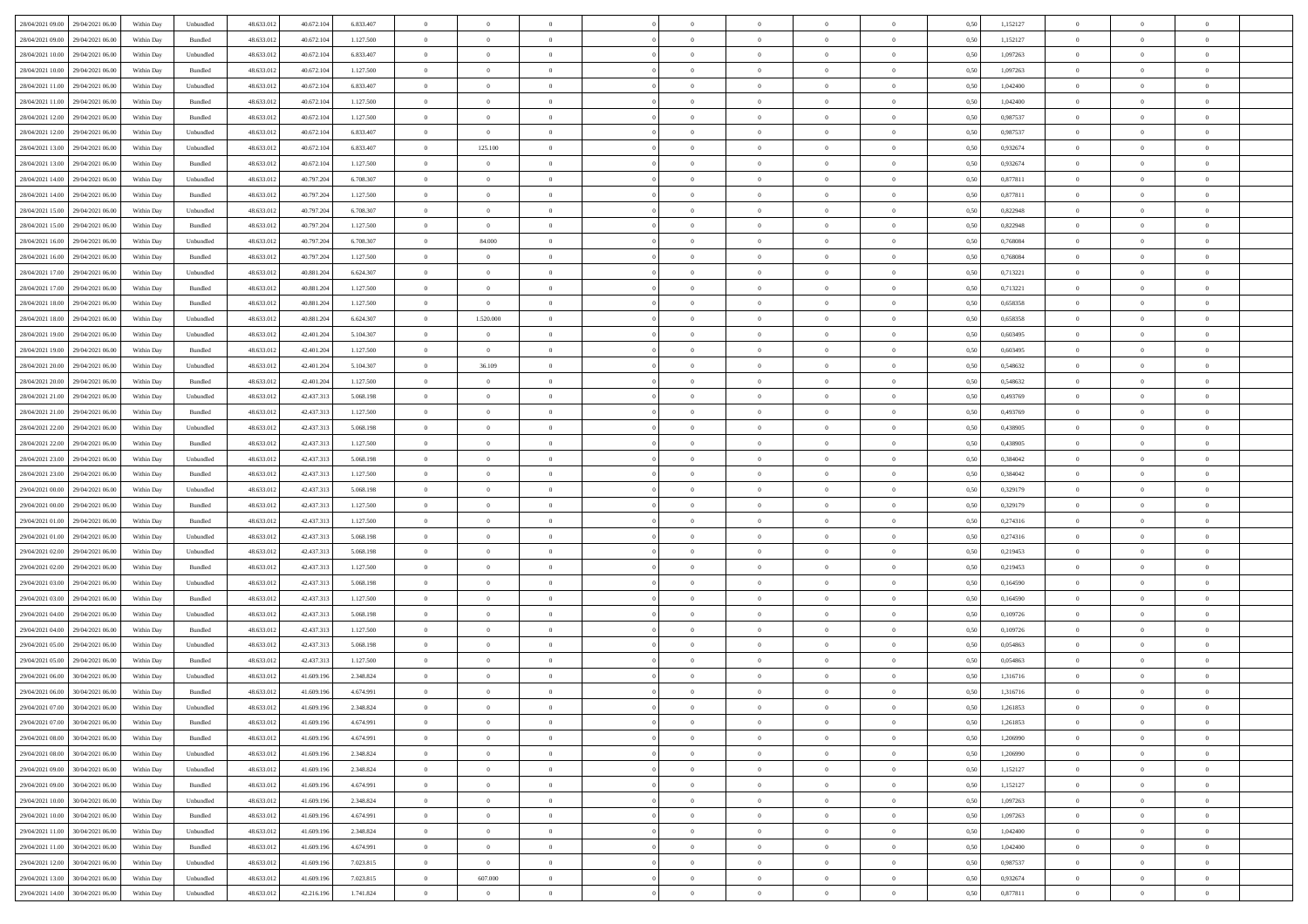| 29/04/2021 14:00<br>30/04/2021 06:00 | Within Day | Bundled   | 48.633.012 | 42.216.196 | 4.674.991 | $\mathbf{0}$   | 500,000        | $\Omega$       | 2,466811       |                | $\Omega$       | $\theta$       | 0,50 | 0,877811 | $\theta$       |                |            |  |
|--------------------------------------|------------|-----------|------------|------------|-----------|----------------|----------------|----------------|----------------|----------------|----------------|----------------|------|----------|----------------|----------------|------------|--|
| 29/04/2021 15:00<br>30/04/2021 06:00 | Within Day | Unbundled | 48.633.012 | 42.716.196 | 1.741.824 | $\overline{0}$ | $\overline{0}$ | $\Omega$       | $\Omega$       | $\overline{0}$ | $\overline{0}$ | $\overline{0}$ | 0,50 | 0,822948 | $\overline{0}$ | $\Omega$       | $\theta$   |  |
| 29/04/2021 15:00<br>30/04/2021 06:00 | Within Day | Bundled   | 48.633.012 | 42.716.196 | 4.174.991 | $\overline{0}$ | $\overline{0}$ | $\Omega$       | $\theta$       | $\Omega$       | $\Omega$       | $\overline{0}$ | 0,50 | 0,822948 | $\overline{0}$ | $\Omega$       | $\theta$   |  |
| 30/04/2021 06.00<br>29/04/2021 16:00 | Within Day | Bundled   | 48.633.012 | 42.716.196 | 4.174.991 | $\overline{0}$ | $\Omega$       | $\Omega$       | $\Omega$       | $\Omega$       | $\overline{0}$ | $\theta$       | 0,50 | 0.768084 | $\Omega$       |                |            |  |
| 29/04/2021 16:00<br>30/04/2021 06:00 | Within Day | Unbundled | 48.633.012 | 42.716.196 | 1.741.824 | $\overline{0}$ | $\overline{0}$ | $\Omega$       | $\Omega$       | $\Omega$       | $\theta$       | $\overline{0}$ | 0.50 | 0.768084 | $\overline{0}$ | $\Omega$       | $\theta$   |  |
| 30/04/2021 06:00<br>29/04/2021 17:00 | Within Day | Unbundled | 48.633.012 | 42.716.196 | 1.741.824 | $\overline{0}$ | $\overline{0}$ | $\overline{0}$ | $\Omega$       | $\Omega$       | $\overline{0}$ | $\mathbf{0}$   | 0,50 | 0,713221 | $\overline{0}$ | $\Omega$       | $\theta$   |  |
| 29/04/2021 17:00<br>30/04/2021 06:00 | Within Day | Bundled   | 48.633.012 | 42.716.196 | 4.174.991 | $\overline{0}$ | $\overline{0}$ | $\overline{0}$ | $\overline{0}$ | $\overline{0}$ | $\overline{0}$ | $\bf{0}$       | 0,50 | 0,713221 | $\overline{0}$ | $\Omega$       | $\theta$   |  |
| 30/04/2021 06:00                     |            |           |            | 42.716.196 |           | $\overline{0}$ | $\theta$       | $\Omega$       | $\Omega$       | $\Omega$       | $\theta$       | $\mathbf{0}$   |      |          | $\overline{0}$ | $\Omega$       | $\theta$   |  |
| 29/04/2021 18:00                     | Within Day | Unbundled | 48.633.012 |            | 1.741.824 |                |                |                |                |                |                |                | 0,50 | 0,658358 |                |                |            |  |
| 29/04/2021 18:00<br>30/04/2021 06:00 | Within Dav | Bundled   | 48.633.012 | 42.716.196 | 4.174.991 | $\overline{0}$ | $\Omega$       | $\Omega$       | $\Omega$       | $\Omega$       | $\Omega$       | $\theta$       | 0.50 | 0.658358 | $\theta$       |                | $\theta$   |  |
| 30/04/2021 06:00<br>29/04/2021 19:00 | Within Day | Unbundled | 48.633.012 | 42.716.196 | 1.741.824 | $\overline{0}$ | $\overline{0}$ | $\overline{0}$ | $\overline{0}$ | $\Omega$       | $\overline{0}$ | $\overline{0}$ | 0.50 | 0.603495 | $\overline{0}$ | $\overline{0}$ |            |  |
| 29/04/2021 19:00<br>30/04/2021 06.00 | Within Day | Bundled   | 48.633.012 | 42.716.196 | 4.174.991 | $\Omega$       | $\overline{0}$ | $\Omega$       | $\Omega$       | $\Omega$       | $\Omega$       | $\Omega$       | 0,50 | 0.603495 | $\overline{0}$ | $\Omega$       |            |  |
| 29/04/2021 20:00<br>30/04/2021 06:00 | Within Day | Unbundled | 48.633.012 | 42.716.196 | 1.741.824 | $\overline{0}$ | $\overline{0}$ | $\overline{0}$ | $\overline{0}$ | $\bf{0}$       | $\overline{0}$ | $\mathbf{0}$   | 0,50 | 0,548632 | $\overline{0}$ | $\overline{0}$ | $^{\circ}$ |  |
| 29/04/2021 20:00<br>30/04/2021 06:00 | Within Day | Bundled   | 48.633.012 | 42.716.196 | 4.174.991 | $\overline{0}$ | $\overline{0}$ | $\Omega$       | $\Omega$       | $\Omega$       | $\Omega$       | $\overline{0}$ | 0,50 | 0.548632 | $\overline{0}$ | $\Omega$       | $\theta$   |  |
| 30/04/2021 06:00<br>29/04/2021 21:00 | Within Day | Unbundled | 48.633.012 | 42.716.196 | 1.741.824 | $\overline{0}$ | $\Omega$       | $\Omega$       | $\Omega$       | $\Omega$       | $\Omega$       | $\theta$       | 0.50 | 0.493769 | $\theta$       |                | $\theta$   |  |
| 29/04/2021 21:00<br>30/04/2021 06:00 | Within Day | Bundled   | 48.633.012 | 42.716.196 | 4.174.991 | $\overline{0}$ | $\overline{0}$ | $\Omega$       | $\Omega$       | $\Omega$       | $\overline{0}$ | $\overline{0}$ | 0.50 | 0.493769 | $\overline{0}$ | $\Omega$       | $\theta$   |  |
| 29/04/2021 22.00<br>30/04/2021 06:00 | Within Day | Unbundled | 48.633.012 | 42.716.196 | 1.741.824 | $\overline{0}$ | $\overline{0}$ | $\overline{0}$ | $\overline{0}$ | $\overline{0}$ | $\overline{0}$ | $\overline{0}$ | 0,50 | 0,438905 | $\overline{0}$ | $\overline{0}$ | $\theta$   |  |
| 29/04/2021 22.00<br>30/04/2021 06:00 | Within Day | Bundled   | 48.633.012 | 42.716.196 | 4.174.991 | $\overline{0}$ | $\Omega$       | $\Omega$       | $\Omega$       |                | $\Omega$       | $\Omega$       | 0,50 | 0.438905 | $\Omega$       |                |            |  |
| 29/04/2021 23:00<br>30/04/2021 06:00 | Within Day | Bundled   | 48.633.012 | 42.716.196 | 4.174.991 | $\overline{0}$ | $\overline{0}$ | $\Omega$       | $\Omega$       | $\Omega$       | $\theta$       | $\overline{0}$ | 0.50 | 0.384042 | $\overline{0}$ | $\Omega$       | $\theta$   |  |
| 29/04/2021 23:00<br>30/04/2021 06:00 | Within Dav | Unbundled | 48.633.012 | 42.716.196 | 1.741.824 | $\Omega$       | $\Omega$       | $\Omega$       | $\Omega$       | $\Omega$       | $\Omega$       | $\theta$       | 0.50 | 0.384042 | $\theta$       |                |            |  |
| 30/04/2021 06:00<br>30/04/2021 00:00 | Within Day | Unbundled | 48.633.012 | 42.716.196 | 1.741.824 | $\overline{0}$ | $\overline{0}$ | $\overline{0}$ | $\overline{0}$ | $\Omega$       | $\overline{0}$ | $\bf{0}$       | 0,50 | 0,329179 | $\overline{0}$ | $\Omega$       | $\theta$   |  |
| 30/04/2021 06:00<br>30/04/2021 00:00 | Within Day | Bundled   | 48.633.012 | 42.716.196 | 4.174.991 | $\overline{0}$ | $\Omega$       | $\Omega$       | $\Omega$       | $\theta$       | $\theta$       | $\overline{0}$ | 0,50 | 0,329179 | $\overline{0}$ | $\Omega$       |            |  |
| 30/04/2021 01:00<br>30/04/2021 06:00 | Within Day | Unbundled | 48.633.012 | 42.716.196 | 1.741.824 | $\overline{0}$ | $\Omega$       | $\overline{0}$ | $\overline{0}$ | $\theta$       | $\theta$       | $\overline{0}$ | 0,50 | 0,274316 | $\overline{0}$ |                |            |  |
| 30/04/2021 01:00<br>30/04/2021 06:00 | Within Day | Bundled   | 48.633.012 | 42.716.196 | 4.174.991 | $\overline{0}$ | $\overline{0}$ | $\Omega$       | $\Omega$       | $\Omega$       | $\theta$       | $\overline{0}$ | 0,50 | 0,274316 | $\overline{0}$ | $\Omega$       | $\theta$   |  |
| 30/04/2021 02:00<br>30/04/2021 06:00 | Within Day | Unbundled | 48.633.012 | 42.716.196 | 1.741.824 | $\overline{0}$ | $\overline{0}$ | $\Omega$       | $\Omega$       | $\Omega$       | $\Omega$       | $\theta$       | 0.50 | 0.219453 | $\overline{0}$ | $\Omega$       | $\theta$   |  |
| 30/04/2021 02:00<br>30/04/2021 06:00 | Within Day | Bundled   | 48.633.012 | 42.716.196 | 4.174.991 | $\overline{0}$ | $\overline{0}$ | $\overline{0}$ | $\overline{0}$ | $\theta$       | $\overline{0}$ | $\mathbf{0}$   | 0,50 | 0,219453 | $\overline{0}$ | $\Omega$       | $\theta$   |  |
| 30/04/2021 03:00<br>30/04/2021 06:00 | Within Dav | Unbundled | 48.633.012 | 42.716.196 | 1.741.824 | $\overline{0}$ | $\overline{0}$ | $\Omega$       | $\Omega$       | $\Omega$       | $\Omega$       | $\overline{0}$ | 0.50 | 0.164590 | $\overline{0}$ | $\Omega$       | $\theta$   |  |
| 30/04/2021 03:00<br>30/04/2021 06:00 | Within Day | Bundled   | 48.633.012 | 42.716.196 | 4.174.991 | $\overline{0}$ | $\Omega$       | $\Omega$       | $\Omega$       | $\theta$       | $\Omega$       | $\mathbf{0}$   | 0,50 | 0,164590 | $\Omega$       | $\Omega$       |            |  |
| 30/04/2021 04:00<br>30/04/2021 06:00 | Within Day | Unbundled | 48.633.012 | 42.716.196 | 1.741.824 | $\overline{0}$ | $\overline{0}$ | $\overline{0}$ | $\Omega$       | $\Omega$       | $\overline{0}$ | $\overline{0}$ | 0,50 | 0,109726 | $\overline{0}$ | $\Omega$       | $\theta$   |  |
| 30/04/2021 04:00<br>30/04/2021 06:00 | Within Day | Bundled   | 48.633.012 | 42.716.196 | 4.174.991 | $\overline{0}$ | $\overline{0}$ | $\overline{0}$ | $\Omega$       | $\Omega$       | $\overline{0}$ | $\overline{0}$ | 0,50 | 0,109726 | $\overline{0}$ | $\Omega$       | $\theta$   |  |
| 30/04/2021 06:00<br>01/05/2021 06:00 | Within Day | Unbundled | 48.633.012 | 41.459.197 | 4.318.751 | $\overline{0}$ |                | $\Omega$       | $\Omega$       |                | $\Omega$       | $\Omega$       | 0.50 | 1,316716 | $\theta$       |                |            |  |
| 01/05/2021 06:00<br>30/04/2021 06:00 | Within Day | Bundled   | 48.633.012 | 41.459.197 | 2.855.063 | $\Omega$       |                | $\Omega$       | $\Omega$       |                | $\Omega$       |                | 0.50 | 1,316716 | $\theta$       |                |            |  |

(\*) GCV used for the purpose of the conversion does not corresponding to the actual GCV of the Gas Day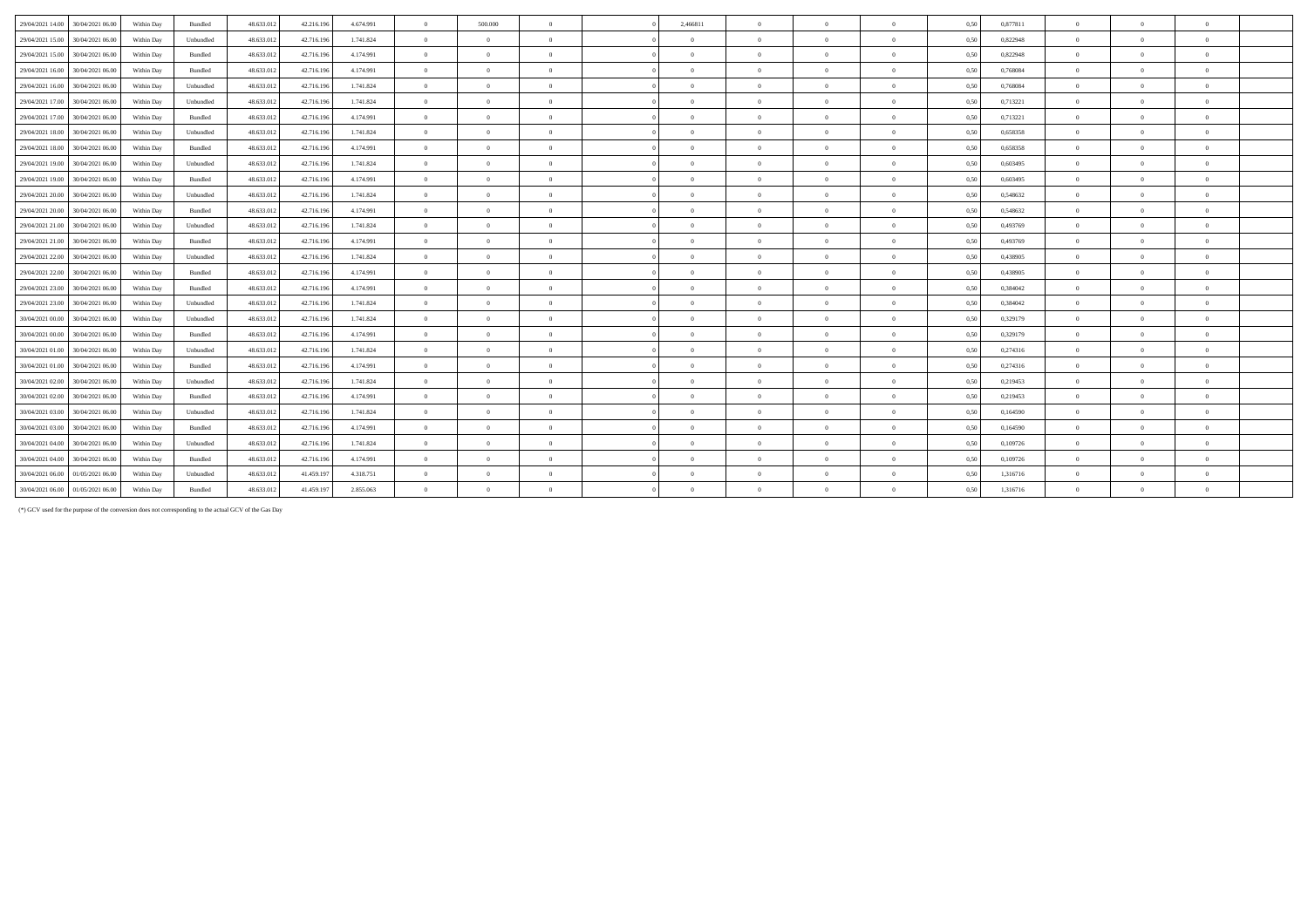## **SNAM RETE GAS**

**Transportation capacity at Entry Point interconnected with foreign pipelines**

**Update to 29/04/2021 of offered and assigned capacity in auction day-ahead and within-day**

**Thermal Year 2020/2021**

(Values in Scm/day (15° C; 1,01325 bar); Prices in c/Scm)

**Entry Point**

**TARVISIO**

|                  | Timeframe        |                     |                                 |                             | Assigned                               |            | <b>Offered capacity</b> |                | <b>Assigned capacity</b> | Day-Ahead                                |                         | <b>Total Prices</b>              |                                  |                                           |                     |                         | <b>SRG Prices</b>                |                                  |                                              |             |
|------------------|------------------|---------------------|---------------------------------|-----------------------------|----------------------------------------|------------|-------------------------|----------------|--------------------------|------------------------------------------|-------------------------|----------------------------------|----------------------------------|-------------------------------------------|---------------------|-------------------------|----------------------------------|----------------------------------|----------------------------------------------|-------------|
| From             | To               | <b>Auction type</b> | <b>Offered</b><br>capacity type | Transportati<br>on capacity | capacity<br><b>(before</b><br>auction) | Firm       | Interruptible           | Firm           | Interruptible            | Interrupted<br>Capacity<br>Interruptible | Reserve price -<br>Firm | <b>Auction premium</b><br>- Firm | Reserve price -<br>Interruptible | <b>Auction premium</b><br>- Interruptible | <b>Split factor</b> | Reserve price -<br>Firm | <b>Auction</b><br>premium - Firm | Reserve price -<br>Interruptible | <b>Auction</b><br>premium -<br>Interruptible | <b>Note</b> |
| 01/04/2021 06:00 | 02/04/2021 06:00 | Day Ahead           | Bundled                         | 108.600.000                 | 78.679.34                              | 10.439.494 | 61.323.399              | 10.439.494     | $\overline{0}$           |                                          | 1,390213                | $\bf{0}$                         | $\overline{0}$                   | $\theta$                                  | 0,50                | 0,005896                | $\overline{0}$                   | 0,005896                         | $\overline{0}$                               |             |
| 01/04/2021 06:00 | 02/04/2021 06:00 | Day Ahead           | Unbundled                       | 108,600,000                 | 78.679.34                              | 3.191.164  | $\overline{0}$          | 3.191.164      | $\theta$                 |                                          | $\Omega$                | $\sqrt{2}$                       | $\theta$                         | $\theta$                                  | 0,50                | 0.005896                | $\overline{0}$                   | 0.005896                         | $\Omega$                                     |             |
| 02/04/2021 06:00 | 03/04/2021 06:00 | Day Ahead           | Unbundled                       | 108.600.000                 | 78.679.34                              | 7.860.541  | $\overline{0}$          | 7.860.541      | $\overline{0}$           |                                          | $\overline{0}$          | $\theta$                         | $\overline{0}$                   | $\mathbf{0}$                              | 0,50                | 0,005896                | $\overline{0}$                   | 0,005896                         | $\bf{0}$                                     |             |
| 02/04/2021 06:00 | 03/04/2021 06:00 | Day Ahead           | Bundled                         | 108.600.000                 | 78.679.341                             | 10.114.118 | $\overline{0}$          | 2.921.715      | $\Omega$                 |                                          | 1,390213                | $\theta$                         | $\overline{0}$                   | $\mathbf{0}$                              | 0,50                | 0,005896                | $\overline{0}$                   | 0,005896                         | $\Omega$                                     |             |
| 03/04/2021 06:00 | 04/04/2021 06:00 | Day Ahead           | Bundled                         | 108,600,000                 | 78.679.34                              | 6.535.024  | $\overline{0}$          | $\theta$       | $\overline{0}$           |                                          | $\overline{0}$          | $\theta$                         | $\overline{0}$                   | $\overline{0}$                            | 0.50                | 0.005896                | $\overline{0}$                   | 0.005896                         | $\Omega$                                     |             |
| 03/04/2021 06:00 | 04/04/2021 06:00 | Day Ahead           | Unbundled                       | 108.600.000                 | 78.679.34                              | 11.439.635 | $\overline{0}$          | 2.693.060      | $\Omega$                 |                                          | $\Omega$                |                                  | $\Omega$                         | $\Omega$                                  | 0.50                | 0,005896                | $\overline{0}$                   | 0,005896                         | $\Omega$                                     |             |
| 04/04/2021 06:00 | 05/04/2021 06:00 | Day Ahead           | Bundled                         | 108,600,000                 | 78.679.341                             | 8.656.869  | $\overline{0}$          | $\overline{0}$ | $\overline{0}$           |                                          | $\overline{0}$          | $\theta$                         | $\overline{0}$                   | $\overline{0}$                            | 0.50                | 0.005896                | $\overline{0}$                   | 0.005896                         | $\bf{0}$                                     |             |
| 04/04/2021 06:00 | 05/04/2021 06:00 | Day Ahead           | Unbundled                       | 108.600.000                 | 78.679.34                              | 9.317.790  | $\overline{0}$          | $\theta$       | $\Omega$                 |                                          | $\Omega$                | $\Omega$                         | $\overline{0}$                   | $\Omega$                                  | 0,50                | 0,005896                | $\overline{0}$                   | 0,005896                         | $\Omega$                                     |             |
| 05/04/2021 06:00 | 06/04/2021 06:00 | Day Ahead           | Bundled                         | 108.600.000                 | 78.679.341                             | 8.502.264  | $\overline{0}$          | $\overline{0}$ | $\Omega$                 |                                          | $\Omega$                |                                  | $\overline{0}$                   | $\theta$                                  | 0,50                | 0,005896                | $\overline{0}$                   | 0,005896                         | $\Omega$                                     |             |
| 05/04/2021 06:00 | 06/04/2021 06:00 | Day Ahead           | Unbundled                       | 108.600.000                 | 78.679.34                              | 9.472.395  | $\overline{0}$          | 5.952.153      | $\overline{0}$           |                                          | $\overline{0}$          | $\theta$                         | $\overline{0}$                   | $\overline{0}$                            | 0,50                | 0,005896                | $\overline{0}$                   | 0,005896                         | $\bf{0}$                                     |             |
| 06/04/2021 06:00 | 07/04/2021 06.00 | Day Ahead           | Bundled                         | 108.600.000                 | 78.679.34                              | 6.780.436  | $\overline{0}$          | $\overline{0}$ | $\overline{0}$           |                                          | $\overline{0}$          | $\theta$                         | $\overline{0}$                   | $\overline{0}$                            | 0,50                | 0,005896                | $\overline{0}$                   | 0,005896                         | $\bf{0}$                                     |             |
| 06/04/2021 06:00 | 07/04/2021 06:00 | Day Ahead           | Unbundled                       | 108,600,000                 | 78.679.34                              | 11.194.223 | $\overline{0}$          | 10.783.404     | $\theta$                 |                                          | $\Omega$                | $\theta$                         | $\Omega$                         | $\theta$                                  | 0.50                | 0.005896                | $\overline{0}$                   | 0.005896                         | $\Omega$                                     |             |
| 07/04/2021 06:00 | 08/04/2021 06.0  | Day Ahead           | Unbundled                       | 108.600.000                 | 78.679.34                              | 11.442.315 | $\overline{0}$          | 11.442.315     | $\overline{0}$           |                                          | $\Omega$                |                                  | $\overline{0}$                   | $\Omega$                                  | 0,50                | 0,005896                | 0,214953                         | 0,005896                         | $\Omega$                                     |             |
| 07/04/2021 06:00 | 08/04/2021 06:00 | Day Ahead           | Bundled                         | 108.600.000                 | 78.679.34                              | 6.532.344  | $\overline{0}$          | $\Omega$       | $\Omega$                 |                                          | $\Omega$                | $\theta$                         | $\Omega$                         | $\Omega$                                  | 0,50                | 0,005896                | $\Omega$                         | 0,005896                         | $\Omega$                                     |             |
| 08/04/2021 06:00 | 09/04/2021 06:00 | Day Ahead           | Unbundled                       | 108,600,000                 | 78.679.34                              | 11.442.315 | $\overline{0}$          | 11.442.315     | $\theta$                 |                                          | $\Omega$                | $\theta$                         | $\theta$                         | $\theta$                                  | 0.50                | 0.005896                | 0.002239                         | 0.005896                         | $\theta$                                     |             |
| 08/04/2021 06:00 | 09/04/2021 06:00 | Day Ahead           | Bundled                         | 108.600.000                 | 78.679.34                              | 6.532.344  | $\overline{0}$          | 3.191.030      | $\overline{0}$           |                                          | 1,390213                | $\theta$                         | $\overline{0}$                   | $\mathbf{0}$                              | 0.50                | 0,005896                | $\overline{0}$                   | 0.005896                         | $\bf{0}$                                     |             |
| 09/04/2021 06:00 | 10/04/2021 06:00 | Day Ahead           | Bundled                         | 108.600.000                 | 78.679.341                             | 7.102.366  | $\overline{0}$          | $\overline{0}$ | $\overline{0}$           |                                          | $\overline{0}$          | $\theta$                         | $\overline{0}$                   | $\overline{0}$                            | 0,50                | 0,005896                | $\overline{0}$                   | 0,005896                         | $\bf{0}$                                     |             |
| 09/04/2021 06:00 | 10/04/2021 06:00 | Day Ahead           | Unbundled                       | 108.600.000                 | 78.679.34                              | 10.872.293 | $\overline{0}$          | 10.872.293     | $\overline{0}$           |                                          | $\overline{0}$          | $\theta$                         | $\overline{0}$                   | $\overline{0}$                            | 0,50                | 0,005896                | 0,429905                         | 0,005896                         | $\overline{0}$                               |             |
| 10/04/2021 06:00 | 11/04/2021 06.00 | Day Ahead           | Unbundled                       | 108.600.000                 | 78.679.34                              | 7.535.165  | $\overline{0}$          | 2.080.507      | $\overline{0}$           |                                          | $\Omega$                |                                  | $\Omega$                         | $\theta$                                  | 0,50                | 0,005896                | $\theta$                         | 0,005896                         | $\theta$                                     |             |
| 10/04/2021 06:00 | 11/04/2021 06:00 | Day Ahead           | Bundled                         | 108,600,000                 | 78.679.34                              | 10.439.494 | $\overline{0}$          | 7.534.314      | $\overline{0}$           |                                          | 1,390213                | $\theta$                         | $\overline{0}$                   | $\overline{0}$                            | 0,50                | 0,005896                | $\overline{0}$                   | 0.005896                         | $\theta$                                     |             |
| 11/04/2021 06:00 | 12/04/2021 06:00 | Day Ahead           | Unbundled                       | 108.600.000                 | 78.679.34                              | 7.535.165  | $\overline{0}$          | 7.535.165      | $\Omega$                 |                                          | $\Omega$                | $\theta$                         | $\overline{0}$                   | $\Omega$                                  | 0,50                | 0,005896                | 0,510512                         | 0,005896                         | $\Omega$                                     |             |
| 11/04/2021 06:00 | 12/04/2021 06:00 | Day Ahead           | Bundled                         | 108,600,000                 | 78.679.34                              | 10.439.494 | $\overline{0}$          | 3.070.445      | $\Omega$                 |                                          | 1.390213                |                                  | $\Omega$                         | $\Omega$                                  | 0.50                | 0.005896                | $\theta$                         | 0.005896                         | $\theta$                                     |             |
| 12/04/2021 06:00 | 13/04/2021 06:00 | Day Ahead           | Unbundled                       | 108,600,000                 | 78.679.34                              | 7.535.165  | $\overline{0}$          | 7.535.165      | $\Omega$                 |                                          | $\Omega$                | $\theta$                         | $\theta$                         | $\theta$                                  | 0.50                | 0.005896                | 0.602315                         | 0.005896                         | $\Omega$                                     |             |
| 12/04/2021 06:00 | 13/04/2021 06:00 | Day Ahead           | Bundled                         | 108.600.000                 | 78.679.34                              | 10.439.494 | $\overline{0}$          | 6.475.848      | $\overline{0}$           |                                          | 1.390213                | $\theta$                         | $\overline{0}$                   | $\mathbf{0}$                              | 0.50                | 0.005896                | $\overline{0}$                   | 0.005896                         | $\bf{0}$                                     |             |
| 13/04/2021 06:00 | 14/04/2021 06:00 | Day Ahead           | Unbundled                       | 108,600,000                 | 78.679.34                              | 7.535.165  | $\overline{0}$          | 7.535.165      | $\overline{0}$           |                                          | $\overline{0}$          | $\overline{0}$                   | $\overline{0}$                   | $\overline{0}$                            | 0.50                | 0.005896                | 2,257002                         | 0.005896                         | $\Omega$                                     |             |
| 13/04/2021 06:00 | 14/04/2021 06:00 | Day Ahead           | Bundled                         | 108.600.000                 | 78.679.34                              | 10.439.494 | 11.442.440              | 10.439.494     | 1.339.831                |                                          | 1,390213                | 1,119545                         | 1,390213                         | $\overline{0}$                            | 0,50                | 0,005896                | 0,559772                         | 0,005896                         | $\Omega$                                     |             |
| 14/04/2021 06:00 | 15/04/2021 06:00 | Day Ahead           | Unbundled                       | 108.600.000                 | 78.679.341                             | 11.442.310 | $\overline{0}$          | 11.442.310     | $\overline{0}$           |                                          | $\Omega$                | $\theta$                         | $\overline{0}$                   | $\mathbf{0}$                              | 0,50                | 0,005896                | 1,730816                         | 0,005896                         | $\Omega$                                     |             |
| 14/04/2021 06:00 | 15/04/2021 06:00 | Day Ahead           | Bundled                         | 108.600.000                 | 78.679.34                              | 6.532.349  | 12.621.491              | 6.532.349      | 223.305                  |                                          | 1,390213                | 1,021025                         | 1,390213                         | $\Omega$                                  | 0,50                | 0,005896                | 0,510512                         | 0.005896                         | $\Omega$                                     |             |
| 15/04/2021 06:00 | 16/04/2021 06:00 | Day Ahead           | Unbundled                       | 108.600.000                 | 78.679.34                              | 11.116.720 | $\overline{0}$          | 11.116.720     | $\overline{0}$           |                                          | $\overline{0}$          | $\theta$                         | $\overline{0}$                   | $\mathbf{0}$                              | 0,50                | 0,005896                | 1,612144                         | 0,005896                         | $\bf{0}$                                     |             |
| 15/04/2021 06:00 | 16/04/2021 06:00 | Day Ahead           | Bundled                         | 108,600,000                 | 78,679.341                             | 6.857.939  | 12.036.431              | 6.857.939      | 558.263                  |                                          | 1.390213                | 1.108349                         | 1,390213                         | $\Omega$                                  | 0,50                | 0.005896                | 0,554175                         | 0.005896                         | $\theta$                                     |             |
| 16/04/2021 06:00 | 17/04/2021 06:00 | Day Ahead           | Bundled                         | 108.600.000                 | 78.679.341                             | 6.857.946  | 12.250.804              | 6.857.946      | 1.259.441                |                                          | 1,390213                | 0,188084                         | 1,390213                         | $\overline{0}$                            | 0,50                | 0,005896                | 0,094042                         | 0,005896                         | $\bf{0}$                                     |             |
| 16/04/2021 06:00 | 7/04/2021 06.00  | Day Ahead           | Unbundled                       | 108.600.000                 | 78.679.34                              | 11.116.713 | $\overline{0}$          | 11.116.713     | $\Omega$                 |                                          | $\Omega$                | $\theta$                         | $\theta$                         | $\Omega$                                  | 0.50                | 0.005896                | 1,101632                         | 0.005896                         | $\Omega$                                     |             |
| 17/04/2021 06:00 | 18/04/2021 06:00 | Day Ahead           | Unbundled                       | 108 600 000                 | 78.679.34                              | 23.388.309 | 45.335.343              | 14.226.072     | $\overline{0}$           |                                          | $\Omega$                | $\theta$                         | $\overline{0}$                   | $\overline{0}$                            | 0.50                | 0.005896                | $\overline{0}$                   | 0.005896                         | $\Omega$                                     |             |
| 17/04/2021 06:00 | 18/04/2021 06:00 | Day Ahead           | Bundled                         | 108.600.000                 | 78.679.34                              | 6.532.349  | $\overline{0}$          | $\theta$       | $\overline{0}$           |                                          | $\theta$                | $\theta$                         | $\overline{0}$                   | $\mathbf{0}$                              | 0,50                | 0,005896                | $\overline{0}$                   | 0,005896                         | $\overline{0}$                               |             |
| 18/04/2021 06:00 | 19/04/2021 06:00 | Day Ahead           | Bundled                         | 108.600.000                 | 78.679.341                             | 6.857.934  | $\overline{0}$          | $\overline{0}$ | $\overline{0}$           |                                          | $\Omega$                |                                  | $\overline{0}$                   | $\Omega$                                  | 0,50                | 0,005896                | $\overline{0}$                   | 0,005896                         | $\Omega$                                     |             |
| 18/04/2021 06:00 | 19/04/2021 06.0  | Day Ahead           | Unbundled                       | 108.600.000                 | 78.679.34                              | 23.062.724 | $\overline{0}$          | 12.060.012     | $\overline{0}$           |                                          | $\Omega$                | $\theta$                         | $\overline{0}$                   | $\overline{0}$                            | 0,50                | 0,005896                | $\overline{0}$                   | 0,005896                         | $\bf{0}$                                     |             |
| 19/04/2021 06:00 | 20/04/2021 06:00 | Day Ahead           | Bundled                         | 108.600.000                 | 78.679.341                             | 6.532.338  | $\theta$                | 4.142.310      | $\Omega$                 |                                          | 1,390213                |                                  | $\Omega$                         | $\theta$                                  | 0,50                | 0,005896                | $\Omega$                         | 0,005896                         | $\Omega$                                     |             |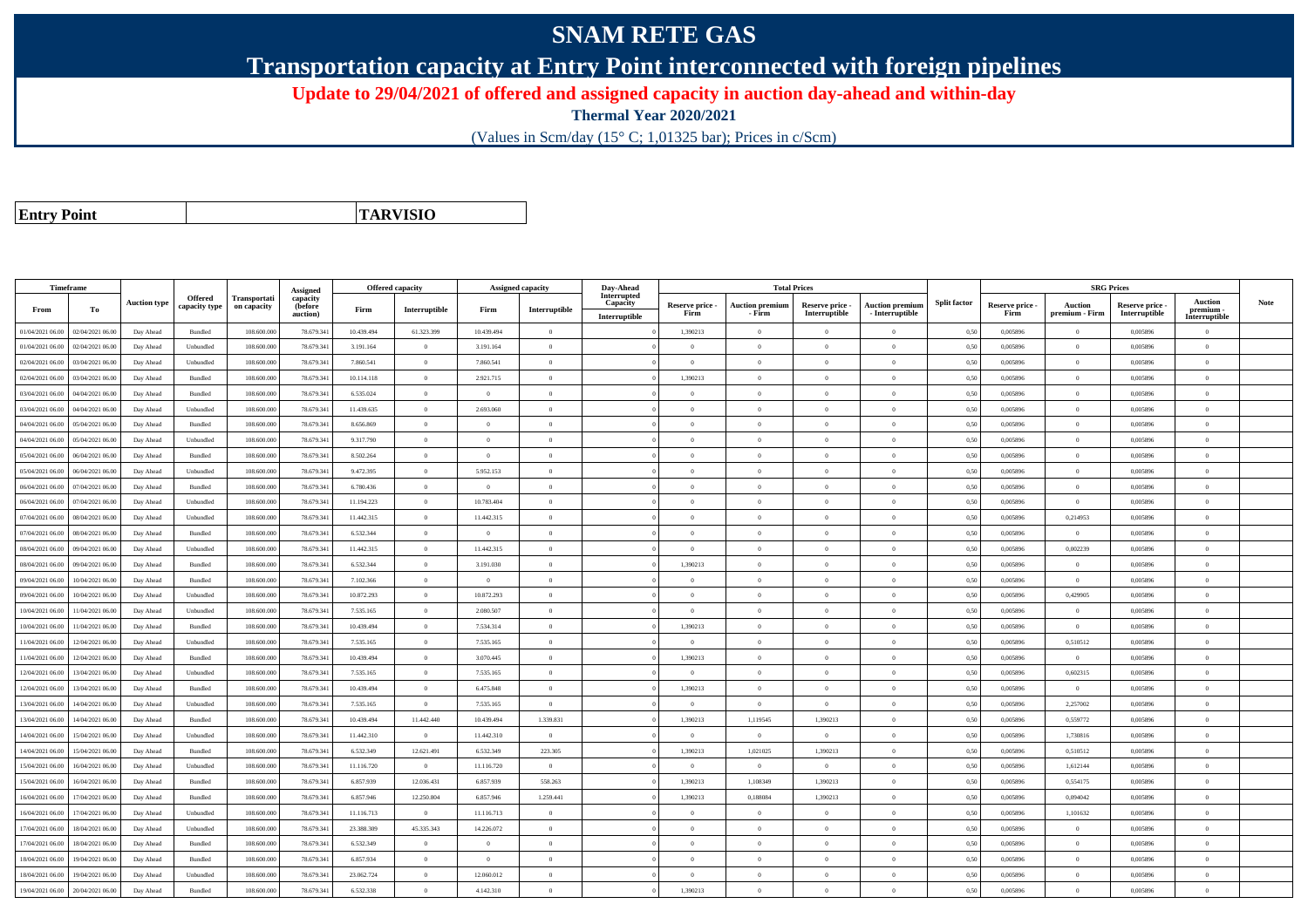| 19/04/2021 06:00 20/04/2021 06:00    | Day Ahead  | Unbundled | 108.600.000 | 78.679.341 | 23.388.321     | $\overline{0}$ | 13.116.245     |                |                | $\theta$       |                |                | 0,50 | 0,005896 | $\overline{0}$ | 0,005896       |                |  |
|--------------------------------------|------------|-----------|-------------|------------|----------------|----------------|----------------|----------------|----------------|----------------|----------------|----------------|------|----------|----------------|----------------|----------------|--|
| 20/04/2021 06:00<br>21/04/2021 06:00 | Day Ahead  | Bundled   | 108,600,000 | 78.679.34  | 6.532.349      | 12.740.025     | 6.532.349      | $\Omega$       | 1,390213       | 0,322429       | $\overline{0}$ | $\overline{0}$ | 0.50 | 0.005896 | 0,161214       | 0.005896       | $\theta$       |  |
|                                      |            |           |             |            |                |                |                |                |                |                |                |                |      |          |                |                |                |  |
| 20/04/2021 06:00<br>21/04/2021 06:00 | Day Ahead  | Unbundled | 108.600.000 | 78.679.341 | 23.388.309     | $\overline{0}$ | 21.669.057     | $\overline{0}$ | $\overline{0}$ | $\overline{0}$ | $\overline{0}$ | $\overline{0}$ | 0.50 | 0,005896 | $\overline{0}$ | 0,005896       | $\theta$       |  |
| 21/04/2021 06:00<br>22/04/2021 06:00 | Day Ahead  | Bundled   | 108.600.000 | 78.679.341 | 6.532.349      | $\overline{0}$ | 2.233.051      | $\overline{0}$ | 1,390213       | $\bf{0}$       | $\overline{0}$ | $\overline{0}$ | 0,50 | 0,005896 | $\overline{0}$ | 0,005896       | $\bf{0}$       |  |
| 21/04/2021 06:00<br>22/04/2021 06:00 | Day Ahead  | Unbundled | 108.600.000 | 78.679.341 | 23.388.309     | $\overline{0}$ | 15.260.200     | $\overline{0}$ | $\Omega$       | $\bf{0}$       | $\overline{0}$ | $\bf{0}$       | 0,50 | 0,005896 | $\overline{0}$ | 0.005896       | $\theta$       |  |
| 22/04/2021 06:00<br>23/04/2021 06:00 | Day Ahead  | Unbundled | 108.600.000 | 78.679.341 | 23.388.309     | $\overline{0}$ | 15.260.200     | $\overline{0}$ | $\overline{0}$ | $\overline{0}$ | $\overline{0}$ | $\bf{0}$       | 0.50 | 0,005896 | $\overline{0}$ | 0,005896       | $\theta$       |  |
| 22/04/2021 06:00<br>23/04/2021 06:00 | Day Ahead  | Bundled   | 108.600.000 | 78.679.341 | 6.532.349      | $\overline{0}$ | $\overline{0}$ | $\Omega$       | $\Omega$       | $\bf{0}$       | $\overline{0}$ | $\theta$       | 0,50 | 0,005896 | $\overline{0}$ | 0,005896       | $\theta$       |  |
| 23/04/2021 06:00<br>24/04/2021 06:00 | Day Ahead  | Bundled   | 108,600,00  | 78.679.34  | 6.532.349      | $\overline{0}$ | $\overline{0}$ | $\overline{0}$ | $\Omega$       | $\overline{0}$ | $\overline{0}$ | $\theta$       | 0.50 | 0.005896 | $\overline{0}$ | 0.005896       | $\theta$       |  |
| 23/04/2021 06:00<br>24/04/2021 06.00 | Day Ahead  | Unbundled | 108.600.000 | 78.679.341 | 23.388.309     | $\overline{0}$ | 13.985.128     | $\overline{0}$ | $\overline{0}$ | $\overline{0}$ | $\overline{0}$ | $\overline{0}$ | 0,50 | 0,005896 | $\overline{0}$ | 0,005896       | $\theta$       |  |
| 24/04/2021 06:00<br>25/04/2021 06:00 | Day Ahead  | Bundled   | 108.600.000 | 78.679.341 | 6.543.632      | $\overline{0}$ | $\overline{0}$ | $\overline{0}$ | $\overline{0}$ | $\bf{0}$       | $\overline{0}$ | $\overline{0}$ | 0,50 | 0,005896 | $\overline{0}$ | 0,005896       | $\bf{0}$       |  |
| 24/04/2021 06:00<br>25/04/2021 06:00 | Day Ahead  | Unbundled | 108,600,000 | 78.679.34  | 23.377.026     | $\overline{0}$ | 11.139.761     | $\overline{0}$ | $\Omega$       | $\bf{0}$       | $\overline{0}$ | $\bf{0}$       | 0,50 | 0.005896 | $\overline{0}$ | 0.005896       | $\theta$       |  |
| 25/04/2021 06:00<br>26/04/2021 06:00 | Day Ahead  | Bundled   | 108.600.000 | 78.679.341 | 6.532.411      | $\overline{0}$ | $\sim$ 0       | $\overline{0}$ | $\overline{0}$ | $\overline{0}$ | $\overline{0}$ | $\overline{0}$ | 0.50 | 0,005896 | $\overline{0}$ | 0.005896       | $\theta$       |  |
| 25/04/2021 06:00<br>26/04/2021 06:00 | Day Ahead  | Unbundled | 108.600.000 | 78.679.341 | 23.388.247     | $\overline{0}$ | 10.782.287     | $\overline{0}$ | $\overline{0}$ | $\bf{0}$       | $\overline{0}$ | $\theta$       | 0,50 | 0,005896 | $\overline{0}$ | 0,005896       | $\theta$       |  |
| 26/04/2021 06:00<br>27/04/2021 06:00 | Day Ahead  | Unbundled | 108,600,00  | 78.679.34  | 29.920.658     | $\overline{0}$ | 2.031.380      | $\overline{0}$ | $\Omega$       | $\overline{0}$ | $\overline{0}$ | $\bf{0}$       | 0.50 | 0.005896 | $\overline{0}$ | 0.005896       | $\theta$       |  |
| 26/04/2021 06:00<br>27/04/2021 06.00 | Day Ahead  | Bundled   | 108.600.000 | 78.679.341 | $\overline{0}$ | 45.081.231     | $\overline{0}$ | $\overline{0}$ | $\Omega$       | $\overline{0}$ | $\overline{0}$ | $\overline{0}$ | 0,50 | 0,005896 | $\overline{0}$ | 0,005896       | $\theta$       |  |
|                                      |            |           |             |            |                | $\overline{0}$ |                | $\Omega$       | $\Omega$       | $\bf{0}$       | $\overline{0}$ | $\overline{0}$ |      |          |                |                | $\theta$       |  |
| 27/04/2021 06:00<br>28/04/2021 06:00 | Day Ahead  | Unbundled | 108.600.000 | 78.679.341 | 29.920.658     |                | 727.903        |                |                |                |                |                | 0,50 | 0,005896 | $\overline{0}$ | 0,005896       |                |  |
| 27/04/2021 06:00<br>28/04/2021 06:00 | Day Ahead  | Bundled   | 108,600,000 | 78,679.34  | $\overline{0}$ | 439.523        | $\overline{0}$ | $\overline{0}$ | $\Omega$       | $\overline{0}$ | $\overline{0}$ | $\bf{0}$       | 0.50 | 0.005896 | $\overline{0}$ | 0.005896       | $\theta$       |  |
| 28/04/2021 06:00<br>29/04/2021 06:00 | Day Ahead  | Bundled   | 108.600.000 | 78.679.341 | 2.517.765      | $\overline{0}$ | $\overline{0}$ | $\overline{0}$ | $\overline{0}$ | $\overline{0}$ | $\overline{0}$ | $\overline{0}$ | 0.50 | 0,005896 | $\overline{0}$ | 0.005896       | $\theta$       |  |
| 28/04/2021 06:00<br>29/04/2021 06:00 | Day Ahead  | Unbundled | 108.600.000 | 78.679.341 | 27.402.893     | $\overline{0}$ | 12.143.546     | $\overline{0}$ | $\overline{0}$ | $\bf{0}$       | $\overline{0}$ | $\overline{0}$ | 0,50 | 0,005896 | $\overline{0}$ | 0,005896       | $\bf{0}$       |  |
| 29/04/2021 06:00<br>30/04/2021 06:00 | Day Ahead  | Unbundled | 108.600.000 | 78.679.341 | 19.481.165     | $\overline{0}$ | 14.236.121     | $\overline{0}$ | $\Omega$       | $\bf{0}$       | $\overline{0}$ | $\bf{0}$       | 0,50 | 0,005896 | $\overline{0}$ | 0,005896       | $\theta$       |  |
| 29/04/2021 06:00<br>30/04/2021 06:00 | Day Ahead  | Bundled   | 108.600.000 | 78.679.341 | 10.439.494     | $\overline{0}$ | $\overline{0}$ | $\overline{0}$ | $^{\circ}$     | $\overline{0}$ | $\overline{0}$ | $\bf{0}$       | 0.50 | 0,005896 | $\overline{0}$ | 0,005896       |                |  |
| 30/04/2021 06:00<br>01/05/2021 06:00 | Day Ahead  | Bundled   | 108.600.000 | 78.679.341 | 6.375.502      | $\overline{0}$ | $\overline{0}$ | $\theta$       | $\Omega$       | $\bf{0}$       | $\overline{0}$ | $\theta$       | 0,50 | 0,005896 | $\overline{0}$ | 0,005896       |                |  |
| 30/04/2021 06:00<br>01/05/2021 06:00 | Day Ahead  | Unbundled | 108,600,00  | 78.679.34  | 23.545.157     | $\overline{0}$ | 13.901.165     | $\overline{0}$ | $\Omega$       | $\overline{0}$ | $\overline{0}$ | $\bf{0}$       | 0.50 | 0.005896 | $\overline{0}$ | 0.005896       | $\theta$       |  |
| 01/04/2021 06:00<br>02/04/2021 06:00 | Within Dav | Unbundled | 108.600.000 | 92.309.999 | 4.344.001      | $\overline{0}$ | 3.272.447      | $\overline{0}$ | $\Omega$       | $\overline{0}$ | $\overline{0}$ | $\overline{0}$ | 0,50 | 0,589649 | $\overline{0}$ | $\overline{0}$ | $\theta$       |  |
| 01/04/2021 07:00<br>02/04/2021 06:00 | Within Day | Unbundled | 108.600.000 | 95.582.446 | 1.026.906      | $\overline{0}$ | $\overline{0}$ | $\overline{0}$ | $\overline{0}$ | $\bf{0}$       | $\overline{0}$ | $\overline{0}$ | 0,50 | 0,589649 | $\overline{0}$ | $\overline{0}$ | $\bf{0}$       |  |
| 01/04/2021 08:00<br>02/04/2021 06:00 | Within Day | Unbundled | 108,600,00  | 95.582.446 | 982.257        | $\overline{0}$ | $\overline{0}$ | $\overline{0}$ | $\Omega$       | $\bf{0}$       | $\overline{0}$ | $\bf{0}$       | 0,50 | 0,589649 | $\overline{0}$ | $\overline{0}$ | $\theta$       |  |
| 01/04/2021 09:00<br>02/04/2021 06:00 | Within Dav | Unbundled | 108.600.000 | 95.582.446 | 937.609        | $\overline{0}$ | $\overline{0}$ | $\overline{0}$ | $\overline{0}$ | $\overline{0}$ | $\overline{0}$ | $\overline{0}$ | 0.50 | 0,589649 | $\overline{0}$ | $\overline{0}$ | $\theta$       |  |
| 01/04/2021 10:00<br>02/04/2021 06:00 | Within Day | Unbundled | 108.600.000 | 95.582.446 | 892.961        | $\overline{0}$ | $\overline{0}$ | $\Omega$       | $\Omega$       | $\bf{0}$       | $\overline{0}$ | $\overline{0}$ | 0,50 | 0,589649 | $\overline{0}$ | $\overline{0}$ | $\theta$       |  |
| 01/04/2021 11:00<br>02/04/2021 06:00 | Within Day | Unbundled | 108,600,00  | 95.582.446 | 848, 313       | $\overline{0}$ | $\overline{0}$ | $\overline{0}$ | $\Omega$       | $\bf{0}$       | $\overline{0}$ | $\overline{0}$ | 0.50 | 0,589649 | $\overline{0}$ | $\overline{0}$ | $\theta$       |  |
| 01/04/2021 12:00<br>02/04/2021 06:00 | Within Dav | Unbundled | 108.600.000 | 95.582.446 | 803.665        | $\overline{0}$ | $\overline{0}$ | $\overline{0}$ | $\Omega$       | $\overline{0}$ | $\overline{0}$ | $\overline{0}$ | 0,50 | 0,589649 | $\overline{0}$ | $^{\circ}$     | $^{\circ}$     |  |
|                                      |            |           |             |            |                |                |                |                |                |                |                |                |      |          |                |                |                |  |
| 01/04/2021 13:00<br>02/04/2021 06:00 | Within Day | Unbundled | 108.600.000 | 95.582.446 | 759.017        | $\overline{0}$ | $\overline{0}$ | $\overline{0}$ | $\overline{0}$ | $\overline{0}$ | $\overline{0}$ | $\overline{0}$ | 0,50 | 0,589649 | $\overline{0}$ | $\overline{0}$ |                |  |
| 01/04/2021 14:00<br>02/04/2021 06:00 | Within Day | Unbundled | 108,600,00  | 95.582.446 | 714.369        | $\overline{0}$ | $\overline{0}$ | $\overline{0}$ | $\Omega$       | $\bf{0}$       | $\overline{0}$ | $\bf{0}$       | 0,50 | 0,589649 | $\overline{0}$ | $\overline{0}$ | $\theta$       |  |
| 01/04/2021 15:00<br>02/04/2021 06:00 | Within Dav | Unbundled | 108.600.000 | 95.582.446 | 669.721        | $\overline{0}$ | $\overline{0}$ | $\overline{0}$ | $\Omega$       | $\overline{0}$ | $\overline{0}$ | $\overline{0}$ | 0.50 | 0,589649 | $\overline{0}$ | $^{\circ}$     | $\theta$       |  |
| 01/04/2021 16:00<br>02/04/2021 06:00 | Within Day | Unbundled | 108.600.000 | 95.582.446 | 625.073        | $\overline{0}$ | $\overline{0}$ | $\overline{0}$ | $\overline{0}$ | $\overline{0}$ | $\theta$       | $\overline{0}$ | 0,50 | 0,589649 | $\overline{0}$ | $\overline{0}$ |                |  |
| 01/04/2021 17:00<br>02/04/2021 06.00 | Within Day | Unbundled | 108.600.000 | 95.582.446 | 580.425        | $\overline{0}$ | $\overline{0}$ | $\overline{0}$ | $\Omega$       | $\bf{0}$       | $\overline{0}$ | $\overline{0}$ | 0,50 | 0,589649 | $\overline{0}$ | $\overline{0}$ | $\theta$       |  |
| 01/04/2021 18:00<br>02/04/2021 06:00 | Within Dav | Unbundled | 108.600.000 | 95.582.446 | 535.777        | $\overline{0}$ | $\overline{0}$ | $\overline{0}$ | $\overline{0}$ | $\overline{0}$ | $\overline{0}$ | $\bf{0}$       | 0.50 | 0,589649 | $\overline{0}$ | $^{\circ}$     | $\theta$       |  |
| 01/04/2021 19:00<br>02/04/2021 06:00 | Within Day | Unbundled | 108.600.000 | 95.582.446 | 491.128        | $\overline{0}$ | $\overline{0}$ | $\overline{0}$ | $\overline{0}$ | $\overline{0}$ | $\theta$       | $\overline{0}$ | 0,50 | 0,589649 | $\overline{0}$ | $\overline{0}$ |                |  |
| 01/04/2021 20:00<br>02/04/2021 06:00 | Within Day | Unbundled | 108,600,00  | 95.582.44  | 446,480        | $\overline{0}$ | $\overline{0}$ | $\overline{0}$ | $\Omega$       | $\overline{0}$ | $\overline{0}$ | $\bf{0}$       | 0.50 | 0,589649 | $\overline{0}$ | $\overline{0}$ | $\theta$       |  |
| 01/04/2021 21:00<br>02/04/2021 06.00 | Within Dav | Unbundled | 108.600.000 | 95.582.446 | 401.832        | $\overline{0}$ | $\overline{0}$ | $\overline{0}$ | $\Omega$       | $\overline{0}$ | $\overline{0}$ | $\overline{0}$ | 0,50 | 0,589649 | $\overline{0}$ | $^{\circ}$     | $\theta$       |  |
| 01/04/2021 22:00<br>02/04/2021 06:00 | Within Day | Unbundled | 108.600.000 | 95.582.446 | 357.184        | $\overline{0}$ | $\overline{0}$ | $\overline{0}$ | $\overline{0}$ | $\overline{0}$ | $\overline{0}$ | $\overline{0}$ | 0,50 | 0,589648 | $\overline{0}$ | $\overline{0}$ |                |  |
| 01/04/2021 23:00<br>02/04/2021 06:00 | Within Day | Unbundled | 108,600,00  | 95.582.446 | 312.536        | $\overline{0}$ | $\overline{0}$ | $\overline{0}$ | $\Omega$       | $\bf{0}$       | $\overline{0}$ | $\bf{0}$       | 0,50 | 0,589649 | $\overline{0}$ | $\overline{0}$ | $\theta$       |  |
| 02/04/2021 00:00<br>02/04/2021 06:00 | Within Dav | Unbundled | 108.600.000 | 95.582.446 | 267.888        | $\overline{0}$ | $\overline{0}$ | $\overline{0}$ | $\Omega$       | $\overline{0}$ | $\overline{0}$ | $\bf{0}$       | 0.50 | 0,589649 | $\overline{0}$ | $^{\circ}$     | $\theta$       |  |
| 02/04/2021 01:00<br>02/04/2021 06:00 | Within Day | Unbundled | 108.600.000 | 95.582.446 | 223.240        | $\overline{0}$ | $\overline{0}$ | $\overline{0}$ |                | $\overline{0}$ | $\theta$       |                | 0,50 | 0,589649 | $\overline{0}$ |                |                |  |
| 02/04/2021 02:00<br>02/04/2021 06:00 | Within Day | Unbundled | 108.600.000 | 95.582.446 | 178.592        | $\overline{0}$ | $\overline{0}$ | $\overline{0}$ | $\overline{0}$ | $\bf{0}$       | $\bf{0}$       | $\bf{0}$       | 0,50 | 0,589650 | $\overline{0}$ | $\overline{0}$ | $\theta$       |  |
| 02/04/2021 03:00<br>02/04/2021 06:00 | Within Day | Unbundled | 108.600.000 | 95.582.446 | 133.944        | $\overline{0}$ | $\overline{0}$ |                |                | $\Omega$       |                |                | 0,50 | 0,589651 | $\theta$       |                |                |  |
| 02/04/2021 04:00 02/04/2021 06:00    | Within Day | Unbundled | 108.600.000 | 95.582.446 | 89.296         | $\overline{0}$ | $\overline{0}$ | $\overline{0}$ | $\overline{0}$ | $\overline{0}$ | $\overline{0}$ | $\overline{0}$ | 0,50 | 0,589647 | $\overline{0}$ | $\overline{0}$ | $\overline{0}$ |  |
| 02/04/2021 05:00 02/04/2021 06:00    | Within Day |           | 108,600,000 |            | 44.648         |                |                |                | $\overline{0}$ |                |                |                |      |          |                | $\overline{0}$ | $\bf{0}$       |  |
|                                      |            | Unbundled |             | 95.582.446 |                | $\overline{0}$ | $\overline{0}$ | $\overline{0}$ |                | $\overline{0}$ | $\overline{0}$ | $\overline{0}$ | 0,50 | 0,589647 | $\overline{0}$ |                |                |  |
| 02/04/2021 06:00<br>03/04/2021 06:00 | Within Dav | Bundled   | 108.600.000 | 89.461.597 | 7.192.403      | $\overline{0}$ | $\overline{0}$ | $\overline{0}$ | $\overline{0}$ | $\overline{0}$ | $\overline{0}$ | $\bf{0}$       | 0,50 | 0,589649 | $\overline{0}$ | $\overline{0}$ | $\overline{0}$ |  |
| 02/04/2021 07:00 03/04/2021 06:00    | Within Day | Bundled   | 108.600.000 | 89.461.597 | 6.892.719      | $\overline{0}$ | $\overline{0}$ | $\overline{0}$ | $\overline{0}$ | $\,$ 0 $\,$    | $\overline{0}$ | $\overline{0}$ | 0,50 | 0,589649 | $\overline{0}$ | $\overline{0}$ | $\overline{0}$ |  |
| 02/04/2021 08:00 03/04/2021 06:00    | Within Day | Bundled   | 108.600.000 | 89.461.597 | 6.593.036      | $\overline{0}$ | $\overline{0}$ | $\overline{0}$ | $\overline{0}$ | $\overline{0}$ | $\overline{0}$ | $\bf{0}$       | 0,50 | 0,589649 | $\overline{0}$ | $\overline{0}$ | $\overline{0}$ |  |
| 02/04/2021 09:00<br>03/04/2021 06:00 | Within Dav | Bundled   | 108.600.000 | 89.461.597 | 6.293.352      | $\overline{0}$ | $\overline{0}$ | $\overline{0}$ | $\overline{0}$ | $\overline{0}$ | $\overline{0}$ | $\overline{0}$ | 0,50 | 0,589649 | $\overline{0}$ | $\overline{0}$ | $\overline{0}$ |  |
| 02/04/2021 10:00 03/04/2021 06:00    | Within Day | Bundled   | 108.600.000 | 89.461.597 | 5.993.669      | $\overline{0}$ | $\overline{0}$ | $\overline{0}$ | $\overline{0}$ | $\overline{0}$ | $\overline{0}$ | $\overline{0}$ | 0,50 | 0,589649 | $\overline{0}$ | $\overline{0}$ | $\overline{0}$ |  |
| 02/04/2021 11:00 03/04/2021 06:00    | Within Day | Bundled   | 108,600,00  | 89,461.597 | 5.693.985      | $\overline{0}$ | $\overline{0}$ | $\overline{0}$ | $\overline{0}$ | $\bf{0}$       | $\overline{0}$ | $\mathbf{0}$   | 0.50 | 0,589649 | $\overline{0}$ | $\overline{0}$ | $\theta$       |  |
| 02/04/2021 12:00<br>03/04/2021 06:00 | Within Dav | Bundled   | 108.600.000 | 89.461.597 | 5.394.302      | $\overline{0}$ | $\overline{0}$ | $\overline{0}$ | $\overline{0}$ | $\overline{0}$ | $\overline{0}$ | $\overline{0}$ | 0,50 | 0,589649 | $\overline{0}$ | $\overline{0}$ | $\overline{0}$ |  |
| 02/04/2021 13:00 03/04/2021 06:00    | Within Day | Bundled   | 108.600.000 | 89.461.597 | 5.094.618      | $\overline{0}$ | $\overline{0}$ | $\overline{0}$ | $\overline{0}$ | $\,$ 0 $\,$    | $\overline{0}$ | $\overline{0}$ | 0,50 | 0,589649 | $\overline{0}$ | $\overline{0}$ | $\overline{0}$ |  |
| 02/04/2021 14:00<br>03/04/2021 06:00 | Within Day | Bundled   | 108.600.000 | 89.461.59  | 4.794.935      | $\overline{0}$ | $\overline{0}$ | $\overline{0}$ | $\overline{0}$ | $\mathbf{0}$   | $\overline{0}$ | $\bf{0}$       | 0,50 | 0,589649 | $\overline{0}$ | $\overline{0}$ | $\bf{0}$       |  |
| 02/04/2021 15:00 03/04/2021 06:00    | Within Day | Bundled   | 108.600.000 | 89.461.597 | 4.495.251      | $\overline{0}$ | $\overline{0}$ | $\overline{0}$ | $\overline{0}$ | $\overline{0}$ | $\overline{0}$ | $\overline{0}$ | 0,50 | 0,589649 | $\overline{0}$ | $\overline{0}$ | $\overline{0}$ |  |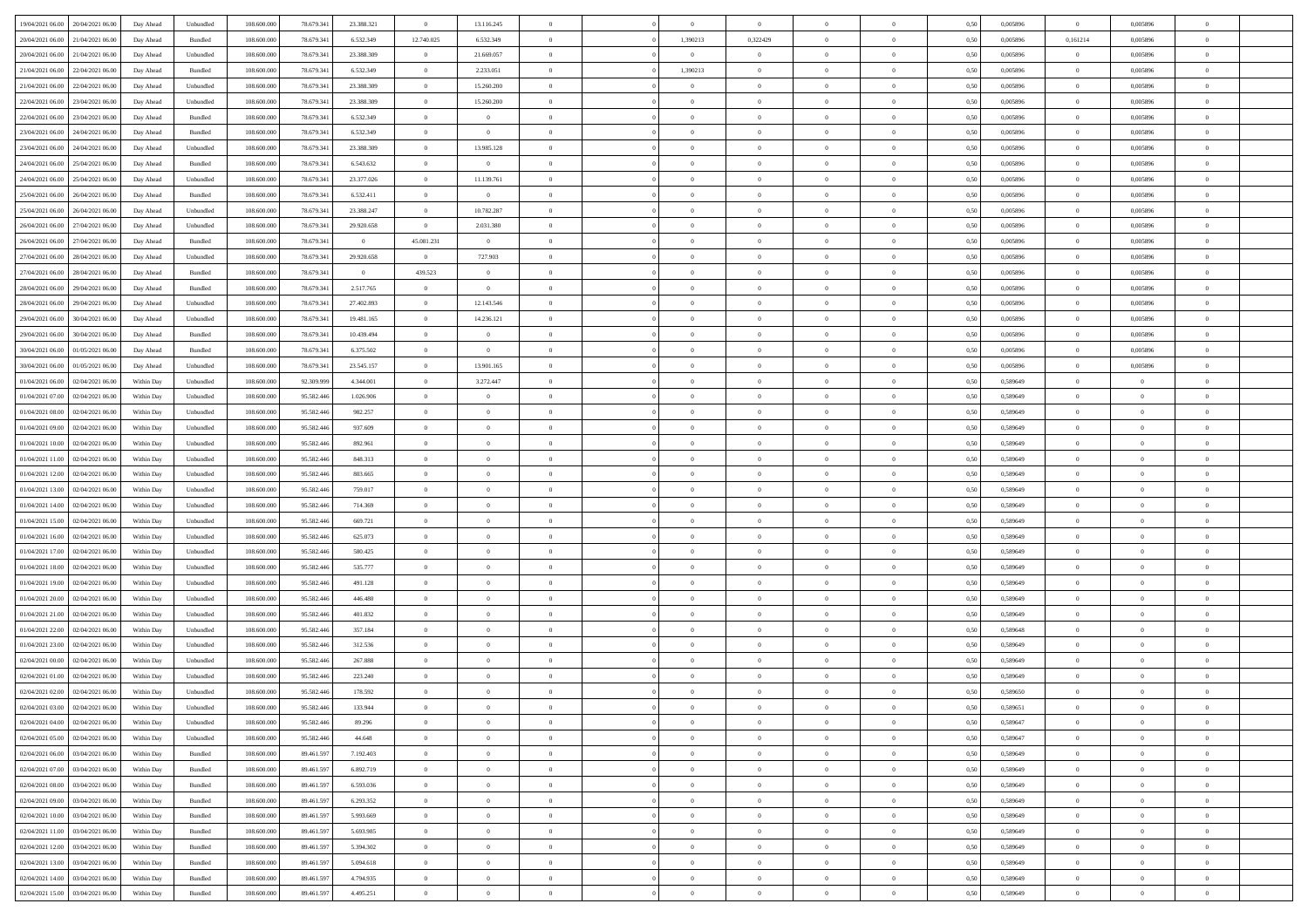| 02/04/2021 16:00 03/04/2021 06:00                  | Within Day | Bundled                     | 108.600.000 | 89.461.597 | 4.195.568 | $\overline{0}$ | $\overline{0}$ |                | $\overline{0}$ | $\theta$       |                | $\theta$       | 0,50 | 0,589649 | $\theta$       | $\theta$       | $\overline{0}$ |  |
|----------------------------------------------------|------------|-----------------------------|-------------|------------|-----------|----------------|----------------|----------------|----------------|----------------|----------------|----------------|------|----------|----------------|----------------|----------------|--|
| 02/04/2021 17:00<br>03/04/2021 06:00               | Within Day | Bundled                     | 108.600.00  | 89.461.59  | 3.895.884 | $\bf{0}$       | $\bf{0}$       | $\bf{0}$       | $\bf{0}$       | $\overline{0}$ | $\overline{0}$ | $\bf{0}$       | 0,50 | 0,589649 | $\,$ 0 $\,$    | $\bf{0}$       | $\overline{0}$ |  |
| 02/04/2021 18:00<br>03/04/2021 06:00               | Within Day | Bundled                     | 108,600,000 | 89.461.597 | 3.596.201 | $\overline{0}$ | $\bf{0}$       | $\overline{0}$ | $\bf{0}$       | $\bf{0}$       | $\overline{0}$ | $\bf{0}$       | 0.50 | 0.589649 | $\bf{0}$       | $\overline{0}$ | $\overline{0}$ |  |
| 02/04/2021 19:00<br>03/04/2021 06:00               |            |                             | 108.600.000 |            |           | $\overline{0}$ | $\overline{0}$ | $\overline{0}$ | $\overline{0}$ | $\theta$       | $\overline{0}$ |                |      |          | $\theta$       | $\theta$       | $\overline{0}$ |  |
|                                                    | Within Day | Bundled                     |             | 89.461.597 | 3.296.518 |                |                |                |                |                |                | $\bf{0}$       | 0,50 | 0,589649 |                |                |                |  |
| 02/04/2021 20:00<br>03/04/2021 06.00               | Within Day | Bundled                     | 108.600.00  | 89.461.59  | 2.996.834 | $\bf{0}$       | $\overline{0}$ | $\bf{0}$       | $\overline{0}$ | $\theta$       | $\overline{0}$ | $\bf{0}$       | 0,50 | 0,589649 | $\,$ 0 $\,$    | $\bf{0}$       | $\overline{0}$ |  |
| 02/04/2021 21:00<br>03/04/2021 06:00               | Within Day | Bundled                     | 108,600,000 | 89.461.59  | 2.697.151 | $\overline{0}$ | $\overline{0}$ | $\overline{0}$ | $\bf{0}$       | $\overline{0}$ | $\theta$       | $\bf{0}$       | 0.50 | 0.589649 | $\,$ 0 $\,$    | $\theta$       | $\overline{0}$ |  |
| 02/04/2021 22:00<br>03/04/2021 06:00               | Within Day | Bundled                     | 108.600.000 | 89.461.597 | 2.397.467 | $\overline{0}$ | $\overline{0}$ | $\overline{0}$ | $\overline{0}$ | $\overline{0}$ | $\overline{0}$ | $\bf{0}$       | 0,50 | 0,589648 | $\,$ 0 $\,$    | $\theta$       | $\overline{0}$ |  |
|                                                    |            |                             |             |            |           |                |                |                |                |                |                |                |      |          |                |                |                |  |
| 02/04/2021 23:00<br>03/04/2021 06.00               | Within Day | Bundled                     | 108.600.00  | 89.461.59  | 2.097.784 | $\bf{0}$       | $\bf{0}$       | $\bf{0}$       | $\overline{0}$ | $\overline{0}$ | $\overline{0}$ | $\bf{0}$       | 0,50 | 0,589649 | $\,$ 0 $\,$    | $\bf{0}$       | $\overline{0}$ |  |
| 03/04/2021 00:00<br>03/04/2021 06:00               | Within Day | Bundled                     | 108,600,000 | 89.461.59  | 1.798.100 | $\overline{0}$ | $\bf{0}$       | $\overline{0}$ | $\bf{0}$       | $\overline{0}$ | $\overline{0}$ | $\bf{0}$       | 0.50 | 0.589649 | $\bf{0}$       | $\overline{0}$ | $\overline{0}$ |  |
| 03/04/2021 01:00<br>03/04/2021 06:00               | Within Day | Bundled                     | 108.600.000 | 89.461.597 | 1.498.417 | $\overline{0}$ | $\bf{0}$       | $\overline{0}$ | $\overline{0}$ | $\overline{0}$ | $\overline{0}$ | $\bf{0}$       | 0,50 | 0,589649 | $\,$ 0 $\,$    | $\,$ 0 $\,$    | $\overline{0}$ |  |
| 03/04/2021 02:00<br>03/04/2021 06.00               | Within Day | Bundled                     | 108.600.00  | 89.461.59  | 1.198.733 | $\bf{0}$       | $\bf{0}$       | $\bf{0}$       | $\bf{0}$       | $\bf{0}$       | $\overline{0}$ | $\bf{0}$       | 0,50 | 0,589650 | $\,$ 0 $\,$    | $\bf{0}$       | $\overline{0}$ |  |
|                                                    |            |                             |             |            |           |                |                |                |                |                |                |                |      |          |                |                |                |  |
| 03/04/2021 03:00<br>03/04/2021 06:00               | Within Day | Bundled                     | 108,600,000 | 89.461.597 | 899.050   | $\overline{0}$ | $\bf{0}$       | $\overline{0}$ | $\overline{0}$ | $\bf{0}$       | $\overline{0}$ | $\bf{0}$       | 0.50 | 0.589651 | $\bf{0}$       | $\overline{0}$ | $\,$ 0         |  |
| 03/04/2021 04:00<br>03/04/2021 06:00               | Within Day | Bundled                     | 108.600.000 | 89.461.597 | 599.366   | $\overline{0}$ | $\overline{0}$ | $\overline{0}$ | $\theta$       | $\theta$       | $\overline{0}$ | $\bf{0}$       | 0,50 | 0,589647 | $\,$ 0 $\,$    | $\theta$       | $\overline{0}$ |  |
| 03/04/2021 05:00<br>03/04/2021 06.00               | Within Day | Bundled                     | 108.600.00  | 89.461.59  | 299.683   | $\bf{0}$       | $\overline{0}$ | $\bf{0}$       | $\overline{0}$ | $\bf{0}$       | $\overline{0}$ | $\bf{0}$       | 0,50 | 0,589647 | $\,$ 0 $\,$    | $\bf{0}$       | $\overline{0}$ |  |
| 03/04/2021 06:00<br>04/04/2021 06:00               |            | Bundled                     | 108,600,000 | 81.372.401 | 6.535.024 | $\overline{0}$ | $\bf{0}$       | $\overline{0}$ | $\bf{0}$       | $\overline{0}$ | $\theta$       | $\bf{0}$       | 0.50 | 0.589649 | $\,$ 0 $\,$    | $\theta$       | $\overline{0}$ |  |
|                                                    | Within Day |                             |             |            |           |                |                |                |                |                |                |                |      |          |                |                |                |  |
| 03/04/2021 06:00<br>04/04/2021 06:00               | Within Day | Unbundled                   | 108.600.000 | 81.372.401 | 8.746.575 | $\overline{0}$ | $\overline{0}$ | $\overline{0}$ | $\overline{0}$ | $\overline{0}$ | $\overline{0}$ | $\bf{0}$       | 0,50 | 0,589649 | $\theta$       | $\theta$       | $\overline{0}$ |  |
| 03/04/2021 07:00<br>04/04/2021 06.00               | Within Day | Unbundled                   | 108.600.00  | 81.372.40  | 8.382.134 | $\bf{0}$       | $\bf{0}$       | $\bf{0}$       | $\overline{0}$ | $\bf{0}$       | $\overline{0}$ | $\bf{0}$       | 0,50 | 0,589649 | $\,$ 0 $\,$    | $\bf{0}$       | $\overline{0}$ |  |
| 03/04/2021 07:00<br>04/04/2021 06:00               | Within Day | Bundled                     | 108,600,000 | 81.372.40  | 6.262.731 | $\overline{0}$ | $\bf{0}$       | $\overline{0}$ | $\bf{0}$       | $\overline{0}$ | $\overline{0}$ | $\bf{0}$       | 0.50 | 0.589649 | $\bf{0}$       | $\overline{0}$ | $\overline{0}$ |  |
| 03/04/2021 08:00<br>04/04/2021 06:00               | Within Day | Unbundled                   | 108.600.000 | 81.372.401 | 8.017.694 | $\bf{0}$       | $\bf{0}$       | $\overline{0}$ | $\overline{0}$ | $\overline{0}$ | $\overline{0}$ | $\bf{0}$       | 0,50 | 0,589649 | $\,$ 0 $\,$    | $\bf{0}$       | $\overline{0}$ |  |
|                                                    |            |                             |             |            |           |                |                |                |                |                |                |                |      |          |                |                |                |  |
| 03/04/2021 08:00<br>04/04/2021 06.00               | Within Day | Bundled                     | 108.600.00  | 81.372.40  | 5.990.438 | $\bf{0}$       | $\bf{0}$       | $\bf{0}$       | $\bf{0}$       | $\overline{0}$ | $\overline{0}$ | $\bf{0}$       | 0,50 | 0,589649 | $\,$ 0 $\,$    | $\bf{0}$       | $\overline{0}$ |  |
| 03/04/2021 09:00<br>04/04/2021 06:00               | Within Day | Unbundled                   | 108,600,000 | 81.372.401 | 7.653.253 | $\overline{0}$ | $\bf{0}$       | $\overline{0}$ | $\overline{0}$ | $\bf{0}$       | $\overline{0}$ | $\bf{0}$       | 0.50 | 0.589649 | $\bf{0}$       | $\overline{0}$ | $\,$ 0         |  |
| 03/04/2021 09:00<br>04/04/2021 06:00               | Within Day | Bundled                     | 108.600.000 | 81.372.401 | 5.718.146 | $\overline{0}$ | $\overline{0}$ | $\overline{0}$ | $\overline{0}$ | $\theta$       | $\overline{0}$ | $\bf{0}$       | 0,50 | 0,589649 | $\theta$       | $\theta$       | $\overline{0}$ |  |
| 03/04/2021 10:00<br>04/04/2021 06.00               | Within Day | Unbundled                   | 108.600.00  | 81.372.40  | 7.288.812 | $\bf{0}$       | $\bf{0}$       | $\bf{0}$       | $\bf{0}$       | $\overline{0}$ | $\overline{0}$ | $\bf{0}$       | 0,50 | 0,589649 | $\,$ 0 $\,$    | $\bf{0}$       | $\overline{0}$ |  |
|                                                    |            |                             |             |            |           |                |                |                |                |                |                |                |      |          |                |                |                |  |
| 03/04/2021 10:00<br>04/04/2021 06:00               | Within Day | Bundled                     | 108,600,000 | 81.372.401 | 5.445.853 | $\overline{0}$ | $\bf{0}$       | $\overline{0}$ | $\bf{0}$       | $\overline{0}$ | $\theta$       | $\bf{0}$       | 0.50 | 0.589649 | $\,$ 0 $\,$    | $\theta$       | $\overline{0}$ |  |
| 03/04/2021 11:00<br>04/04/2021 06:00               | Within Day | Unbundled                   | 108.600.000 | 81.372.401 | 6.924.372 | $\overline{0}$ | $\overline{0}$ | $\overline{0}$ | $\overline{0}$ | $\overline{0}$ | $\overline{0}$ | $\bf{0}$       | 0,50 | 0,589649 | $\,$ 0 $\,$    | $\theta$       | $\overline{0}$ |  |
| 03/04/2021 11:00<br>04/04/2021 06.00               | Within Day | Bundled                     | 108.600.00  | 81.372.40  | 5.173.560 | $\bf{0}$       | $\overline{0}$ | $\bf{0}$       | $\overline{0}$ | $\bf{0}$       | $\overline{0}$ | $\bf{0}$       | 0,50 | 0,589649 | $\,$ 0 $\,$    | $\bf{0}$       | $\overline{0}$ |  |
| 03/04/2021 12:00<br>04/04/2021 06:00               | Within Day | Bundled                     | 108,600,000 | 81.372.40  | 4.901.268 | $\overline{0}$ | $\bf{0}$       | $\overline{0}$ | $\bf{0}$       | $\overline{0}$ | $\overline{0}$ | $\bf{0}$       | 0.50 | 0.589649 | $\bf{0}$       | $\overline{0}$ | $\overline{0}$ |  |
|                                                    |            |                             |             |            |           | $\overline{0}$ |                | $\overline{0}$ | $\overline{0}$ | $\overline{0}$ | $\overline{0}$ |                |      |          | $\,$ 0 $\,$    | $\theta$       | $\overline{0}$ |  |
| 03/04/2021 12:00<br>04/04/2021 06:00               | Within Day | Unbundled                   | 108.600.000 | 81.372.401 | 6.559.931 |                | $\bf{0}$       |                |                |                |                | $\bf{0}$       | 0,50 | 0,589649 |                |                |                |  |
| 03/04/2021 13:00<br>04/04/2021 06.00               | Within Day | Unbundled                   | 108.600.00  | 81.372.401 | 6.195.490 | $\bf{0}$       | $\bf{0}$       | $\bf{0}$       | $\bf{0}$       | $\overline{0}$ | $\overline{0}$ | $\bf{0}$       | 0,50 | 0,589649 | $\,$ 0 $\,$    | $\bf{0}$       | $\overline{0}$ |  |
| 03/04/2021 13:00<br>04/04/2021 06:00               | Within Day | Bundled                     | 108,600,000 | 81.372.401 | 4.628.975 | $\overline{0}$ | $\bf{0}$       | $\overline{0}$ | $\overline{0}$ | $\bf{0}$       | $\overline{0}$ | $\bf{0}$       | 0.50 | 0.589649 | $\bf{0}$       | $\overline{0}$ | $\,$ 0         |  |
| 03/04/2021 14:00<br>04/04/2021 06:00               | Within Day | Unbundled                   | 108.600.000 | 81.372.401 | 5.831.050 | $\overline{0}$ | $\overline{0}$ | $\overline{0}$ | $\overline{0}$ | $\overline{0}$ | $\overline{0}$ | $\bf{0}$       | 0.50 | 0.589649 | $\theta$       | $\theta$       | $\overline{0}$ |  |
| 03/04/2021 14:00<br>04/04/2021 06.00               | Within Day | Bundled                     | 108.600.00  | 81.372.40  | 4.356.682 | $\bf{0}$       | $\bf{0}$       | $\bf{0}$       | $\bf{0}$       | $\overline{0}$ | $\overline{0}$ | $\bf{0}$       | 0,50 | 0,589649 | $\,$ 0 $\,$    | $\bf{0}$       | $\overline{0}$ |  |
|                                                    |            |                             |             |            |           |                |                |                |                |                |                |                |      |          |                |                |                |  |
| 03/04/2021 15:00<br>04/04/2021 06:00               | Within Day | Unbundled                   | 108,600,000 | 81.372.401 | 5.466.609 | $\overline{0}$ | $\bf{0}$       | $\overline{0}$ | $\bf{0}$       | $\overline{0}$ | $\Omega$       | $\bf{0}$       | 0.50 | 0.589649 | $\,$ 0 $\,$    | $\bf{0}$       | $\overline{0}$ |  |
| 03/04/2021 15:00<br>04/04/2021 06:00               | Within Dav | Bundled                     | 108.600.000 | 81.372.401 | 4.084.390 | $\overline{0}$ | $\overline{0}$ | $\overline{0}$ | $\overline{0}$ | $\overline{0}$ | $\overline{0}$ | $\bf{0}$       | 0.50 | 0.589649 | $\theta$       | $\theta$       | $\overline{0}$ |  |
| 03/04/2021 16:00<br>04/04/2021 06.00               | Within Day | Unbundled                   | 108.600.00  | 81.372.40  | 5.102.168 | $\bf{0}$       | $\bf{0}$       | $\bf{0}$       | $\bf{0}$       | $\overline{0}$ | $\overline{0}$ | $\bf{0}$       | 0,50 | 0,589649 | $\,$ 0 $\,$    | $\bf{0}$       | $\overline{0}$ |  |
| 03/04/2021 16:00<br>04/04/2021 06:00               | Within Day | Bundled                     | 108,600,00  | 81.372.401 | 3.812.097 | $\overline{0}$ | $\bf{0}$       | $\overline{0}$ | $\bf{0}$       | $\overline{0}$ | $\overline{0}$ | $\bf{0}$       | 0.50 | 0.589649 | $\bf{0}$       | $\overline{0}$ | $\overline{0}$ |  |
|                                                    |            |                             |             |            |           |                |                |                |                |                |                |                |      |          |                |                |                |  |
| 03/04/2021 17:00<br>04/04/2021 06:00               | Within Dav | Unbundled                   | 108.600.000 | 81.372.401 | 4.737.728 | $\overline{0}$ | $\overline{0}$ | $\overline{0}$ | $\overline{0}$ | $\overline{0}$ | $\overline{0}$ | $\bf{0}$       | 0.50 | 0.589649 | $\theta$       | $\theta$       | $\overline{0}$ |  |
| 03/04/2021 17:00<br>04/04/2021 06.00               | Within Day | Bundled                     | 108.600.00  | 81.372.40  | 3.539.804 | $\bf{0}$       | $\bf{0}$       | $\bf{0}$       | $\bf{0}$       | $\overline{0}$ | $\overline{0}$ | $\bf{0}$       | 0,50 | 0,589649 | $\,$ 0 $\,$    | $\bf{0}$       | $\overline{0}$ |  |
| 03/04/2021 18:00<br>04/04/2021 06:00               | Within Day | Unbundled                   | 108,600,000 | 81.372.401 | 4.373.287 | $\overline{0}$ | $\bf{0}$       | $\overline{0}$ | $\overline{0}$ | $\bf{0}$       | $\overline{0}$ | $\bf{0}$       | 0.50 | 0.589649 | $\bf{0}$       | $\overline{0}$ | $\overline{0}$ |  |
| 03/04/2021 18:00<br>04/04/2021 06:00               | Within Day | Bundled                     | 108.600.000 | 81.372.401 | 3.267.512 | $\overline{0}$ | $\overline{0}$ | $\overline{0}$ | $\overline{0}$ | $\overline{0}$ | $\overline{0}$ | $\bf{0}$       | 0.50 | 0.589649 | $\theta$       | $\theta$       | $\overline{0}$ |  |
|                                                    |            |                             |             |            |           | $\bf{0}$       | $\bf{0}$       | $\bf{0}$       |                | $\overline{0}$ | $\overline{0}$ |                |      |          | $\,$ 0 $\,$    | $\bf{0}$       | $\overline{0}$ |  |
| 03/04/2021 19:00<br>04/04/2021 06.00               | Within Day | Bundled                     | 108.600.00  | 81.372.40  | 2.995.219 |                |                |                | $\bf{0}$       |                |                | $\bf{0}$       | 0,50 | 0,589649 |                |                |                |  |
| 03/04/2021 19:00<br>04/04/2021 06:00               | Within Day | Unbundled                   | 108,600,000 | 81.372.401 | 4.008.847 | $\overline{0}$ | $\overline{0}$ | $\overline{0}$ | $\bf{0}$       | $\overline{0}$ | $\Omega$       | $\bf{0}$       | 0.50 | 0.589649 | $\bf{0}$       | $\theta$       | $\overline{0}$ |  |
| 03/04/2021 20:00<br>04/04/2021 06:00               | Within Dav | Unbundled                   | 108.600.000 | 81.372.401 | 3.644.406 | $\overline{0}$ | $\overline{0}$ | $\overline{0}$ | $\theta$       | $\theta$       | $\overline{0}$ | $\overline{0}$ | 0.50 | 0.589649 | $\theta$       | $\theta$       | $\overline{0}$ |  |
| 03/04/2021 20:00<br>04/04/2021 06:00               | Within Day | Bundled                     | 108.600.000 | 81.372.401 | 2.722.926 | $\bf{0}$       | $\bf{0}$       | $\bf{0}$       | $\bf{0}$       | $\bf{0}$       | $\overline{0}$ | $\bf{0}$       | 0,50 | 0,589649 | $\,$ 0 $\,$    | $\overline{0}$ | $\overline{0}$ |  |
| $03/04/2021\,\, 21.00 \qquad 04/04/2021\,\, 06.00$ | Within Day | $\ensuremath{\mathsf{Unb}}$ | 108.600.000 | 81.372.401 | 3.279.965 | $\bf{0}$       | $\theta$       |                | $\overline{0}$ |                |                |                | 0,50 | 0.589649 | $\bf{0}$       | $\bf{0}$       |                |  |
|                                                    |            |                             |             |            |           |                |                |                |                |                |                |                |      |          |                |                |                |  |
| 03/04/2021 21:00 04/04/2021 06:00                  | Within Day | Bundled                     | 108.600.000 | 81.372.401 | 2.450.634 | $\overline{0}$ | $\overline{0}$ | $\Omega$       | $\theta$       | $\overline{0}$ | $\overline{0}$ | $\bf{0}$       | 0,50 | 0,589649 | $\theta$       | $\theta$       | $\overline{0}$ |  |
| 03/04/2021 22:00<br>04/04/2021 06:00               | Within Day | Unbundled                   | 108.600.00  | 81.372.401 | 2.915.525 | $\overline{0}$ | $\bf{0}$       | $\overline{0}$ | $\overline{0}$ | $\bf{0}$       | $\overline{0}$ | $\bf{0}$       | 0,50 | 0,589648 | $\bf{0}$       | $\overline{0}$ | $\bf{0}$       |  |
| 03/04/2021 22:00 04/04/2021 06:00                  | Within Day | Bundled                     | 108,600,000 | 81.372.401 | 2.178.341 | $\overline{0}$ | $\bf{0}$       | $\overline{0}$ | $\overline{0}$ | $\mathbf{0}$   | $\overline{0}$ | $\,$ 0 $\,$    | 0.50 | 0.589648 | $\overline{0}$ | $\bf{0}$       | $\,$ 0 $\,$    |  |
| 03/04/2021 23:00 04/04/2021 06:00                  | Within Day | Unbundled                   | 108.600.000 | 81.372.401 | 2.551.084 | $\overline{0}$ | $\overline{0}$ | $\overline{0}$ | $\overline{0}$ | $\overline{0}$ | $\overline{0}$ | $\bf{0}$       | 0,50 | 0.589649 | $\theta$       | $\theta$       | $\overline{0}$ |  |
|                                                    |            |                             |             |            |           |                |                |                |                |                |                |                |      |          |                |                |                |  |
| 03/04/2021 23:00<br>04/04/2021 06:00               | Within Day | Bundled                     | 108.600.000 | 81.372.401 | 1.906.048 | $\overline{0}$ | $\bf{0}$       | $\overline{0}$ | $\overline{0}$ | $\overline{0}$ | $\overline{0}$ | $\bf{0}$       | 0,50 | 0,589649 | $\bf{0}$       | $\overline{0}$ | $\overline{0}$ |  |
| 04/04/2021 06:00<br>04/04/2021 00:00               | Within Day | Unbundled                   | 108,600,000 | 81.372.401 | 2.186.643 | $\overline{0}$ | $\bf{0}$       | $\overline{0}$ | $\overline{0}$ | $\overline{0}$ | $\overline{0}$ | $\bf{0}$       | 0.50 | 0.589649 | $\,$ 0 $\,$    | $\theta$       | $\,$ 0         |  |
| 04/04/2021 00:00 04/04/2021 06:00                  | Within Dav | Bundled                     | 108.600.000 | 81.372.401 | 1.633.756 | $\overline{0}$ | $\overline{0}$ | $\overline{0}$ | $\overline{0}$ | $\overline{0}$ | $\overline{0}$ | $\bf{0}$       | 0,50 | 0.589649 | $\overline{0}$ | $\theta$       | $\overline{0}$ |  |
| 04/04/2021 01:00<br>04/04/2021 06:00               | Within Day | Unbundled                   | 108.600.00  | 81.372.401 | 1.822.203 | $\overline{0}$ | $\overline{0}$ | $\overline{0}$ | $\overline{0}$ | $\overline{0}$ | $\overline{0}$ | $\bf{0}$       | 0,50 | 0,589649 | $\bf{0}$       | $\overline{0}$ | $\overline{0}$ |  |
|                                                    |            |                             |             |            |           |                |                |                |                |                |                |                |      |          |                |                |                |  |
| 04/04/2021 01:00 04/04/2021 06:00                  | Within Day | Bundled                     | 108,600,000 | 81.372.401 | 1.361.463 | $\overline{0}$ | $\overline{0}$ | $\overline{0}$ | $\overline{0}$ | $\overline{0}$ | $\overline{0}$ | $\bf{0}$       | 0.50 | 0.589649 | $\mathbf{0}$   | $\bf{0}$       | $\,$ 0         |  |
| 04/04/2021 02:00 04/04/2021 06:00                  | Within Dav | Bundled                     | 108.600.000 | 81.372.401 | 1.089.170 | $\overline{0}$ | $\overline{0}$ | $\overline{0}$ | $\overline{0}$ | $\overline{0}$ | $\overline{0}$ | $\bf{0}$       | 0,50 | 0,589650 | $\overline{0}$ | $\theta$       | $\overline{0}$ |  |
| 04/04/2021 02:00<br>04/04/2021 06.00               | Within Day | Unbundled                   | 108.600.00  | 81.372.401 | 1.457.762 | $\overline{0}$ | $\bf{0}$       | $\overline{0}$ | $\bf{0}$       | $\overline{0}$ | $\overline{0}$ | $\bf{0}$       | 0,50 | 0,589650 | $\bf{0}$       | $\,$ 0 $\,$    | $\bf{0}$       |  |
| 04/04/2021 03:00 04/04/2021 06:00                  | Within Day | Unbundled                   | 108.600.000 | 81.372.401 | 1.093.321 | $\,$ 0 $\,$    | $\bf{0}$       | $\overline{0}$ | $\overline{0}$ | $\,$ 0 $\,$    | $\overline{0}$ | $\bf{0}$       | 0,50 | 0,589651 | $\overline{0}$ | $\,$ 0 $\,$    | $\,$ 0 $\,$    |  |
|                                                    |            |                             |             |            |           |                |                |                |                |                |                |                |      |          |                |                |                |  |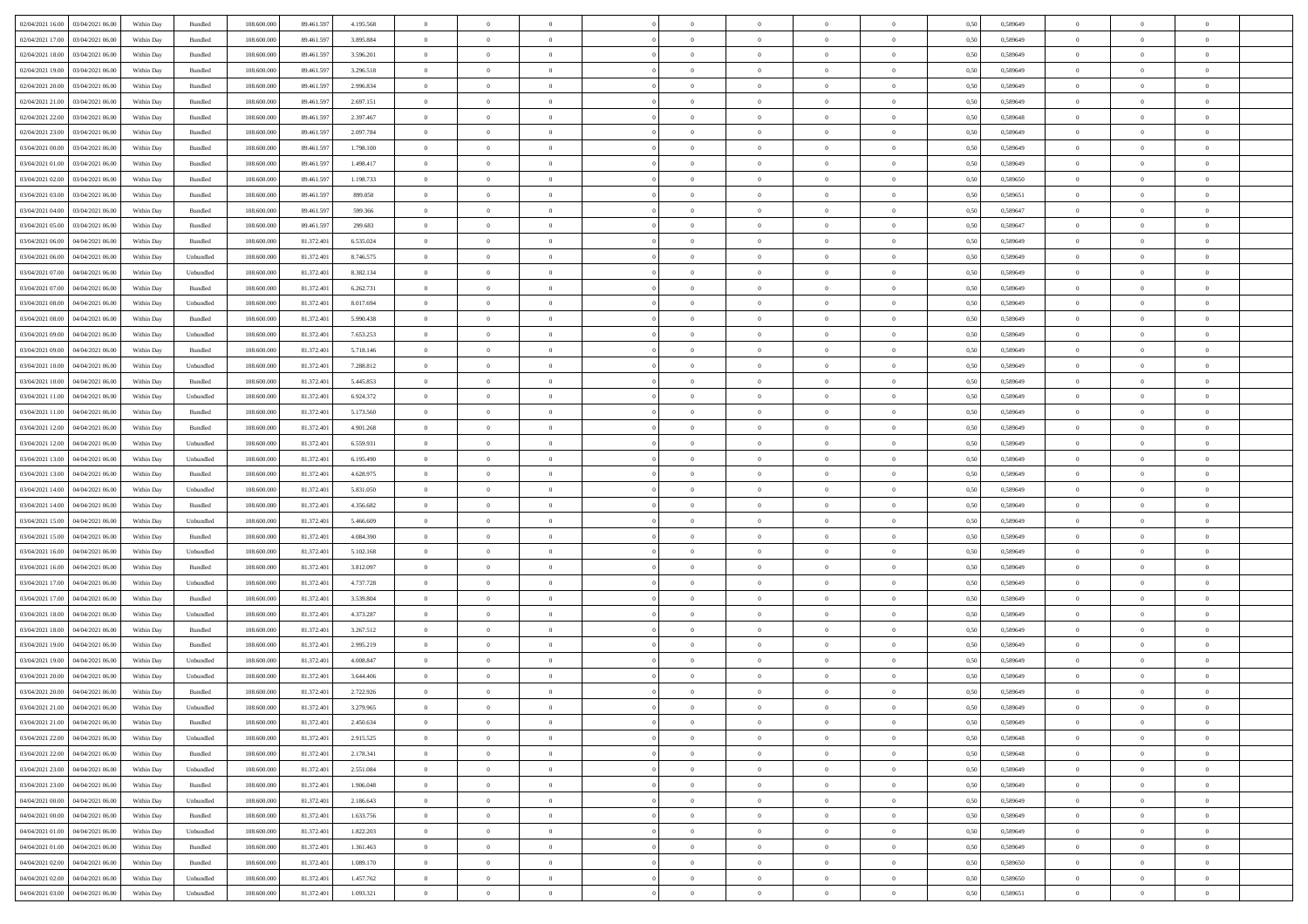| 04/04/2021 03:00 04/04/2021 06:00                                      | Within Day | Bundled            | 108.600.000 | 81.372.401 | 816.878   | $\overline{0}$ | $\theta$       |                | $\overline{0}$ | $\theta$       |                | $\bf{0}$       | 0,50 | 0,589651 | $\theta$       | $\theta$       | $\overline{0}$ |  |
|------------------------------------------------------------------------|------------|--------------------|-------------|------------|-----------|----------------|----------------|----------------|----------------|----------------|----------------|----------------|------|----------|----------------|----------------|----------------|--|
| 04/04/2021 04:00<br>04/04/2021 06.00                                   | Within Day | Unbundled          | 108.600.00  | 81.372.40  | 728.881   | $\bf{0}$       | $\bf{0}$       | $\bf{0}$       | $\overline{0}$ | $\overline{0}$ | $\overline{0}$ | $\bf{0}$       | 0,50 | 0,589647 | $\,$ 0 $\,$    | $\bf{0}$       | $\overline{0}$ |  |
| 04/04/2021 04:00<br>04/04/2021 06:00                                   | Within Day | Bundled            | 108,600,000 | 81.372.401 | 544,585   | $\overline{0}$ | $\bf{0}$       | $\overline{0}$ | $\bf{0}$       | $\bf{0}$       | $\overline{0}$ | $\bf{0}$       | 0.50 | 0.589647 | $\bf{0}$       | $\overline{0}$ | $\overline{0}$ |  |
| 04/04/2021 05:00<br>04/04/2021 06:00                                   | Within Day | Unbundled          | 108.600.000 | 81.372.401 | 364,440   | $\overline{0}$ | $\theta$       | $\overline{0}$ | $\theta$       | $\theta$       | $\overline{0}$ | $\bf{0}$       | 0,50 | 0,589647 | $\theta$       | $\theta$       | $\overline{0}$ |  |
| 04/04/2021 05:00<br>04/04/2021 06.00                                   | Within Day | Bundled            | 108.600.00  | 81.372.40  | 272.292   | $\bf{0}$       | $\overline{0}$ | $\bf{0}$       | $\overline{0}$ | $\theta$       | $\overline{0}$ | $\bf{0}$       | 0,50 | 0,589647 | $\,$ 0 $\,$    | $\bf{0}$       | $\overline{0}$ |  |
|                                                                        |            |                    |             |            |           |                |                |                |                |                |                |                |      |          |                |                |                |  |
| 04/04/2021 06:00<br>05/04/2021 06:00                                   | Within Day | Unbundled          | 108,600,000 | 78.679.341 | 9.317.789 | $\overline{0}$ | $\overline{0}$ | $\overline{0}$ | $\bf{0}$       | $\overline{0}$ | $\theta$       | $\bf{0}$       | 0.50 | 0.589649 | $\bf{0}$       | $\theta$       | $\overline{0}$ |  |
| 04/04/2021 06:00<br>05/04/2021 06:00                                   | Within Day | Bundled            | 108.600.000 | 78.679.341 | 8.656.869 | $\overline{0}$ | $\overline{0}$ | $\overline{0}$ | $\overline{0}$ | $\overline{0}$ | $\overline{0}$ | $\bf{0}$       | 0,50 | 0,589649 | $\theta$       | $\theta$       | $\overline{0}$ |  |
| 04/04/2021 07:00<br>05/04/2021 06.00                                   | Within Day | Unbundled          | 108.600.00  | 78.679.34  | 8.929.548 | $\overline{0}$ | $\overline{0}$ | $\bf{0}$       | $\overline{0}$ | $\theta$       | $\overline{0}$ | $\bf{0}$       | 0,50 | 0,589649 | $\,$ 0 $\,$    | $\bf{0}$       | $\overline{0}$ |  |
| 04/04/2021 07:00<br>05/04/2021 06:00                                   | Within Day | Bundled            | 108,600,000 | 78.679.341 | 8.296.166 | $\overline{0}$ | $\bf{0}$       | $\overline{0}$ | $\bf{0}$       | $\overline{0}$ | $\overline{0}$ | $\bf{0}$       | 0.50 | 0.589649 | $\bf{0}$       | $\overline{0}$ | $\overline{0}$ |  |
| 04/04/2021 08:00<br>05/04/2021 06:00                                   | Within Day | Unbundled          | 108.600.000 | 78.679.341 | 8.541.307 | $\overline{0}$ | $\bf{0}$       | $\overline{0}$ | $\overline{0}$ | $\theta$       | $\overline{0}$ | $\bf{0}$       | 0,50 | 0,589649 | $\,$ 0 $\,$    | $\bf{0}$       | $\overline{0}$ |  |
| 04/04/2021 08:00<br>05/04/2021 06.00                                   | Within Day | Bundled            | 108.600.00  | 78.679.341 | 7.935.463 | $\bf{0}$       | $\overline{0}$ | $\bf{0}$       | $\overline{0}$ | $\bf{0}$       | $\overline{0}$ | $\bf{0}$       | 0,50 | 0,589649 | $\,$ 0 $\,$    | $\bf{0}$       | $\overline{0}$ |  |
|                                                                        |            |                    |             |            |           |                |                |                |                |                |                |                |      |          |                |                |                |  |
| 04/04/2021 09:00<br>05/04/2021 06:00                                   | Within Day | Bundled            | 108,600,000 | 78.679.341 | 7.574.760 | $\overline{0}$ | $\bf{0}$       | $\overline{0}$ | $\bf{0}$       | $\bf{0}$       | $\overline{0}$ | $\bf{0}$       | 0.50 | 0.589649 | $\bf{0}$       | $\overline{0}$ | $\overline{0}$ |  |
| 04/04/2021 09:00<br>05/04/2021 06:00                                   | Within Day | Unbundled          | 108.600.000 | 78.679.341 | 8.153.066 | $\overline{0}$ | $\overline{0}$ | $\overline{0}$ | $\overline{0}$ | $\theta$       | $\overline{0}$ | $\bf{0}$       | 0,50 | 0,589649 | $\,$ 0 $\,$    | $\theta$       | $\overline{0}$ |  |
| 04/04/2021 11:00<br>05/04/2021 06.00                                   | Within Day | Unbundled          | 108.600.00  | 78.679.34  | 7.376.583 | $\bf{0}$       | $\overline{0}$ | $\bf{0}$       | $\overline{0}$ | $\theta$       | $\overline{0}$ | $\bf{0}$       | 0,50 | 0,589649 | $\,$ 0 $\,$    | $\bf{0}$       | $\overline{0}$ |  |
| 04/04/2021 11:00<br>05/04/2021 06:00                                   | Within Day | Bundled            | 108,600,000 | 78.679.341 | 6.853.354 | $\overline{0}$ | $\overline{0}$ | $\overline{0}$ | $\bf{0}$       | $\overline{0}$ | $\Omega$       | $\bf{0}$       | 0.50 | 0.589649 | $\bf{0}$       | $\theta$       | $\overline{0}$ |  |
| 04/04/2021 12:00<br>05/04/2021 06:00                                   | Within Day | Unbundled          | 108.600.000 | 78.679.341 | 6.988.342 | $\overline{0}$ | $\overline{0}$ | $\overline{0}$ | $\overline{0}$ | $\theta$       | $\overline{0}$ | $\bf{0}$       | 0,50 | 0,589649 | $\theta$       | $\theta$       | $\overline{0}$ |  |
| 04/04/2021 12:00<br>05/04/2021 06.00                                   | Within Day | Bundled            | 108.600.00  | 78.679.341 | 6.492.651 | $\bf{0}$       | $\overline{0}$ | $\bf{0}$       | $\overline{0}$ | $\theta$       | $\overline{0}$ | $\bf{0}$       | 0,50 | 0,589649 | $\,$ 0 $\,$    | $\bf{0}$       | $\overline{0}$ |  |
| 04/04/2021 13:00<br>05/04/2021 06:00                                   | Within Day | Unbundled          | 108,600,000 | 78.679.34  | 6.600.101 | $\overline{0}$ | $\bf{0}$       | $\overline{0}$ | $\bf{0}$       | $\overline{0}$ | $\overline{0}$ | $\bf{0}$       | 0.50 | 0.589649 | $\bf{0}$       | $\overline{0}$ | $\overline{0}$ |  |
| 04/04/2021 13:00<br>05/04/2021 06:00                                   | Within Day | Bundled            | 108.600.000 | 78.679.341 | 6.131.949 | $\overline{0}$ | $\bf{0}$       | $\overline{0}$ | $\overline{0}$ | $\overline{0}$ | $\overline{0}$ | $\bf{0}$       | 0,50 | 0,589649 | $\,$ 0 $\,$    | $\theta$       | $\overline{0}$ |  |
|                                                                        |            |                    |             |            |           |                |                |                |                |                |                |                |      |          |                |                |                |  |
| 04/04/2021 14:00<br>05/04/2021 06.00                                   | Within Day | Unbundled          | 108.600.00  | 78.679.341 | 6.211.859 | $\bf{0}$       | $\bf{0}$       | $\bf{0}$       | $\bf{0}$       | $\overline{0}$ | $\overline{0}$ | $\bf{0}$       | 0,50 | 0,589649 | $\,$ 0 $\,$    | $\bf{0}$       | $\overline{0}$ |  |
| 04/04/2021 14:00<br>05/04/2021 06:00                                   | Within Day | Bundled            | 108,600,000 | 78.679.341 | 5.771.246 | $\overline{0}$ | $\bf{0}$       | $\overline{0}$ | $\bf{0}$       | $\bf{0}$       | $\overline{0}$ | $\bf{0}$       | 0.50 | 0.589649 | $\bf{0}$       | $\overline{0}$ | $\overline{0}$ |  |
| 04/04/2021 15:00<br>05/04/2021 06:00                                   | Within Day | Unbundled          | 108.600.000 | 78.679.341 | 5.823.618 | $\overline{0}$ | $\overline{0}$ | $\overline{0}$ | $\theta$       | $\theta$       | $\overline{0}$ | $\bf{0}$       | 0,50 | 0,589649 | $\theta$       | $\theta$       | $\overline{0}$ |  |
| 04/04/2021 15:00<br>05/04/2021 06.00                                   | Within Day | Bundled            | 108.600.00  | 78.679.341 | 5.410.543 | $\bf{0}$       | $\overline{0}$ | $\bf{0}$       | $\overline{0}$ | $\theta$       | $\overline{0}$ | $\bf{0}$       | 0,50 | 0,589649 | $\,$ 0 $\,$    | $\bf{0}$       | $\overline{0}$ |  |
| 04/04/2021 16:00<br>05/04/2021 06:00                                   | Within Day | Bundled            | 108,600,000 | 78.679.341 | 5.049.840 | $\overline{0}$ | $\overline{0}$ | $\overline{0}$ | $\overline{0}$ | $\overline{0}$ | $\Omega$       | $\bf{0}$       | 0.50 | 0.589649 | $\bf{0}$       | $\theta$       | $\overline{0}$ |  |
| 04/04/2021 16:00<br>05/04/2021 06:00                                   | Within Day | Unbundled          | 108.600.000 | 78.679.341 | 5.435.377 | $\overline{0}$ | $\overline{0}$ | $\overline{0}$ | $\overline{0}$ | $\theta$       | $\overline{0}$ | $\bf{0}$       | 0,50 | 0,589649 | $\,$ 0 $\,$    | $\theta$       | $\overline{0}$ |  |
| 04/04/2021 17:00<br>05/04/2021 06.00                                   | Within Day | Unbundled          | 108.600.00  | 78.679.341 | 5.047.136 | $\bf{0}$       | $\overline{0}$ | $\bf{0}$       | $\overline{0}$ | $\theta$       | $\overline{0}$ | $\bf{0}$       | 0,50 | 0,589649 | $\,$ 0 $\,$    | $\bf{0}$       | $\overline{0}$ |  |
|                                                                        |            |                    |             |            |           |                |                |                |                |                |                |                |      |          |                |                |                |  |
| 04/04/2021 17:00<br>05/04/2021 06:00                                   | Within Day | Bundled            | 108,600,000 | 78.679.34  | 4.689.137 | $\overline{0}$ | $\bf{0}$       | $\overline{0}$ | $\bf{0}$       | $\overline{0}$ | $\overline{0}$ | $\bf{0}$       | 0.50 | 0.589649 | $\bf{0}$       | $\overline{0}$ | $\overline{0}$ |  |
| 04/04/2021 18:00<br>05/04/2021 06:00                                   | Within Day | Unbundled          | 108.600.000 | 78.679.341 | 4.658.894 | $\overline{0}$ | $\overline{0}$ | $\overline{0}$ | $\overline{0}$ | $\overline{0}$ | $\overline{0}$ | $\bf{0}$       | 0,50 | 0,589649 | $\theta$       | $\theta$       | $\overline{0}$ |  |
| 04/04/2021 18:00<br>05/04/2021 06.00                                   | Within Day | Bundled            | 108.600.00  | 78.679.341 | 4.328.434 | $\bf{0}$       | $\bf{0}$       | $\bf{0}$       | $\bf{0}$       | $\overline{0}$ | $\overline{0}$ | $\bf{0}$       | 0,50 | 0,589649 | $\,$ 0 $\,$    | $\bf{0}$       | $\overline{0}$ |  |
| 04/04/2021 19:00<br>05/04/2021 06:00                                   | Within Day | Unbundled          | 108,600,000 | 78.679.341 | 4.270.653 | $\overline{0}$ | $\bf{0}$       | $\overline{0}$ | $\bf{0}$       | $\bf{0}$       | $\overline{0}$ | $\bf{0}$       | 0.50 | 0.589649 | $\bf{0}$       | $\overline{0}$ | $\overline{0}$ |  |
| 04/04/2021 19:00<br>05/04/2021 06:00                                   | Within Day | Bundled            | 108.600.000 | 78.679.341 | 3.967.731 | $\overline{0}$ | $\overline{0}$ | $\overline{0}$ | $\overline{0}$ | $\overline{0}$ | $\overline{0}$ | $\bf{0}$       | 0.50 | 0.589649 | $\theta$       | $\theta$       | $\overline{0}$ |  |
| 04/04/2021 20:00<br>05/04/2021 06.00                                   | Within Day | Unbundled          | 108.600.00  | 78.679.341 | 3.882.412 | $\bf{0}$       | $\overline{0}$ | $\bf{0}$       | $\overline{0}$ | $\overline{0}$ | $\overline{0}$ | $\bf{0}$       | 0,50 | 0,589649 | $\,$ 0 $\,$    | $\bf{0}$       | $\overline{0}$ |  |
| 04/04/2021 20:00<br>05/04/2021 06:00                                   | Within Day | Bundled            | 108,600,000 | 78.679.341 | 3.607.028 | $\overline{0}$ | $\bf{0}$       | $\overline{0}$ | $\bf{0}$       | $\overline{0}$ | $\Omega$       | $\bf{0}$       | 0.50 | 0.589649 | $\,$ 0 $\,$    | $\theta$       | $\overline{0}$ |  |
| 04/04/2021 21:00<br>05/04/2021 06:00                                   | Within Dav | Unbundled          | 108.600.000 | 78.679.341 | 3.494.171 | $\overline{0}$ | $\overline{0}$ | $\overline{0}$ | $\overline{0}$ | $\theta$       | $\overline{0}$ | $\bf{0}$       | 0.50 | 0.589649 | $\theta$       | $\theta$       | $\overline{0}$ |  |
|                                                                        |            |                    |             |            |           |                |                |                |                |                |                |                |      |          |                |                |                |  |
| 04/04/2021 21:00<br>05/04/2021 06.00                                   | Within Day | Bundled            | 108.600.00  | 78.679.341 | 3.246.325 | $\bf{0}$       | $\bf{0}$       | $\bf{0}$       | $\overline{0}$ | $\bf{0}$       | $\overline{0}$ | $\bf{0}$       | 0,50 | 0,589649 | $\,$ 0 $\,$    | $\bf{0}$       | $\overline{0}$ |  |
| 04/04/2021 22:00<br>05/04/2021 06:00                                   | Within Day | Unbundled          | 108,600,000 | 78.679.34  | 3.105.929 | $\overline{0}$ | $\bf{0}$       | $\overline{0}$ | $\bf{0}$       | $\overline{0}$ | $\overline{0}$ | $\bf{0}$       | 0.50 | 0.589648 | $\bf{0}$       | $\overline{0}$ | $\overline{0}$ |  |
| 04/04/2021 22:00<br>05/04/2021 06:00                                   | Within Dav | Bundled            | 108.600.000 | 78.679.341 | 2.885.623 | $\overline{0}$ | $\overline{0}$ | $\overline{0}$ | $\overline{0}$ | $\overline{0}$ | $\overline{0}$ | $\bf{0}$       | 0.50 | 0.589648 | $\theta$       | $\theta$       | $\overline{0}$ |  |
| 04/04/2021 23:00<br>05/04/2021 06.00                                   | Within Day | Bundled            | 108.600.00  | 78.679.341 | 2.524.920 | $\bf{0}$       | $\bf{0}$       | $\bf{0}$       | $\bf{0}$       | $\overline{0}$ | $\overline{0}$ | $\bf{0}$       | 0,50 | 0,589649 | $\,$ 0 $\,$    | $\bf{0}$       | $\overline{0}$ |  |
| 04/04/2021 23:00<br>05/04/2021 06:00                                   | Within Day | Unbundled          | 108,600,000 | 78.679.341 | 2.717.688 | $\overline{0}$ | $\bf{0}$       | $\overline{0}$ | $\bf{0}$       | $\bf{0}$       | $\overline{0}$ | $\bf{0}$       | 0.50 | 0.589649 | $\bf{0}$       | $\overline{0}$ | $\overline{0}$ |  |
| 05/04/2021 00:00<br>05/04/2021 06:00                                   | Within Dav | Unbundled          | 108.600.000 | 78.679.341 | 2.329.447 | $\overline{0}$ | $\overline{0}$ | $\overline{0}$ | $\overline{0}$ | $\theta$       | $\overline{0}$ | $\bf{0}$       | 0.50 | 0.589649 | $\theta$       | $\theta$       | $\overline{0}$ |  |
| 05/04/2021 00:00<br>05/04/2021 06.00                                   | Within Day | Bundled            | 108.600.00  | 78.679.341 | 2.164.217 | $\bf{0}$       | $\bf{0}$       | $\bf{0}$       | $\bf{0}$       | $\overline{0}$ | $\overline{0}$ | $\bf{0}$       | 0,50 | 0,589649 | $\,$ 0 $\,$    | $\bf{0}$       | $\overline{0}$ |  |
| 05/04/2021 01:00<br>05/04/2021 06:00                                   | Within Day | Unbundled          | 108,600,000 | 78.679.34  | 1.941.206 | $\overline{0}$ | $\overline{0}$ | $\overline{0}$ | $\bf{0}$       | $\overline{0}$ | $\Omega$       | $\bf{0}$       | 0.50 | 0.589649 | $\,$ 0 $\,$    | $\theta$       | $\overline{0}$ |  |
| 05/04/2021 01:00<br>05/04/2021 06:00                                   | Within Dav | Bundled            | 108.600.000 | 78.679.341 | 1.803.514 | $\overline{0}$ | $\overline{0}$ | $\Omega$       |                | $\theta$       | $\Omega$       | $\overline{0}$ | 0.5( | 0.589649 | $\theta$       | $\theta$       | $\overline{0}$ |  |
|                                                                        |            |                    |             |            |           |                |                |                | $\overline{0}$ |                |                |                |      |          |                |                |                |  |
| 05/04/2021 02:00<br>05/04/2021 06:00                                   | Within Day | Unbundled          | 108.600.000 | 78.679.341 | 1.552.964 | $\bf{0}$       | $\bf{0}$       | $\overline{0}$ | $\bf{0}$       | $\bf{0}$       | $\overline{0}$ | $\bf{0}$       | 0,50 | 0,589650 | $\,$ 0 $\,$    | $\bf{0}$       | $\overline{0}$ |  |
| ${\color{red} 05/04/2021~02.00} \qquad {\color{red} 05/04/2021~06.00}$ | Within Day | $\mathbf B$ undled | 108.600.000 | 78.679.341 | 1.442.811 | $\bf{0}$       | $\Omega$       |                | $\Omega$       |                |                |                | 0,50 | 0.589650 | $\bf{0}$       | $\overline{0}$ |                |  |
| 05/04/2021 03:00 05/04/2021 06:00                                      | Within Day | Unbundled          | 108.600.000 | 78.679.341 | 1.164.723 | $\overline{0}$ | $\overline{0}$ | $\overline{0}$ | $\theta$       | $\overline{0}$ | $\overline{0}$ | $\bf{0}$       | 0,50 | 0,589651 | $\theta$       | $\overline{0}$ | $\overline{0}$ |  |
| 05/04/2021 03:00<br>05/04/2021 06:00                                   | Within Day | Bundled            | 108.600.00  | 78.679.341 | 1.082.108 | $\overline{0}$ | $\bf{0}$       | $\overline{0}$ | $\overline{0}$ | $\bf{0}$       | $\overline{0}$ | $\bf{0}$       | 0,50 | 0,589651 | $\bf{0}$       | $\overline{0}$ | $\bf{0}$       |  |
| 05/04/2021 04:00 05/04/2021 06:00                                      | Within Day | Unbundled          | 108,600,000 | 78.679.341 | 776.482   | $\overline{0}$ | $\bf{0}$       | $\overline{0}$ | $\overline{0}$ | $\mathbf{0}$   | $\overline{0}$ | $\,$ 0 $\,$    | 0.50 | 0.589647 | $\overline{0}$ | $\bf{0}$       | $\,$ 0 $\,$    |  |
| 05/04/2021 04:00 05/04/2021 06:00                                      | Within Day | Bundled            | 108.600.000 | 78.679.341 | 721.405   | $\overline{0}$ | $\overline{0}$ | $\overline{0}$ | $\overline{0}$ | $\overline{0}$ | $\overline{0}$ | $\bf{0}$       | 0,50 | 0,589647 | $\overline{0}$ | $\theta$       | $\overline{0}$ |  |
| 05/04/2021 05:00<br>05/04/2021 06:00                                   | Within Day | Unbundled          | 108.600.000 | 78.679.341 | 388.241   | $\overline{0}$ | $\bf{0}$       | $\overline{0}$ | $\overline{0}$ | $\bf{0}$       | $\overline{0}$ | $\bf{0}$       | 0,50 | 0,589647 | $\bf{0}$       | $\overline{0}$ | $\overline{0}$ |  |
|                                                                        |            |                    |             |            |           |                |                |                |                |                |                |                |      |          |                |                |                |  |
| 05/04/2021 05:00 05/04/2021 06:00                                      | Within Day | Bundled            | 108,600,000 | 78.679.341 | 360,702   | $\overline{0}$ | $\bf{0}$       | $\overline{0}$ | $\overline{0}$ | $\bf{0}$       | $\overline{0}$ | $\bf{0}$       | 0.50 | 0.589647 | $\,$ 0 $\,$    | $\overline{0}$ | $\,$ 0         |  |
| 05/04/2021 06:00<br>06/04/2021 06:00                                   | Within Dav | Bundled            | 108.600.000 | 84.631.494 | 8.502.263 | $\overline{0}$ | $\overline{0}$ | $\overline{0}$ | $\overline{0}$ | $\overline{0}$ | $\overline{0}$ | $\bf{0}$       | 0.50 | 0,589649 | $\overline{0}$ | $\theta$       | $\overline{0}$ |  |
| 05/04/2021 06:00<br>06/04/2021 06:00                                   | Within Day | Unbundled          | 108.600.00  | 84.631.494 | 3.520.242 | $\overline{0}$ | $\overline{0}$ | $\overline{0}$ | $\overline{0}$ | $\overline{0}$ | $\overline{0}$ | $\bf{0}$       | 0,50 | 0,589649 | $\bf{0}$       | $\overline{0}$ | $\,$ 0         |  |
| 05/04/2021 07:00<br>06/04/2021 06:00                                   | Within Day | Unbundled          | 108,600,000 | 84.631.494 | 3.373.565 | $\overline{0}$ | $\overline{0}$ | $\overline{0}$ | $\overline{0}$ | $\overline{0}$ | $\overline{0}$ | $\bf{0}$       | 0.50 | 0.589649 | $\mathbf{0}$   | $\bf{0}$       | $\,$ 0         |  |
| 05/04/2021 07:00   06/04/2021 06:00                                    | Within Dav | Bundled            | 108.600.000 | 84.631.494 | 8.148.002 | $\overline{0}$ | $\overline{0}$ | $\overline{0}$ | $\overline{0}$ | $\overline{0}$ | $\overline{0}$ | $\bf{0}$       | 0,50 | 0.589649 | $\overline{0}$ | $\theta$       | $\overline{0}$ |  |
| 05/04/2021 08:00<br>06/04/2021 06.00                                   | Within Day | Unbundled          | 108.600.00  | 84.631.494 | 3.226.888 | $\overline{0}$ | $\bf{0}$       | $\overline{0}$ | $\overline{0}$ | $\overline{0}$ | $\overline{0}$ | $\bf{0}$       | 0,50 | 0,589649 | $\bf{0}$       | $\overline{0}$ | $\bf{0}$       |  |
| 05/04/2021 08:00   06/04/2021 06:00                                    | Within Day | Bundled            | 108.600.000 | 84.631.494 | 7.793.741 | $\,$ 0 $\,$    | $\bf{0}$       | $\overline{0}$ | $\overline{0}$ | $\,$ 0 $\,$    | $\overline{0}$ | $\,$ 0 $\,$    | 0,50 | 0,589649 | $\overline{0}$ | $\,$ 0 $\,$    | $\,$ 0 $\,$    |  |
|                                                                        |            |                    |             |            |           |                |                |                |                |                |                |                |      |          |                |                |                |  |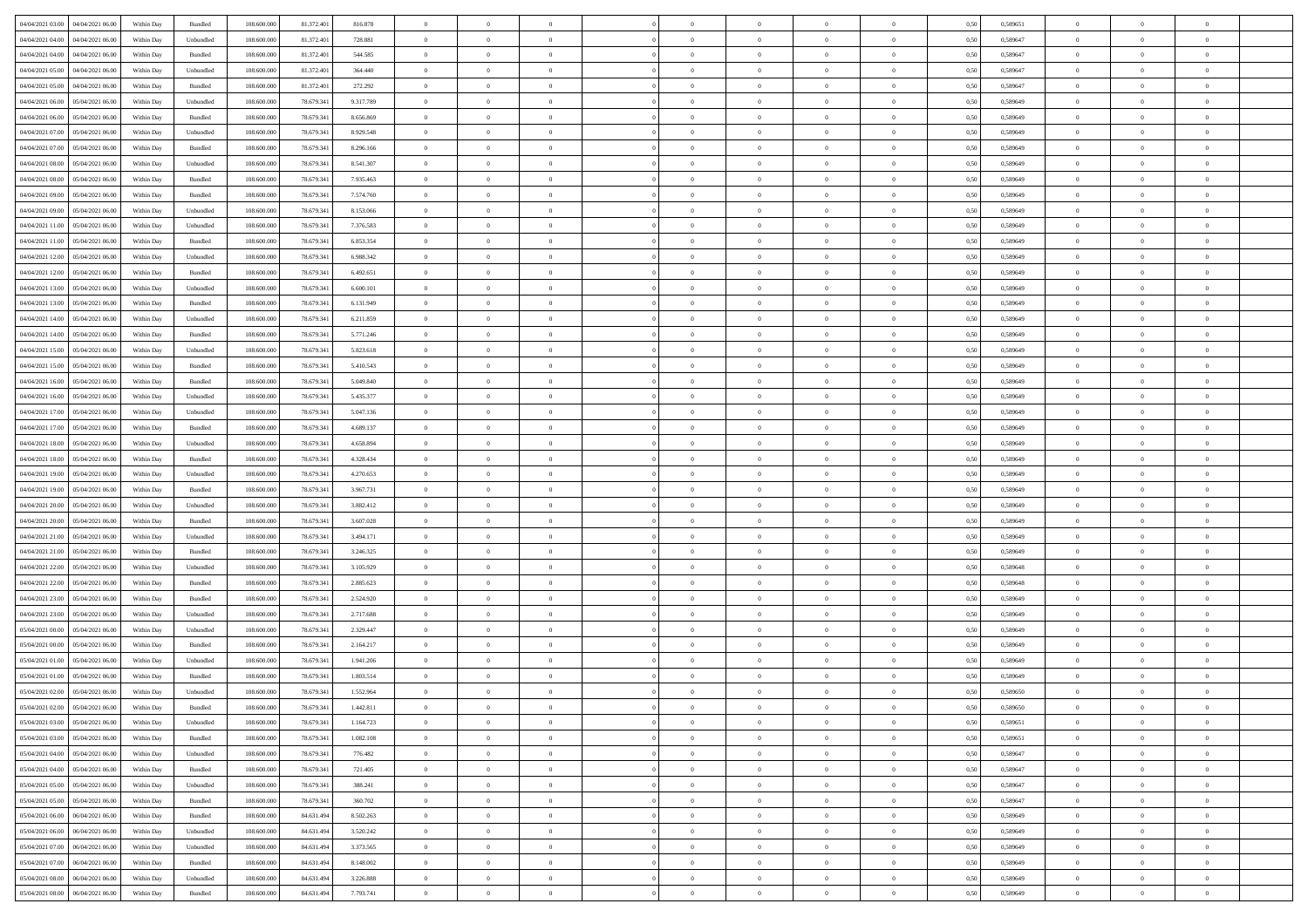| 05/04/2021 09:00   06/04/2021 06:00          | Within Day | Unbundled                   | 108.600.000 | 84.631.494 | 3.080.211 | $\overline{0}$ | $\overline{0}$ |                | $\overline{0}$ | $\theta$       |                | $\theta$       | 0,50 | 0,589649 | $\theta$       | $\theta$       | $\overline{0}$ |  |
|----------------------------------------------|------------|-----------------------------|-------------|------------|-----------|----------------|----------------|----------------|----------------|----------------|----------------|----------------|------|----------|----------------|----------------|----------------|--|
| 05/04/2021 09:00<br>06/04/2021 06.00         | Within Day | Bundled                     | 108.600.00  | 84.631.49  | 7.439.480 | $\bf{0}$       | $\bf{0}$       | $\bf{0}$       | $\overline{0}$ | $\overline{0}$ | $\overline{0}$ | $\bf{0}$       | 0,50 | 0,589649 | $\,$ 0 $\,$    | $\bf{0}$       | $\overline{0}$ |  |
| 05/04/2021 10:00<br>06/04/2021 06:00         | Within Day | Unbundled                   | 108,600,000 | 84.631.494 | 2.933.535 | $\overline{0}$ | $\bf{0}$       | $\overline{0}$ | $\bf{0}$       | $\bf{0}$       | $\overline{0}$ | $\bf{0}$       | 0.50 | 0.589649 | $\bf{0}$       | $\overline{0}$ | $\overline{0}$ |  |
| 05/04/2021 10:00<br>06/04/2021 06:00         | Within Day | Bundled                     | 108.600.000 | 84.631.494 | 7.085.219 | $\overline{0}$ | $\overline{0}$ | $\overline{0}$ | $\theta$       | $\theta$       | $\overline{0}$ | $\bf{0}$       | 0,50 | 0,589649 | $\theta$       | $\theta$       | $\overline{0}$ |  |
|                                              |            |                             |             |            |           |                |                |                |                |                |                |                |      |          |                |                |                |  |
| 05/04/2021 11:00<br>06/04/2021 06.00         | Within Day | Unbundled                   | 108.600.00  | 84.631.49  | 2.786.858 | $\bf{0}$       | $\overline{0}$ | $\bf{0}$       | $\overline{0}$ | $\theta$       | $\overline{0}$ | $\bf{0}$       | 0,50 | 0,589649 | $\,$ 0 $\,$    | $\bf{0}$       | $\overline{0}$ |  |
| 05/04/2021 11:00<br>06/04/2021 06:00         | Within Day | Bundled                     | 108,600,000 | 84.631.494 | 6.730.958 | $\overline{0}$ | $\overline{0}$ | $\overline{0}$ | $\bf{0}$       | $\overline{0}$ | $\theta$       | $\bf{0}$       | 0.50 | 0.589649 | $\,$ 0 $\,$    | $\theta$       | $\overline{0}$ |  |
| 05/04/2021 12:00<br>06/04/2021 06:00         | Within Day | Unbundled                   | 108.600.000 | 84.631.494 | 2.640.181 | $\overline{0}$ | $\overline{0}$ | $\overline{0}$ | $\overline{0}$ | $\overline{0}$ | $\overline{0}$ | $\bf{0}$       | 0,50 | 0,589649 | $\theta$       | $\theta$       | $\overline{0}$ |  |
|                                              |            |                             |             |            |           |                |                |                |                |                |                |                |      |          |                |                |                |  |
| 05/04/2021 12:00<br>06/04/2021 06.00         | Within Day | Bundled                     | 108.600.00  | 84.631.49  | 6.376.697 | $\bf{0}$       | $\overline{0}$ | $\bf{0}$       | $\overline{0}$ | $\overline{0}$ | $\overline{0}$ | $\bf{0}$       | 0,50 | 0,589649 | $\,$ 0 $\,$    | $\bf{0}$       | $\overline{0}$ |  |
| 05/04/2021 13:00<br>06/04/2021 06:00         | Within Day | Bundled                     | 108,600,000 | 84.631.49  | 6.022.436 | $\overline{0}$ | $\bf{0}$       | $\overline{0}$ | $\bf{0}$       | $\overline{0}$ | $\overline{0}$ | $\bf{0}$       | 0.50 | 0.589649 | $\bf{0}$       | $\overline{0}$ | $\overline{0}$ |  |
| 05/04/2021 13:00<br>06/04/2021 06:00         | Within Day | Unbundled                   | 108.600.000 | 84.631.494 | 2.493.504 | $\overline{0}$ | $\bf{0}$       | $\overline{0}$ | $\overline{0}$ | $\overline{0}$ | $\overline{0}$ | $\bf{0}$       | 0,50 | 0,589649 | $\,$ 0 $\,$    | $\bf{0}$       | $\overline{0}$ |  |
| 05/04/2021 14:00<br>06/04/2021 06.00         | Within Day | Unbundled                   | 108.600.00  | 84.631.49  | 2.346.828 | $\bf{0}$       | $\overline{0}$ | $\bf{0}$       | $\bf{0}$       | $\bf{0}$       | $\overline{0}$ | $\bf{0}$       | 0,50 | 0,589649 | $\,$ 0 $\,$    | $\bf{0}$       | $\overline{0}$ |  |
|                                              |            |                             |             |            |           |                |                |                |                |                |                |                |      |          |                |                |                |  |
| 05/04/2021 14:00<br>06/04/2021 06:00         | Within Day | Bundled                     | 108,600,000 | 84.631.494 | 5.668.175 | $\overline{0}$ | $\bf{0}$       | $\overline{0}$ | $\overline{0}$ | $\bf{0}$       | $\overline{0}$ | $\bf{0}$       | 0.50 | 0.589649 | $\bf{0}$       | $\overline{0}$ | $\bf{0}$       |  |
| 05/04/2021 15:00<br>06/04/2021 06:00         | Within Day | Unbundled                   | 108.600.000 | 84.631.494 | 2.200.151 | $\overline{0}$ | $\overline{0}$ | $\overline{0}$ | $\theta$       | $\theta$       | $\overline{0}$ | $\bf{0}$       | 0,50 | 0,589649 | $\,$ 0 $\,$    | $\theta$       | $\overline{0}$ |  |
| 05/04/2021 15:00<br>06/04/2021 06.00         | Within Day | Bundled                     | 108.600.00  | 84.631.49  | 5.313.914 | $\bf{0}$       | $\overline{0}$ | $\bf{0}$       | $\overline{0}$ | $\theta$       | $\overline{0}$ | $\bf{0}$       | 0,50 | 0,589649 | $\,$ 0 $\,$    | $\bf{0}$       | $\overline{0}$ |  |
| 05/04/2021 16:00<br>06/04/2021 06:00         | Within Day | Unbundled                   | 108 600 000 | 84.631.494 | 2.053.474 | $\overline{0}$ | $\overline{0}$ | $\overline{0}$ | $\bf{0}$       | $\overline{0}$ | $\theta$       | $\bf{0}$       | 0.50 | 0.589649 | $\,$ 0 $\,$    | $\theta$       | $\overline{0}$ |  |
|                                              |            |                             |             |            |           | $\overline{0}$ | $\overline{0}$ | $\overline{0}$ | $\overline{0}$ | $\overline{0}$ | $\overline{0}$ |                |      |          | $\theta$       | $\theta$       | $\overline{0}$ |  |
| 05/04/2021 16:00<br>06/04/2021 06:00         | Within Day | Bundled                     | 108.600.000 | 84.631.494 | 4.959.653 |                |                |                |                |                |                | $\bf{0}$       | 0,50 | 0,589649 |                |                |                |  |
| 05/04/2021 17:00<br>06/04/2021 06.00         | Within Day | Unbundled                   | 108.600.00  | 84.631.494 | 1.906.797 | $\bf{0}$       | $\overline{0}$ | $\bf{0}$       | $\overline{0}$ | $\bf{0}$       | $\overline{0}$ | $\bf{0}$       | 0,50 | 0,589649 | $\,$ 0 $\,$    | $\bf{0}$       | $\overline{0}$ |  |
| 05/04/2021 17:00<br>06/04/2021 06:00         | Within Day | Bundled                     | 108,600,000 | 84.631.494 | 4.605.392 | $\overline{0}$ | $\bf{0}$       | $\overline{0}$ | $\bf{0}$       | $\overline{0}$ | $\overline{0}$ | $\bf{0}$       | 0.50 | 0.589649 | $\bf{0}$       | $\overline{0}$ | $\overline{0}$ |  |
| 05/04/2021 18:00<br>06/04/2021 06:00         | Within Day | Unbundled                   | 108.600.000 | 84.631.494 | 1.760.121 | $\overline{0}$ | $\bf{0}$       | $\overline{0}$ | $\overline{0}$ | $\overline{0}$ | $\overline{0}$ | $\bf{0}$       | 0,50 | 0,589649 | $\,$ 0 $\,$    | $\bf{0}$       | $\overline{0}$ |  |
| 05/04/2021 18:00<br>06/04/2021 06.00         | Within Day | Bundled                     | 108.600.00  | 84.631.49  | 4.251.131 | $\bf{0}$       | $\bf{0}$       | $\bf{0}$       | $\bf{0}$       | $\overline{0}$ | $\overline{0}$ | $\bf{0}$       | 0,50 | 0,589649 | $\,$ 0 $\,$    | $\bf{0}$       | $\overline{0}$ |  |
|                                              |            |                             |             |            |           |                |                |                |                |                |                |                |      |          |                |                |                |  |
| 05/04/2021 19:00<br>06/04/2021 06:00         | Within Day | Bundled                     | 108,600,000 | 84.631.494 | 3,896,870 | $\overline{0}$ | $\bf{0}$       | $\overline{0}$ | $\overline{0}$ | $\bf{0}$       | $\overline{0}$ | $\bf{0}$       | 0.50 | 0.589649 | $\bf{0}$       | $\overline{0}$ | $\overline{0}$ |  |
| 05/04/2021 19:00<br>06/04/2021 06:00         | Within Day | Unbundled                   | 108.600.000 | 84.631.494 | 1.613.444 | $\overline{0}$ | $\overline{0}$ | $\overline{0}$ | $\theta$       | $\theta$       | $\overline{0}$ | $\bf{0}$       | 0,50 | 0,589649 | $\theta$       | $\theta$       | $\overline{0}$ |  |
| 05/04/2021 20:00<br>06/04/2021 06.00         | Within Day | Unbundled                   | 108.600.00  | 84.631.49  | 1.466.767 | $\bf{0}$       | $\overline{0}$ | $\bf{0}$       | $\bf{0}$       | $\,$ 0 $\,$    | $\overline{0}$ | $\bf{0}$       | 0,50 | 0,589649 | $\,$ 0 $\,$    | $\bf{0}$       | $\overline{0}$ |  |
| 05/04/2021 20:00<br>06/04/2021 06:00         |            | Bundled                     | 108,600,000 | 84.631.494 | 3.542.609 | $\overline{0}$ | $\overline{0}$ | $\overline{0}$ | $\overline{0}$ | $\overline{0}$ | $\theta$       | $\bf{0}$       | 0.50 | 0.589649 | $\,$ 0 $\,$    | $\theta$       | $\overline{0}$ |  |
|                                              | Within Day |                             |             |            |           |                |                |                |                |                |                |                |      |          |                |                |                |  |
| 05/04/2021 21:00<br>06/04/2021 06:00         | Within Day | Unbundled                   | 108.600.000 | 84.631.494 | 1.320.090 | $\overline{0}$ | $\overline{0}$ | $\overline{0}$ | $\overline{0}$ | $\overline{0}$ | $\overline{0}$ | $\bf{0}$       | 0,50 | 0,589649 | $\,$ 0 $\,$    | $\theta$       | $\overline{0}$ |  |
| 05/04/2021 21:00<br>06/04/2021 06.00         | Within Day | Bundled                     | 108.600.00  | 84.631.49  | 3.188.348 | $\bf{0}$       | $\overline{0}$ | $\bf{0}$       | $\overline{0}$ | $\bf{0}$       | $\overline{0}$ | $\bf{0}$       | 0,50 | 0,589649 | $\,$ 0 $\,$    | $\bf{0}$       | $\overline{0}$ |  |
| 05/04/2021 22:00<br>06/04/2021 06:00         | Within Day | Unbundled                   | 108 600 000 | 84.631.494 | 1.173.414 | $\overline{0}$ | $\bf{0}$       | $\overline{0}$ | $\bf{0}$       | $\overline{0}$ | $\overline{0}$ | $\bf{0}$       | 0.50 | 0.589648 | $\bf{0}$       | $\overline{0}$ | $\overline{0}$ |  |
| 05/04/2021 22:00<br>06/04/2021 06:00         | Within Day | Bundled                     | 108.600.000 | 84.631.494 | 2.834.087 | $\overline{0}$ | $\overline{0}$ | $\overline{0}$ | $\overline{0}$ | $\overline{0}$ | $\overline{0}$ | $\bf{0}$       | 0,50 | 0,589648 | $\theta$       | $\theta$       | $\overline{0}$ |  |
|                                              |            |                             |             |            |           |                |                |                |                |                |                |                |      |          |                |                |                |  |
| 05/04/2021 23:00<br>06/04/2021 06.00         | Within Day | Unbundled                   | 108.600.00  | 84.631.49  | 1.026.737 | $\bf{0}$       | $\bf{0}$       | $\bf{0}$       | $\bf{0}$       | $\overline{0}$ | $\overline{0}$ | $\bf{0}$       | 0,50 | 0,589649 | $\,$ 0 $\,$    | $\bf{0}$       | $\overline{0}$ |  |
| 05/04/2021 23:00<br>06/04/2021 06:00         | Within Day | Bundled                     | 108,600,000 | 84.631.494 | 2.479.826 | $\overline{0}$ | $\bf{0}$       | $\overline{0}$ | $\overline{0}$ | $\bf{0}$       | $\overline{0}$ | $\bf{0}$       | 0.50 | 0.589649 | $\bf{0}$       | $\overline{0}$ | $\overline{0}$ |  |
| 06/04/2021 00:00<br>06/04/2021 06:00         | Within Day | Unbundled                   | 108.600.000 | 84.631.494 | 880,060   | $\overline{0}$ | $\overline{0}$ | $\overline{0}$ | $\overline{0}$ | $\overline{0}$ | $\overline{0}$ | $\bf{0}$       | 0.50 | 0.589649 | $\theta$       | $\theta$       | $\overline{0}$ |  |
| 06/04/2021 00:00<br>06/04/2021 06.00         | Within Day | Bundled                     | 108.600.00  | 84.631.49  | 2.125.565 | $\bf{0}$       | $\overline{0}$ | $\bf{0}$       | $\bf{0}$       | $\,$ 0 $\,$    | $\overline{0}$ | $\bf{0}$       | 0,50 | 0,589649 | $\,$ 0 $\,$    | $\bf{0}$       | $\overline{0}$ |  |
| 06/04/2021 06:00                             |            |                             | 108,600,000 | 84.631.494 | 733,383   |                |                |                |                |                | $\Omega$       |                | 0.50 |          |                | $\theta$       | $\overline{0}$ |  |
| 06/04/2021 01:00                             | Within Day | Unbundled                   |             |            |           | $\overline{0}$ | $\bf{0}$       | $\overline{0}$ | $\bf{0}$       | $\overline{0}$ |                | $\bf{0}$       |      | 0.589649 | $\,$ 0 $\,$    |                |                |  |
| 06/04/2021 01:00<br>06/04/2021 06:00         | Within Dav | Bundled                     | 108.600.000 | 84.631.494 | 1.771.304 | $\overline{0}$ | $\overline{0}$ | $\overline{0}$ | $\overline{0}$ | $\theta$       | $\overline{0}$ | $\bf{0}$       | 0.50 | 0.589649 | $\theta$       | $\theta$       | $\overline{0}$ |  |
| 06/04/2021 02:00<br>06/04/2021 06.00         | Within Day | Bundled                     | 108.600.00  | 84.631.49  | 1.417.043 | $\bf{0}$       | $\bf{0}$       | $\bf{0}$       | $\bf{0}$       | $\bf{0}$       | $\overline{0}$ | $\bf{0}$       | 0,50 | 0,589650 | $\,$ 0 $\,$    | $\bf{0}$       | $\overline{0}$ |  |
| 06/04/2021 02:00<br>06/04/2021 06:00         | Within Day | Unbundled                   | 108,600,00  | 84.631.49  | 586,707   | $\overline{0}$ | $\bf{0}$       | $\overline{0}$ | $\bf{0}$       | $\overline{0}$ | $\overline{0}$ | $\bf{0}$       | 0.50 | 0.589650 | $\bf{0}$       | $\overline{0}$ | $\overline{0}$ |  |
| 06/04/2021 03:00<br>06/04/2021 06:00         | Within Dav | Unbundled                   | 108.600.000 | 84.631.494 | 440,030   | $\overline{0}$ | $\overline{0}$ | $\overline{0}$ | $\overline{0}$ | $\overline{0}$ | $\overline{0}$ | $\overline{0}$ | 0.50 | 0.589651 | $\theta$       | $\theta$       | $\overline{0}$ |  |
|                                              |            |                             |             |            |           |                |                |                |                |                |                |                |      |          |                |                |                |  |
| 06/04/2021 03:00<br>06/04/2021 06.00         | Within Day | Bundled                     | 108.600.00  | 84.631.49  | 1.062.782 | $\bf{0}$       | $\bf{0}$       | $\bf{0}$       | $\bf{0}$       | $\overline{0}$ | $\overline{0}$ | $\bf{0}$       | 0,50 | 0,589651 | $\,$ 0 $\,$    | $\bf{0}$       | $\overline{0}$ |  |
| 06/04/2021 04:00<br>06/04/2021 06:00         | Within Day | Unbundled                   | 108,600,000 | 84.631.494 | 293.353   | $\overline{0}$ | $\bf{0}$       | $\overline{0}$ | $\overline{0}$ | $\bf{0}$       | $\overline{0}$ | $\bf{0}$       | 0.50 | 0.589647 | $\bf{0}$       | $\overline{0}$ | $\overline{0}$ |  |
| 06/04/2021 04:00<br>06/04/2021 06:00         | Within Dav | Bundled                     | 108.600.000 | 84.631.494 | 708.521   | $\overline{0}$ | $\overline{0}$ | $\overline{0}$ | $\overline{0}$ | $\overline{0}$ | $\overline{0}$ | $\bf{0}$       | 0.50 | 0.589647 | $\theta$       | $\theta$       | $\overline{0}$ |  |
| 06/04/2021 05:00<br>06/04/2021 06.00         | Within Day | Unbundled                   | 108.600.00  | 84.631.49  | 146.676   | $\bf{0}$       | $\bf{0}$       | $\bf{0}$       | $\bf{0}$       | $\overline{0}$ | $\overline{0}$ | $\bf{0}$       | 0,50 | 0,589647 | $\,$ 0 $\,$    | $\bf{0}$       | $\overline{0}$ |  |
| 06/04/2021 06:00                             |            |                             | 108,600,000 |            | 354.260   |                | $\overline{0}$ | $\overline{0}$ | $\overline{0}$ | $\overline{0}$ | $\Omega$       |                | 0.50 | 0.589647 | $\bf{0}$       | $\theta$       | $\overline{0}$ |  |
| 06/04/2021 05:00                             | Within Day | Bundled                     |             | 84.631.494 |           | $\overline{0}$ |                |                |                |                |                | $\bf{0}$       |      |          |                |                |                |  |
| 06/04/2021 06:00<br>07/04/2021 06:00         | Within Dav | Unbundled                   | 108.600.000 | 89.462.745 | 410.818   | $\overline{0}$ | $\overline{0}$ | $\Omega$       | $\theta$       | $\theta$       | $\overline{0}$ | $\overline{0}$ | 0.5( | 0.589649 | $\theta$       | $\theta$       | $\overline{0}$ |  |
| 06/04/2021 06:00<br>07/04/2021 06:00         | Within Day | Bundled                     | 108.600.00  | 89.462.745 | 6.780.436 | $\bf{0}$       | $\bf{0}$       | $\bf{0}$       | $\bf{0}$       | $\bf{0}$       | $\overline{0}$ | $\bf{0}$       | 0,50 | 0,589649 | $\overline{0}$ | $\bf{0}$       | $\overline{0}$ |  |
| $06/04/2021\;07.00 \qquad 07/04/2021\;06.00$ | Within Day | $\ensuremath{\mathsf{Unb}}$ | 108.600.000 | 89.462.745 | 393.701   | $\bf{0}$       | $\Omega$       |                | $\Omega$       |                |                |                | 0,50 | 0.589649 | $\theta$       | $\overline{0}$ |                |  |
| 06/04/2021 07:00 07/04/2021 06:00            | Within Day | Bundled                     | 108.600.000 | 89.462.745 | 6.497.918 | $\overline{0}$ | $\overline{0}$ | $\overline{0}$ | $\theta$       | $\overline{0}$ | $\overline{0}$ | $\bf{0}$       | 0,50 | 0,589649 | $\theta$       | $\theta$       | $\overline{0}$ |  |
|                                              |            |                             |             |            |           |                |                |                |                |                |                |                |      |          |                |                |                |  |
| 06/04/2021 08:00<br>07/04/2021 06:00         | Within Day | Unbundled                   | 108.600.00  | 89.462.745 | 376.583   | $\overline{0}$ | $\bf{0}$       | $\overline{0}$ | $\overline{0}$ | $\bf{0}$       | $\overline{0}$ | $\bf{0}$       | 0,50 | 0,589649 | $\bf{0}$       | $\overline{0}$ | $\bf{0}$       |  |
| 06/04/2021 08:00 07/04/2021 06:00            | Within Day | Bundled                     | 108,600,000 | 89.462.745 | 6.215.399 | $\overline{0}$ | $\overline{0}$ | $\overline{0}$ | $\overline{0}$ | $\mathbf{0}$   | $\overline{0}$ | $\,$ 0 $\,$    | 0.50 | 0.589649 | $\overline{0}$ | $\bf{0}$       | $\overline{0}$ |  |
| 06/04/2021 09:00 07/04/2021 06:00            | Within Day | Bundled                     | 108.600.000 | 89.462.745 | 5.932.881 | $\overline{0}$ | $\overline{0}$ | $\overline{0}$ | $\overline{0}$ | $\overline{0}$ | $\overline{0}$ | $\bf{0}$       | 0,50 | 0.589649 | $\overline{0}$ | $\theta$       | $\overline{0}$ |  |
| 06/04/2021 09:00<br>07/04/2021 06:00         | Within Day | Unbundled                   | 108.600.000 | 89.462.745 | 359.466   | $\overline{0}$ | $\bf{0}$       | $\overline{0}$ | $\overline{0}$ | $\bf{0}$       | $\overline{0}$ | $\bf{0}$       | 0,50 | 0,589649 | $\bf{0}$       | $\overline{0}$ | $\overline{0}$ |  |
|                                              |            |                             |             |            |           |                |                |                |                |                |                |                |      |          |                |                |                |  |
| 06/04/2021 10:00 07/04/2021 06:00            | Within Day | Unbundled                   | 108,600,000 | 89.462.745 | 342.349   | $\overline{0}$ | $\bf{0}$       | $\overline{0}$ | $\overline{0}$ | $\bf{0}$       | $\overline{0}$ | $\bf{0}$       | 0.50 | 0.589649 | $\,$ 0 $\,$    | $\overline{0}$ | $\,$ 0         |  |
| 06/04/2021 10:00 07/04/2021 06:00            | Within Dav | Bundled                     | 108.600.000 | 89.462.745 | 5.650.363 | $\overline{0}$ | $\overline{0}$ | $\overline{0}$ | $\overline{0}$ | $\overline{0}$ | $\overline{0}$ | $\bf{0}$       | 0,50 | 0.589649 | $\overline{0}$ | $\theta$       | $\overline{0}$ |  |
| 06/04/2021 11:00<br>07/04/2021 06:00         | Within Day | Unbundled                   | 108.600.00  | 89.462.745 | 325.231   | $\overline{0}$ | $\overline{0}$ | $\overline{0}$ | $\overline{0}$ | $\overline{0}$ | $\overline{0}$ | $\bf{0}$       | 0,50 | 0,589649 | $\bf{0}$       | $\overline{0}$ | $\,$ 0         |  |
| 06/04/2021 11:00 07/04/2021 06:00            | Within Day | Bundled                     | 108,600,000 | 89,462,745 | 5.367.845 | $\overline{0}$ | $\overline{0}$ | $\overline{0}$ | $\overline{0}$ | $\overline{0}$ | $\overline{0}$ | $\bf{0}$       | 0.50 | 0.589649 | $\mathbf{0}$   | $\bf{0}$       | $\,$ 0         |  |
|                                              |            |                             |             |            |           |                |                |                |                |                |                |                |      |          |                |                |                |  |
| 06/04/2021 12:00 07/04/2021 06:00            | Within Dav | Unbundled                   | 108.600.000 | 89.462.745 | 308.114   | $\overline{0}$ | $\overline{0}$ | $\overline{0}$ | $\overline{0}$ | $\overline{0}$ | $\overline{0}$ | $\bf{0}$       | 0,50 | 0.589649 | $\overline{0}$ | $\theta$       | $\overline{0}$ |  |
| 06/04/2021 12:00<br>07/04/2021 06:00         | Within Day | Bundled                     | 108.600.00  | 89.462.745 | 5.085.327 | $\overline{0}$ | $\bf{0}$       | $\overline{0}$ | $\overline{0}$ | $\overline{0}$ | $\overline{0}$ | $\bf{0}$       | 0,50 | 0,589649 | $\bf{0}$       | $\overline{0}$ | $\bf{0}$       |  |
| 06/04/2021 13:00 07/04/2021 06:00            | Within Day | Unbundled                   | 108.600.000 | 89.462.745 | 290.996   | $\overline{0}$ | $\bf{0}$       | $\overline{0}$ | $\overline{0}$ | $\,$ 0 $\,$    | $\overline{0}$ | $\,$ 0 $\,$    | 0,50 | 0,589649 | $\overline{0}$ | $\,$ 0 $\,$    | $\,$ 0 $\,$    |  |
|                                              |            |                             |             |            |           |                |                |                |                |                |                |                |      |          |                |                |                |  |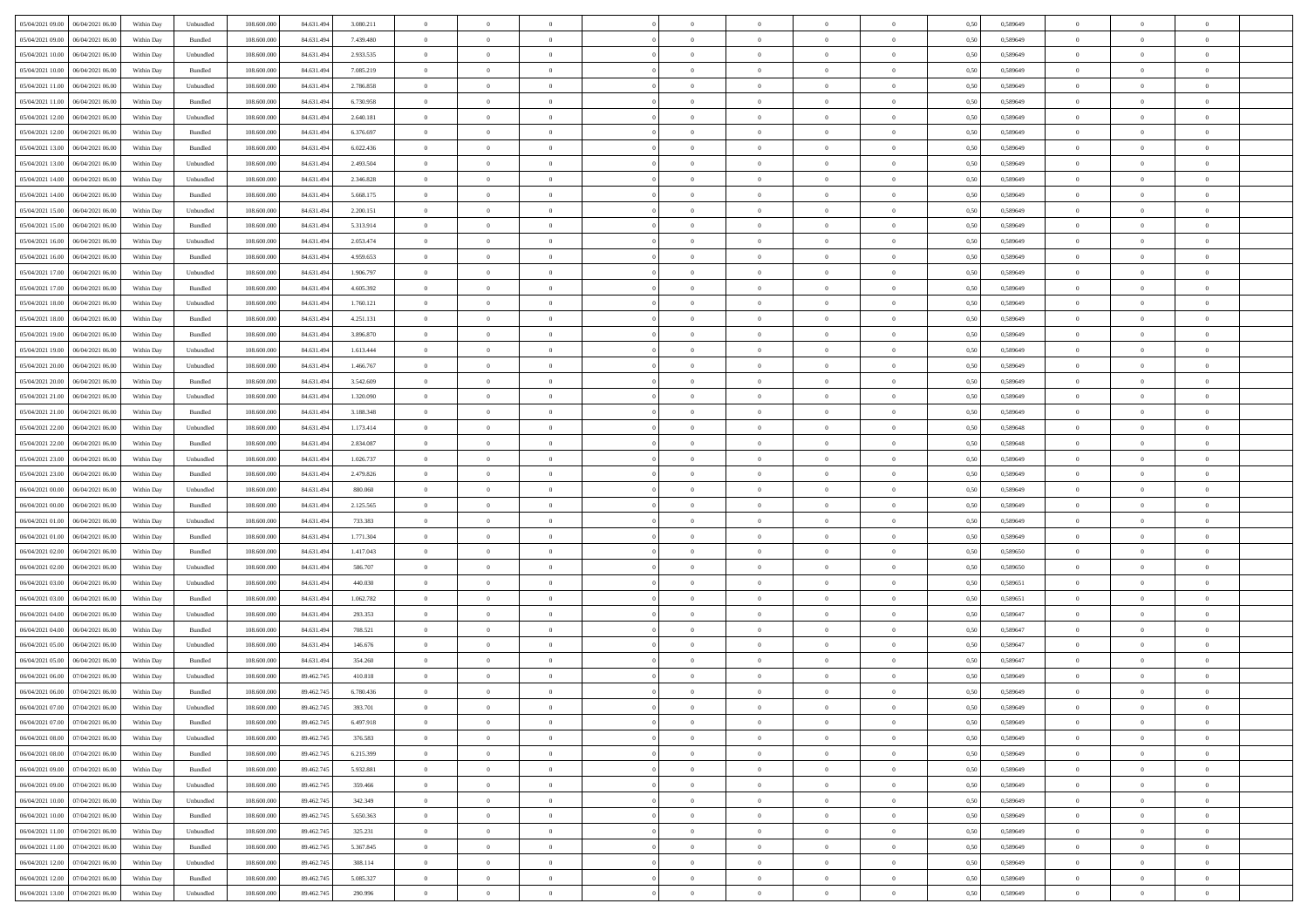| 06/04/2021 13:00 07/04/2021 06:00    | Within Day | Bundled   | 108.600.000 | 89.462.745 | 4.802.809 | $\Omega$       | $\overline{0}$ |                | $\Omega$       | $\theta$       | $\theta$       | $\theta$       | 0,50 | 0,589649 | $\theta$       | $\Omega$       | $\theta$       |  |
|--------------------------------------|------------|-----------|-------------|------------|-----------|----------------|----------------|----------------|----------------|----------------|----------------|----------------|------|----------|----------------|----------------|----------------|--|
| 06/04/2021 14:00<br>07/04/2021 06:00 | Within Day | Unbundled | 108.600.000 | 89.462.745 | 273.879   | $\overline{0}$ | 273.879        | $\overline{0}$ | $\overline{0}$ | $\theta$       | $\overline{0}$ | $\bf{0}$       | 0,50 | 0,589649 | $\theta$       | $\theta$       | $\overline{0}$ |  |
| 06/04/2021 14:00<br>07/04/2021 06:00 | Within Day | Bundled   | 108.600.000 | 89.462.745 | 4.520.290 | $\overline{0}$ | $\bf{0}$       | $\overline{0}$ | $\overline{0}$ | $\overline{0}$ | $\bf{0}$       | $\bf{0}$       | 0,50 | 0,589649 | $\bf{0}$       | $\overline{0}$ | $\overline{0}$ |  |
| 06/04/2021 15:00<br>07/04/2021 06:00 | Within Day | Bundled   | 108,600,000 | 89.736.624 | 4.237.772 | $\overline{0}$ | $\overline{0}$ | $\overline{0}$ | $\overline{0}$ | $\overline{0}$ | $\overline{0}$ | $\overline{0}$ | 0.50 | 0.589649 | $\theta$       | $\theta$       | $\overline{0}$ |  |
| 06/04/2021 16:00<br>07/04/2021 06:00 | Within Day | Bundled   | 108.600.000 | 89.736.624 | 3.955.254 | $\overline{0}$ | $\overline{0}$ | $\overline{0}$ | $\overline{0}$ | $\theta$       | $\overline{0}$ | $\bf{0}$       | 0,50 | 0,589649 | $\theta$       | $\theta$       | $\overline{0}$ |  |
|                                      |            |           |             |            |           |                |                |                |                |                |                |                |      |          |                |                |                |  |
| 06/04/2021 17:00<br>07/04/2021 06:00 | Within Day | Bundled   | 108.600.000 | 89.736.624 | 3.672.736 | $\overline{0}$ | $\bf{0}$       | $\overline{0}$ | $\overline{0}$ | $\overline{0}$ | $\overline{0}$ | $\bf{0}$       | 0,50 | 0,589649 | $\bf{0}$       | $\overline{0}$ | $\bf{0}$       |  |
| 06/04/2021 18:00<br>07/04/2021 06:00 | Within Day | Bundled   | 108.600.000 | 89.736.624 | 3.390.218 | $\overline{0}$ | $\overline{0}$ | $\overline{0}$ | $\overline{0}$ | $\overline{0}$ | $\overline{0}$ | $\bf{0}$       | 0.5( | 0.589649 | $\theta$       | $\theta$       | $\overline{0}$ |  |
| 06/04/2021 19:00<br>07/04/2021 06:00 | Within Day | Bundled   | 108.600.000 | 89.736.624 | 3.107.699 | $\overline{0}$ | 204.696        | $\overline{0}$ | 1,657084       | $\overline{0}$ | $\overline{0}$ | $\bf{0}$       | 0,50 | 0,589649 | $\theta$       | $\theta$       | $\overline{0}$ |  |
| 06/04/2021 20:00<br>07/04/2021 06.00 | Within Day | Bundled   | 108.600.000 | 89.941.320 | 2.639.094 | $\overline{0}$ | 2.639.094      | $\bf{0}$       | 1,657104       | 0,451400       | $\overline{0}$ | $\bf{0}$       | 0,50 | 0,589649 | 0,225700       | $\bf{0}$       | $\overline{0}$ |  |
| 07/04/2021 06:00<br>08/04/2021 06:00 | Within Day | Bundled   | 108.600.000 | 90.121.656 | 6.532.344 | $\overline{0}$ | 1.186.795      | $\overline{0}$ | 1,657067       | $\overline{0}$ | $\overline{0}$ | $\bf{0}$       | 0.5( | 0.589649 | $\theta$       | $\theta$       | $\overline{0}$ |  |
| 07/04/2021 07:00<br>08/04/2021 06:00 | Within Day | Bundled   | 108.600.000 | 91.308.451 | 5.122.817 | $\overline{0}$ | $\overline{0}$ | $\overline{0}$ | $\overline{0}$ | $\theta$       | $\overline{0}$ | $\bf{0}$       | 0,50 | 0,589649 | $\theta$       | $\theta$       | $\overline{0}$ |  |
| 07/04/2021 08:00<br>08/04/2021 06:00 | Within Day | Bundled   | 108.600.000 | 91.308.451 | 4.900.086 | $\overline{0}$ | $\bf{0}$       | $\overline{0}$ | $\overline{0}$ | $\overline{0}$ | $\overline{0}$ | $\bf{0}$       | 0,50 | 0,589649 | $\bf{0}$       | $\overline{0}$ | $\overline{0}$ |  |
| 07/04/2021 09:00<br>08/04/2021 06:00 | Within Day | Bundled   | 108,600,000 | 91.308.45  | 4.677.355 | $\overline{0}$ | $\overline{0}$ | $\overline{0}$ | $\overline{0}$ | $\overline{0}$ | $\overline{0}$ | $\overline{0}$ | 0.50 | 0.589649 | $\theta$       | $\theta$       | $\overline{0}$ |  |
| 07/04/2021 10:00<br>08/04/2021 06:00 | Within Day | Bundled   | 108.600.000 | 91.308.451 | 4.454.624 | $\overline{0}$ | $\theta$       | $\overline{0}$ | $\overline{0}$ | $\theta$       | $\overline{0}$ | $\bf{0}$       | 0,50 | 0,589649 | $\theta$       | $\theta$       | $\overline{0}$ |  |
| 07/04/2021 11:00<br>08/04/2021 06:00 | Within Day | Bundled   | 108.600.000 | 91.308.451 | 4.231.893 | $\overline{0}$ | $\bf{0}$       | $\overline{0}$ | $\overline{0}$ | $\overline{0}$ | $\overline{0}$ | $\bf{0}$       | 0,50 | 0,589649 | $\bf{0}$       | $\overline{0}$ | $\bf{0}$       |  |
| 07/04/2021 12:00<br>08/04/2021 06:00 | Within Day | Bundled   | 108.600.000 | 91.308.451 | 4.009.161 | $\overline{0}$ | $\overline{0}$ | $\overline{0}$ | $\overline{0}$ | $\overline{0}$ | $\overline{0}$ | $\bf{0}$       | 0.50 | 0.589649 | $\overline{0}$ | $\overline{0}$ | $\overline{0}$ |  |
|                                      |            |           |             |            |           |                |                |                |                |                |                |                |      |          |                |                |                |  |
| 07/04/2021 13:00<br>08/04/2021 06:00 | Within Day | Bundled   | 108.600.000 | 91.308.451 | 3.786.430 | $\bf{0}$       | 3.786.431      | $\overline{0}$ | 1,657078       | 0,006322       | $\overline{0}$ | $\bf{0}$       | 0,50 | 0,589649 | 0,003161       | $\theta$       | $\overline{0}$ |  |
| 08/04/2021 06:00<br>09/04/2021 06:00 | Within Day | Bundled   | 108.600.000 | 93.312.686 | 3.341.314 | $\overline{0}$ | 3.341.314      | $\bf{0}$       | 1,657067       | $\overline{0}$ | $\bf{0}$       | $\bf{0}$       | 0,50 | 0,589649 | $\bf{0}$       | $\overline{0}$ | $\overline{0}$ |  |
| 09/04/2021 06:00<br>10/04/2021 06:00 | Within Day | Bundled   | 108,600,00  | 89.551.63  | 7.102.366 | $\overline{0}$ | 1.068.515      | $\overline{0}$ | 1,657067       | $\overline{0}$ | $\overline{0}$ | $\bf{0}$       | 0.5( | 0.589649 | $\theta$       | $\theta$       | $\overline{0}$ |  |
| 09/04/2021 07:00<br>10/04/2021 06:00 | Within Day | Bundled   | 108.600.000 | 90.620.148 | 5.782.440 | $\bf{0}$       | $\overline{0}$ | $\overline{0}$ | $\overline{0}$ | $\overline{0}$ | $\overline{0}$ | $\bf{0}$       | 0,50 | 0,589649 | $\theta$       | $\theta$       | $\overline{0}$ |  |
| 09/04/2021 08:00<br>10/04/2021 06:00 | Within Day | Bundled   | 108.600.000 | 90.620.148 | 5.531.030 | $\overline{0}$ | $\bf{0}$       | $\overline{0}$ | $\overline{0}$ | $\overline{0}$ | $\overline{0}$ | $\bf{0}$       | 0,50 | 0,589649 | $\bf{0}$       | $\overline{0}$ | $\overline{0}$ |  |
| 09/04/2021 09:00<br>10/04/2021 06:00 | Within Day | Bundled   | 108,600,000 | 90.620.148 | 5.279.620 | $\overline{0}$ | $\overline{0}$ | $\overline{0}$ | $\overline{0}$ | $\overline{0}$ | $\overline{0}$ | $\overline{0}$ | 0.50 | 0.589649 | $\theta$       | $\theta$       | $\overline{0}$ |  |
| 09/04/2021 10:00<br>10/04/2021 06:00 | Within Day | Bundled   | 108.600.000 | 90.620.148 | 5.028.209 | $\overline{0}$ | $\overline{0}$ | $\overline{0}$ | $\overline{0}$ | $\theta$       | $\overline{0}$ | $\bf{0}$       | 0,50 | 0,589649 | $\theta$       | $\theta$       | $\overline{0}$ |  |
| 09/04/2021 11:00<br>10/04/2021 06:00 | Within Day | Bundled   | 108.600.000 | 90.620.148 | 4.776.799 | $\overline{0}$ | $\bf{0}$       | $\overline{0}$ | $\overline{0}$ | $\overline{0}$ | $\overline{0}$ | $\bf{0}$       | 0,50 | 0,589649 | $\bf{0}$       | $\overline{0}$ | $\bf{0}$       |  |
| 09/04/2021 12:00<br>10/04/2021 06:00 | Within Day | Bundled   | 108.600.000 | 90.620.148 | 4.525.388 | $\overline{0}$ | $\overline{0}$ | $\overline{0}$ | $\overline{0}$ | $\overline{0}$ | $\overline{0}$ | $\overline{0}$ | 0.5( | 0.589649 | $\theta$       | $\theta$       | $\overline{0}$ |  |
| 09/04/2021 13:00<br>10/04/2021 06:00 | Within Day | Bundled   | 108.600.000 | 90.620.148 | 4.273.978 | $\overline{0}$ | $\overline{0}$ | $\overline{0}$ | $\overline{0}$ | $\theta$       | $\overline{0}$ | $\bf{0}$       | 0,50 | 0,589649 | $\theta$       | $\theta$       | $\overline{0}$ |  |
| 09/04/2021 14:00<br>10/04/2021 06:00 | Within Day | Bundled   | 108.600.000 | 90.620.148 | 4.022.567 | $\overline{0}$ | $\bf{0}$       | $\overline{0}$ | $\overline{0}$ | $\overline{0}$ | $\bf{0}$       | $\bf{0}$       | 0,50 | 0,589649 | $\bf{0}$       | $\bf{0}$       | $\overline{0}$ |  |
| 10/04/2021 06:00                     |            | Bundled   | 108.600.000 | 90.620.148 | 3.771.157 | $\overline{0}$ | $\overline{0}$ | $\overline{0}$ | $\overline{0}$ | $\overline{0}$ | $\overline{0}$ | $\overline{0}$ | 0.5( | 0.589649 | $\theta$       | $\theta$       | $\overline{0}$ |  |
| 09/04/2021 15:00                     | Within Day |           |             |            |           |                |                |                |                |                |                |                |      |          |                |                |                |  |
| 09/04/2021 16:00<br>10/04/2021 06:00 | Within Day | Bundled   | 108.600.000 | 90.620.148 | 3.519.746 | $\bf{0}$       | $\overline{0}$ | $\overline{0}$ | $\overline{0}$ | $\theta$       | $\overline{0}$ | $\bf{0}$       | 0,50 | 0,589649 | $\theta$       | $\theta$       | $\overline{0}$ |  |
| 09/04/2021 17:00<br>10/04/2021 06:00 | Within Day | Bundled   | 108.600.000 | 90.620.148 | 3.268.336 | $\overline{0}$ | $\bf{0}$       | $\overline{0}$ | $\overline{0}$ | $\overline{0}$ | $\overline{0}$ | $\bf{0}$       | 0,50 | 0,589649 | $\bf{0}$       | $\overline{0}$ | $\overline{0}$ |  |
| 09/04/2021 18:00<br>10/04/2021 06:00 | Within Day | Bundled   | 108,600,00  | 90.620.148 | 3.016.925 | $\overline{0}$ | $\overline{0}$ | $\overline{0}$ | $\Omega$       | $\theta$       | $\theta$       | $\bf{0}$       | 0,50 | 0,589649 | $\,$ 0 $\,$    | $\overline{0}$ | $\theta$       |  |
| 09/04/2021 19:00<br>10/04/2021 06:00 | Within Day | Bundled   | 108.600.000 | 90.620.148 | 2.765.515 | $\overline{0}$ | $\overline{0}$ | $\overline{0}$ | $\overline{0}$ | $\theta$       | $\overline{0}$ | $\bf{0}$       | 0,50 | 0,589649 | $\theta$       | $\theta$       | $\overline{0}$ |  |
| 09/04/2021 20:00<br>10/04/2021 06:00 | Within Day | Bundled   | 108.600.000 | 90.620.148 | 2.514.104 | $\overline{0}$ | $\bf{0}$       | $\overline{0}$ | $\overline{0}$ | $\bf{0}$       | $\overline{0}$ | $\bf{0}$       | 0,50 | 0,589649 | $\bf{0}$       | $\overline{0}$ | $\bf{0}$       |  |
| 09/04/2021 21:00<br>10/04/2021 06:00 | Within Day | Bundled   | 108,600,00  | 90.620.148 | 2.262.694 | $\overline{0}$ | $\overline{0}$ | $\Omega$       | $\Omega$       | $\overline{0}$ | $\Omega$       | $\overline{0}$ | 0.50 | 0.589649 | $\theta$       | $\theta$       | $\theta$       |  |
| 09/04/2021 22.00<br>10/04/2021 06:00 | Within Day | Bundled   | 108.600.000 | 90.620.148 | 2.011.283 | $\bf{0}$       | $\overline{0}$ | $\overline{0}$ | $\overline{0}$ | $\theta$       | $\overline{0}$ | $\bf{0}$       | 0,50 | 0,589648 | $\theta$       | $\theta$       | $\overline{0}$ |  |
| 09/04/2021 23:00<br>10/04/2021 06:00 | Within Day | Bundled   | 108.600.000 | 90.620.148 | 1.759.873 | $\overline{0}$ | $\bf{0}$       | $\bf{0}$       | $\overline{0}$ | $\overline{0}$ | $\bf{0}$       | $\bf{0}$       | 0,50 | 0,589649 | $\bf{0}$       | $\bf{0}$       | $\overline{0}$ |  |
| 10/04/2021 00:00<br>10/04/2021 06:00 | Within Day | Bundled   | 108,600,00  | 90.620.148 | 1.508.462 | $\overline{0}$ | $\overline{0}$ | $\Omega$       | $\Omega$       | $\overline{0}$ | $\theta$       | $\overline{0}$ | 0.50 | 0.589649 | $\theta$       | $\theta$       | $\theta$       |  |
| 10/04/2021 01:00<br>10/04/2021 06:00 | Within Day | Bundled   | 108.600.000 | 90.620.148 | 1.257.052 | $\bf{0}$       | $\overline{0}$ | $\overline{0}$ | $\overline{0}$ | $\theta$       | $\overline{0}$ | $\bf{0}$       | 0,50 | 0,589649 | $\,$ 0 $\,$    | $\theta$       | $\overline{0}$ |  |
| 10/04/2021 02:00<br>10/04/2021 06:00 | Within Day | Bundled   | 108.600.000 | 90.620.148 | 1.005.641 | $\overline{0}$ | $\bf{0}$       | $\overline{0}$ | $\overline{0}$ | $\overline{0}$ | $\overline{0}$ | $\bf{0}$       | 0,50 | 0,589650 | $\bf{0}$       | $\overline{0}$ | $\overline{0}$ |  |
|                                      |            |           |             |            |           |                |                |                |                |                |                |                |      |          |                |                |                |  |
| 10/04/2021 03:00<br>10/04/2021 06:00 | Within Day | Bundled   | 108,600,00  | 90.620.148 | 754.231   | $\overline{0}$ | $\overline{0}$ | $\overline{0}$ | $\Omega$       | $\theta$       | $\overline{0}$ | $\bf{0}$       | 0.50 | 0,589651 | $\,$ 0 $\,$    | $\overline{0}$ | $\theta$       |  |
| 10/04/2021 04:00<br>10/04/2021 06:00 | Within Day | Bundled   | 108.600.000 | 90.620.148 | 502.820   | $\bf{0}$       | $\overline{0}$ | $\overline{0}$ | $\overline{0}$ | $\theta$       | $\overline{0}$ | $\bf{0}$       | 0,50 | 0,589647 | $\theta$       | $\theta$       | $\overline{0}$ |  |
| 10/04/2021 05:00<br>10/04/2021 06:00 | Within Day | Bundled   | 108.600.000 | 90.620.148 | 251.410   | $\overline{0}$ | $\overline{0}$ | $\overline{0}$ | $\overline{0}$ | $\overline{0}$ | $\overline{0}$ | $\bf{0}$       | 0,50 | 0,589647 | $\bf{0}$       | $\overline{0}$ | $\bf{0}$       |  |
| 10/04/2021 06:00<br>11/04/2021 06.00 | Within Day | Unbundled | 108,600,00  | 88.294.16  | 4.603.809 | $\overline{0}$ | 3.247.973      | $\Omega$       | $\Omega$       | $\Omega$       | $\theta$       | $\overline{0}$ | 0.50 | 0.589649 | $\theta$       | $\overline{0}$ | $\theta$       |  |
| 10/04/2021 06:00<br>11/04/2021 06:00 | Within Day | Bundled   | 108.600.000 | 88.294.162 | 3.756.027 | $\bf{0}$       | $\overline{0}$ | $\overline{0}$ | $\overline{0}$ | $\bf{0}$       | $\overline{0}$ | $\bf{0}$       | 0,50 | 0,589649 | $\bf{0}$       | $\,$ 0 $\,$    | $\overline{0}$ |  |
| 10/04/2021 07:00 11/04/2021 06:00    | Within Day | Bundled   | 108.600.000 | 91.542.134 | 3.599.526 | $\bf{0}$       | $\bf{0}$       |                |                |                |                |                | 0,50 | 0,589649 | $\bf{0}$       | $\bf{0}$       |                |  |
| 10/04/2021 07:00 11/04/2021 06:00    | Within Day | Unbundled | 108,600,000 | 91.542.134 | 1.299.343 | $\Omega$       | $\overline{0}$ | $\Omega$       | $\Omega$       | $\Omega$       | $\theta$       | $\overline{0}$ | 0.50 | 0.589649 | $\theta$       | $\Omega$       | $\theta$       |  |
| 10/04/2021 08:00<br>11/04/2021 06:00 | Within Day | Unbundled | 108.600.000 | 91.542.134 | 1.242.850 | $\overline{0}$ | $\overline{0}$ | $\overline{0}$ | $\overline{0}$ | $\,$ 0 $\,$    | $\overline{0}$ | $\,$ 0 $\,$    | 0,50 | 0,589649 | $\,$ 0 $\,$    | $\,$ 0 $\,$    | $\bf{0}$       |  |
| 10/04/2021 08:00<br>11/04/2021 06:00 | Within Day | Bundled   | 108.600.000 | 91.542.134 | 3.443.025 | $\overline{0}$ | $\overline{0}$ | $\overline{0}$ | $\overline{0}$ | $\overline{0}$ | $\overline{0}$ | $\bf{0}$       | 0,50 | 0,589649 | $\bf{0}$       | $\bf{0}$       | $\bf{0}$       |  |
| 10/04/2021 09:00<br>11/04/2021 06:00 | Within Day | Unbundled | 108,600,00  | 91.542.134 | 1.186.357 | $\overline{0}$ | $\bf{0}$       | $\overline{0}$ | $\overline{0}$ | $\overline{0}$ | $\overline{0}$ | $\bf{0}$       | 0,50 | 0,589649 | $\bf{0}$       | $\theta$       | $\overline{0}$ |  |
| 10/04/2021 09:00<br>11/04/2021 06:00 | Within Day | Bundled   | 108.600.000 | 91.542.134 | 3.286.524 | $\overline{0}$ | $\overline{0}$ | $\overline{0}$ | $\overline{0}$ | $\overline{0}$ | $\overline{0}$ | $\bf{0}$       | 0,50 | 0,589649 | $\,$ 0 $\,$    | $\theta$       | $\overline{0}$ |  |
|                                      |            |           |             |            |           |                |                |                |                |                |                |                |      |          |                |                |                |  |
| 10/04/2021 10:00<br>11/04/2021 06:00 | Within Day | Unbundled | 108.600.000 | 91.542.134 | 1.129.864 | $\overline{0}$ | $\overline{0}$ | $\overline{0}$ | $\overline{0}$ | $\overline{0}$ | $\overline{0}$ | $\bf{0}$       | 0,50 | 0,589649 | $\overline{0}$ | $\overline{0}$ | $\bf{0}$       |  |
| 10/04/2021 10:00<br>11/04/2021 06:00 | Within Day | Bundled   | 108,600,00  | 91.542.134 | 3.130.023 | $\overline{0}$ | $\overline{0}$ | $\overline{0}$ | $\overline{0}$ | $\overline{0}$ | $\overline{0}$ | $\bf{0}$       | 0.50 | 0.589649 | $\overline{0}$ | $\theta$       | $\overline{0}$ |  |
| 10/04/2021 11:00<br>11/04/2021 06:00 | Within Day | Unbundled | 108.600.000 | 91.542.134 | 1.073.371 | $\overline{0}$ | $\bf{0}$       | $\overline{0}$ | $\overline{0}$ | $\overline{0}$ | $\overline{0}$ | $\bf{0}$       | 0,50 | 0,589649 | $\,$ 0 $\,$    | $\theta$       | $\overline{0}$ |  |
| 10/04/2021 11:00<br>11/04/2021 06:00 | Within Day | Bundled   | 108.600.000 | 91.542.134 | 2.973.521 | $\overline{0}$ | $\bf{0}$       | $\overline{0}$ | $\overline{0}$ | $\overline{0}$ | $\overline{0}$ | $\bf{0}$       | 0,50 | 0,589649 | $\bf{0}$       | $\overline{0}$ | $\bf{0}$       |  |
| 10/04/2021 12:00<br>11/04/2021 06:00 | Within Day | Unbundled | 108,600,00  | 91.542.134 | 1.016.877 | $\overline{0}$ | $\overline{0}$ | $\overline{0}$ | $\overline{0}$ | $\overline{0}$ | $\overline{0}$ | $\bf{0}$       | 0.50 | 0.589649 | $\bf{0}$       | $\theta$       | $\overline{0}$ |  |
| 10/04/2021 12:00<br>11/04/2021 06:00 | Within Day | Bundled   | 108.600.000 | 91.542.134 | 2.817.020 | $\overline{0}$ | $\bf{0}$       | $\overline{0}$ | $\overline{0}$ | $\overline{0}$ | $\bf{0}$       | $\bf{0}$       | 0,50 | 0,589649 | $\,$ 0 $\,$    | $\,$ 0 $\,$    | $\overline{0}$ |  |
| 10/04/2021 13:00 11/04/2021 06:00    | Within Day | Unbundled | 108.600.000 | 91.542.134 | 960.384   | $\overline{0}$ | $\bf{0}$       | $\overline{0}$ | $\overline{0}$ | $\overline{0}$ | $\overline{0}$ | $\bf{0}$       | 0,50 | 0,589649 | $\overline{0}$ | $\bf{0}$       | $\overline{0}$ |  |
|                                      |            |           |             |            |           |                |                |                |                |                |                |                |      |          |                |                |                |  |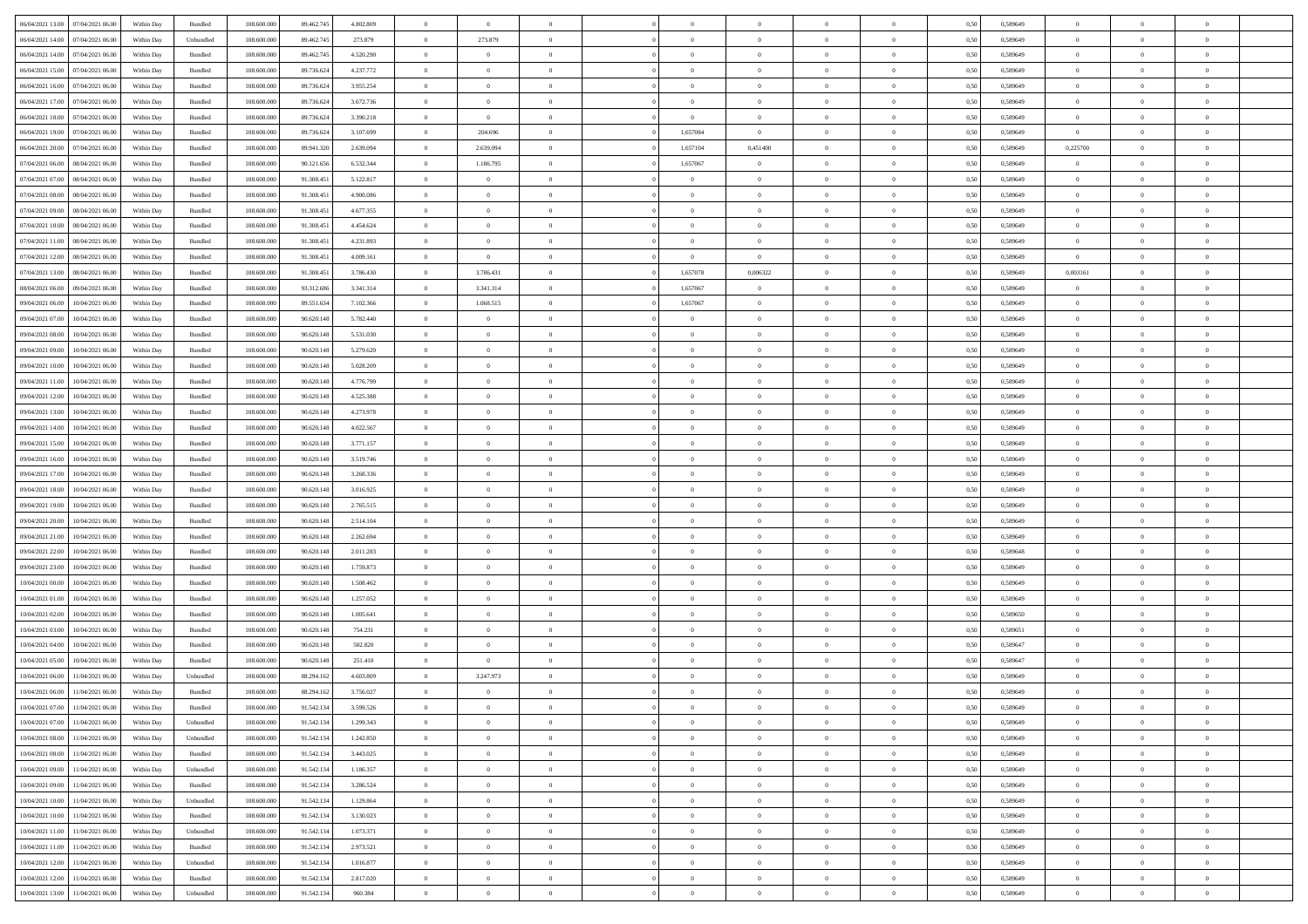|                                              |            |           |             |            |           | $\overline{0}$ | $\overline{0}$ |                | $\overline{0}$ | $\theta$       |                | $\theta$       |      |          | $\theta$       | $\theta$       | $\overline{0}$ |  |
|----------------------------------------------|------------|-----------|-------------|------------|-----------|----------------|----------------|----------------|----------------|----------------|----------------|----------------|------|----------|----------------|----------------|----------------|--|
| 10/04/2021 13:00 11/04/2021 06:00            | Within Day | Bundled   | 108.600.000 | 91.542.134 | 2.660.519 |                |                |                |                |                |                |                | 0,50 | 0,589649 |                |                |                |  |
| 10/04/2021 14:00<br>11/04/2021 06.00         | Within Day | Bundled   | 108.600.00  | 91.542.13  | 2.504.018 | $\bf{0}$       | $\bf{0}$       | $\bf{0}$       | $\bf{0}$       | $\overline{0}$ | $\overline{0}$ | $\bf{0}$       | 0,50 | 0,589649 | $\,$ 0 $\,$    | $\bf{0}$       | $\overline{0}$ |  |
| 10/04/2021 14:00<br>11/04/2021 06:00         | Within Day | Unbundled | 108,600,000 | 91.542.134 | 903.891   | $\overline{0}$ | $\overline{0}$ | $\overline{0}$ | $\bf{0}$       | $\bf{0}$       | $\overline{0}$ | $\bf{0}$       | 0.50 | 0.589649 | $\bf{0}$       | $\overline{0}$ | $\overline{0}$ |  |
| 10/04/2021 15:00<br>11/04/2021 06:00         | Within Day | Unbundled | 108.600.000 | 91.542.134 | 847.398   | $\overline{0}$ | 171.666        | $\overline{0}$ | $\overline{0}$ | $\theta$       | $\overline{0}$ | $\bf{0}$       | 0,50 | 0,589649 | $\theta$       | $\theta$       | $\overline{0}$ |  |
| 10/04/2021 15:00<br>11/04/2021 06:00         | Within Day | Bundled   | 108.600.00  | 91.542.13  | 2.347.517 | $\bf{0}$       | 69.783         | $\bf{0}$       | 1,657104       | $\theta$       | $\overline{0}$ | $\bf{0}$       | 0,50 | 0,589649 | $\,$ 0 $\,$    | $\bf{0}$       | $\overline{0}$ |  |
|                                              |            |           |             |            |           |                |                |                |                |                |                |                |      |          |                |                |                |  |
| 10/04/2021 16:00<br>11/04/2021 06:00         | Within Day | Unbundled | 108,600,000 | 91.783.583 | 630.683   | $\overline{0}$ | $\overline{0}$ | $\overline{0}$ | $\overline{0}$ | $\overline{0}$ | $\theta$       | $\bf{0}$       | 0.50 | 0.589649 | $\,$ 0 $\,$    | $\theta$       | $\overline{0}$ |  |
| 10/04/2021 16:00<br>11/04/2021 06:00         | Within Day | Bundled   | 108.600.000 | 91.783.583 | 2.125.885 | $\overline{0}$ | $\overline{0}$ | $\overline{0}$ | $\overline{0}$ | $\overline{0}$ | $\overline{0}$ | $\bf{0}$       | 0,50 | 0,589649 | $\theta$       | $\theta$       | $\overline{0}$ |  |
| 10/04/2021 17:00<br>11/04/2021 06:00         | Within Day | Unbundled | 108.600.00  | 91.783.58  | 585.634   | $\bf{0}$       | $\bf{0}$       | $\bf{0}$       | $\overline{0}$ | $\theta$       | $\overline{0}$ | $\bf{0}$       | 0,50 | 0,589649 | $\,$ 0 $\,$    | $\bf{0}$       | $\overline{0}$ |  |
| 10/04/2021 17:00<br>11/04/2021 06:00         | Within Day | Bundled   | 108,600,000 | 91.783.583 | 1.974.036 | $\overline{0}$ | 251.590        | $\overline{0}$ | 1,657053       | $\overline{0}$ | $\overline{0}$ | $\bf{0}$       | 0.50 | 0.589649 | $\bf{0}$       | $\overline{0}$ | $\overline{0}$ |  |
| 10/04/2021 18:00<br>11/04/2021 06:00         | Within Day | Unbundled | 108.600.000 | 92.035.173 | 540.585   | $\overline{0}$ | $\overline{0}$ | $\overline{0}$ | $\overline{0}$ | $\overline{0}$ | $\overline{0}$ | $\bf{0}$       | 0,50 | 0,589649 | $\bf{0}$       | $\bf{0}$       | $\overline{0}$ |  |
|                                              |            |           |             |            |           |                |                |                |                |                |                |                |      |          |                |                |                |  |
| 10/04/2021 18:00<br>11/04/2021 06:00         | Within Day | Bundled   | 108.600.00  | 92.035.17  | 1.589.950 | $\bf{0}$       | 1.589.950      | $\bf{0}$       | 1,657067       | 0,223909       | $\overline{0}$ | $\bf{0}$       | 0,50 | 0,589649 | 0,111954       | $\bf{0}$       | $\overline{0}$ |  |
| 10/04/2021 19:00<br>11/04/2021 06:00         | Within Day | Unbundled | 108,600,000 | 93.625.124 | 495.537   | $\overline{0}$ | 204.696        | $\overline{0}$ | $\overline{0}$ | $\overline{0}$ | $\overline{0}$ | $\bf{0}$       | 0.50 | 0.589649 | $\overline{0}$ | $\overline{0}$ | $\,$ 0         |  |
| 10/04/2021 20:00<br>11/04/2021 06:00         | Within Day | Unbundled | 108.600.000 | 93.829.820 | 264.400   | $\overline{0}$ | $\overline{0}$ | $\overline{0}$ | $\theta$       | $\theta$       | $\overline{0}$ | $\bf{0}$       | 0,50 | 0,589649 | $\theta$       | $\theta$       | $\overline{0}$ |  |
| 10/04/2021 21:00<br>11/04/2021 06:00         | Within Day | Unbundled | 108.600.00  | 93.829.820 | 237.960   | $\bf{0}$       | $\overline{0}$ | $\bf{0}$       | $\overline{0}$ | $\bf{0}$       | $\overline{0}$ | $\bf{0}$       | 0,50 | 0,589649 | $\,$ 0 $\,$    | $\bf{0}$       | $\overline{0}$ |  |
| 10/04/2021 22.00<br>11/04/2021 06:00         | Within Day | Unbundled | 108,600,000 | 93.829.820 | 211.520   | $\overline{0}$ | $\bf{0}$       | $\overline{0}$ | $\bf{0}$       | $\overline{0}$ | $\Omega$       | $\bf{0}$       | 0.50 | 0.589648 | $\,$ 0 $\,$    | $\theta$       | $\overline{0}$ |  |
|                                              |            |           |             |            |           |                |                |                |                |                |                |                |      |          |                |                |                |  |
| 10/04/2021 23:00<br>11/04/2021 06:00         | Within Day | Unbundled | 108.600.000 | 93.829.820 | 185.080   | $\overline{0}$ | $\overline{0}$ | $\overline{0}$ | $\overline{0}$ | $\overline{0}$ | $\overline{0}$ | $\bf{0}$       | 0,50 | 0,589649 | $\theta$       | $\theta$       | $\overline{0}$ |  |
| 11/04/2021 00:00<br>11/04/2021 06:00         | Within Day | Unbundled | 108.600.00  | 93.829.820 | 158.640   | $\bf{0}$       | $\bf{0}$       | $\bf{0}$       | $\overline{0}$ | $\theta$       | $\overline{0}$ | $\bf{0}$       | 0,50 | 0,589649 | $\,$ 0 $\,$    | $\bf{0}$       | $\overline{0}$ |  |
| 11/04/2021 01:00<br>11/04/2021 06:00         | Within Day | Unbundled | 108,600,000 | 93.829.820 | 132.200   | $\overline{0}$ | $\bf{0}$       | $\overline{0}$ | $\bf{0}$       | $\overline{0}$ | $\overline{0}$ | $\bf{0}$       | 0.50 | 0.589649 | $\bf{0}$       | $\overline{0}$ | $\overline{0}$ |  |
| 11/04/2021 02:00<br>11/04/2021 06:00         | Within Day | Unbundled | 108.600.000 | 93.829.820 | 105.760   | $\overline{0}$ | $\bf{0}$       | $\overline{0}$ | $\overline{0}$ | $\overline{0}$ | $\overline{0}$ | $\bf{0}$       | 0,50 | 0,589650 | $\,$ 0 $\,$    | $\bf{0}$       | $\overline{0}$ |  |
| 11/04/2021 03:00<br>11/04/2021 06:00         | Within Day | Unbundled | 108.600.00  | 93.829.820 | 79.320    | $\bf{0}$       | $\bf{0}$       | $\bf{0}$       | $\bf{0}$       | $\overline{0}$ | $\overline{0}$ | $\bf{0}$       | 0,50 | 0,589651 | $\,$ 0 $\,$    | $\bf{0}$       | $\overline{0}$ |  |
| 11/04/2021 04:00<br>11/04/2021 06:00         | Within Day | Unbundled | 108,600,000 | 93.829.820 | 52.880    | $\overline{0}$ | $\bf{0}$       | $\overline{0}$ | $\overline{0}$ | $\bf{0}$       | $\overline{0}$ | $\bf{0}$       | 0.50 | 0.589647 | $\bf{0}$       | $\overline{0}$ | $\,$ 0         |  |
|                                              |            |           |             |            |           |                |                |                |                |                |                |                |      |          |                |                |                |  |
| 11/04/2021 05:00<br>11/04/2021 06:00         | Within Day | Unbundled | 108.600.000 | 93.829.820 | 26.440    | $\overline{0}$ | $\overline{0}$ | $\overline{0}$ | $\overline{0}$ | $\theta$       | $\overline{0}$ | $\bf{0}$       | 0,50 | 0,589647 | $\theta$       | $\theta$       | $\overline{0}$ |  |
| 11/04/2021 06:00<br>12/04/2021 06:00         | Within Day | Bundled   | 108.600.00  | 89.284.95  | 7.369.048 | $\bf{0}$       | 4.834.326      | $\bf{0}$       | 1,657067       | $\theta$       | $\overline{0}$ | $\bf{0}$       | 0,50 | 0,589649 | $\,$ 0 $\,$    | $\bf{0}$       | $\overline{0}$ |  |
| 11/04/2021 07:00<br>12/04/2021 06:00         | Within Day | Bundled   | 108,600,000 | 94.119.276 | 2.429.109 | $\overline{0}$ | $\overline{0}$ | $\overline{0}$ | $\overline{0}$ | $\overline{0}$ | $\theta$       | $\bf{0}$       | 0.50 | 0.589649 | $\,$ 0 $\,$    | $\theta$       | $\overline{0}$ |  |
| 11/04/2021 08:00<br>12/04/2021 06:00         | Within Day | Bundled   | 108.600.000 | 94.119.276 | 2.323.495 | $\overline{0}$ | $\overline{0}$ | $\overline{0}$ | $\overline{0}$ | $\overline{0}$ | $\overline{0}$ | $\bf{0}$       | 0,50 | 0,589649 | $\,$ 0 $\,$    | $\theta$       | $\overline{0}$ |  |
| 11/04/2021 11:00<br>12/04/2021 06:00         | Within Day | Bundled   | 108.600.00  | 94.119.276 | 2.006.655 | $\bf{0}$       | $\overline{0}$ | $\bf{0}$       | $\overline{0}$ | $\bf{0}$       | $\overline{0}$ | $\bf{0}$       | 0,50 | 0,589649 | $\,$ 0 $\,$    | $\bf{0}$       | $\overline{0}$ |  |
| 11/04/2021 12:00<br>12/04/2021 06:00         | Within Day | Bundled   | 108,600,000 | 94.119.276 | 1.901.042 | $\overline{0}$ | $\bf{0}$       | $\overline{0}$ | $\bf{0}$       | $\overline{0}$ | $\overline{0}$ | $\bf{0}$       | 0.50 | 0.589649 | $\bf{0}$       | $\overline{0}$ | $\overline{0}$ |  |
| 11/04/2021 13:00<br>12/04/2021 06:00         |            |           | 108.600.000 |            |           | $\overline{0}$ | $\overline{0}$ | $\overline{0}$ | $\overline{0}$ | $\overline{0}$ | $\overline{0}$ |                |      |          | $\theta$       | $\theta$       | $\overline{0}$ |  |
|                                              | Within Day | Bundled   |             | 94.119.276 | 1.795.428 |                |                |                |                |                |                | $\bf{0}$       | 0,50 | 0,589649 |                |                |                |  |
| 11/04/2021 14:00<br>12/04/2021 06:00         | Within Day | Bundled   | 108.600.00  | 94.119.276 | 1.689.815 | $\bf{0}$       | 446.610        | $\bf{0}$       | 1,657090       | $\overline{0}$ | $\overline{0}$ | $\bf{0}$       | 0,50 | 0,589649 | $\,$ 0 $\,$    | $\bf{0}$       | $\overline{0}$ |  |
| 11/04/2021 15:00<br>12/04/2021 06:00         | Within Day | Bundled   | 108,600,000 | 94.565.886 | 1.165.504 | $\overline{0}$ | 781.568        | $\overline{0}$ | 1.657104       | $\overline{0}$ | $\overline{0}$ | $\bf{0}$       | 0.50 | 0.589649 | $\overline{0}$ | $\overline{0}$ | $\,$ 0         |  |
| 11/04/2021 16:00<br>12/04/2021 06:00         | Within Day | Bundled   | 108.600.000 | 95.347.45  | 358,341   | $\overline{0}$ | 358.341        | $\overline{0}$ | 1,657041       | 0,168891       | $\overline{0}$ | $\bf{0}$       | 0.50 | 0.589649 | 0,084446       | $\theta$       | $\overline{0}$ |  |
| 12/04/2021 06:00<br>13/04/2021 06:00         | Within Day | Bundled   | 108.600.00  | 92.690.35  | 3.963.645 | $\bf{0}$       | 2.422.429      | $\bf{0}$       | 1,657067       | $\overline{0}$ | $\overline{0}$ | $\bf{0}$       | 0,50 | 0,589649 | $\,$ 0 $\,$    | $\bf{0}$       | $\overline{0}$ |  |
| 12/04/2021 07:00<br>13/04/2021 06:00         | Within Day | Bundled   | 108,600,000 | 95.112.783 | 1.476.998 | $\overline{0}$ | $\overline{0}$ | $\overline{0}$ | $\bf{0}$       | $\overline{0}$ | $\Omega$       | $\bf{0}$       | 0.50 | 0.589649 | $\bf{0}$       | $\theta$       | $\overline{0}$ |  |
| 12/04/2021 08:00<br>13/04/2021 06:00         | Within Dav | Bundled   | 108.600.000 | 95.112.783 | 1.412.781 | $\overline{0}$ | $\overline{0}$ | $\overline{0}$ | $\overline{0}$ | $\theta$       | $\overline{0}$ | $\bf{0}$       | 0.50 | 0.589649 | $\theta$       | $\theta$       | $\overline{0}$ |  |
|                                              |            |           |             |            |           |                |                |                |                |                |                |                |      |          |                |                |                |  |
| 12/04/2021 09:00<br>13/04/2021 06:00         | Within Day | Bundled   | 108.600.00  | 95.112.78  | 1.348.564 | $\bf{0}$       | $\bf{0}$       | $\bf{0}$       | $\overline{0}$ | $\bf{0}$       | $\overline{0}$ | $\bf{0}$       | 0,50 | 0,589649 | $\,$ 0 $\,$    | $\bf{0}$       | $\overline{0}$ |  |
| 12/04/2021 10:00<br>13/04/2021 06:00         | Within Day | Bundled   | 108,600,000 | 95.112.78  | 1.284.346 | $\overline{0}$ | $\overline{0}$ | $\overline{0}$ | $\bf{0}$       | $\overline{0}$ | $\overline{0}$ | $\bf{0}$       | 0.50 | 0.589649 | $\bf{0}$       | $\overline{0}$ | $\overline{0}$ |  |
| 12/04/2021 11:00<br>13/04/2021 06:00         | Within Dav | Bundled   | 108.600.000 | 95.112.783 | 1.220.129 | $\overline{0}$ | 1.220.129      | $\overline{0}$ | 1,657058       | 0,056566       | $\overline{0}$ | $\bf{0}$       | 0.50 | 0.589649 | 0,028283       | $\overline{0}$ | $\overline{0}$ |  |
| 17/04/2021 06:00<br>18/04/2021 06:00         | Within Day | Unbundled | 108.600.00  | 92.905.413 | 9.162.237 | $\bf{0}$       | $\bf{0}$       | $\bf{0}$       | $\bf{0}$       | $\overline{0}$ | $\overline{0}$ | $\bf{0}$       | 0,50 | 0,589649 | $\overline{0}$ | $\bf{0}$       | $\overline{0}$ |  |
| 17/04/2021 06:00<br>18/04/2021 06:00         | Within Day | Bundled   | 108,600,000 | 92.905.413 | 6,532,348 | $\overline{0}$ | $\bf{0}$       | $\overline{0}$ | $\bf{0}$       | $\bf{0}$       | $\overline{0}$ | $\bf{0}$       | 0.50 | 0.589649 | $\bf{0}$       | $\overline{0}$ | $\overline{0}$ |  |
| 17/04/2021 07:00<br>18/04/2021 06:00         | Within Dav | Unbundled | 108.600.000 | 92.905.413 | 8,780,477 | $\overline{0}$ | $\overline{0}$ | $\overline{0}$ | $\overline{0}$ | $\theta$       | $\overline{0}$ | $\bf{0}$       | 0.50 | 0.589649 | $\theta$       | $\theta$       | $\overline{0}$ |  |
|                                              |            |           |             |            |           |                |                |                |                |                |                |                |      |          |                |                |                |  |
| 17/04/2021 07:00<br>18/04/2021 06:00         | Within Day | Bundled   | 108.600.00  | 92.905.413 | 6.260.167 | $\bf{0}$       | $\bf{0}$       | $\bf{0}$       | $\bf{0}$       | $\overline{0}$ | $\overline{0}$ | $\bf{0}$       | 0,50 | 0,589649 | $\,$ 0 $\,$    | $\bf{0}$       | $\overline{0}$ |  |
| 17/04/2021 08:00<br>18/04/2021 06:00         | Within Day | Bundled   | 108,600,000 | 92.905.41  | 5.987.986 | $\overline{0}$ | $\overline{0}$ | $\overline{0}$ | $\bf{0}$       | $\overline{0}$ | $\Omega$       | $\bf{0}$       | 0.50 | 0.589649 | $\bf{0}$       | $\theta$       | $\overline{0}$ |  |
| 17/04/2021 08:00<br>18/04/2021 06:00         | Within Dav | Unbundled | 108.600.000 | 92.905.413 | 8.398.717 | $\overline{0}$ | $\overline{0}$ | $\Omega$       | $\overline{0}$ | $\theta$       | $\Omega$       | $\overline{0}$ | 0.5( | 0.589649 | $\theta$       | $\theta$       | $\overline{0}$ |  |
| 17/04/2021 09:00<br>18/04/2021 06:00         | Within Day | Unbundled | 108.600.00  | 92.905.413 | 8.016.957 | $\bf{0}$       | $\bf{0}$       | $\bf{0}$       | $\bf{0}$       | $\bf{0}$       | $\overline{0}$ | $\bf{0}$       | 0,50 | 0,589649 | $\,$ 0 $\,$    | $\bf{0}$       | $\overline{0}$ |  |
| $17/04/2021\;09.00 \qquad 18/04/2021\;06.00$ | Within Day | Bundled   | 108.600.000 | 92.905.413 | 5.715.805 | $\bf{0}$       | $\theta$       |                | $\overline{0}$ |                |                |                | 0,50 | 0.589649 | $\bf{0}$       | $\overline{0}$ |                |  |
| 17/04/2021 10:00 18/04/2021 06:00            | Within Day | Unbundled | 108.600.000 | 92.905.413 | 7.635.198 | $\overline{0}$ | $\overline{0}$ | $\Omega$       | $\theta$       | $\overline{0}$ | $\overline{0}$ | $\bf{0}$       | 0,50 | 0,589649 | $\theta$       | $\theta$       | $\overline{0}$ |  |
|                                              |            |           |             |            |           |                |                |                |                |                |                |                |      |          |                |                |                |  |
| 17/04/2021 10:00<br>18/04/2021 06:00         | Within Day | Bundled   | 108.600.00  | 92.905.413 | 5.443.624 | $\overline{0}$ | $\bf{0}$       | $\overline{0}$ | $\overline{0}$ | $\bf{0}$       | $\overline{0}$ | $\bf{0}$       | 0,50 | 0,589649 | $\bf{0}$       | $\overline{0}$ | $\bf{0}$       |  |
| 17/04/2021 11:00 18/04/2021 06:00            | Within Day | Unbundled | 108,600,000 | 92.905.413 | 7.253.438 | $\overline{0}$ | $\bf{0}$       | $\overline{0}$ | $\overline{0}$ | $\mathbf{0}$   | $\overline{0}$ | $\,$ 0 $\,$    | 0.50 | 0.589649 | $\overline{0}$ | $\bf{0}$       | $\,$ 0 $\,$    |  |
| 17/04/2021 11:00 18/04/2021 06:00            | Within Dav | Bundled   | 108.600.000 | 92.905.413 | 5.171.442 | $\overline{0}$ | $\overline{0}$ | $\overline{0}$ | $\overline{0}$ | $\overline{0}$ | $\overline{0}$ | $\bf{0}$       | 0,50 | 0.589649 | $\theta$       | $\theta$       | $\overline{0}$ |  |
| 17/04/2021 12:00<br>18/04/2021 06:00         | Within Day | Unbundled | 108.600.000 | 92.905.413 | 6.871.678 | $\overline{0}$ | $\bf{0}$       | $\overline{0}$ | $\overline{0}$ | $\overline{0}$ | $\overline{0}$ | $\bf{0}$       | 0,50 | 0,589649 | $\bf{0}$       | $\overline{0}$ | $\overline{0}$ |  |
| 17/04/2021 12:00<br>18/04/2021 06:00         | Within Day | Bundled   | 108,600,000 | 92.905.413 | 4.899.261 | $\overline{0}$ | $\bf{0}$       | $\overline{0}$ | $\overline{0}$ | $\bf{0}$       | $\overline{0}$ | $\bf{0}$       | 0.50 | 0.589649 | $\,$ 0 $\,$    | $\overline{0}$ | $\,$ 0         |  |
| 17/04/2021 13:00<br>18/04/2021 06:00         | Within Dav | Unbundled | 108.600.000 | 92.905.413 | 6.489.918 | $\overline{0}$ | $\overline{0}$ | $\overline{0}$ | $\overline{0}$ | $\overline{0}$ | $\overline{0}$ | $\bf{0}$       | 0,50 | 0.589649 | $\overline{0}$ | $\theta$       | $\overline{0}$ |  |
| 17/04/2021 13:00<br>18/04/2021 06:00         | Within Day | Bundled   | 108.600.00  | 92.905.413 | 4.627.080 | $\overline{0}$ | $\overline{0}$ | $\overline{0}$ | $\overline{0}$ | $\overline{0}$ | $\overline{0}$ | $\bf{0}$       | 0,50 | 0,589649 | $\bf{0}$       | $\overline{0}$ | $\overline{0}$ |  |
|                                              |            |           |             |            |           |                |                |                |                |                |                |                |      |          |                |                |                |  |
| 17/04/2021 14:00<br>18/04/2021 06:00         | Within Day | Unbundled | 108,600,000 | 92.905.413 | 6.108.158 | $\overline{0}$ | $\overline{0}$ | $\overline{0}$ | $\overline{0}$ | $\overline{0}$ | $\overline{0}$ | $\bf{0}$       | 0.50 | 0.589649 | $\mathbf{0}$   | $\bf{0}$       | $\,$ 0         |  |
| 17/04/2021 14:00<br>18/04/2021 06:00         | Within Dav | Bundled   | 108.600.000 | 92.905.413 | 4.354.899 | $\overline{0}$ | $\overline{0}$ | $\overline{0}$ | $\overline{0}$ | $\overline{0}$ | $\overline{0}$ | $\bf{0}$       | 0,50 | 0.589649 | $\overline{0}$ | $\theta$       | $\overline{0}$ |  |
| 17/04/2021 15:00<br>18/04/2021 06:00         | Within Day | Bundled   | 108.600.00  | 92.905.413 | 4.082.718 | $\overline{0}$ | $\bf{0}$       | $\overline{0}$ | $\bf{0}$       | $\overline{0}$ | $\bf{0}$       | $\bf{0}$       | 0,50 | 0,589649 | $\bf{0}$       | $\,$ 0 $\,$    | $\bf{0}$       |  |
| 17/04/2021 15:00 18/04/2021 06:00            | Within Day | Unbundled | 108.600.000 | 92.905.413 | 5.726.398 | $\,$ 0 $\,$    | $\bf{0}$       | $\overline{0}$ | $\overline{0}$ | $\,$ 0 $\,$    | $\overline{0}$ | $\bf{0}$       | 0,50 | 0,589649 | $\overline{0}$ | $\,$ 0 $\,$    | $\,$ 0 $\,$    |  |
|                                              |            |           |             |            |           |                |                |                |                |                |                |                |      |          |                |                |                |  |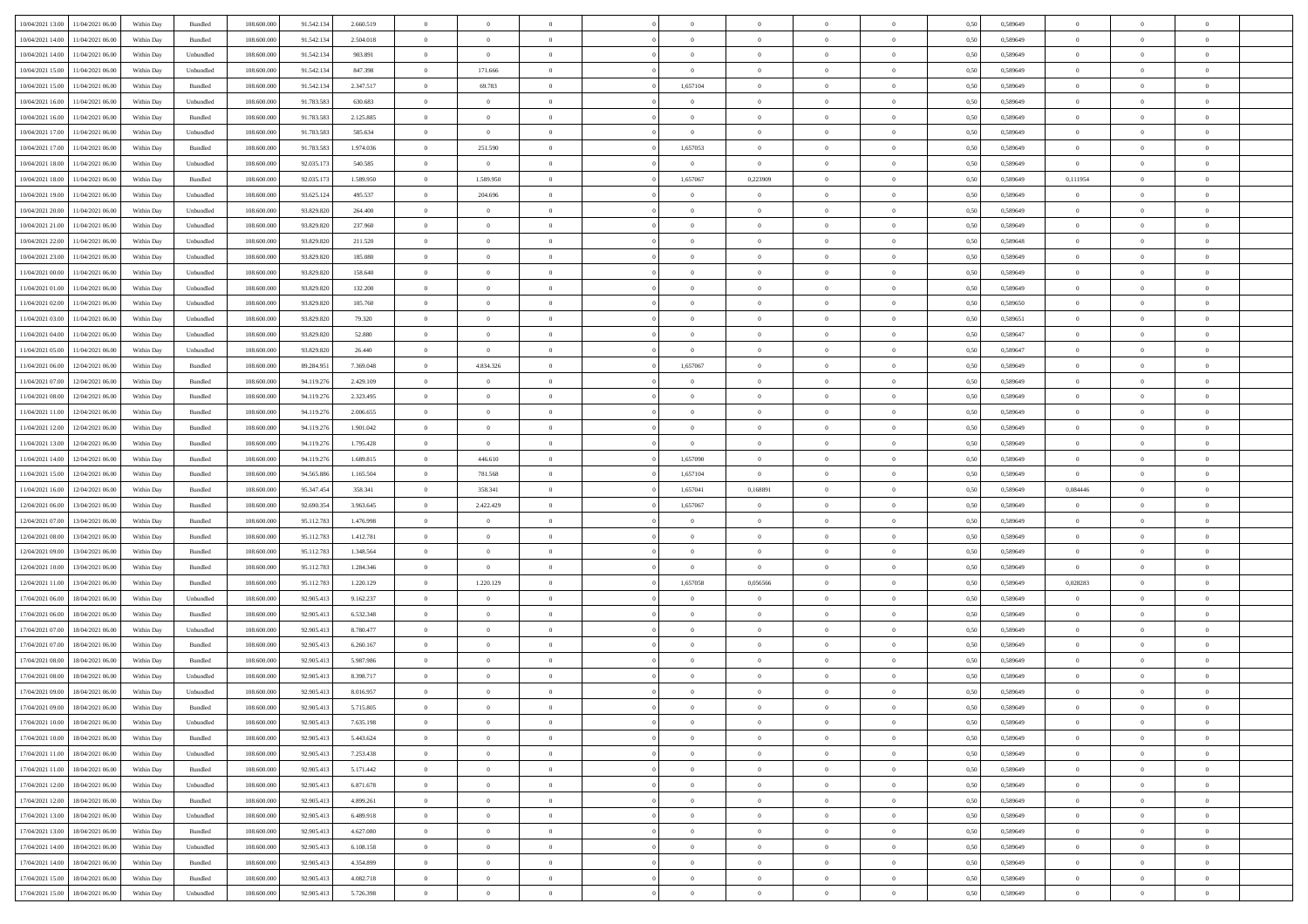| 17/04/2021 16:00 18/04/2021 06:00    | Within Day | Unbundled | 108.600.000 | 92.905.413 | 5.344.638  | $\overline{0}$ | $\overline{0}$ |                | $\overline{0}$ | $\theta$       |                | $\theta$       | 0,50 | 0,589649 | $\theta$       | $\theta$       | $\overline{0}$ |  |
|--------------------------------------|------------|-----------|-------------|------------|------------|----------------|----------------|----------------|----------------|----------------|----------------|----------------|------|----------|----------------|----------------|----------------|--|
|                                      |            |           |             |            |            |                |                |                |                |                |                |                |      |          |                |                |                |  |
| 17/04/2021 16:00<br>18/04/2021 06:00 | Within Day | Bundled   | 108.600.00  | 92.905.413 | 3.810.536  | $\bf{0}$       | $\bf{0}$       | $\bf{0}$       | $\bf{0}$       | $\overline{0}$ | $\overline{0}$ | $\bf{0}$       | 0,50 | 0,589649 | $\,$ 0 $\,$    | $\bf{0}$       | $\overline{0}$ |  |
| 17/04/2021 17:00<br>18/04/2021 06:00 | Within Day | Unbundled | 108,600,000 | 92.905.413 | 4.962.878  | $\overline{0}$ | $\bf{0}$       | $\overline{0}$ | $\bf{0}$       | $\bf{0}$       | $\overline{0}$ | $\bf{0}$       | 0.50 | 0.589649 | $\bf{0}$       | $\overline{0}$ | $\overline{0}$ |  |
| 17/04/2021 17:00<br>18/04/2021 06:00 | Within Day | Bundled   | 108.600.000 | 92.905.413 | 3.538.355  | $\overline{0}$ | $\overline{0}$ | $\overline{0}$ | $\theta$       | $\theta$       | $\overline{0}$ | $\bf{0}$       | 0,50 | 0,589649 | $\theta$       | $\theta$       | $\overline{0}$ |  |
| 17/04/2021 18:00<br>18/04/2021 06:00 | Within Day | Unbundled | 108.600.00  | 92.905.413 | 4.581.118  | $\bf{0}$       | $\overline{0}$ | $\bf{0}$       | $\overline{0}$ | $\theta$       | $\overline{0}$ | $\bf{0}$       | 0,50 | 0,589649 | $\,$ 0 $\,$    | $\bf{0}$       | $\overline{0}$ |  |
| 17/04/2021 18:00<br>18/04/2021 06:00 | Within Day | Bundled   | 108,600,000 | 92.905.41  | 3.266.174  | $\overline{0}$ | $\overline{0}$ | $\overline{0}$ | $\bf{0}$       | $\overline{0}$ | $\theta$       | $\bf{0}$       | 0.50 | 0.589649 | $\,$ 0 $\,$    | $\theta$       | $\overline{0}$ |  |
| 17/04/2021 19:00                     |            |           |             |            |            | $\overline{0}$ | $\overline{0}$ | $\overline{0}$ | $\overline{0}$ | $\overline{0}$ | $\overline{0}$ |                |      |          | $\,$ 0 $\,$    | $\theta$       | $\overline{0}$ |  |
| 18/04/2021 06:00                     | Within Day | Unbundled | 108.600.000 | 92.905.413 | 4.199.358  |                |                |                |                |                |                | $\bf{0}$       | 0,50 | 0,589649 |                |                |                |  |
| 17/04/2021 19:00<br>18/04/2021 06:00 | Within Day | Bundled   | 108.600.00  | 92.905.413 | 2.993.993  | $\bf{0}$       | $\bf{0}$       | $\bf{0}$       | $\overline{0}$ | $\overline{0}$ | $\overline{0}$ | $\bf{0}$       | 0,50 | 0,589649 | $\,$ 0 $\,$    | $\bf{0}$       | $\overline{0}$ |  |
| 17/04/2021 20:00<br>18/04/2021 06:00 | Within Day | Unbundled | 108,600,000 | 92.905.413 | 3.817.599  | $\overline{0}$ | $\bf{0}$       | $\overline{0}$ | $\bf{0}$       | $\overline{0}$ | $\overline{0}$ | $\bf{0}$       | 0.50 | 0.589649 | $\bf{0}$       | $\overline{0}$ | $\overline{0}$ |  |
| 17/04/2021 20:00<br>18/04/2021 06:00 | Within Day | Bundled   | 108.600.000 | 92.905.413 | 2.721.812  | $\overline{0}$ | $\bf{0}$       | $\overline{0}$ | $\overline{0}$ | $\overline{0}$ | $\overline{0}$ | $\bf{0}$       | 0,50 | 0,589649 | $\,$ 0 $\,$    | $\bf{0}$       | $\overline{0}$ |  |
| 17/04/2021 21:00<br>18/04/2021 06:00 | Within Day | Unbundled | 108.600.00  | 92.905.413 | 3.435.839  | $\bf{0}$       | 102.999        | $\bf{0}$       | $\bf{0}$       | $\bf{0}$       | $\overline{0}$ | $\bf{0}$       | 0,50 | 0,589649 | $\,$ 0 $\,$    | $\bf{0}$       | $\overline{0}$ |  |
| 17/04/2021 21:00<br>18/04/2021 06:00 | Within Day | Bundled   | 108,600,000 | 92.905.413 | 2.449.630  | $\overline{0}$ | $\bf{0}$       | $\overline{0}$ | $\overline{0}$ | $\bf{0}$       | $\overline{0}$ | $\bf{0}$       | 0.50 | 0.589649 | $\bf{0}$       | $\overline{0}$ | $\,$ 0         |  |
| 17/04/2021 22:00<br>18/04/2021 06:00 | Within Day | Bundled   | 108.600.000 | 93.008.412 | 2.177.449  | $\overline{0}$ | $\overline{0}$ | $\overline{0}$ | $\theta$       | $\theta$       | $\overline{0}$ | $\bf{0}$       | 0,50 | 0,589648 | $\,$ 0 $\,$    | $\theta$       | $\overline{0}$ |  |
| 17/04/2021 22.00<br>18/04/2021 06:00 | Within Day | Unbundled | 108.600.00  | 93.008.413 | 2.962.524  | $\bf{0}$       | $\overline{0}$ | $\bf{0}$       | $\overline{0}$ | $\theta$       | $\overline{0}$ | $\bf{0}$       | 0,50 | 0,589648 | $\,$ 0 $\,$    | $\bf{0}$       | $\overline{0}$ |  |
|                                      |            |           |             |            |            |                |                |                |                |                |                |                |      |          |                |                |                |  |
| 17/04/2021 23:00<br>18/04/2021 06:00 | Within Day | Unbundled | 108,600,000 | 93.008.412 | 2.592.208  | $\overline{0}$ | $\overline{0}$ | $\overline{0}$ | $\bf{0}$       | $\overline{0}$ | $\Omega$       | $\bf{0}$       | 0.50 | 0.589649 | $\theta$       | $\theta$       | $\overline{0}$ |  |
| 17/04/2021 23:00<br>18/04/2021 06:00 | Within Day | Bundled   | 108.600.000 | 93.008.412 | 1.905.268  | $\overline{0}$ | $\overline{0}$ | $\overline{0}$ | $\overline{0}$ | $\overline{0}$ | $\overline{0}$ | $\bf{0}$       | 0,50 | 0,589649 | $\theta$       | $\theta$       | $\overline{0}$ |  |
| 18/04/2021 00:00<br>18/04/2021 06:00 | Within Day | Unbundled | 108.600.00  | 93.008.413 | 2.221.893  | $\bf{0}$       | $\bf{0}$       | $\bf{0}$       | $\overline{0}$ | $\theta$       | $\overline{0}$ | $\bf{0}$       | 0,50 | 0,589649 | $\,$ 0 $\,$    | $\bf{0}$       | $\overline{0}$ |  |
| 18/04/2021 00:00<br>18/04/2021 06:00 | Within Day | Bundled   | 108,600,000 | 93,008.412 | 1.633.087  | $\overline{0}$ | $\bf{0}$       | $\overline{0}$ | $\bf{0}$       | $\overline{0}$ | $\overline{0}$ | $\bf{0}$       | 0.50 | 0.589649 | $\bf{0}$       | $\overline{0}$ | $\overline{0}$ |  |
| 18/04/2021 01:00<br>18/04/2021 06:00 | Within Day | Unbundled | 108.600.000 | 93.008.412 | 1.851.577  | $\overline{0}$ | $\bf{0}$       | $\overline{0}$ | $\overline{0}$ | $\overline{0}$ | $\overline{0}$ | $\bf{0}$       | 0,50 | 0,589649 | $\,$ 0 $\,$    | $\bf{0}$       | $\overline{0}$ |  |
| 18/04/2021 01:00<br>18/04/2021 06:00 | Within Day | Bundled   | 108.600.00  | 93.008.413 | 1.360.906  | $\bf{0}$       | $\bf{0}$       | $\bf{0}$       | $\bf{0}$       | $\overline{0}$ | $\overline{0}$ | $\bf{0}$       | 0,50 | 0,589649 | $\,$ 0 $\,$    | $\bf{0}$       | $\overline{0}$ |  |
| 18/04/2021 02:00<br>18/04/2021 06:00 | Within Day | Unbundled | 108,600,000 | 93.008.412 | 1.481.262  | $\overline{0}$ | $\bf{0}$       | $\overline{0}$ | $\overline{0}$ | $\bf{0}$       | $\overline{0}$ | $\bf{0}$       | 0.50 | 0.589650 | $\bf{0}$       | $\overline{0}$ | $\,$ 0         |  |
| 18/04/2021 02:00<br>18/04/2021 06:00 | Within Day | Bundled   | 108.600.000 | 93.008.412 | 1.088.724  | $\overline{0}$ | $\overline{0}$ | $\overline{0}$ | $\overline{0}$ | $\theta$       | $\overline{0}$ | $\bf{0}$       | 0,50 | 0,589650 | $\theta$       | $\theta$       | $\overline{0}$ |  |
| 18/04/2021 03:00<br>18/04/2021 06:00 | Within Day | Unbundled | 108.600.00  | 93.008.413 | 1.110.946  | $\bf{0}$       | $\bf{0}$       | $\bf{0}$       | $\bf{0}$       | $\,$ 0 $\,$    | $\overline{0}$ | $\bf{0}$       | 0,50 | 0,589651 | $\,$ 0 $\,$    | $\bf{0}$       | $\overline{0}$ |  |
| 18/04/2021 06:00                     |            |           | 108,600,000 |            |            |                | $\overline{0}$ |                |                | $\overline{0}$ | $\Omega$       |                |      |          |                | $\theta$       |                |  |
| 18/04/2021 03:00                     | Within Day | Bundled   |             | 93.008.412 | 816.543    | $\overline{0}$ |                | $\overline{0}$ | $\bf{0}$       |                |                | $\bf{0}$       | 0.50 | 0.589651 | $\,$ 0 $\,$    |                | $\overline{0}$ |  |
| 18/04/2021 04:00<br>18/04/2021 06:00 | Within Day | Unbundled | 108.600.000 | 93.008.412 | 740.631    | $\overline{0}$ | $\overline{0}$ | $\overline{0}$ | $\overline{0}$ | $\overline{0}$ | $\overline{0}$ | $\bf{0}$       | 0,50 | 0,589647 | $\,$ 0 $\,$    | $\theta$       | $\overline{0}$ |  |
| 18/04/2021 04:00<br>18/04/2021 06:00 | Within Day | Bundled   | 108.600.00  | 93.008.413 | 544.362    | $\bf{0}$       | $\overline{0}$ | $\bf{0}$       | $\overline{0}$ | $\bf{0}$       | $\overline{0}$ | $\bf{0}$       | 0,50 | 0,589647 | $\,$ 0 $\,$    | $\bf{0}$       | $\overline{0}$ |  |
| 18/04/2021 05:00<br>18/04/2021 06:00 | Within Day | Bundled   | 108,600,000 | 93,008.412 | 272.181    | $\overline{0}$ | $\bf{0}$       | $\overline{0}$ | $\bf{0}$       | $\overline{0}$ | $\overline{0}$ | $\bf{0}$       | 0.50 | 0.589647 | $\bf{0}$       | $\overline{0}$ | $\overline{0}$ |  |
| 18/04/2021 05:00<br>18/04/2021 06:00 | Within Day | Unbundled | 108.600.000 | 93.008.412 | 370.315    | $\overline{0}$ | $\bf{0}$       | $\overline{0}$ | $\overline{0}$ | $\overline{0}$ | $\overline{0}$ | $\bf{0}$       | 0,50 | 0,589647 | $\theta$       | $\theta$       | $\overline{0}$ |  |
| 18/04/2021 06:00<br>19/04/2021 06:00 | Within Day | Unbundled | 108.600.00  | 90.739.35  | 11.002.711 | $\bf{0}$       | $\bf{0}$       | $\bf{0}$       | $\bf{0}$       | $\overline{0}$ | $\overline{0}$ | $\bf{0}$       | 0,50 | 0,589649 | $\,$ 0 $\,$    | $\bf{0}$       | $\overline{0}$ |  |
| 18/04/2021 06:00<br>19/04/2021 06:00 | Within Day | Bundled   | 108,600,000 | 90.739.353 | 6.857.934  | $\overline{0}$ | $\bf{0}$       | $\overline{0}$ | $\overline{0}$ | $\bf{0}$       | $\overline{0}$ | $\bf{0}$       | 0.50 | 0.589649 | $\bf{0}$       | $\overline{0}$ | $\,$ 0         |  |
| 18/04/2021 07:00<br>19/04/2021 06:00 | Within Day | Unbundled | 108.600.000 | 90.739.353 | 10.544.265 | $\overline{0}$ | $\overline{0}$ | $\overline{0}$ | $\overline{0}$ | $\overline{0}$ | $\overline{0}$ | $\bf{0}$       | 0.50 | 0.589649 | $\theta$       | $\theta$       | $\overline{0}$ |  |
| 18/04/2021 07:00<br>19/04/2021 06:00 | Within Day | Bundled   | 108.600.00  | 90.739.35  | 6.572.187  | $\bf{0}$       | $\bf{0}$       | $\bf{0}$       | $\bf{0}$       | $\,$ 0 $\,$    | $\overline{0}$ | $\bf{0}$       | 0,50 | 0,589649 | $\,$ 0 $\,$    | $\bf{0}$       | $\overline{0}$ |  |
| 18/04/2021 08:00<br>19/04/2021 06:00 | Within Day | Unbundled | 108,600,000 | 90.739.353 | 10.085.819 | $\overline{0}$ | $\bf{0}$       | $\overline{0}$ | $\bf{0}$       | $\overline{0}$ | $\Omega$       | $\bf{0}$       | 0.50 | 0.589649 | $\,$ 0 $\,$    | $\theta$       | $\overline{0}$ |  |
|                                      |            |           |             |            |            |                |                |                |                |                |                |                |      |          |                |                |                |  |
| 18/04/2021 08:00<br>19/04/2021 06:00 | Within Dav | Bundled   | 108.600.000 | 90.739.353 | 6.286.439  | $\overline{0}$ | $\overline{0}$ | $\overline{0}$ | $\overline{0}$ | $\theta$       | $\overline{0}$ | $\bf{0}$       | 0.50 | 0.589649 | $\theta$       | $\theta$       | $\overline{0}$ |  |
| 18/04/2021 09:00<br>19/04/2021 06:00 | Within Day | Unbundled | 108.600.00  | 90.739.35  | 9.627.372  | $\bf{0}$       | $\bf{0}$       | $\bf{0}$       | $\bf{0}$       | $\overline{0}$ | $\overline{0}$ | $\bf{0}$       | 0,50 | 0,589649 | $\,$ 0 $\,$    | $\bf{0}$       | $\overline{0}$ |  |
| 18/04/2021 09:00<br>19/04/2021 06:00 | Within Day | Bundled   | 108,600,000 | 90.739.35  | 6.000.692  | $\overline{0}$ | $\bf{0}$       | $\overline{0}$ | $\bf{0}$       | $\overline{0}$ | $\overline{0}$ | $\bf{0}$       | 0.50 | 0.589649 | $\bf{0}$       | $\overline{0}$ | $\overline{0}$ |  |
| 18/04/2021 11:00<br>19/04/2021 06:00 | Within Dav | Unbundled | 108.600.000 | 90.739.353 | 8.710.480  | $\overline{0}$ | $\overline{0}$ | $\overline{0}$ | $\overline{0}$ | $\overline{0}$ | $\overline{0}$ | $\bf{0}$       | 0.50 | 0.589649 | $\theta$       | $\theta$       | $\overline{0}$ |  |
| 18/04/2021 11:00<br>19/04/2021 06:00 | Within Day | Bundled   | 108.600.00  | 90.739.35  | 5.429.198  | $\bf{0}$       | $\bf{0}$       | $\bf{0}$       | $\bf{0}$       | $\overline{0}$ | $\overline{0}$ | $\bf{0}$       | 0,50 | 0,589649 | $\,$ 0 $\,$    | $\bf{0}$       | $\overline{0}$ |  |
| 18/04/2021 12:00<br>19/04/2021 06:00 | Within Day | Unbundled | 108,600,000 | 90.739.353 | 8.252.033  | $\overline{0}$ | $\bf{0}$       | $\overline{0}$ | $\overline{0}$ | $\bf{0}$       | $\overline{0}$ | $\bf{0}$       | 0.50 | 0.589649 | $\bf{0}$       | $\overline{0}$ | $\overline{0}$ |  |
| 18/04/2021 12:00<br>19/04/2021 06:00 | Within Dav | Bundled   | 108.600.000 | 90.739.353 | 5.143.450  | $\overline{0}$ | $\overline{0}$ | $\overline{0}$ | $\overline{0}$ | $\overline{0}$ | $\overline{0}$ | $\bf{0}$       | 0.50 | 0.589649 | $\theta$       | $\theta$       | $\overline{0}$ |  |
| 18/04/2021 13:00<br>19/04/2021 06:00 | Within Day | Bundled   | 108.600.00  | 90.739.35  | 4.857.703  | $\bf{0}$       | $\bf{0}$       | $\bf{0}$       | $\bf{0}$       | $\overline{0}$ | $\overline{0}$ | $\bf{0}$       | 0,50 | 0,589649 | $\,$ 0 $\,$    | $\bf{0}$       | $\overline{0}$ |  |
| 18/04/2021 13:00<br>19/04/2021 06:00 | Within Day | Unbundled | 108,600,000 | 90.739.35  | 7.793.587  | $\overline{0}$ | $\overline{0}$ | $\overline{0}$ | $\overline{0}$ | $\theta$       | $\Omega$       | $\bf{0}$       | 0.50 | 0.589649 | $\bf{0}$       | $\theta$       | $\overline{0}$ |  |
| 18/04/2021 14:00<br>19/04/2021 06:00 | Within Dav | Unbundled | 108.600.000 | 90.739.353 | 7.335.141  | $\overline{0}$ | $\overline{0}$ | $\Omega$       | $\theta$       | $\theta$       | $\Omega$       | $\overline{0}$ | 0.5( | 0.589649 | $\theta$       | $\theta$       | $\overline{0}$ |  |
|                                      |            |           |             |            |            |                |                |                |                |                |                |                |      |          |                |                |                |  |
| 18/04/2021 14:00<br>19/04/2021 06:00 | Within Day | Bundled   | 108.600.00  | 90.739.35  | 4.571.956  | $\bf{0}$       | $\bf{0}$       | $\bf{0}$       | $\bf{0}$       | $\bf{0}$       | $\overline{0}$ | $\bf{0}$       | 0,50 | 0,589649 | $\,$ 0 $\,$    | $\bf{0}$       | $\overline{0}$ |  |
| 18/04/2021 15:00 19/04/2021 06:00    | Within Day | Unbundled | 108.600.000 | 90.739.353 | 6.876.694  | $\bf{0}$       | $\theta$       |                | $\Omega$       |                |                |                | 0,50 | 0.589649 | $\bf{0}$       | $\overline{0}$ |                |  |
| 18/04/2021 15:00 19/04/2021 06:00    | Within Dav | Bundled   | 108.600.000 | 90.739.353 | 4.286.208  | $\overline{0}$ | 446.610        | $\overline{0}$ | 1,657104       | $\overline{0}$ | $\overline{0}$ | $\bf{0}$       | 0,50 | 0,589649 | $\theta$       | $\theta$       | $\overline{0}$ |  |
| 18/04/2021 16:00<br>19/04/2021 06:00 | Within Day | Unbundled | 108.600.00  | 91.185.96  | 6.418.248  | $\overline{0}$ | $\overline{0}$ | $\overline{0}$ | $\overline{0}$ | $\bf{0}$       | $\overline{0}$ | $\bf{0}$       | 0,50 | 0,589649 | $\bf{0}$       | $\overline{0}$ | $\bf{0}$       |  |
| 18/04/2021 16:00 19/04/2021 06:00    | Within Day | Bundled   | 108,600,000 | 91.185.963 | 3.583.625  | $\overline{0}$ | 513.230        | $\overline{0}$ | 1,657041       | $\overline{0}$ | $\overline{0}$ | $\,$ 0 $\,$    | 0.50 | 0.589649 | $\mathbf{0}$   | $\bf{0}$       | $\,$ 0 $\,$    |  |
| 18/04/2021 17:00 19/04/2021 06:00    | Within Dav | Unbundled | 108.600.000 | 91.699.192 | 5.959.802  | $\overline{0}$ | 374.966        | $\overline{0}$ | $\overline{0}$ | $\overline{0}$ | $\overline{0}$ | $\bf{0}$       | 0.50 | 0.589649 | $\theta$       | $\theta$       | $\overline{0}$ |  |
| 18/04/2021 17:00<br>19/04/2021 06:00 | Within Day | Bundled   | 108.600.000 | 91.699.192 | 2.851.081  | $\overline{0}$ | $\bf{0}$       | $\overline{0}$ | $\overline{0}$ | $\bf{0}$       | $\overline{0}$ | $\bf{0}$       | 0,50 | 0,589649 | $\bf{0}$       | $\overline{0}$ | $\overline{0}$ |  |
| 18/04/2021 18:00<br>19/04/2021 06:00 | Within Day | Unbundled | 108,600,000 | 92.074.159 | 5.155.232  | $\overline{0}$ | $\overline{0}$ | $\overline{0}$ | $\overline{0}$ | $\overline{0}$ | $\overline{0}$ | $\bf{0}$       | 0.50 | 0.589649 | $\,$ 0 $\,$    | $\theta$       | $\overline{0}$ |  |
| 18/04/2021 18:00<br>19/04/2021 06:00 | Within Dav | Bundled   | 108.600.000 | 92.074.159 | 2.631.767  | $\overline{0}$ | 1.852.316      | $\overline{0}$ | 1,657067       | $\overline{0}$ | $\overline{0}$ | $\bf{0}$       | 0,50 | 0.589649 | $\overline{0}$ | $\theta$       | $\overline{0}$ |  |
|                                      |            |           |             |            |            |                |                |                |                |                |                |                |      |          | $\bf{0}$       | $\overline{0}$ | $\overline{0}$ |  |
| 18/04/2021 19:00<br>19/04/2021 06:00 | Within Day | Unbundled | 108.600.00  | 93.926.475 | 4.725.630  | $\overline{0}$ | $\overline{0}$ | $\overline{0}$ | $\overline{0}$ | $\overline{0}$ | $\overline{0}$ | $\bf{0}$       | 0,50 | 0,589649 |                |                |                |  |
| 18/04/2021 19:00<br>19/04/2021 06:00 | Within Day | Bundled   | 108,600,000 | 93.926.475 | 714.497    | $\overline{0}$ | 714.498        | $\overline{0}$ | 1,657084       | 0.307773       | $\overline{0}$ | $\bf{0}$       | 0.50 | 0.589649 | 0,153886       | $\,$ 0 $\,$    | $\,$ 0         |  |
| 18/04/2021 20:00 19/04/2021 06:00    | Within Dav | Unbundled | 108.600.000 | 94.640.972 | 4.296.027  | $\overline{0}$ | 114.444        | $\overline{0}$ | $\overline{0}$ | $\bf{0}$       | $\overline{0}$ | $\bf{0}$       | 0,50 | 0.589649 | $\overline{0}$ | $\theta$       | $\overline{0}$ |  |
| 18/04/2021 21:00<br>19/04/2021 06:00 | Within Day | Unbundled | 108.600.00  | 94.755.416 | 3.763.425  | $\overline{0}$ | $\bf{0}$       | $\overline{0}$ | $\overline{0}$ | $\bf{0}$       | $\overline{0}$ | $\bf{0}$       | 0,50 | 0,589649 | $\bf{0}$       | $\bf{0}$       | $\bf{0}$       |  |
| 18/04/2021 22:00 19/04/2021 06:00    | Within Day | Unbundled | 108.600.000 | 94.755.416 | 3.345.266  | $\overline{0}$ | $\bf{0}$       | $\overline{0}$ | $\overline{0}$ | $\,$ 0 $\,$    | $\overline{0}$ | $\bf{0}$       | 0,50 | 0,589648 | $\overline{0}$ | $\,$ 0 $\,$    | $\,$ 0 $\,$    |  |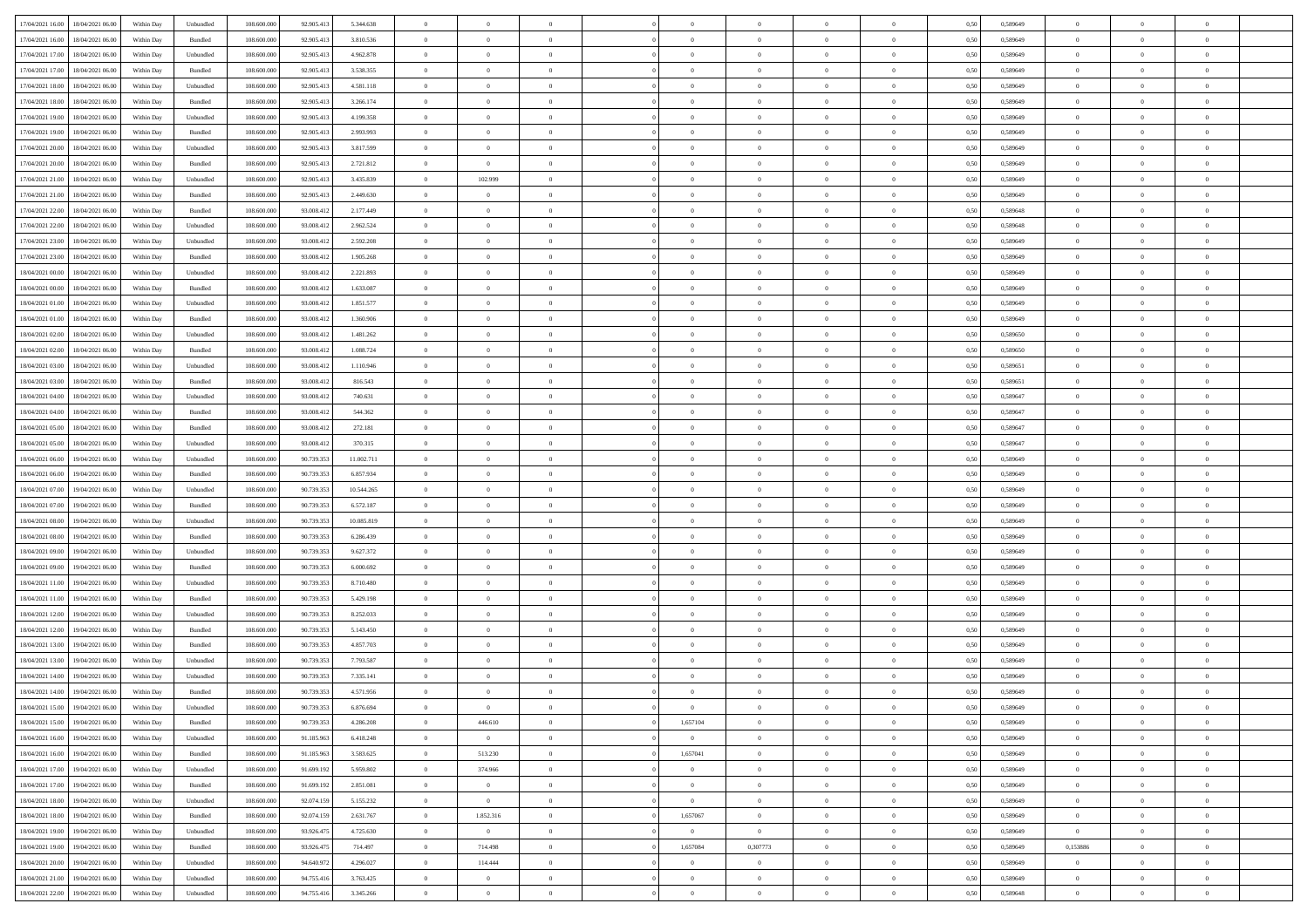| 18/04/2021 23:00<br>19/04/2021 06:00 | Within Day | Unbundled                   | 108.600.000 | 94.755.416  | 2.927.108  | $\overline{0}$ | $\theta$       |                | $\overline{0}$ | $\theta$       |                | $\theta$       | 0,50 | 0,589649 | $\theta$       | $\theta$       | $\theta$       |  |
|--------------------------------------|------------|-----------------------------|-------------|-------------|------------|----------------|----------------|----------------|----------------|----------------|----------------|----------------|------|----------|----------------|----------------|----------------|--|
| 19/04/2021 00:00<br>19/04/2021 06:00 | Within Day | Unbundled                   | 108.600.00  | 94.755.41   | 2.508.950  | $\bf{0}$       | $\bf{0}$       | $\bf{0}$       | $\bf{0}$       | $\overline{0}$ | $\overline{0}$ | $\bf{0}$       | 0,50 | 0,589649 | $\,$ 0 $\,$    | $\bf{0}$       | $\overline{0}$ |  |
| 19/04/2021 01:00<br>19/04/2021 06:00 | Within Day | Unbundled                   | 108,600,000 | 94.755.416  | 2.090.791  | $\overline{0}$ | $\bf{0}$       | $\overline{0}$ | $\bf{0}$       | $\bf{0}$       | $\overline{0}$ | $\bf{0}$       | 0.50 | 0.589649 | $\bf{0}$       | $\overline{0}$ | $\bf{0}$       |  |
| 19/04/2021 02:00                     |            |                             | 108.600.000 |             |            | $\overline{0}$ | $\overline{0}$ | $\overline{0}$ | $\theta$       | $\theta$       | $\overline{0}$ |                |      |          | $\theta$       | $\theta$       | $\overline{0}$ |  |
| 19/04/2021 06:00                     | Within Day | Unbundled                   |             | 94.755.416  | 1.672.633  |                |                |                |                |                |                | $\bf{0}$       | 0,50 | 0,589650 |                |                |                |  |
| 19/04/2021 03:00<br>19/04/2021 06:00 | Within Day | Unbundled                   | 108.600.00  | 94.755.41   | 1.254.475  | $\bf{0}$       | $\overline{0}$ | $\bf{0}$       | $\overline{0}$ | $\theta$       | $\overline{0}$ | $\bf{0}$       | 0,50 | 0,589651 | $\,$ 0 $\,$    | $\bf{0}$       | $\overline{0}$ |  |
| 19/04/2021 04:00<br>19/04/2021 06:00 | Within Day | Unbundled                   | 108,600,000 | 94.755.416  | 836,316    | $\overline{0}$ | $\overline{0}$ | $\overline{0}$ | $\bf{0}$       | $\overline{0}$ | $\theta$       | $\bf{0}$       | 0.50 | 0.589647 | $\,$ 0 $\,$    | $\theta$       | $\overline{0}$ |  |
| 19/04/2021 05:00<br>19/04/2021 06:00 | Within Day | Unbundled                   | 108.600.000 | 94.755.416  | 418.158    | $\overline{0}$ | $\bf{0}$       | $\overline{0}$ | $\overline{0}$ | $\overline{0}$ | $\overline{0}$ | $\bf{0}$       | 0,50 | 0,589647 | $\theta$       | $\theta$       | $\overline{0}$ |  |
|                                      |            |                             |             |             |            |                |                |                |                |                |                |                |      |          |                |                |                |  |
| 19/04/2021 06:00<br>20/04/2021 06:00 | Within Day | Unbundled                   | 108.600.00  | 95.937.89   | 10.272.075 | $\bf{0}$       | 167.479        | $\bf{0}$       | $\overline{0}$ | $\overline{0}$ | $\overline{0}$ | $\bf{0}$       | 0,50 | 0,589649 | $\,$ 0 $\,$    | $\bf{0}$       | $\overline{0}$ |  |
| 19/04/2021 06:00<br>20/04/2021 06:00 | Within Day | Bundled                     | 108,600,000 | 95.937.89   | 2.390.027  | $\overline{0}$ | $\bf{0}$       | $\overline{0}$ | $\bf{0}$       | $\overline{0}$ | $\overline{0}$ | $\bf{0}$       | 0.50 | 0.589649 | $\bf{0}$       | $\overline{0}$ | $\overline{0}$ |  |
| 19/04/2021 07:00<br>20/04/2021 06:00 | Within Day | Bundled                     | 108.600.000 | 96.105.374  | 2.290.443  | $\overline{0}$ | $\bf{0}$       | $\overline{0}$ | $\overline{0}$ | $\overline{0}$ | $\overline{0}$ | $\bf{0}$       | 0,50 | 0,589649 | $\,$ 0 $\,$    | $\bf{0}$       | $\overline{0}$ |  |
| 19/04/2021 07:00<br>20/04/2021 06.00 | Within Day | Unbundled                   | 108.600.00  | 96.105.37   | 9.683.571  | $\bf{0}$       | $\bf{0}$       | $\bf{0}$       | $\bf{0}$       | $\bf{0}$       | $\overline{0}$ | $\bf{0}$       | 0,50 | 0,589649 | $\,$ 0 $\,$    | $\bf{0}$       | $\overline{0}$ |  |
|                                      |            |                             |             |             |            |                |                |                |                |                |                |                |      |          |                |                |                |  |
| 19/04/2021 08:00<br>20/04/2021 06:00 | Within Day | Unbundled                   | 108,600,000 | 96.105.37   | 9.262.546  | $\overline{0}$ | $\bf{0}$       | $\overline{0}$ | $\overline{0}$ | $\bf{0}$       | $\overline{0}$ | $\bf{0}$       | 0.50 | 0.589649 | $\bf{0}$       | $\overline{0}$ | $\,$ 0         |  |
| 19/04/2021 08:00<br>20/04/2021 06:00 | Within Day | Bundled                     | 108.600.000 | 96.105.374  | 2.190.858  | $\overline{0}$ | $\overline{0}$ | $\overline{0}$ | $\theta$       | $\theta$       | $\overline{0}$ | $\bf{0}$       | 0,50 | 0,589649 | $\,$ 0 $\,$    | $\theta$       | $\overline{0}$ |  |
| 19/04/2021 09:00<br>20/04/2021 06.00 | Within Day | Unbundled                   | 108.600.00  | 96.105.37   | 8.841.521  | $\bf{0}$       | $\overline{0}$ | $\bf{0}$       | $\overline{0}$ | $\bf{0}$       | $\overline{0}$ | $\bf{0}$       | 0,50 | 0,589649 | $\,$ 0 $\,$    | $\bf{0}$       | $\overline{0}$ |  |
| 19/04/2021 09:00<br>20/04/2021 06:00 | Within Day | Bundled                     | 108,600,000 | 96.105.37   | 2.091.274  | $\overline{0}$ | $\bf{0}$       | $\overline{0}$ | $\bf{0}$       | $\overline{0}$ | $\theta$       | $\bf{0}$       | 0.50 | 0.589649 | $\theta$       | $\theta$       | $\overline{0}$ |  |
| 19/04/2021 10:00                     |            |                             | 108.600.000 |             |            | $\overline{0}$ | $\overline{0}$ | $\overline{0}$ | $\overline{0}$ | $\overline{0}$ | $\overline{0}$ |                |      |          | $\theta$       | $\theta$       | $\overline{0}$ |  |
| 20/04/2021 06:00                     | Within Day | Unbundled                   |             | 96.105.374  | 8.420.496  |                |                |                |                |                |                | $\bf{0}$       | 0,50 | 0,589649 |                |                |                |  |
| 19/04/2021 10:00<br>20/04/2021 06.00 | Within Day | Bundled                     | 108.600.00  | 96.105.37   | 1.991.689  | $\bf{0}$       | 558.263        | $\bf{0}$       | 1,657049       | $\theta$       | $\overline{0}$ | $\bf{0}$       | 0,50 | 0,589649 | $\,$ 0 $\,$    | $\bf{0}$       | $\overline{0}$ |  |
| 19/04/2021 11:00<br>20/04/2021 06:00 | Within Day | Unbundled                   | 108 600 000 | 96.663.63   | 7.999.472  | $\overline{0}$ | $\overline{0}$ | $\overline{0}$ | $\overline{0}$ | $\overline{0}$ | $\overline{0}$ | $\bf{0}$       | 0.50 | 0.589649 | $\overline{0}$ | $\overline{0}$ | $\bf{0}$       |  |
| 19/04/2021 11:00<br>20/04/2021 06:00 | Within Day | Bundled                     | 108.600.000 | 96.663.637  | 1.361.755  | $\overline{0}$ | 1.361.756      | $\overline{0}$ | 1,657058       | 0,141416       | $\overline{0}$ | $\bf{0}$       | 0,50 | 0,589649 | 0,070708       | $\bf{0}$       | $\overline{0}$ |  |
| 19/04/2021 12:00<br>20/04/2021 06.00 | Within Day | Unbundled                   | 108.600.00  | 98.025.39   | 7.578.447  | $\bf{0}$       | $\bf{0}$       | $\bf{0}$       | $\bf{0}$       | $\overline{0}$ | $\overline{0}$ | $\bf{0}$       | 0,50 | 0,589649 | $\bf{0}$       | $\bf{0}$       | $\overline{0}$ |  |
|                                      |            |                             |             |             |            |                |                |                |                |                |                |                |      |          |                |                |                |  |
| 19/04/2021 13:00<br>20/04/2021 06:00 | Within Day | Unbundled                   | 108,600,000 | 98.025.393  | 7.157.422  | $\overline{0}$ | 569.428        | $\overline{0}$ | $\bf{0}$       | $\overline{0}$ | $\overline{0}$ | $\bf{0}$       | 0.50 | 0.589649 | $\bf{0}$       | $\overline{0}$ | $\,$ 0         |  |
| 19/04/2021 14:00<br>20/04/2021 06:00 | Within Day | Unbundled                   | 108.600.000 | 98.594.821  | 6.200.465  | $\overline{0}$ | 71.458         | $\overline{0}$ | $\overline{0}$ | $\theta$       | $\overline{0}$ | $\bf{0}$       | 0,50 | 0,589649 | $\theta$       | $\theta$       | $\overline{0}$ |  |
| 19/04/2021 15:00<br>20/04/2021 06.00 | Within Day | Unbundled                   | 108.600.00  | 98.666.279  | 5.745.944  | $\bf{0}$       | $\overline{0}$ | $\bf{0}$       | $\bf{0}$       | $\overline{0}$ | $\overline{0}$ | $\bf{0}$       | 0,50 | 0,589649 | $\,$ 0 $\,$    | $\bf{0}$       | $\overline{0}$ |  |
| 19/04/2021 16:00<br>20/04/2021 06:00 | Within Day | Unbundled                   | 108 600 000 | 98.666.279  | 5.362.881  | $\overline{0}$ | $\overline{0}$ | $\overline{0}$ | $\bf{0}$       | $\overline{0}$ | $\theta$       | $\bf{0}$       | 0.50 | 0.589649 | $\,$ 0 $\,$    | $\theta$       | $\overline{0}$ |  |
|                                      |            |                             |             |             |            |                |                |                |                |                |                |                |      |          |                |                |                |  |
| 19/04/2021 17:00<br>20/04/2021 06:00 | Within Day | Unbundled                   | 108.600.000 | 98.666.279  | 4.979.818  | $\overline{0}$ | $\overline{0}$ | $\overline{0}$ | $\overline{0}$ | $\overline{0}$ | $\overline{0}$ | $\bf{0}$       | 0,50 | 0,589649 | $\theta$       | $\theta$       | $\overline{0}$ |  |
| 19/04/2021 18:00<br>20/04/2021 06.00 | Within Day | Unbundled                   | 108.600.00  | 98.666.27   | 4.596.755  | $\bf{0}$       | $\overline{0}$ | $\bf{0}$       | $\overline{0}$ | $\bf{0}$       | $\overline{0}$ | $\bf{0}$       | 0,50 | 0,589649 | $\,$ 0 $\,$    | $\bf{0}$       | $\overline{0}$ |  |
| 19/04/2021 19:00<br>20/04/2021 06:00 | Within Day | Unbundled                   | 108,600,000 | 98.666.279  | 4.213.692  | $\overline{0}$ | $\bf{0}$       | $\overline{0}$ | $\bf{0}$       | $\overline{0}$ | $\overline{0}$ | $\bf{0}$       | 0.50 | 0.589649 | $\bf{0}$       | $\overline{0}$ | $\overline{0}$ |  |
| 19/04/2021 20:00<br>20/04/2021 06:00 | Within Day | Unbundled                   | 108.600.000 | 98.666.279  | 3.830.629  | $\overline{0}$ | $\bf{0}$       | $\overline{0}$ | $\overline{0}$ | $\overline{0}$ | $\overline{0}$ | $\bf{0}$       | 0,50 | 0,589649 | $\theta$       | $\theta$       | $\overline{0}$ |  |
|                                      |            |                             |             |             |            |                |                |                |                |                |                |                |      |          |                |                |                |  |
| 19/04/2021 21:00<br>20/04/2021 06.00 | Within Day | Unbundled                   | 108.600.00  | 98.666.279  | 3.447.566  | $\bf{0}$       | $\bf{0}$       | $\bf{0}$       | $\bf{0}$       | $\overline{0}$ | $\overline{0}$ | $\bf{0}$       | 0,50 | 0,589649 | $\,$ 0 $\,$    | $\bf{0}$       | $\overline{0}$ |  |
| 19/04/2021 22:00<br>20/04/2021 06:00 | Within Day | Unbundled                   | 108,600,000 | 98.666.279  | 3.064.503  | $\overline{0}$ | $\bf{0}$       | $\overline{0}$ | $\bf{0}$       | $\bf{0}$       | $\overline{0}$ | $\bf{0}$       | 0.50 | 0.589648 | $\bf{0}$       | $\overline{0}$ | $\,$ 0         |  |
| 19/04/2021 23:00<br>20/04/2021 06:00 | Within Day | Unbundled                   | 108.600.000 | 98.666.279  | 2.681.440  | $\overline{0}$ | $\overline{0}$ | $\overline{0}$ | $\overline{0}$ | $\overline{0}$ | $\overline{0}$ | $\bf{0}$       | 0.50 | 0.589649 | $\theta$       | $\theta$       | $\overline{0}$ |  |
| 20/04/2021 00:00<br>20/04/2021 06.00 | Within Day | Unbundled                   | 108.600.00  | 98.666.279  | 2.298.377  | $\bf{0}$       | $\bf{0}$       | $\bf{0}$       | $\bf{0}$       | $\overline{0}$ | $\overline{0}$ | $\bf{0}$       | 0,50 | 0,589649 | $\,$ 0 $\,$    | $\bf{0}$       | $\overline{0}$ |  |
| 20/04/2021 01:00<br>20/04/2021 06:00 | Within Day | Unbundled                   | 108,600,000 | 98.666.279  | 1.915.314  | $\overline{0}$ | 2.326          | $\overline{0}$ | $\bf{0}$       | $\overline{0}$ | $\overline{0}$ | $\bf{0}$       | 0.50 | 0.589649 | $\,$ 0 $\,$    | $\bf{0}$       | $\overline{0}$ |  |
|                                      |            |                             |             |             |            |                |                |                |                |                |                |                |      |          |                |                |                |  |
| 20/04/2021 02:00<br>20/04/2021 06:00 | Within Dav | Unbundled                   | 108.600.000 | 98.668.60   | 1.530.391  | $\overline{0}$ | $\overline{0}$ | $\overline{0}$ | $\overline{0}$ | $\overline{0}$ | $\overline{0}$ | $\bf{0}$       | 0.50 | 0.589650 | $\theta$       | $\theta$       | $\overline{0}$ |  |
| 20/04/2021 03:00<br>20/04/2021 06:00 | Within Day | Unbundled                   | 108.600.00  | 98.668.60   | 1.147.793  | $\bf{0}$       | $\bf{0}$       | $\bf{0}$       | $\bf{0}$       | $\overline{0}$ | $\overline{0}$ | $\bf{0}$       | 0,50 | 0,589651 | $\,$ 0 $\,$    | $\bf{0}$       | $\overline{0}$ |  |
| 20/04/2021 04:00<br>20/04/2021 06:00 | Within Day | Unbundled                   | 108,600,000 | 98.668.605  | 765.195    | $\overline{0}$ | $\bf{0}$       | $\overline{0}$ | $\bf{0}$       | $\overline{0}$ | $\overline{0}$ | $\bf{0}$       | 0.50 | 0.589647 | $\bf{0}$       | $\overline{0}$ | $\overline{0}$ |  |
| 20/04/2021 05:00<br>20/04/2021 06:00 | Within Dav | Unbundled                   | 108.600.000 | 98.668.60   | 382.597    | $\overline{0}$ | $\overline{0}$ | $\overline{0}$ | $\overline{0}$ | $\overline{0}$ | $\overline{0}$ | $\bf{0}$       | 0.50 | 0.589647 | $\theta$       | $\theta$       | $\overline{0}$ |  |
|                                      |            |                             |             |             |            |                |                |                |                |                |                |                |      |          |                |                |                |  |
| 20/04/2021 06:00<br>21/04/2021 06.00 | Within Day | Unbundled                   | 108.600.00  | 106.880.74  | 1.719.252  | $\bf{0}$       | $\bf{0}$       | $\bf{0}$       | $\bf{0}$       | $\overline{0}$ | $\overline{0}$ | $\bf{0}$       | 0,50 | 0,589649 | $\,$ 0 $\,$    | $\bf{0}$       | $\overline{0}$ |  |
| 20/04/2021 07:00<br>21/04/2021 06:00 | Within Day | Unbundled                   | 108,600,000 | 106,880,747 | 1.647.617  | $\overline{0}$ | $\bf{0}$       | $\overline{0}$ | $\overline{0}$ | $\bf{0}$       | $\overline{0}$ | $\bf{0}$       | 0.50 | 0.589649 | $\bf{0}$       | $\overline{0}$ | $\,$ 0         |  |
| 20/04/2021 08:00<br>21/04/2021 06:00 | Within Dav | Unbundled                   | 108.600.000 | 106.880.747 | 1.575.981  | $\overline{0}$ | $\overline{0}$ | $\overline{0}$ | $\overline{0}$ | $\overline{0}$ | $\overline{0}$ | $\bf{0}$       | 0.50 | 0.589649 | $\theta$       | $\theta$       | $\overline{0}$ |  |
| 20/04/2021 09:00<br>21/04/2021 06.00 | Within Day | Unbundled                   | 108.600.00  | 106.880.74  | 1.504.346  | $\bf{0}$       | $\bf{0}$       | $\bf{0}$       | $\bf{0}$       | $\overline{0}$ | $\overline{0}$ | $\bf{0}$       | 0,50 | 0,589649 | $\,$ 0 $\,$    | $\bf{0}$       | $\overline{0}$ |  |
| 20/04/2021 10:00<br>21/04/2021 06:00 | Within Day | Unbundled                   | 108,600,00  | 106.880.747 | 1.432.710  | $\overline{0}$ | $\overline{0}$ | $\overline{0}$ | $\bf{0}$       | $\overline{0}$ | $\Omega$       | $\bf{0}$       | 0.50 | 0.589649 | $\bf{0}$       | $\theta$       | $\overline{0}$ |  |
|                                      |            |                             |             |             |            |                |                |                |                |                |                |                |      |          |                |                |                |  |
| 20/04/2021 11:00<br>21/04/2021 06:00 | Within Dav | Unbundled                   | 108.600.000 | 106,880.747 | 1.361.075  | $\overline{0}$ | $\overline{0}$ | $\Omega$       | $\overline{0}$ | $\theta$       | $\overline{0}$ | $\overline{0}$ | 0.5( | 0.589649 | $\theta$       | $\theta$       | $\overline{0}$ |  |
| 20/04/2021 12:00<br>21/04/2021 06:00 | Within Day | Unbundled                   | 108.600.00  | 106.880.74  | 1.289.439  | $\bf{0}$       | $\bf{0}$       | $\bf{0}$       | $\bf{0}$       | $\bf{0}$       | $\overline{0}$ | $\bf{0}$       | 0,50 | 0,589649 | $\overline{0}$ | $\bf{0}$       | $\overline{0}$ |  |
| 20/04/2021 13:00 21/04/2021 06:00    | Within Day | $\ensuremath{\mathsf{Unb}}$ | 108.600.000 | 106.880.747 | 1.217.804  | $\bf{0}$       | $\theta$       |                | $\Omega$       |                |                |                | 0,50 | 0.589649 | $\bf{0}$       | $\overline{0}$ |                |  |
| 20/04/2021 14:00 21/04/2021 06:00    | Within Day | Unbundled                   | 108.600.000 | 106.880.747 | 1.146.168  | $\overline{0}$ | $\overline{0}$ | $\Omega$       | $\theta$       | $\overline{0}$ | $\overline{0}$ | $\bf{0}$       | 0,50 | 0,589649 | $\theta$       | $\theta$       | $\overline{0}$ |  |
|                                      |            |                             |             |             |            |                |                |                |                |                |                |                |      |          |                |                |                |  |
| 20/04/2021 15:00<br>21/04/2021 06:00 | Within Day | Unbundled                   | 108.600.00  | 106.880.747 | 1.074.533  | $\overline{0}$ | $\bf{0}$       | $\overline{0}$ | $\overline{0}$ | $\bf{0}$       | $\overline{0}$ | $\bf{0}$       | 0,50 | 0,589649 | $\bf{0}$       | $\overline{0}$ | $\bf{0}$       |  |
| 20/04/2021 16:00 21/04/2021 06:00    | Within Day | Unbundled                   | 108,600,000 | 106,880,747 | 1.002.897  | $\overline{0}$ | $\overline{0}$ | $\overline{0}$ | $\overline{0}$ | $\mathbf{0}$   | $\overline{0}$ | $\,$ 0 $\,$    | 0.50 | 0.589649 | $\overline{0}$ | $\bf{0}$       | $\,$ 0 $\,$    |  |
| 20/04/2021 17:00 21/04/2021 06:00    | Within Day | Unbundled                   | 108.600.000 | 106.880.747 | 931.261    | $\overline{0}$ | 241.914        | $\overline{0}$ | $\overline{0}$ | $\overline{0}$ | $\overline{0}$ | $\bf{0}$       | 0,50 | 0.589649 | $\overline{0}$ | $\theta$       | $\overline{0}$ |  |
| 20/04/2021 18:00<br>21/04/2021 06:00 | Within Day | Unbundled                   | 108.600.000 | 107.122.660 | 636.321    | $\overline{0}$ | $\bf{0}$       | $\overline{0}$ | $\overline{0}$ | $\bf{0}$       | $\overline{0}$ | $\bf{0}$       | 0,50 | 0,589649 | $\bf{0}$       | $\overline{0}$ | $\overline{0}$ |  |
| 20/04/2021 19:00 21/04/2021 06:00    | Within Day | Unbundled                   | 108,600,000 | 107.122.660 | 583.294    | $\overline{0}$ | $\bf{0}$       | $\overline{0}$ | $\overline{0}$ | $\bf{0}$       | $\overline{0}$ | $\bf{0}$       | 0.50 | 0.589649 | $\,$ 0 $\,$    | $\overline{0}$ | $\,$ 0         |  |
|                                      |            |                             |             |             |            |                |                |                |                |                |                |                |      |          |                |                |                |  |
| 20/04/2021 20:00 21/04/2021 06:00    | Within Dav | Unbundled                   | 108.600.000 | 107.122.660 | 530,267    | $\overline{0}$ | $\overline{0}$ | $\overline{0}$ | $\overline{0}$ | $\overline{0}$ | $\overline{0}$ | $\bf{0}$       | 0,50 | 0.589649 | $\overline{0}$ | $\theta$       | $\overline{0}$ |  |
| 20/04/2021 21:00<br>21/04/2021 06:00 | Within Day | Unbundled                   | 108.600.00  | 107.122.660 | 477.240    | $\overline{0}$ | $\overline{0}$ | $\overline{0}$ | $\overline{0}$ | $\overline{0}$ | $\overline{0}$ | $\bf{0}$       | 0,50 | 0,589649 | $\bf{0}$       | $\overline{0}$ | $\,$ 0         |  |
| 20/04/2021 22:00 21/04/2021 06:00    | Within Day | Unbundled                   | 108,600,000 | 107.122.660 | 424.214    | $\overline{0}$ | $\overline{0}$ | $\overline{0}$ | $\overline{0}$ | $\overline{0}$ | $\overline{0}$ | $\bf{0}$       | 0.50 | 0.589648 | $\mathbf{0}$   | $\bf{0}$       | $\,$ 0         |  |
| 20/04/2021 23:00 21/04/2021 06:00    | Within Dav | Unbundled                   | 108.600.000 | 107.122.660 | 371.187    | $\overline{0}$ | $\overline{0}$ | $\overline{0}$ | $\overline{0}$ | $\overline{0}$ | $\overline{0}$ | $\bf{0}$       | 0,50 | 0.589649 | $\overline{0}$ | $\theta$       | $\overline{0}$ |  |
|                                      |            |                             |             |             |            |                |                |                |                |                |                |                |      |          |                |                |                |  |
| 21/04/2021 00:00<br>21/04/2021 06:00 | Within Day | Unbundled                   | 108.600.00  | 107.122.660 | 318.160    | $\overline{0}$ | $\bf{0}$       | $\overline{0}$ | $\overline{0}$ | $\overline{0}$ | $\overline{0}$ | $\bf{0}$       | 0,50 | 0,589649 | $\bf{0}$       | $\overline{0}$ | $\bf{0}$       |  |
| 21/04/2021 01:00 21/04/2021 06:00    | Within Day | Unbundled                   | 108.600.000 | 107.122.660 | 265.133    | $\,$ 0 $\,$    | $\bf{0}$       | $\overline{0}$ | $\overline{0}$ | $\,$ 0 $\,$    | $\overline{0}$ | $\,$ 0 $\,$    | 0,50 | 0,589649 | $\overline{0}$ | $\,$ 0 $\,$    | $\,$ 0 $\,$    |  |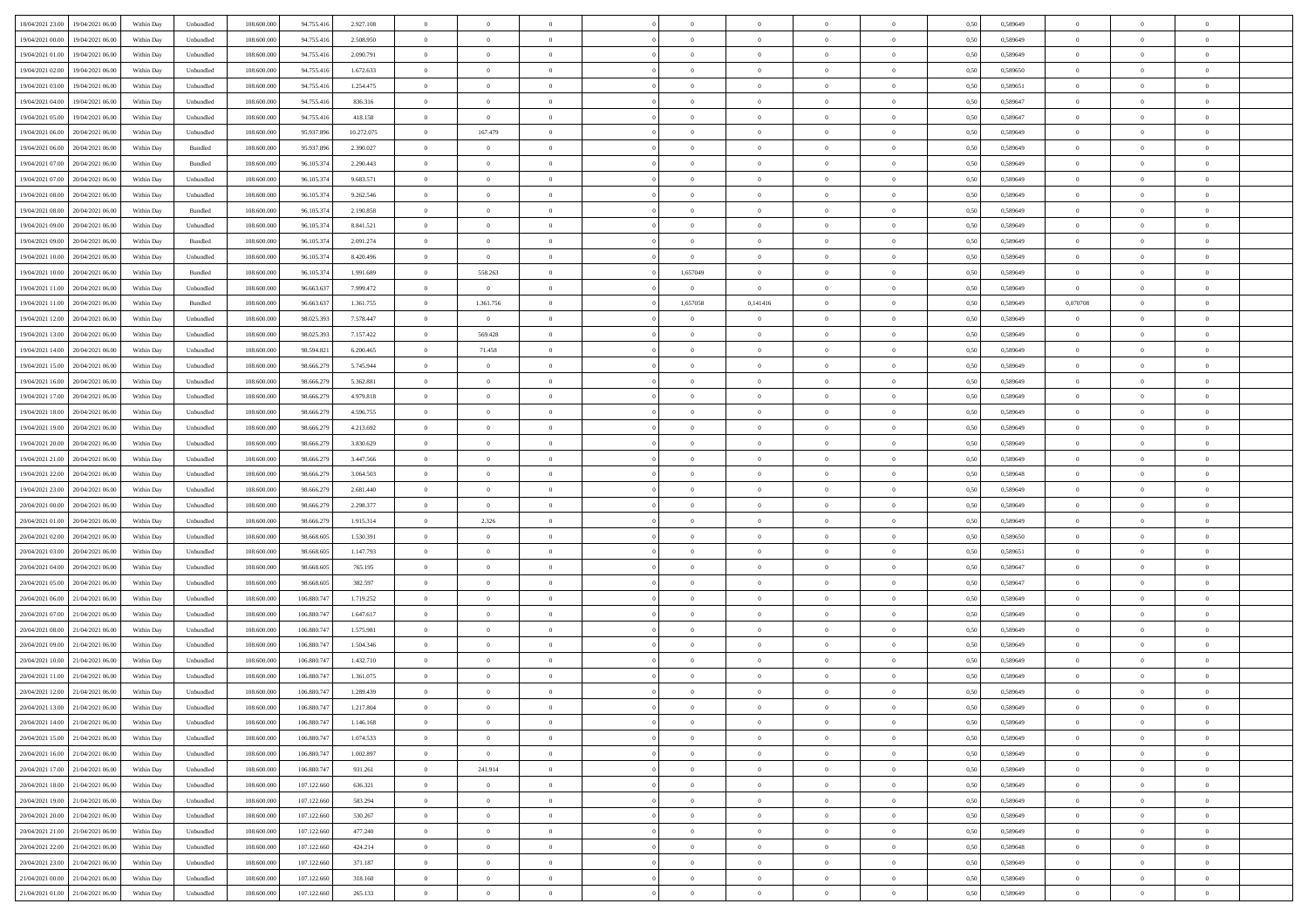| 21/04/2021 02:00 21/04/2021 06:00    | Within Day | Unbundled                   | 108.600.000 | 107.122.660 | 212.107   | $\overline{0}$ | 11.165         |                | $\overline{0}$ | $\theta$       |                | $\theta$       | 0,50 | 0,589650 | $\theta$       | $\theta$       | $\overline{0}$ |  |
|--------------------------------------|------------|-----------------------------|-------------|-------------|-----------|----------------|----------------|----------------|----------------|----------------|----------------|----------------|------|----------|----------------|----------------|----------------|--|
| 21/04/2021 03:00<br>21/04/2021 06:00 | Within Day | Unbundled                   | 108.600.00  | 107.133.826 | 150.706   | $\bf{0}$       | $\bf{0}$       | $\bf{0}$       | $\bf{0}$       | $\overline{0}$ | $\overline{0}$ | $\bf{0}$       | 0,50 | 0,589651 | $\,$ 0 $\,$    | $\bf{0}$       | $\overline{0}$ |  |
| 21/04/2021 04:00<br>21/04/2021 06:00 | Within Day | Unbundled                   | 108,600,000 | 107.133.826 | 100.470   | $\overline{0}$ | $\bf{0}$       | $\overline{0}$ | $\bf{0}$       | $\bf{0}$       | $\overline{0}$ | $\bf{0}$       | 0.50 | 0.589647 | $\bf{0}$       | $\overline{0}$ | $\overline{0}$ |  |
|                                      |            |                             |             |             |           | $\overline{0}$ | $\overline{0}$ | $\overline{0}$ | $\overline{0}$ | $\theta$       | $\overline{0}$ |                |      |          | $\,$ 0 $\,$    | $\theta$       | $\overline{0}$ |  |
| 21/04/2021 05:00<br>21/04/2021 06:00 | Within Day | Unbundled                   | 108.600.000 | 107.133.826 | 50.235    |                |                |                |                |                |                | $\bf{0}$       | 0,50 | 0,589647 |                |                |                |  |
| 21/04/2021 06:00<br>22/04/2021 06.00 | Within Day | Unbundled                   | 108.600.00  | 96.172.592  | 8.128.109 | $\bf{0}$       | $\overline{0}$ | $\bf{0}$       | $\overline{0}$ | $\bf{0}$       | $\overline{0}$ | $\bf{0}$       | 0,50 | 0,589649 | $\,$ 0 $\,$    | $\bf{0}$       | $\overline{0}$ |  |
| 21/04/2021 06:00<br>22/04/2021 06:00 | Within Day | Bundled                     | 108,600,000 | 96.172.592  | 4.299.297 | $\overline{0}$ | $\bf{0}$       | $\overline{0}$ | $\bf{0}$       | $\overline{0}$ | $\overline{0}$ | $\bf{0}$       | 0.50 | 0.589649 | $\,$ 0 $\,$    | $\theta$       | $\overline{0}$ |  |
| 21/04/2021 07:00<br>22/04/2021 06:00 | Within Day | Bundled                     | 108.600.000 | 96.172.592  | 4.120.160 | $\overline{0}$ | $\overline{0}$ | $\overline{0}$ | $\overline{0}$ | $\overline{0}$ | $\overline{0}$ | $\bf{0}$       | 0,50 | 0,589649 | $\,$ 0 $\,$    | $\theta$       | $\overline{0}$ |  |
|                                      |            |                             |             |             |           |                |                |                |                |                |                |                |      |          |                |                |                |  |
| 21/04/2021 07:00<br>22/04/2021 06.00 | Within Day | Unbundled                   | 108.600.00  | 96.172.59   | 7.789.438 | $\bf{0}$       | $\bf{0}$       | $\bf{0}$       | $\overline{0}$ | $\overline{0}$ | $\overline{0}$ | $\bf{0}$       | 0,50 | 0,589649 | $\,$ 0 $\,$    | $\bf{0}$       | $\overline{0}$ |  |
| 21/04/2021 08:00<br>22/04/2021 06:00 | Within Day | Unbundled                   | 108,600,000 | 96.172.592  | 7.450.767 | $\overline{0}$ | $\bf{0}$       | $\overline{0}$ | $\bf{0}$       | $\overline{0}$ | $\overline{0}$ | $\bf{0}$       | 0.50 | 0.589649 | $\bf{0}$       | $\overline{0}$ | $\overline{0}$ |  |
| 21/04/2021 08:00<br>22/04/2021 06:00 | Within Day | Bundled                     | 108.600.000 | 96.172.592  | 3.941.022 | $\overline{0}$ | $\bf{0}$       | $\overline{0}$ | $\overline{0}$ | $\overline{0}$ | $\overline{0}$ | $\bf{0}$       | 0,50 | 0,589649 | $\,$ 0 $\,$    | $\,$ 0 $\,$    | $\overline{0}$ |  |
| 21/04/2021 09:00<br>22/04/2021 06.00 | Within Day | Unbundled                   | 108.600.00  | 96.172.592  | 7.112.095 | $\bf{0}$       | $\bf{0}$       | $\bf{0}$       | $\bf{0}$       | $\overline{0}$ | $\overline{0}$ | $\bf{0}$       | 0,50 | 0,589649 | $\,$ 0 $\,$    | $\bf{0}$       | $\overline{0}$ |  |
|                                      |            |                             |             |             |           |                |                |                |                |                |                |                |      |          |                |                |                |  |
| 21/04/2021 09:00<br>22/04/2021 06:00 | Within Day | Bundled                     | 108,600,000 | 96.172.592  | 3.761.885 | $\overline{0}$ | $\bf{0}$       | $\overline{0}$ | $\overline{0}$ | $\overline{0}$ | $\overline{0}$ | $\bf{0}$       | 0.50 | 0.589649 | $\bf{0}$       | $\,$ 0 $\,$    | $\,$ 0         |  |
| 21/04/2021 10:00<br>22/04/2021 06:00 | Within Day | Unbundled                   | 108.600.000 | 96.172.592  | 6.773.424 | $\overline{0}$ | $\bf{0}$       | $\overline{0}$ | $\theta$       | $\theta$       | $\overline{0}$ | $\bf{0}$       | 0,50 | 0,589649 | $\,$ 0 $\,$    | $\theta$       | $\overline{0}$ |  |
| 21/04/2021 10:00<br>22/04/2021 06.00 | Within Day | Bundled                     | 108.600.00  | 96.172.59   | 3.582.748 | $\bf{0}$       | $\overline{0}$ | $\bf{0}$       | $\bf{0}$       | $\overline{0}$ | $\overline{0}$ | $\bf{0}$       | 0,50 | 0,589649 | $\,$ 0 $\,$    | $\bf{0}$       | $\overline{0}$ |  |
| 21/04/2021 11:00<br>22/04/2021 06:00 | Within Day | Unbundled                   | 108,600,000 | 96.172.592  | 6.434.753 | $\overline{0}$ | $\bf{0}$       | $\overline{0}$ | $\bf{0}$       | $\overline{0}$ | $\overline{0}$ | $\bf{0}$       | 0.50 | 0.589649 | $\,$ 0 $\,$    | $\bf{0}$       | $\overline{0}$ |  |
| 21/04/2021 11:00<br>22/04/2021 06:00 | Within Day | Bundled                     | 108.600.000 | 96.172.592  | 3.403.610 | $\overline{0}$ | $\overline{0}$ | $\overline{0}$ | $\overline{0}$ | $\overline{0}$ | $\overline{0}$ | $\bf{0}$       | 0,50 | 0,589649 | $\theta$       | $\theta$       | $\overline{0}$ |  |
|                                      |            |                             |             |             |           |                |                |                |                |                |                |                |      |          |                |                |                |  |
| 21/04/2021 12:00<br>22/04/2021 06.00 | Within Day | Unbundled                   | 108.600.00  | 96.172.59   | 6.096.082 | $\bf{0}$       | $\bf{0}$       | $\bf{0}$       | $\overline{0}$ | $\overline{0}$ | $\overline{0}$ | $\bf{0}$       | 0,50 | 0,589649 | $\,$ 0 $\,$    | $\bf{0}$       | $\overline{0}$ |  |
| 21/04/2021 12:00<br>22/04/2021 06:00 | Within Day | Bundled                     | 108,600,000 | 96.172.59   | 3.224.473 | $\overline{0}$ | $\bf{0}$       | $\overline{0}$ | $\bf{0}$       | $\overline{0}$ | $\overline{0}$ | $\bf{0}$       | 0.50 | 0.589649 | $\bf{0}$       | $\overline{0}$ | $\bf{0}$       |  |
| 21/04/2021 13:00<br>22/04/2021 06:00 | Within Day | Unbundled                   | 108.600.000 | 96.172.592  | 5.757.410 | $\overline{0}$ | $\bf{0}$       | $\overline{0}$ | $\overline{0}$ | $\overline{0}$ | $\overline{0}$ | $\bf{0}$       | 0,50 | 0,589649 | $\,$ 0 $\,$    | $\bf{0}$       | $\overline{0}$ |  |
| 21/04/2021 13:00<br>22/04/2021 06.00 | Within Day | Bundled                     | 108.600.00  | 96.172.59   | 3.045.335 | $\bf{0}$       | $\bf{0}$       | $\bf{0}$       | $\bf{0}$       | $\overline{0}$ | $\overline{0}$ | $\bf{0}$       | 0,50 | 0,589649 | $\,$ 0 $\,$    | $\bf{0}$       | $\overline{0}$ |  |
|                                      |            |                             |             |             |           |                |                |                |                |                |                |                |      |          |                |                |                |  |
| 21/04/2021 14:00<br>22/04/2021 06:00 | Within Day | Bundled                     | 108,600,000 | 96.172.592  | 2.866.198 | $\overline{0}$ | $\bf{0}$       | $\overline{0}$ | $\overline{0}$ | $\bf{0}$       | $\overline{0}$ | $\bf{0}$       | 0.50 | 0.589649 | $\bf{0}$       | $\overline{0}$ | $\,$ 0         |  |
| 21/04/2021 14:00<br>22/04/2021 06:00 | Within Day | Unbundled                   | 108.600.000 | 96.172.592  | 5.418.739 | $\overline{0}$ | $\overline{0}$ | $\overline{0}$ | $\overline{0}$ | $\theta$       | $\overline{0}$ | $\bf{0}$       | 0,50 | 0,589649 | $\theta$       | $\theta$       | $\overline{0}$ |  |
| 21/04/2021 15:00<br>22/04/2021 06.00 | Within Day | Unbundled                   | 108.600.00  | 96.172.592  | 5.080.068 | $\bf{0}$       | $\bf{0}$       | $\bf{0}$       | $\bf{0}$       | $\overline{0}$ | $\overline{0}$ | $\bf{0}$       | 0,50 | 0,589649 | $\,$ 0 $\,$    | $\bf{0}$       | $\overline{0}$ |  |
| 21/04/2021 15:00<br>22/04/2021 06:00 | Within Day | Bundled                     | 108,600,000 | 96.172.59   | 2.687.061 | $\overline{0}$ | $\bf{0}$       | $\overline{0}$ | $\bf{0}$       | $\overline{0}$ | $\overline{0}$ | $\bf{0}$       | 0.50 | 0.589649 | $\,$ 0 $\,$    | $\theta$       | $\overline{0}$ |  |
| 21/04/2021 16:00<br>22/04/2021 06:00 | Within Day | Unbundled                   | 108.600.000 | 96.172.592  | 4.741.397 | $\overline{0}$ | $\overline{0}$ | $\overline{0}$ | $\overline{0}$ | $\overline{0}$ | $\overline{0}$ | $\bf{0}$       | 0,50 | 0,589649 | $\,$ 0 $\,$    | $\theta$       | $\overline{0}$ |  |
|                                      |            |                             |             |             |           |                |                |                |                |                |                |                |      |          |                |                |                |  |
| 21/04/2021 16:00<br>22/04/2021 06.00 | Within Day | Bundled                     | 108.600.00  | 96.172.59   | 2.507.923 | $\bf{0}$       | $\overline{0}$ | $\bf{0}$       | $\overline{0}$ | $\bf{0}$       | $\overline{0}$ | $\bf{0}$       | 0,50 | 0,589649 | $\,$ 0 $\,$    | $\bf{0}$       | $\overline{0}$ |  |
| 21/04/2021 17:00<br>22/04/2021 06:00 | Within Day | Unbundled                   | 108,600,000 | 96.172.592  | 4.402.725 | $\overline{0}$ | $\bf{0}$       | $\overline{0}$ | $\bf{0}$       | $\overline{0}$ | $\overline{0}$ | $\bf{0}$       | 0.50 | 0.589649 | $\bf{0}$       | $\overline{0}$ | $\overline{0}$ |  |
| 21/04/2021 17:00<br>22/04/2021 06:00 | Within Day | Bundled                     | 108.600.000 | 96.172.592  | 2.328.786 | $\overline{0}$ | 1.210          | $\overline{0}$ | 1,657053       | $\overline{0}$ | $\overline{0}$ | $\bf{0}$       | 0,50 | 0,589649 | $\theta$       | $\bf{0}$       | $\overline{0}$ |  |
| 21/04/2021 18:00<br>22/04/2021 06.00 | Within Day | Unbundled                   | 108.600.00  | 96.173.80   | 4.064.054 | $\bf{0}$       | $\bf{0}$       | $\bf{0}$       | $\bf{0}$       | $\overline{0}$ | $\overline{0}$ | $\bf{0}$       | 0,50 | 0,589649 | $\,$ 0 $\,$    | $\bf{0}$       | $\overline{0}$ |  |
|                                      |            |                             |             |             |           |                |                |                |                |                |                |                |      |          |                |                |                |  |
| 21/04/2021 18:00<br>22/04/2021 06:00 | Within Day | Bundled                     | 108,600,000 | 96.173.801  | 2.148.532 | $\overline{0}$ | $\bf{0}$       | $\overline{0}$ | $\bf{0}$       | $\bf{0}$       | $\overline{0}$ | $\bf{0}$       | 0.50 | 0.589649 | $\bf{0}$       | $\,$ 0 $\,$    | $\,$ 0         |  |
| 21/04/2021 19:00<br>22/04/2021 06:00 | Within Day | Unbundled                   | 108.600.000 | 96.173.80   | 3.725.383 | $\overline{0}$ | $\overline{0}$ | $\overline{0}$ | $\overline{0}$ | $\overline{0}$ | $\overline{0}$ | $\bf{0}$       | 0.50 | 0.589649 | $\theta$       | $\theta$       | $\overline{0}$ |  |
| 21/04/2021 19:00<br>22/04/2021 06.00 | Within Day | Bundled                     | 108.600.00  | 96.173.80   | 1.969.487 | $\bf{0}$       | $\bf{0}$       | $\bf{0}$       | $\bf{0}$       | $\overline{0}$ | $\overline{0}$ | $\bf{0}$       | 0,50 | 0,589649 | $\,$ 0 $\,$    | $\bf{0}$       | $\overline{0}$ |  |
| 21/04/2021 20:00<br>22/04/2021 06:00 | Within Day | Unbundled                   | 108,600,000 | 96.173.80   | 3.386.712 | $\overline{0}$ | $\bf{0}$       | $\overline{0}$ | $\bf{0}$       | $\overline{0}$ | $\overline{0}$ | $\bf{0}$       | 0.50 | 0.589649 | $\,$ 0 $\,$    | $\bf{0}$       | $\overline{0}$ |  |
| 21/04/2021 20:00<br>22/04/2021 06:00 | Within Dav | Bundled                     | 108.600.000 | 96.173.801  | 1.790.443 | $\overline{0}$ | $\overline{0}$ | $\overline{0}$ | $\overline{0}$ | $\overline{0}$ | $\overline{0}$ | $\bf{0}$       | 0.50 | 0.589649 | $\theta$       | $\theta$       | $\overline{0}$ |  |
|                                      |            |                             |             |             |           |                |                |                |                |                |                |                |      |          |                |                |                |  |
| 21/04/2021 21:00<br>22/04/2021 06.00 | Within Day | Bundled                     | 108.600.00  | 96.173.80   | 1.611.399 | $\bf{0}$       | $\bf{0}$       | $\bf{0}$       | $\bf{0}$       | $\overline{0}$ | $\overline{0}$ | $\bf{0}$       | 0,50 | 0,589649 | $\,$ 0 $\,$    | $\bf{0}$       | $\overline{0}$ |  |
| 21/04/2021 21:00<br>22/04/2021 06:00 | Within Day | Unbundled                   | 108,600,000 | 96.173.80   | 3.048.041 | $\overline{0}$ | $\bf{0}$       | $\overline{0}$ | $\bf{0}$       | $\overline{0}$ | $\overline{0}$ | $\bf{0}$       | 0.50 | 0.589649 | $\bf{0}$       | $\overline{0}$ | $\overline{0}$ |  |
| 21/04/2021 22:00<br>22/04/2021 06:00 | Within Dav | Unbundled                   | 108.600.000 | 96.173.80   | 2.709.369 | $\overline{0}$ | $\overline{0}$ | $\overline{0}$ | $\overline{0}$ | $\overline{0}$ | $\overline{0}$ | $\bf{0}$       | 0.50 | 0.589648 | $\theta$       | $\theta$       | $\overline{0}$ |  |
| 21/04/2021 22.00<br>22/04/2021 06.00 | Within Day | Bundled                     | 108.600.00  | 96.173.80   | 1.432.354 | $\bf{0}$       | $\bf{0}$       | $\bf{0}$       | $\bf{0}$       | $\overline{0}$ | $\overline{0}$ | $\bf{0}$       | 0,50 | 0,589648 | $\,$ 0 $\,$    | $\bf{0}$       | $\overline{0}$ |  |
| 22/04/2021 06:00                     |            |                             | 108,600,000 |             | 2.370.698 |                |                |                |                |                | $\overline{0}$ |                | 0.50 | 0.589649 | $\,$ 0 $\,$    | $\,$ 0 $\,$    | $\,$ 0         |  |
| 21/04/2021 23:00                     | Within Day | Unbundled                   |             | 96.173.801  |           | $\overline{0}$ | $\bf{0}$       | $\overline{0}$ | $\overline{0}$ | $\bf{0}$       |                | $\bf{0}$       |      |          |                |                |                |  |
| 21/04/2021 23:00<br>22/04/2021 06:00 | Within Dav | Bundled                     | 108.600.000 | 96.173.801  | 1.253.310 | $\overline{0}$ | $\overline{0}$ | $\overline{0}$ | $\overline{0}$ | $\overline{0}$ | $\overline{0}$ | $\bf{0}$       | 0.50 | 0.589649 | $\theta$       | $\theta$       | $\overline{0}$ |  |
| 22/04/2021 00:00<br>22/04/2021 06.00 | Within Day | Unbundled                   | 108.600.00  | 96.173.80   | 2.032.027 | $\bf{0}$       | $\bf{0}$       | $\bf{0}$       | $\bf{0}$       | $\overline{0}$ | $\overline{0}$ | $\bf{0}$       | 0,50 | 0,589649 | $\,$ 0 $\,$    | $\bf{0}$       | $\overline{0}$ |  |
| 22/04/2021 00:00<br>22/04/2021 06.00 | Within Day | Bundled                     | 108,600,000 | 96.173.80   | 1.074.266 | $\overline{0}$ | $\bf{0}$       | $\overline{0}$ | $\bf{0}$       | $\overline{0}$ | $\overline{0}$ | $\bf{0}$       | 0.50 | 0.589649 | $\bf{0}$       | $\theta$       | $\overline{0}$ |  |
| 22/04/2021 01:00<br>22/04/2021 06:00 | Within Dav | Unbundled                   | 108.600.000 | 96.173.80   | 1.693.356 | $\overline{0}$ | $\overline{0}$ | $\overline{0}$ | $\theta$       | $\theta$       | $\overline{0}$ | $\overline{0}$ | 0.5( | 0.589649 | $\theta$       | $\theta$       | $\overline{0}$ |  |
|                                      |            |                             |             |             |           |                |                |                |                |                |                |                |      |          |                |                |                |  |
| 22/04/2021 01:00<br>22/04/2021 06:00 | Within Day | Bundled                     | 108.600.00  | 96.173.801  | 895.221   | $\bf{0}$       | $\bf{0}$       | $\bf{0}$       | $\bf{0}$       | $\bf{0}$       | $\overline{0}$ | $\bf{0}$       | 0,50 | 0,589649 | $\,$ 0 $\,$    | $\overline{0}$ | $\overline{0}$ |  |
| 22/04/2021 02:00 22/04/2021 06:00    | Within Day | $\ensuremath{\mathsf{Unb}}$ | 108.600.000 | 96.173.801  | 1.354.684 | $\bf{0}$       | $\theta$       |                | $\overline{0}$ | $\bf{0}$       |                |                | 0,50 | 0.589650 | $\bf{0}$       | $\bf{0}$       |                |  |
| 22/04/2021 02:00 22/04/2021 06:00    | Within Day | Bundled                     | 108.600.000 | 96.173.801  | 716.177   | $\overline{0}$ | $\overline{0}$ | $\Omega$       | $\theta$       | $\overline{0}$ | $\overline{0}$ | $\bf{0}$       | 0,50 | 0,589650 | $\theta$       | $\theta$       | $\overline{0}$ |  |
| 22/04/2021 03:00<br>22/04/2021 06:00 | Within Day | Unbundled                   | 108.600.00  | 96.173.801  | 1.016.013 | $\overline{0}$ | $\bf{0}$       | $\overline{0}$ | $\overline{0}$ | $\bf{0}$       | $\overline{0}$ | $\bf{0}$       | 0,50 | 0,589651 | $\bf{0}$       | $\overline{0}$ | $\bf{0}$       |  |
| 22/04/2021 03:00 22/04/2021 06:00    | Within Day | Bundled                     | 108,600,000 | 96.173.801  | 537.133   | $\overline{0}$ | $\overline{0}$ | $\overline{0}$ | $\overline{0}$ | $\mathbf{0}$   | $\overline{0}$ | $\,$ 0 $\,$    | 0.50 | 0.589651 | $\overline{0}$ | $\bf{0}$       | $\overline{0}$ |  |
|                                      |            |                             |             |             |           |                |                |                |                |                |                |                |      |          |                |                |                |  |
| 22/04/2021 04:00 22/04/2021 06:00    | Within Dav | Bundled                     | 108.600.000 | 96.173.801  | 358.088   | $\overline{0}$ | $\overline{0}$ | $\overline{0}$ | $\overline{0}$ | $\overline{0}$ | $\overline{0}$ | $\bf{0}$       | 0,50 | 0,589647 | $\overline{0}$ | $\theta$       | $\overline{0}$ |  |
| 22/04/2021 04:00<br>22/04/2021 06:00 | Within Day | Unbundled                   | 108.600.000 | 96.173.801  | 677.342   | $\overline{0}$ | $\bf{0}$       | $\overline{0}$ | $\overline{0}$ | $\bf{0}$       | $\overline{0}$ | $\bf{0}$       | 0,50 | 0,589647 | $\bf{0}$       | $\overline{0}$ | $\overline{0}$ |  |
| 22/04/2021 05:00 22/04/2021 06:00    | Within Day | Unbundled                   | 108,600,000 | 96.173.801  | 338,671   | $\overline{0}$ | $\bf{0}$       | $\overline{0}$ | $\overline{0}$ | $\bf{0}$       | $\overline{0}$ | $\bf{0}$       | 0.50 | 0.589647 | $\,$ 0 $\,$    | $\overline{0}$ | $\,$ 0         |  |
| 22/04/2021 05:00 22/04/2021 06:00    | Within Dav | Bundled                     | 108.600.000 | 96.173.801  | 179.044   | $\overline{0}$ | $\overline{0}$ | $\overline{0}$ | $\overline{0}$ | $\overline{0}$ | $\overline{0}$ | $\bf{0}$       | 0.50 | 0,589647 | $\overline{0}$ | $\theta$       | $\overline{0}$ |  |
|                                      |            |                             |             |             |           |                |                |                |                |                |                |                |      |          |                |                |                |  |
| 22/04/2021 06:00<br>23/04/2021 06:00 | Within Day | Unbundled                   | 108.600.00  | 93.939.541  | 8.128.109 | $\overline{0}$ | $\overline{0}$ | $\overline{0}$ | $\overline{0}$ | $\overline{0}$ | $\overline{0}$ | $\bf{0}$       | 0,50 | 0,589649 | $\bf{0}$       | $\overline{0}$ | $\,$ 0         |  |
| 22/04/2021 06:00 23/04/2021 06:00    | Within Day | Bundled                     | 108,600,000 | 93.939.541  | 6.532.348 | $\overline{0}$ | $\overline{0}$ | $\overline{0}$ | $\overline{0}$ | $\overline{0}$ | $\overline{0}$ | $\bf{0}$       | 0.50 | 0.589649 | $\mathbf{0}$   | $\bf{0}$       | $\,$ 0         |  |
| 22/04/2021 07:00 23/04/2021 06:00    | Within Dav | Bundled                     | 108.600.000 | 93.939.541  | 6.260.167 | $\overline{0}$ | $\overline{0}$ | $\overline{0}$ | $\overline{0}$ | $\overline{0}$ | $\overline{0}$ | $\bf{0}$       | 0,50 | 0.589649 | $\overline{0}$ | $\theta$       | $\overline{0}$ |  |
| 22/04/2021 07:00<br>23/04/2021 06:00 | Within Day | Unbundled                   | 108.600.00  | 93.939.541  | 7.789.438 | $\overline{0}$ | $\bf{0}$       | $\overline{0}$ | $\bf{0}$       | $\overline{0}$ | $\overline{0}$ | $\bf{0}$       | 0,50 | 0,589649 | $\bf{0}$       | $\,$ 0 $\,$    | $\bf{0}$       |  |
|                                      |            |                             |             |             |           |                |                |                |                |                |                |                |      |          |                |                |                |  |
| 22/04/2021 08:00 23/04/2021 06:00    | Within Day | Bundled                     | 108.600.000 | 93.939.541  | 5.987.986 | $\,$ 0 $\,$    | $\bf{0}$       | $\overline{0}$ | $\overline{0}$ | $\,$ 0 $\,$    | $\overline{0}$ | $\bf{0}$       | 0,50 | 0,589649 | $\overline{0}$ | $\,$ 0 $\,$    | $\,$ 0 $\,$    |  |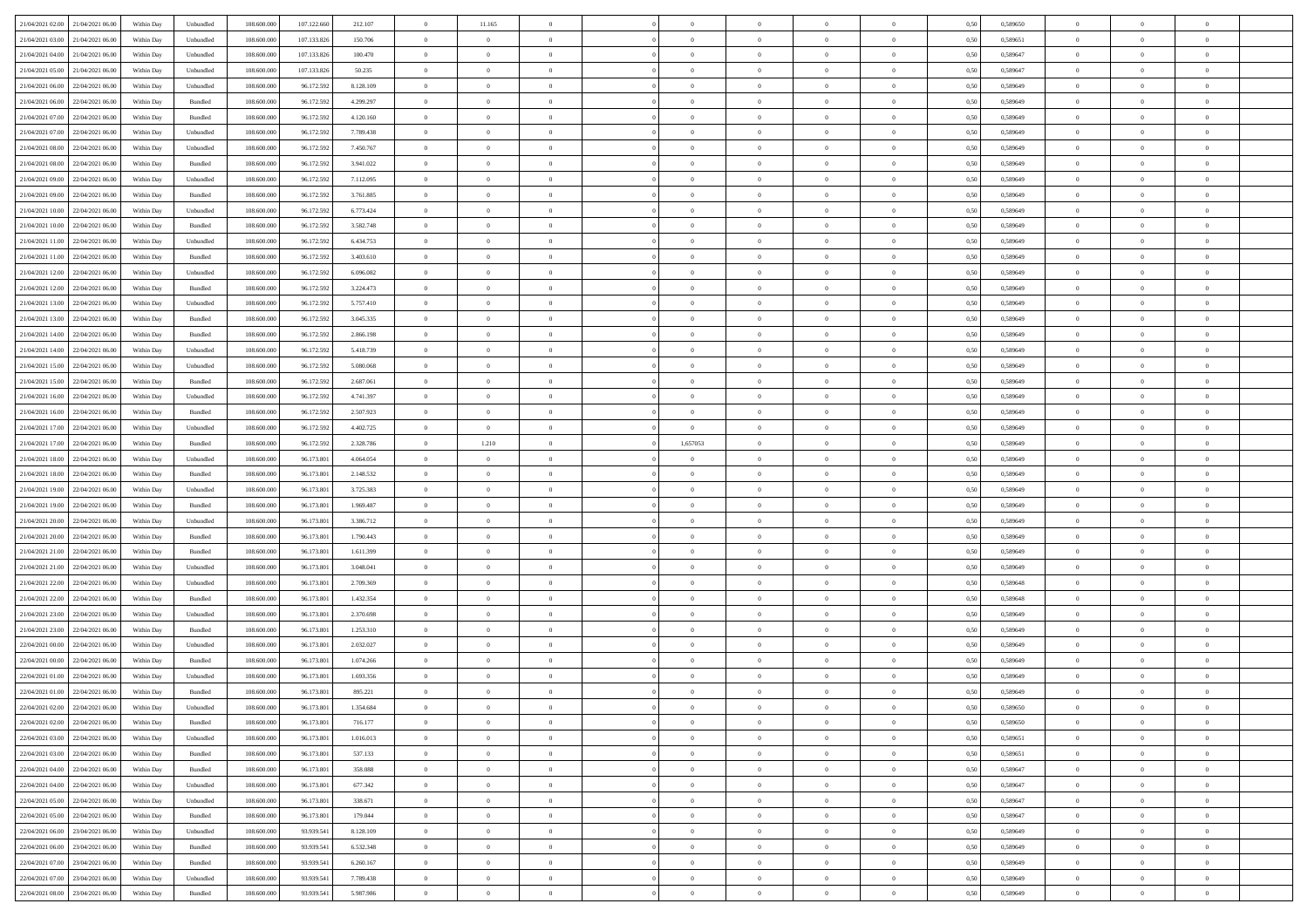| 22/04/2021 08:00 23/04/2021 06:00    | Within Day | Unbundled                   | 108.600.000 | 93.939.541 | 7.450.767 | $\overline{0}$ | $\theta$       |                | $\overline{0}$ | $\bf{0}$         | $\overline{0}$ | $\theta$       | 0,50 | 0,589649 | $\,$ 0 $\,$       | $\overline{0}$ | $\bf{0}$       |  |
|--------------------------------------|------------|-----------------------------|-------------|------------|-----------|----------------|----------------|----------------|----------------|------------------|----------------|----------------|------|----------|-------------------|----------------|----------------|--|
|                                      |            |                             |             |            |           |                |                |                |                |                  |                |                |      |          |                   |                |                |  |
| 22/04/2021 09:00<br>23/04/2021 06.00 | Within Day | Bundled                     | 108.600.00  | 93.939.541 | 5.715.805 | $\bf{0}$       | $\overline{0}$ | $\overline{0}$ | $\overline{0}$ | $\bf{0}$         | $\overline{0}$ | $\bf{0}$       | 0,50 | 0,589649 | $\bf{0}$          | $\overline{0}$ | $\bf{0}$       |  |
| 22/04/2021 09:00<br>23/04/2021 06:00 | Within Day | Unbundled                   | 108,600,000 | 93.939.541 | 7.112.095 | $\overline{0}$ | $\overline{0}$ | $\overline{0}$ | $\overline{0}$ | $\,$ 0 $\,$      | $\overline{0}$ | $\overline{0}$ | 0.50 | 0.589649 | $\overline{0}$    | $\bf{0}$       | $\bf{0}$       |  |
| 22/04/2021 10:00<br>23/04/2021 06:00 | Within Day | Unbundled                   | 108.600.000 | 93.939.541 | 6.773.424 | $\overline{0}$ | $\overline{0}$ | $\overline{0}$ | $\overline{0}$ | $\,0\,$          | $\overline{0}$ | $\overline{0}$ | 0,50 | 0,589649 | $\,$ 0 $\,$       | $\overline{0}$ | $\,$ 0 $\,$    |  |
| 22/04/2021 10:00<br>23/04/2021 06.00 | Within Day | Bundled                     | 108.600.00  | 93.939.541 | 5.443.624 | $\overline{0}$ | $\theta$       | $\overline{0}$ |                | $\,$ 0           | $\overline{0}$ | $\bf{0}$       | 0,50 | 0,589649 | $\bf{0}$          | $\overline{0}$ | $\bf{0}$       |  |
| 22/04/2021 11:00<br>23/04/2021 06:00 | Within Day | Bundled                     | 108,600,000 | 93.939.541 | 5.171.442 | $\overline{0}$ | $\overline{0}$ | $\overline{0}$ | $\overline{0}$ | $\bf{0}$         | $\overline{0}$ | $\overline{0}$ | 0.50 | 0.589649 | $\bf{0}$          | $\overline{0}$ | $\bf{0}$       |  |
| 22/04/2021 11:00<br>23/04/2021 06:00 | Within Day | Unbundled                   | 108.600.000 | 93.939.541 | 6.434.753 | $\overline{0}$ | $\overline{0}$ | $\overline{0}$ | $\overline{0}$ | $\bf{0}$         | $\overline{0}$ | $\overline{0}$ | 0,50 | 0,589649 | $\,0\,$           | $\overline{0}$ | $\bf{0}$       |  |
|                                      |            |                             |             |            |           |                |                |                |                |                  |                |                |      |          |                   |                |                |  |
| 22/04/2021 12:00<br>23/04/2021 06.00 | Within Day | Unbundled                   | 108.600.00  | 93.939.541 | 6.096.082 | $\overline{0}$ | $\overline{0}$ | $\overline{0}$ | $\overline{0}$ | $\,$ 0           | $\overline{0}$ | $\bf{0}$       | 0,50 | 0,589649 | $\bf{0}$          | $\overline{0}$ | $\bf{0}$       |  |
| 22/04/2021 12:00<br>23/04/2021 06:00 | Within Day | Bundled                     | 108,600,000 | 93.939.541 | 4.899.261 | $\overline{0}$ | $\overline{0}$ | $\overline{0}$ | $\overline{0}$ | $\bf{0}$         | $\overline{0}$ | $\overline{0}$ | 0.50 | 0.589649 | $\overline{0}$    | $\overline{0}$ | $\bf{0}$       |  |
| 22/04/2021 13:00<br>23/04/2021 06:00 | Within Day | Unbundled                   | 108.600.000 | 93.939.541 | 5.757.410 | $\overline{0}$ | $\overline{0}$ | $\overline{0}$ | $\overline{0}$ | $\bf{0}$         | $\overline{0}$ | $\bf{0}$       | 0,50 | 0,589649 | $\,0\,$           | $\overline{0}$ | $\bf{0}$       |  |
| 22/04/2021 13:00<br>23/04/2021 06.00 | Within Day | Bundled                     | 108.600.00  | 93.939.541 | 4.627.080 | $\bf{0}$       | $\overline{0}$ | $\overline{0}$ | $\overline{0}$ | $\,$ 0           | $\overline{0}$ | $\bf{0}$       | 0,50 | 0,589649 | $\bf{0}$          | $\overline{0}$ | $\bf{0}$       |  |
| 22/04/2021 14:00<br>23/04/2021 06:00 | Within Day | Unbundled                   | 108,600,000 | 93.939.541 | 5.418.739 | $\overline{0}$ | $\overline{0}$ | $\overline{0}$ | $\overline{0}$ | $\,$ 0 $\,$      | $\overline{0}$ | $\overline{0}$ | 0.50 | 0.589649 | $\,$ 0 $\,$       | $\bf{0}$       | $\bf{0}$       |  |
| 22/04/2021 14:00<br>23/04/2021 06:00 | Within Day | Bundled                     | 108.600.000 | 93.939.541 | 4.354.899 | $\overline{0}$ | $\overline{0}$ | $\overline{0}$ | $\overline{0}$ | $\,$ 0           | $\overline{0}$ | $\overline{0}$ | 0,50 | 0,589649 | $\,0\,$           | $\overline{0}$ | $\,$ 0 $\,$    |  |
|                                      |            |                             |             |            |           | $\bf{0}$       | $\overline{0}$ |                | $\overline{0}$ | $\,$ 0           |                |                |      |          | $\bf{0}$          | $\overline{0}$ | $\bf{0}$       |  |
| 22/04/2021 15:00<br>23/04/2021 06.00 | Within Day | Unbundled                   | 108.600.00  | 93.939.541 | 5.080.068 |                |                | $\overline{0}$ |                |                  | $\overline{0}$ | $\bf{0}$       | 0,50 | 0,589649 |                   |                |                |  |
| 22/04/2021 15:00<br>23/04/2021 06:00 | Within Day | Bundled                     | 108,600,000 | 93.939.541 | 4.082.718 | $\overline{0}$ | 348.914        | $\overline{0}$ | 1,657104       | $\bf{0}$         | $\overline{0}$ | $\overline{0}$ | 0.50 | 0.589649 | $\bf{0}$          | $\overline{0}$ | $\bf{0}$       |  |
| 22/04/2021 16:00<br>23/04/2021 06:00 | Within Day | Unbundled                   | 108.600.000 | 94.288.455 | 4.741.397 | $\overline{0}$ | $\overline{0}$ | $\overline{0}$ | $\overline{0}$ | $\bf{0}$         | $\overline{0}$ | $\overline{0}$ | 0,50 | 0,589649 | $\,0\,$           | $\overline{0}$ | $\bf{0}$       |  |
| 22/04/2021 16:00<br>23/04/2021 06.00 | Within Day | Bundled                     | 108.600.00  | 94.288.455 | 3.484.883 | $\bf{0}$       | 2.712.041      | $\overline{0}$ | 1,657041       | $\,$ 0           | $\overline{0}$ | $\bf{0}$       | 0,50 | 0,589649 | $\bf{0}$          | $\overline{0}$ | $\bf{0}$       |  |
| 22/04/2021 17:00<br>23/04/2021 06:00 | Within Day | Unbundled                   | 108,600,000 | 97.000.495 | 4.402.725 | $\overline{0}$ | 434.235        | $\overline{0}$ | $\overline{0}$ | $\bf{0}$         | $\overline{0}$ | $\overline{0}$ | 0.50 | 0.589649 | $\overline{0}$    | $\overline{0}$ | $\bf{0}$       |  |
| 22/04/2021 17:00<br>23/04/2021 06:00 | Within Day | Bundled                     | 108.600.000 | 97.000.495 | 717.639   | $\overline{0}$ | 604.785        | $\overline{0}$ | 1,657053       | $\bf{0}$         | $\overline{0}$ | $\bf{0}$       | 0,50 | 0,589649 | $\overline{0}$    | $\overline{0}$ | $\bf{0}$       |  |
| 22/04/2021 18:00<br>23/04/2021 06.00 | Within Day | Bundled                     | 108.600.00  | 98.039.51  | 104.174   | $\overline{0}$ | 104.174        | $\overline{0}$ | 1,657067       | 0,322429         | $\overline{0}$ | $\bf{0}$       | 0,50 | 0,589649 | 0,161214          | $\overline{0}$ | $\bf{0}$       |  |
|                                      |            |                             |             |            |           |                |                |                |                |                  |                |                |      |          |                   |                |                |  |
| 22/04/2021 18:00<br>23/04/2021 06:00 | Within Day | Unbundled                   | 108,600,000 | 98.039.515 | 3.663.222 | $\overline{0}$ | $\overline{0}$ | $\overline{0}$ | $\overline{0}$ | $\overline{0}$   | $\overline{0}$ | $\overline{0}$ | 0.50 | 0.589649 | $\overline{0}$    | $\overline{0}$ | $\bf{0}$       |  |
| 22/04/2021 19:00<br>23/04/2021 06:00 | Within Day | Unbundled                   | 108.600.000 | 98.143.689 | 3.357.953 | $\overline{0}$ | $\overline{0}$ | $\overline{0}$ | $\overline{0}$ | $\bf{0}$         | $\overline{0}$ | $\overline{0}$ | 0,50 | 0,589649 | $\,$ 0 $\,$       | $\overline{0}$ | $\,$ 0 $\,$    |  |
| 22/04/2021 20:00<br>23/04/2021 06.00 | Within Day | Unbundled                   | 108.600.00  | 98.143.689 | 3.052.685 | $\overline{0}$ | $\overline{0}$ | $\overline{0}$ | $\overline{0}$ | $\,$ 0           | $\overline{0}$ | $\bf{0}$       | 0,50 | 0,589649 | $\bf{0}$          | $\overline{0}$ | $\bf{0}$       |  |
| 22/04/2021 21:00<br>23/04/2021 06:00 | Within Day | Unbundled                   | 108,600,000 | 98.143.689 | 2.747.416 | $\overline{0}$ | $\overline{0}$ | $\overline{0}$ | $\overline{0}$ | $\bf{0}$         | $\overline{0}$ | $\overline{0}$ | 0.50 | 0.589649 | $\bf{0}$          | $\overline{0}$ | $\bf{0}$       |  |
| 22/04/2021 22:00<br>23/04/2021 06:00 | Within Day | Unbundled                   | 108.600.000 | 98.143.689 | 2.442.148 | $\overline{0}$ | $\overline{0}$ | $\overline{0}$ | $\overline{0}$ | $\bf{0}$         | $\overline{0}$ | $\overline{0}$ | 0,50 | 0,589648 | $\,$ 0 $\,$       | $\overline{0}$ | $\bf{0}$       |  |
| 22/04/2021 23:00<br>23/04/2021 06.00 | Within Day | Unbundled                   | 108.600.00  | 98.143.689 | 2.136.879 | $\bf{0}$       | $\theta$       | $\overline{0}$ |                | $\,$ 0           | $\overline{0}$ | $\bf{0}$       | 0,50 | 0,589649 | $\bf{0}$          | $\overline{0}$ | $\bf{0}$       |  |
| 23/04/2021 00:00<br>23/04/2021 06:00 | Within Day | Unbundled                   | 108,600,000 | 98.143.689 | 1.831.611 | $\overline{0}$ | $\overline{0}$ | $\overline{0}$ | $\overline{0}$ | $\bf{0}$         | $\overline{0}$ | $\overline{0}$ | 0.50 | 0.589649 | $\overline{0}$    | $\overline{0}$ | $\bf{0}$       |  |
| 23/04/2021 01:00<br>23/04/2021 06:00 | Within Day | Unbundled                   | 108.600.000 | 98.143.689 | 1.526.342 | $\overline{0}$ | $\overline{0}$ | $\overline{0}$ | $\overline{0}$ | $\bf{0}$         | $\overline{0}$ | $\overline{0}$ | 0,50 | 0,589649 | $\,$ 0 $\,$       | $\overline{0}$ | $\bf{0}$       |  |
|                                      |            |                             |             |            |           |                |                |                |                |                  |                |                |      |          |                   |                |                |  |
| 23/04/2021 02:00<br>23/04/2021 06.00 | Within Day | Unbundled                   | 108.600.00  | 98.143.689 | 1.221.074 | $\overline{0}$ | $\overline{0}$ | $\overline{0}$ | $\overline{0}$ | $\bf{0}$         | $\overline{0}$ | $\bf{0}$       | 0,50 | 0,589650 | $\bf{0}$          | $\overline{0}$ | $\bf{0}$       |  |
| 23/04/2021 03:00<br>23/04/2021 06:00 | Within Day | Unbundled                   | 108,600,000 | 98.143.689 | 915.805   | $\overline{0}$ | $\overline{0}$ | $\overline{0}$ | $\overline{0}$ | $\,$ 0 $\,$      | $\overline{0}$ | $\mathbf{0}$   | 0.50 | 0.589651 | $\,$ 0 $\,$       | $\overline{0}$ | $\bf{0}$       |  |
| 23/04/2021 04:00<br>23/04/2021 06:00 | Within Day | Unbundled                   | 108.600.000 | 98.143.689 | 610.537   | $\overline{0}$ | $\overline{0}$ | $\overline{0}$ | $\overline{0}$ | $\overline{0}$   | $\overline{0}$ | $\overline{0}$ | 0.50 | 0.589647 | $\mathbf{0}$      | $\overline{0}$ | $\overline{0}$ |  |
| 23/04/2021 05:00<br>23/04/2021 06.00 | Within Day | Unbundled                   | 108.600.00  | 98.143.689 | 305.268   | $\bf{0}$       | $\overline{0}$ | $\overline{0}$ | $\overline{0}$ | $\bf{0}$         | $\overline{0}$ | $\bf{0}$       | 0,50 | 0,589647 | $\bf{0}$          | $\overline{0}$ | $\bf{0}$       |  |
| 23/04/2021 06:00<br>24/04/2021 06:00 | Within Day | Bundled                     | 108,600,000 | 92.664.469 | 6.532.348 | $\overline{0}$ | $\overline{0}$ | $\overline{0}$ | $\overline{0}$ | $\bf{0}$         | $\overline{0}$ | $\overline{0}$ | 0.50 | 0.589649 | $\bf{0}$          | $\overline{0}$ | $\bf{0}$       |  |
| 23/04/2021 06:00<br>24/04/2021 06:00 | Within Dav | Unbundled                   | 108.600.000 | 92.664.469 | 9.403.181 | $\overline{0}$ | $\overline{0}$ | $\Omega$       | $\Omega$       | $\overline{0}$   | $\overline{0}$ | $\overline{0}$ | 0.50 | 0.589649 | $\mathbf{0}$      | $\overline{0}$ | $\overline{0}$ |  |
| 23/04/2021 07:00<br>24/04/2021 06.00 | Within Day | Unbundled                   | 108.600.00  | 92.664.469 | 9.011.382 | $\bf{0}$       | $\overline{0}$ | $\overline{0}$ | $\overline{0}$ | $\bf{0}$         | $\overline{0}$ | $\bf{0}$       | 0,50 | 0,589649 | $\bf{0}$          | $\overline{0}$ | $\bf{0}$       |  |
|                                      |            |                             |             |            |           |                |                |                |                |                  |                |                |      |          |                   |                |                |  |
| 23/04/2021 07:00<br>24/04/2021 06:00 | Within Day | Bundled                     | 108,600,000 | 92.664.469 | 6.260.167 | $\overline{0}$ | $\overline{0}$ | $\overline{0}$ | $\overline{0}$ | $\bf{0}$         | $\overline{0}$ | $\bf{0}$       | 0.50 | 0.589649 | $\overline{0}$    | $\bf{0}$       | $\bf{0}$       |  |
| 23/04/2021 08:00<br>24/04/2021 06:00 | Within Day | Unbundled                   | 108.600.000 | 92.664.469 | 8.619.583 | $\overline{0}$ | $\overline{0}$ | $\overline{0}$ | $\overline{0}$ | $\overline{0}$   | $\overline{0}$ | $\overline{0}$ | 0.50 | 0.589649 | $\mathbf{0}$      | $\overline{0}$ | $\overline{0}$ |  |
| 23/04/2021 08:00<br>24/04/2021 06.00 | Within Day | Bundled                     | 108.600.00  | 92.664.469 | 5.987.986 | $\overline{0}$ | $\overline{0}$ | $\overline{0}$ | $\bf{0}$       | $\bf{0}$         | $\overline{0}$ | $\bf{0}$       | 0,50 | 0,589649 | $\bf{0}$          | $\overline{0}$ | $\bf{0}$       |  |
| 23/04/2021 09:00<br>24/04/2021 06:00 | Within Day | Unbundled                   | 108,600,000 | 92.664.469 | 8.227.783 | $\overline{0}$ | $\overline{0}$ | $\overline{0}$ | $\overline{0}$ | $\,$ 0 $\,$      | $\overline{0}$ | $\mathbf{0}$   | 0.50 | 0.589649 | $\overline{0}$    | $\bf{0}$       | $\bf{0}$       |  |
| 23/04/2021 09:00<br>24/04/2021 06:00 | Within Day | Bundled                     | 108.600.000 | 92.664.469 | 5.715.805 | $\overline{0}$ | $\overline{0}$ | $\Omega$       | $\overline{0}$ | $\overline{0}$   | $\overline{0}$ | $\overline{0}$ | 0.50 | 0.589649 | $\mathbf{0}$      | $\overline{0}$ | $\overline{0}$ |  |
| 23/04/2021 10:00<br>24/04/2021 06.00 | Within Day | Unbundled                   | 108.600.00  | 92.664.469 | 7.835.984 | $\bf{0}$       | $\overline{0}$ | $\overline{0}$ | $\overline{0}$ | $\bf{0}$         | $\overline{0}$ | $\bf{0}$       | 0,50 | 0,589649 | $\bf{0}$          | $\overline{0}$ | $\bf{0}$       |  |
| 23/04/2021 10:00<br>24/04/2021 06:00 | Within Day | Bundled                     | 108,600,000 | 92.664.469 | 5.443.624 | $\overline{0}$ | $\overline{0}$ | $\overline{0}$ | $\overline{0}$ | $\bf{0}$         | $\overline{0}$ | $\overline{0}$ | 0.50 | 0.589649 | $\bf{0}$          | $\overline{0}$ | $\bf{0}$       |  |
| 23/04/2021 11:00<br>24/04/2021 06:00 | Within Day | Unbundled                   | 108.600.000 | 92.664.469 | 7.444.185 | $\overline{0}$ | $\theta$       | $\Omega$       | $\Omega$       | $\mathbf{0}$     | $\overline{0}$ | $\overline{0}$ | 0.50 | 0.589649 | $\theta$          | $\overline{0}$ | $\overline{0}$ |  |
|                                      |            |                             |             |            |           |                |                |                |                |                  |                |                |      |          |                   |                |                |  |
| 23/04/2021 11:00<br>24/04/2021 06:00 | Within Day | Bundled                     | 108.600.00  | 92.664.469 | 5.171.442 | $\overline{0}$ | $\overline{0}$ | $\overline{0}$ | $\bf{0}$       | $\,$ 0           | $\overline{0}$ | $\bf{0}$       | 0,50 | 0,589649 | $\bf{0}$          | $\overline{0}$ | $\bf{0}$       |  |
| 23/04/2021 12:00 24/04/2021 06:00    | Within Day | $\ensuremath{\mathsf{Unb}}$ | 108.600.000 | 92.664.469 | 7.052.386 | $\bf{0}$       | $\bf{0}$       |                | $^{\circ}$     | $\boldsymbol{0}$ | $\bf{0}$       |                | 0,50 | 0.589649 | $\,$ 0            | $\Omega$       |                |  |
| 23/04/2021 12:00 24/04/2021 06:00    | Within Day | Bundled                     | 108.600.000 | 92.664.469 | 4.899.261 | $\theta$       | $\overline{0}$ | $\overline{0}$ | $\Omega$       | $\overline{0}$   | $\overline{0}$ | $\overline{0}$ | 0,50 | 0,589649 | $\theta$          | $\overline{0}$ | $\bf{0}$       |  |
| 23/04/2021 13:00<br>24/04/2021 06:00 | Within Day | Bundled                     | 108.600.00  | 92.664.469 | 4.627.080 | $\overline{0}$ | $\bf{0}$       | $\overline{0}$ | $\bf{0}$       | $\overline{0}$   | $\overline{0}$ | $\mathbf{0}$   | 0,50 | 0,589649 | $\overline{0}$    | $\overline{0}$ | $\bf{0}$       |  |
| 23/04/2021 13:00 24/04/2021 06:00    | Within Day | Unbundled                   | 108,600,000 | 92.664.469 | 6.660.587 | $\overline{0}$ | $\overline{0}$ | $\overline{0}$ | $\overline{0}$ | $\overline{0}$   | $\overline{0}$ | $\mathbf{0}$   | 0.50 | 0.589649 | $\hspace{0.1mm}0$ | $\,$ 0 $\,$    | $\,$ 0 $\,$    |  |
| 23/04/2021 14:00 24/04/2021 06:00    | Within Day | Unbundled                   | 108.600.000 | 92.664.469 | 6.268.787 | $\overline{0}$ | $\overline{0}$ | $\overline{0}$ | $\overline{0}$ | $\overline{0}$   | $\overline{0}$ | $\overline{0}$ | 0,50 | 0,589649 | $\theta$          | $\overline{0}$ | $\bf{0}$       |  |
| 23/04/2021 14:00<br>24/04/2021 06:00 | Within Day | Bundled                     | 108.600.00  | 92.664.469 | 4.354.899 | $\overline{0}$ | $\overline{0}$ | $\overline{0}$ | $\overline{0}$ | $\bf{0}$         | $\overline{0}$ | $\bf{0}$       | 0,50 | 0,589649 | $\overline{0}$    | $\overline{0}$ | $\bf{0}$       |  |
|                                      |            |                             |             |            |           |                |                |                |                |                  |                |                |      |          |                   |                |                |  |
| 23/04/2021 15:00 24/04/2021 06:00    | Within Day | Unbundled                   | 108,600,000 | 92.664.469 | 5.876.988 | $\overline{0}$ | $\overline{0}$ | $\overline{0}$ | $\overline{0}$ | $\,$ 0 $\,$      | $\overline{0}$ | $\overline{0}$ | 0.50 | 0.589649 | $\overline{0}$    | $\overline{0}$ | $\bf{0}$       |  |
| 23/04/2021 15:00 24/04/2021 06:00    | Within Dav | Bundled                     | 108.600.000 | 92.664.469 | 4.082.718 | $\overline{0}$ | $\overline{0}$ | $\overline{0}$ | $\overline{0}$ | $\overline{0}$   | $\overline{0}$ | $\overline{0}$ | 0,50 | 0,589649 | $\overline{0}$    | $\overline{0}$ | $\bf{0}$       |  |
| 23/04/2021 16:00<br>24/04/2021 06:00 | Within Day | Unbundled                   | 108.600.00  | 92.664.469 | 5.485.189 | $\overline{0}$ | $\,$ 0         | $\overline{0}$ | $\bf{0}$       | $\,$ 0 $\,$      | $\overline{0}$ | $\mathbf{0}$   | 0,50 | 0,589649 | $\overline{0}$    | $\,$ 0 $\,$    | $\bf{0}$       |  |
| 23/04/2021 16:00 24/04/2021 06:00    | Within Day | Bundled                     | 108,600,000 | 92.664.469 | 3.810.536 | $\overline{0}$ | $\overline{0}$ | $\overline{0}$ | $\overline{0}$ | $\,$ 0 $\,$      | $\overline{0}$ | $\mathbf{0}$   | 0.50 | 0.589649 | $\overline{0}$    | $\,$ 0 $\,$    | $\bf{0}$       |  |
| 23/04/2021 17:00 24/04/2021 06:00    | Within Dav | Unbundled                   | 108.600.000 | 92.664.469 | 5.093.390 | $\overline{0}$ | $\overline{0}$ | $\overline{0}$ | $\overline{0}$ | $\overline{0}$   | $\overline{0}$ | $\overline{0}$ | 0,50 | 0.589649 | $\overline{0}$    | $\overline{0}$ | $\bf{0}$       |  |
| 23/04/2021 17:00<br>24/04/2021 06.00 | Within Day | Bundled                     | 108.600.00  | 92.664.469 | 3.538.355 | $\overline{0}$ | $\overline{0}$ | $\overline{0}$ | $\overline{0}$ | $\bf{0}$         | $\overline{0}$ | $\bf{0}$       | 0,50 | 0,589649 | $\overline{0}$    | $\bf{0}$       | $\bf{0}$       |  |
|                                      |            |                             |             |            |           |                |                |                |                |                  |                |                |      |          |                   |                |                |  |
| 23/04/2021 18:00 24/04/2021 06:00    | Within Day | Unbundled                   | 108.600.000 | 92.664.469 | 4.701.590 | $\overline{0}$ | $\overline{0}$ | $\overline{0}$ | $\overline{0}$ | $\,$ 0 $\,$      | $\overline{0}$ | $\overline{0}$ | 0,50 | 0,589649 | $\,$ 0 $\,$       | $\,$ 0 $\,$    | $\bf{0}$       |  |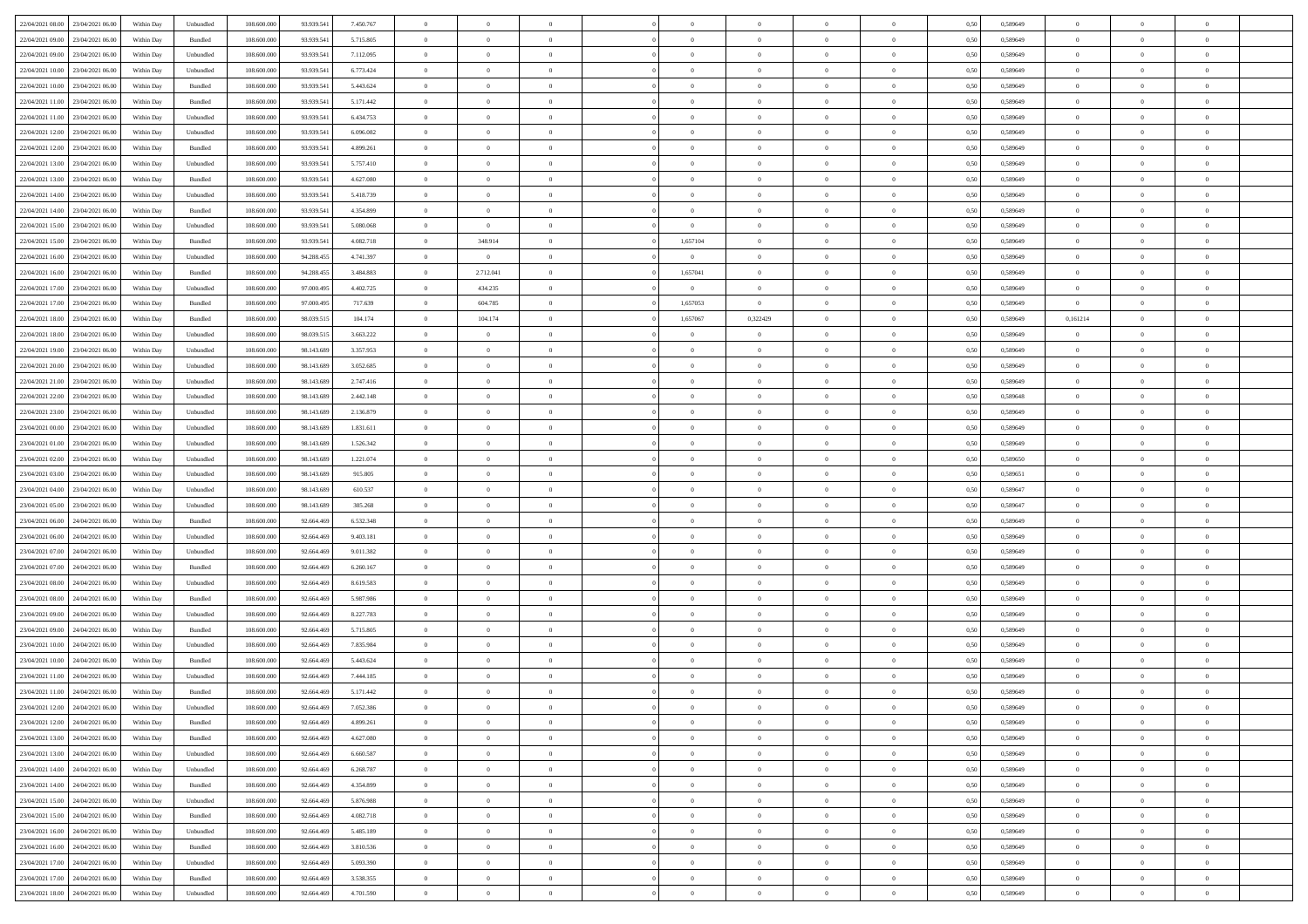| 23/04/2021 18:00 24/04/2021 06:00    | Within Day | Bundled                     | 108.600.000 | 92.664.469 | 3.266.174  | $\overline{0}$ | $\overline{0}$ |                | $\overline{0}$ | $\theta$       |                | $\theta$       | 0,50 | 0,589649 | $\theta$       | $\theta$       | $\overline{0}$ |  |
|--------------------------------------|------------|-----------------------------|-------------|------------|------------|----------------|----------------|----------------|----------------|----------------|----------------|----------------|------|----------|----------------|----------------|----------------|--|
| 23/04/2021 19:00<br>24/04/2021 06.00 | Within Day | Bundled                     | 108.600.00  | 92.664.46  | 2.993.993  | $\bf{0}$       | $\bf{0}$       | $\bf{0}$       | $\bf{0}$       | $\overline{0}$ | $\overline{0}$ | $\bf{0}$       | 0,50 | 0,589649 | $\,$ 0 $\,$    | $\bf{0}$       | $\overline{0}$ |  |
| 23/04/2021 19:00<br>24/04/2021 06:00 | Within Day | Unbundled                   | 108,600,000 | 92.664.469 | 4.309.791  | $\overline{0}$ | $\bf{0}$       | $\overline{0}$ | $\bf{0}$       | $\bf{0}$       | $\overline{0}$ | $\bf{0}$       | 0.50 | 0.589649 | $\bf{0}$       | $\overline{0}$ | $\bf{0}$       |  |
| 23/04/2021 20:00<br>24/04/2021 06:00 |            |                             | 108.600.000 |            |            | $\overline{0}$ | $\overline{0}$ | $\overline{0}$ | $\overline{0}$ | $\theta$       | $\overline{0}$ |                |      |          | $\,$ 0 $\,$    | $\theta$       | $\overline{0}$ |  |
|                                      | Within Day | Unbundled                   |             | 92.664.469 | 3.917.992  |                |                |                |                |                |                | $\bf{0}$       | 0,50 | 0,589649 |                |                |                |  |
| 23/04/2021 20:00<br>24/04/2021 06.00 | Within Day | Bundled                     | 108.600.00  | 92.664.46  | 2.721.812  | $\bf{0}$       | $\overline{0}$ | $\bf{0}$       | $\overline{0}$ | $\bf{0}$       | $\overline{0}$ | $\bf{0}$       | 0,50 | 0,589649 | $\,$ 0 $\,$    | $\bf{0}$       | $\overline{0}$ |  |
| 23/04/2021 21:00<br>24/04/2021 06:00 | Within Day | Unbundled                   | 108,600,000 | 92.664.469 | 3.526.193  | $\overline{0}$ | $\bf{0}$       | $\overline{0}$ | $\bf{0}$       | $\overline{0}$ | $\theta$       | $\bf{0}$       | 0.50 | 0.589649 | $\,$ 0 $\,$    | $\theta$       | $\overline{0}$ |  |
| 23/04/2021 21:00<br>24/04/2021 06:00 | Within Day | Bundled                     | 108.600.000 | 92.664.469 | 2.449.630  | $\overline{0}$ | $\overline{0}$ | $\overline{0}$ | $\overline{0}$ | $\overline{0}$ | $\overline{0}$ | $\bf{0}$       | 0,50 | 0,589649 | $\,$ 0 $\,$    | $\theta$       | $\overline{0}$ |  |
|                                      |            |                             |             |            |            |                |                |                |                |                |                |                |      |          |                |                |                |  |
| 23/04/2021 22:00<br>24/04/2021 06.00 | Within Day | Unbundled                   | 108.600.00  | 92.664.46  | 3.134.393  | $\bf{0}$       | $\bf{0}$       | $\bf{0}$       | $\overline{0}$ | $\overline{0}$ | $\overline{0}$ | $\bf{0}$       | 0,50 | 0,589648 | $\,$ 0 $\,$    | $\bf{0}$       | $\overline{0}$ |  |
| 23/04/2021 22.00<br>24/04/2021 06:00 | Within Day | Bundled                     | 108,600,000 | 92.664.469 | 2.177.449  | $\overline{0}$ | $\bf{0}$       | $\overline{0}$ | $\bf{0}$       | $\overline{0}$ | $\overline{0}$ | $\bf{0}$       | 0.50 | 0.589648 | $\bf{0}$       | $\overline{0}$ | $\overline{0}$ |  |
| 23/04/2021 23:00<br>24/04/2021 06:00 | Within Day | Unbundled                   | 108.600.000 | 92.664.469 | 2.742.594  | $\bf{0}$       | $\bf{0}$       | $\overline{0}$ | $\overline{0}$ | $\overline{0}$ | $\overline{0}$ | $\bf{0}$       | 0,50 | 0,589649 | $\,$ 0 $\,$    | $\,$ 0 $\,$    | $\overline{0}$ |  |
| 23/04/2021 23:00<br>24/04/2021 06.00 | Within Day | Bundled                     | 108.600.00  | 92.664.469 | 1.905.268  | $\bf{0}$       | $\bf{0}$       | $\bf{0}$       | $\bf{0}$       | $\overline{0}$ | $\overline{0}$ | $\bf{0}$       | 0,50 | 0,589649 | $\,$ 0 $\,$    | $\bf{0}$       | $\overline{0}$ |  |
|                                      |            |                             |             |            |            |                |                |                |                |                |                |                |      |          |                |                |                |  |
| 24/04/2021 00:00<br>24/04/2021 06:00 | Within Day | Unbundled                   | 108,600,000 | 92.664.469 | 2.350.795  | $\overline{0}$ | $\bf{0}$       | $\overline{0}$ | $\overline{0}$ | $\bf{0}$       | $\overline{0}$ | $\bf{0}$       | 0.50 | 0.589649 | $\bf{0}$       | $\,$ 0 $\,$    | $\,$ 0         |  |
| 24/04/2021 00:00<br>24/04/2021 06:00 | Within Day | Bundled                     | 108.600.000 | 92.664.469 | 1.633.087  | $\overline{0}$ | $\overline{0}$ | $\overline{0}$ | $\theta$       | $\theta$       | $\overline{0}$ | $\bf{0}$       | 0,50 | 0,589649 | $\,$ 0 $\,$    | $\theta$       | $\overline{0}$ |  |
| 24/04/2021 01:00<br>24/04/2021 06.00 | Within Day | Unbundled                   | 108.600.00  | 92.664.46  | 1.958.996  | $\bf{0}$       | $\overline{0}$ | $\bf{0}$       | $\bf{0}$       | $\bf{0}$       | $\overline{0}$ | $\bf{0}$       | 0,50 | 0,589649 | $\,$ 0 $\,$    | $\bf{0}$       | $\overline{0}$ |  |
| 24/04/2021 01:00<br>24/04/2021 06:00 | Within Day | Bundled                     | 108,600,000 | 92.664.469 | 1.360,906  | $\overline{0}$ | $\bf{0}$       | $\overline{0}$ | $\bf{0}$       | $\overline{0}$ | $\theta$       | $\bf{0}$       | 0.50 | 0.589649 | $\,$ 0 $\,$    | $\theta$       | $\overline{0}$ |  |
| 24/04/2021 02:00<br>24/04/2021 06:00 | Within Day | Bundled                     | 108.600.000 | 92.664.469 | 1.088.724  | $\overline{0}$ | $\overline{0}$ | $\overline{0}$ | $\overline{0}$ | $\overline{0}$ | $\overline{0}$ | $\bf{0}$       | 0,50 | 0,589650 | $\theta$       | $\theta$       | $\overline{0}$ |  |
|                                      |            |                             |             |            |            |                |                |                |                |                |                |                |      |          |                |                |                |  |
| 24/04/2021 02:00<br>24/04/2021 06.00 | Within Day | Unbundled                   | 108.600.00  | 92.664.469 | 1.567.196  | $\bf{0}$       | $\bf{0}$       | $\bf{0}$       | $\overline{0}$ | $\overline{0}$ | $\overline{0}$ | $\bf{0}$       | 0,50 | 0,589650 | $\,$ 0 $\,$    | $\bf{0}$       | $\overline{0}$ |  |
| 24/04/2021 03:00<br>24/04/2021 06:00 | Within Day | Unbundled                   | 108,600,000 | 92.664.469 | 1.175.397  | $\overline{0}$ | $\bf{0}$       | $\overline{0}$ | $\bf{0}$       | $\overline{0}$ | $\overline{0}$ | $\bf{0}$       | 0.50 | 0.589651 | $\bf{0}$       | $\overline{0}$ | $\bf{0}$       |  |
| 24/04/2021 03:00<br>24/04/2021 06:00 | Within Day | Bundled                     | 108.600.000 | 92.664.469 | 816.543    | $\overline{0}$ | $\bf{0}$       | $\overline{0}$ | $\overline{0}$ | $\overline{0}$ | $\overline{0}$ | $\bf{0}$       | 0,50 | 0,589651 | $\,$ 0 $\,$    | $\bf{0}$       | $\overline{0}$ |  |
| 24/04/2021 04:00<br>24/04/2021 06.00 | Within Day | Unbundled                   | 108.600.00  | 92.664.469 | 783.598    | $\bf{0}$       | $\bf{0}$       | $\bf{0}$       | $\bf{0}$       | $\overline{0}$ | $\overline{0}$ | $\bf{0}$       | 0,50 | 0,589647 | $\,$ 0 $\,$    | $\bf{0}$       | $\overline{0}$ |  |
|                                      |            |                             |             |            |            |                |                |                |                |                |                |                |      |          |                |                |                |  |
| 24/04/2021 04:00<br>24/04/2021 06:00 | Within Day | Bundled                     | 108,600,000 | 92.664.469 | 544,362    | $\overline{0}$ | $\bf{0}$       | $\overline{0}$ | $\overline{0}$ | $\bf{0}$       | $\overline{0}$ | $\bf{0}$       | 0.50 | 0.589647 | $\bf{0}$       | $\,$ 0 $\,$    | $\,$ 0         |  |
| 24/04/2021 05:00<br>24/04/2021 06:00 | Within Day | Unbundled                   | 108.600.000 | 92.664.469 | 391.799    | $\overline{0}$ | $\overline{0}$ | $\overline{0}$ | $\overline{0}$ | $\theta$       | $\overline{0}$ | $\bf{0}$       | 0,50 | 0,589647 | $\theta$       | $\theta$       | $\overline{0}$ |  |
| 24/04/2021 05:00<br>24/04/2021 06.00 | Within Day | Bundled                     | 108.600.00  | 92.664.469 | 272.181    | $\bf{0}$       | $\bf{0}$       | $\bf{0}$       | $\bf{0}$       | $\overline{0}$ | $\overline{0}$ | $\bf{0}$       | 0,50 | 0,589647 | $\,$ 0 $\,$    | $\bf{0}$       | $\overline{0}$ |  |
| 24/04/2021 06:00<br>25/04/2021 06:00 | Within Day | Unbundled                   | 108,600,000 | 89.819.102 | 12.237.265 | $\overline{0}$ | $\bf{0}$       | $\overline{0}$ | $\bf{0}$       | $\overline{0}$ | $\overline{0}$ | $\bf{0}$       | 0.50 | 0.589649 | $\,$ 0 $\,$    | $\theta$       | $\overline{0}$ |  |
| 24/04/2021 06:00<br>25/04/2021 06:00 | Within Day | Bundled                     | 108.600.000 | 89.819.102 | 6.543.632  | $\overline{0}$ | $\overline{0}$ | $\overline{0}$ | $\overline{0}$ | $\overline{0}$ | $\overline{0}$ | $\bf{0}$       | 0,50 | 0,589649 | $\,$ 0 $\,$    | $\theta$       | $\overline{0}$ |  |
|                                      |            |                             |             |            |            |                |                |                |                |                |                |                |      |          |                |                |                |  |
| 24/04/2021 07:00<br>25/04/2021 06.00 | Within Day | Unbundled                   | 108.600.00  | 89.819.102 | 11.727.379 | $\bf{0}$       | $\overline{0}$ | $\bf{0}$       | $\overline{0}$ | $\overline{0}$ | $\overline{0}$ | $\bf{0}$       | 0,50 | 0,589649 | $\,$ 0 $\,$    | $\bf{0}$       | $\overline{0}$ |  |
| 24/04/2021 07:00<br>25/04/2021 06:00 | Within Day | Bundled                     | 108,600,000 | 89.819.102 | 6.270.981  | $\overline{0}$ | $\bf{0}$       | $\overline{0}$ | $\bf{0}$       | $\overline{0}$ | $\overline{0}$ | $\bf{0}$       | 0.50 | 0.589649 | $\bf{0}$       | $\overline{0}$ | $\overline{0}$ |  |
| 24/04/2021 08:00<br>25/04/2021 06:00 | Within Day | Unbundled                   | 108.600.000 | 89.819.102 | 11.217.493 | $\overline{0}$ | $\bf{0}$       | $\overline{0}$ | $\overline{0}$ | $\overline{0}$ | $\overline{0}$ | $\bf{0}$       | 0,50 | 0,589649 | $\theta$       | $\theta$       | $\overline{0}$ |  |
| 24/04/2021 08:00<br>25/04/2021 06.00 | Within Day | Bundled                     | 108.600.00  | 89.819.102 | 5.998.329  | $\bf{0}$       | $\bf{0}$       | $\bf{0}$       | $\bf{0}$       | $\overline{0}$ | $\overline{0}$ | $\bf{0}$       | 0,50 | 0,589649 | $\,$ 0 $\,$    | $\bf{0}$       | $\overline{0}$ |  |
|                                      |            |                             |             |            |            |                |                |                |                |                |                |                |      |          |                |                |                |  |
| 24/04/2021 09:00<br>25/04/2021 06:00 | Within Day | Bundled                     | 108,600,000 | 89.819.102 | 5.725.678  | $\overline{0}$ | $\bf{0}$       | $\overline{0}$ | $\overline{0}$ | $\bf{0}$       | $\overline{0}$ | $\bf{0}$       | 0.50 | 0.589649 | $\bf{0}$       | $\,$ 0 $\,$    | $\,$ 0         |  |
| 24/04/2021 09:00<br>25/04/2021 06:00 | Within Day | Unbundled                   | 108.600.000 | 89.819.102 | 10.707.607 | $\overline{0}$ | $\overline{0}$ | $\overline{0}$ | $\overline{0}$ | $\overline{0}$ | $\overline{0}$ | $\bf{0}$       | 0.50 | 0.589649 | $\theta$       | $\theta$       | $\overline{0}$ |  |
| 24/04/2021 10:00<br>25/04/2021 06.00 | Within Day | Unbundled                   | 108.600.00  | 89.819.102 | 10.197.720 | $\bf{0}$       | $\bf{0}$       | $\bf{0}$       | $\bf{0}$       | $\overline{0}$ | $\overline{0}$ | $\bf{0}$       | 0,50 | 0,589649 | $\,$ 0 $\,$    | $\bf{0}$       | $\overline{0}$ |  |
| 24/04/2021 10:00<br>25/04/2021 06:00 | Within Day | Bundled                     | 108,600,000 | 89.819.102 | 5.453.027  | $\overline{0}$ | $\bf{0}$       | $\overline{0}$ | $\bf{0}$       | $\overline{0}$ | $\overline{0}$ | $\bf{0}$       | 0.50 | 0.589649 | $\,$ 0 $\,$    | $\bf{0}$       | $\overline{0}$ |  |
| 24/04/2021 11:00<br>25/04/2021 06:00 | Within Dav | Unbundled                   | 108.600.000 | 89.819.102 | 9.687.834  | $\overline{0}$ | $\overline{0}$ | $\overline{0}$ | $\overline{0}$ | $\overline{0}$ | $\overline{0}$ | $\bf{0}$       | 0.50 | 0.589649 | $\theta$       | $\theta$       | $\overline{0}$ |  |
|                                      |            |                             |             |            |            |                |                |                |                |                |                |                |      |          |                |                |                |  |
| 24/04/2021 11:00<br>25/04/2021 06.00 | Within Day | Bundled                     | 108.600.00  | 89.819.102 | 5.180.375  | $\bf{0}$       | $\bf{0}$       | $\bf{0}$       | $\bf{0}$       | $\overline{0}$ | $\overline{0}$ | $\bf{0}$       | 0,50 | 0,589649 | $\,$ 0 $\,$    | $\bf{0}$       | $\overline{0}$ |  |
| 24/04/2021 12:00<br>25/04/2021 06:00 | Within Day | Unbundled                   | 108,600,000 | 89.819.102 | 9.177.948  | $\overline{0}$ | $\bf{0}$       | $\overline{0}$ | $\bf{0}$       | $\overline{0}$ | $\overline{0}$ | $\bf{0}$       | 0.50 | 0.589649 | $\bf{0}$       | $\overline{0}$ | $\overline{0}$ |  |
| 24/04/2021 12:00<br>25/04/2021 06:00 | Within Dav | Bundled                     | 108.600.000 | 89.819.102 | 4.907.724  | $\overline{0}$ | $\overline{0}$ | $\overline{0}$ | $\overline{0}$ | $\overline{0}$ | $\overline{0}$ | $\bf{0}$       | 0.50 | 0.589649 | $\theta$       | $\theta$       | $\overline{0}$ |  |
| 24/04/2021 13:00<br>25/04/2021 06.00 | Within Day | Unbundled                   | 108.600.00  | 89.819.102 | 8.668.062  | $\bf{0}$       | $\bf{0}$       | $\bf{0}$       | $\bf{0}$       | $\overline{0}$ | $\overline{0}$ | $\bf{0}$       | 0,50 | 0,589649 | $\,$ 0 $\,$    | $\bf{0}$       | $\overline{0}$ |  |
| 25/04/2021 06:00                     |            | Bundled                     | 108,600,000 | 89.819.102 | 4.635.072  |                |                |                |                |                | $\overline{0}$ |                | 0.50 |          | $\,$ 0 $\,$    | $\,$ 0 $\,$    | $\,$ 0         |  |
| 24/04/2021 13:00                     | Within Day |                             |             |            |            | $\overline{0}$ | $\bf{0}$       | $\overline{0}$ | $\overline{0}$ | $\bf{0}$       |                | $\bf{0}$       |      | 0.589649 |                |                |                |  |
| 24/04/2021 14:00<br>25/04/2021 06:00 | Within Dav | Unbundled                   | 108.600.000 | 89.819.102 | 8.158.176  | $\overline{0}$ | $\overline{0}$ | $\overline{0}$ | $\overline{0}$ | $\overline{0}$ | $\overline{0}$ | $\bf{0}$       | 0.50 | 0.589649 | $\theta$       | $\theta$       | $\overline{0}$ |  |
| 24/04/2021 14:00<br>25/04/2021 06.00 | Within Day | Bundled                     | 108.600.00  | 89.819.102 | 4.362.421  | $\bf{0}$       | $\bf{0}$       | $\bf{0}$       | $\bf{0}$       | $\overline{0}$ | $\overline{0}$ | $\bf{0}$       | 0,50 | 0,589649 | $\,$ 0 $\,$    | $\bf{0}$       | $\overline{0}$ |  |
| 24/04/2021 15:00<br>25/04/2021 06.00 | Within Day | Unbundled                   | 108,600,000 | 89.819.102 | 7.648.290  | $\overline{0}$ | $\overline{0}$ | $\overline{0}$ | $\bf{0}$       | $\overline{0}$ | $\overline{0}$ | $\bf{0}$       | 0.50 | 0.589649 | $\bf{0}$       | $\theta$       | $\overline{0}$ |  |
| 24/04/2021 15:00<br>25/04/2021 06:00 | Within Dav | Bundled                     | 108.600.000 | 89.819.102 | 4.089.770  | $\overline{0}$ | $\overline{0}$ | $\Omega$       | $\theta$       | $\theta$       | $\overline{0}$ | $\overline{0}$ | 0.5( | 0.589649 | $\theta$       | $\theta$       | $\overline{0}$ |  |
|                                      |            |                             |             |            |            |                |                |                |                |                |                |                |      |          |                |                |                |  |
| 24/04/2021 16:00<br>25/04/2021 06:00 | Within Day | Bundled                     | 108.600.000 | 89.819.102 | 3.817.118  | $\bf{0}$       | $\bf{0}$       | $\bf{0}$       | $\bf{0}$       | $\bf{0}$       | $\overline{0}$ | $\bf{0}$       | 0,50 | 0,589649 | $\,$ 0 $\,$    | $\overline{0}$ | $\overline{0}$ |  |
| 24/04/2021 16:00 25/04/2021 06:00    | Within Day | $\ensuremath{\mathsf{Unb}}$ | 108.600.000 | 89.819.102 | 7.138.404  | $\bf{0}$       | $\theta$       |                | $\overline{0}$ |                |                |                | 0,50 | 0.589649 | $\bf{0}$       | $\bf{0}$       |                |  |
| 24/04/2021 17:00 25/04/2021 06:00    | Within Day | Unbundled                   | 108.600.000 | 89.819.102 | 6.628.518  | $\overline{0}$ | $\overline{0}$ | $\Omega$       | $\theta$       | $\overline{0}$ | $\overline{0}$ | $\bf{0}$       | 0,50 | 0,589649 | $\theta$       | $\theta$       | $\overline{0}$ |  |
| 24/04/2021 17:00<br>25/04/2021 06:00 | Within Day | Bundled                     | 108.600.00  | 89.819.102 | 3.544.467  | $\overline{0}$ | $\bf{0}$       | $\overline{0}$ | $\overline{0}$ | $\bf{0}$       | $\overline{0}$ | $\bf{0}$       | 0,50 | 0,589649 | $\bf{0}$       | $\overline{0}$ | $\bf{0}$       |  |
| 24/04/2021 18:00 25/04/2021 06:00    | Within Day | Unbundled                   | 108,600,000 | 89.819.102 | 6.118.632  | $\overline{0}$ | $\bf{0}$       | $\overline{0}$ | $\overline{0}$ | $\mathbf{0}$   | $\overline{0}$ | $\,$ 0 $\,$    | 0.50 | 0.589649 | $\overline{0}$ | $\bf{0}$       | $\,$ 0 $\,$    |  |
|                                      |            |                             |             |            |            |                |                |                |                |                |                |                |      |          |                |                |                |  |
| 24/04/2021 18:00 25/04/2021 06:00    | Within Day | Bundled                     | 108.600.000 | 89.819.102 | 3.271.816  | $\overline{0}$ | $\overline{0}$ | $\overline{0}$ | $\overline{0}$ | $\overline{0}$ | $\overline{0}$ | $\bf{0}$       | 0,50 | 0.589649 | $\overline{0}$ | $\theta$       | $\overline{0}$ |  |
| 24/04/2021 19:00<br>25/04/2021 06:00 | Within Day | Unbundled                   | 108.600.000 | 89.819.102 | 5.608.746  | $\overline{0}$ | $\bf{0}$       | $\overline{0}$ | $\overline{0}$ | $\overline{0}$ | $\overline{0}$ | $\bf{0}$       | 0,50 | 0,589649 | $\bf{0}$       | $\overline{0}$ | $\overline{0}$ |  |
| 24/04/2021 19:00 25/04/2021 06:00    | Within Day | Bundled                     | 108,600,000 | 89.819.102 | 2.999.164  | $\overline{0}$ | $\bf{0}$       | $\overline{0}$ | $\overline{0}$ | $\bf{0}$       | $\overline{0}$ | $\bf{0}$       | 0.50 | 0.589649 | $\,$ 0 $\,$    | $\overline{0}$ | $\,$ 0         |  |
| 24/04/2021 20:00 25/04/2021 06:00    | Within Dav | Unbundled                   | 108.600.000 | 89.819.102 | 5.098.860  | $\overline{0}$ | $\overline{0}$ | $\overline{0}$ | $\overline{0}$ | $\overline{0}$ | $\overline{0}$ | $\bf{0}$       | 0,50 | 0.589649 | $\overline{0}$ | $\theta$       | $\overline{0}$ |  |
|                                      |            |                             |             |            |            |                |                |                |                |                |                |                |      |          |                |                |                |  |
| 24/04/2021 20:00<br>25/04/2021 06:00 | Within Day | Bundled                     | 108.600.00  | 89.819.102 | 2.726.513  | $\overline{0}$ | $\overline{0}$ | $\overline{0}$ | $\overline{0}$ | $\overline{0}$ | $\overline{0}$ | $\bf{0}$       | 0,50 | 0,589649 | $\bf{0}$       | $\overline{0}$ | $\overline{0}$ |  |
| 24/04/2021 21:00 25/04/2021 06:00    | Within Day | Unbundled                   | 108,600,000 | 89.819.102 | 4.588.974  | $\overline{0}$ | $\overline{0}$ | $\overline{0}$ | $\overline{0}$ | $\overline{0}$ | $\overline{0}$ | $\bf{0}$       | 0.50 | 0.589649 | $\mathbf{0}$   | $\bf{0}$       | $\,$ 0         |  |
| 24/04/2021 21:00 25/04/2021 06:00    | Within Dav | Bundled                     | 108.600.000 | 89.819.102 | 2.453.862  | $\overline{0}$ | $\overline{0}$ | $\overline{0}$ | $\overline{0}$ | $\overline{0}$ | $\overline{0}$ | $\bf{0}$       | 0,50 | 0.589649 | $\overline{0}$ | $\theta$       | $\overline{0}$ |  |
| 24/04/2021 22.00<br>25/04/2021 06:00 | Within Day | Bundled                     | 108.600.00  | 89.819.102 | 2.181.210  | $\overline{0}$ | $\bf{0}$       | $\overline{0}$ | $\bf{0}$       | $\overline{0}$ | $\overline{0}$ | $\bf{0}$       | 0,50 | 0,589648 | $\bf{0}$       | $\,0\,$        | $\bf{0}$       |  |
|                                      |            |                             |             |            |            |                |                |                |                |                |                |                |      |          |                |                |                |  |
| 24/04/2021 22:00 25/04/2021 06:00    | Within Day | Unbundled                   | 108.600.000 | 89.819.102 | 4.079.088  | $\,$ 0 $\,$    | $\bf{0}$       | $\overline{0}$ | $\overline{0}$ | $\,$ 0 $\,$    | $\overline{0}$ | $\,$ 0 $\,$    | 0,50 | 0,589648 | $\overline{0}$ | $\,$ 0 $\,$    | $\,$ 0 $\,$    |  |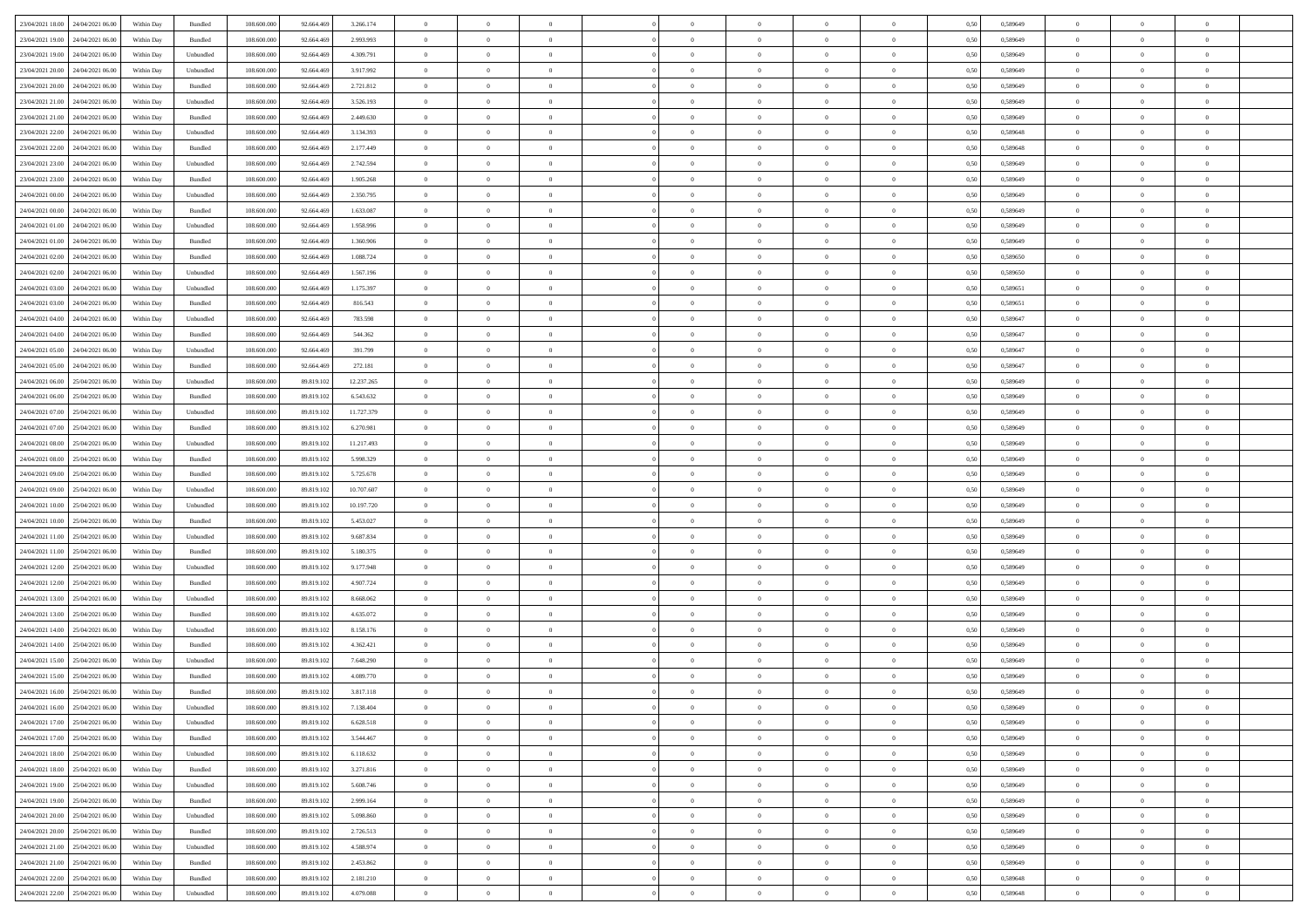| 24/04/2021 23.00 25/04/2021 06:00    | Within Day | Unbundled                   | 108.600.000 | 89.819.102 | 3.569.202  | $\overline{0}$ | $\overline{0}$ |                | $\overline{0}$ | $\theta$       |                | $\theta$       | 0,50 | 0,589649 | $\theta$       | $\theta$       | $\overline{0}$ |  |
|--------------------------------------|------------|-----------------------------|-------------|------------|------------|----------------|----------------|----------------|----------------|----------------|----------------|----------------|------|----------|----------------|----------------|----------------|--|
| 24/04/2021 23:00<br>25/04/2021 06.00 | Within Day | Bundled                     | 108.600.00  | 89.819.102 | 1.908.559  | $\bf{0}$       | $\bf{0}$       | $\bf{0}$       | $\bf{0}$       | $\overline{0}$ | $\overline{0}$ | $\bf{0}$       | 0,50 | 0,589649 | $\,$ 0 $\,$    | $\bf{0}$       | $\overline{0}$ |  |
| 25/04/2021 00:00<br>25/04/2021 06:00 | Within Day | Unbundled                   | 108,600,000 | 89.819.102 | 3.059.316  | $\overline{0}$ | $\bf{0}$       | $\overline{0}$ | $\bf{0}$       | $\bf{0}$       | $\overline{0}$ | $\bf{0}$       | 0.50 | 0.589649 | $\bf{0}$       | $\overline{0}$ | $\overline{0}$ |  |
| 25/04/2021 00:00<br>25/04/2021 06:00 |            |                             | 108.600.000 |            |            | $\overline{0}$ | $\overline{0}$ | $\overline{0}$ | $\overline{0}$ | $\theta$       | $\overline{0}$ |                |      |          | $\,$ 0 $\,$    | $\theta$       | $\overline{0}$ |  |
|                                      | Within Day | Bundled                     |             | 89.819.102 | 1.635.908  |                |                |                |                |                |                | $\bf{0}$       | 0,50 | 0,589649 |                |                |                |  |
| 25/04/2021 01:00<br>25/04/2021 06.00 | Within Day | Unbundled                   | 108.600.00  | 89.819.102 | 2.549.430  | $\bf{0}$       | $\overline{0}$ | $\bf{0}$       | $\overline{0}$ | $\bf{0}$       | $\overline{0}$ | $\bf{0}$       | 0,50 | 0,589649 | $\,$ 0 $\,$    | $\bf{0}$       | $\overline{0}$ |  |
| 25/04/2021 01:00<br>25/04/2021 06:00 | Within Day | Bundled                     | 108,600,000 | 89.819.102 | 1.363.256  | $\overline{0}$ | $\bf{0}$       | $\overline{0}$ | $\bf{0}$       | $\overline{0}$ | $\theta$       | $\bf{0}$       | 0.50 | 0.589649 | $\,$ 0 $\,$    | $\theta$       | $\overline{0}$ |  |
| 25/04/2021 02:00<br>25/04/2021 06:00 | Within Day | Unbundled                   | 108.600.000 | 89.819.102 | 2.039.544  | $\overline{0}$ | $\overline{0}$ | $\overline{0}$ | $\overline{0}$ | $\overline{0}$ | $\overline{0}$ | $\bf{0}$       | 0,50 | 0,589650 | $\,$ 0 $\,$    | $\theta$       | $\overline{0}$ |  |
|                                      |            |                             |             |            |            |                |                |                |                |                |                |                |      |          |                |                |                |  |
| 25/04/2021 02:00<br>25/04/2021 06.00 | Within Day | Bundled                     | 108.600.00  | 89.819.102 | 1.090.605  | $\bf{0}$       | $\bf{0}$       | $\bf{0}$       | $\overline{0}$ | $\overline{0}$ | $\overline{0}$ | $\bf{0}$       | 0,50 | 0,589650 | $\,$ 0 $\,$    | $\bf{0}$       | $\overline{0}$ |  |
| 25/04/2021 03:00<br>25/04/2021 06:00 | Within Day | Unbundled                   | 108,600,000 | 89.819.102 | 1.529.658  | $\overline{0}$ | $\bf{0}$       | $\overline{0}$ | $\bf{0}$       | $\overline{0}$ | $\overline{0}$ | $\bf{0}$       | 0.50 | 0.589651 | $\bf{0}$       | $\overline{0}$ | $\overline{0}$ |  |
| 25/04/2021 03:00<br>25/04/2021 06:00 | Within Day | Bundled                     | 108.600.000 | 89.819.102 | 817.954    | $\overline{0}$ | $\bf{0}$       | $\overline{0}$ | $\overline{0}$ | $\overline{0}$ | $\overline{0}$ | $\bf{0}$       | 0,50 | 0,589651 | $\,$ 0 $\,$    | $\,$ 0 $\,$    | $\overline{0}$ |  |
| 25/04/2021 04:00<br>25/04/2021 06.00 | Within Day | Unbundled                   | 108.600.00  | 89.819.102 | 1.019.772  | $\bf{0}$       | $\bf{0}$       | $\bf{0}$       | $\bf{0}$       | $\overline{0}$ | $\overline{0}$ | $\bf{0}$       | 0,50 | 0,589647 | $\,$ 0 $\,$    | $\bf{0}$       | $\overline{0}$ |  |
|                                      |            |                             |             |            |            |                |                |                |                |                |                |                |      |          |                |                |                |  |
| 25/04/2021 04:00<br>25/04/2021 06:00 | Within Day | Bundled                     | 108,600,000 | 89.819.102 | 545,302    | $\overline{0}$ | $\bf{0}$       | $\overline{0}$ | $\overline{0}$ | $\bf{0}$       | $\overline{0}$ | $\bf{0}$       | 0.50 | 0.589647 | $\bf{0}$       | $\overline{0}$ | $\,$ 0         |  |
| 25/04/2021 05:00<br>25/04/2021 06:00 | Within Day | Bundled                     | 108.600.000 | 89.819.102 | 272.651    | $\overline{0}$ | $\overline{0}$ | $\overline{0}$ | $\theta$       | $\theta$       | $\overline{0}$ | $\bf{0}$       | 0,50 | 0,589647 | $\,$ 0 $\,$    | $\theta$       | $\overline{0}$ |  |
| 25/04/2021 05:00<br>25/04/2021 06.00 | Within Day | Unbundled                   | 108.600.00  | 89.819.102 | 509.886    | $\bf{0}$       | $\overline{0}$ | $\bf{0}$       | $\bf{0}$       | $\bf{0}$       | $\overline{0}$ | $\bf{0}$       | 0,50 | 0,589647 | $\,$ 0 $\,$    | $\bf{0}$       | $\overline{0}$ |  |
| 25/04/2021 06:00<br>26/04/2021 06:00 | Within Day | Unbundled                   | 108,600,000 | 89.461.628 | 12.605.959 | $\overline{0}$ | $\bf{0}$       | $\overline{0}$ | $\bf{0}$       | $\overline{0}$ | $\theta$       | $\bf{0}$       | 0.50 | 0.589649 | $\,$ 0 $\,$    | $\theta$       | $\overline{0}$ |  |
|                                      |            |                             |             |            |            |                |                |                |                |                |                |                |      |          |                |                |                |  |
| 25/04/2021 06:00<br>26/04/2021 06:00 | Within Day | Bundled                     | 108.600.000 | 89.461.628 | 6.532.411  | $\overline{0}$ | $\overline{0}$ | $\overline{0}$ | $\overline{0}$ | $\overline{0}$ | $\overline{0}$ | $\bf{0}$       | 0,50 | 0,589649 | $\theta$       | $\theta$       | $\overline{0}$ |  |
| 25/04/2021 07:00<br>26/04/2021 06.00 | Within Day | Unbundled                   | 108.600.00  | 89.461.628 | 12.080.711 | $\bf{0}$       | $\bf{0}$       | $\bf{0}$       | $\overline{0}$ | $\bf{0}$       | $\overline{0}$ | $\bf{0}$       | 0,50 | 0,589649 | $\,$ 0 $\,$    | $\bf{0}$       | $\overline{0}$ |  |
| 25/04/2021 07:00<br>26/04/2021 06:00 | Within Day | Bundled                     | 108,600,000 | 89.461.628 | 6.260.227  | $\overline{0}$ | $\bf{0}$       | $\overline{0}$ | $\bf{0}$       | $\overline{0}$ | $\overline{0}$ | $\bf{0}$       | 0.50 | 0.589649 | $\bf{0}$       | $\overline{0}$ | $\overline{0}$ |  |
| 25/04/2021 08:00<br>26/04/2021 06:00 | Within Day | Unbundled                   | 108.600.000 | 89.461.628 | 11.555.463 | $\bf{0}$       | $\bf{0}$       | $\overline{0}$ | $\overline{0}$ | $\overline{0}$ | $\overline{0}$ | $\bf{0}$       | 0,50 | 0,589649 | $\,$ 0 $\,$    | $\bf{0}$       | $\overline{0}$ |  |
|                                      |            |                             |             |            |            |                |                |                |                |                |                |                |      |          |                |                |                |  |
| 25/04/2021 08:00<br>26/04/2021 06.00 | Within Day | Bundled                     | 108.600.00  | 89.461.628 | 5.988.043  | $\bf{0}$       | $\bf{0}$       | $\bf{0}$       | $\bf{0}$       | $\overline{0}$ | $\overline{0}$ | $\bf{0}$       | 0,50 | 0,589649 | $\,$ 0 $\,$    | $\bf{0}$       | $\overline{0}$ |  |
| 25/04/2021 09:00<br>26/04/2021 06:00 | Within Day | Unbundled                   | 108,600,000 | 89.461.628 | 11.030.214 | $\overline{0}$ | $\bf{0}$       | $\overline{0}$ | $\overline{0}$ | $\bf{0}$       | $\overline{0}$ | $\bf{0}$       | 0.50 | 0.589649 | $\bf{0}$       | $\overline{0}$ | $\,$ 0         |  |
| 25/04/2021 09:00<br>26/04/2021 06:00 | Within Day | Bundled                     | 108.600.000 | 89.461.628 | 5.715.859  | $\overline{0}$ | $\overline{0}$ | $\overline{0}$ | $\overline{0}$ | $\theta$       | $\overline{0}$ | $\bf{0}$       | 0,50 | 0,589649 | $\theta$       | $\theta$       | $\overline{0}$ |  |
| 25/04/2021 10:00<br>26/04/2021 06.00 | Within Day | Unbundled                   | 108.600.00  | 89.461.628 | 10.504.966 | $\bf{0}$       | $\bf{0}$       | $\bf{0}$       | $\bf{0}$       | $\overline{0}$ | $\overline{0}$ | $\bf{0}$       | 0,50 | 0,589649 | $\,$ 0 $\,$    | $\bf{0}$       | $\overline{0}$ |  |
|                                      |            |                             |             |            |            |                |                |                |                |                |                |                |      |          |                |                |                |  |
| 25/04/2021 10:00<br>26/04/2021 06:00 | Within Day | Bundled                     | 108,600,000 | 89.461.628 | 5.443.676  | $\overline{0}$ | $\bf{0}$       | $\overline{0}$ | $\bf{0}$       | $\overline{0}$ | $\theta$       | $\bf{0}$       | 0.50 | 0.589649 | $\,$ 0 $\,$    | $\theta$       | $\overline{0}$ |  |
| 25/04/2021 11:00<br>26/04/2021 06:00 | Within Day | Unbundled                   | 108.600.000 | 89.461.628 | 9.979.718  | $\overline{0}$ | $\overline{0}$ | $\overline{0}$ | $\overline{0}$ | $\overline{0}$ | $\overline{0}$ | $\bf{0}$       | 0,50 | 0,589649 | $\,$ 0 $\,$    | $\theta$       | $\overline{0}$ |  |
| 25/04/2021 11:00<br>26/04/2021 06.00 | Within Day | Bundled                     | 108.600.00  | 89.461.628 | 5.171.492  | $\bf{0}$       | $\overline{0}$ | $\bf{0}$       | $\overline{0}$ | $\bf{0}$       | $\overline{0}$ | $\bf{0}$       | 0,50 | 0,589649 | $\,$ 0 $\,$    | $\bf{0}$       | $\overline{0}$ |  |
| 25/04/2021 12:00<br>26/04/2021 06:00 | Within Day | Bundled                     | 108,600,000 | 89.461.628 | 4.899.308  | $\overline{0}$ | $\bf{0}$       | $\overline{0}$ | $\bf{0}$       | $\overline{0}$ | $\overline{0}$ | $\bf{0}$       | 0.50 | 0.589649 | $\bf{0}$       | $\overline{0}$ | $\overline{0}$ |  |
|                                      |            |                             |             |            |            | $\overline{0}$ |                | $\overline{0}$ | $\overline{0}$ | $\overline{0}$ | $\overline{0}$ |                |      |          | $\theta$       | $\theta$       | $\overline{0}$ |  |
| 25/04/2021 12:00<br>26/04/2021 06:00 | Within Day | Unbundled                   | 108.600.000 | 89.461.628 | 9.454.469  |                | $\bf{0}$       |                |                |                |                | $\bf{0}$       | 0,50 | 0,589649 |                |                |                |  |
| 25/04/2021 13:00<br>26/04/2021 06.00 | Within Day | Unbundled                   | 108.600.00  | 89.461.628 | 8.929.221  | $\bf{0}$       | $\bf{0}$       | $\bf{0}$       | $\bf{0}$       | $\overline{0}$ | $\overline{0}$ | $\bf{0}$       | 0,50 | 0,589649 | $\,$ 0 $\,$    | $\bf{0}$       | $\overline{0}$ |  |
| 25/04/2021 13:00<br>26/04/2021 06:00 | Within Day | Bundled                     | 108,600,000 | 89.461.628 | 4.627.124  | $\overline{0}$ | $\bf{0}$       | $\overline{0}$ | $\overline{0}$ | $\bf{0}$       | $\overline{0}$ | $\bf{0}$       | 0.50 | 0.589649 | $\bf{0}$       | $\,$ 0 $\,$    | $\,$ 0         |  |
| 25/04/2021 14:00<br>26/04/2021 06:00 | Within Day | Unbundled                   | 108.600.000 | 89.461.628 | 8.403.973  | $\overline{0}$ | $\overline{0}$ | $\overline{0}$ | $\overline{0}$ | $\overline{0}$ | $\overline{0}$ | $\bf{0}$       | 0.50 | 0.589649 | $\theta$       | $\theta$       | $\overline{0}$ |  |
| 25/04/2021 14:00<br>26/04/2021 06.00 | Within Day | Bundled                     | 108.600.00  | 89.461.628 | 4.354.940  | $\bf{0}$       | $\bf{0}$       | $\bf{0}$       | $\bf{0}$       | $\overline{0}$ | $\overline{0}$ | $\bf{0}$       | 0,50 | 0,589649 | $\,$ 0 $\,$    | $\bf{0}$       | $\overline{0}$ |  |
|                                      |            |                             |             |            |            |                |                |                |                |                |                |                |      |          |                |                |                |  |
| 25/04/2021 15:00<br>26/04/2021 06:00 | Within Day | Unbundled                   | 108,600,000 | 89.461.628 | 7.878.724  | $\overline{0}$ | $\bf{0}$       | $\overline{0}$ | $\bf{0}$       | $\overline{0}$ | $\overline{0}$ | $\bf{0}$       | 0.50 | 0.589649 | $\,$ 0 $\,$    | $\bf{0}$       | $\overline{0}$ |  |
| 25/04/2021 15:00<br>26/04/2021 06:00 | Within Dav | Bundled                     | 108.600.000 | 89.461.628 | 4.082.757  | $\overline{0}$ | $\overline{0}$ | $\overline{0}$ | $\overline{0}$ | $\overline{0}$ | $\overline{0}$ | $\bf{0}$       | 0.50 | 0.589649 | $\theta$       | $\theta$       | $\overline{0}$ |  |
| 25/04/2021 16:00<br>26/04/2021 06.00 | Within Day | Unbundled                   | 108.600.00  | 89.461.628 | 7.353.476  | $\bf{0}$       | $\bf{0}$       | $\bf{0}$       | $\bf{0}$       | $\overline{0}$ | $\overline{0}$ | $\bf{0}$       | 0,50 | 0,589649 | $\,$ 0 $\,$    | $\bf{0}$       | $\overline{0}$ |  |
| 25/04/2021 16:00<br>26/04/2021 06:00 | Within Day | Bundled                     | 108,600,000 | 89.461.628 | 3.810.573  | $\overline{0}$ | $\bf{0}$       | $\overline{0}$ | $\bf{0}$       | $\overline{0}$ | $\overline{0}$ | $\bf{0}$       | 0.50 | 0.589649 | $\bf{0}$       | $\overline{0}$ | $\overline{0}$ |  |
|                                      |            |                             |             |            |            |                |                |                |                |                |                |                |      |          |                |                |                |  |
| 25/04/2021 17:00<br>26/04/2021 06:00 | Within Dav | Unbundled                   | 108.600.000 | 89.461.628 | 6.828.228  | $\overline{0}$ | $\overline{0}$ | $\overline{0}$ | $\overline{0}$ | $\overline{0}$ | $\overline{0}$ | $\bf{0}$       | 0.50 | 0.589649 | $\theta$       | $\theta$       | $\overline{0}$ |  |
| 25/04/2021 17:00<br>26/04/2021 06.00 | Within Day | Bundled                     | 108.600.00  | 89.461.628 | 3.538.389  | $\bf{0}$       | $\bf{0}$       | $\bf{0}$       | $\bf{0}$       | $\overline{0}$ | $\overline{0}$ | $\bf{0}$       | 0,50 | 0,589649 | $\,$ 0 $\,$    | $\bf{0}$       | $\overline{0}$ |  |
| 25/04/2021 18:00<br>26/04/2021 06:00 | Within Day | Unbundled                   | 108,600,000 | 89.461.628 | 6.302.979  | $\overline{0}$ | $\bf{0}$       | $\overline{0}$ | $\overline{0}$ | $\bf{0}$       | $\overline{0}$ | $\bf{0}$       | 0.50 | 0.589649 | $\bf{0}$       | $\overline{0}$ | $\overline{0}$ |  |
| 25/04/2021 18:00<br>26/04/2021 06:00 | Within Dav | Bundled                     | 108.600.000 | 89.461.628 | 3.266.205  | $\overline{0}$ | $\overline{0}$ | $\overline{0}$ | $\overline{0}$ | $\overline{0}$ | $\overline{0}$ | $\bf{0}$       | 0.50 | 0.589649 | $\theta$       | $\theta$       | $\overline{0}$ |  |
|                                      |            |                             |             |            |            | $\bf{0}$       | $\bf{0}$       | $\bf{0}$       |                | $\overline{0}$ | $\overline{0}$ |                |      |          | $\,$ 0 $\,$    | $\bf{0}$       | $\overline{0}$ |  |
| 25/04/2021 19:00<br>26/04/2021 06.00 | Within Day | Bundled                     | 108.600.00  | 89.461.628 | 2.994.021  |                |                |                | $\bf{0}$       |                |                | $\bf{0}$       | 0,50 | 0,589649 |                |                |                |  |
| 25/04/2021 19:00<br>26/04/2021 06:00 | Within Day | Unbundled                   | 108,600,000 | 89.461.628 | 5.777.731  | $\overline{0}$ | $\overline{0}$ | $\overline{0}$ | $\bf{0}$       | $\overline{0}$ | $\overline{0}$ | $\bf{0}$       | 0.50 | 0.589649 | $\bf{0}$       | $\theta$       | $\overline{0}$ |  |
| 25/04/2021 20:00<br>26/04/2021 06:00 | Within Dav | Unbundled                   | 108.600.000 | 89.461.628 | 5.252.483  | $\overline{0}$ | $\overline{0}$ | $\Omega$       | $\theta$       | $\theta$       | $\overline{0}$ | $\overline{0}$ | 0.5( | 0.589649 | $\theta$       | $\theta$       | $\overline{0}$ |  |
| 25/04/2021 20:00<br>26/04/2021 06.00 | Within Day | Bundled                     | 108.600.00  | 89.461.628 | 2.721.838  | $\bf{0}$       | $\bf{0}$       | $\bf{0}$       | $\bf{0}$       | $\bf{0}$       | $\overline{0}$ | $\bf{0}$       | 0,50 | 0,589649 | $\,$ 0 $\,$    | $\bf{0}$       | $\overline{0}$ |  |
| 25/04/2021 21:00 26/04/2021 06:00    | Within Day | $\ensuremath{\mathsf{Unb}}$ | 108.600.000 | 89.461.628 | 4.727.234  | $\bf{0}$       | $\theta$       |                | $\overline{0}$ |                |                |                | 0,50 | 0.589649 | $\bf{0}$       | $\bf{0}$       |                |  |
|                                      |            |                             |             |            |            |                |                |                |                |                |                |                |      |          |                |                |                |  |
| 25/04/2021 21:00 26/04/2021 06:00    | Within Day | Bundled                     | 108.600.000 | 89.461.628 | 2.449.654  | $\overline{0}$ | $\overline{0}$ | $\Omega$       | $\theta$       | $\overline{0}$ | $\overline{0}$ | $\bf{0}$       | 0,50 | 0,589649 | $\theta$       | $\theta$       | $\overline{0}$ |  |
| 25/04/2021 22:00<br>26/04/2021 06.00 | Within Day | Unbundled                   | 108.600.00  | 89.461.628 | 4.201.986  | $\overline{0}$ | $\bf{0}$       | $\overline{0}$ | $\overline{0}$ | $\bf{0}$       | $\overline{0}$ | $\bf{0}$       | 0,50 | 0,589648 | $\bf{0}$       | $\overline{0}$ | $\bf{0}$       |  |
| 25/04/2021 22:00 26/04/2021 06:00    | Within Day | Bundled                     | 108,600,000 | 89.461.628 | 2.177.470  | $\overline{0}$ | $\bf{0}$       | $\overline{0}$ | $\overline{0}$ | $\mathbf{0}$   | $\overline{0}$ | $\,$ 0 $\,$    | 0.50 | 0.589648 | $\overline{0}$ | $\bf{0}$       | $\,$ 0 $\,$    |  |
| 25/04/2021 23:00 26/04/2021 06:00    | Within Day | Unbundled                   | 108.600.000 | 89.461.628 | 3.676.738  | $\overline{0}$ | $\overline{0}$ | $\overline{0}$ | $\overline{0}$ | $\overline{0}$ | $\overline{0}$ | $\bf{0}$       | 0,50 | 0.589649 | $\theta$       | $\theta$       | $\overline{0}$ |  |
|                                      |            |                             |             |            |            |                |                |                |                |                |                |                |      |          |                |                |                |  |
| 25/04/2021 23:00<br>26/04/2021 06.00 | Within Day | Bundled                     | 108.600.000 | 89.461.628 | 1.905.286  | $\overline{0}$ | $\bf{0}$       | $\overline{0}$ | $\overline{0}$ | $\overline{0}$ | $\overline{0}$ | $\bf{0}$       | 0,50 | 0,589649 | $\bf{0}$       | $\overline{0}$ | $\overline{0}$ |  |
| 26/04/2021 00:00<br>26/04/2021 06:00 | Within Day | Unbundled                   | 108,600,000 | 89.461.628 | 3.151.489  | $\overline{0}$ | $\bf{0}$       | $\overline{0}$ | $\overline{0}$ | $\bf{0}$       | $\overline{0}$ | $\bf{0}$       | 0.50 | 0.589649 | $\,$ 0 $\,$    | $\overline{0}$ | $\,$ 0         |  |
| 26/04/2021 00:00<br>26/04/2021 06:00 | Within Dav | Bundled                     | 108.600.000 | 89.461.628 | 1.633.102  | $\overline{0}$ | $\overline{0}$ | $\overline{0}$ | $\overline{0}$ | $\overline{0}$ | $\overline{0}$ | $\bf{0}$       | 0,50 | 0.589649 | $\overline{0}$ | $\theta$       | $\overline{0}$ |  |
| 26/04/2021 01:00<br>26/04/2021 06.00 | Within Day | Bundled                     | 108.600.00  | 89.461.628 | 1.360.919  | $\overline{0}$ | $\overline{0}$ | $\overline{0}$ | $\overline{0}$ | $\overline{0}$ | $\overline{0}$ | $\bf{0}$       | 0,50 | 0,589649 | $\bf{0}$       | $\overline{0}$ | $\,$ 0         |  |
|                                      |            |                             |             |            |            |                |                |                |                |                |                |                |      |          |                |                |                |  |
| 26/04/2021 01:00<br>26/04/2021 06:00 | Within Day | Unbundled                   | 108,600,000 | 89.461.628 | 2.626.241  | $\overline{0}$ | $\overline{0}$ | $\overline{0}$ | $\overline{0}$ | $\overline{0}$ | $\overline{0}$ | $\bf{0}$       | 0.50 | 0.589649 | $\mathbf{0}$   | $\bf{0}$       | $\,$ 0         |  |
| 26/04/2021 02:00 26/04/2021 06:00    | Within Dav | Unbundled                   | 108.600.000 | 89.461.628 | 2.100.993  | $\overline{0}$ | $\overline{0}$ | $\overline{0}$ | $\overline{0}$ | $\overline{0}$ | $\overline{0}$ | $\bf{0}$       | 0,50 | 0,589650 | $\overline{0}$ | $\theta$       | $\overline{0}$ |  |
| 26/04/2021 02:00<br>26/04/2021 06.00 | Within Day | Bundled                     | 108.600.00  | 89.461.628 | 1.088.735  | $\overline{0}$ | $\bf{0}$       | $\overline{0}$ | $\bf{0}$       | $\overline{0}$ | $\overline{0}$ | $\bf{0}$       | 0,50 | 0,589650 | $\bf{0}$       | $\,$ 0 $\,$    | $\bf{0}$       |  |
| 26/04/2021 03:00 26/04/2021 06:00    | Within Day | ${\sf Unbundred}$           | 108.600.000 | 89.461.628 | 1.575.744  | $\,$ 0 $\,$    | $\bf{0}$       | $\overline{0}$ | $\overline{0}$ | $\,$ 0 $\,$    | $\overline{0}$ | $\bf{0}$       | 0,50 | 0,589651 | $\overline{0}$ | $\,$ 0 $\,$    | $\,$ 0 $\,$    |  |
|                                      |            |                             |             |            |            |                |                |                |                |                |                |                |      |          |                |                |                |  |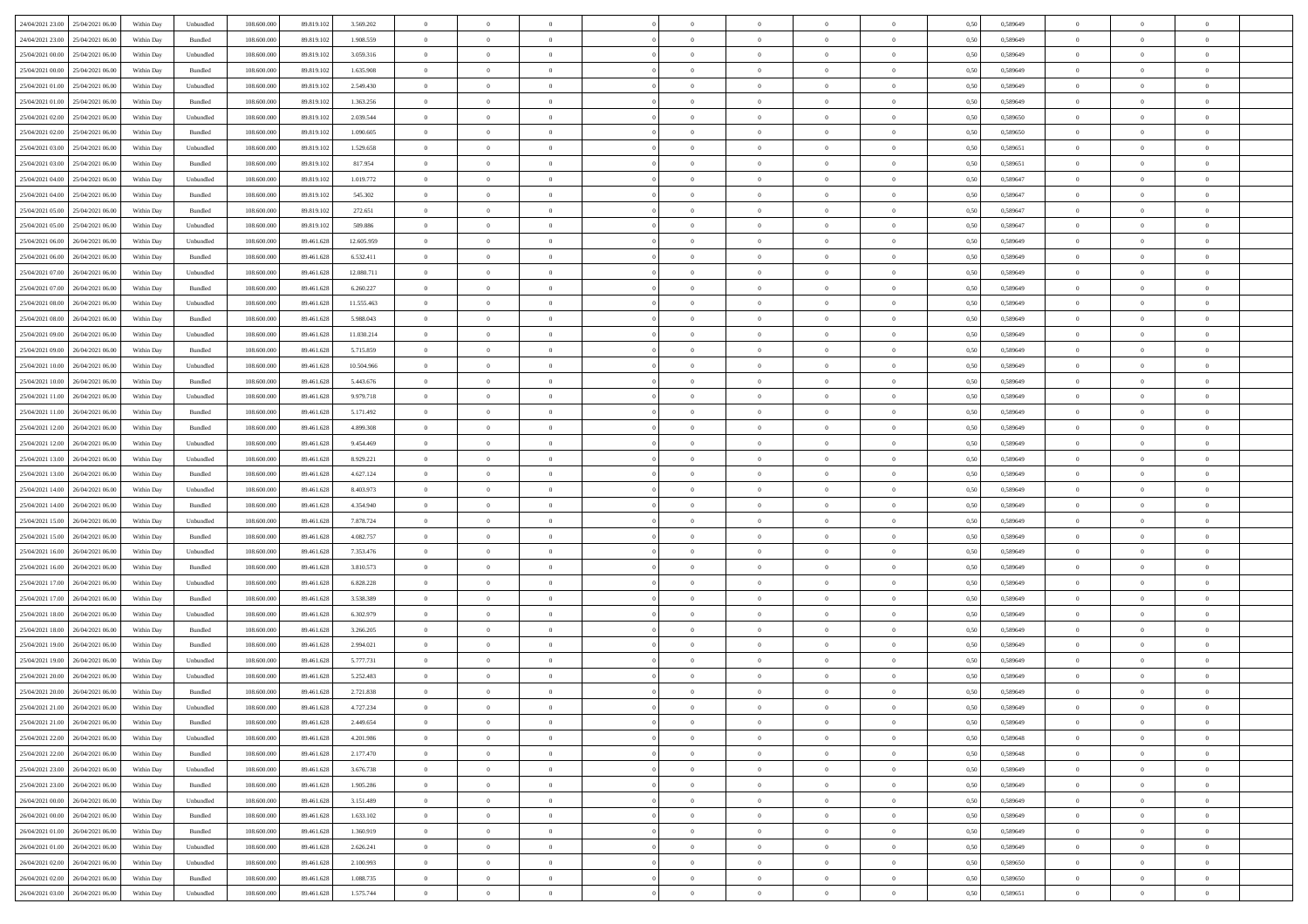| 26/04/2021 03:00 26/04/2021 06:00    | Within Day | Bundled                     | 108.600.000 | 89.461.628 | 816.551    | $\overline{0}$ | $\theta$       |                | $\overline{0}$ | $\theta$       |                | $\theta$       | 0,50 | 0,589651 | $\theta$       | $\theta$       | $\overline{0}$ |  |
|--------------------------------------|------------|-----------------------------|-------------|------------|------------|----------------|----------------|----------------|----------------|----------------|----------------|----------------|------|----------|----------------|----------------|----------------|--|
| 26/04/2021 04:00<br>26/04/2021 06.00 | Within Day | Unbundled                   | 108.600.00  | 89.461.628 | 1.050.496  | $\bf{0}$       | $\bf{0}$       | $\bf{0}$       | $\overline{0}$ | $\overline{0}$ | $\overline{0}$ | $\bf{0}$       | 0,50 | 0,589647 | $\,$ 0 $\,$    | $\bf{0}$       | $\overline{0}$ |  |
| 26/04/2021 04:00<br>26/04/2021 06:00 | Within Day | Bundled                     | 108,600,000 | 89.461.628 | 544,367    | $\overline{0}$ | $\bf{0}$       | $\overline{0}$ | $\bf{0}$       | $\bf{0}$       | $\overline{0}$ | $\bf{0}$       | 0.50 | 0.589647 | $\bf{0}$       | $\overline{0}$ | $\overline{0}$ |  |
| 26/04/2021 05:00<br>26/04/2021 06:00 | Within Day | Unbundled                   | 108.600.000 | 89.461.628 | 525.248    | $\overline{0}$ | $\overline{0}$ | $\overline{0}$ | $\theta$       | $\theta$       | $\overline{0}$ | $\bf{0}$       | 0,50 | 0,589647 | $\theta$       | $\theta$       | $\overline{0}$ |  |
| 26/04/2021 05:00<br>26/04/2021 06.00 | Within Day | Bundled                     | 108.600.00  | 89.461.628 | 272.183    | $\overline{0}$ | $\overline{0}$ | $\bf{0}$       | $\overline{0}$ | $\theta$       | $\overline{0}$ | $\bf{0}$       | 0,50 | 0,589647 | $\,$ 0 $\,$    | $\bf{0}$       | $\overline{0}$ |  |
|                                      |            |                             |             |            |            |                |                |                |                |                |                |                |      |          |                |                |                |  |
| 26/04/2021 06:00<br>27/04/2021 06:00 | Within Day | Unbundled                   | 108,600,000 | 80.710.72  | 27.889.278 | $\overline{0}$ | $\overline{0}$ | $\overline{0}$ | $\bf{0}$       | $\overline{0}$ | $\theta$       | $\bf{0}$       | 0.50 | 0.589649 | $\,$ 0 $\,$    | $\theta$       | $\overline{0}$ |  |
| 26/04/2021 07:00<br>27/04/2021 06:00 | Within Day | Unbundled                   | 108.600.000 | 80.710.721 | 26.727.225 | $\overline{0}$ | $\overline{0}$ | $\overline{0}$ | $\overline{0}$ | $\overline{0}$ | $\overline{0}$ | $\bf{0}$       | 0,50 | 0,589649 | $\theta$       | $\theta$       | $\overline{0}$ |  |
| 26/04/2021 08:00<br>27/04/2021 06.00 | Within Day | Unbundled                   | 108.600.00  | 80.710.72  | 25.565.171 | $\bf{0}$       | $\overline{0}$ | $\bf{0}$       | $\overline{0}$ | $\overline{0}$ | $\overline{0}$ | $\bf{0}$       | 0,50 | 0,589649 | $\,$ 0 $\,$    | $\bf{0}$       | $\overline{0}$ |  |
| 26/04/2021 09:00<br>27/04/2021 06:00 | Within Day | Unbundled                   | 108,600,000 | 80.710.72  | 24,403.118 | $\overline{0}$ | $\bf{0}$       | $\overline{0}$ | $\bf{0}$       | $\overline{0}$ | $\overline{0}$ | $\bf{0}$       | 0.50 | 0.589649 | $\bf{0}$       | $\overline{0}$ | $\overline{0}$ |  |
| 26/04/2021 10:00<br>27/04/2021 06:00 | Within Day | Unbundled                   | 108.600.000 | 80.710.721 | 23.241.065 | $\overline{0}$ | $\bf{0}$       | $\overline{0}$ | $\overline{0}$ | $\overline{0}$ | $\overline{0}$ | $\bf{0}$       | 0,50 | 0,589649 | $\,$ 0 $\,$    | $\theta$       | $\overline{0}$ |  |
| 26/04/2021 11:00<br>27/04/2021 06.00 | Within Day | Unbundled                   | 108.600.00  | 80.710.721 | 22.079.012 | $\bf{0}$       | $\overline{0}$ | $\bf{0}$       | $\bf{0}$       | $\bf{0}$       | $\overline{0}$ | $\bf{0}$       | 0,50 | 0,589649 | $\,$ 0 $\,$    | $\bf{0}$       | $\overline{0}$ |  |
| 26/04/2021 12:00<br>27/04/2021 06:00 | Within Day | Unbundled                   | 108,600,000 | 80.710.72  | 20.916.958 | $\overline{0}$ | $\bf{0}$       | $\overline{0}$ | $\overline{0}$ | $\bf{0}$       | $\overline{0}$ | $\bf{0}$       | 0.50 | 0.589649 | $\bf{0}$       | $\overline{0}$ | $\bf{0}$       |  |
|                                      |            |                             |             |            |            |                |                |                |                |                |                |                |      |          |                |                |                |  |
| 26/04/2021 13:00<br>27/04/2021 06:00 | Within Day | Unbundled                   | 108.600.000 | 80.710.721 | 19.754.905 | $\overline{0}$ | $\overline{0}$ | $\overline{0}$ | $\theta$       | $\theta$       | $\overline{0}$ | $\overline{0}$ | 0,50 | 0,589649 | $\theta$       | $\theta$       | $\overline{0}$ |  |
| 26/04/2021 14:00<br>27/04/2021 06.00 | Within Day | Unbundled                   | 108.600.00  | 80.710.72  | 18.592.852 | $\bf{0}$       | $\overline{0}$ | $\bf{0}$       | $\overline{0}$ | $\theta$       | $\overline{0}$ | $\bf{0}$       | 0,50 | 0,589649 | $\,$ 0 $\,$    | $\bf{0}$       | $\overline{0}$ |  |
| 26/04/2021 15:00<br>27/04/2021 06:00 | Within Day | Unbundled                   | 108 600 000 | 80.710.72  | 17.430.799 | $\overline{0}$ | $\overline{0}$ | $\overline{0}$ | $\bf{0}$       | $\overline{0}$ | $\theta$       | $\bf{0}$       | 0.50 | 0.589649 | $\,$ 0 $\,$    | $\theta$       | $\overline{0}$ |  |
| 26/04/2021 16:00<br>27/04/2021 06:00 | Within Day | Unbundled                   | 108.600.000 | 80.710.721 | 16.268.745 | $\overline{0}$ | $\overline{0}$ | $\overline{0}$ | $\overline{0}$ | $\overline{0}$ | $\overline{0}$ | $\bf{0}$       | 0,50 | 0,589649 | $\theta$       | $\theta$       | $\overline{0}$ |  |
| 26/04/2021 17:00<br>27/04/2021 06.00 | Within Day | Unbundled                   | 108.600.00  | 80.710.72  | 15.106.692 | $\bf{0}$       | $\overline{0}$ | $\bf{0}$       | $\overline{0}$ | $\bf{0}$       | $\overline{0}$ | $\bf{0}$       | 0,50 | 0,589649 | $\,$ 0 $\,$    | $\bf{0}$       | $\overline{0}$ |  |
| 26/04/2021 18:00<br>27/04/2021 06:00 | Within Day | Unbundled                   | 108,600,000 | 80.710.72  | 13.944.639 | $\overline{0}$ | $\bf{0}$       | $\overline{0}$ | $\bf{0}$       | $\overline{0}$ | $\overline{0}$ | $\bf{0}$       | 0.50 | 0.589649 | $\bf{0}$       | $\overline{0}$ | $\overline{0}$ |  |
| 26/04/2021 19:00<br>27/04/2021 06:00 | Within Day | Unbundled                   | 108.600.000 | 80.710.721 | 12.782.585 | $\overline{0}$ | $\overline{0}$ | $\overline{0}$ | $\overline{0}$ | $\overline{0}$ | $\overline{0}$ | $\bf{0}$       | 0,50 | 0,589649 | $\,$ 0 $\,$    | $\theta$       | $\overline{0}$ |  |
|                                      |            |                             |             |            |            |                |                |                |                |                |                |                |      |          |                |                |                |  |
| 26/04/2021 20:00<br>27/04/2021 06.00 | Within Day | Unbundled                   | 108.600.00  | 80.710.721 | 11.620.532 | $\bf{0}$       | $\bf{0}$       | $\bf{0}$       | $\bf{0}$       | $\overline{0}$ | $\overline{0}$ | $\bf{0}$       | 0,50 | 0,589649 | $\,$ 0 $\,$    | $\bf{0}$       | $\overline{0}$ |  |
| 26/04/2021 21:00<br>27/04/2021 06:00 | Within Day | Unbundled                   | 108,600,000 | 80.710.72  | 10.458.479 | $\overline{0}$ | $\bf{0}$       | $\overline{0}$ | $\bf{0}$       | $\bf{0}$       | $\overline{0}$ | $\bf{0}$       | 0.50 | 0.589649 | $\bf{0}$       | $\overline{0}$ | $\bf{0}$       |  |
| 26/04/2021 22:00<br>27/04/2021 06:00 | Within Day | Unbundled                   | 108.600.000 | 80.710.721 | 9.296.426  | $\overline{0}$ | $\overline{0}$ | $\overline{0}$ | $\theta$       | $\theta$       | $\overline{0}$ | $\bf{0}$       | 0,50 | 0,589648 | $\theta$       | $\theta$       | $\overline{0}$ |  |
| 26/04/2021 23:00<br>27/04/2021 06.00 | Within Day | Unbundled                   | 108.600.00  | 80.710.72  | 8.134.372  | $\bf{0}$       | $\overline{0}$ | $\bf{0}$       | $\overline{0}$ | $\overline{0}$ | $\overline{0}$ | $\bf{0}$       | 0,50 | 0,589649 | $\,$ 0 $\,$    | $\bf{0}$       | $\overline{0}$ |  |
| 27/04/2021 00:00<br>27/04/2021 06:00 | Within Day | Unbundled                   | 108,600,000 | 80.710.72  | 6.972.319  | $\overline{0}$ | $\overline{0}$ | $\overline{0}$ | $\overline{0}$ | $\overline{0}$ | $\theta$       | $\bf{0}$       | 0.50 | 0.589649 | $\,$ 0 $\,$    | $\theta$       | $\overline{0}$ |  |
| 27/04/2021 01:00<br>27/04/2021 06:00 | Within Day | Unbundled                   | 108.600.000 | 80.710.721 | 5.810.266  | $\overline{0}$ | $\overline{0}$ | $\overline{0}$ | $\overline{0}$ | $\overline{0}$ | $\overline{0}$ | $\bf{0}$       | 0,50 | 0,589649 | $\theta$       | $\theta$       | $\overline{0}$ |  |
| 27/04/2021 02:00<br>27/04/2021 06.00 | Within Day | Unbundled                   | 108.600.00  | 80.710.72  | 4.648.213  | $\bf{0}$       | $\overline{0}$ | $\bf{0}$       | $\overline{0}$ | $\theta$       | $\overline{0}$ | $\bf{0}$       | 0,50 | 0,589650 | $\,$ 0 $\,$    | $\bf{0}$       | $\overline{0}$ |  |
|                                      |            |                             |             |            |            |                |                |                |                |                |                |                |      |          |                |                |                |  |
| 27/04/2021 03:00<br>27/04/2021 06:00 | Within Day | Unbundled                   | 108,600,000 | 80.710.72  | 3.486.159  | $\overline{0}$ | $\bf{0}$       | $\overline{0}$ | $\bf{0}$       | $\overline{0}$ | $\overline{0}$ | $\bf{0}$       | 0.50 | 0.589651 | $\bf{0}$       | $\overline{0}$ | $\overline{0}$ |  |
| 27/04/2021 04:00<br>27/04/2021 06:00 | Within Day | Unbundled                   | 108.600.000 | 80.710.721 | 2.324.106  | $\overline{0}$ | $\overline{0}$ | $\overline{0}$ | $\overline{0}$ | $\overline{0}$ | $\overline{0}$ | $\bf{0}$       | 0,50 | 0,589647 | $\theta$       | $\theta$       | $\overline{0}$ |  |
| 27/04/2021 05:00<br>27/04/2021 06.00 | Within Day | Unbundled                   | 108.600.00  | 80.710.721 | 1.162.053  | $\bf{0}$       | $\bf{0}$       | $\bf{0}$       | $\bf{0}$       | $\overline{0}$ | $\overline{0}$ | $\bf{0}$       | 0,50 | 0,589647 | $\,$ 0 $\,$    | $\bf{0}$       | $\overline{0}$ |  |
| 27/04/2021 06:00<br>28/04/2021 06:00 | Within Day | Unbundled                   | 108,600,000 | 79,407.24  | 29.192.755 | $\overline{0}$ | $\bf{0}$       | $\overline{0}$ | $\bf{0}$       | $\bf{0}$       | $\overline{0}$ | $\bf{0}$       | 0.50 | 0.589649 | $\bf{0}$       | $\overline{0}$ | $\bf{0}$       |  |
| 27/04/2021 07:00<br>28/04/2021 06:00 | Within Day | Unbundled                   | 108.600.000 | 79,407.24  | 27.976.390 | $\overline{0}$ | $\overline{0}$ | $\overline{0}$ | $\overline{0}$ | $\overline{0}$ | $\overline{0}$ | $\bf{0}$       | 0.50 | 0.589649 | $\theta$       | $\theta$       | $\overline{0}$ |  |
| 27/04/2021 08:00<br>28/04/2021 06.00 | Within Day | Unbundled                   | 108.600.00  | 79.407.24  | 26.760.025 | $\bf{0}$       | $\overline{0}$ | $\bf{0}$       | $\overline{0}$ | $\overline{0}$ | $\overline{0}$ | $\bf{0}$       | 0,50 | 0,589649 | $\,$ 0 $\,$    | $\bf{0}$       | $\overline{0}$ |  |
| 27/04/2021 09:00<br>28/04/2021 06:00 | Within Day | Unbundled                   | 108,600,000 | 79.407.244 | 25.543.660 | $\overline{0}$ | $\bf{0}$       | $\overline{0}$ | $\bf{0}$       | $\overline{0}$ | $\Omega$       | $\bf{0}$       | 0.50 | 0.589649 | $\,$ 0 $\,$    | $\theta$       | $\overline{0}$ |  |
| 27/04/2021 10:00<br>28/04/2021 06:00 | Within Dav | Unbundled                   | 108.600.000 | 79.407.244 | 24.327.295 | $\overline{0}$ | $\overline{0}$ | $\overline{0}$ | $\overline{0}$ | $\overline{0}$ | $\overline{0}$ | $\overline{0}$ | 0.5( | 0.589649 | $\theta$       | $\theta$       | $\overline{0}$ |  |
|                                      |            |                             |             |            |            |                |                |                |                |                |                |                |      |          |                |                |                |  |
| 27/04/2021 11:00<br>28/04/2021 06.00 | Within Day | Unbundled                   | 108.600.00  | 79.407.24  | 23.110.931 | $\bf{0}$       | $\bf{0}$       | $\bf{0}$       | $\overline{0}$ | $\bf{0}$       | $\overline{0}$ | $\bf{0}$       | 0,50 | 0,589649 | $\,$ 0 $\,$    | $\bf{0}$       | $\overline{0}$ |  |
| 27/04/2021 12:00<br>28/04/2021 06:00 | Within Day | Unbundled                   | 108,600,000 | 79.407.24  | 21.894.566 | $\overline{0}$ | $\bf{0}$       | $\overline{0}$ | $\bf{0}$       | $\overline{0}$ | $\overline{0}$ | $\bf{0}$       | 0.50 | 0.589649 | $\bf{0}$       | $\overline{0}$ | $\overline{0}$ |  |
| 27/04/2021 13:00<br>28/04/2021 06:00 | Within Dav | Unbundled                   | 108.600.000 | 79.407.244 | 20.678.201 | $\overline{0}$ | $\overline{0}$ | $\overline{0}$ | $\overline{0}$ | $\overline{0}$ | $\overline{0}$ | $\overline{0}$ | 0.50 | 0.589649 | $\theta$       | $\theta$       | $\overline{0}$ |  |
| 27/04/2021 14:00<br>28/04/2021 06.00 | Within Day | Unbundled                   | 108.600.00  | 79.407.24  | 19.461.836 | $\bf{0}$       | $\bf{0}$       | $\bf{0}$       | $\bf{0}$       | $\overline{0}$ | $\overline{0}$ | $\bf{0}$       | 0,50 | 0,589649 | $\,$ 0 $\,$    | $\bf{0}$       | $\overline{0}$ |  |
| 27/04/2021 15:00<br>28/04/2021 06:00 | Within Day | Unbundled                   | 108,600,000 | 79.407.244 | 18.245.471 | $\overline{0}$ | $\bf{0}$       | $\overline{0}$ | $\bf{0}$       | $\bf{0}$       | $\overline{0}$ | $\bf{0}$       | 0.50 | 0.589649 | $\bf{0}$       | $\overline{0}$ | $\overline{0}$ |  |
| 27/04/2021 16:00<br>28/04/2021 06:00 | Within Dav | Unbundled                   | 108.600.000 | 79.407.244 | 17.029.107 | $\overline{0}$ | $\overline{0}$ | $\overline{0}$ | $\overline{0}$ | $\overline{0}$ | $\overline{0}$ | $\bf{0}$       | 0.50 | 0.589649 | $\theta$       | $\theta$       | $\overline{0}$ |  |
| 27/04/2021 17:00<br>28/04/2021 06.00 | Within Day | Unbundled                   | 108.600.00  | 79.407.24  | 15.812.742 | $\bf{0}$       | $\bf{0}$       | $\bf{0}$       | $\bf{0}$       | $\overline{0}$ | $\overline{0}$ | $\bf{0}$       | 0,50 | 0,589649 | $\,$ 0 $\,$    | $\bf{0}$       | $\overline{0}$ |  |
| 27/04/2021 18:00<br>28/04/2021 06:00 | Within Day | Unbundled                   | 108,600,000 | 79.407.24  | 14.596.377 | $\overline{0}$ | $\overline{0}$ | $\overline{0}$ | $\overline{0}$ | $\overline{0}$ | $\Omega$       | $\bf{0}$       | 0.50 | 0.589649 | $\bf{0}$       | $\theta$       | $\overline{0}$ |  |
| 27/04/2021 19:00<br>28/04/2021 06:00 | Within Dav | Unbundled                   | 108.600.000 | 79.407.244 | 13.380.012 | $\overline{0}$ | $\overline{0}$ | $\Omega$       |                | $\theta$       | $\Omega$       | $\overline{0}$ | 0.5( | 0.589649 | $\theta$       | $\theta$       | $\overline{0}$ |  |
|                                      |            |                             |             |            |            |                |                |                | $\overline{0}$ |                |                |                |      |          |                |                |                |  |
| 27/04/2021 20:00<br>28/04/2021 06:00 | Within Day | Unbundled                   | 108.600.00  | 79.407.244 | 12.163.647 | $\bf{0}$       | 14.130         | $\bf{0}$       | $\bf{0}$       | $\bf{0}$       | $\overline{0}$ | $\bf{0}$       | 0,50 | 0,589649 | $\,$ 0 $\,$    | $\bf{0}$       | $\overline{0}$ |  |
| 27/04/2021 21:00 28/04/2021 06:00    | Within Day | $\ensuremath{\mathsf{Unb}}$ | 108.600.000 | 79.421.373 | 10.934.566 | $\bf{0}$       | $\Omega$       |                | $\overline{0}$ |                |                |                | 0,50 | 0.589649 | $\bf{0}$       | $\overline{0}$ |                |  |
| 27/04/2021 22:00 28/04/2021 06:00    | Within Day | Unbundled                   | 108.600.000 | 79.421.373 | 9.719.614  | $\overline{0}$ | $\theta$       | $\Omega$       | $\theta$       | $\overline{0}$ | $\overline{0}$ | $\bf{0}$       | 0,50 | 0,589648 | $\theta$       | $\theta$       | $\overline{0}$ |  |
| 27/04/2021 23:00<br>28/04/2021 06:00 | Within Day | Unbundled                   | 108.600.00  | 79.421.373 | 8.504.662  | $\overline{0}$ | $\bf{0}$       | $\overline{0}$ | $\overline{0}$ | $\bf{0}$       | $\overline{0}$ | $\bf{0}$       | 0,50 | 0,589649 | $\bf{0}$       | $\overline{0}$ | $\bf{0}$       |  |
| 28/04/2021 00:00 28/04/2021 06:00    | Within Day | Unbundled                   | 108,600,000 | 79.421.373 | 7.289.711  | $\overline{0}$ | $\bf{0}$       | $\overline{0}$ | $\overline{0}$ | $\mathbf{0}$   | $\overline{0}$ | $\,$ 0 $\,$    | 0.50 | 0.589649 | $\overline{0}$ | $\bf{0}$       | $\,$ 0 $\,$    |  |
| 28/04/2021 01:00 28/04/2021 06:00    | Within Day | Unbundled                   | 108.600.000 | 79.421.373 | 6.074.759  | $\overline{0}$ | $\overline{0}$ | $\overline{0}$ | $\overline{0}$ | $\overline{0}$ | $\overline{0}$ | $\bf{0}$       | 0,50 | 0,589649 | $\overline{0}$ | $\theta$       | $\overline{0}$ |  |
| 28/04/2021 02:00<br>28/04/2021 06:00 | Within Day | Unbundled                   | 108.600.000 | 79.421.373 | 4.859.807  | $\overline{0}$ | $\bf{0}$       | $\overline{0}$ | $\overline{0}$ | $\overline{0}$ | $\overline{0}$ | $\bf{0}$       | 0,50 | 0,589650 | $\bf{0}$       | $\overline{0}$ | $\overline{0}$ |  |
|                                      |            |                             |             |            |            |                |                |                |                |                |                |                |      |          |                |                |                |  |
| 28/04/2021 03:00<br>28/04/2021 06:00 | Within Day | Unbundled                   | 108,600,000 | 79.421.373 | 3.644.855  | $\overline{0}$ | $\bf{0}$       | $\overline{0}$ | $\overline{0}$ | $\overline{0}$ | $\overline{0}$ | $\bf{0}$       | 0.50 | 0.589651 | $\,$ 0 $\,$    | $\theta$       | $\,$ 0         |  |
| 28/04/2021 04:00<br>28/04/2021 06:00 | Within Dav | Unbundled                   | 108.600.000 | 79.421.373 | 2.429.903  | $\overline{0}$ | $\overline{0}$ | $\overline{0}$ | $\overline{0}$ | $\overline{0}$ | $\overline{0}$ | $\bf{0}$       | 0.50 | 0,589647 | $\overline{0}$ | $\theta$       | $\overline{0}$ |  |
| 28/04/2021 05:00<br>28/04/2021 06:00 | Within Day | Unbundled                   | 108.600.00  | 79.421.373 | 1.214.951  | $\overline{0}$ | $\overline{0}$ | $\overline{0}$ | $\overline{0}$ | $\overline{0}$ | $\overline{0}$ | $\bf{0}$       | 0,50 | 0,589647 | $\bf{0}$       | $\overline{0}$ | $\overline{0}$ |  |
| 29/04/2021 06:00<br>28/04/2021 06:00 | Within Day | Unbundled                   | 108,600,000 | 90.822.887 | 15.259.346 | $\overline{0}$ | $\overline{0}$ | $\overline{0}$ | $\overline{0}$ | $\overline{0}$ | $\overline{0}$ | $\bf{0}$       | 0.50 | 0.589649 | $\mathbf{0}$   | $\bf{0}$       | $\,$ 0         |  |
| 28/04/2021 06:00 29/04/2021 06:00    | Within Dav | Bundled                     | 108.600.000 | 90.822.887 | 2.517.765  | $\overline{0}$ | $\overline{0}$ | $\overline{0}$ | $\overline{0}$ | $\overline{0}$ | $\overline{0}$ | $\bf{0}$       | 0,50 | 0.589649 | $\overline{0}$ | $\theta$       | $\overline{0}$ |  |
| 28/04/2021 07:00<br>29/04/2021 06.00 | Within Day | Unbundled                   | 108.600.00  | 90.822.887 | 14.623.540 | $\overline{0}$ | $\bf{0}$       | $\overline{0}$ | $\bf{0}$       | $\overline{0}$ | $\bf{0}$       | $\bf{0}$       | 0,50 | 0,589649 | $\bf{0}$       | $\bf{0}$       | $\overline{0}$ |  |
|                                      |            |                             |             |            |            |                |                |                |                |                |                |                |      |          |                |                |                |  |
| 28/04/2021 07:00 29/04/2021 06:00    | Within Day | Bundled                     | 108.600.000 | 90.822.887 | 2.412.858  | $\,$ 0 $\,$    | $\bf{0}$       | $\overline{0}$ | $\overline{0}$ | $\,$ 0 $\,$    | $\overline{0}$ | $\bf{0}$       | 0,50 | 0,589649 | $\overline{0}$ | $\,$ 0 $\,$    | $\,$ 0 $\,$    |  |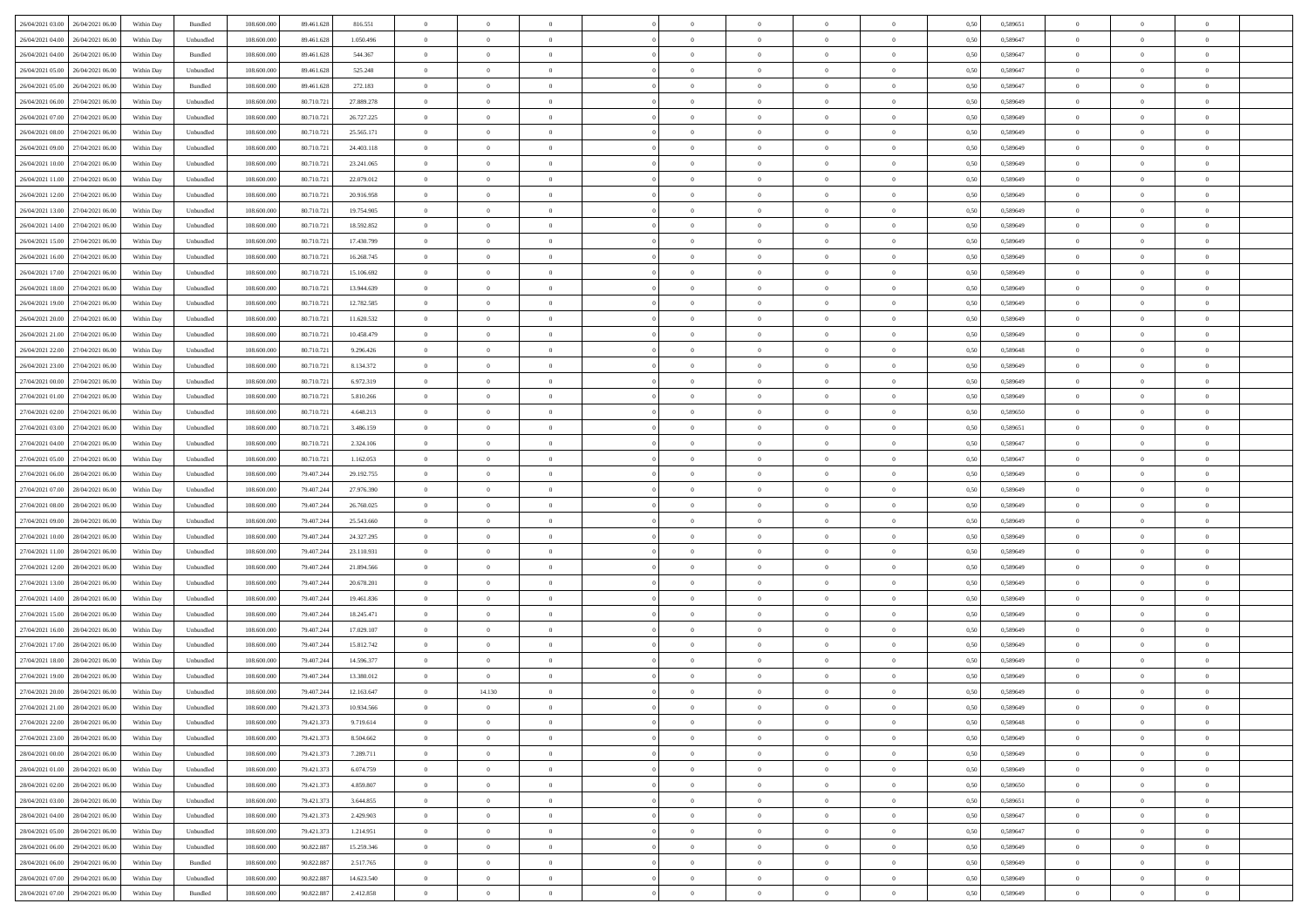| 28/04/2021 08:00 29/04/2021 06:00    | Within Day | Unbundled | 108.600.000 | 90.822.887 | 13.987.734 | $\bf{0}$       | $\theta$       |                | $\overline{0}$ | $\theta$       | $\Omega$       | $\bf{0}$       | 0,50 | 0,589649 | $\theta$       | $\overline{0}$ | $\sqrt{ }$     |  |
|--------------------------------------|------------|-----------|-------------|------------|------------|----------------|----------------|----------------|----------------|----------------|----------------|----------------|------|----------|----------------|----------------|----------------|--|
| 29/04/2021 06:00                     | Within Day | Bundled   | 108,600,00  | 90.822.887 |            | $\overline{0}$ | $\bf{0}$       | $\overline{0}$ | $\overline{0}$ | $\overline{0}$ | $\overline{0}$ |                | 0.50 |          | $\overline{0}$ | $\overline{0}$ | $\overline{0}$ |  |
| 28/04/2021 08:00                     |            |           |             |            | 2.307.951  |                |                |                |                |                |                | $\bf{0}$       |      | 0,589649 |                |                |                |  |
| 28/04/2021 09:00<br>29/04/2021 06:00 | Within Dav | Unbundled | 108.600.000 | 90.822.887 | 13.351.928 | $\overline{0}$ | $\overline{0}$ | $\overline{0}$ | $\overline{0}$ | $\overline{0}$ | $\overline{0}$ | $\bf{0}$       | 0.50 | 0,589649 | $\theta$       | $\overline{0}$ | $\overline{0}$ |  |
| 28/04/2021 09:00<br>29/04/2021 06:00 | Within Day | Bundled   | 108.600.000 | 90.822.887 | 2.203.044  | $\overline{0}$ | $\bf{0}$       | $\bf{0}$       | $\overline{0}$ | $\bf{0}$       | $\overline{0}$ | $\bf{0}$       | 0,50 | 0,589649 | $\bf{0}$       | $\overline{0}$ | $\overline{0}$ |  |
| 28/04/2021 10:00<br>29/04/2021 06.00 | Within Day | Unbundled | 108.600.000 | 90.822.887 | 12.716.122 | $\bf{0}$       | $\bf{0}$       | $\overline{0}$ | $\overline{0}$ | $\overline{0}$ | $\overline{0}$ | $\bf{0}$       | 0,50 | 0,589649 | $\,$ 0 $\,$    | $\bf{0}$       | $\overline{0}$ |  |
| 28/04/2021 10:00<br>29/04/2021 06:00 | Within Dav | Bundled   | 108.600.000 | 90.822.887 | 2.098.137  | $\overline{0}$ | $\overline{0}$ | $\overline{0}$ | $\overline{0}$ | $\overline{0}$ | $\overline{0}$ | $\overline{0}$ | 0.50 | 0.589649 | $\theta$       | $\overline{0}$ | $\overline{0}$ |  |
| 28/04/2021 11:00<br>29/04/2021 06:00 | Within Day | Unbundled | 108.600.000 | 90.822.887 | 12.080.316 | $\overline{0}$ | $\bf{0}$       | $\overline{0}$ | $\overline{0}$ | $\overline{0}$ | $\overline{0}$ | $\bf{0}$       | 0,50 | 0,589649 | $\bf{0}$       | $\bf{0}$       | $\overline{0}$ |  |
|                                      |            |           |             |            |            |                |                |                |                |                |                |                |      |          |                |                |                |  |
| 28/04/2021 11:00<br>29/04/2021 06.00 | Within Day | Bundled   | 108,600,00  | 90.822.887 | 1.993.230  | $\overline{0}$ | $\overline{0}$ | $\overline{0}$ | $\overline{0}$ | $\overline{0}$ | $\overline{0}$ | $\bf{0}$       | 0.50 | 0,589649 | $\bf{0}$       | $\theta$       | $\overline{0}$ |  |
| 28/04/2021 12:00<br>29/04/2021 06.00 | Within Dav | Bundled   | 108.600.000 | 90.822.887 | 1.888.323  | $\overline{0}$ | $\overline{0}$ | $\overline{0}$ | $\overline{0}$ | $\overline{0}$ | $\overline{0}$ | $\overline{0}$ | 0.50 | 0,589649 | $\theta$       | $\overline{0}$ | $\overline{0}$ |  |
| 28/04/2021 12:00<br>29/04/2021 06:00 | Within Day | Unbundled | 108.600.000 | 90.822.887 | 11.444.510 | $\overline{0}$ | $\overline{0}$ | $\overline{0}$ | $\overline{0}$ | $\overline{0}$ | $\overline{0}$ | $\bf{0}$       | 0,50 | 0,589649 | $\,$ 0 $\,$    | $\bf{0}$       | $\overline{0}$ |  |
| 28/04/2021 13:00<br>29/04/2021 06:00 | Within Day | Unbundled | 108,600,00  | 90.822.887 | 10,808,704 | $\overline{0}$ | 197.876        | $\overline{0}$ | $\overline{0}$ | $\overline{0}$ | $\overline{0}$ | $\bf{0}$       | 0,50 | 0,589649 | $\bf{0}$       | $\overline{0}$ | $\overline{0}$ |  |
| 28/04/2021 13:00<br>29/04/2021 06:00 | Within Dav | Bundled   | 108.600.000 | 90.822.887 | 1.783.416  | $\overline{0}$ | $\overline{0}$ | $\overline{0}$ | $\overline{0}$ | $\overline{0}$ | $\overline{0}$ | $\bf{0}$       | 0.50 | 0,589649 | $\theta$       | $\overline{0}$ | $\overline{0}$ |  |
| 28/04/2021 14:00<br>29/04/2021 06:00 | Within Day | Unbundled | 108.600.000 | 91.020.763 | 9.986.661  | $\overline{0}$ | $\bf{0}$       | $\bf{0}$       | $\overline{0}$ | $\bf{0}$       | $\overline{0}$ | $\bf{0}$       | 0,50 | 0,589649 | $\bf{0}$       | $\overline{0}$ | $\overline{0}$ |  |
| 28/04/2021 14:00<br>29/04/2021 06.00 | Within Day | Bundled   | 108.600.000 | 91.020.763 | 1.678.510  | $\bf{0}$       | $\bf{0}$       | $\overline{0}$ | $\overline{0}$ | $\overline{0}$ | $\overline{0}$ | $\bf{0}$       | 0,50 | 0,589649 | $\,$ 0 $\,$    | $\bf{0}$       | $\overline{0}$ |  |
| 28/04/2021 15:00<br>29/04/2021 06:00 | Within Dav | Unbundled | 108.600.000 | 91.020.763 | 9.362.495  | $\overline{0}$ | $\overline{0}$ | $\overline{0}$ |                | $\overline{0}$ | $\overline{0}$ | $\overline{0}$ | 0.50 | 0,589649 | $\theta$       | $\theta$       | $\overline{0}$ |  |
|                                      |            |           |             |            |            |                |                |                | $\overline{0}$ |                |                |                |      |          |                |                |                |  |
| 28/04/2021 15:00<br>29/04/2021 06:00 | Within Day | Bundled   | 108.600.000 | 91.020.763 | 1.573.603  | $\overline{0}$ | $\bf{0}$       | $\overline{0}$ | $\overline{0}$ | $\overline{0}$ | $\overline{0}$ | $\bf{0}$       | 0,50 | 0,589649 | $\bf{0}$       | $\bf{0}$       | $\overline{0}$ |  |
| 28/04/2021 16:00<br>29/04/2021 06.00 | Within Day | Unbundled | 108,600,00  | 91.020.763 | 8.738.328  | $\overline{0}$ | 109.420        | $\overline{0}$ | $\overline{0}$ | $\overline{0}$ | $\overline{0}$ | $\bf{0}$       | 0.50 | 0,589649 | $\bf{0}$       | $\overline{0}$ | $\overline{0}$ |  |
| 28/04/2021 16:00<br>29/04/2021 06.00 | Within Dav | Bundled   | 108.600.000 | 91.020.763 | 1.468.696  | $\overline{0}$ | $\overline{0}$ | $\overline{0}$ | $\overline{0}$ | $\overline{0}$ | $\overline{0}$ | $\overline{0}$ | 0.50 | 0,589649 | $\theta$       | $\overline{0}$ | $\overline{0}$ |  |
| 28/04/2021 17:00<br>29/04/2021 06:00 | Within Day | Unbundled | 108.600.000 | 91.130.182 | 8.012.558  | $\overline{0}$ | $\bf{0}$       | $\overline{0}$ | $\overline{0}$ | $\overline{0}$ | $\overline{0}$ | $\bf{0}$       | 0,50 | 0,589649 | $\,$ 0 $\,$    | $\bf{0}$       | $\overline{0}$ |  |
| 28/04/2021 17:00<br>29/04/2021 06:00 | Within Day | Bundled   | 108,600,00  | 91.130.182 | 1.363.789  | $\overline{0}$ | $\bf{0}$       | $\overline{0}$ | $\overline{0}$ | $\bf{0}$       | $\overline{0}$ | $\bf{0}$       | 0,50 | 0,589649 | $\bf{0}$       | $\overline{0}$ | $\overline{0}$ |  |
| 28/04/2021 18:00<br>29/04/2021 06.00 | Within Dav | Bundled   | 108.600.000 | 91.130.182 | 1.258.882  | $\overline{0}$ | $\overline{0}$ | $\overline{0}$ | $\overline{0}$ | $\overline{0}$ | $\overline{0}$ | $\bf{0}$       | 0.50 | 0,589649 | $\theta$       | $\overline{0}$ | $\overline{0}$ |  |
| 28/04/2021 18:00<br>29/04/2021 06:00 | Within Day | Unbundled | 108.600.000 | 91.130.182 | 7.396.207  | $\overline{0}$ | 1.697.119      | $\overline{0}$ | $\overline{0}$ | $\overline{0}$ | $\overline{0}$ | $\bf{0}$       | 0,50 | 0,589649 | $\bf{0}$       | $\overline{0}$ | $\overline{0}$ |  |
|                                      |            |           |             |            |            |                |                |                |                |                |                |                |      |          |                |                |                |  |
| 28/04/2021 19:00<br>29/04/2021 06.00 | Within Day | Unbundled | 108.600.000 | 92.827.301 | 5.224.165  | $\bf{0}$       | $\bf{0}$       | $\overline{0}$ | $\overline{0}$ | $\overline{0}$ | $\overline{0}$ | $\bf{0}$       | 0,50 | 0,589649 | $\bf{0}$       | $\overline{0}$ | $\overline{0}$ |  |
| 28/04/2021 19:00<br>29/04/2021 06:00 | Within Dav | Bundled   | 108.600.000 | 92.827.301 | 1.153.975  | $\overline{0}$ | $\overline{0}$ | $\overline{0}$ | $\overline{0}$ | $\overline{0}$ | $\overline{0}$ | $\overline{0}$ | 0.50 | 0.589649 | $\theta$       | $\theta$       | $\overline{0}$ |  |
| 28/04/2021 20:00<br>29/04/2021 06.00 | Within Day | Unbundled | 108.600.000 | 92.827.301 | 4.749.240  | $\overline{0}$ | 33.597         | $\overline{0}$ | $\overline{0}$ | $\overline{0}$ | $\overline{0}$ | $\bf{0}$       | 0,50 | 0,589649 | $\,$ 0 $\,$    | $\bf{0}$       | $\overline{0}$ |  |
| 28/04/2021 20:00<br>29/04/2021 06:00 | Within Day | Bundled   | 108,600,00  | 92.827.30  | 1.049.068  | $\overline{0}$ | $\overline{0}$ | $\overline{0}$ | $\overline{0}$ | $\bf{0}$       | $\overline{0}$ | $\bf{0}$       | 0,50 | 0,589649 | $\bf{0}$       | $\overline{0}$ | $\overline{0}$ |  |
| 28/04/2021 21:00<br>29/04/2021 06.00 | Within Dav | Unbundled | 108.600.000 | 92.860.898 | 4.244.079  | $\overline{0}$ | $\overline{0}$ | $\overline{0}$ | $\overline{0}$ | $\overline{0}$ | $\overline{0}$ | $\overline{0}$ | 0.50 | 0,589649 | $\theta$       | $\overline{0}$ | $\overline{0}$ |  |
| 28/04/2021 21:00<br>29/04/2021 06:00 | Within Day | Bundled   | 108.600.000 | 92.860.898 | 944.161    | $\overline{0}$ | $\bf{0}$       | $\overline{0}$ | $\overline{0}$ | $\overline{0}$ | $\overline{0}$ | $\bf{0}$       | 0,50 | 0,589649 | $\bf{0}$       | $\bf{0}$       | $\overline{0}$ |  |
| 28/04/2021 22:00<br>29/04/2021 06:00 | Within Day | Unbundled | 108,600,00  | 92.860.898 | 3.772.515  | $\overline{0}$ | $\bf{0}$       | $\overline{0}$ | $\overline{0}$ | $\overline{0}$ | $\overline{0}$ | $\bf{0}$       | 0,50 | 0,589648 | $\bf{0}$       | $\overline{0}$ | $\overline{0}$ |  |
| 28/04/2021 22:00<br>29/04/2021 06.00 | Within Dav | Bundled   | 108.600.000 | 92.860.898 | 839.255    | $\overline{0}$ | $\overline{0}$ | $\overline{0}$ | $\overline{0}$ | $\overline{0}$ | $\overline{0}$ | $\bf{0}$       | 0.50 | 0,589648 | $\theta$       | $\theta$       | $\overline{0}$ |  |
|                                      |            |           |             |            |            |                | $\overline{0}$ | $\overline{0}$ | $\overline{0}$ | $\overline{0}$ | $\overline{0}$ |                |      |          | $\,$ 0 $\,$    | $\theta$       | $\overline{0}$ |  |
| 28/04/2021 23:00<br>29/04/2021 06:00 | Within Day | Unbundled | 108.600.000 | 92.860.898 | 3.300.950  | $\overline{0}$ |                |                |                |                |                | $\bf{0}$       | 0,50 | 0,589649 |                |                |                |  |
| 28/04/2021 23:00<br>29/04/2021 06.00 | Within Day | Bundled   | 108.600.000 | 92.860.898 | 734.348    | $\bf{0}$       | $\bf{0}$       | $\overline{0}$ | $\overline{0}$ | $\overline{0}$ | $\overline{0}$ | $\bf{0}$       | 0,50 | 0,589649 | $\bf{0}$       | $\overline{0}$ | $\overline{0}$ |  |
| 29/04/2021 00:00<br>29/04/2021 06:00 | Within Dav | Unbundled | 108.600.000 | 92.860.898 | 2.829.386  | $\overline{0}$ | $\overline{0}$ | $\overline{0}$ | $\overline{0}$ | $\overline{0}$ | $\overline{0}$ | $\overline{0}$ | 0.50 | 0,589649 | $\theta$       | $\theta$       | $\overline{0}$ |  |
| 29/04/2021 00:00<br>29/04/2021 06:00 | Within Day | Bundled   | 108.600.000 | 92.860.898 | 629.441    | $\overline{0}$ | $\overline{0}$ | $\overline{0}$ | $\overline{0}$ | $\theta$       | $\overline{0}$ | $\overline{0}$ | 0,50 | 0,589649 | $\theta$       | $\theta$       | $\overline{0}$ |  |
| 29/04/2021 01:00<br>29/04/2021 06.00 | Within Day | Bundled   | 108.600.000 | 92.860.898 | 524.534    | $\overline{0}$ | $\bf{0}$       | $\overline{0}$ | $\overline{0}$ | $\bf{0}$       | $\overline{0}$ | $\bf{0}$       | 0,50 | 0,589649 | $\bf{0}$       | $\overline{0}$ | $\overline{0}$ |  |
| 29/04/2021 01:00<br>29/04/2021 06.00 | Within Dav | Unbundled | 108.600.000 | 92.860.898 | 2.357.821  | $\overline{0}$ | $\overline{0}$ | $\overline{0}$ | $\overline{0}$ | $\overline{0}$ | $\overline{0}$ | $\overline{0}$ | 0.50 | 0,589649 | $\theta$       | $\theta$       | $\overline{0}$ |  |
| 29/04/2021 02:00<br>29/04/2021 06:00 | Within Day | Unbundled | 108.600.000 | 92.860.898 | 1.886.257  | $\overline{0}$ | $\overline{0}$ | $\overline{0}$ | $\overline{0}$ | $\overline{0}$ | $\overline{0}$ | $\overline{0}$ | 0,50 | 0,589650 | $\theta$       | $\theta$       | $\overline{0}$ |  |
| 29/04/2021 02:00<br>29/04/2021 06:00 | Within Day | Bundled   | 108,600,00  | 92.860.898 | 419.627    | $\overline{0}$ | $\bf{0}$       | $\overline{0}$ | $\overline{0}$ | $\bf{0}$       | $\overline{0}$ | $\bf{0}$       | 0,50 | 0,589650 | $\bf{0}$       | $\overline{0}$ | $\overline{0}$ |  |
|                                      |            |           |             |            |            |                |                |                |                | $\overline{0}$ |                |                |      |          | $\theta$       | $\theta$       | $\overline{0}$ |  |
| 29/04/2021 03:00<br>29/04/2021 06.00 | Within Dav | Unbundled | 108.600.000 | 92.860.898 | 1.414.693  | $\overline{0}$ | $\overline{0}$ | $\overline{0}$ | $\overline{0}$ |                | $\overline{0}$ | $\bf{0}$       | 0.50 | 0,589651 |                |                |                |  |
| 29/04/2021 03:00<br>29/04/2021 06:00 | Within Day | Bundled   | 108.600.000 | 92.860.898 | 314.720    | $\overline{0}$ | $\overline{0}$ | $\overline{0}$ | $\overline{0}$ | $\theta$       | $\overline{0}$ | $\bf{0}$       | 0,50 | 0,589651 | $\,$ 0 $\,$    | $\theta$       | $\overline{0}$ |  |
| 29/04/2021 04:00<br>29/04/2021 06.00 | Within Day | Unbundled | 108.600.000 | 92.860.898 | 943.128    | $\overline{0}$ | $\bf{0}$       | $\overline{0}$ | $\bf{0}$       | $\bf{0}$       | $\overline{0}$ | $\bf{0}$       | 0,50 | 0,589647 | $\bf{0}$       | $\overline{0}$ | $\overline{0}$ |  |
| 29/04/2021 04:00<br>29/04/2021 06.00 | Within Dav | Bundled   | 108.600.000 | 92.860.898 | 209.813    | $\overline{0}$ | $\overline{0}$ | $\overline{0}$ | $\overline{0}$ | $\overline{0}$ | $\overline{0}$ | $\overline{0}$ | 0.50 | 0,589647 | $\theta$       | $\theta$       | $\overline{0}$ |  |
| 29/04/2021 05:00<br>29/04/2021 06:00 | Within Day | Unbundled | 108.600.000 | 92.860.898 | 471.564    | $\overline{0}$ | $\theta$       | $\overline{0}$ | $\overline{0}$ | $\theta$       | $\overline{0}$ | $\overline{0}$ | 0,50 | 0,589647 | $\theta$       | $\theta$       | $\overline{0}$ |  |
| 29/04/2021 05:00<br>29/04/2021 06:00 | Within Day | Bundled   | 108.600.000 | 92.860.898 | 104.906    | $\overline{0}$ | $\bf{0}$       | $\overline{0}$ | $\bf{0}$       | $\overline{0}$ | $\overline{0}$ | $\bf{0}$       | 0,50 | 0,589647 | $\bf{0}$       | $\overline{0}$ | $\,$ 0         |  |
| 29/04/2021 06:00 30/04/2021 06:00    | Within Day | Unbundled | 108.600.000 | 92.915.462 | 5.245.044  | $\overline{0}$ | $\Omega$       |                | $\overline{0}$ | $\theta$       |                | $\Omega$       | 0,50 | 0,589649 | $\theta$       | $\theta$       | $\sqrt{ }$     |  |
| 29/04/2021 06:00<br>30/04/2021 06:00 | Within Day | Bundled   | 108.600.000 | 92.915.462 | 10.439.493 | $\overline{0}$ | $\theta$       | $\overline{0}$ | $\theta$       | $\overline{0}$ | $\overline{0}$ | $\overline{0}$ | 0,50 | 0,589649 | $\theta$       | $\theta$       | $\overline{0}$ |  |
| 29/04/2021 07:00<br>30/04/2021 06:00 | Within Day | Unbundled | 108,600,00  | 92.915.462 | 5.026.500  | $\overline{0}$ | $\bf{0}$       | $\overline{0}$ | $\bf{0}$       | $\bf{0}$       | $\overline{0}$ |                | 0,50 | 0,589649 | $\overline{0}$ | $\overline{0}$ | $\overline{0}$ |  |
|                                      |            |           |             |            |            |                |                |                |                |                |                | $\bf{0}$       |      |          |                |                |                |  |
| 29/04/2021 07:00<br>30/04/2021 06:00 | Within Dav | Bundled   | 108.600.000 | 92.915.462 | 10.004.514 | $\overline{0}$ | $\overline{0}$ | $\overline{0}$ | $\overline{0}$ | $\overline{0}$ | $\overline{0}$ | $\overline{0}$ | 0.50 | 0,589649 | $\overline{0}$ | $\overline{0}$ | $\overline{0}$ |  |
| 29/04/2021 08:00<br>30/04/2021 06:00 | Within Day | Bundled   | 108.600.000 | 92.915.462 | 9.569.535  | $\overline{0}$ | $\overline{0}$ | $\overline{0}$ | $\overline{0}$ | $\overline{0}$ | $\overline{0}$ | $\bf{0}$       | 0,50 | 0,589649 | $\,$ 0 $\,$    | $\theta$       | $\,$ 0         |  |
| 30/04/2021 06:00<br>29/04/2021 08:00 | Within Day | Unbundled | 108.600.000 | 92.915.462 | 4.807.957  | $\overline{0}$ | $\bf{0}$       | $\overline{0}$ | $\bf{0}$       | $\overline{0}$ | $\overline{0}$ | $\bf{0}$       | 0,50 | 0,589649 | $\bf{0}$       | $\overline{0}$ | $\bf{0}$       |  |
| 29/04/2021 09:00<br>30/04/2021 06:00 | Within Dav | Unbundled | 108.600.000 | 92.915.462 | 4.589.413  | $\overline{0}$ | $\overline{0}$ | $\overline{0}$ | $\overline{0}$ | $\overline{0}$ | $\overline{0}$ | $\overline{0}$ | 0.50 | 0,589649 | $\overline{0}$ | $\overline{0}$ | $\overline{0}$ |  |
| 29/04/2021 09:00<br>30/04/2021 06:00 | Within Day | Bundled   | 108.600.000 | 92.915.462 | 9.134.557  | $\overline{0}$ | $\theta$       | $\overline{0}$ | $\overline{0}$ | $\theta$       | $\overline{0}$ | $\bf{0}$       | 0,50 | 0,589649 | $\theta$       | $\theta$       | $\overline{0}$ |  |
| 29/04/2021 10:00<br>30/04/2021 06:00 | Within Day | Unbundled | 108.600.000 | 92.915.462 | 4.370.870  | $\overline{0}$ | $\bf{0}$       | $\overline{0}$ | $\overline{0}$ | $\overline{0}$ | $\overline{0}$ | $\bf{0}$       | 0,50 | 0,589649 | $\bf{0}$       | $\overline{0}$ | $\overline{0}$ |  |
| 29/04/2021 10:00<br>30/04/2021 06:00 | Within Dav | Bundled   | 108.600.000 | 92.915.462 | 8.699.578  | $\overline{0}$ | $\overline{0}$ | $\overline{0}$ | $\overline{0}$ | $\overline{0}$ | $\overline{0}$ | $\overline{0}$ | 0.50 | 0,589649 | $\overline{0}$ | $\overline{0}$ | $\overline{0}$ |  |
|                                      |            |           |             |            |            |                | $\theta$       |                |                |                |                |                |      |          |                | $\theta$       | $\overline{0}$ |  |
| 29/04/2021 11:00<br>30/04/2021 06:00 | Within Day | Unbundled | 108.600.000 | 92.915.462 | 4.152.326  | $\overline{0}$ |                | $\overline{0}$ | $\overline{0}$ | $\theta$       | $\overline{0}$ | $\bf{0}$       | 0,50 | 0,589649 | $\,$ 0 $\,$    |                |                |  |
| 29/04/2021 11:00<br>30/04/2021 06:00 | Within Day | Bundled   | 108.600.000 | 92.915.462 | 8.264.599  | $\overline{0}$ | $\bf{0}$       | $\overline{0}$ | $\overline{0}$ | $\overline{0}$ | $\overline{0}$ | $\bf{0}$       | 0,50 | 0,589649 | $\bf{0}$       | $\overline{0}$ | $\bf{0}$       |  |
| 29/04/2021 12:00<br>30/04/2021 06:00 | Within Day | Unbundled | 108.600.000 | 92.915.462 | 11.763.403 | $\overline{0}$ | $\theta$       | $\overline{0}$ | $\overline{0}$ | $\overline{0}$ | $\overline{0}$ | $\bf{0}$       | 0,50 | 0,589649 | $\overline{0}$ | $\overline{0}$ | $\overline{0}$ |  |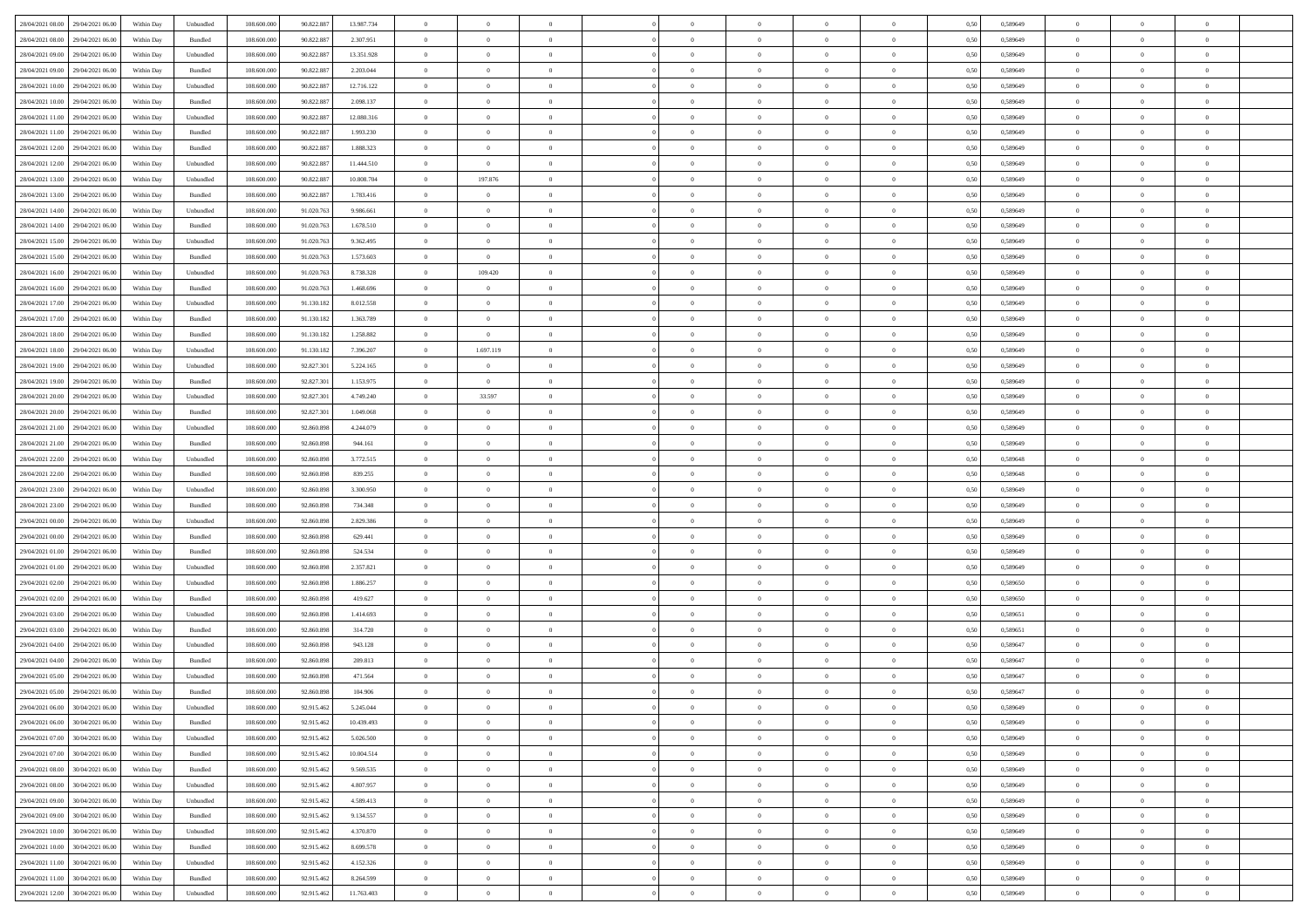| 29/04/2021 13:00 30/04/2021 06:00    | Within Day | Unbundled | 108,600,000 | 92.915.462 | 11.109.880 | $\overline{0}$ | 960.119        | $\overline{0}$ | $\Omega$       | $\overline{0}$ | $\overline{0}$ | $\overline{0}$ | 0,50 | 0,589649 | $\theta$       | $\Omega$       | $\overline{0}$ |  |
|--------------------------------------|------------|-----------|-------------|------------|------------|----------------|----------------|----------------|----------------|----------------|----------------|----------------|------|----------|----------------|----------------|----------------|--|
| 29/04/2021 14:00<br>30/04/2021 06:00 | Within Day | Unbundled | 108.600.000 | 93.875.58  | 2.593.054  | $\overline{0}$ | $\overline{0}$ | $\Omega$       | $\Omega$       | $\bf{0}$       | $\overline{0}$ | $\Omega$       | 0,50 | 0.589649 | $\theta$       | $\Omega$       | $\theta$       |  |
| 29/04/2021 14:00<br>30/04/2021 06:00 | Within Day | Bundled   | 108.600.000 | 93.875.580 | 6.959.662  | $\overline{0}$ | 744.350        | $\overline{0}$ | 1,657023       | $\overline{0}$ | $\overline{0}$ | $\Omega$       | 0,50 | 0,589649 | $\theta$       | $\overline{0}$ | $\overline{0}$ |  |
| 29/04/2021 15:00<br>30/04/2021 06:00 | Within Day | Unbundled | 108,600,000 | 94.619.93  | 2.430.988  | $\overline{0}$ | $\overline{0}$ | $\overline{0}$ | $\Omega$       | $\overline{0}$ | $\overline{0}$ | $\Omega$       | 0.50 | 0.589649 | $\theta$       | $\overline{0}$ | $\overline{0}$ |  |
| 29/04/2021 15:00<br>30/04/2021 06:00 | Within Dav | Bundled   | 108,600,000 | 94.619.931 | 5.826.855  | $\overline{0}$ | $\theta$       | $\Omega$       | $\Omega$       | $\Omega$       | $\overline{0}$ | $\theta$       | 0,50 | 0.589649 | $\Omega$       | $\Omega$       | $\theta$       |  |
| 29/04/2021 16:00 30/04/2021 06:00    | Within Day | Bundled   | 108,600,000 | 94.619.931 | 5.438.398  | $\overline{0}$ | $\Omega$       | $\Omega$       | $\Omega$       | $\Omega$       | $\overline{0}$ | $\Omega$       | 0,50 | 0.589649 | $\Omega$       | $\Omega$       | $\theta$       |  |
| 29/04/2021 16:00<br>30/04/2021 06:00 | Within Day | Unbundled | 108,600,000 | 94.619.93  | 2.268.922  | $\overline{0}$ | $\theta$       | $\theta$       |                | $\Omega$       | $\overline{0}$ | $\Omega$       | 0,50 | 0.589649 | $\Omega$       | $\Omega$       | $\theta$       |  |
| 29/04/2021 17:00<br>30/04/2021 06:00 | Within Day | Unbundled | 108,600,000 | 94.619.93  | 2.106.856  | $\overline{0}$ | $\theta$       | $\theta$       |                | $\theta$       | $\overline{0}$ | $\overline{0}$ | 0,50 | 0.589649 | $\Omega$       | $\Omega$       | $\theta$       |  |
| 29/04/2021 17:00<br>30/04/2021 06:00 | Within Dav | Bundled   | 108,600,000 | 94.619.931 | 5.049.941  | $\overline{0}$ | $\theta$       | $\theta$       |                | $\Omega$       | $\overline{0}$ | $\overline{0}$ | 0,50 | 0,589649 | $\Omega$       | $\Omega$       | $\theta$       |  |
| 29/04/2021 18:00<br>30/04/2021 06:00 | Within Day | Unbundled | 108.600.000 | 94.619.93  | 1.944.790  | $\overline{0}$ | $\overline{0}$ | $\overline{0}$ | $\Omega$       | $\overline{0}$ | $\overline{0}$ | $\overline{0}$ | 0,50 | 0,589649 | $\overline{0}$ | $\overline{0}$ | $\overline{0}$ |  |
| 29/04/2021 18:00<br>30/04/2021 06:00 | Within Day | Bundled   | 108.600.000 | 94.619.93  | 4.661.484  | $\overline{0}$ | $\Omega$       | $\theta$       |                | $\Omega$       | $\overline{0}$ | $\Omega$       | 0,50 | 0,589649 | $\theta$       | $\Omega$       | $\theta$       |  |
| 29/04/2021 19:00<br>30/04/2021 06:00 | Within Day | Unbundled | 108.600.000 | 94.619.93  | 1.782.725  | $\overline{0}$ | $\overline{0}$ | $\overline{0}$ | $\Omega$       | $\overline{0}$ | $\overline{0}$ | $\overline{0}$ | 0,50 | 0,589649 | $\theta$       | $\overline{0}$ | $\overline{0}$ |  |
| 29/04/2021 19:00<br>30/04/2021 06:00 | Within Day | Bundled   | 108.600.000 | 94.619.93  | 4.273.027  | $\overline{0}$ | $\overline{0}$ | $\overline{0}$ | $\Omega$       | $\bf{0}$       | $\overline{0}$ | $\Omega$       | 0,50 | 0,589649 | $\overline{0}$ | $\overline{0}$ | $\overline{0}$ |  |
| 29/04/2021 20:00<br>30/04/2021 06:00 | Within Day | Unbundled | 108.600.000 | 94.619.93  | 1.620.659  | $\overline{0}$ | $\overline{0}$ | $\overline{0}$ | $\Omega$       | $\overline{0}$ | $\overline{0}$ | $\overline{0}$ | 0,50 | 0,589649 | $\theta$       | $\overline{0}$ | $\overline{0}$ |  |
| 29/04/2021 20:00<br>30/04/2021 06:00 | Within Day | Bundled   | 108,600,000 | 94.619.931 | 3.884.570  | $\overline{0}$ | $\overline{0}$ | $\theta$       |                | $\bf{0}$       | $\overline{0}$ | $\Omega$       | 0.50 | 0.589649 | $\theta$       | $\overline{0}$ | $\theta$       |  |
| 29/04/2021 21:00<br>30/04/2021 06:00 | Within Day | Unbundled | 108.600.000 | 94.619.93  | 1.458.593  | $\overline{0}$ | $\overline{0}$ | $\overline{0}$ | $\Omega$       | $\overline{0}$ | $\overline{0}$ | $\Omega$       | 0,50 | 0,589649 | $\theta$       | $\overline{0}$ | $\overline{0}$ |  |
| 29/04/2021 21:00<br>30/04/2021 06:00 | Within Dav | Bundled   | 108,600,000 | 94.619.93  | 3.496.113  | $\overline{0}$ | $\overline{0}$ | $\overline{0}$ | $\Omega$       | $\bf{0}$       | $\overline{0}$ | $\Omega$       | 0.50 | 0.589649 | $\theta$       | $\Omega$       | $\overline{0}$ |  |
| 29/04/2021 22:00<br>30/04/2021 06:00 | Within Day | Unbundled | 108.600.000 | 94.619.93  | 1.296.527  | $\overline{0}$ | $\overline{0}$ | $\Omega$       | $\Omega$       | $\overline{0}$ | $\overline{0}$ | $\overline{0}$ | 0,50 | 0,589648 | $\overline{0}$ | $\overline{0}$ | $\overline{0}$ |  |
| 29/04/2021 22.00<br>30/04/2021 06:00 | Within Day | Bundled   | 108,600,000 | 94.619.931 | 3.107.656  | $\overline{0}$ | $\Omega$       | $\overline{0}$ | $\Omega$       | $\theta$       | $\overline{0}$ | $\overline{0}$ | 0.50 | 0.589648 | $\Omega$       | $\Omega$       | $\theta$       |  |
| 29/04/2021 23:00<br>30/04/2021 06:00 | Within Day | Bundled   | 108,600,000 | 94.619.93  | 2.719.199  | $\overline{0}$ | $\overline{0}$ | $\Omega$       |                | $\bf{0}$       | $\overline{0}$ | $\Omega$       | 0,50 | 0.589649 | $\theta$       | $\Omega$       | $\theta$       |  |
| 29/04/2021 23:00<br>30/04/2021 06:00 | Within Day | Unbundled | 108,600,000 | 94.619.93  | 1.134.461  | $\overline{0}$ | $\overline{0}$ | $\overline{0}$ | $^{\circ}$     | $\overline{0}$ | $\overline{0}$ | $\Omega$       | 0.50 | 0.589649 | $\theta$       | $\overline{0}$ | $\overline{0}$ |  |
| 30/04/2021 00:00<br>30/04/2021 06:00 | Within Dav | Unbundled | 108,600,000 | 94.619.93  | 972.395    | $\overline{0}$ | $\overline{0}$ | $\Omega$       | $\Omega$       | $\bf{0}$       | $\overline{0}$ | $\theta$       | 0.50 | 0.589649 | $\theta$       | $\Omega$       | $\theta$       |  |
| 30/04/2021 00:00<br>30/04/2021 06:00 | Within Dav | Bundled   | 108,600,000 | 94.619.93  | 2.330.742  | $\overline{0}$ | $\overline{0}$ | $\overline{0}$ | $\overline{0}$ | $\overline{0}$ | $\overline{0}$ | $\overline{0}$ | 0.50 | 0.589649 | $\overline{0}$ | $\overline{0}$ | $\overline{0}$ |  |
| 30/04/2021 01:00<br>30/04/2021 06:00 | Within Day | Unbundled | 108,600,000 | 94.619.93  | 810.329    | $\overline{0}$ | $\Omega$       | $\Omega$       |                | $\Omega$       | $\overline{0}$ | $\Omega$       | 0,50 | 0.589649 | $\theta$       | $\Omega$       | $\theta$       |  |
| 30/04/2021 01:00<br>30/04/2021 06:00 | Within Day | Bundled   | 108,600,000 | 94.619.93  | 1.942.285  | $\overline{0}$ | $\bf{0}$       | $\overline{0}$ | $\overline{0}$ | $\overline{0}$ | $\overline{0}$ | $\overline{0}$ | 0,50 | 0,589649 | $\overline{0}$ | $\overline{0}$ | $\overline{0}$ |  |
| 30/04/2021 02:00<br>30/04/2021 06:00 | Within Day | Unbundled | 108.600.000 | 94.619.93  | 648.263    | $\overline{0}$ | $\Omega$       | $\overline{0}$ | $\Omega$       | $\Omega$       | $\overline{0}$ | $\overline{0}$ | 0,50 | 0,589650 | $\Omega$       | $\Omega$       | $\theta$       |  |
| 30/04/2021 02:00<br>30/04/2021 06:00 | Within Day | Bundled   | 108.600.000 | 94.619.93  | 1.553.828  | $\overline{0}$ | $\overline{0}$ | $\Omega$       | $\Omega$       | $\overline{0}$ | $\overline{0}$ | $\overline{0}$ | 0,50 | 0,589650 | $\theta$       | $\overline{0}$ | $\overline{0}$ |  |
| 30/04/2021 03:00<br>30/04/2021 06:00 | Within Day | Unbundled | 108.600.000 | 94.619.93  | 486.197    | $\overline{0}$ | $\theta$       | $\Omega$       | $\Omega$       | $\Omega$       | $\overline{0}$ | $\Omega$       | 0,50 | 0,589651 | $\theta$       | $\Omega$       | $\theta$       |  |
| 30/04/2021 03:00<br>30/04/2021 06:00 | Within Day | Bundled   | 108.600.000 | 94.619.93  | 1.165.371  | $\overline{0}$ | $\overline{0}$ | $\Omega$       |                | $\bf{0}$       | $\overline{0}$ | $\Omega$       | 0,50 | 0,589651 | $\theta$       | $\overline{0}$ | $\overline{0}$ |  |
| 30/04/2021 04:00<br>30/04/2021 06:00 | Within Day | Unbundled | 108.600.000 | 94.619.931 | 324.131    | $\overline{0}$ | $\overline{0}$ | $\overline{0}$ | $\Omega$       | $\bf{0}$       | $\overline{0}$ | $\overline{0}$ | 0,50 | 0,589647 | $\theta$       | $\overline{0}$ | $\overline{0}$ |  |
| 30/04/2021 04:00<br>30/04/2021 06:00 | Within Day | Bundled   | 108.600.000 | 94.619.93  | 776.914    | $\overline{0}$ | $\overline{0}$ | $\theta$       |                | $\bf{0}$       | $\overline{0}$ | $\theta$       | 0,50 | 0,589647 | $\theta$       | $\overline{0}$ | $\theta$       |  |
| 30/04/2021 06:00 01/05/2021 06:00    | Within Day | Unbundled | 108.600.000 | 92.580.506 | 9.643.991  | $\overline{0}$ | $\theta$       | $\sqrt{2}$     | $\Omega$       | $\Omega$       | $\overline{0}$ | $\Omega$       | 0,50 | 0.589649 | $\Omega$       | $\Omega$       | $\theta$       |  |
| 30/04/2021 06:00 01/05/2021 06:00    | Within Day | Bundled   | 108.600.000 | 92.580.506 | 6.375.501  | $\Omega$       | $\Omega$       |                |                | $\Omega$       | $\Omega$       |                | 0,50 | 0,589649 | $\theta$       | $\Omega$       | $\theta$       |  |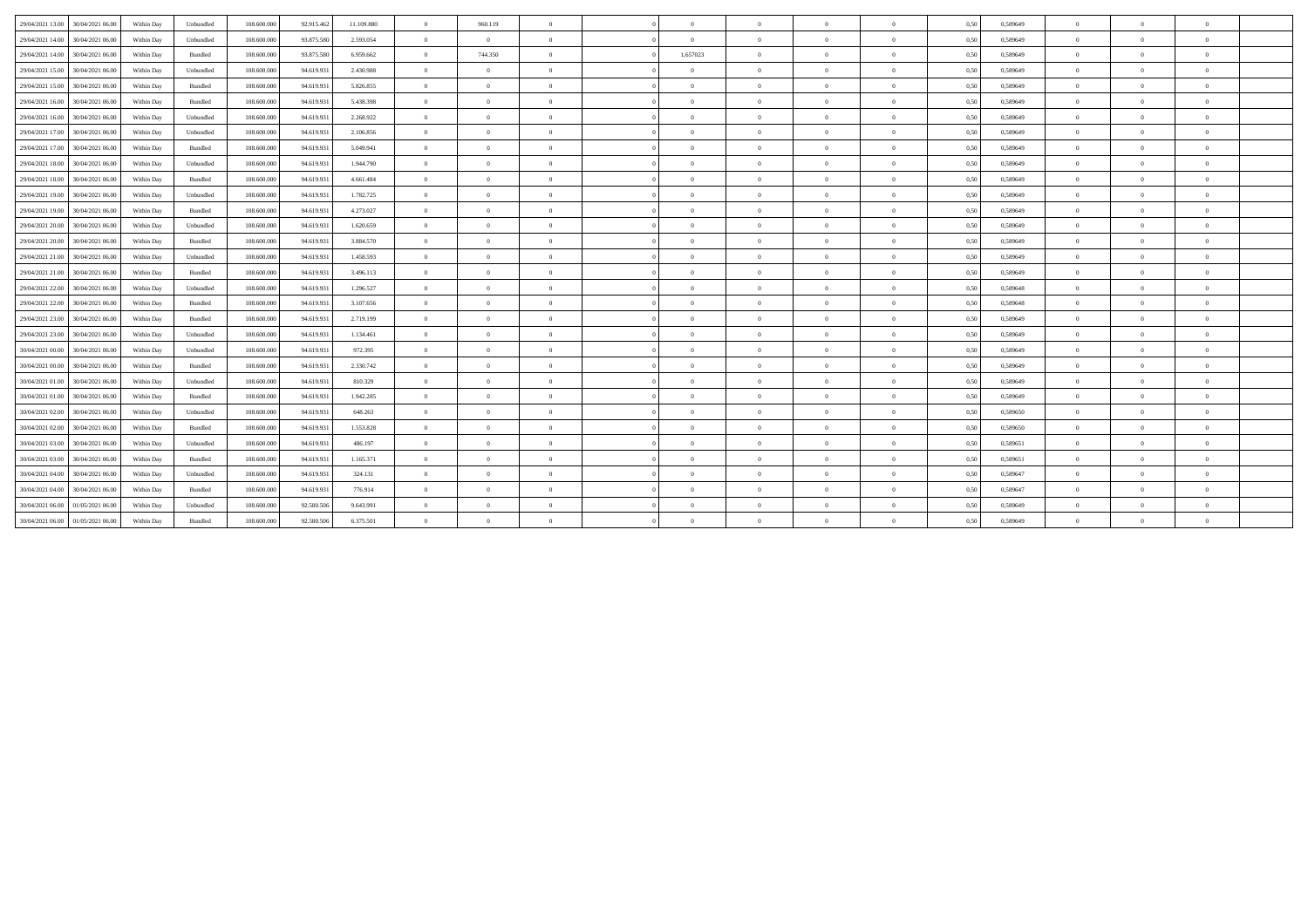## **SNAM RETE GAS**

**Transportation capacity at Entry Point interconnected with foreign pipelines**

**Update to 29/04/2021 of offered and assigned capacity in auction day-ahead and within-day**

**Thermal Year 2020/2021**

(Values in Ncm/day (0° C; 1,01325 bar) - 1 Scm=0,94794378 Ncm; Prices in c/Ncm)

**Entry Point**

**TARVISIO**

|                  | Timeframe        |                     |                |              |                      |            | Offered capacity |                | <b>Assigned capacity</b> | Day-Ahead                      |                 | <b>Total Prices</b>    |                                  |                        |                     |                 |                | <b>SRG Prices</b> |                            |             |
|------------------|------------------|---------------------|----------------|--------------|----------------------|------------|------------------|----------------|--------------------------|--------------------------------|-----------------|------------------------|----------------------------------|------------------------|---------------------|-----------------|----------------|-------------------|----------------------------|-------------|
|                  |                  | <b>Auction type</b> | Offered        | Transportati | Assigned<br>capacity |            |                  |                |                          | <b>Interrupted</b><br>Capacity | Reserve price - | <b>Auction premium</b> |                                  | <b>Auction premium</b> | <b>Split factor</b> | Reserve price - | <b>Auction</b> | Reserve price     | <b>Auction</b>             | <b>Note</b> |
| From             | То               |                     | capacity type  | on capacity  | (before<br>auction)  | Firm       | Interruptible    | Firm           | Interruptible            | Interruptible                  | Firm            | - Firm                 | Reserve price -<br>Interruptible | - Interruptible        |                     | Firm            | premium - Firm | Interruptible     | premium -<br>Interruptible |             |
| 01/04/2021 06:00 | 02/04/2021 06:00 | Day Ahead           | <b>Bundled</b> | 114.563.75   | 83.000.008           | 11.012.778 | 64.690.966       | 11.012.778     | $\overline{0}$           |                                | 1,317843        |                        | $\Omega$                         | $\theta$               | 0,50                | 0,005590        | $\Omega$       | 0,005590          | $\theta$                   |             |
| 01/04/2021 06:00 | 02/04/2021 06:00 | Day Ahead           | Unbundled      | 114.563.75   | 83,000,008           | 3.366.406  | $\Omega$         | 3.366.406      | $\theta$                 |                                | $\alpha$        | $\Omega$               | $\Omega$                         | $\Omega$               | 0.50                | 0.005590        | $\overline{0}$ | 0.005590          | $\theta$                   |             |
| 02/04/2021 06:00 | 03/04/2021 06.00 | Day Ahead           | Unbundled      | 114.563.75   | 83,000,008           | 8.292.202  | $\overline{0}$   | 8.292.202      | $\overline{0}$           |                                | $\theta$        |                        | $\overline{0}$                   | $\theta$               | 0.50                | 0,005590        | $\overline{0}$ | 0.005590          | $\bf{0}$                   |             |
| 02/04/2021 06.00 | 03/04/2021 06:00 | Day Ahead           | Bundled        | 114.563.756  | 83.000.008           | 10.669.534 | $\overline{0}$   | 3.082.161      | $\overline{0}$           |                                | 1,317843        | $\Omega$               | $\overline{0}$                   | $\overline{0}$         | 0,50                | 0,005590        | $\overline{0}$ | 0,005590          | $\bf{0}$                   |             |
| 03/04/2021 06:00 | 04/04/2021 06.00 | Day Ahead           | Bundled        | 114.563.75   | 83,000,008           | 6.893.894  | $\overline{0}$   | $\theta$       | $\overline{0}$           |                                | $\overline{0}$  | $\Omega$               | $\overline{0}$                   | $\overline{0}$         | 0.50                | 0.005590        | $\overline{0}$ | 0.005590          | $\Omega$                   |             |
| 03/04/2021 06:00 | 04/04/2021 06.00 | Day Ahead           | Unbundled      | 114.563.75   | 83.000.00            | 12.067.841 | $\theta$         | 2.840.949      | $\Omega$                 |                                | $\Omega$        |                        | $\Omega$                         | $\theta$               | 0.50                | 0,005590        | $\overline{0}$ | 0,005590          | $\Omega$                   |             |
| 04/04/2021 06:00 | 05/04/2021 06:00 | Day Ahead           | <b>Bundled</b> | 114,563,75   | 83,000,008           | 9.132.260  | $\overline{0}$   | $\overline{0}$ | $\overline{0}$           |                                | $\theta$        | $\theta$               | $\overline{0}$                   | $\overline{0}$         | 0.50                | 0.005590        | $\overline{0}$ | 0.005590          | $\bf{0}$                   |             |
| 04/04/2021 06.00 | 05/04/2021 06:00 | Day Ahead           | Unbundled      | 114.563.75   | 83.000.008           | 9.829.475  | $\overline{0}$   | $\theta$       | $\overline{0}$           |                                | $\overline{0}$  | $\Omega$               | $\overline{0}$                   | $\Omega$               | 0,50                | 0,005590        | $\overline{0}$ | 0,005590          | $\overline{0}$             |             |
| 05/04/2021 06.00 | 06/04/2021 06.00 | Day Ahead           | Bundled        | 114.563.75   | 83.000.008           | 8.969.165  | $\Omega$         | $\Omega$       | $\Omega$                 |                                | $\Omega$        |                        | $\Omega$                         | $\theta$               | 0,50                | 0,005590        | $\Omega$       | 0,005590          | $\theta$                   |             |
| 05/04/2021 06:00 | 06/04/2021 06:00 | Day Ahead           | Unbundled      | 114.563.75   | 83,000,008           | 9.992.570  | $\overline{0}$   | 6.279.015      | $\overline{0}$           |                                | $\Omega$        | $\Omega$               | $\Omega$                         | $\overline{0}$         | 0,50                | 0,005590        | $\overline{0}$ | 0,005590          | $\Omega$                   |             |
| 06/04/2021 06:00 | 07/04/2021 06.00 | Day Ahead           | Bundled        | 114.563.756  | 83.000.008           | 7.152.783  | $\overline{0}$   | $\Omega$       | $\overline{0}$           |                                | $\overline{0}$  | $\theta$               | $\overline{0}$                   | $\Omega$               | 0,50                | 0,005590        | $\overline{0}$ | 0,005590          | $\Omega$                   |             |
| 06/04/2021 06.00 | 07/04/2021 06.00 | Day Ahead           | Unbundled      | 114.563.75   | 83.000.008           | 11.808.952 | $\overline{0}$   | 11.375.573     | $\overline{0}$           |                                | $\overline{0}$  | $\Omega$               | $\overline{0}$                   | $\overline{0}$         | 0,50                | 0,005590        | $\overline{0}$ | 0,005590          | $\bf{0}$                   |             |
| 07/04/2021 06.00 | 08/04/2021 06:00 | Day Ahead           | Unbundled      | 114.563.75   | 83.000.008           | 12.070.668 | $\overline{0}$   | 12.070.668     | $\overline{0}$           |                                | $\overline{0}$  | $\Omega$               | $\theta$                         | $\overline{0}$         | 0,50                | 0,005590        | 0,203763       | 0,005590          | $\overline{0}$             |             |
| 07/04/2021 06.00 | 08/04/2021 06:00 | Day Ahead           | Bundled        | 114.563.75   | 83.000.008           | 6.891.067  | $\theta$         | $\overline{0}$ | $\overline{0}$           |                                | $\overline{0}$  | $\Omega$               | $\overline{0}$                   | $\Omega$               | 0,50                | 0,005590        | $\overline{0}$ | 0,005590          | $\bf{0}$                   |             |
| 08/04/2021 06:00 | 09/04/2021 06:00 | Day Ahead           | Unbundled      | 114.563.75   | 83,000,008           | 12.070.668 | $\theta$         | 12.070.668     | $\theta$                 |                                | $\theta$        |                        | $\Omega$                         | $\Omega$               | 0.50                | 0.005590        | 0.002122       | 0.005590          | $\Omega$                   |             |
| 08/04/2021 06.00 | 09/04/2021 06.00 | Day Ahead           | Bundled        | 114.563.75   | 83.000.008           | 6.891.067  | $\theta$         | 3.366.265      | $\overline{0}$           |                                | 1,317843        |                        | $\Omega$                         | $\theta$               | 0,50                | 0,005590        | $\theta$       | 0.005590          | $\Omega$                   |             |
| 09/04/2021 06.00 | 10/04/2021 06.00 | Day Ahead           | Bundled        | 114.563.75   | 83.000.008           | 7.492.392  | $\overline{0}$   | $\overline{0}$ | $\overline{0}$           |                                | $\overline{0}$  | $\Omega$               | $\overline{0}$                   | $\overline{0}$         | 0,50                | 0,005590        | $\overline{0}$ | 0,005590          | $\bf{0}$                   |             |
| 09/04/2021 06:00 | 10/04/2021 06:00 | Day Ahead           | Unbundled      | 114,563,756  | 83,000,008           | 11.469.344 | $\overline{0}$   | 11.469.344     | $\overline{0}$           |                                | $\Omega$        | $\Omega$               | $\Omega$                         | $\Omega$               | 0.50                | 0.005590        | 0.407526       | 0.005590          | $\Omega$                   |             |
| 10/04/2021 06:00 | 11/04/2021 06.00 | Day Ahead           | Unbundled      | 114.563.75   | 83.000.00            | 7.948.958  | $\overline{0}$   | 2.194.758      | $\overline{0}$           |                                | $\Omega$        |                        | $\overline{0}$                   | $\overline{0}$         | 0,50                | 0,005590        | $\overline{0}$ | 0,005590          | $\Omega$                   |             |
| 0/04/2021 06:00  | 11/04/2021 06:00 | Day Ahead           | <b>Bundled</b> | 114.563.75   | 83.000.008           | 11.012.778 | $\overline{0}$   | 7.948.060      | $\theta$                 |                                | 1,317843        | $\theta$               | $\Omega$                         | $\Omega$               | 0,50                | 0.005590        | $\overline{0}$ | 0.005590          | $\Omega$                   |             |
| 1/04/2021 06.00  | 12/04/2021 06.00 | Day Ahead           | Unbundled      | 114.563.75   | 83,000,008           | 7.948.958  | $\overline{0}$   | 7948958        | $\theta$                 |                                | $\theta$        | $\Omega$               | $\Omega$                         | $\theta$               | 0.50                | 0.005590        | 0,483937       | 0.005590          | $\Omega$                   |             |
| 1/04/2021 06.00  | 12/04/2021 06.00 | Day Ahead           | Bundled        | 114.563.75   | 83.000.008           | 11.012.778 | $\overline{0}$   | 3.239.058      | $\overline{0}$           |                                | 1,317843        |                        | $\overline{0}$                   | $\theta$               | 0,50                | 0,005590        | $\overline{0}$ | 0,005590          | $\bf{0}$                   |             |
| 12/04/2021 06:00 | 13/04/2021 06:00 | Day Ahead           | Unbundled      | 114.563.75   | 83.000.008           | 7.948.958  | $\overline{0}$   | 7.948.958      | $\overline{0}$           |                                | $\theta$        | $\Omega$               | $\overline{0}$                   | $\overline{0}$         | 0,50                | 0,005590        | 0,570961       | 0,005590          | $\Omega$                   |             |
| 12/04/2021 06:00 | 13/04/2021 06:00 | Day Ahead           | <b>Bundled</b> | 114,563,75   | 83,000,008           | 11.012.778 | $\overline{0}$   | 6.831.468      | $\overline{0}$           |                                | 1.317843        | $\Omega$               | $\Omega$                         | $\theta$               | 0.50                | 0.005590        | $\overline{0}$ | 0.005590          | $\Omega$                   |             |
| 13/04/2021 06:00 | 14/04/2021 06.00 | Day Ahead           | Unbundled      | 114.563.75   | 83,000,00            | 7.948.958  | $\overline{0}$   | 7.948.958      | $\overline{0}$           |                                | $\overline{0}$  | $\overline{0}$         | $\theta$                         | $\overline{0}$         | 0.50                | 0.005590        | 2,139511       | 0.005590          | $\bf{0}$                   |             |
| 13/04/2021 06:00 | 14/04/2021 06.00 | Day Ahead           | Bundled        | 114.563.756  | 83.000.008           | 11.012.778 | 12.070.800       | 11.012.778     | 1.413.408                |                                | 1,317843        | 1,061266               | 1,317843                         | $\overline{0}$         | 0,50                | 0,005590        | 0,530632       | 0,005590          | $\Omega$                   |             |
| 14/04/2021 06:00 | 15/04/2021 06.00 | Day Ahead           | Unbundled      | 114.563.75   | 83,000,008           | 12.070.663 | $\theta$         | 12.070.663     | $\theta$                 |                                | $\theta$        | $\Omega$               | $\Omega$                         | $\theta$               | 0,50                | 0.005590        | 1,640716       | 0,005590          | $\Omega$                   |             |
| 4/04/2021 06:00  | 15/04/2021 06.00 | Day Ahead           | <b>Bundled</b> | 114.563.75   | 83.000.008           | 6.891.072  | 13.314.599       | 6.891.072      | 235.568                  |                                | 1,317843        | 0,967874               | 1,317843                         | $\theta$               | 0.50                | 0,005590        | 0,483937       | 0,005590          | $\Omega$                   |             |
| 15/04/2021 06:00 | 16/04/2021 06:00 | Day Ahead           | Unbundled      | 114,563,756  | 83,000,008           | 11.727.193 | $\overline{0}$   | 11.727.193     | $\overline{0}$           |                                | $\overline{0}$  | $\theta$               | $\theta$                         | $\overline{0}$         | 0.50                | 0.005590        | 1,528222       | 0.005590          | $\bf{0}$                   |             |
| 15/04/2021 06:00 | 16/04/2021 06:00 | Day Ahead           | Bundled        | 114.563.756  | 83.000.008           | 7.234.542  | 12.697.410       | 7.234.542      | 588.920                  |                                | 1,317843        | 1,050653               | 1,317843                         | $\bf{0}$               | 0,50                | 0,005590        | 0,525327       | 0,005590          | $\overline{0}$             |             |
| 6/04/2021 06.00  | 17/04/2021 06.00 | Day Ahead           | Bundled        | 114.563.75   | 83.000.008           | 7.234.549  | 12.923.555       | 7.234.549      | 1.328.603                |                                | 1,317843        | 0,178293               | 1,317843                         | $\theta$               | 0,50                | 0,005590        | 0,089147       | 0,005590          | $\theta$                   |             |
| 16/04/2021 06:00 | 17/04/2021 06:00 | Day Ahead           | Unbundled      | 114,563,756  | 83,000,008           | 11.727.186 | $\overline{0}$   | 11.727.186     | $\overline{0}$           |                                | $\Omega$        | $\theta$               | $\Omega$                         | $\theta$               | 0.50                | 0.005590        | 1.044285       | 0.005590          | $\theta$                   |             |
| 17/04/2021 06:00 | 18/04/2021 06:00 | Day Ahead           | Unbundled      | 114.563.75   | 83.000.008           | 24.672.675 | 47.824.928       | 15.007.295     | $\theta$                 |                                | $\theta$        | $\Omega$               | $\Omega$                         | $\theta$               | 0,50                | 0,005590        | $\theta$       | 0,005590          | $\Omega$                   |             |
| 17/04/2021 06:00 | 18/04/2021 06:00 | Day Ahead           | Bundled        | 114,563,75   | 83,000,008           | 6.891.072  | $\theta$         | $\Omega$       | $\Omega$                 |                                | $\Omega$        |                        | $\Omega$                         | $\theta$               | 0.50                | 0.005590        | $\overline{0}$ | 0.005590          | $\theta$                   |             |
| 18/04/2021 06:00 | 19/04/2021 06.00 | Day Ahead           | Bundled        | 114.563.756  | 83,000,008           | 7.234.537  | $\overline{0}$   | $\overline{0}$ | $\overline{0}$           |                                | $\overline{0}$  | $\theta$               | $\theta$                         | $\overline{0}$         | 0,50                | 0,005590        | $\overline{0}$ | 0,005590          | $\theta$                   |             |
| 18/04/2021 06:00 | 19/04/2021 06:00 | Day Ahead           | Unbundled      | 114.563.75   | 83.000.008           | 24.329.211 | $\overline{0}$   | 12.722.286     | $\overline{0}$           |                                | $\overline{0}$  | $\Omega$               | $\overline{0}$                   | $\overline{0}$         | 0,50                | 0,005590        | $\overline{0}$ | 0,005590          | $\bf{0}$                   |             |
| 19/04/2021 06:00 | 20/04/2021 06:00 | Day Ahead           | Bundled        | 114,563,756  | 83,000,008           | 6.891.061  | $\overline{0}$   | 4.369.784      | $\Omega$                 |                                | 1.317843        |                        | $\Omega$                         |                        | 0.50                | 0.005590        | $\theta$       | 0.005590          | $\Omega$                   |             |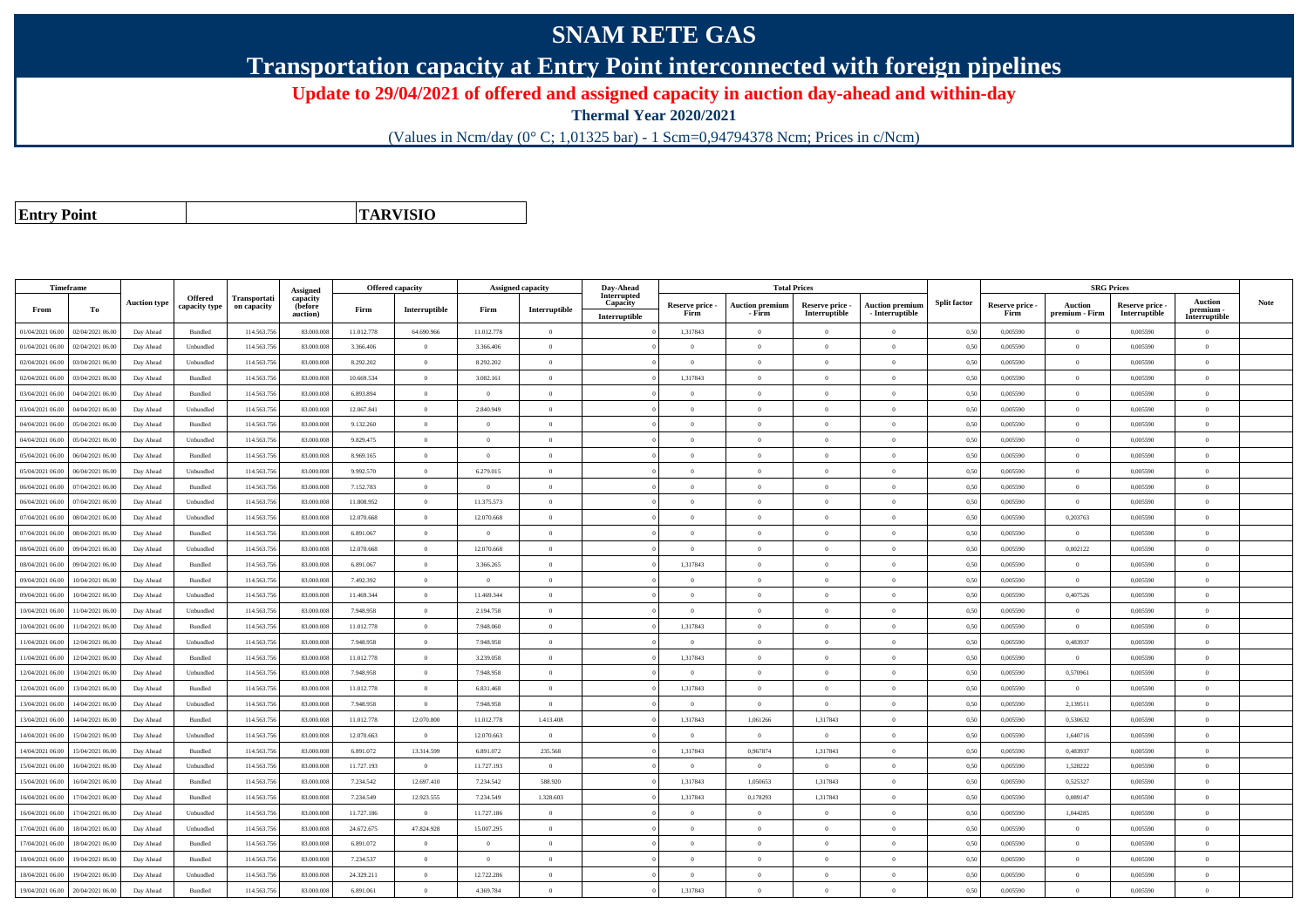| 19/04/2021 06:00 20/04/2021 06:00    | Day Ahead  | Unbundled | 114.563.756 | 83.000.008  | 24.672.688     | $\overline{0}$ | 13.836.522     |                |                | $\theta$       |                |                | 0,50 | 0,005590 | $\overline{0}$ | 0,005590       |                |  |
|--------------------------------------|------------|-----------|-------------|-------------|----------------|----------------|----------------|----------------|----------------|----------------|----------------|----------------|------|----------|----------------|----------------|----------------|--|
| 20/04/2021 06:00<br>21/04/2021 06:00 | Day Ahead  | Bundled   | 114.563.756 | 83,000,008  | 6.891.072      | 13.439.642     | 6.891.072      | $\Omega$       | 1,317843       | 0.305645       | $\overline{0}$ | $\overline{0}$ | 0.50 | 0.005590 | 0,152822       | 0.005590       | $\theta$       |  |
|                                      |            |           |             |             |                |                |                |                |                |                |                |                |      |          |                |                |                |  |
| 20/04/2021 06:00<br>21/04/2021 06:00 | Day Ahead  | Unbundled | 114.563.75  | 83.000.008  | 24.672.675     | $\overline{0}$ | 22.859.011     | $\overline{0}$ | $\overline{0}$ | $\overline{0}$ | $\overline{0}$ | $\overline{0}$ | 0.50 | 0,005590 | $\overline{0}$ | 0,005590       | $\theta$       |  |
| 21/04/2021 06:00<br>22/04/2021 06:00 | Day Ahead  | Bundled   | 114.563.756 | 83.000.008  | 6.891.072      | $\overline{0}$ | 2.355.679      | $\overline{0}$ | 1,317843       | $\bf{0}$       | $\overline{0}$ | $\overline{0}$ | 0,50 | 0,005590 | $\overline{0}$ | 0,005590       | $\bf{0}$       |  |
| 21/04/2021 06:00<br>22/04/2021 06:00 | Day Ahead  | Unbundled | 114.563.75  | 83,000,008  | 24.672.675     | $\overline{0}$ | 16.098.212     | $\overline{0}$ | $\Omega$       | $\bf{0}$       | $\overline{0}$ | $\bf{0}$       | 0,50 | 0,005590 | $\overline{0}$ | 0.005590       | $\theta$       |  |
| 22/04/2021 06:00<br>23/04/2021 06:00 | Day Ahead  | Unbundled | 114.563.756 | 83.000.008  | 24.672.675     | $\overline{0}$ | 16.098.212     | $\overline{0}$ | $\overline{0}$ | $\overline{0}$ | $\overline{0}$ | $\bf{0}$       | 0.50 | 0,005590 | $\overline{0}$ | 0,005590       | $\theta$       |  |
| 22/04/2021 06:00<br>23/04/2021 06:00 | Day Ahead  | Bundled   | 114.563.756 | 83.000.008  | 6.891.072      | $\overline{0}$ | $\overline{0}$ | $\Omega$       | $\Omega$       | $\bf{0}$       | $\overline{0}$ | $\theta$       | 0,50 | 0.005590 | $\overline{0}$ | 0,005590       | $\theta$       |  |
| 23/04/2021 06:00<br>24/04/2021 06:00 | Day Ahead  | Bundled   | 114.563.75  | 83,000,008  | 6.891.072      | $\overline{0}$ | $\overline{0}$ | $\theta$       | $\Omega$       | $\overline{0}$ | $\overline{0}$ | $\theta$       | 0.50 | 0.005590 | $\overline{0}$ | 0.005590       | $\theta$       |  |
| 23/04/2021 06:00<br>24/04/2021 06.00 | Day Ahead  | Unbundled | 114.563.75  | 83.000.008  | 24.672.675     | $\overline{0}$ | 14.753.120     | $\overline{0}$ | $\overline{0}$ | $\overline{0}$ | $\overline{0}$ | $\overline{0}$ | 0,50 | 0,005590 | $\overline{0}$ | 0,005590       | $\theta$       |  |
| 24/04/2021 06:00<br>25/04/2021 06:00 | Day Ahead  | Bundled   | 114.563.756 | 83.000.008  | 6.902.975      | $\overline{0}$ | $\overline{0}$ | $\overline{0}$ | $\overline{0}$ | $\bf{0}$       | $\overline{0}$ | $\overline{0}$ | 0,50 | 0,005590 | $\overline{0}$ | 0,005590       | $\bf{0}$       |  |
| 24/04/2021 06:00<br>25/04/2021 06:00 | Day Ahead  | Unbundled | 114.563.756 | 83,000,008  | 24.660.773     | $\overline{0}$ | 11.751.500     | $\overline{0}$ | $\Omega$       | $\bf{0}$       | $\overline{0}$ | $\bf{0}$       | 0,50 | 0.005590 | $\overline{0}$ | 0.005590       | $\theta$       |  |
| 25/04/2021 06:00<br>26/04/2021 06:00 | Day Ahead  | Bundled   | 114.563.75  | 83.000.008  | 6.891.138      | $\overline{0}$ | $\sim$ 0       | $\overline{0}$ | $\overline{0}$ | $\overline{0}$ | $\overline{0}$ | $\overline{0}$ | 0.50 | 0,005590 | $\overline{0}$ | 0.005590       | $\theta$       |  |
|                                      |            |           |             |             |                |                |                | $\overline{0}$ |                |                | $\overline{0}$ | $\theta$       |      |          |                |                | $\theta$       |  |
| 25/04/2021 06:00<br>26/04/2021 06:00 | Day Ahead  | Unbundled | 114.563.756 | 83.000.008  | 24.672.610     | $\overline{0}$ | 11.374.395     |                | $\overline{0}$ | $\bf{0}$       |                |                | 0,50 | 0,005590 | $\overline{0}$ | 0,005590       |                |  |
| 26/04/2021 06:00<br>27/04/2021 06:00 | Day Ahead  | Unbundled | 114.563.75  | 83,000,008  | 31.563.747     | $\overline{0}$ | 2.142.933      | $\overline{0}$ | $\Omega$       | $\overline{0}$ | $\overline{0}$ | $\bf{0}$       | 0.50 | 0.005590 | $\overline{0}$ | 0.005590       | $\theta$       |  |
| 26/04/2021 06:00<br>27/04/2021 06.00 | Day Ahead  | Bundled   | 114.563.756 | 83.000.008  | $\bf{0}$       | 47.556.861     | $\overline{0}$ | $\overline{0}$ | $\Omega$       | $\overline{0}$ | $\overline{0}$ | $\overline{0}$ | 0,50 | 0,005590 | $\overline{0}$ | 0,005590       | $\theta$       |  |
| 27/04/2021 06:00<br>28/04/2021 06:00 | Day Ahead  | Unbundled | 114.563.756 | 83.000.008  | 31.563.747     | $\overline{0}$ | 767.876        | $\Omega$       | $\Omega$       | $\bf{0}$       | $\overline{0}$ | $\overline{0}$ | 0,50 | 0,005590 | $\overline{0}$ | 0,005590       | $\theta$       |  |
| 27/04/2021 06:00<br>28/04/2021 06:00 | Day Ahead  | Bundled   | 114.563.756 | 83,000,008  | $\overline{0}$ | 463.659        | $\overline{0}$ | $\overline{0}$ | $\Omega$       | $\bf{0}$       | $\overline{0}$ | $\bf{0}$       | 0.50 | 0.005590 | $\overline{0}$ | 0.005590       | $\theta$       |  |
| 28/04/2021 06:00<br>29/04/2021 06:00 | Day Ahead  | Bundled   | 114.563.75  | 83.000.008  | 2.656.028      | $\overline{0}$ | $\overline{0}$ | $\overline{0}$ | $\overline{0}$ | $\overline{0}$ | $\overline{0}$ | $\overline{0}$ | 0.50 | 0,005590 | $\overline{0}$ | 0.005590       | $\theta$       |  |
| 28/04/2021 06:00<br>29/04/2021 06:00 | Day Ahead  | Unbundled | 114.563.756 | 83.000.008  | 28.907.720     | $\overline{0}$ | 12.810.407     | $\overline{0}$ | $\overline{0}$ | $\bf{0}$       | $\bf{0}$       | $\overline{0}$ | 0,50 | 0,005590 | $\overline{0}$ | 0,005590       | $\bf{0}$       |  |
| 29/04/2021 06:00<br>30/04/2021 06:00 | Day Ahead  | Unbundled | 114.563.75  | 83,000,008  | 20.550.971     | $\overline{0}$ | 15.017.896     | $\overline{0}$ | $\Omega$       | $\bf{0}$       | $\overline{0}$ | $\bf{0}$       | 0,50 | 0,005590 | $\overline{0}$ | 0,005590       | $\theta$       |  |
| 29/04/2021 06:00<br>30/04/2021 06:00 | Day Ahead  | Bundled   | 114.563.756 | 83.000.008  | 11.012.778     | $\overline{0}$ | $\overline{0}$ | $\overline{0}$ | $^{\circ}$     | $\overline{0}$ | $\overline{0}$ | $\bf{0}$       | 0.50 | 0,005590 | $\overline{0}$ | 0,005590       | $\theta$       |  |
| 30/04/2021 06:00<br>01/05/2021 06:00 | Day Ahead  | Bundled   | 114.563.756 | 83.000.008  | 6.725.612      | $\overline{0}$ | $\overline{0}$ | $\theta$       | $\Omega$       | $\bf{0}$       | $\overline{0}$ | $\theta$       | 0,50 | 0,005590 | $\overline{0}$ | 0,005590       |                |  |
| 30/04/2021 06:00<br>01/05/2021 06:00 |            | Unbundled | 114.563.75  | 83,000,008  | 24.838.136     | $\overline{0}$ | 14,664,546     | $\overline{0}$ | $\Omega$       | $\overline{0}$ | $\overline{0}$ | $\bf{0}$       | 0.50 | 0.005590 | $\overline{0}$ | 0.005590       | $\theta$       |  |
|                                      | Day Ahead  |           |             |             |                |                |                |                |                |                |                |                |      |          |                |                |                |  |
| 01/04/2021 06:00<br>02/04/2021 06:00 | Within Dav | Unbundled | 114.563.75  | 97.379.192  | 4.582.551      | $\overline{0}$ | 3.452.153      | $\overline{0}$ | $\Omega$       | $\overline{0}$ | $\overline{0}$ | $\overline{0}$ | 0.50 | 0,558954 | $\overline{0}$ | $\overline{0}$ | $\theta$       |  |
| 01/04/2021 07:00<br>02/04/2021 06:00 | Within Day | Unbundled | 114.563.756 | 100.831.345 | 1.083.298      | $\overline{0}$ | $\overline{0}$ | $\overline{0}$ | $\overline{0}$ | $\bf{0}$       | $\overline{0}$ | $\overline{0}$ | 0,50 | 0,558954 | $\overline{0}$ | $\overline{0}$ | $\bf{0}$       |  |
| 01/04/2021 08:00<br>02/04/2021 06:00 | Within Day | Unbundled | 114.563.75  | 100.831.345 | 1.036.198      | $\overline{0}$ | $\overline{0}$ | $\overline{0}$ | $\Omega$       | $\bf{0}$       | $\overline{0}$ | $\bf{0}$       | 0,50 | 0,558954 | $\overline{0}$ | $\overline{0}$ | $\theta$       |  |
| 01/04/2021 09:00<br>02/04/2021 06:00 | Within Dav | Unbundled | 114.563.75  | 100.831.345 | 989.098        | $\overline{0}$ | $\overline{0}$ | $\overline{0}$ | $\overline{0}$ | $\overline{0}$ | $\overline{0}$ | $\overline{0}$ | 0.50 | 0,558954 | $\overline{0}$ | $\overline{0}$ | $\theta$       |  |
| 01/04/2021 10:00<br>02/04/2021 06:00 | Within Day | Unbundled | 114.563.756 | 100.831.345 | 941.998        | $\overline{0}$ | $\overline{0}$ | $\Omega$       | $\Omega$       | $\bf{0}$       | $\overline{0}$ | $\overline{0}$ | 0,50 | 0,558954 | $\overline{0}$ | $\overline{0}$ | $\theta$       |  |
| 01/04/2021 11:00<br>02/04/2021 06:00 | Within Day | Unbundled | 114.563.75  | 100.831.345 | 894.898        | $\overline{0}$ | $\overline{0}$ | $\overline{0}$ | $\Omega$       | $\bf{0}$       | $\overline{0}$ | $\overline{0}$ | 0.50 | 0,558954 | $\overline{0}$ | $\overline{0}$ | $\theta$       |  |
| 01/04/2021 12:00<br>02/04/2021 06:00 | Within Dav | Unbundled | 114.563.75  | 100.831.345 | 847.798        | $\overline{0}$ | $\overline{0}$ | $\overline{0}$ | $\Omega$       | $\overline{0}$ | $\overline{0}$ | $\overline{0}$ | 0,50 | 0,558954 | $\overline{0}$ | $^{\circ}$     | $^{\circ}$     |  |
| 01/04/2021 13:00<br>02/04/2021 06:00 | Within Day | Unbundled | 114.563.75  | 100.831.345 | 800.698        | $\overline{0}$ | $\overline{0}$ | $\overline{0}$ | $\overline{0}$ | $\overline{0}$ | $\overline{0}$ | $\overline{0}$ | 0,50 | 0,558954 | $\overline{0}$ | $\overline{0}$ |                |  |
| 01/04/2021 14:00<br>02/04/2021 06:00 | Within Day | Unbundled | 114.563.75  | 100.831.345 | 753.598        | $\overline{0}$ | $\overline{0}$ | $\overline{0}$ | $\Omega$       | $\bf{0}$       | $\overline{0}$ | $\bf{0}$       | 0,50 | 0,558954 | $\overline{0}$ | $\overline{0}$ | $\theta$       |  |
| 01/04/2021 15:00<br>02/04/2021 06:00 | Within Dav | Unbundled | 114.563.75  | 100.831.345 | 706,499        | $\overline{0}$ | $\overline{0}$ | $\overline{0}$ | $\Omega$       | $\overline{0}$ | $\overline{0}$ | $\overline{0}$ | 0.50 | 0,558954 | $\overline{0}$ | $\overline{0}$ | $\theta$       |  |
| 01/04/2021 16:00<br>02/04/2021 06:00 |            |           | 114.563.75  | 100.831.345 |                | $\overline{0}$ | $\overline{0}$ | $\overline{0}$ | $\overline{0}$ | $\overline{0}$ | $\theta$       | $\overline{0}$ |      | 0,558954 | $\overline{0}$ | $\overline{0}$ |                |  |
|                                      | Within Day | Unbundled |             |             | 659.399        |                |                |                |                |                |                |                | 0,50 |          |                |                |                |  |
| 01/04/2021 17:00<br>02/04/2021 06.00 | Within Day | Unbundled | 114.563.75  | 100.831.345 | 612.299        | $\overline{0}$ | $\overline{0}$ | $\overline{0}$ | $\Omega$       | $\bf{0}$       | $\overline{0}$ | $\overline{0}$ | 0,50 | 0,558954 | $\overline{0}$ | $\overline{0}$ | $\bf{0}$       |  |
| 01/04/2021 18:00<br>02/04/2021 06:00 | Within Dav | Unbundled | 114.563.75  | 100.831.345 | 565.199        | $\overline{0}$ | $\overline{0}$ | $\overline{0}$ | $\overline{0}$ | $\overline{0}$ | $\overline{0}$ | $\bf{0}$       | 0.50 | 0,558954 | $\overline{0}$ | $^{\circ}$     | $\theta$       |  |
| 01/04/2021 19:00<br>02/04/2021 06:00 | Within Day | Unbundled | 114.563.75  | 100.831.345 | 518.098        | $\overline{0}$ | $\overline{0}$ | $\overline{0}$ | $\overline{0}$ | $\overline{0}$ | $\theta$       | $\overline{0}$ | 0,50 | 0,558954 | $\overline{0}$ | $\overline{0}$ |                |  |
| 01/04/2021 20:00<br>02/04/2021 06:00 | Within Day | Unbundled | 114.563.75  | 100.831.345 | 470,998        | $\overline{0}$ | $\overline{0}$ | $\overline{0}$ | $\Omega$       | $\overline{0}$ | $\overline{0}$ | $\bf{0}$       | 0.50 | 0,558954 | $\overline{0}$ | $\overline{0}$ | $\theta$       |  |
| 01/04/2021 21:00<br>02/04/2021 06.00 | Within Dav | Unbundled | 114.563.75  | 100.831.345 | 423.899        | $\overline{0}$ | $\overline{0}$ | $\overline{0}$ | $\Omega$       | $\overline{0}$ | $\overline{0}$ | $\overline{0}$ | 0.50 | 0,558955 | $\overline{0}$ | $^{\circ}$     | $\theta$       |  |
| 01/04/2021 22:00<br>02/04/2021 06:00 | Within Day | Unbundled | 114.563.756 | 100.831.345 | 376.799        | $\overline{0}$ | $\overline{0}$ | $\overline{0}$ | $\overline{0}$ | $\overline{0}$ | $\overline{0}$ | $\overline{0}$ | 0,50 | 0,558954 | $\overline{0}$ | $\overline{0}$ |                |  |
| 01/04/2021 23:00<br>02/04/2021 06:00 | Within Day | Unbundled | 114.563.75  | 100.831.345 | 329.699        | $\overline{0}$ | $\overline{0}$ | $\overline{0}$ | $\Omega$       | $\bf{0}$       | $\overline{0}$ | $\bf{0}$       | 0,50 | 0,558954 | $\overline{0}$ | $\overline{0}$ | $\theta$       |  |
| 02/04/2021 00:00<br>02/04/2021 06:00 | Within Dav | Unbundled | 114.563.75  | 100.831.345 | 282.599        | $\overline{0}$ | $\overline{0}$ | $\overline{0}$ | $\Omega$       | $\overline{0}$ | $\overline{0}$ | $\bf{0}$       | 0.50 | 0,558954 | $\overline{0}$ | $^{\circ}$     | $\theta$       |  |
| 02/04/2021 01:00<br>02/04/2021 06:00 | Within Day | Unbundled | 114.563.75  | 100.831.345 | 235.499        | $\overline{0}$ | $\overline{0}$ | $\overline{0}$ |                | $\overline{0}$ | $\theta$       |                | 0,50 | 0,558954 | $\overline{0}$ |                |                |  |
| 02/04/2021 02:00<br>02/04/2021 06:00 | Within Day | Unbundled | 114.563.75  | 100.831.345 | 188.399        | $\overline{0}$ | $\overline{0}$ | $\overline{0}$ | $\overline{0}$ | $\bf{0}$       | $\overline{0}$ | $\bf{0}$       | 0,50 | 0,558955 | $\overline{0}$ | $\overline{0}$ | $\theta$       |  |
| 02/04/2021 03:00<br>02/04/2021 06:00 | Within Day | Unbundled | 114.563.756 | 100.831.345 | 141.300        | $\overline{0}$ | $\overline{0}$ |                |                | $\Omega$       |                |                | 0,50 | 0,558956 | $\theta$       |                |                |  |
|                                      |            |           |             |             |                |                |                |                |                |                |                |                |      |          |                |                |                |  |
| 02/04/2021 04:00 02/04/2021 06:00    | Within Day | Unbundled | 114.563.756 | 100.831.345 | 94.200         | $\overline{0}$ | $\overline{0}$ | $\overline{0}$ | $\overline{0}$ | $\overline{0}$ | $\overline{0}$ | $\overline{0}$ | 0,50 | 0,558952 | $\overline{0}$ | $\overline{0}$ | $\overline{0}$ |  |
| 02/04/2021 05:00 02/04/2021 06:00    | Within Day | Unbundled | 114.563.756 | 100.831.345 | 47.100         | $\overline{0}$ | $\overline{0}$ | $\overline{0}$ | $\overline{0}$ | $\overline{0}$ | $\overline{0}$ | $\overline{0}$ | 0,50 | 0,558952 | $\overline{0}$ | $\overline{0}$ | $\bf{0}$       |  |
| 02/04/2021 06:00<br>03/04/2021 06:00 | Within Dav | Bundled   | 114.563.756 | 94.374.370  | 7.587.373      | $\overline{0}$ | $\overline{0}$ | $\overline{0}$ | $\overline{0}$ | $\overline{0}$ | $\overline{0}$ | $\bf{0}$       | 0,50 | 0,558954 | $\overline{0}$ | $\overline{0}$ | $\overline{0}$ |  |
| 02/04/2021 07:00 03/04/2021 06:00    | Within Day | Bundled   | 114.563.756 | 94.374.370  | 7.271.232      | $\overline{0}$ | $\overline{0}$ | $\overline{0}$ | $\overline{0}$ | $\,$ 0 $\,$    | $\overline{0}$ | $\overline{0}$ | 0,50 | 0,558954 | $\overline{0}$ | $\overline{0}$ | $\overline{0}$ |  |
| 02/04/2021 08:00 03/04/2021 06:00    | Within Day | Bundled   | 114.563.756 | 94.374.370  | 6.955.092      | $\overline{0}$ | $\overline{0}$ | $\overline{0}$ | $\overline{0}$ | $\overline{0}$ | $\overline{0}$ | $\bf{0}$       | 0,50 | 0,558954 | $\overline{0}$ | $\overline{0}$ | $\overline{0}$ |  |
| 02/04/2021 09:00<br>03/04/2021 06:00 | Within Day | Bundled   | 114.563.756 | 94.374.370  | 6.638.951      | $\overline{0}$ | $\overline{0}$ | $\overline{0}$ | $\overline{0}$ | $\overline{0}$ | $\overline{0}$ | $\overline{0}$ | 0,50 | 0,558954 | $\overline{0}$ | $\overline{0}$ | $\overline{0}$ |  |
| 02/04/2021 10:00 03/04/2021 06:00    | Within Day | Bundled   | 114.563.756 | 94.374.370  | 6.322.811      | $\overline{0}$ | $\overline{0}$ | $\overline{0}$ | $\overline{0}$ | $\overline{0}$ | $\overline{0}$ | $\overline{0}$ | 0,50 | 0,558954 | $\overline{0}$ | $\overline{0}$ | $\overline{0}$ |  |
| 02/04/2021 11:00 03/04/2021 06:00    | Within Day | Bundled   | 114.563.75  | 94.374.370  | 6.006.670      | $\overline{0}$ | $\overline{0}$ | $\overline{0}$ | $\overline{0}$ | $\bf{0}$       | $\overline{0}$ | $\mathbf{0}$   | 0.50 | 0,558954 | $\overline{0}$ | $\overline{0}$ | $\theta$       |  |
| 02/04/2021 12:00<br>03/04/2021 06:00 | Within Dav | Bundled   | 114.563.756 | 94.374.370  | 5.690.529      | $\overline{0}$ | $\overline{0}$ | $\overline{0}$ | $\overline{0}$ | $\overline{0}$ | $\overline{0}$ | $\overline{0}$ | 0,50 | 0,558954 | $\overline{0}$ | $\overline{0}$ | $\overline{0}$ |  |
| 02/04/2021 13:00 03/04/2021 06:00    |            |           | 114.563.756 | 94.374.370  | 5.374.388      | $\overline{0}$ | $\overline{0}$ | $\overline{0}$ | $\overline{0}$ | $\,$ 0 $\,$    | $\overline{0}$ | $\overline{0}$ | 0,50 | 0,558954 | $\overline{0}$ | $\overline{0}$ | $\overline{0}$ |  |
|                                      | Within Day | Bundled   |             |             |                |                |                |                |                |                |                |                |      |          |                |                |                |  |
| 03/04/2021 06:00<br>02/04/2021 14:00 | Within Day | Bundled   | 114.563.756 | 94.374.370  | 5.058.248      | $\overline{0}$ | $\overline{0}$ | $\overline{0}$ | $\overline{0}$ | $\bf{0}$       | $\overline{0}$ | $\bf{0}$       | 0,50 | 0,558954 | $\overline{0}$ | $\overline{0}$ | $\bf{0}$       |  |
| 02/04/2021 15:00 03/04/2021 06:00    | Within Day | Bundled   | 114.563.756 | 94.374.370  | 4.742.107      | $\overline{0}$ | $\overline{0}$ | $\overline{0}$ | $\overline{0}$ | $\overline{0}$ | $\overline{0}$ | $\overline{0}$ | 0,50 | 0,558954 | $\overline{0}$ | $\overline{0}$ | $\overline{0}$ |  |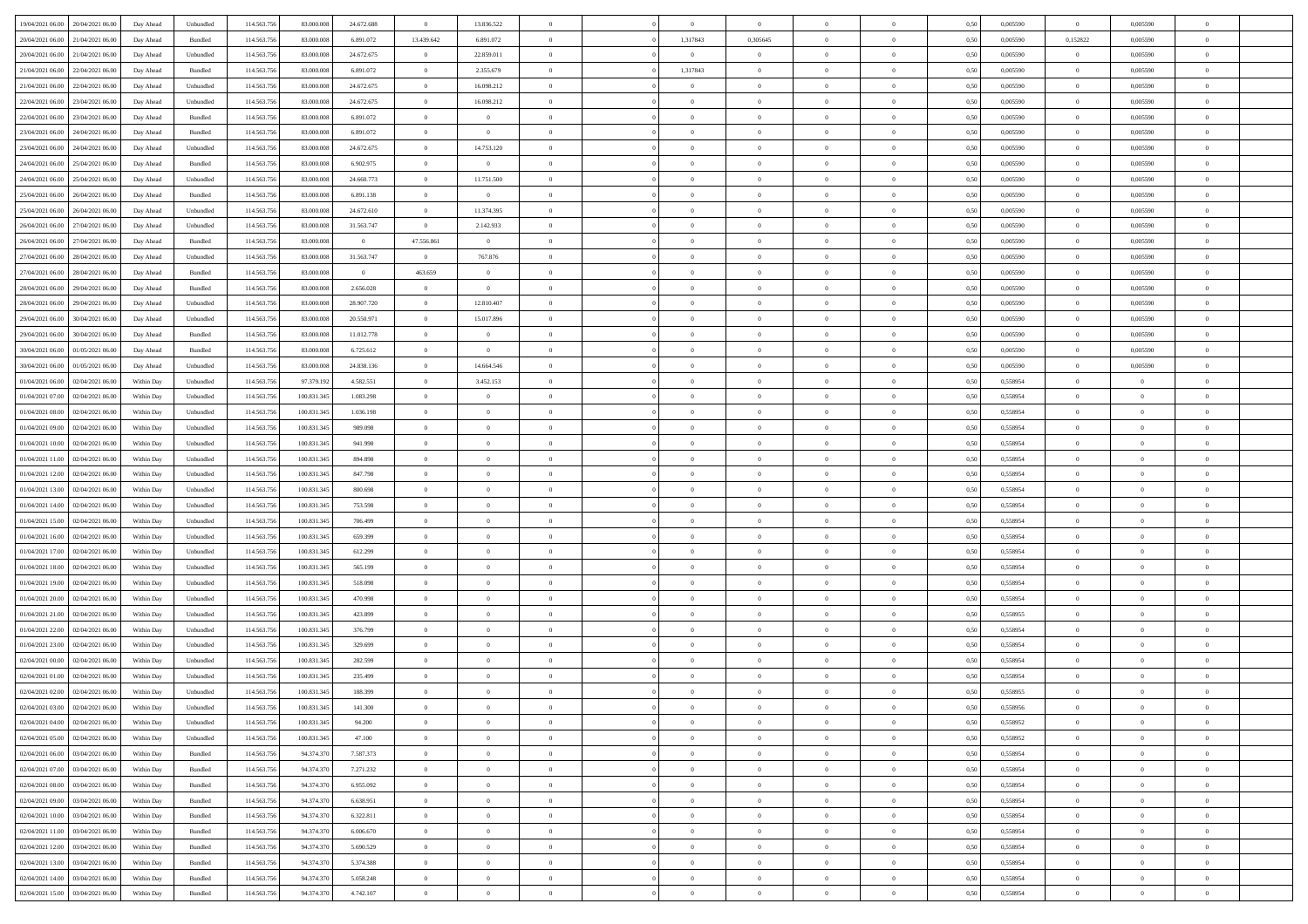| 02/04/2021 16:00 03/04/2021 06:00                  | Within Day | Bundled                     | 114.563.75  | 94.374.370 | 4.425.967 | $\overline{0}$ | $\overline{0}$ |                | $\overline{0}$ | $\theta$       |                | $\theta$       | 0,50 | 0,558954 | $\theta$       | $\theta$       | $\overline{0}$ |  |
|----------------------------------------------------|------------|-----------------------------|-------------|------------|-----------|----------------|----------------|----------------|----------------|----------------|----------------|----------------|------|----------|----------------|----------------|----------------|--|
| 02/04/2021 17:00<br>03/04/2021 06:00               | Within Day | Bundled                     | 114.563.75  | 94.374.370 | 4.109.826 | $\bf{0}$       | $\bf{0}$       | $\bf{0}$       | $\overline{0}$ | $\overline{0}$ | $\overline{0}$ | $\bf{0}$       | 0,50 | 0,558954 | $\,$ 0 $\,$    | $\bf{0}$       | $\overline{0}$ |  |
| 02/04/2021 18:00<br>03/04/2021 06:00               | Within Day | Bundled                     | 114.563.75  | 94.374.370 | 3.793.686 | $\overline{0}$ | $\bf{0}$       | $\overline{0}$ | $\bf{0}$       | $\bf{0}$       | $\overline{0}$ | $\bf{0}$       | 0.50 | 0.558954 | $\bf{0}$       | $\overline{0}$ | $\overline{0}$ |  |
| 02/04/2021 19:00<br>03/04/2021 06:00               | Within Day | Bundled                     | 114.563.75  | 94.374.370 | 3.477.546 | $\overline{0}$ | $\overline{0}$ | $\overline{0}$ | $\overline{0}$ | $\theta$       | $\overline{0}$ | $\bf{0}$       | 0,50 | 0,558954 | $\,$ 0 $\,$    | $\theta$       | $\overline{0}$ |  |
|                                                    |            |                             |             |            |           |                |                |                |                |                |                |                |      |          |                |                |                |  |
| 02/04/2021 20:00<br>03/04/2021 06.00               | Within Day | Bundled                     | 114.563.75  | 94.374.370 | 3.161.405 | $\bf{0}$       | $\overline{0}$ | $\bf{0}$       | $\overline{0}$ | $\theta$       | $\overline{0}$ | $\bf{0}$       | 0,50 | 0,558954 | $\,$ 0 $\,$    | $\bf{0}$       | $\overline{0}$ |  |
| 02/04/2021 21:00<br>03/04/2021 06:00               | Within Day | Bundled                     | 114,563,75  | 94.374.370 | 2.845.265 | $\overline{0}$ | $\bf{0}$       | $\overline{0}$ | $\bf{0}$       | $\overline{0}$ | $\theta$       | $\bf{0}$       | 0.50 | 0.558955 | $\,$ 0 $\,$    | $\theta$       | $\overline{0}$ |  |
| 02/04/2021 22:00<br>03/04/2021 06:00               | Within Day | Bundled                     | 114.563.75  | 94.374.370 | 2.529.124 | $\bf{0}$       | $\overline{0}$ | $\overline{0}$ | $\overline{0}$ | $\overline{0}$ | $\overline{0}$ | $\bf{0}$       | 0,50 | 0,558954 | $\,$ 0 $\,$    | $\theta$       | $\overline{0}$ |  |
| 02/04/2021 23:00<br>03/04/2021 06.00               | Within Day | Bundled                     | 114.563.75  | 94.374.370 | 2.212.984 | $\bf{0}$       | $\bf{0}$       | $\bf{0}$       | $\overline{0}$ | $\overline{0}$ | $\overline{0}$ | $\bf{0}$       | 0,50 | 0,558954 | $\,$ 0 $\,$    | $\bf{0}$       | $\overline{0}$ |  |
| 03/04/2021 00:00<br>03/04/2021 06:00               | Within Day | Bundled                     | 114,563,75  | 94.374.37  | 1.896.842 | $\overline{0}$ | $\bf{0}$       | $\overline{0}$ | $\bf{0}$       | $\overline{0}$ | $\overline{0}$ | $\bf{0}$       | 0.50 | 0.558954 | $\bf{0}$       | $\overline{0}$ | $\overline{0}$ |  |
| 03/04/2021 01:00<br>03/04/2021 06:00               | Within Day | Bundled                     | 114.563.756 | 94.374.370 | 1.580.702 | $\bf{0}$       | $\bf{0}$       | $\overline{0}$ | $\overline{0}$ | $\overline{0}$ | $\overline{0}$ | $\bf{0}$       | 0,50 | 0,558954 | $\,$ 0 $\,$    | $\,$ 0 $\,$    | $\overline{0}$ |  |
|                                                    |            |                             |             |            |           |                |                |                |                |                |                |                |      |          |                |                |                |  |
| 03/04/2021 02:00<br>03/04/2021 06.00               | Within Day | Bundled                     | 114.563.75  | 94.374.370 | 1.264.561 | $\bf{0}$       | $\bf{0}$       | $\bf{0}$       | $\bf{0}$       | $\bf{0}$       | $\overline{0}$ | $\bf{0}$       | 0,50 | 0,558955 | $\,$ 0 $\,$    | $\bf{0}$       | $\overline{0}$ |  |
| 03/04/2021 03:00<br>03/04/2021 06:00               | Within Day | Bundled                     | 114.563.75  | 94.374.370 | 948.421   | $\overline{0}$ | $\bf{0}$       | $\overline{0}$ | $\overline{0}$ | $\bf{0}$       | $\overline{0}$ | $\bf{0}$       | 0.50 | 0.558956 | $\bf{0}$       | $\overline{0}$ | $\overline{0}$ |  |
| 03/04/2021 04:00<br>03/04/2021 06:00               | Within Day | Bundled                     | 114.563.75  | 94.374.370 | 632.280   | $\overline{0}$ | $\overline{0}$ | $\overline{0}$ | $\theta$       | $\theta$       | $\overline{0}$ | $\bf{0}$       | 0,50 | 0,558952 | $\,$ 0 $\,$    | $\theta$       | $\overline{0}$ |  |
| 03/04/2021 05:00<br>03/04/2021 06.00               | Within Day | Bundled                     | 114.563.75  | 94.374.370 | 316.140   | $\bf{0}$       | $\overline{0}$ | $\bf{0}$       | $\overline{0}$ | $\bf{0}$       | $\overline{0}$ | $\bf{0}$       | 0,50 | 0,558952 | $\,$ 0 $\,$    | $\bf{0}$       | $\overline{0}$ |  |
| 03/04/2021 06:00<br>04/04/2021 06:00               | Within Day | Bundled                     | 114,563,75  | 85,840.957 | 6.893.894 | $\overline{0}$ | $\bf{0}$       | $\overline{0}$ | $\bf{0}$       | $\overline{0}$ | $\theta$       | $\bf{0}$       | 0.50 | 0.558954 | $\,$ 0 $\,$    | $\theta$       | $\overline{0}$ |  |
|                                                    |            |                             |             |            |           |                |                |                |                |                |                |                |      |          |                |                |                |  |
| 03/04/2021 06:00<br>04/04/2021 06:00               | Within Day | Unbundled                   | 114.563.75  | 85.840.957 | 9.226.892 | $\overline{0}$ | $\overline{0}$ | $\overline{0}$ | $\overline{0}$ | $\overline{0}$ | $\overline{0}$ | $\bf{0}$       | 0,50 | 0,558954 | $\theta$       | $\theta$       | $\overline{0}$ |  |
| 03/04/2021 07:00<br>04/04/2021 06.00               | Within Day | Unbundled                   | 114.563.75  | 85.840.957 | 8.842.438 | $\bf{0}$       | $\bf{0}$       | $\bf{0}$       | $\overline{0}$ | $\bf{0}$       | $\overline{0}$ | $\bf{0}$       | 0,50 | 0,558954 | $\,$ 0 $\,$    | $\bf{0}$       | $\overline{0}$ |  |
| 03/04/2021 07:00<br>04/04/2021 06:00               | Within Day | Bundled                     | 114,563,75  | 85,840.95  | 6.606.648 | $\overline{0}$ | $\bf{0}$       | $\overline{0}$ | $\bf{0}$       | $\overline{0}$ | $\overline{0}$ | $\bf{0}$       | 0.50 | 0.558954 | $\bf{0}$       | $\overline{0}$ | $\overline{0}$ |  |
| 03/04/2021 08:00<br>04/04/2021 06:00               | Within Day | Unbundled                   | 114.563.75  | 85.840.957 | 8.457.985 | $\bf{0}$       | $\bf{0}$       | $\overline{0}$ | $\overline{0}$ | $\overline{0}$ | $\overline{0}$ | $\bf{0}$       | 0,50 | 0,558954 | $\,$ 0 $\,$    | $\bf{0}$       | $\overline{0}$ |  |
| 03/04/2021 08:00<br>04/04/2021 06.00               | Within Day | Bundled                     | 114.563.75  | 85.840.95  | 6.319.402 | $\bf{0}$       | $\bf{0}$       | $\bf{0}$       | $\bf{0}$       | $\overline{0}$ | $\overline{0}$ | $\bf{0}$       | 0,50 | 0,558954 | $\,$ 0 $\,$    | $\bf{0}$       | $\overline{0}$ |  |
| 03/04/2021 09:00<br>04/04/2021 06:00               | Within Day | Unbundled                   | 114.563.75  | 85,840,957 | 8.073.530 | $\overline{0}$ | $\bf{0}$       | $\overline{0}$ | $\overline{0}$ | $\bf{0}$       | $\overline{0}$ | $\bf{0}$       | 0.50 | 0.558954 | $\bf{0}$       | $\overline{0}$ | $\overline{0}$ |  |
| 03/04/2021 09:00<br>04/04/2021 06:00               | Within Day | Bundled                     | 114.563.75  | 85.840.957 | 6.032.157 | $\overline{0}$ | $\overline{0}$ | $\overline{0}$ | $\overline{0}$ | $\theta$       | $\overline{0}$ | $\bf{0}$       | 0,50 | 0,558954 | $\theta$       | $\theta$       | $\overline{0}$ |  |
|                                                    |            |                             |             |            |           |                |                |                |                |                |                |                |      |          |                |                |                |  |
| 03/04/2021 10:00<br>04/04/2021 06.00               | Within Day | Unbundled                   | 114.563.75  | 85.840.95  | 7.689.076 | $\bf{0}$       | $\bf{0}$       | $\bf{0}$       | $\bf{0}$       | $\overline{0}$ | $\overline{0}$ | $\bf{0}$       | 0,50 | 0,558954 | $\,$ 0 $\,$    | $\bf{0}$       | $\overline{0}$ |  |
| 03/04/2021 10:00<br>04/04/2021 06:00               | Within Day | Bundled                     | 114,563,75  | 85,840.95  | 5.744.911 | $\overline{0}$ | $\bf{0}$       | $\overline{0}$ | $\bf{0}$       | $\overline{0}$ | $\theta$       | $\bf{0}$       | 0.50 | 0.558954 | $\,$ 0 $\,$    | $\theta$       | $\overline{0}$ |  |
| 03/04/2021 11:00<br>04/04/2021 06:00               | Within Day | Unbundled                   | 114.563.75  | 85.840.957 | 7.304.623 | $\overline{0}$ | $\overline{0}$ | $\overline{0}$ | $\overline{0}$ | $\overline{0}$ | $\overline{0}$ | $\bf{0}$       | 0,50 | 0,558954 | $\,$ 0 $\,$    | $\theta$       | $\overline{0}$ |  |
| 03/04/2021 11:00<br>04/04/2021 06.00               | Within Day | Bundled                     | 114.563.75  | 85.840.95  | 5.457.665 | $\bf{0}$       | $\overline{0}$ | $\bf{0}$       | $\overline{0}$ | $\bf{0}$       | $\overline{0}$ | $\bf{0}$       | 0,50 | 0,558954 | $\,$ 0 $\,$    | $\bf{0}$       | $\overline{0}$ |  |
| 03/04/2021 12:00<br>04/04/2021 06:00               | Within Day | Bundled                     | 114,563,75  | 85,840,957 | 5.170.421 | $\overline{0}$ | $\bf{0}$       | $\overline{0}$ | $\bf{0}$       | $\overline{0}$ | $\overline{0}$ | $\bf{0}$       | 0.50 | 0.558954 | $\bf{0}$       | $\overline{0}$ | $\overline{0}$ |  |
| 03/04/2021 12:00<br>04/04/2021 06:00               | Within Day | Unbundled                   | 114.563.75  | 85.840.957 | 6.920.169 | $\overline{0}$ | $\bf{0}$       | $\overline{0}$ | $\overline{0}$ | $\overline{0}$ | $\overline{0}$ | $\bf{0}$       | 0,50 | 0,558954 | $\,$ 0 $\,$    | $\theta$       | $\overline{0}$ |  |
|                                                    |            |                             |             |            |           |                |                |                |                |                |                |                |      |          |                |                |                |  |
| 03/04/2021 13:00<br>04/04/2021 06.00               | Within Day | Unbundled                   | 114.563.75  | 85.840.957 | 6.535.715 | $\bf{0}$       | $\bf{0}$       | $\bf{0}$       | $\bf{0}$       | $\overline{0}$ | $\overline{0}$ | $\bf{0}$       | 0,50 | 0,558954 | $\,$ 0 $\,$    | $\bf{0}$       | $\overline{0}$ |  |
| 03/04/2021 13:00<br>04/04/2021 06:00               | Within Day | Bundled                     | 114,563,75  | 85,840.957 | 4.883.175 | $\overline{0}$ | $\bf{0}$       | $\overline{0}$ | $\overline{0}$ | $\bf{0}$       | $\overline{0}$ | $\bf{0}$       | 0.50 | 0.558954 | $\bf{0}$       | $\,$ 0 $\,$    | $\overline{0}$ |  |
| 03/04/2021 14:00<br>04/04/2021 06:00               | Within Day | Unbundled                   | 114.563.75  | 85,840,957 | 6.151.261 | $\overline{0}$ | $\overline{0}$ | $\overline{0}$ | $\overline{0}$ | $\overline{0}$ | $\overline{0}$ | $\bf{0}$       | 0.50 | 0,558954 | $\theta$       | $\theta$       | $\overline{0}$ |  |
| 03/04/2021 14:00<br>04/04/2021 06.00               | Within Day | Bundled                     | 114.563.75  | 85.840.95  | 4.595.929 | $\bf{0}$       | $\bf{0}$       | $\bf{0}$       | $\bf{0}$       | $\overline{0}$ | $\overline{0}$ | $\bf{0}$       | 0,50 | 0,558954 | $\,$ 0 $\,$    | $\bf{0}$       | $\overline{0}$ |  |
| 03/04/2021 15:00<br>04/04/2021 06:00               | Within Day | Unbundled                   | 114,563,75  | 85,840.957 | 5.766.807 | $\overline{0}$ | $\bf{0}$       | $\overline{0}$ | $\bf{0}$       | $\overline{0}$ | $\overline{0}$ | $\bf{0}$       | 0.50 | 0.558954 | $\,$ 0 $\,$    | $\bf{0}$       | $\overline{0}$ |  |
| 03/04/2021 15:00<br>04/04/2021 06:00               | Within Dav | Bundled                     | 114.563.75  | 85.840.957 | 4.308.684 | $\overline{0}$ | $\overline{0}$ | $\overline{0}$ | $\overline{0}$ | $\overline{0}$ | $\overline{0}$ | $\bf{0}$       | 0.50 | 0,558954 | $\theta$       | $\theta$       | $\overline{0}$ |  |
| 03/04/2021 16:00<br>04/04/2021 06.00               | Within Day | Unbundled                   | 114.563.75  | 85.840.957 | 5.382.353 | $\bf{0}$       | $\bf{0}$       | $\bf{0}$       | $\bf{0}$       | $\overline{0}$ | $\overline{0}$ | $\bf{0}$       | 0,50 | 0,558954 | $\,$ 0 $\,$    | $\bf{0}$       | $\overline{0}$ |  |
| 04/04/2021 06:00                                   |            | Bundled                     | 114,563,75  |            | 4.021.438 |                |                |                |                |                | $\overline{0}$ |                |      |          |                |                |                |  |
| 03/04/2021 16:00                                   | Within Day |                             |             | 85,840.95  |           | $\overline{0}$ | $\bf{0}$       | $\overline{0}$ | $\bf{0}$       | $\overline{0}$ |                | $\bf{0}$       | 0.50 | 0.558954 | $\bf{0}$       | $\overline{0}$ | $\overline{0}$ |  |
| 03/04/2021 17:00<br>04/04/2021 06:00               | Within Dav | Unbundled                   | 114.563.75  | 85.840.957 | 4.997.900 | $\overline{0}$ | $\overline{0}$ | $\overline{0}$ | $\overline{0}$ | $\overline{0}$ | $\overline{0}$ | $\bf{0}$       | 0.50 | 0,558954 | $\theta$       | $\theta$       | $\overline{0}$ |  |
| 03/04/2021 17:00<br>04/04/2021 06.00               | Within Day | Bundled                     | 114.563.75  | 85.840.95  | 3.734.192 | $\bf{0}$       | $\bf{0}$       | $\bf{0}$       | $\bf{0}$       | $\overline{0}$ | $\overline{0}$ | $\bf{0}$       | 0,50 | 0,558954 | $\,$ 0 $\,$    | $\bf{0}$       | $\overline{0}$ |  |
| 03/04/2021 18:00<br>04/04/2021 06:00               | Within Day | Unbundled                   | 114.563.75  | 85,840,957 | 4.613.446 | $\overline{0}$ | $\bf{0}$       | $\overline{0}$ | $\overline{0}$ | $\bf{0}$       | $\overline{0}$ | $\bf{0}$       | 0.50 | 0.558954 | $\bf{0}$       | $\overline{0}$ | $\overline{0}$ |  |
| 03/04/2021 18:00<br>04/04/2021 06:00               | Within Day | Bundled                     | 114.563.75  | 85.840.957 | 3.446.947 | $\overline{0}$ | $\overline{0}$ | $\overline{0}$ | $\overline{0}$ | $\overline{0}$ | $\overline{0}$ | $\bf{0}$       | 0.50 | 0,558954 | $\theta$       | $\theta$       | $\overline{0}$ |  |
| 03/04/2021 19:00<br>04/04/2021 06.00               | Within Day | Bundled                     | 114.563.75  | 85.840.95  | 3.159.701 | $\bf{0}$       | $\bf{0}$       | $\bf{0}$       | $\bf{0}$       | $\overline{0}$ | $\overline{0}$ | $\bf{0}$       | 0,50 | 0,558954 | $\,$ 0 $\,$    | $\bf{0}$       | $\overline{0}$ |  |
| 03/04/2021 19:00<br>04/04/2021 06:00               | Within Day | Unbundled                   | 114,563,75  | 85,840.95  | 4.228.992 | $\overline{0}$ | $\overline{0}$ | $\overline{0}$ | $\bf{0}$       | $\overline{0}$ | $\Omega$       | $\bf{0}$       | 0.50 | 0.558954 | $\bf{0}$       | $\theta$       | $\overline{0}$ |  |
| 03/04/2021 20:00<br>04/04/2021 06:00               | Within Dav | Unbundled                   | 114.563.75  | 85,840.957 | 3.844.538 | $\overline{0}$ | $\overline{0}$ | $\overline{0}$ | $\theta$       | $\theta$       | $\overline{0}$ | $\overline{0}$ | 0.5( | 0,558954 | $\theta$       | $\theta$       | $\overline{0}$ |  |
|                                                    |            |                             |             |            |           |                |                |                |                |                |                |                |      |          |                |                |                |  |
| 03/04/2021 20:00<br>04/04/2021 06:00               | Within Day | Bundled                     | 114.563.75  | 85.840.957 | 2.872.455 | $\bf{0}$       | $\bf{0}$       | $\bf{0}$       | $\bf{0}$       | $\bf{0}$       | $\overline{0}$ | $\bf{0}$       | 0,50 | 0,558954 | $\,$ 0 $\,$    | $\overline{0}$ | $\overline{0}$ |  |
| $03/04/2021\,\, 21.00 \qquad 04/04/2021\,\, 06.00$ | Within Day | $\ensuremath{\mathsf{Unb}}$ | 114.563.756 | 85.840.957 | 3.460.084 | $\bf{0}$       | $\theta$       |                | $\overline{0}$ |                |                |                | 0,50 | 0.558955 | $\bf{0}$       | $\overline{0}$ |                |  |
| 03/04/2021 21:00 04/04/2021 06:00                  | Within Day | Bundled                     | 114.563.756 | 85.840.957 | 2.585.210 | $\overline{0}$ | $\overline{0}$ | $\Omega$       | $\theta$       | $\overline{0}$ | $\overline{0}$ | $\bf{0}$       | 0,50 | 0,558955 | $\theta$       | $\theta$       | $\overline{0}$ |  |
| 03/04/2021 22:00<br>04/04/2021 06:00               | Within Day | Unbundled                   | 114.563.75  | 85.840.957 | 3.075.631 | $\overline{0}$ | $\bf{0}$       | $\overline{0}$ | $\overline{0}$ | $\bf{0}$       | $\overline{0}$ | $\bf{0}$       | 0,50 | 0,558954 | $\bf{0}$       | $\overline{0}$ | $\bf{0}$       |  |
| 03/04/2021 22:00 04/04/2021 06:00                  | Within Day | Bundled                     | 114,563,756 | 85,840,957 | 2.297.964 | $\overline{0}$ | $\bf{0}$       | $\overline{0}$ | $\overline{0}$ | $\mathbf{0}$   | $\overline{0}$ | $\,$ 0 $\,$    | 0.50 | 0.558954 | $\overline{0}$ | $\bf{0}$       | $\,$ 0 $\,$    |  |
| 03/04/2021 23:00 04/04/2021 06:00                  | Within Day | Unbundled                   | 114.563.756 | 85.840.957 | 2.691.176 | $\overline{0}$ | $\overline{0}$ | $\overline{0}$ | $\overline{0}$ | $\overline{0}$ | $\overline{0}$ | $\bf{0}$       | 0,50 | 0,558954 | $\theta$       | $\theta$       | $\overline{0}$ |  |
|                                                    |            |                             |             |            |           |                |                |                |                |                |                |                |      |          |                |                |                |  |
| 03/04/2021 23:00<br>04/04/2021 06:00               | Within Day | Bundled                     | 114.563.75  | 85.840.957 | 2.010.718 | $\overline{0}$ | $\bf{0}$       | $\overline{0}$ | $\overline{0}$ | $\overline{0}$ | $\overline{0}$ | $\bf{0}$       | 0,50 | 0,558954 | $\bf{0}$       | $\overline{0}$ | $\overline{0}$ |  |
| 04/04/2021 06:00<br>04/04/2021 00:00               | Within Day | Unbundled                   | 114.563.756 | 85,840,957 | 2.306.722 | $\overline{0}$ | $\bf{0}$       | $\overline{0}$ | $\overline{0}$ | $\overline{0}$ | $\overline{0}$ | $\bf{0}$       | 0.50 | 0.558954 | $\,$ 0 $\,$    | $\overline{0}$ | $\,$ 0         |  |
| 04/04/2021 00:00 04/04/2021 06:00                  | Within Dav | Bundled                     | 114.563.756 | 85.840.957 | 1.723.474 | $\overline{0}$ | $\overline{0}$ | $\overline{0}$ | $\overline{0}$ | $\overline{0}$ | $\overline{0}$ | $\bf{0}$       | 0.50 | 0,558954 | $\overline{0}$ | $\theta$       | $\overline{0}$ |  |
| 04/04/2021 01:00<br>04/04/2021 06:00               | Within Day | Unbundled                   | 114.563.75  | 85.840.957 | 1.922.269 | $\overline{0}$ | $\overline{0}$ | $\overline{0}$ | $\overline{0}$ | $\overline{0}$ | $\overline{0}$ | $\bf{0}$       | 0,50 | 0,558954 | $\bf{0}$       | $\overline{0}$ | $\overline{0}$ |  |
| 04/04/2021 01:00 04/04/2021 06:00                  | Within Day | Bundled                     | 114.563.75  | 85,840,957 | 1.436.228 | $\overline{0}$ | $\overline{0}$ | $\overline{0}$ | $\overline{0}$ | $\overline{0}$ | $\overline{0}$ | $\bf{0}$       | 0.50 | 0.558954 | $\mathbf{0}$   | $\bf{0}$       | $\,$ 0         |  |
| 04/04/2021 02:00 04/04/2021 06:00                  | Within Dav | Bundled                     | 114.563.756 | 85.840.957 | 1.148.982 | $\overline{0}$ | $\overline{0}$ | $\overline{0}$ | $\overline{0}$ | $\overline{0}$ | $\overline{0}$ | $\bf{0}$       | 0,50 | 0,558955 | $\overline{0}$ | $\theta$       | $\overline{0}$ |  |
|                                                    |            |                             |             |            |           |                |                |                |                |                |                |                |      |          |                |                |                |  |
| 04/04/2021 02:00<br>04/04/2021 06.00               | Within Day | Unbundled                   | 114.563.75  | 85.840.957 | 1.537.815 | $\overline{0}$ | $\bf{0}$       | $\overline{0}$ | $\bf{0}$       | $\overline{0}$ | $\bf{0}$       | $\bf{0}$       | 0,50 | 0,558955 | $\bf{0}$       | $\,$ 0 $\,$    | $\bf{0}$       |  |
| 04/04/2021 03:00 04/04/2021 06:00                  | Within Day | Unbundled                   | 114.563.756 | 85.840.957 | 1.153.361 | $\,$ 0 $\,$    | $\bf{0}$       | $\overline{0}$ | $\overline{0}$ | $\,$ 0 $\,$    | $\overline{0}$ | $\bf{0}$       | 0,50 | 0,558956 | $\overline{0}$ | $\,$ 0 $\,$    | $\,$ 0 $\,$    |  |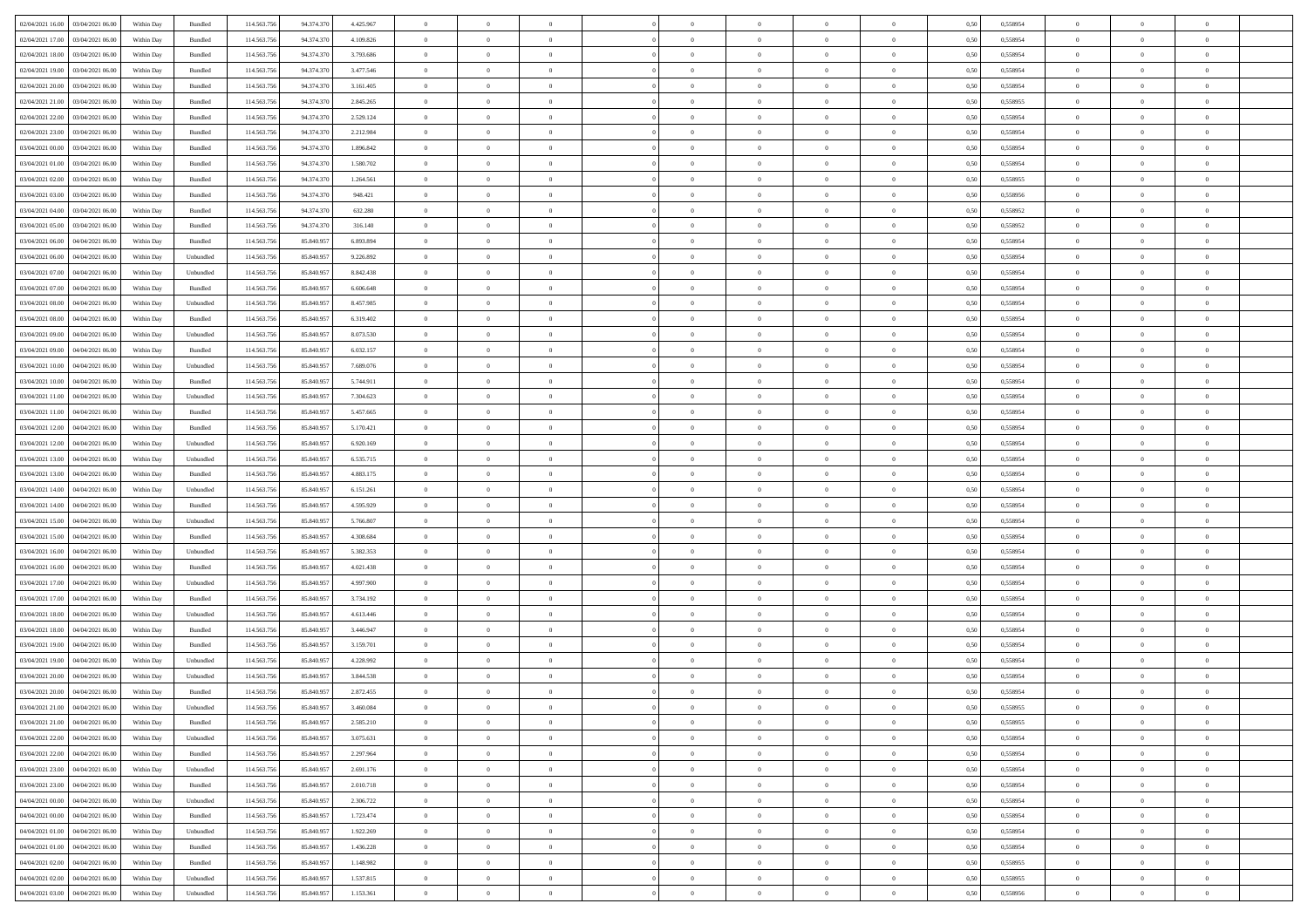| 04/04/2021 03:00 04/04/2021 06:00                                      | Within Day | Bundled   | 114.563.75  | 85.840.957 | 861.737   | $\overline{0}$ | $\theta$       |                | $\overline{0}$ | $\theta$       |                | $\theta$       | 0,50 | 0,558956 | $\theta$       | $\theta$       | $\overline{0}$ |  |
|------------------------------------------------------------------------|------------|-----------|-------------|------------|-----------|----------------|----------------|----------------|----------------|----------------|----------------|----------------|------|----------|----------------|----------------|----------------|--|
| 04/04/2021 04:00<br>04/04/2021 06.00                                   | Within Day | Unbundled | 114.563.75  | 85.840.95  | 768.907   | $\bf{0}$       | $\bf{0}$       | $\bf{0}$       | $\overline{0}$ | $\overline{0}$ | $\overline{0}$ | $\bf{0}$       | 0,50 | 0,558952 | $\,$ 0 $\,$    | $\bf{0}$       | $\overline{0}$ |  |
| 04/04/2021 04:00<br>04/04/2021 06:00                                   | Within Day | Bundled   | 114,563,75  | 85,840,957 | 574.491   | $\overline{0}$ | $\bf{0}$       | $\overline{0}$ | $\bf{0}$       | $\bf{0}$       | $\overline{0}$ | $\bf{0}$       | 0.50 | 0.558952 | $\bf{0}$       | $\overline{0}$ | $\overline{0}$ |  |
| 04/04/2021 05:00<br>04/04/2021 06:00                                   | Within Day | Unbundled | 114.563.75  | 85.840.957 | 384.453   | $\overline{0}$ | $\overline{0}$ | $\overline{0}$ | $\theta$       | $\theta$       | $\overline{0}$ | $\bf{0}$       | 0,50 | 0,558952 | $\theta$       | $\theta$       | $\overline{0}$ |  |
|                                                                        |            |           |             |            |           |                | $\overline{0}$ |                |                |                |                |                |      |          |                |                | $\overline{0}$ |  |
| 04/04/2021 05:00<br>04/04/2021 06.00                                   | Within Day | Bundled   | 114.563.75  | 85.840.95  | 287.245   | $\overline{0}$ |                | $\bf{0}$       | $\overline{0}$ | $\theta$       | $\overline{0}$ | $\bf{0}$       | 0,50 | 0,558952 | $\,$ 0 $\,$    | $\bf{0}$       |                |  |
| 04/04/2021 06:00<br>05/04/2021 06:00                                   | Within Day | Unbundled | 114,563,75  | 83,000,008 | 9.829.474 | $\overline{0}$ | $\overline{0}$ | $\overline{0}$ | $\bf{0}$       | $\overline{0}$ | $\theta$       | $\bf{0}$       | 0.50 | 0.558954 | $\,$ 0 $\,$    | $\theta$       | $\overline{0}$ |  |
| 04/04/2021 06:00<br>05/04/2021 06:00                                   | Within Day | Bundled   | 114.563.75  | 83.000.008 | 9.132.260 | $\overline{0}$ | $\overline{0}$ | $\overline{0}$ | $\overline{0}$ | $\overline{0}$ | $\overline{0}$ | $\bf{0}$       | 0,50 | 0,558954 | $\theta$       | $\theta$       | $\overline{0}$ |  |
| 04/04/2021 07:00<br>05/04/2021 06.00                                   | Within Day | Unbundled | 114.563.75  | 83.000.00  | 9.419.913 | $\bf{0}$       | $\overline{0}$ | $\bf{0}$       | $\overline{0}$ | $\theta$       | $\overline{0}$ | $\bf{0}$       | 0,50 | 0,558954 | $\,$ 0 $\,$    | $\bf{0}$       | $\overline{0}$ |  |
| 04/04/2021 07:00<br>05/04/2021 06:00                                   | Within Day | Bundled   | 114,563,75  | 83,000,008 | 8.751.749 | $\overline{0}$ | $\bf{0}$       | $\overline{0}$ | $\bf{0}$       | $\overline{0}$ | $\overline{0}$ | $\bf{0}$       | 0.50 | 0.558954 | $\bf{0}$       | $\overline{0}$ | $\overline{0}$ |  |
| 04/04/2021 08:00<br>05/04/2021 06:00                                   | Within Day | Unbundled | 114.563.756 | 83.000.008 | 9.010.352 | $\bf{0}$       | $\bf{0}$       | $\overline{0}$ | $\overline{0}$ | $\overline{0}$ | $\overline{0}$ | $\bf{0}$       | 0,50 | 0,558954 | $\,$ 0 $\,$    | $\theta$       | $\overline{0}$ |  |
|                                                                        |            |           |             |            |           |                |                |                |                |                |                |                |      |          |                |                |                |  |
| 04/04/2021 08:00<br>05/04/2021 06.00                                   | Within Day | Bundled   | 114.563.75  | 83.000.008 | 8.371.238 | $\bf{0}$       | $\overline{0}$ | $\bf{0}$       | $\overline{0}$ | $\bf{0}$       | $\overline{0}$ | $\bf{0}$       | 0,50 | 0,558954 | $\,$ 0 $\,$    | $\bf{0}$       | $\overline{0}$ |  |
| 04/04/2021 09:00<br>05/04/2021 06:00                                   | Within Day | Bundled   | 114,563,75  | 83,000,008 | 7.990.727 | $\overline{0}$ | $\bf{0}$       | $\overline{0}$ | $\bf{0}$       | $\bf{0}$       | $\overline{0}$ | $\bf{0}$       | 0.50 | 0.558954 | $\bf{0}$       | $\overline{0}$ | $\overline{0}$ |  |
| 04/04/2021 09:00<br>05/04/2021 06:00                                   | Within Day | Unbundled | 114.563.75  | 83.000.008 | 8.600.791 | $\overline{0}$ | $\overline{0}$ | $\overline{0}$ | $\theta$       | $\theta$       | $\overline{0}$ | $\bf{0}$       | 0,50 | 0,558954 | $\,$ 0 $\,$    | $\theta$       | $\overline{0}$ |  |
| 04/04/2021 11:00<br>05/04/2021 06.00                                   | Within Day | Unbundled | 114.563.75  | 83.000.00  | 7.781.667 | $\bf{0}$       | $\overline{0}$ | $\bf{0}$       | $\overline{0}$ | $\theta$       | $\overline{0}$ | $\bf{0}$       | 0,50 | 0,558954 | $\,$ 0 $\,$    | $\bf{0}$       | $\overline{0}$ |  |
| 04/04/2021 11:00<br>05/04/2021 06:00                                   | Within Day | Bundled   | 114,563,75  | 83,000,008 | 7.229.705 | $\overline{0}$ | $\overline{0}$ | $\overline{0}$ | $\bf{0}$       | $\overline{0}$ | $\theta$       | $\bf{0}$       | 0.50 | 0.558954 | $\,$ 0 $\,$    | $\theta$       | $\overline{0}$ |  |
| 04/04/2021 12:00<br>05/04/2021 06:00                                   | Within Day | Unbundled | 114.563.75  | 83.000.008 | 7.372.106 | $\overline{0}$ | $\overline{0}$ | $\overline{0}$ | $\overline{0}$ | $\overline{0}$ | $\overline{0}$ | $\bf{0}$       | 0,50 | 0,558954 | $\theta$       | $\theta$       | $\overline{0}$ |  |
|                                                                        |            |           |             |            |           |                |                |                |                |                |                |                |      |          |                |                |                |  |
| 04/04/2021 12:00<br>05/04/2021 06.00                                   | Within Day | Bundled   | 114.563.75  | 83.000.00  | 6.849.194 | $\bf{0}$       | $\overline{0}$ | $\bf{0}$       | $\overline{0}$ | $\theta$       | $\overline{0}$ | $\bf{0}$       | 0,50 | 0,558954 | $\,$ 0 $\,$    | $\bf{0}$       | $\overline{0}$ |  |
| 04/04/2021 13:00<br>05/04/2021 06:00                                   | Within Day | Unbundled | 114,563,75  | 83,000,008 | 6.962.545 | $\overline{0}$ | $\bf{0}$       | $\overline{0}$ | $\bf{0}$       | $\overline{0}$ | $\overline{0}$ | $\bf{0}$       | 0.50 | 0.558954 | $\bf{0}$       | $\overline{0}$ | $\overline{0}$ |  |
| 04/04/2021 13:00<br>05/04/2021 06:00                                   | Within Day | Bundled   | 114.563.75  | 83.000.008 | 6.468.684 | $\overline{0}$ | $\bf{0}$       | $\overline{0}$ | $\overline{0}$ | $\overline{0}$ | $\overline{0}$ | $\bf{0}$       | 0,50 | 0,558954 | $\,$ 0 $\,$    | $\theta$       | $\overline{0}$ |  |
| 04/04/2021 14:00<br>05/04/2021 06.00                                   | Within Day | Unbundled | 114.563.75  | 83.000.00  | 6.552.982 | $\bf{0}$       | $\bf{0}$       | $\bf{0}$       | $\bf{0}$       | $\overline{0}$ | $\overline{0}$ | $\bf{0}$       | 0,50 | 0,558954 | $\,$ 0 $\,$    | $\bf{0}$       | $\overline{0}$ |  |
| 04/04/2021 14:00<br>05/04/2021 06:00                                   | Within Day | Bundled   | 114,563,75  | 83,000,008 | 6.088.173 | $\overline{0}$ | $\bf{0}$       | $\overline{0}$ | $\bf{0}$       | $\bf{0}$       | $\overline{0}$ | $\bf{0}$       | 0.50 | 0.558954 | $\bf{0}$       | $\overline{0}$ | $\overline{0}$ |  |
| 04/04/2021 15:00<br>05/04/2021 06:00                                   | Within Day | Unbundled | 114.563.75  | 83.000.008 | 6.143.421 | $\overline{0}$ | $\overline{0}$ | $\overline{0}$ | $\theta$       | $\theta$       | $\overline{0}$ | $\bf{0}$       | 0,50 | 0,558954 | $\theta$       | $\theta$       | $\overline{0}$ |  |
|                                                                        |            |           |             |            |           |                |                |                |                |                |                |                |      |          |                |                |                |  |
| 04/04/2021 15:00<br>05/04/2021 06.00                                   | Within Day | Bundled   | 114.563.75  | 83.000.00  | 5.707.662 | $\bf{0}$       | $\overline{0}$ | $\bf{0}$       | $\overline{0}$ | $\overline{0}$ | $\overline{0}$ | $\bf{0}$       | 0,50 | 0,558954 | $\,$ 0 $\,$    | $\bf{0}$       | $\overline{0}$ |  |
| 04/04/2021 16:00<br>05/04/2021 06:00                                   | Within Day | Bundled   | 114,563,75  | 83,000,008 | 5.327.151 | $\overline{0}$ | $\overline{0}$ | $\overline{0}$ | $\bf{0}$       | $\overline{0}$ | $\theta$       | $\bf{0}$       | 0.50 | 0.558954 | $\,$ 0 $\,$    | $\theta$       | $\overline{0}$ |  |
| 04/04/2021 16:00<br>05/04/2021 06:00                                   | Within Day | Unbundled | 114.563.75  | 83.000.008 | 5.733.860 | $\overline{0}$ | $\overline{0}$ | $\overline{0}$ | $\overline{0}$ | $\theta$       | $\overline{0}$ | $\bf{0}$       | 0,50 | 0,558954 | $\,$ 0 $\,$    | $\theta$       | $\overline{0}$ |  |
| 04/04/2021 17:00<br>05/04/2021 06.00                                   | Within Day | Unbundled | 114.563.75  | 83.000.00  | 5.324.299 | $\bf{0}$       | $\overline{0}$ | $\bf{0}$       | $\overline{0}$ | $\theta$       | $\overline{0}$ | $\bf{0}$       | 0,50 | 0,558954 | $\,$ 0 $\,$    | $\bf{0}$       | $\overline{0}$ |  |
| 04/04/2021 17:00<br>05/04/2021 06:00                                   | Within Day | Bundled   | 114,563,75  | 83,000,008 | 4.946.640 | $\overline{0}$ | $\bf{0}$       | $\overline{0}$ | $\bf{0}$       | $\overline{0}$ | $\overline{0}$ | $\bf{0}$       | 0.50 | 0.558954 | $\bf{0}$       | $\overline{0}$ | $\overline{0}$ |  |
| 04/04/2021 18:00<br>05/04/2021 06:00                                   | Within Day | Unbundled | 114.563.75  | 83.000.008 | 4.914.737 | $\overline{0}$ | $\overline{0}$ | $\overline{0}$ | $\overline{0}$ | $\overline{0}$ | $\overline{0}$ | $\bf{0}$       | 0,50 | 0,558954 | $\theta$       | $\theta$       | $\overline{0}$ |  |
|                                                                        |            |           |             |            |           |                |                |                |                |                |                |                |      |          |                |                |                |  |
| 04/04/2021 18:00<br>05/04/2021 06.00                                   | Within Day | Bundled   | 114.563.75  | 83.000.008 | 4.566.129 | $\bf{0}$       | $\bf{0}$       | $\bf{0}$       | $\bf{0}$       | $\overline{0}$ | $\overline{0}$ | $\bf{0}$       | 0,50 | 0,558954 | $\,$ 0 $\,$    | $\bf{0}$       | $\overline{0}$ |  |
| 04/04/2021 19:00<br>05/04/2021 06:00                                   | Within Day | Unbundled | 114,563,75  | 83,000,008 | 4.505.175 | $\overline{0}$ | $\bf{0}$       | $\overline{0}$ | $\bf{0}$       | $\bf{0}$       | $\overline{0}$ | $\bf{0}$       | 0.50 | 0.558954 | $\bf{0}$       | $\overline{0}$ | $\overline{0}$ |  |
| 04/04/2021 19:00<br>05/04/2021 06:00                                   | Within Day | Bundled   | 114.563.75  | 83.000.008 | 4.185.618 | $\overline{0}$ | $\overline{0}$ | $\overline{0}$ | $\overline{0}$ | $\overline{0}$ | $\overline{0}$ | $\bf{0}$       | 0.50 | 0,558954 | $\theta$       | $\theta$       | $\overline{0}$ |  |
| 04/04/2021 20:00<br>05/04/2021 06.00                                   | Within Day | Unbundled | 114.563.75  | 83.000.00  | 4.095.614 | $\bf{0}$       | $\overline{0}$ | $\bf{0}$       | $\overline{0}$ | $\overline{0}$ | $\overline{0}$ | $\bf{0}$       | 0,50 | 0,558954 | $\,$ 0 $\,$    | $\bf{0}$       | $\overline{0}$ |  |
| 04/04/2021 20:00<br>05/04/2021 06:00                                   | Within Day | Bundled   | 114,563,75  | 83,000,008 | 3.805.108 | $\overline{0}$ | $\bf{0}$       | $\overline{0}$ | $\bf{0}$       | $\overline{0}$ | $\Omega$       | $\bf{0}$       | 0.50 | 0.558954 | $\,$ 0 $\,$    | $\theta$       | $\overline{0}$ |  |
| 04/04/2021 21:00<br>05/04/2021 06:00                                   | Within Dav | Unbundled | 114.563.75  | 83.000.008 | 3.686.053 | $\overline{0}$ | $\overline{0}$ | $\overline{0}$ | $\overline{0}$ | $\theta$       | $\overline{0}$ | $\bf{0}$       | 0.50 | 0,558955 | $\theta$       | $\theta$       | $\overline{0}$ |  |
| 05/04/2021 06.00                                                       | Within Day | Bundled   | 114.563.75  | 83.000.00  | 3.424.597 | $\bf{0}$       | $\bf{0}$       | $\bf{0}$       | $\overline{0}$ | $\bf{0}$       | $\overline{0}$ | $\bf{0}$       | 0,50 | 0,558955 | $\,$ 0 $\,$    | $\bf{0}$       | $\overline{0}$ |  |
| 04/04/2021 21:00                                                       |            |           |             |            |           |                |                |                |                |                |                |                |      |          |                |                |                |  |
| 04/04/2021 22:00<br>05/04/2021 06:00                                   | Within Day | Unbundled | 114,563,75  | 83,000,008 | 3.276.491 | $\overline{0}$ | $\bf{0}$       | $\overline{0}$ | $\bf{0}$       | $\overline{0}$ | $\overline{0}$ | $\bf{0}$       | 0.50 | 0.558954 | $\bf{0}$       | $\overline{0}$ | $\overline{0}$ |  |
| 04/04/2021 22:00<br>05/04/2021 06:00                                   | Within Dav | Bundled   | 114.563.75  | 83.000.008 | 3.044.087 | $\overline{0}$ | $\overline{0}$ | $\overline{0}$ | $\overline{0}$ | $\overline{0}$ | $\overline{0}$ | $\bf{0}$       | 0.50 | 0,558954 | $\theta$       | $\theta$       | $\overline{0}$ |  |
| 04/04/2021 23:00<br>05/04/2021 06.00                                   | Within Day | Bundled   | 114.563.75  | 83.000.00  | 2.663.576 | $\bf{0}$       | $\bf{0}$       | $\bf{0}$       | $\bf{0}$       | $\overline{0}$ | $\overline{0}$ | $\bf{0}$       | 0,50 | 0,558954 | $\,$ 0 $\,$    | $\bf{0}$       | $\overline{0}$ |  |
| 04/04/2021 23:00<br>05/04/2021 06:00                                   | Within Day | Unbundled | 114.563.75  | 83,000,008 | 2.866.930 | $\overline{0}$ | $\bf{0}$       | $\overline{0}$ | $\bf{0}$       | $\bf{0}$       | $\overline{0}$ | $\bf{0}$       | 0.50 | 0.558954 | $\bf{0}$       | $\overline{0}$ | $\overline{0}$ |  |
| 05/04/2021 00:00<br>05/04/2021 06:00                                   | Within Dav | Unbundled | 114.563.75  | 83.000.008 | 2.457.368 | $\overline{0}$ | $\overline{0}$ | $\overline{0}$ | $\overline{0}$ | $\theta$       | $\overline{0}$ | $\bf{0}$       | 0.50 | 0,558954 | $\theta$       | $\theta$       | $\overline{0}$ |  |
| 05/04/2021 00:00<br>05/04/2021 06.00                                   | Within Day | Bundled   | 114.563.75  | 83.000.00  | 2.283.065 | $\bf{0}$       | $\bf{0}$       | $\bf{0}$       | $\bf{0}$       | $\overline{0}$ | $\overline{0}$ | $\bf{0}$       | 0,50 | 0,558954 | $\,$ 0 $\,$    | $\bf{0}$       | $\overline{0}$ |  |
| 05/04/2021 06:00                                                       |            |           | 114,563,75  |            | 2.047.807 |                |                |                |                |                | $\Omega$       |                |      |          |                | $\theta$       |                |  |
| 05/04/2021 01:00                                                       | Within Day | Unbundled |             | 83,000,008 |           | $\overline{0}$ | $\overline{0}$ | $\overline{0}$ | $\bf{0}$       | $\overline{0}$ |                | $\bf{0}$       | 0.50 | 0.558954 | $\bf{0}$       |                | $\overline{0}$ |  |
| 05/04/2021 01:00<br>05/04/2021 06:00                                   | Within Dav | Bundled   | 114.563.75  | 83.000.008 | 1.902.554 | $\overline{0}$ | $\overline{0}$ | $\Omega$       | $\overline{0}$ | $\theta$       | $\Omega$       | $\overline{0}$ | 0.5( | 0,558954 | $\theta$       | $\theta$       | $\overline{0}$ |  |
| 05/04/2021 02:00<br>05/04/2021 06:00                                   | Within Day | Unbundled | 114.563.75  | 83.000.008 | 1.638.245 | $\bf{0}$       | $\bf{0}$       | $\overline{0}$ | $\bf{0}$       | $\bf{0}$       | $\overline{0}$ | $\bf{0}$       | 0,50 | 0,558955 | $\,$ 0 $\,$    | $\bf{0}$       | $\overline{0}$ |  |
| ${\color{red} 05/04/2021~02.00} \qquad {\color{red} 05/04/2021~06.00}$ | Within Day | Bundled   | 114.563.756 | 83.000.008 | 1.522.043 | $\overline{0}$ | $\Omega$       |                | $\Omega$       |                |                |                | 0,50 | 0.558955 | $\theta$       | $\overline{0}$ |                |  |
| 05/04/2021 03:00 05/04/2021 06:00                                      | Within Day | Unbundled | 114.563.756 | 83.000.008 | 1.228.684 | $\overline{0}$ | $\overline{0}$ | $\overline{0}$ | $\theta$       | $\overline{0}$ | $\overline{0}$ | $\bf{0}$       | 0,50 | 0,558956 | $\theta$       | $\overline{0}$ | $\overline{0}$ |  |
| 05/04/2021 03:00<br>05/04/2021 06:00                                   | Within Day | Bundled   | 114.563.75  | 83.000.00  | 1.141.532 | $\overline{0}$ | $\bf{0}$       | $\overline{0}$ | $\overline{0}$ | $\bf{0}$       | $\overline{0}$ | $\bf{0}$       | 0,50 | 0,558956 | $\bf{0}$       | $\overline{0}$ | $\bf{0}$       |  |
| 05/04/2021 04:00 05/04/2021 06:00                                      | Within Day | Unbundled | 114,563,756 | 83,000,008 | 819.122   | $\overline{0}$ | $\bf{0}$       | $\overline{0}$ | $\overline{0}$ | $\mathbf{0}$   | $\overline{0}$ | $\,$ 0 $\,$    | 0.50 | 0.558952 | $\overline{0}$ | $\bf{0}$       | $\,$ 0 $\,$    |  |
|                                                                        |            |           |             |            |           |                |                |                |                |                |                |                |      |          |                |                |                |  |
| 05/04/2021 04:00  05/04/2021 06:00                                     | Within Day | Bundled   | 114.563.756 | 83.000.008 | 761.021   | $\overline{0}$ | $\overline{0}$ | $\overline{0}$ | $\overline{0}$ | $\overline{0}$ | $\overline{0}$ | $\bf{0}$       | 0,50 | 0,558952 | $\overline{0}$ | $\theta$       | $\overline{0}$ |  |
| 05/04/2021 05:00<br>05/04/2021 06:00                                   | Within Day | Unbundled | 114.563.75  | 83.000.008 | 409.561   | $\overline{0}$ | $\bf{0}$       | $\overline{0}$ | $\overline{0}$ | $\bf{0}$       | $\overline{0}$ | $\bf{0}$       | 0,50 | 0,558952 | $\bf{0}$       | $\overline{0}$ | $\overline{0}$ |  |
| 05/04/2021 05:00 05/04/2021 06:00                                      | Within Day | Bundled   | 114.563.756 | 83,000,008 | 380,510   | $\overline{0}$ | $\bf{0}$       | $\overline{0}$ | $\overline{0}$ | $\overline{0}$ | $\overline{0}$ | $\bf{0}$       | 0.50 | 0.558952 | $\,$ 0 $\,$    | $\overline{0}$ | $\,$ 0         |  |
| 05/04/2021 06:00<br>06/04/2021 06:00                                   | Within Dav | Bundled   | 114.563.756 | 89.279.022 | 8.969.164 | $\overline{0}$ | $\overline{0}$ | $\overline{0}$ | $\overline{0}$ | $\overline{0}$ | $\overline{0}$ | $\bf{0}$       | 0.50 | 0,558954 | $\overline{0}$ | $\theta$       | $\overline{0}$ |  |
| 05/04/2021 06:00<br>06/04/2021 06:00                                   | Within Day | Unbundled | 114.563.75  | 89.279.022 | 3.713.556 | $\overline{0}$ | $\overline{0}$ | $\overline{0}$ | $\overline{0}$ | $\overline{0}$ | $\overline{0}$ | $\bf{0}$       | 0,50 | 0,558954 | $\bf{0}$       | $\overline{0}$ | $\overline{0}$ |  |
| 05/04/2021 07:00<br>06/04/2021 06:00                                   | Within Day | Unbundled | 114,563,756 | 89.279.022 | 3.558.824 | $\overline{0}$ | $\overline{0}$ | $\overline{0}$ | $\overline{0}$ | $\overline{0}$ | $\overline{0}$ | $\bf{0}$       | 0.50 | 0.558954 | $\mathbf{0}$   | $\bf{0}$       | $\,$ 0         |  |
|                                                                        |            |           |             |            |           |                |                |                |                |                |                |                |      |          |                |                |                |  |
| 05/04/2021 07:00   06/04/2021 06:00                                    | Within Dav | Bundled   | 114.563.756 | 89.279.022 | 8.595.449 | $\overline{0}$ | $\overline{0}$ | $\overline{0}$ | $\overline{0}$ | $\overline{0}$ | $\overline{0}$ | $\bf{0}$       | 0,50 | 0,558954 | $\overline{0}$ | $\theta$       | $\overline{0}$ |  |
| 05/04/2021 08:00<br>06/04/2021 06.00                                   | Within Day | Unbundled | 114.563.75  | 89.279.022 | 3.404.092 | $\overline{0}$ | $\bf{0}$       | $\overline{0}$ | $\bf{0}$       | $\overline{0}$ | $\overline{0}$ | $\bf{0}$       | 0,50 | 0,558954 | $\bf{0}$       | $\,$ 0 $\,$    | $\bf{0}$       |  |
| 05/04/2021 08:00   06/04/2021 06:00                                    | Within Day | Bundled   | 114.563.756 | 89.279.022 | 8.221.733 | $\,$ 0 $\,$    | $\bf{0}$       | $\overline{0}$ | $\overline{0}$ | $\,$ 0 $\,$    | $\overline{0}$ | $\bf{0}$       | 0,50 | 0,558954 | $\overline{0}$ | $\,$ 0 $\,$    | $\,$ 0 $\,$    |  |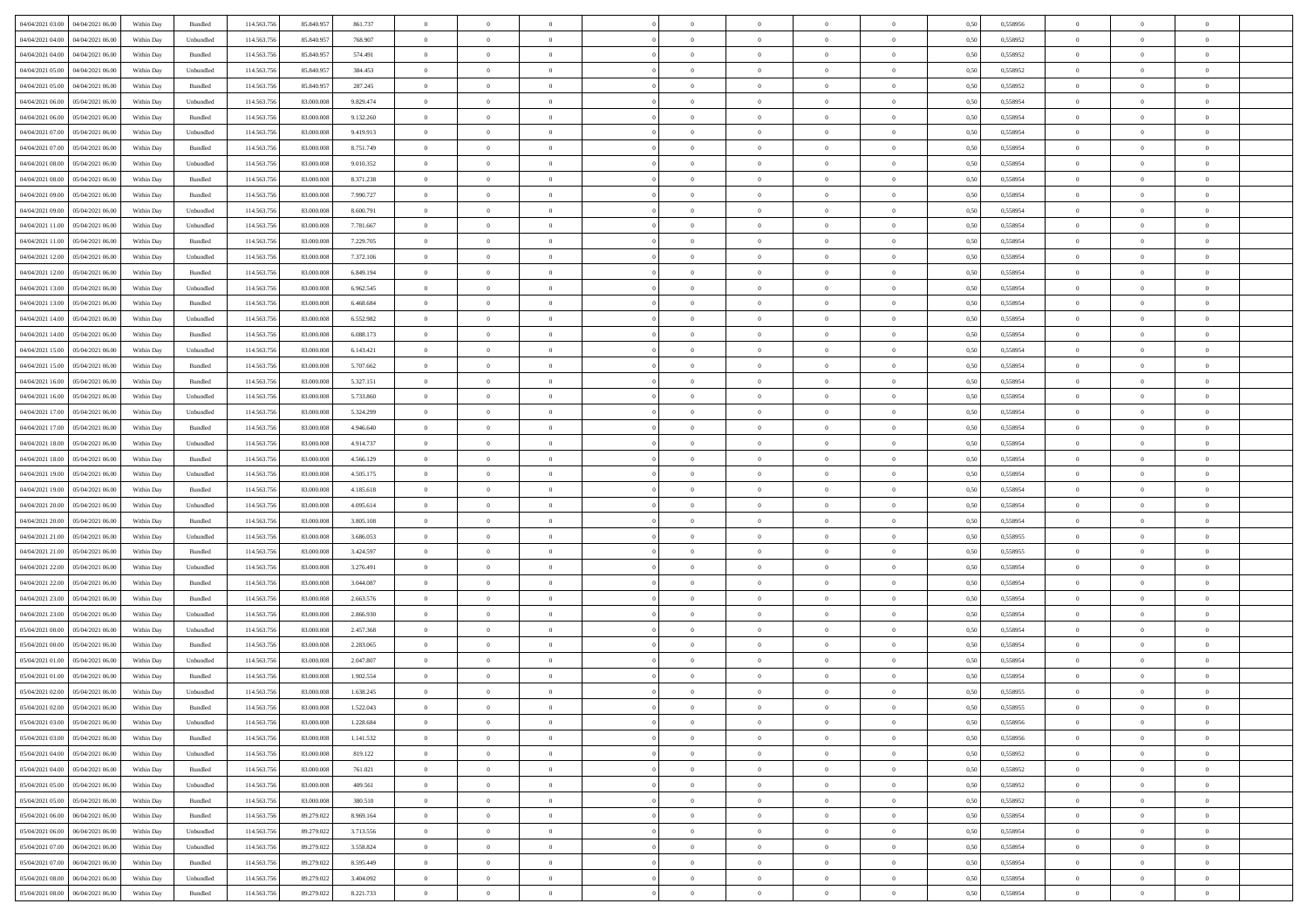| 05/04/2021 09:00   06/04/2021 06:00          | Within Day | Unbundled                   | 114.563.75  | 89.279.022 | 3.249.360 | $\overline{0}$ | $\overline{0}$ |                | $\overline{0}$ | $\theta$       |                | $\theta$       | 0,50 | 0,558954 | $\theta$       | $\theta$       | $\overline{0}$ |  |
|----------------------------------------------|------------|-----------------------------|-------------|------------|-----------|----------------|----------------|----------------|----------------|----------------|----------------|----------------|------|----------|----------------|----------------|----------------|--|
| 05/04/2021 09:00<br>06/04/2021 06.00         | Within Day | Bundled                     | 114.563.75  | 89.279.022 | 7.848.018 | $\bf{0}$       | $\bf{0}$       | $\bf{0}$       | $\overline{0}$ | $\overline{0}$ | $\overline{0}$ | $\bf{0}$       | 0,50 | 0,558954 | $\,$ 0 $\,$    | $\bf{0}$       | $\overline{0}$ |  |
| 05/04/2021 10:00<br>06/04/2021 06:00         | Within Day | Unbundled                   | 114,563,75  | 89.279.022 | 3.094.630 | $\overline{0}$ | $\bf{0}$       | $\overline{0}$ | $\bf{0}$       | $\bf{0}$       | $\overline{0}$ | $\bf{0}$       | 0.50 | 0.558954 | $\bf{0}$       | $\overline{0}$ | $\overline{0}$ |  |
| 05/04/2021 10:00<br>06/04/2021 06:00         |            |                             | 114.563.75  |            |           | $\overline{0}$ | $\overline{0}$ | $\overline{0}$ | $\theta$       | $\theta$       | $\overline{0}$ |                |      |          | $\theta$       | $\theta$       | $\overline{0}$ |  |
|                                              | Within Day | Bundled                     |             | 89.279.022 | 7.474.303 |                |                |                |                |                |                | $\bf{0}$       | 0,50 | 0,558954 |                |                |                |  |
| 05/04/2021 11:00<br>06/04/2021 06.00         | Within Day | Unbundled                   | 114.563.75  | 89.279.022 | 2.939.898 | $\bf{0}$       | $\overline{0}$ | $\bf{0}$       | $\overline{0}$ | $\theta$       | $\overline{0}$ | $\bf{0}$       | 0,50 | 0,558954 | $\,$ 0 $\,$    | $\bf{0}$       | $\overline{0}$ |  |
| 05/04/2021 11:00<br>06/04/2021 06:00         | Within Day | Bundled                     | 114,563,75  | 89.279.022 | 7.100.588 | $\overline{0}$ | $\overline{0}$ | $\overline{0}$ | $\bf{0}$       | $\overline{0}$ | $\theta$       | $\bf{0}$       | 0.50 | 0.558954 | $\,$ 0 $\,$    | $\theta$       | $\overline{0}$ |  |
| 05/04/2021 12:00<br>06/04/2021 06:00         | Within Day | Unbundled                   | 114.563.75  | 89.279.022 | 2.785.166 | $\overline{0}$ | $\overline{0}$ | $\overline{0}$ | $\overline{0}$ | $\overline{0}$ | $\overline{0}$ | $\bf{0}$       | 0,50 | 0,558954 | $\theta$       | $\theta$       | $\overline{0}$ |  |
|                                              |            |                             |             |            |           |                |                |                |                |                |                |                |      |          |                |                |                |  |
| 05/04/2021 12:00<br>06/04/2021 06.00         | Within Day | Bundled                     | 114.563.75  | 89.279.022 | 6.726.873 | $\bf{0}$       | $\overline{0}$ | $\bf{0}$       | $\overline{0}$ | $\overline{0}$ | $\overline{0}$ | $\bf{0}$       | 0,50 | 0,558954 | $\,$ 0 $\,$    | $\bf{0}$       | $\overline{0}$ |  |
| 05/04/2021 13:00<br>06/04/2021 06:00         | Within Day | Bundled                     | 114,563,75  | 89.279.022 | 6.353.157 | $\overline{0}$ | $\bf{0}$       | $\overline{0}$ | $\bf{0}$       | $\overline{0}$ | $\overline{0}$ | $\bf{0}$       | 0.50 | 0.558954 | $\bf{0}$       | $\overline{0}$ | $\overline{0}$ |  |
| 05/04/2021 13:00<br>06/04/2021 06:00         | Within Day | Unbundled                   | 114.563.756 | 89.279.022 | 2.630.434 | $\overline{0}$ | $\bf{0}$       | $\overline{0}$ | $\overline{0}$ | $\overline{0}$ | $\overline{0}$ | $\bf{0}$       | 0,50 | 0,558954 | $\,$ 0 $\,$    | $\bf{0}$       | $\overline{0}$ |  |
| 05/04/2021 14:00<br>06/04/2021 06.00         | Within Day | Unbundled                   | 114.563.75  | 89.279.022 | 2.475.704 | $\bf{0}$       | $\overline{0}$ | $\bf{0}$       | $\bf{0}$       | $\bf{0}$       | $\overline{0}$ | $\bf{0}$       | 0,50 | 0,558954 | $\,$ 0 $\,$    | $\bf{0}$       | $\overline{0}$ |  |
|                                              |            |                             |             |            |           |                |                |                |                |                |                |                |      |          |                |                |                |  |
| 05/04/2021 14:00<br>06/04/2021 06:00         | Within Day | Bundled                     | 114,563,75  | 89.279.022 | 5.979.442 | $\overline{0}$ | $\bf{0}$       | $\overline{0}$ | $\overline{0}$ | $\bf{0}$       | $\overline{0}$ | $\bf{0}$       | 0.50 | 0.558954 | $\bf{0}$       | $\overline{0}$ | $\overline{0}$ |  |
| 05/04/2021 15:00<br>06/04/2021 06:00         | Within Day | Unbundled                   | 114.563.75  | 89.279.022 | 2.320.972 | $\overline{0}$ | $\overline{0}$ | $\overline{0}$ | $\theta$       | $\theta$       | $\overline{0}$ | $\bf{0}$       | 0,50 | 0,558954 | $\,$ 0 $\,$    | $\theta$       | $\overline{0}$ |  |
| 05/04/2021 15:00<br>06/04/2021 06.00         | Within Day | Bundled                     | 114.563.75  | 89.279.022 | 5.605.727 | $\bf{0}$       | $\overline{0}$ | $\bf{0}$       | $\overline{0}$ | $\theta$       | $\overline{0}$ | $\bf{0}$       | 0,50 | 0,558954 | $\,$ 0 $\,$    | $\bf{0}$       | $\overline{0}$ |  |
|                                              |            |                             |             |            |           |                |                |                |                |                |                |                |      |          |                |                |                |  |
| 05/04/2021 16:00<br>06/04/2021 06:00         | Within Day | Unbundled                   | 114,563,75  | 89.279.022 | 2.166.240 | $\overline{0}$ | $\overline{0}$ | $\overline{0}$ | $\bf{0}$       | $\overline{0}$ | $\theta$       | $\bf{0}$       | 0.50 | 0.558954 | $\,$ 0 $\,$    | $\theta$       | $\overline{0}$ |  |
| 05/04/2021 16:00<br>06/04/2021 06:00         | Within Day | Bundled                     | 114.563.75  | 89.279.022 | 5.232.012 | $\overline{0}$ | $\overline{0}$ | $\overline{0}$ | $\overline{0}$ | $\overline{0}$ | $\overline{0}$ | $\bf{0}$       | 0,50 | 0,558954 | $\theta$       | $\theta$       | $\overline{0}$ |  |
| 05/04/2021 17:00<br>06/04/2021 06.00         | Within Day | Unbundled                   | 114.563.75  | 89.279.022 | 2.011.509 | $\bf{0}$       | $\overline{0}$ | $\bf{0}$       | $\overline{0}$ | $\theta$       | $\overline{0}$ | $\bf{0}$       | 0,50 | 0,558954 | $\,$ 0 $\,$    | $\bf{0}$       | $\overline{0}$ |  |
| 05/04/2021 17:00<br>06/04/2021 06:00         | Within Day | Bundled                     | 114,563,75  | 89.279.022 | 4.858.297 | $\overline{0}$ | $\bf{0}$       | $\overline{0}$ | $\bf{0}$       | $\overline{0}$ | $\overline{0}$ | $\bf{0}$       | 0.50 | 0.558954 | $\bf{0}$       | $\overline{0}$ | $\overline{0}$ |  |
|                                              |            |                             |             |            |           |                |                | $\overline{0}$ | $\overline{0}$ | $\overline{0}$ | $\overline{0}$ |                |      |          | $\,$ 0 $\,$    | $\theta$       | $\overline{0}$ |  |
| 05/04/2021 18:00<br>06/04/2021 06:00         | Within Day | Unbundled                   | 114.563.75  | 89.279.022 | 1.856.778 | $\bf{0}$       | $\bf{0}$       |                |                |                |                | $\bf{0}$       | 0,50 | 0,558954 |                |                |                |  |
| 05/04/2021 18:00<br>06/04/2021 06.00         | Within Day | Bundled                     | 114.563.75  | 89.279.022 | 4.484.581 | $\bf{0}$       | $\bf{0}$       | $\bf{0}$       | $\bf{0}$       | $\overline{0}$ | $\overline{0}$ | $\bf{0}$       | 0,50 | 0,558954 | $\,$ 0 $\,$    | $\bf{0}$       | $\overline{0}$ |  |
| 05/04/2021 19:00<br>06/04/2021 06:00         | Within Day | Bundled                     | 114.563.75  | 89.279.022 | 4.110.866 | $\overline{0}$ | $\bf{0}$       | $\overline{0}$ | $\overline{0}$ | $\bf{0}$       | $\overline{0}$ | $\bf{0}$       | 0.50 | 0.558954 | $\bf{0}$       | $\overline{0}$ | $\overline{0}$ |  |
| 05/04/2021 19:00<br>06/04/2021 06:00         | Within Day | Unbundled                   | 114.563.75  | 89.279.022 | 1.702.046 | $\overline{0}$ | $\overline{0}$ | $\overline{0}$ | $\theta$       | $\theta$       | $\overline{0}$ | $\bf{0}$       | 0,50 | 0,558954 | $\theta$       | $\theta$       | $\overline{0}$ |  |
|                                              |            |                             |             |            |           |                | $\overline{0}$ |                |                | $\,$ 0 $\,$    | $\overline{0}$ |                |      |          | $\,$ 0 $\,$    | $\bf{0}$       | $\overline{0}$ |  |
| 05/04/2021 20:00<br>06/04/2021 06.00         | Within Day | Unbundled                   | 114.563.75  | 89.279.022 | 1.547.314 | $\bf{0}$       |                | $\bf{0}$       | $\bf{0}$       |                |                | $\bf{0}$       | 0,50 | 0,558954 |                |                |                |  |
| 05/04/2021 20:00<br>06/04/2021 06:00         | Within Day | Bundled                     | 114,563,75  | 89.279.022 | 3.737.151 | $\overline{0}$ | $\overline{0}$ | $\overline{0}$ | $\overline{0}$ | $\overline{0}$ | $\theta$       | $\bf{0}$       | 0.50 | 0.558954 | $\,$ 0 $\,$    | $\theta$       | $\overline{0}$ |  |
| 05/04/2021 21:00<br>06/04/2021 06:00         | Within Day | Unbundled                   | 114.563.75  | 89.279.022 | 1.392.583 | $\overline{0}$ | $\overline{0}$ | $\overline{0}$ | $\overline{0}$ | $\overline{0}$ | $\overline{0}$ | $\bf{0}$       | 0,50 | 0,558955 | $\,$ 0 $\,$    | $\theta$       | $\overline{0}$ |  |
| 05/04/2021 21:00<br>06/04/2021 06.00         | Within Day | Bundled                     | 114.563.75  | 89.279.02  | 3.363.436 | $\bf{0}$       | $\overline{0}$ | $\bf{0}$       | $\overline{0}$ | $\theta$       | $\overline{0}$ | $\bf{0}$       | 0,50 | 0,558955 | $\,$ 0 $\,$    | $\bf{0}$       | $\overline{0}$ |  |
| 05/04/2021 22:00<br>06/04/2021 06:00         |            | Unbundled                   | 114,563,75  | 89.279.022 |           |                | $\bf{0}$       | $\overline{0}$ |                | $\overline{0}$ | $\overline{0}$ |                | 0.50 | 0.558954 | $\bf{0}$       | $\overline{0}$ | $\overline{0}$ |  |
|                                              | Within Day |                             |             |            | 1.237.852 | $\overline{0}$ |                |                | $\bf{0}$       |                |                | $\bf{0}$       |      |          |                |                |                |  |
| 05/04/2021 22:00<br>06/04/2021 06:00         | Within Day | Bundled                     | 114.563.756 | 89.279.022 | 2.989.721 | $\overline{0}$ | $\overline{0}$ | $\overline{0}$ | $\overline{0}$ | $\overline{0}$ | $\overline{0}$ | $\bf{0}$       | 0,50 | 0,558954 | $\theta$       | $\theta$       | $\overline{0}$ |  |
| 05/04/2021 23:00<br>06/04/2021 06.00         | Within Day | Unbundled                   | 114.563.75  | 89.279.022 | 1.083.120 | $\bf{0}$       | $\bf{0}$       | $\bf{0}$       | $\bf{0}$       | $\overline{0}$ | $\overline{0}$ | $\bf{0}$       | 0,50 | 0,558954 | $\,$ 0 $\,$    | $\bf{0}$       | $\overline{0}$ |  |
| 05/04/2021 23:00<br>06/04/2021 06:00         | Within Day | Bundled                     | 114,563,75  | 89.279.022 | 2.616.005 | $\overline{0}$ | $\bf{0}$       | $\overline{0}$ | $\overline{0}$ | $\bf{0}$       | $\overline{0}$ | $\bf{0}$       | 0.50 | 0.558954 | $\bf{0}$       | $\overline{0}$ | $\overline{0}$ |  |
| 06/04/2021 00:00<br>06/04/2021 06:00         | Within Day | Unbundled                   | 114.563.75  | 89.279.022 | 928,388   | $\overline{0}$ | $\overline{0}$ | $\overline{0}$ | $\overline{0}$ | $\overline{0}$ | $\overline{0}$ | $\bf{0}$       | 0.50 | 0,558954 | $\theta$       | $\theta$       | $\overline{0}$ |  |
|                                              |            |                             |             |            |           |                |                |                |                |                |                |                |      |          |                |                |                |  |
| 06/04/2021 00:00<br>06/04/2021 06.00         | Within Day | Bundled                     | 114.563.75  | 89.279.022 | 2.242.290 | $\bf{0}$       | $\overline{0}$ | $\bf{0}$       | $\bf{0}$       | $\overline{0}$ | $\overline{0}$ | $\bf{0}$       | 0,50 | 0,558954 | $\,$ 0 $\,$    | $\bf{0}$       | $\overline{0}$ |  |
| 06/04/2021 01:00<br>06/04/2021 06:00         | Within Day | Unbundled                   | 114,563,75  | 89.279.022 | 773.657   | $\overline{0}$ | $\bf{0}$       | $\overline{0}$ | $\bf{0}$       | $\overline{0}$ | $\Omega$       | $\bf{0}$       | 0.50 | 0.558954 | $\,$ 0 $\,$    | $\theta$       | $\overline{0}$ |  |
| 06/04/2021 01:00<br>06/04/2021 06:00         | Within Dav | Bundled                     | 114.563.75  | 89.279.022 | 1.868,575 | $\overline{0}$ | $\overline{0}$ | $\overline{0}$ | $\overline{0}$ | $\theta$       | $\overline{0}$ | $\bf{0}$       | 0.50 | 0,558954 | $\theta$       | $\theta$       | $\overline{0}$ |  |
| 06/04/2021 02:00<br>06/04/2021 06.00         | Within Day | Bundled                     | 114.563.75  | 89.279.02  | 1.494.860 | $\bf{0}$       | $\bf{0}$       | $\bf{0}$       | $\bf{0}$       | $\overline{0}$ | $\overline{0}$ | $\bf{0}$       | 0,50 | 0,558955 | $\,$ 0 $\,$    | $\bf{0}$       | $\overline{0}$ |  |
|                                              |            |                             |             |            |           |                |                |                |                |                |                |                |      |          |                |                |                |  |
| 06/04/2021 02:00<br>06/04/2021 06:00         | Within Day | Unbundled                   | 114,563,75  | 89.279.022 | 618.926   | $\overline{0}$ | $\bf{0}$       | $\overline{0}$ | $\bf{0}$       | $\overline{0}$ | $\overline{0}$ | $\bf{0}$       | 0.50 | 0.558955 | $\bf{0}$       | $\overline{0}$ | $\overline{0}$ |  |
| 06/04/2021 03:00<br>06/04/2021 06:00         | Within Dav | Unbundled                   | 114.563.75  | 89.279.022 | 464.194   | $\overline{0}$ | $\overline{0}$ | $\overline{0}$ | $\overline{0}$ | $\overline{0}$ | $\overline{0}$ | $\bf{0}$       | 0.50 | 0,558956 | $\theta$       | $\theta$       | $\overline{0}$ |  |
| 06/04/2021 03:00<br>06/04/2021 06.00         | Within Day | Bundled                     | 114.563.75  | 89.279.022 | 1.121.145 | $\bf{0}$       | $\bf{0}$       | $\bf{0}$       | $\bf{0}$       | $\overline{0}$ | $\overline{0}$ | $\bf{0}$       | 0,50 | 0,558956 | $\,$ 0 $\,$    | $\bf{0}$       | $\overline{0}$ |  |
| 06/04/2021 04:00<br>06/04/2021 06:00         | Within Day | Unbundled                   | 114.563.75  | 89.279.022 | 309.462   | $\overline{0}$ | $\bf{0}$       | $\overline{0}$ | $\overline{0}$ | $\bf{0}$       | $\overline{0}$ | $\bf{0}$       | 0.50 | 0.558952 | $\,$ 0 $\,$    | $\overline{0}$ | $\overline{0}$ |  |
|                                              |            |                             |             |            |           |                |                |                |                |                |                |                |      |          |                |                |                |  |
| 06/04/2021 04:00<br>06/04/2021 06:00         | Within Dav | Bundled                     | 114.563.75  | 89.279.022 | 747.429   | $\overline{0}$ | $\overline{0}$ | $\overline{0}$ | $\overline{0}$ | $\overline{0}$ | $\overline{0}$ | $\bf{0}$       | 0.50 | 0,558952 | $\theta$       | $\theta$       | $\overline{0}$ |  |
| 06/04/2021 05:00<br>06/04/2021 06.00         | Within Day | Unbundled                   | 114.563.75  | 89.279.022 | 154.731   | $\bf{0}$       | $\bf{0}$       | $\bf{0}$       | $\bf{0}$       | $\overline{0}$ | $\overline{0}$ | $\bf{0}$       | 0,50 | 0,558952 | $\,$ 0 $\,$    | $\bf{0}$       | $\overline{0}$ |  |
| 06/04/2021 05:00<br>06/04/2021 06:00         | Within Day | Bundled                     | 114,563,75  | 89.279.022 | 373.714   | $\overline{0}$ | $\overline{0}$ | $\overline{0}$ | $\bf{0}$       | $\overline{0}$ | $\Omega$       | $\bf{0}$       | 0.50 | 0.558952 | $\bf{0}$       | $\theta$       | $\overline{0}$ |  |
| 06/04/2021 06:00<br>07/04/2021 06:00         | Within Dav | Unbundled                   | 114.563.75  | 94.375.581 | 433.378   | $\overline{0}$ | $\overline{0}$ | $\Omega$       | $\overline{0}$ | $\theta$       | $\Omega$       | $\overline{0}$ | 0.5( | 0,558954 | $\theta$       | $\theta$       | $\overline{0}$ |  |
| 06/04/2021 06:00                             |            |                             |             |            |           | $\bf{0}$       | $\bf{0}$       | $\overline{0}$ | $\bf{0}$       | $\bf{0}$       | $\overline{0}$ |                |      |          | $\overline{0}$ | $\bf{0}$       | $\overline{0}$ |  |
| 07/04/2021 06:00                             | Within Day | Bundled                     | 114.563.75  | 94.375.581 | 7.152.783 |                |                |                |                |                |                | $\bf{0}$       | 0,50 | 0,558954 |                |                |                |  |
| $06/04/2021\;07.00 \qquad 07/04/2021\;06.00$ | Within Day | $\ensuremath{\mathsf{Unb}}$ | 114.563.756 | 94.375.581 | 415.321   | $\bf{0}$       | $\Omega$       |                | $\Omega$       |                |                |                | 0,50 | 0.558954 | $\theta$       | $\overline{0}$ |                |  |
| 06/04/2021 07:00 07/04/2021 06:00            | Within Day | Bundled                     | 114.563.756 | 94.375.581 | 6.854.750 | $\overline{0}$ | $\overline{0}$ | $\overline{0}$ | $\theta$       | $\overline{0}$ | $\overline{0}$ | $\bf{0}$       | 0,50 | 0,558954 | $\theta$       | $\theta$       | $\overline{0}$ |  |
| 06/04/2021 08:00<br>07/04/2021 06:00         | Within Day | Unbundled                   | 114.563.75  | 94.375.581 | 397.263   | $\overline{0}$ | $\bf{0}$       | $\overline{0}$ | $\overline{0}$ | $\bf{0}$       | $\overline{0}$ | $\bf{0}$       | 0,50 | 0,558954 | $\bf{0}$       | $\overline{0}$ | $\bf{0}$       |  |
| 06/04/2021 08:00 07/04/2021 06:00            | Within Day | Bundled                     | 114.563.756 | 94.375.581 | 6.556.717 | $\overline{0}$ | $\bf{0}$       | $\overline{0}$ | $\overline{0}$ | $\mathbf{0}$   | $\overline{0}$ | $\,$ 0 $\,$    | 0.50 | 0.558954 | $\overline{0}$ | $\bf{0}$       | $\overline{0}$ |  |
|                                              |            |                             |             |            |           |                |                |                |                |                |                |                |      |          |                |                |                |  |
| 06/04/2021 09:00 07/04/2021 06:00            | Within Day | Bundled                     | 114.563.756 | 94.375.581 | 6.258.684 | $\overline{0}$ | $\overline{0}$ | $\overline{0}$ | $\overline{0}$ | $\overline{0}$ | $\overline{0}$ | $\bf{0}$       | 0,50 | 0,558954 | $\overline{0}$ | $\theta$       | $\overline{0}$ |  |
| 06/04/2021 09:00<br>07/04/2021 06:00         | Within Day | Unbundled                   | 114.563.75  | 94.375.581 | 379.206   | $\overline{0}$ | $\bf{0}$       | $\overline{0}$ | $\overline{0}$ | $\bf{0}$       | $\overline{0}$ | $\bf{0}$       | 0,50 | 0,558954 | $\bf{0}$       | $\overline{0}$ | $\overline{0}$ |  |
| 06/04/2021 10:00 07/04/2021 06:00            | Within Day | Unbundled                   | 114.563.756 | 94.375.581 | 361.149   | $\overline{0}$ | $\bf{0}$       | $\overline{0}$ | $\overline{0}$ | $\bf{0}$       | $\overline{0}$ | $\bf{0}$       | 0.50 | 0.558954 | $\,$ 0 $\,$    | $\overline{0}$ | $\,$ 0         |  |
| 06/04/2021 10:00 07/04/2021 06:00            | Within Dav | Bundled                     | 114.563.756 | 94.375.581 | 5.960.652 | $\overline{0}$ | $\overline{0}$ | $\overline{0}$ | $\overline{0}$ | $\overline{0}$ | $\overline{0}$ | $\bf{0}$       | 0.50 | 0,558954 | $\overline{0}$ | $\theta$       | $\overline{0}$ |  |
|                                              |            |                             |             |            |           |                |                |                |                |                |                |                |      |          |                |                |                |  |
| 06/04/2021 11:00<br>07/04/2021 06:00         | Within Day | Unbundled                   | 114.563.75  | 94.375.581 | 343.091   | $\overline{0}$ | $\overline{0}$ | $\overline{0}$ | $\overline{0}$ | $\overline{0}$ | $\overline{0}$ | $\bf{0}$       | 0,50 | 0,558954 | $\bf{0}$       | $\overline{0}$ | $\,$ 0         |  |
| 06/04/2021 11:00 07/04/2021 06:00            | Within Day | Bundled                     | 114,563,756 | 94.375.581 | 5.662.620 | $\overline{0}$ | $\overline{0}$ | $\overline{0}$ | $\overline{0}$ | $\overline{0}$ | $\overline{0}$ | $\bf{0}$       | 0.50 | 0.558954 | $\mathbf{0}$   | $\bf{0}$       | $\,$ 0         |  |
| 06/04/2021 12:00 07/04/2021 06:00            | Within Dav | Unbundled                   | 114.563.756 | 94.375.581 | 325.034   | $\overline{0}$ | $\overline{0}$ | $\overline{0}$ | $\overline{0}$ | $\overline{0}$ | $\overline{0}$ | $\bf{0}$       | 0,50 | 0,558954 | $\overline{0}$ | $\theta$       | $\overline{0}$ |  |
| 06/04/2021 12:00<br>07/04/2021 06:00         | Within Day | Bundled                     | 114.563.75  | 94.375.581 | 5.364.587 | $\overline{0}$ | $\bf{0}$       | $\overline{0}$ | $\overline{0}$ | $\overline{0}$ | $\overline{0}$ |                | 0,50 | 0,558954 | $\bf{0}$       | $\overline{0}$ | $\bf{0}$       |  |
|                                              |            |                             |             |            |           |                |                |                |                |                |                | $\bf{0}$       |      |          |                |                |                |  |
| 06/04/2021 13:00 07/04/2021 06:00            | Within Day | Unbundled                   | 114.563.756 | 94.375.581 | 306.976   | $\,$ 0 $\,$    | $\bf{0}$       | $\overline{0}$ | $\overline{0}$ | $\,$ 0 $\,$    | $\overline{0}$ | $\,$ 0 $\,$    | 0,50 | 0,558954 | $\overline{0}$ | $\,$ 0 $\,$    | $\,$ 0 $\,$    |  |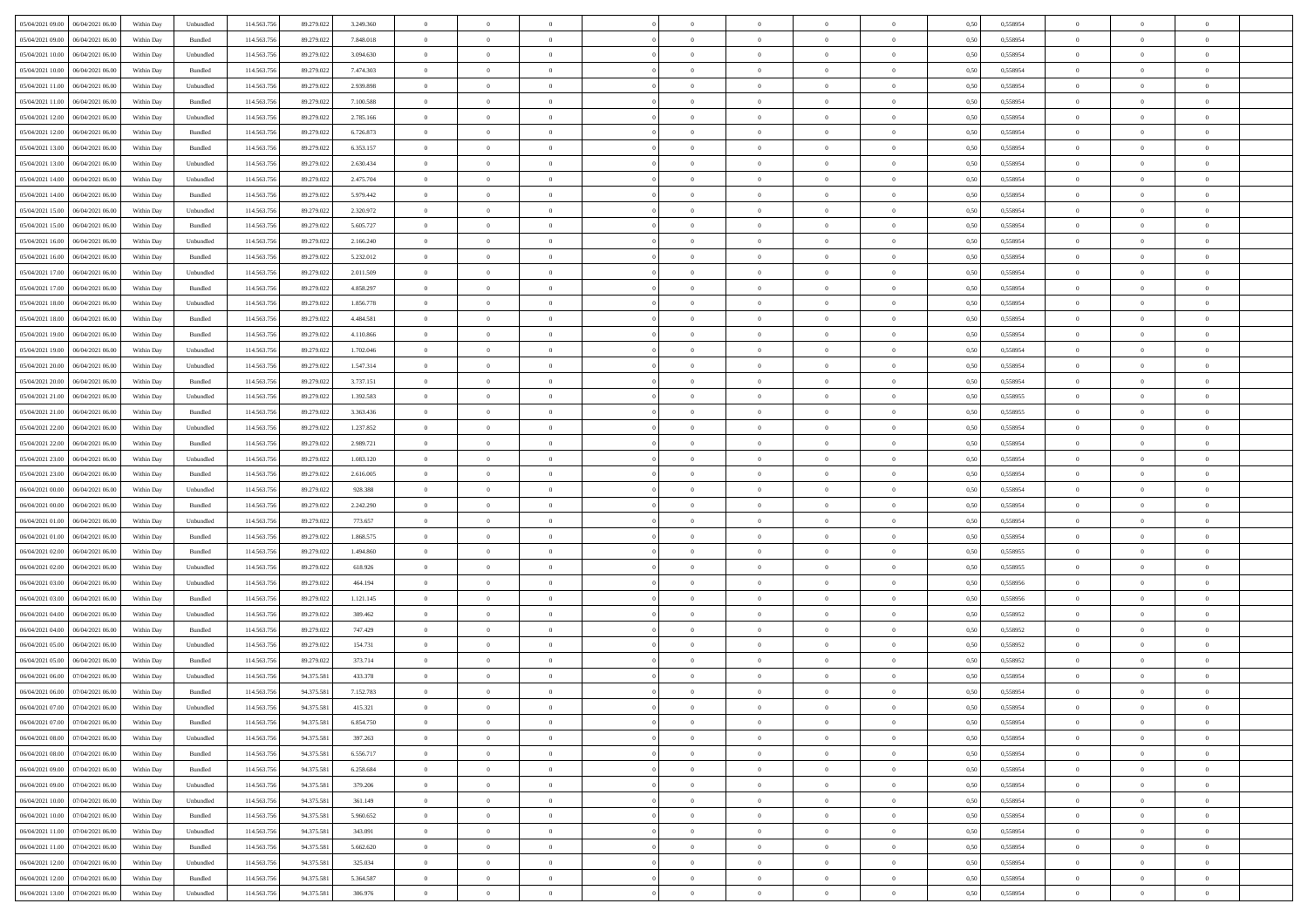| 06/04/2021 13:00 07/04/2021 06:00    | Within Day | Bundled   | 114.563.75                | 94.375.581 | 5.066,555 | $\Omega$       | $\overline{0}$ |                | $\Omega$       | $\theta$       | $\Omega$       | $\theta$       | 0,50 | 0,558954 | $\theta$       | $\Omega$       | $\theta$       |  |
|--------------------------------------|------------|-----------|---------------------------|------------|-----------|----------------|----------------|----------------|----------------|----------------|----------------|----------------|------|----------|----------------|----------------|----------------|--|
| 06/04/2021 14:00<br>07/04/2021 06:00 | Within Day | Unbundled | 114.563.75                | 94.375.581 | 288.919   | $\overline{0}$ | 288.919        | $\overline{0}$ | $\overline{0}$ | $\theta$       | $\overline{0}$ | $\bf{0}$       | 0,50 | 0,558954 | $\theta$       | $\theta$       | $\overline{0}$ |  |
| 06/04/2021 14:00<br>07/04/2021 06:00 | Within Day | Bundled   | 114.563.75                | 94.375.581 | 4.768.521 | $\overline{0}$ | $\bf{0}$       | $\overline{0}$ | $\overline{0}$ | $\bf{0}$       | $\overline{0}$ | $\bf{0}$       | 0,50 | 0,558954 | $\bf{0}$       | $\overline{0}$ | $\overline{0}$ |  |
| 06/04/2021 15:00<br>07/04/2021 06:00 | Within Day | Bundled   | 114.563.756               | 94,664,500 | 4.470.489 | $\overline{0}$ | $\overline{0}$ | $\overline{0}$ | $\overline{0}$ | $\overline{0}$ | $\overline{0}$ | $\overline{0}$ | 0.50 | 0.558954 | $\theta$       | $\theta$       | $\overline{0}$ |  |
| 06/04/2021 16:00<br>07/04/2021 06:00 | Within Day | Bundled   | 114.563.75                | 94.664.500 | 4.172.456 | $\overline{0}$ | $\overline{0}$ | $\overline{0}$ | $\overline{0}$ | $\theta$       | $\overline{0}$ | $\bf{0}$       | 0,50 | 0,558954 | $\theta$       | $\theta$       | $\overline{0}$ |  |
|                                      |            |           |                           |            |           |                | $\bf{0}$       |                |                |                |                |                |      |          | $\bf{0}$       | $\overline{0}$ | $\bf{0}$       |  |
| 06/04/2021 17:00<br>07/04/2021 06:00 | Within Day | Bundled   | 114.563.75                | 94.664.500 | 3.874.424 | $\overline{0}$ | $\overline{0}$ | $\overline{0}$ | $\overline{0}$ | $\overline{0}$ | $\overline{0}$ | $\bf{0}$       | 0,50 | 0,558954 | $\theta$       | $\theta$       | $\overline{0}$ |  |
| 06/04/2021 18:00<br>07/04/2021 06:00 | Within Day | Bundled   | 114.563.75                | 94,664,500 | 3.576.391 | $\overline{0}$ |                | $\overline{0}$ | $\overline{0}$ | $\overline{0}$ | $\overline{0}$ | $\bf{0}$       | 0.5( | 0.558954 |                |                |                |  |
| 06/04/2021 19:00<br>07/04/2021 06:00 | Within Day | Bundled   | 114.563.75                | 94.664.500 | 3.278.358 | $\bf{0}$       | 215.937        | $\overline{0}$ | 1,570822       | $\overline{0}$ | $\overline{0}$ | $\bf{0}$       | 0,50 | 0,558954 | $\theta$       | $\theta$       | $\overline{0}$ |  |
| 06/04/2021 20:00<br>07/04/2021 06.00 | Within Day | Bundled   | 114.563.75                | 94.880.437 | 2.784.020 | $\overline{0}$ | 2.784.020      | $\bf{0}$       | 1,570841       | 0,427902       | $\overline{0}$ | $\bf{0}$       | 0,50 | 0,558954 | 0,213951       | $\overline{0}$ | $\overline{0}$ |  |
| 07/04/2021 06:00<br>08/04/2021 06:00 | Within Day | Bundled   | 114.563.75                | 95.070.676 | 6.891.067 | $\overline{0}$ | 1.251.968      | $\overline{0}$ | 1,570807       | $\overline{0}$ | $\overline{0}$ | $\bf{0}$       | 0.5( | 0.558954 | $\theta$       | $\theta$       | $\overline{0}$ |  |
| 07/04/2021 07:00<br>08/04/2021 06:00 | Within Day | Bundled   | 114.563.75                | 96.322.644 | 5.404.136 | $\overline{0}$ | $\overline{0}$ | $\overline{0}$ | $\overline{0}$ | $\theta$       | $\overline{0}$ | $\bf{0}$       | 0,50 | 0,558954 | $\theta$       | $\theta$       | $\overline{0}$ |  |
| 07/04/2021 08:00<br>08/04/2021 06:00 | Within Day | Bundled   | 114.563.75                | 96.322.644 | 5.169.174 | $\overline{0}$ | $\bf{0}$       | $\overline{0}$ | $\overline{0}$ | $\overline{0}$ | $\overline{0}$ | $\bf{0}$       | 0,50 | 0,558954 | $\bf{0}$       | $\overline{0}$ | $\overline{0}$ |  |
| 07/04/2021 09:00<br>08/04/2021 06:00 | Within Day | Bundled   | 114.563.756               | 96.322.64  | 4.934.211 | $\overline{0}$ | $\overline{0}$ | $\overline{0}$ | $\overline{0}$ | $\overline{0}$ | $\overline{0}$ | $\overline{0}$ | 0.5( | 0.558954 | $\theta$       | $\theta$       | $\overline{0}$ |  |
| 07/04/2021 10:00<br>08/04/2021 06:00 | Within Day | Bundled   | 114.563.75                | 96.322.644 | 4.699.249 | $\overline{0}$ | $\theta$       | $\overline{0}$ | $\overline{0}$ | $\theta$       | $\overline{0}$ | $\bf{0}$       | 0,50 | 0,558954 | $\theta$       | $\theta$       | $\overline{0}$ |  |
| 07/04/2021 11:00<br>08/04/2021 06:00 | Within Day | Bundled   | 114.563.756               | 96.322.644 | 4.464.287 | $\overline{0}$ | $\bf{0}$       | $\overline{0}$ | $\overline{0}$ | $\overline{0}$ | $\overline{0}$ | $\bf{0}$       | 0,50 | 0,558954 | $\bf{0}$       | $\overline{0}$ | $\bf{0}$       |  |
| 07/04/2021 12:00<br>08/04/2021 06:00 | Within Day | Bundled   | 114.563.756               | 96.322.644 | 4.229.324 | $\overline{0}$ | $\overline{0}$ | $\overline{0}$ | $\overline{0}$ | $\overline{0}$ | $\overline{0}$ | $\bf{0}$       | 0.50 | 0.558954 | $\overline{0}$ | $\overline{0}$ | $\overline{0}$ |  |
| 07/04/2021 13:00<br>08/04/2021 06:00 | Within Day | Bundled   | 114.563.75                | 96.322.644 | 3.994.361 | $\bf{0}$       | 3.994.362      | $\overline{0}$ | 1,570817       | 0,005993       | $\overline{0}$ | $\bf{0}$       | 0,50 | 0,558954 | 0,002996       | $\theta$       | $\overline{0}$ |  |
| 08/04/2021 06:00<br>09/04/2021 06.00 | Within Day | Bundled   | 114.563.75                | 98.436.941 | 3.524.802 | $\overline{0}$ | 3.524.802      | $\bf{0}$       | 1,570807       | $\bf{0}$       | $\overline{0}$ | $\bf{0}$       | 0,50 | 0,558954 | $\bf{0}$       | $\overline{0}$ | $\overline{0}$ |  |
| 09/04/2021 06:00<br>10/04/2021 06:00 |            | Bundled   | 114.563.75                | 94.469.35  | 7.492.392 | $\overline{0}$ |                | $\overline{0}$ | 1,570807       | $\overline{0}$ | $\overline{0}$ | $\bf{0}$       | 0.5( | 0,558954 | $\theta$       | $\theta$       | $\overline{0}$ |  |
|                                      | Within Day |           |                           |            |           |                | 1.127.192      |                |                |                |                |                |      |          |                |                |                |  |
| 09/04/2021 07:00<br>10/04/2021 06:00 | Within Day | Bundled   | 114.563.75                | 95.596.543 | 6.099.982 | $\bf{0}$       | $\overline{0}$ | $\overline{0}$ | $\overline{0}$ | $\overline{0}$ | $\overline{0}$ | $\bf{0}$       | 0,50 | 0,558954 | $\theta$       | $\theta$       | $\overline{0}$ |  |
| 09/04/2021 08:00<br>10/04/2021 06:00 | Within Day | Bundled   | 114.563.75                | 95.596.543 | 5.834.766 | $\overline{0}$ | $\bf{0}$       | $\overline{0}$ | $\overline{0}$ | $\overline{0}$ | $\overline{0}$ | $\bf{0}$       | 0,50 | 0,558954 | $\bf{0}$       | $\overline{0}$ | $\overline{0}$ |  |
| 09/04/2021 09:00<br>10/04/2021 06:00 | Within Day | Bundled   | 114.563.756               | 95.596.543 | 5.569.550 | $\overline{0}$ | $\overline{0}$ | $\overline{0}$ | $\overline{0}$ | $\overline{0}$ | $\overline{0}$ | $\overline{0}$ | 0.50 | 0.558954 | $\theta$       | $\theta$       | $\overline{0}$ |  |
| 09/04/2021 10:00<br>10/04/2021 06:00 | Within Day | Bundled   | 114.563.75                | 95.596.543 | 5.304.332 | $\overline{0}$ | $\theta$       | $\overline{0}$ | $\overline{0}$ | $\theta$       | $\overline{0}$ | $\bf{0}$       | 0,50 | 0,558954 | $\theta$       | $\theta$       | $\overline{0}$ |  |
| 09/04/2021 11:00<br>10/04/2021 06:00 | Within Day | Bundled   | 114.563.75                | 95.596.543 | 5.039.116 | $\overline{0}$ | $\bf{0}$       | $\overline{0}$ | $\overline{0}$ | $\overline{0}$ | $\overline{0}$ | $\bf{0}$       | 0,50 | 0,558954 | $\bf{0}$       | $\overline{0}$ | $\bf{0}$       |  |
| 09/04/2021 12:00<br>10/04/2021 06:00 | Within Day | Bundled   | 114.563.75                | 95.596.543 | 4.773.899 | $\overline{0}$ | $\overline{0}$ | $\overline{0}$ | $\overline{0}$ | $\overline{0}$ | $\overline{0}$ | $\overline{0}$ | 0.5( | 0.558954 | $\theta$       | $\theta$       | $\overline{0}$ |  |
| 09/04/2021 13:00<br>10/04/2021 06:00 | Within Day | Bundled   | 114.563.75                | 95.596.543 | 4.508.683 | $\overline{0}$ | $\overline{0}$ | $\overline{0}$ | $\overline{0}$ | $\theta$       | $\overline{0}$ | $\bf{0}$       | 0,50 | 0,558954 | $\theta$       | $\theta$       | $\overline{0}$ |  |
| 09/04/2021 14:00<br>10/04/2021 06:00 | Within Day | Bundled   | 114.563.75                | 95.596.543 | 4.243.466 | $\overline{0}$ | $\bf{0}$       | $\overline{0}$ | $\overline{0}$ | $\overline{0}$ | $\overline{0}$ | $\bf{0}$       | 0,50 | 0,558954 | $\bf{0}$       | $\bf{0}$       | $\overline{0}$ |  |
| 09/04/2021 15:00<br>10/04/2021 06:00 | Within Day | Bundled   | 114.563.756               | 95.596.543 | 3.978.250 | $\overline{0}$ | $\overline{0}$ | $\overline{0}$ | $\overline{0}$ | $\overline{0}$ | $\overline{0}$ | $\overline{0}$ | 0.5( | 0.558954 | $\theta$       | $\theta$       | $\overline{0}$ |  |
| 09/04/2021 16:00<br>10/04/2021 06:00 | Within Day | Bundled   | 114.563.75                | 95.596.543 | 3.713.032 | $\bf{0}$       | $\overline{0}$ | $\overline{0}$ | $\overline{0}$ | $\theta$       | $\overline{0}$ | $\bf{0}$       | 0,50 | 0,558954 | $\theta$       | $\theta$       | $\overline{0}$ |  |
| 09/04/2021 17:00<br>10/04/2021 06:00 | Within Day | Bundled   | 114.563.75                | 95.596.543 | 3.447.816 | $\overline{0}$ | $\bf{0}$       | $\overline{0}$ | $\overline{0}$ | $\overline{0}$ | $\overline{0}$ | $\bf{0}$       | 0,50 | 0,558954 | $\bf{0}$       | $\overline{0}$ | $\overline{0}$ |  |
| 09/04/2021 18:00<br>10/04/2021 06:00 | Within Day | Bundled   | 114.563.75                | 95.596.54  | 3.182.599 | $\overline{0}$ | $\overline{0}$ | $\overline{0}$ | $\Omega$       | $\theta$       | $\theta$       | $\bf{0}$       | 0.50 | 0,558954 | $\,$ 0 $\,$    | $\overline{0}$ | $\theta$       |  |
| 09/04/2021 19:00<br>10/04/2021 06:00 | Within Day | Bundled   | 114.563.75                | 95.596.543 | 2.917.383 | $\overline{0}$ | $\overline{0}$ | $\overline{0}$ | $\overline{0}$ | $\theta$       | $\overline{0}$ | $\bf{0}$       | 0,50 | 0,558954 | $\theta$       | $\theta$       | $\overline{0}$ |  |
|                                      |            |           |                           |            |           |                |                |                |                |                |                |                |      |          |                |                |                |  |
| 09/04/2021 20:00<br>10/04/2021 06:00 | Within Day | Bundled   | 114.563.756               | 95.596.543 | 2.652.166 | $\overline{0}$ | $\bf{0}$       | $\overline{0}$ | $\overline{0}$ | $\bf{0}$       | $\overline{0}$ | $\bf{0}$       | 0,50 | 0,558954 | $\bf{0}$       | $\overline{0}$ | $\bf{0}$       |  |
| 09/04/2021 21:00<br>10/04/2021 06:00 | Within Day | Bundled   | 114.563.75                | 95.596.543 | 2.386.950 | $\overline{0}$ | $\overline{0}$ | $\Omega$       | $\Omega$       | $\overline{0}$ | $\Omega$       | $\overline{0}$ | 0.50 | 0.558955 | $\,$ 0 $\,$    | $\theta$       | $\theta$       |  |
| 09/04/2021 22.00<br>10/04/2021 06:00 | Within Day | Bundled   | 114.563.75                | 95.596.543 | 2.121.732 | $\bf{0}$       | $\overline{0}$ | $\overline{0}$ | $\overline{0}$ | $\theta$       | $\overline{0}$ | $\bf{0}$       | 0,50 | 0,558954 | $\theta$       | $\theta$       | $\overline{0}$ |  |
| 09/04/2021 23:00<br>10/04/2021 06:00 | Within Day | Bundled   | 114.563.75                | 95.596.543 | 1.856.516 | $\overline{0}$ | $\bf{0}$       | $\overline{0}$ | $\overline{0}$ | $\overline{0}$ | $\overline{0}$ | $\bf{0}$       | 0,50 | 0,558954 | $\bf{0}$       | $\bf{0}$       | $\overline{0}$ |  |
| 10/04/2021 00:00<br>10/04/2021 06:00 | Within Day | Bundled   | 114.563.75                | 95.596.54  | 1.591.299 | $\overline{0}$ | $\overline{0}$ | $\Omega$       | $\Omega$       | $\overline{0}$ | $\theta$       | $\overline{0}$ | 0.50 | 0.558954 | $\bf{0}$       | $\theta$       | $\theta$       |  |
| 10/04/2021 01:00<br>10/04/2021 06:00 | Within Day | Bundled   | 114.563.75                | 95.596.543 | 1.326.083 | $\bf{0}$       | $\overline{0}$ | $\overline{0}$ | $\overline{0}$ | $\theta$       | $\overline{0}$ | $\bf{0}$       | 0,50 | 0,558954 | $\,$ 0 $\,$    | $\theta$       | $\overline{0}$ |  |
| 10/04/2021 02:00<br>10/04/2021 06:00 | Within Day | Bundled   | 114.563.75                | 95.596.543 | 1.060.866 | $\overline{0}$ | $\bf{0}$       | $\overline{0}$ | $\overline{0}$ | $\overline{0}$ | $\overline{0}$ | $\bf{0}$       | 0,50 | 0,558955 | $\bf{0}$       | $\overline{0}$ | $\overline{0}$ |  |
| 10/04/2021 03:00<br>10/04/2021 06:00 | Within Day | Bundled   | 114.563.75                | 95.596.54  | 795.650   | $\overline{0}$ | $\overline{0}$ | $\overline{0}$ | $\Omega$       | $\theta$       | $\overline{0}$ | $\bf{0}$       | 0.50 | 0,558956 | $\,$ 0 $\,$    | $\overline{0}$ | $\theta$       |  |
| 10/04/2021 04:00<br>10/04/2021 06:00 | Within Day | Bundled   | 114.563.75                | 95.596.543 | 530.432   | $\bf{0}$       | $\overline{0}$ | $\overline{0}$ | $\overline{0}$ | $\theta$       | $\overline{0}$ | $\bf{0}$       | 0,50 | 0,558952 | $\theta$       | $\theta$       | $\overline{0}$ |  |
| 10/04/2021 05:00<br>10/04/2021 06:00 | Within Day | Bundled   | 114.563.75                | 95.596.543 | 265.216   | $\overline{0}$ | $\overline{0}$ | $\overline{0}$ | $\overline{0}$ | $\overline{0}$ | $\overline{0}$ | $\bf{0}$       | 0,50 | 0,558952 | $\overline{0}$ | $\overline{0}$ | $\bf{0}$       |  |
| 10/04/2021 06:00<br>11/04/2021 06.00 | Within Day | Unbundled | 114.563.75                | 93.142.82  | 4.856.627 | $\overline{0}$ | 3.426.335      | $\Omega$       | $\Omega$       | $\Omega$       | $\theta$       | $\overline{0}$ | 0.50 | 0.558954 | $\theta$       | $\overline{0}$ | $\theta$       |  |
| 10/04/2021 06:00<br>11/04/2021 06:00 | Within Day | Bundled   | 114.563.75                | 93.142.825 | 3.962.289 | $\overline{0}$ | $\overline{0}$ | $\overline{0}$ | $\overline{0}$ | $\bf{0}$       | $\overline{0}$ | $\bf{0}$       | 0,50 | 0,558954 | $\bf{0}$       | $\,$ 0 $\,$    | $\overline{0}$ |  |
| 10/04/2021 07:00 11/04/2021 06:00    | Within Day | Bundled   | 114.563.756               | 96.569.159 | 3.797.194 | $\bf{0}$       | $\bf{0}$       |                |                |                |                |                | 0,50 | 0,558954 | $\bf{0}$       | $\bf{0}$       |                |  |
| 10/04/2021 07:00 11/04/2021 06:00    | Within Day | Unbundled |                           | 96.569.159 | 1.370.696 | $\Omega$       | $\overline{0}$ | $\Omega$       | $\Omega$       | $\Omega$       | $\theta$       | $\overline{0}$ | 0.50 | 0.558954 | $\theta$       | $\theta$       | $\theta$       |  |
| 10/04/2021 08:00<br>11/04/2021 06:00 | Within Day | Unbundled | 114.563.756<br>114.563.75 | 96.569.159 | 1.311.101 | $\overline{0}$ | $\overline{0}$ | $\overline{0}$ | $\overline{0}$ | $\,$ 0 $\,$    | $\overline{0}$ | $\,$ 0 $\,$    | 0,50 | 0,558954 | $\,$ 0 $\,$    | $\,$ 0 $\,$    | $\bf{0}$       |  |
|                                      |            |           |                           |            |           |                |                |                |                |                |                |                |      |          |                |                |                |  |
| 10/04/2021 08:00<br>11/04/2021 06:00 | Within Day | Bundled   | 114.563.756               | 96.569.159 | 3.632.098 | $\overline{0}$ | $\overline{0}$ | $\overline{0}$ | $\overline{0}$ | $\overline{0}$ | $\overline{0}$ | $\bf{0}$       | 0,50 | 0,558954 | $\overline{0}$ | $\bf{0}$       | $\bf{0}$       |  |
| 10/04/2021 09:00<br>11/04/2021 06:00 | Within Day | Unbundled | 114.563.756               | 96.569.159 | 1.251.506 | $\overline{0}$ | $\bf{0}$       | $\overline{0}$ | $\overline{0}$ | $\overline{0}$ | $\overline{0}$ | $\bf{0}$       | 0,50 | 0,558954 | $\bf{0}$       | $\theta$       | $\overline{0}$ |  |
| 10/04/2021 09:00<br>11/04/2021 06:00 | Within Day | Bundled   | 114.563.75                | 96.569.159 | 3.467.003 | $\overline{0}$ | $\overline{0}$ | $\overline{0}$ | $\overline{0}$ | $\overline{0}$ | $\overline{0}$ | $\bf{0}$       | 0,50 | 0,558954 | $\,$ 0 $\,$    | $\theta$       | $\overline{0}$ |  |
| 10/04/2021 10:00<br>11/04/2021 06:00 | Within Day | Unbundled | 114.563.756               | 96.569.159 | 1.191.910 | $\overline{0}$ | $\overline{0}$ | $\overline{0}$ | $\overline{0}$ | $\overline{0}$ | $\overline{0}$ | $\bf{0}$       | 0,50 | 0,558954 | $\overline{0}$ | $\overline{0}$ | $\bf{0}$       |  |
| 10/04/2021 10:00<br>11/04/2021 06:00 | Within Day | Bundled   | 114.563.75                | 96.569.159 | 3.301.908 | $\overline{0}$ | $\bf{0}$       | $\overline{0}$ | $\overline{0}$ | $\overline{0}$ | $\overline{0}$ | $\bf{0}$       | 0.50 | 0.558954 | $\overline{0}$ | $\theta$       | $\overline{0}$ |  |
| 10/04/2021 11:00<br>11/04/2021 06:00 | Within Day | Unbundled | 114.563.75                | 96.569.159 | 1.132.315 | $\overline{0}$ | $\bf{0}$       | $\overline{0}$ | $\overline{0}$ | $\overline{0}$ | $\overline{0}$ | $\bf{0}$       | 0,50 | 0,558954 | $\,$ 0 $\,$    | $\theta$       | $\overline{0}$ |  |
| 10/04/2021 11:00<br>11/04/2021 06:00 | Within Day | Bundled   | 114.563.75                | 96.569.159 | 3.136.812 | $\overline{0}$ | $\bf{0}$       | $\overline{0}$ | $\overline{0}$ | $\overline{0}$ | $\overline{0}$ | $\bf{0}$       | 0,50 | 0,558954 | $\overline{0}$ | $\overline{0}$ | $\bf{0}$       |  |
| 10/04/2021 12:00<br>11/04/2021 06:00 | Within Day | Unbundled | 114.563.75                | 96.569.159 | 1.072.719 | $\overline{0}$ | $\overline{0}$ | $\overline{0}$ | $\overline{0}$ | $\overline{0}$ | $\overline{0}$ | $\bf{0}$       | 0.50 | 0.558954 | $\bf{0}$       | $\theta$       | $\overline{0}$ |  |
| 10/04/2021 12:00<br>11/04/2021 06:00 | Within Day | Bundled   | 114.563.75                | 96.569.159 | 2.971.716 | $\overline{0}$ | $\bf{0}$       | $\overline{0}$ | $\overline{0}$ | $\overline{0}$ | $\bf{0}$       | $\bf{0}$       | 0,50 | 0,558954 | $\,$ 0 $\,$    | $\,$ 0 $\,$    | $\overline{0}$ |  |
| 10/04/2021 13:00 11/04/2021 06:00    | Within Day | Unbundled | 114.563.756               | 96.569.159 | 1.013.123 | $\overline{0}$ | $\bf{0}$       | $\overline{0}$ | $\overline{0}$ | $\overline{0}$ | $\overline{0}$ | $\bf{0}$       | 0,50 | 0,558954 | $\overline{0}$ | $\bf{0}$       | $\overline{0}$ |  |
|                                      |            |           |                           |            |           |                |                |                |                |                |                |                |      |          |                |                |                |  |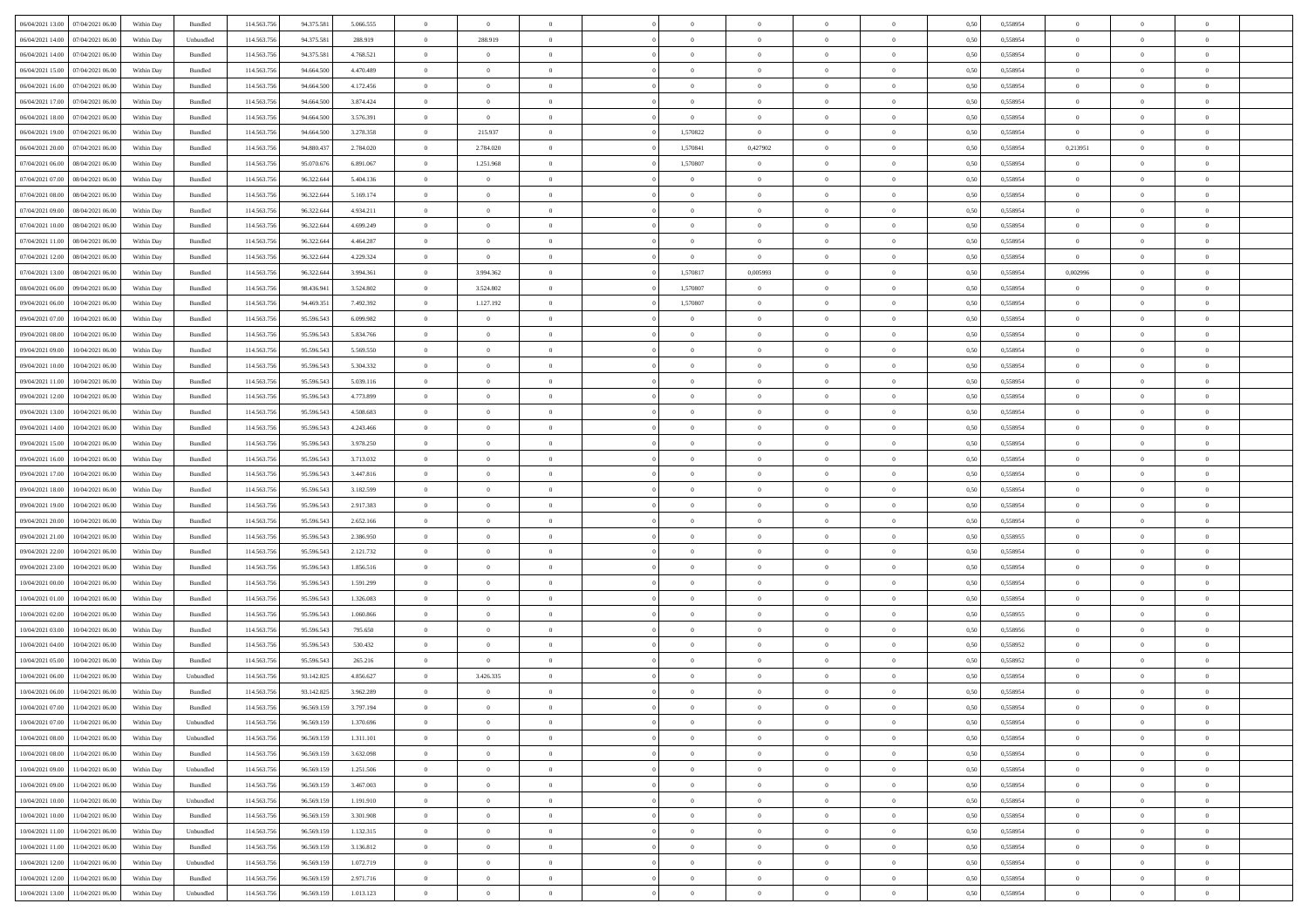|                                              |            |           |             |             |           | $\overline{0}$ | $\overline{0}$ |                | $\overline{0}$ | $\theta$       |                | $\theta$       |      |          | $\theta$       | $\theta$       | $\overline{0}$ |  |
|----------------------------------------------|------------|-----------|-------------|-------------|-----------|----------------|----------------|----------------|----------------|----------------|----------------|----------------|------|----------|----------------|----------------|----------------|--|
| 10/04/2021 13:00 11/04/2021 06:00            | Within Day | Bundled   | 114.563.75  | 96.569.159  | 2.806.621 |                |                |                |                |                |                |                | 0,50 | 0,558954 |                |                |                |  |
| 10/04/2021 14:00<br>11/04/2021 06.00         | Within Day | Bundled   | 114.563.75  | 96.569.15   | 2.641.526 | $\bf{0}$       | $\bf{0}$       | $\bf{0}$       | $\bf{0}$       | $\overline{0}$ | $\overline{0}$ | $\bf{0}$       | 0,50 | 0,558954 | $\,$ 0 $\,$    | $\bf{0}$       | $\overline{0}$ |  |
| 10/04/2021 14:00<br>11/04/2021 06:00         | Within Day | Unbundled | 114,563,75  | 96.569.159  | 953.528   | $\overline{0}$ | $\overline{0}$ | $\overline{0}$ | $\bf{0}$       | $\bf{0}$       | $\overline{0}$ | $\bf{0}$       | 0.50 | 0.558954 | $\bf{0}$       | $\overline{0}$ | $\overline{0}$ |  |
| 10/04/2021 15:00<br>11/04/2021 06:00         | Within Day | Unbundled | 114.563.75  | 96.569.159  | 893.933   | $\overline{0}$ | 181.093        | $\overline{0}$ | $\overline{0}$ | $\theta$       | $\overline{0}$ | $\bf{0}$       | 0,50 | 0,558954 | $\theta$       | $\theta$       | $\overline{0}$ |  |
| 10/04/2021 15:00<br>11/04/2021 06:00         | Within Day | Bundled   | 114.563.75  | 96.569.159  | 2.476.431 | $\bf{0}$       | 73.615         | $\bf{0}$       | 1,570841       | $\theta$       | $\overline{0}$ | $\bf{0}$       | 0,50 | 0,558954 | $\,$ 0 $\,$    | $\bf{0}$       | $\overline{0}$ |  |
|                                              |            |           |             |             |           |                |                |                |                |                |                |                |      |          |                |                |                |  |
| 10/04/2021 16:00<br>11/04/2021 06:00         | Within Day | Unbundled | 114,563,75  | 96.823.868  | 665.317   | $\overline{0}$ | $\overline{0}$ | $\overline{0}$ | $\bf{0}$       | $\overline{0}$ | $\theta$       | $\bf{0}$       | 0.50 | 0.558954 | $\,$ 0 $\,$    | $\theta$       | $\overline{0}$ |  |
| 10/04/2021 16:00<br>11/04/2021 06:00         | Within Day | Bundled   | 114.563.75  | 96.823.868  | 2.242.628 | $\overline{0}$ | $\overline{0}$ | $\overline{0}$ | $\overline{0}$ | $\overline{0}$ | $\overline{0}$ | $\bf{0}$       | 0,50 | 0,558954 | $\theta$       | $\theta$       | $\overline{0}$ |  |
| 10/04/2021 17:00<br>11/04/2021 06:00         | Within Day | Unbundled | 114.563.75  | 96.823.86   | 617.794   | $\bf{0}$       | $\bf{0}$       | $\bf{0}$       | $\bf{0}$       | $\theta$       | $\overline{0}$ | $\bf{0}$       | 0,50 | 0,558954 | $\,$ 0 $\,$    | $\bf{0}$       | $\overline{0}$ |  |
| 10/04/2021 17:00<br>11/04/2021 06:00         | Within Day | Bundled   | 114,563,75  | 96.823.868  | 2.082.440 | $\overline{0}$ | 265,406        | $\overline{0}$ | 1,570793       | $\overline{0}$ | $\overline{0}$ | $\bf{0}$       | 0.50 | 0.558954 | $\bf{0}$       | $\overline{0}$ | $\overline{0}$ |  |
| 10/04/2021 18:00<br>11/04/2021 06:00         | Within Day | Unbundled | 114.563.756 | 97.089.274  | 570.271   | $\overline{0}$ | $\overline{0}$ | $\overline{0}$ | $\overline{0}$ | $\overline{0}$ | $\overline{0}$ | $\bf{0}$       | 0,50 | 0,558954 | $\bf{0}$       | $\bf{0}$       | $\overline{0}$ |  |
|                                              |            |           |             |             |           |                |                |                |                |                |                |                |      |          |                |                |                |  |
| 10/04/2021 18:00<br>11/04/2021 06:00         | Within Day | Bundled   | 114.563.75  | 97.089.27   | 1.677.262 | $\bf{0}$       | 1.677.262      | $\bf{0}$       | 1,570807       | 0,212253       | $\overline{0}$ | $\bf{0}$       | 0,50 | 0,558954 | 0,106126       | $\bf{0}$       | $\overline{0}$ |  |
| 10/04/2021 19:00<br>11/04/2021 06:00         | Within Day | Unbundled | 114,563,75  | 98.766.53   | 522.749   | $\overline{0}$ | 215.937        | $\overline{0}$ | $\overline{0}$ | $\overline{0}$ | $\overline{0}$ | $\bf{0}$       | 0.50 | 0.558954 | $\bf{0}$       | $\,$ 0 $\,$    | $\,$ 0         |  |
| 10/04/2021 20:00<br>11/04/2021 06:00         | Within Day | Unbundled | 114.563.75  | 98.982.473  | 278.919   | $\overline{0}$ | $\bf{0}$       | $\overline{0}$ | $\theta$       | $\theta$       | $\overline{0}$ | $\bf{0}$       | 0,50 | 0,558954 | $\,$ 0 $\,$    | $\theta$       | $\overline{0}$ |  |
| 10/04/2021 21:00<br>11/04/2021 06:00         | Within Day | Unbundled | 114.563.75  | 98.982.47   | 251.028   | $\bf{0}$       | $\overline{0}$ | $\bf{0}$       | $\bf{0}$       | $\bf{0}$       | $\overline{0}$ | $\bf{0}$       | 0,50 | 0,558955 | $\,$ 0 $\,$    | $\bf{0}$       | $\overline{0}$ |  |
| 10/04/2021 22.00<br>11/04/2021 06:00         | Within Day | Unbundled | 114,563,75  | 98.982.47   | 223.136   | $\overline{0}$ | $\bf{0}$       | $\overline{0}$ | $\bf{0}$       | $\overline{0}$ | $\theta$       | $\bf{0}$       | 0.50 | 0.558954 | $\,$ 0 $\,$    | $\theta$       | $\overline{0}$ |  |
| 10/04/2021 23:00<br>11/04/2021 06:00         | Within Day | Unbundled | 114.563.75  | 98.982.473  | 195.244   | $\overline{0}$ | $\overline{0}$ | $\overline{0}$ | $\overline{0}$ | $\overline{0}$ | $\overline{0}$ | $\bf{0}$       | 0,50 | 0,558954 | $\theta$       | $\theta$       | $\overline{0}$ |  |
|                                              |            |           |             |             |           |                |                |                |                |                |                |                |      |          |                |                |                |  |
| 11/04/2021 00:00<br>11/04/2021 06:00         | Within Day | Unbundled | 114.563.75  | 98.982.47   | 167.352   | $\bf{0}$       | $\bf{0}$       | $\bf{0}$       | $\overline{0}$ | $\bf{0}$       | $\overline{0}$ | $\bf{0}$       | 0,50 | 0,558954 | $\,$ 0 $\,$    | $\bf{0}$       | $\overline{0}$ |  |
| 11/04/2021 01:00<br>11/04/2021 06:00         | Within Day | Unbundled | 114,563,75  | 98.982.47   | 139,460   | $\overline{0}$ | $\bf{0}$       | $\overline{0}$ | $\bf{0}$       | $\overline{0}$ | $\overline{0}$ | $\bf{0}$       | 0.50 | 0.558954 | $\bf{0}$       | $\overline{0}$ | $\overline{0}$ |  |
| 11/04/2021 02:00<br>11/04/2021 06:00         | Within Day | Unbundled | 114.563.75  | 98.982.473  | 111.568   | $\overline{0}$ | $\bf{0}$       | $\overline{0}$ | $\overline{0}$ | $\overline{0}$ | $\overline{0}$ | $\bf{0}$       | 0,50 | 0,558955 | $\,$ 0 $\,$    | $\bf{0}$       | $\overline{0}$ |  |
| 11/04/2021 03:00<br>11/04/2021 06:00         | Within Day | Unbundled | 114.563.75  | 98.982.47   | 83.676    | $\bf{0}$       | $\bf{0}$       | $\bf{0}$       | $\bf{0}$       | $\overline{0}$ | $\overline{0}$ | $\bf{0}$       | 0,50 | 0,558956 | $\,$ 0 $\,$    | $\bf{0}$       | $\overline{0}$ |  |
| 11/04/2021 04:00<br>11/04/2021 06:00         | Within Day | Unbundled | 114,563,75  | 98.982.473  | 55.784    | $\overline{0}$ | $\bf{0}$       | $\overline{0}$ | $\overline{0}$ | $\bf{0}$       | $\overline{0}$ | $\bf{0}$       | 0.50 | 0.558952 | $\bf{0}$       | $\overline{0}$ | $\overline{0}$ |  |
| 11/04/2021 05:00<br>11/04/2021 06:00         | Within Day | Unbundled | 114.563.75  | 98.982.473  | 27.892    | $\overline{0}$ | $\overline{0}$ | $\overline{0}$ | $\overline{0}$ | $\theta$       | $\overline{0}$ | $\bf{0}$       | 0,50 | 0,558952 | $\theta$       | $\theta$       | $\overline{0}$ |  |
| 12/04/2021 06:00                             | Within Day | Bundled   | 114.563.75  | 94.188.023  | 7.773.718 | $\bf{0}$       | 5.099.802      | $\bf{0}$       | 1,570807       | $\theta$       | $\overline{0}$ | $\bf{0}$       | 0,50 | 0,558954 | $\,$ 0 $\,$    | $\bf{0}$       | $\overline{0}$ |  |
| 11/04/2021 06:00                             |            |           |             |             |           |                |                |                |                |                |                |                |      |          |                |                |                |  |
| 11/04/2021 07:00<br>12/04/2021 06:00         | Within Day | Bundled   | 114,563,75  | 99.287.825  | 2.562.503 | $\overline{0}$ | $\overline{0}$ | $\overline{0}$ | $\bf{0}$       | $\overline{0}$ | $\theta$       | $\bf{0}$       | 0.50 | 0.558954 | $\,$ 0 $\,$    | $\theta$       | $\overline{0}$ |  |
| 11/04/2021 08:00<br>12/04/2021 06:00         | Within Day | Bundled   | 114.563.75  | 99.287.825  | 2.451.089 | $\overline{0}$ | $\overline{0}$ | $\overline{0}$ | $\overline{0}$ | $\overline{0}$ | $\overline{0}$ | $\bf{0}$       | 0,50 | 0,558954 | $\,$ 0 $\,$    | $\theta$       | $\overline{0}$ |  |
| 11/04/2021 11:00<br>12/04/2021 06:00         | Within Day | Bundled   | 114.563.75  | 99.287.825  | 2.116.850 | $\bf{0}$       | $\overline{0}$ | $\bf{0}$       | $\overline{0}$ | $\bf{0}$       | $\overline{0}$ | $\bf{0}$       | 0,50 | 0,558954 | $\,$ 0 $\,$    | $\bf{0}$       | $\overline{0}$ |  |
| 11/04/2021 12:00<br>12/04/2021 06:00         | Within Day | Bundled   | 114,563,75  | 99.287.825  | 2.005.437 | $\overline{0}$ | $\bf{0}$       | $\overline{0}$ | $\bf{0}$       | $\overline{0}$ | $\overline{0}$ | $\bf{0}$       | 0.50 | 0.558954 | $\bf{0}$       | $\overline{0}$ | $\overline{0}$ |  |
| 11/04/2021 13:00<br>12/04/2021 06:00         | Within Day | Bundled   | 114.563.75  | 99.287.825  | 1.894.024 | $\overline{0}$ | $\bf{0}$       | $\overline{0}$ | $\overline{0}$ | $\overline{0}$ | $\overline{0}$ | $\bf{0}$       | 0,50 | 0,558954 | $\theta$       | $\theta$       | $\overline{0}$ |  |
| 11/04/2021 14:00<br>12/04/2021 06:00         | Within Day | Bundled   | 114.563.75  | 99.287.825  | 1.782.611 | $\bf{0}$       | 471.136        | $\bf{0}$       | 1,570828       | $\overline{0}$ | $\overline{0}$ | $\bf{0}$       | 0,50 | 0,558954 | $\,$ 0 $\,$    | $\bf{0}$       | $\overline{0}$ |  |
|                                              |            | Bundled   | 114,563,75  |             |           |                | 824.488        |                | 1.570841       | $\overline{0}$ | $\overline{0}$ |                |      | 0.558954 |                |                | $\,$ 0         |  |
| 11/04/2021 15:00<br>12/04/2021 06:00         | Within Day |           |             | 99.758.960  | 1.229.508 | $\overline{0}$ |                | $\overline{0}$ |                |                |                | $\bf{0}$       | 0.50 |          | $\overline{0}$ | $\overline{0}$ |                |  |
| 11/04/2021 16:00<br>12/04/2021 06:00         | Within Day | Bundled   | 114.563.75  | 100.583.448 | 378,019   | $\overline{0}$ | 378,019        | $\overline{0}$ | 1,570782       | 0,160099       | $\overline{0}$ | $\bf{0}$       | 0.50 | 0.558954 | 0,080050       | $\theta$       | $\overline{0}$ |  |
| 12/04/2021 06:00<br>13/04/2021 06:00         | Within Day | Bundled   | 114.563.75  | 97.780.43   | 4.181.308 | $\bf{0}$       | 2.555.456      | $\bf{0}$       | 1,570807       | $\overline{0}$ | $\overline{0}$ | $\bf{0}$       | 0,50 | 0,558954 | $\,$ 0 $\,$    | $\bf{0}$       | $\overline{0}$ |  |
| 12/04/2021 07:00<br>13/04/2021 06:00         | Within Day | Bundled   | 114,563,75  | 100.335.890 | 1.558.107 | $\overline{0}$ | $\overline{0}$ | $\overline{0}$ | $\bf{0}$       | $\overline{0}$ | $\Omega$       | $\bf{0}$       | 0.50 | 0.558954 | $\bf{0}$       | $\theta$       | $\overline{0}$ |  |
| 12/04/2021 08:00<br>13/04/2021 06:00         | Within Dav | Bundled   | 114.563.75  | 100.335.890 | 1.490.364 | $\overline{0}$ | $\overline{0}$ | $\overline{0}$ | $\overline{0}$ | $\theta$       | $\overline{0}$ | $\bf{0}$       | 0.50 | 0,558954 | $\theta$       | $\theta$       | $\overline{0}$ |  |
| 12/04/2021 09:00<br>13/04/2021 06:00         | Within Day | Bundled   | 114.563.75  | 100.335.89  | 1.422.620 | $\bf{0}$       | $\bf{0}$       | $\bf{0}$       | $\overline{0}$ | $\bf{0}$       | $\overline{0}$ | $\bf{0}$       | 0,50 | 0,558954 | $\,$ 0 $\,$    | $\bf{0}$       | $\overline{0}$ |  |
| 12/04/2021 10:00<br>13/04/2021 06:00         | Within Day | Bundled   | 114,563,75  | 100.335.89  | 1.354.876 | $\overline{0}$ | $\overline{0}$ | $\overline{0}$ | $\bf{0}$       | $\overline{0}$ | $\overline{0}$ | $\bf{0}$       | 0.50 | 0.558954 | $\bf{0}$       | $\overline{0}$ | $\overline{0}$ |  |
| 12/04/2021 11:00<br>13/04/2021 06:00         | Within Dav | Bundled   | 114.563.75  | 100.335.890 | 1.287.132 | $\overline{0}$ | 1.287.132      | $\overline{0}$ | 1,570798       | 0,053621       | $\overline{0}$ | $\bf{0}$       | 0.50 | 0,558954 | 0,026811       | $\theta$       | $\overline{0}$ |  |
|                                              |            |           |             |             |           |                |                |                |                |                |                |                |      |          |                |                |                |  |
| 17/04/2021 06:00<br>18/04/2021 06:00         | Within Day | Unbundled | 114.563.75  | 98.007.30   | 9.665.380 | $\bf{0}$       | $\bf{0}$       | $\bf{0}$       | $\bf{0}$       | $\overline{0}$ | $\overline{0}$ | $\bf{0}$       | 0,50 | 0,558954 | $\,$ 0 $\,$    | $\bf{0}$       | $\overline{0}$ |  |
| 17/04/2021 06:00<br>18/04/2021 06:00         | Within Day | Bundled   | 114,563,75  | 98,007,303  | 6.891.071 | $\overline{0}$ | $\bf{0}$       | $\overline{0}$ | $\bf{0}$       | $\bf{0}$       | $\overline{0}$ | $\bf{0}$       | 0.50 | 0.558954 | $\bf{0}$       | $\overline{0}$ | $\overline{0}$ |  |
| 17/04/2021 07:00<br>18/04/2021 06:00         | Within Dav | Unbundled | 114.563.75  | 98.007.303  | 9.262.656 | $\overline{0}$ | $\overline{0}$ | $\overline{0}$ | $\overline{0}$ | $\overline{0}$ | $\overline{0}$ | $\bf{0}$       | 0.50 | 0.558954 | $\theta$       | $\theta$       | $\overline{0}$ |  |
| 17/04/2021 07:00<br>18/04/2021 06:00         | Within Day | Bundled   | 114.563.75  | 98.007.30   | 6.603.943 | $\bf{0}$       | $\bf{0}$       | $\bf{0}$       | $\bf{0}$       | $\overline{0}$ | $\overline{0}$ | $\bf{0}$       | 0,50 | 0,558954 | $\,$ 0 $\,$    | $\bf{0}$       | $\overline{0}$ |  |
| 17/04/2021 08:00<br>18/04/2021 06:00         | Within Day | Bundled   | 114,563,75  | 98,007,303  | 6.316.816 | $\overline{0}$ | $\overline{0}$ | $\overline{0}$ | $\bf{0}$       | $\overline{0}$ | $\Omega$       | $\bf{0}$       | 0.50 | 0.558954 | $\bf{0}$       | $\theta$       | $\overline{0}$ |  |
| 17/04/2021 08:00<br>18/04/2021 06:00         | Within Dav | Unbundled | 114.563.75  | 98.007.303  | 8.859.932 | $\overline{0}$ | $\overline{0}$ | $\Omega$       | $\overline{0}$ | $\theta$       | $\Omega$       | $\overline{0}$ | 0.5( | 0,558954 | $\theta$       | $\theta$       | $\overline{0}$ |  |
| 17/04/2021 09:00<br>18/04/2021 06:00         | Within Day | Unbundled | 114.563.75  | 98.007.30   | 8.457.207 | $\bf{0}$       | $\bf{0}$       | $\bf{0}$       | $\bf{0}$       | $\bf{0}$       | $\overline{0}$ | $\bf{0}$       | 0,50 | 0,558954 | $\,$ 0 $\,$    | $\bf{0}$       | $\overline{0}$ |  |
|                                              |            |           |             |             |           |                |                |                |                |                |                |                |      |          |                |                |                |  |
| $17/04/2021\;09.00 \qquad 18/04/2021\;06.00$ | Within Day | Bundled   | 114.563.756 | 98.007.303  | 6.029.688 | $\bf{0}$       | $\theta$       |                | $\overline{0}$ |                |                |                | 0,50 | 0.558954 | $\theta$       | $\overline{0}$ |                |  |
| 17/04/2021 10:00 18/04/2021 06:00            | Within Day | Unbundled | 114.563.756 | 98.007.303  | 8.054.484 | $\overline{0}$ | $\overline{0}$ | $\Omega$       | $\theta$       | $\overline{0}$ | $\overline{0}$ | $\bf{0}$       | 0,50 | 0,558954 | $\theta$       | $\theta$       | $\overline{0}$ |  |
| 17/04/2021 10:00<br>18/04/2021 06:00         | Within Day | Bundled   | 114.563.75  | 98.007.30   | 5.742.560 | $\overline{0}$ | $\bf{0}$       | $\overline{0}$ | $\overline{0}$ | $\bf{0}$       | $\overline{0}$ | $\bf{0}$       | 0,50 | 0,558954 | $\bf{0}$       | $\overline{0}$ | $\bf{0}$       |  |
| 17/04/2021 11:00 18/04/2021 06:00            | Within Day | Unbundled | 114,563,756 | 98,007,303  | 7.651.760 | $\overline{0}$ | $\bf{0}$       | $\overline{0}$ | $\overline{0}$ | $\mathbf{0}$   | $\overline{0}$ | $\,$ 0 $\,$    | 0.50 | 0.558954 | $\overline{0}$ | $\bf{0}$       | $\,$ 0 $\,$    |  |
| 17/04/2021 11:00 18/04/2021 06:00            | Within Dav | Bundled   | 114.563.756 | 98.007.303  | 5.455.431 | $\overline{0}$ | $\overline{0}$ | $\overline{0}$ | $\overline{0}$ | $\overline{0}$ | $\overline{0}$ | $\bf{0}$       | 0,50 | 0,558954 | $\theta$       | $\theta$       | $\overline{0}$ |  |
| 17/04/2021 12:00<br>18/04/2021 06:00         | Within Day | Unbundled | 114.563.75  | 98.007.303  | 7.249.035 | $\overline{0}$ | $\bf{0}$       | $\overline{0}$ | $\overline{0}$ | $\bf{0}$       | $\overline{0}$ | $\bf{0}$       | 0,50 | 0,558954 | $\bf{0}$       | $\overline{0}$ | $\overline{0}$ |  |
|                                              |            |           |             |             |           |                |                |                |                |                |                |                |      |          |                |                |                |  |
| 17/04/2021 12:00<br>18/04/2021 06:00         | Within Day | Bundled   | 114.563.756 | 98,007,303  | 5.168.303 | $\overline{0}$ | $\bf{0}$       | $\overline{0}$ | $\overline{0}$ | $\bf{0}$       | $\overline{0}$ | $\bf{0}$       | 0.50 | 0.558954 | $\,$ 0 $\,$    | $\overline{0}$ | $\,$ 0         |  |
| 17/04/2021 13:00<br>18/04/2021 06:00         | Within Dav | Unbundled | 114.563.756 | 98.007.303  | 6.846.311 | $\overline{0}$ | $\overline{0}$ | $\overline{0}$ | $\overline{0}$ | $\overline{0}$ | $\overline{0}$ | $\bf{0}$       | 0.50 | 0,558954 | $\overline{0}$ | $\theta$       | $\overline{0}$ |  |
| 17/04/2021 13:00<br>18/04/2021 06:00         | Within Day | Bundled   | 114.563.75  | 98.007.303  | 4.881.176 | $\overline{0}$ | $\overline{0}$ | $\overline{0}$ | $\overline{0}$ | $\overline{0}$ | $\overline{0}$ | $\bf{0}$       | 0,50 | 0,558954 | $\bf{0}$       | $\overline{0}$ | $\overline{0}$ |  |
| 17/04/2021 14:00<br>18/04/2021 06:00         | Within Day | Unbundled | 114,563,756 | 98,007,303  | 6.443.587 | $\overline{0}$ | $\overline{0}$ | $\overline{0}$ | $\overline{0}$ | $\overline{0}$ | $\overline{0}$ | $\bf{0}$       | 0.50 | 0.558954 | $\mathbf{0}$   | $\bf{0}$       | $\,$ 0         |  |
| 17/04/2021 14:00<br>18/04/2021 06:00         | Within Dav | Bundled   | 114.563.756 | 98.007.303  | 4.594.048 | $\overline{0}$ | $\overline{0}$ | $\overline{0}$ | $\overline{0}$ | $\overline{0}$ | $\overline{0}$ | $\bf{0}$       | 0,50 | 0,558954 | $\overline{0}$ | $\theta$       | $\overline{0}$ |  |
| 17/04/2021 15:00<br>18/04/2021 06:00         | Within Day | Bundled   | 114.563.75  | 98.007.30   | 4.306.920 | $\overline{0}$ | $\bf{0}$       | $\overline{0}$ | $\bf{0}$       | $\overline{0}$ | $\bf{0}$       | $\bf{0}$       | 0,50 | 0,558954 | $\bf{0}$       | $\,$ 0 $\,$    | $\bf{0}$       |  |
| 17/04/2021 15:00 18/04/2021 06:00            |            | Unbundled |             |             | 6.040.862 | $\overline{0}$ |                | $\overline{0}$ |                | $\,$ 0 $\,$    | $\overline{0}$ |                |      | 0,558954 | $\overline{0}$ | $\,$ 0 $\,$    | $\,$ 0 $\,$    |  |
|                                              | Within Day |           | 114.563.756 | 98.007.303  |           |                | $\bf{0}$       |                | $\overline{0}$ |                |                | $\bf{0}$       | 0,50 |          |                |                |                |  |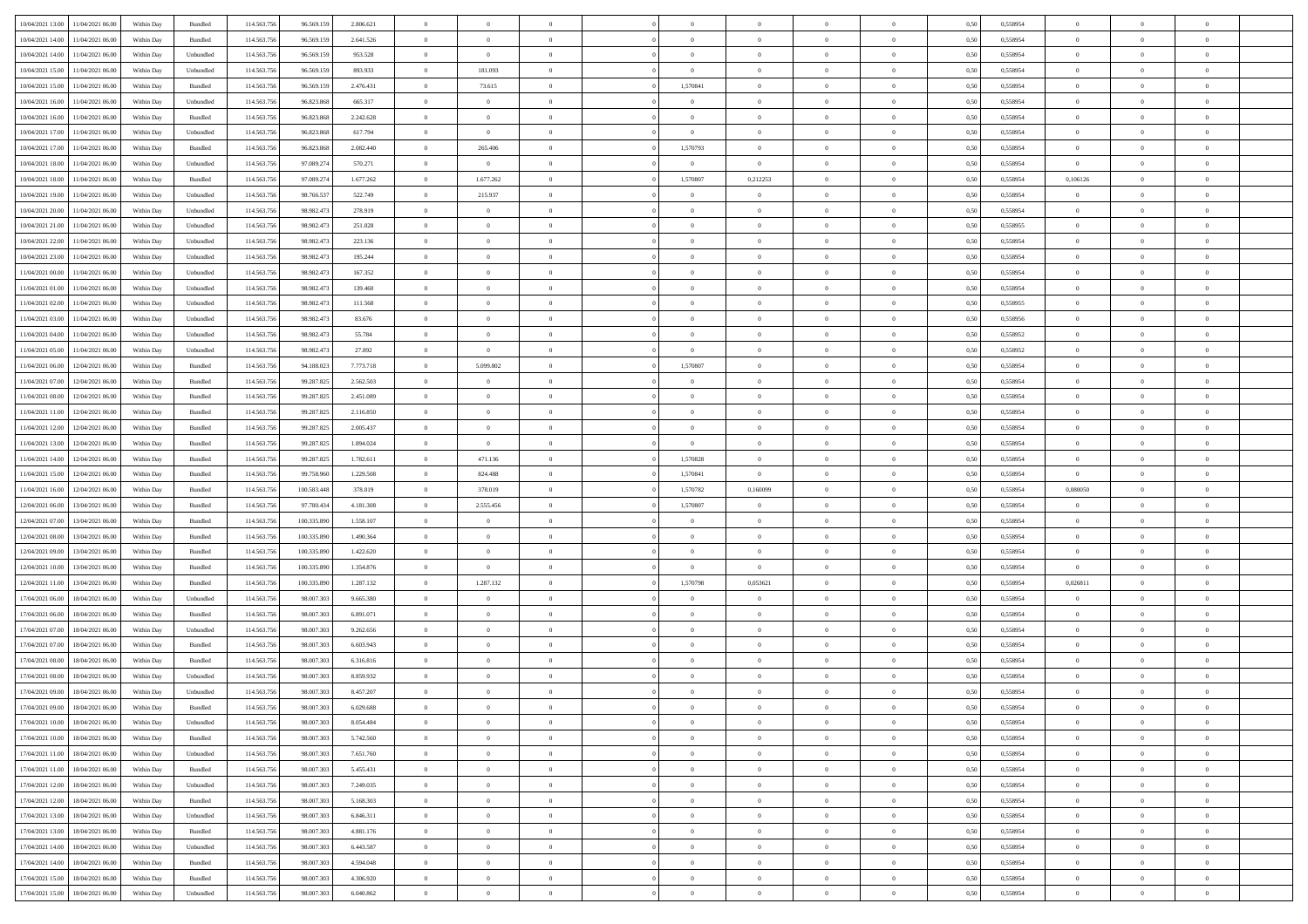| 17/04/2021 16:00 18/04/2021 06:00    |            |           | 114.563.75  |            |            | $\overline{0}$ | $\overline{0}$ |                | $\overline{0}$ | $\theta$       |                | $\theta$       |      | 0,558954 | $\theta$       | $\theta$       | $\overline{0}$ |  |
|--------------------------------------|------------|-----------|-------------|------------|------------|----------------|----------------|----------------|----------------|----------------|----------------|----------------|------|----------|----------------|----------------|----------------|--|
|                                      | Within Day | Unbundled |             | 98.007.303 | 5.638.138  |                |                |                |                |                |                |                | 0,50 |          |                |                |                |  |
| 17/04/2021 16:00<br>18/04/2021 06:00 | Within Day | Bundled   | 114.563.75  | 98.007.30  | 4.019.791  | $\bf{0}$       | $\bf{0}$       | $\bf{0}$       | $\bf{0}$       | $\overline{0}$ | $\overline{0}$ | $\bf{0}$       | 0,50 | 0,558954 | $\,$ 0 $\,$    | $\bf{0}$       | $\overline{0}$ |  |
| 17/04/2021 17:00<br>18/04/2021 06:00 | Within Day | Unbundled | 114,563,75  | 98,007,303 | 5.235.414  | $\overline{0}$ | $\bf{0}$       | $\overline{0}$ | $\bf{0}$       | $\bf{0}$       | $\overline{0}$ | $\bf{0}$       | 0.50 | 0.558954 | $\bf{0}$       | $\overline{0}$ | $\overline{0}$ |  |
| 17/04/2021 17:00<br>18/04/2021 06:00 |            |           | 114.563.75  | 98.007.303 |            | $\overline{0}$ | $\overline{0}$ | $\overline{0}$ | $\theta$       | $\theta$       | $\overline{0}$ |                |      |          | $\theta$       | $\theta$       | $\overline{0}$ |  |
|                                      | Within Day | Bundled   |             |            | 3.732.663  |                |                |                |                |                |                | $\bf{0}$       | 0,50 | 0,558954 |                |                |                |  |
| 17/04/2021 18:00<br>18/04/2021 06:00 | Within Day | Unbundled | 114.563.75  | 98.007.30  | 4.832.690  | $\bf{0}$       | $\overline{0}$ | $\bf{0}$       | $\overline{0}$ | $\theta$       | $\overline{0}$ | $\bf{0}$       | 0,50 | 0,558954 | $\,$ 0 $\,$    | $\bf{0}$       | $\overline{0}$ |  |
| 17/04/2021 18:00<br>18/04/2021 06:00 | Within Day | Bundled   | 114,563,75  | 98,007,303 | 3.445.536  | $\overline{0}$ | $\overline{0}$ | $\overline{0}$ | $\bf{0}$       | $\overline{0}$ | $\theta$       | $\bf{0}$       | 0.50 | 0.558954 | $\,$ 0 $\,$    | $\theta$       | $\overline{0}$ |  |
| 17/04/2021 19:00<br>18/04/2021 06:00 | Within Day | Unbundled | 114.563.75  | 98.007.303 | 4.429.965  | $\overline{0}$ | $\overline{0}$ | $\overline{0}$ | $\overline{0}$ | $\overline{0}$ | $\overline{0}$ | $\bf{0}$       | 0,50 | 0,558954 | $\,$ 0 $\,$    | $\theta$       | $\overline{0}$ |  |
|                                      |            |           |             |            |            |                |                |                |                |                |                |                |      |          |                |                |                |  |
| 17/04/2021 19:00<br>18/04/2021 06:00 | Within Day | Bundled   | 114.563.75  | 98.007.30  | 3.158.408  | $\bf{0}$       | $\bf{0}$       | $\bf{0}$       | $\overline{0}$ | $\overline{0}$ | $\overline{0}$ | $\bf{0}$       | 0,50 | 0,558954 | $\,$ 0 $\,$    | $\bf{0}$       | $\overline{0}$ |  |
| 17/04/2021 20:00<br>18/04/2021 06:00 | Within Day | Unbundled | 114,563,75  | 98,007,303 | 4.027.242  | $\overline{0}$ | $\bf{0}$       | $\overline{0}$ | $\bf{0}$       | $\overline{0}$ | $\overline{0}$ | $\bf{0}$       | 0.50 | 0.558954 | $\bf{0}$       | $\overline{0}$ | $\overline{0}$ |  |
| 17/04/2021 20:00<br>18/04/2021 06:00 | Within Day | Bundled   | 114.563.756 | 98.007.303 | 2.871.280  | $\bf{0}$       | $\bf{0}$       | $\overline{0}$ | $\overline{0}$ | $\overline{0}$ | $\overline{0}$ | $\bf{0}$       | 0,50 | 0,558954 | $\,$ 0 $\,$    | $\bf{0}$       | $\overline{0}$ |  |
| 17/04/2021 21:00<br>18/04/2021 06:00 | Within Day | Unbundled | 114.563.75  | 98.007.30  | 3.624.518  | $\bf{0}$       | 108.655        | $\bf{0}$       | $\bf{0}$       | $\overline{0}$ | $\overline{0}$ | $\bf{0}$       | 0,50 | 0,558955 | $\,$ 0 $\,$    | $\bf{0}$       | $\overline{0}$ |  |
|                                      |            |           |             |            |            |                |                |                |                |                |                |                |      |          |                |                |                |  |
| 17/04/2021 21:00<br>18/04/2021 06:00 | Within Day | Bundled   | 114,563,75  | 98,007,303 | 2.584.151  | $\overline{0}$ | $\overline{0}$ | $\overline{0}$ | $\overline{0}$ | $\bf{0}$       | $\overline{0}$ | $\bf{0}$       | 0.50 | 0.558955 | $\bf{0}$       | $\overline{0}$ | $\,$ 0         |  |
| 17/04/2021 22.00<br>18/04/2021 06:00 | Within Day | Bundled   | 114.563.75  | 98.115.958 | 2.297.023  | $\overline{0}$ | $\overline{0}$ | $\overline{0}$ | $\theta$       | $\theta$       | $\overline{0}$ | $\bf{0}$       | 0,50 | 0,558954 | $\,$ 0 $\,$    | $\theta$       | $\overline{0}$ |  |
| 17/04/2021 22.00<br>18/04/2021 06:00 | Within Day | Unbundled | 114.563.75  | 98.115.958 | 3.125.211  | $\bf{0}$       | $\overline{0}$ | $\bf{0}$       | $\overline{0}$ | $\theta$       | $\overline{0}$ | $\bf{0}$       | 0,50 | 0,558954 | $\,$ 0 $\,$    | $\bf{0}$       | $\overline{0}$ |  |
| 18/04/2021 06:00                     |            |           | 114,563,75  |            | 2.734.559  |                | $\overline{0}$ |                |                |                | $\theta$       |                |      |          |                | $\theta$       | $\overline{0}$ |  |
| 17/04/2021 23:00                     | Within Day | Unbundled |             | 98.115.958 |            | $\overline{0}$ |                | $\overline{0}$ | $\bf{0}$       | $\overline{0}$ |                | $\bf{0}$       | 0.50 | 0.558954 | $\,$ 0 $\,$    |                |                |  |
| 17/04/2021 23:00<br>18/04/2021 06:00 | Within Day | Bundled   | 114.563.75  | 98.115.958 | 2.009.896  | $\overline{0}$ | $\overline{0}$ | $\overline{0}$ | $\overline{0}$ | $\overline{0}$ | $\overline{0}$ | $\bf{0}$       | 0,50 | 0,558954 | $\theta$       | $\theta$       | $\overline{0}$ |  |
| 18/04/2021 00:00<br>18/04/2021 06:00 | Within Day | Unbundled | 114.563.75  | 98.115.958 | 2.343.908  | $\bf{0}$       | $\bf{0}$       | $\bf{0}$       | $\overline{0}$ | $\bf{0}$       | $\overline{0}$ | $\bf{0}$       | 0,50 | 0,558954 | $\,$ 0 $\,$    | $\bf{0}$       | $\overline{0}$ |  |
| 18/04/2021 00:00<br>18/04/2021 06:00 | Within Day | Bundled   | 114,563,75  | 98.115.958 | 1.722.768  | $\overline{0}$ | $\bf{0}$       | $\overline{0}$ | $\bf{0}$       | $\overline{0}$ | $\overline{0}$ | $\bf{0}$       | 0.50 | 0.558954 | $\bf{0}$       | $\overline{0}$ | $\overline{0}$ |  |
| 18/04/2021 01:00<br>18/04/2021 06:00 | Within Day | Unbundled | 114.563.75  | 98.115.958 | 1.953.256  | $\bf{0}$       | $\bf{0}$       | $\overline{0}$ | $\overline{0}$ | $\overline{0}$ | $\overline{0}$ | $\bf{0}$       | 0,50 | 0,558954 | $\,$ 0 $\,$    | $\bf{0}$       | $\overline{0}$ |  |
|                                      |            |           |             |            |            |                |                |                |                |                |                |                |      |          |                |                |                |  |
| 18/04/2021 01:00<br>18/04/2021 06:00 | Within Day | Bundled   | 114.563.75  | 98.115.958 | 1.435.640  | $\bf{0}$       | $\bf{0}$       | $\bf{0}$       | $\bf{0}$       | $\overline{0}$ | $\overline{0}$ | $\bf{0}$       | 0,50 | 0,558954 | $\,$ 0 $\,$    | $\bf{0}$       | $\overline{0}$ |  |
| 18/04/2021 02:00<br>18/04/2021 06:00 | Within Day | Unbundled | 114.563.75  | 98.115.958 | 1.562.605  | $\overline{0}$ | $\bf{0}$       | $\overline{0}$ | $\overline{0}$ | $\bf{0}$       | $\overline{0}$ | $\bf{0}$       | 0.50 | 0.558955 | $\bf{0}$       | $\overline{0}$ | $\overline{0}$ |  |
| 18/04/2021 02:00<br>18/04/2021 06:00 | Within Day | Bundled   | 114.563.75  | 98.115.958 | 1.148.511  | $\overline{0}$ | $\overline{0}$ | $\overline{0}$ | $\overline{0}$ | $\theta$       | $\overline{0}$ | $\bf{0}$       | 0,50 | 0,558955 | $\theta$       | $\theta$       | $\overline{0}$ |  |
| 18/04/2021 03:00<br>18/04/2021 06:00 | Within Day | Unbundled | 114.563.75  | 98.115.958 | 1.171.953  | $\bf{0}$       | $\bf{0}$       | $\bf{0}$       | $\bf{0}$       | $\,$ 0 $\,$    | $\overline{0}$ | $\bf{0}$       | 0,50 | 0,558956 | $\,$ 0 $\,$    | $\bf{0}$       | $\overline{0}$ |  |
|                                      |            |           |             |            |            |                |                |                |                |                |                |                |      |          |                |                |                |  |
| 18/04/2021 03:00<br>18/04/2021 06:00 | Within Day | Bundled   | 114,563,75  | 98.115.958 | 861.383    | $\overline{0}$ | $\overline{0}$ | $\overline{0}$ | $\bf{0}$       | $\overline{0}$ | $\theta$       | $\bf{0}$       | 0.50 | 0.558956 | $\,$ 0 $\,$    | $\theta$       | $\overline{0}$ |  |
| 18/04/2021 04:00<br>18/04/2021 06:00 | Within Day | Unbundled | 114.563.75  | 98.115.958 | 781.303    | $\overline{0}$ | $\overline{0}$ | $\overline{0}$ | $\overline{0}$ | $\overline{0}$ | $\overline{0}$ | $\bf{0}$       | 0,50 | 0,558952 | $\,$ 0 $\,$    | $\theta$       | $\overline{0}$ |  |
| 18/04/2021 04:00<br>18/04/2021 06:00 | Within Day | Bundled   | 114.563.75  | 98.115.958 | 574.256    | $\bf{0}$       | $\overline{0}$ | $\bf{0}$       | $\overline{0}$ | $\bf{0}$       | $\overline{0}$ | $\bf{0}$       | 0,50 | 0,558952 | $\,$ 0 $\,$    | $\bf{0}$       | $\overline{0}$ |  |
| 18/04/2021 05:00<br>18/04/2021 06:00 | Within Day | Bundled   | 114,563,75  | 98.115.958 | 287.128    | $\overline{0}$ | $\bf{0}$       | $\overline{0}$ | $\bf{0}$       | $\overline{0}$ | $\overline{0}$ | $\bf{0}$       | 0.50 | 0.558952 | $\bf{0}$       | $\overline{0}$ | $\overline{0}$ |  |
|                                      |            |           |             |            |            | $\overline{0}$ |                | $\overline{0}$ | $\overline{0}$ | $\overline{0}$ | $\overline{0}$ |                |      |          | $\,$ 0 $\,$    | $\theta$       | $\overline{0}$ |  |
| 18/04/2021 05:00<br>18/04/2021 06:00 | Within Day | Unbundled | 114.563.75  | 98.115.958 | 390.651    |                | $\bf{0}$       |                |                |                |                | $\bf{0}$       | 0,50 | 0,558952 |                |                |                |  |
| 18/04/2021 06:00<br>19/04/2021 06:00 | Within Day | Unbundled | 114.563.75  | 95.722.29  | 11.606.924 | $\bf{0}$       | $\bf{0}$       | $\bf{0}$       | $\bf{0}$       | $\overline{0}$ | $\overline{0}$ | $\bf{0}$       | 0,50 | 0,558954 | $\,$ 0 $\,$    | $\bf{0}$       | $\overline{0}$ |  |
| 18/04/2021 06:00<br>19/04/2021 06:00 | Within Day | Bundled   | 114,563,75  | 95.722.294 | 7.234.537  | $\overline{0}$ | $\bf{0}$       | $\overline{0}$ | $\overline{0}$ | $\bf{0}$       | $\overline{0}$ | $\bf{0}$       | 0.50 | 0.558954 | $\bf{0}$       | $\overline{0}$ | $\overline{0}$ |  |
| 18/04/2021 07:00<br>19/04/2021 06:00 | Within Day | Unbundled | 114.563.75  | 95.722.294 | 11.123.302 | $\overline{0}$ | $\overline{0}$ | $\overline{0}$ | $\overline{0}$ | $\overline{0}$ | $\overline{0}$ | $\bf{0}$       | 0.50 | 0,558954 | $\theta$       | $\theta$       | $\overline{0}$ |  |
| 18/04/2021 07:00<br>19/04/2021 06:00 | Within Day | Bundled   | 114.563.75  | 95.722.29  | 6.933.098  | $\bf{0}$       | $\bf{0}$       | $\bf{0}$       | $\bf{0}$       | $\,$ 0 $\,$    | $\overline{0}$ | $\bf{0}$       | 0,50 | 0,558954 | $\,$ 0 $\,$    | $\bf{0}$       | $\overline{0}$ |  |
|                                      |            |           |             |            |            |                |                |                |                |                |                |                |      |          |                |                |                |  |
| 18/04/2021 08:00<br>19/04/2021 06:00 | Within Day | Unbundled | 114,563,75  | 95.722.294 | 10.639.681 | $\overline{0}$ | $\bf{0}$       | $\overline{0}$ | $\bf{0}$       | $\overline{0}$ | $\Omega$       | $\bf{0}$       | 0.50 | 0.558954 | $\,$ 0 $\,$    | $\theta$       | $\overline{0}$ |  |
| 18/04/2021 08:00<br>19/04/2021 06:00 | Within Dav | Bundled   | 114.563.756 | 95.722.294 | 6.631.658  | $\overline{0}$ | $\overline{0}$ | $\overline{0}$ | $\overline{0}$ | $\theta$       | $\overline{0}$ | $\bf{0}$       | 0.50 | 0,558954 | $\theta$       | $\theta$       | $\overline{0}$ |  |
| 18/04/2021 09:00<br>19/04/2021 06:00 | Within Day | Unbundled | 114.563.75  | 95.722.29  | 10.156.058 | $\bf{0}$       | $\bf{0}$       | $\bf{0}$       | $\bf{0}$       | $\overline{0}$ | $\overline{0}$ | $\bf{0}$       | 0,50 | 0,558954 | $\,$ 0 $\,$    | $\bf{0}$       | $\overline{0}$ |  |
| 18/04/2021 09:00<br>19/04/2021 06:00 | Within Day | Bundled   | 114,563,75  | 95.722.294 | 6.330.219  | $\overline{0}$ | $\bf{0}$       | $\overline{0}$ | $\bf{0}$       | $\overline{0}$ | $\overline{0}$ | $\bf{0}$       | 0.50 | 0.558954 | $\bf{0}$       | $\overline{0}$ | $\overline{0}$ |  |
|                                      |            |           |             |            |            |                |                |                |                |                |                |                |      |          |                |                |                |  |
| 18/04/2021 11:00<br>19/04/2021 06:00 | Within Dav | Unbundled | 114.563.75  | 95.722.294 | 9.188.815  | $\overline{0}$ | $\overline{0}$ | $\overline{0}$ | $\overline{0}$ | $\overline{0}$ | $\overline{0}$ | $\bf{0}$       | 0.50 | 0,558954 | $\theta$       | $\theta$       | $\overline{0}$ |  |
| 18/04/2021 11:00<br>19/04/2021 06:00 | Within Day | Bundled   | 114.563.75  | 95.722.29  | 5.727.342  | $\bf{0}$       | $\bf{0}$       | $\bf{0}$       | $\bf{0}$       | $\overline{0}$ | $\overline{0}$ | $\bf{0}$       | 0,50 | 0,558954 | $\,$ 0 $\,$    | $\bf{0}$       | $\overline{0}$ |  |
| 18/04/2021 12:00<br>19/04/2021 06:00 | Within Day | Unbundled | 114.563.75  | 95.722.294 | 8.705.192  | $\overline{0}$ | $\bf{0}$       | $\overline{0}$ | $\overline{0}$ | $\bf{0}$       | $\overline{0}$ | $\bf{0}$       | 0.50 | 0.558954 | $\bf{0}$       | $\overline{0}$ | $\overline{0}$ |  |
| 18/04/2021 12:00<br>19/04/2021 06:00 | Within Dav | Bundled   | 114.563.75  | 95.722.294 | 5.425.902  | $\overline{0}$ | $\overline{0}$ | $\overline{0}$ | $\overline{0}$ | $\overline{0}$ | $\overline{0}$ | $\bf{0}$       | 0.50 | 0,558954 | $\theta$       | $\theta$       | $\overline{0}$ |  |
|                                      |            |           |             |            |            | $\bf{0}$       | $\bf{0}$       | $\bf{0}$       | $\bf{0}$       | $\overline{0}$ | $\overline{0}$ |                |      |          | $\,$ 0 $\,$    | $\bf{0}$       | $\overline{0}$ |  |
| 18/04/2021 13:00<br>19/04/2021 06:00 | Within Day | Bundled   | 114.563.75  | 95.722.29  | 5.124.463  |                |                |                |                |                |                | $\bf{0}$       | 0,50 | 0,558954 |                |                |                |  |
| 18/04/2021 13:00<br>19/04/2021 06:00 | Within Day | Unbundled | 114,563,75  | 95.722.29  | 8.221.571  | $\overline{0}$ | $\overline{0}$ | $\overline{0}$ | $\overline{0}$ | $\theta$       | $\Omega$       | $\bf{0}$       | 0.50 | 0.558954 | $\bf{0}$       | $\theta$       | $\overline{0}$ |  |
| 18/04/2021 14:00<br>19/04/2021 06:00 | Within Dav | Unbundled | 114.563.75  | 95.722.294 | 7.737.949  | $\overline{0}$ | $\overline{0}$ | $\Omega$       | $\theta$       | $\theta$       | $\overline{0}$ | $\overline{0}$ | 0.5( | 0,558954 | $\theta$       | $\theta$       | $\overline{0}$ |  |
| 18/04/2021 14:00<br>19/04/2021 06:00 | Within Day | Bundled   | 114.563.75  | 95.722.29  | 4.823.024  | $\bf{0}$       | $\bf{0}$       | $\bf{0}$       | $\bf{0}$       | $\bf{0}$       | $\overline{0}$ | $\bf{0}$       | 0,50 | 0,558954 | $\,$ 0 $\,$    | $\bf{0}$       | $\overline{0}$ |  |
| 18/04/2021 15:00 19/04/2021 06:00    | Within Day | Unbundled | 114.563.756 | 95.722.294 | 7.254.327  | $\bf{0}$       | $\theta$       |                | $\Omega$       |                |                |                | 0,50 | 0.558954 | $\theta$       | $\overline{0}$ |                |  |
|                                      |            |           |             |            |            |                |                |                |                |                |                |                |      |          |                |                |                |  |
| 18/04/2021 15:00 19/04/2021 06:00    | Within Day | Bundled   | 114.563.756 | 95.722.294 | 4.521.585  | $\overline{0}$ | 471.136        | $\overline{0}$ | 1,570841       | $\overline{0}$ | $\overline{0}$ | $\bf{0}$       | 0,50 | 0,558954 | $\theta$       | $\theta$       | $\overline{0}$ |  |
| 18/04/2021 16:00<br>19/04/2021 06:00 | Within Day | Unbundled | 114.563.75  | 96.193.429 | 6.770.705  | $\overline{0}$ | $\overline{0}$ | $\overline{0}$ | $\overline{0}$ | $\bf{0}$       | $\overline{0}$ | $\bf{0}$       | 0,50 | 0,558954 | $\bf{0}$       | $\overline{0}$ | $\bf{0}$       |  |
| 18/04/2021 16:00 19/04/2021 06:00    | Within Day | Bundled   | 114,563,756 | 96.193.429 | 3.780.419  | $\overline{0}$ | 541.414        | $\overline{0}$ | 1,570782       | $\mathbf{0}$   | $\overline{0}$ | $\,$ 0 $\,$    | 0.50 | 0.558954 | $\overline{0}$ | $\bf{0}$       | $\,$ 0 $\,$    |  |
| 18/04/2021 17:00 19/04/2021 06:00    | Within Dav | Unbundled | 114.563.756 | 96.734.842 | 6.287.084  | $\overline{0}$ | 395.557        | $\overline{0}$ | $\overline{0}$ | $\overline{0}$ | $\overline{0}$ | $\bf{0}$       | 0,50 | 0,558954 | $\overline{0}$ | $\theta$       | $\overline{0}$ |  |
|                                      |            |           |             |            |            |                |                |                |                |                |                |                |      |          |                |                |                |  |
| 18/04/2021 17:00<br>19/04/2021 06:00 | Within Day | Bundled   | 114.563.75  | 96.734.842 | 3.007.648  | $\overline{0}$ | $\bf{0}$       | $\overline{0}$ | $\overline{0}$ | $\bf{0}$       | $\overline{0}$ | $\bf{0}$       | 0,50 | 0,558954 | $\bf{0}$       | $\overline{0}$ | $\overline{0}$ |  |
| 18/04/2021 18:00<br>19/04/2021 06:00 | Within Day | Unbundled | 114.563.756 | 97.130.400 | 5.438.331  | $\overline{0}$ | $\overline{0}$ | $\overline{0}$ | $\overline{0}$ | $\overline{0}$ | $\overline{0}$ | $\bf{0}$       | 0.50 | 0.558954 | $\,$ 0 $\,$    | $\overline{0}$ | $\overline{0}$ |  |
| 18/04/2021 18:00<br>19/04/2021 06:00 | Within Dav | Bundled   | 114.563.756 | 97.130.400 | 2.776.290  | $\overline{0}$ | 1.954.036      | $\overline{0}$ | 1,570807       | $\overline{0}$ | $\overline{0}$ | $\bf{0}$       | 0.50 | 0,558954 | $\overline{0}$ | $\theta$       | $\overline{0}$ |  |
| 18/04/2021 19:00<br>19/04/2021 06:00 | Within Day | Unbundled | 114.563.75  | 99.084.436 | 4.985.137  | $\overline{0}$ | $\overline{0}$ | $\overline{0}$ | $\overline{0}$ | $\overline{0}$ | $\overline{0}$ | $\bf{0}$       | 0,50 | 0,558954 | $\overline{0}$ | $\overline{0}$ | $\,$ 0         |  |
|                                      |            |           |             |            |            |                |                |                |                |                |                |                |      |          |                |                |                |  |
| 18/04/2021 19:00<br>19/04/2021 06:00 | Within Day | Bundled   | 114.563.75  | 99.084.436 | 753.734    | $\overline{0}$ | 753.735        | $\overline{0}$ | 1,570822       | 0,291752       | $\overline{0}$ | $\bf{0}$       | 0.50 | 0.558954 | 0,145875       | $\,$ 0 $\,$    | $\,$ 0         |  |
| 18/04/2021 20:00 19/04/2021 06:00    | Within Dav | Unbundled | 114.563.756 | 99.838.170 | 4.531.943  | $\overline{0}$ | 120.729        | $\overline{0}$ | $\overline{0}$ | $\overline{0}$ | $\overline{0}$ | $\bf{0}$       | 0,50 | 0,558954 | $\overline{0}$ | $\overline{0}$ | $\overline{0}$ |  |
| 18/04/2021 21:00<br>19/04/2021 06:00 | Within Day | Unbundled | 114.563.75  | 99.958.898 | 3.970.093  | $\overline{0}$ | $\bf{0}$       | $\overline{0}$ | $\overline{0}$ | $\bf{0}$       | $\overline{0}$ | $\bf{0}$       | 0,50 | 0,558955 | $\bf{0}$       | $\overline{0}$ | $\bf{0}$       |  |
| 18/04/2021 22:00 19/04/2021 06:00    | Within Day | Unbundled | 114.563.756 | 99.958.898 | 3.528.971  | $\overline{0}$ | $\bf{0}$       | $\overline{0}$ | $\overline{0}$ | $\,$ 0 $\,$    | $\overline{0}$ | $\bf{0}$       | 0,50 | 0,558954 | $\overline{0}$ | $\,$ 0 $\,$    | $\,$ 0 $\,$    |  |
|                                      |            |           |             |            |            |                |                |                |                |                |                |                |      |          |                |                |                |  |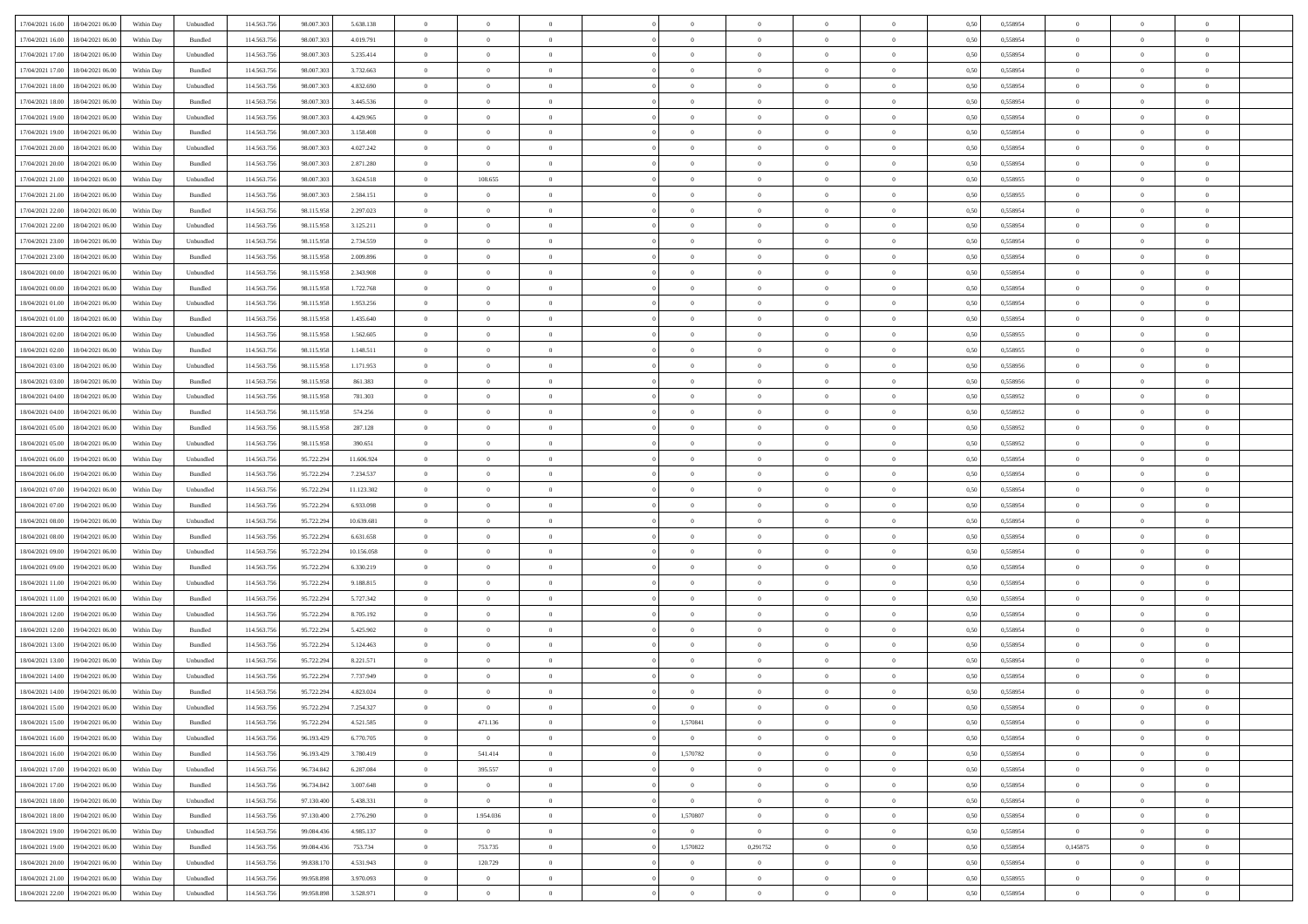| 18/04/2021 23:00<br>19/04/2021 06:00 | Within Day | Unbundled | 114.563.75  | 99.958.898  | 3.087.850  | $\overline{0}$ | $\theta$       |                | $\overline{0}$ | $\theta$       |                | $\theta$       | 0,50 | 0,558954 | $\theta$       | $\theta$       | $\overline{0}$ |  |
|--------------------------------------|------------|-----------|-------------|-------------|------------|----------------|----------------|----------------|----------------|----------------|----------------|----------------|------|----------|----------------|----------------|----------------|--|
| 19/04/2021 00:00<br>19/04/2021 06:00 | Within Day | Unbundled | 114.563.75  | 99.958.89   | 2.646.729  | $\bf{0}$       | $\bf{0}$       | $\bf{0}$       | $\bf{0}$       | $\overline{0}$ | $\overline{0}$ | $\bf{0}$       | 0,50 | 0,558954 | $\,$ 0 $\,$    | $\bf{0}$       | $\overline{0}$ |  |
| 19/04/2021 01:00<br>19/04/2021 06:00 | Within Day | Unbundled | 114,563,75  | 99.958.898  | 2.205.607  | $\overline{0}$ | $\bf{0}$       | $\overline{0}$ | $\bf{0}$       | $\bf{0}$       | $\overline{0}$ | $\bf{0}$       | 0.50 | 0.558954 | $\bf{0}$       | $\overline{0}$ | $\bf{0}$       |  |
| 19/04/2021 02:00                     |            |           | 114.563.75  |             |            | $\overline{0}$ | $\overline{0}$ | $\overline{0}$ | $\theta$       | $\theta$       | $\overline{0}$ |                |      |          | $\theta$       | $\theta$       | $\overline{0}$ |  |
| 19/04/2021 06:00                     | Within Day | Unbundled |             | 99.958.898  | 1.764.485  |                |                |                |                |                |                | $\bf{0}$       | 0,50 | 0,558955 |                |                |                |  |
| 19/04/2021 03:00<br>19/04/2021 06:00 | Within Day | Unbundled | 114.563.75  | 99.958.89   | 1.323.364  | $\bf{0}$       | $\overline{0}$ | $\bf{0}$       | $\overline{0}$ | $\bf{0}$       | $\overline{0}$ | $\bf{0}$       | 0,50 | 0,558956 | $\,$ 0 $\,$    | $\bf{0}$       | $\overline{0}$ |  |
| 19/04/2021 04:00<br>19/04/2021 06:00 | Within Day | Unbundled | 114,563,75  | 99.958.898  | 882.242    | $\overline{0}$ | $\bf{0}$       | $\overline{0}$ | $\bf{0}$       | $\overline{0}$ | $\theta$       | $\bf{0}$       | 0.50 | 0.558952 | $\,$ 0 $\,$    | $\theta$       | $\overline{0}$ |  |
| 19/04/2021 05:00<br>19/04/2021 06:00 | Within Day | Unbundled | 114.563.75  | 99.958.898  | 441.121    | $\overline{0}$ | $\overline{0}$ | $\overline{0}$ | $\overline{0}$ | $\overline{0}$ | $\overline{0}$ | $\bf{0}$       | 0,50 | 0,558952 | $\theta$       | $\theta$       | $\overline{0}$ |  |
|                                      |            |           |             |             |            |                |                |                |                |                |                |                |      |          |                |                |                |  |
| 19/04/2021 06:00<br>20/04/2021 06:00 | Within Day | Unbundled | 114.563.75  | 101.206.31  | 10.836.165 | $\bf{0}$       | 176.676        | $\bf{0}$       | $\overline{0}$ | $\overline{0}$ | $\overline{0}$ | $\bf{0}$       | 0,50 | 0,558954 | $\,$ 0 $\,$    | $\bf{0}$       | $\overline{0}$ |  |
| 19/04/2021 06:00<br>20/04/2021 06:00 | Within Day | Bundled   | 114,563,75  | 101.206.31  | 2.521.275  | $\overline{0}$ | $\bf{0}$       | $\overline{0}$ | $\bf{0}$       | $\overline{0}$ | $\overline{0}$ | $\bf{0}$       | 0.50 | 0.558954 | $\bf{0}$       | $\overline{0}$ | $\overline{0}$ |  |
| 19/04/2021 07:00<br>20/04/2021 06:00 | Within Day | Bundled   | 114.563.75  | 101.382.989 | 2.416.222  | $\bf{0}$       | $\bf{0}$       | $\overline{0}$ | $\overline{0}$ | $\overline{0}$ | $\overline{0}$ | $\bf{0}$       | 0,50 | 0,558954 | $\,$ 0 $\,$    | $\bf{0}$       | $\overline{0}$ |  |
| 19/04/2021 07:00<br>20/04/2021 06.00 | Within Day | Unbundled | 114.563.75  | 101.382.98  | 10.215.343 | $\bf{0}$       | $\bf{0}$       | $\bf{0}$       | $\bf{0}$       | $\overline{0}$ | $\overline{0}$ | $\bf{0}$       | 0,50 | 0,558954 | $\,$ 0 $\,$    | $\bf{0}$       | $\overline{0}$ |  |
| 20/04/2021 06:00                     |            |           | 114,563,75  |             |            |                |                | $\overline{0}$ |                |                | $\overline{0}$ |                |      | 0.558954 |                | $\,$ 0 $\,$    | $\,$ 0         |  |
| 19/04/2021 08:00                     | Within Day | Unbundled |             | 101.382.989 | 9.771.198  | $\overline{0}$ | $\bf{0}$       |                | $\overline{0}$ | $\overline{0}$ |                | $\bf{0}$       | 0.50 |          | $\bf{0}$       |                |                |  |
| 19/04/2021 08:00<br>20/04/2021 06:00 | Within Day | Bundled   | 114.563.75  | 101.382.989 | 2.311.169  | $\overline{0}$ | $\overline{0}$ | $\overline{0}$ | $\theta$       | $\theta$       | $\overline{0}$ | $\bf{0}$       | 0,50 | 0,558954 | $\,$ 0 $\,$    | $\theta$       | $\overline{0}$ |  |
| 19/04/2021 09:00<br>20/04/2021 06.00 | Within Day | Unbundled | 114.563.75  | 101.382.98  | 9.327.052  | $\bf{0}$       | $\overline{0}$ | $\bf{0}$       | $\bf{0}$       | $\bf{0}$       | $\overline{0}$ | $\bf{0}$       | 0,50 | 0,558954 | $\,$ 0 $\,$    | $\bf{0}$       | $\overline{0}$ |  |
| 19/04/2021 09:00<br>20/04/2021 06:00 | Within Day | Bundled   | 114,563,75  | 101.382.989 | 2.206.116  | $\overline{0}$ | $\bf{0}$       | $\overline{0}$ | $\bf{0}$       | $\overline{0}$ | $\theta$       | $\bf{0}$       | 0.50 | 0.558954 | $\,$ 0 $\,$    | $\theta$       | $\overline{0}$ |  |
| 19/04/2021 10:00<br>20/04/2021 06:00 | Within Day | Unbundled | 114.563.75  | 101.382.989 | 8.882.907  | $\overline{0}$ | $\overline{0}$ | $\overline{0}$ | $\overline{0}$ | $\overline{0}$ | $\overline{0}$ | $\bf{0}$       | 0,50 | 0,558954 | $\theta$       | $\theta$       | $\overline{0}$ |  |
|                                      |            |           |             |             |            |                |                |                |                |                |                |                |      |          |                |                |                |  |
| 19/04/2021 10:00<br>20/04/2021 06.00 | Within Day | Bundled   | 114.563.75  | 101.382.98  | 2.101.062  | $\bf{0}$       | 588.920        | $\bf{0}$       | 1,570790       | $\theta$       | $\overline{0}$ | $\bf{0}$       | 0,50 | 0,558954 | $\,$ 0 $\,$    | $\bf{0}$       | $\overline{0}$ |  |
| 19/04/2021 11:00<br>20/04/2021 06:00 | Within Day | Unbundled | 114,563,75  | 101.971.909 | 8.438.762  | $\overline{0}$ | $\overline{0}$ | $\overline{0}$ | $\overline{0}$ | $\overline{0}$ | $\overline{0}$ | $\bf{0}$       | 0.50 | 0.558954 | $\overline{0}$ | $\overline{0}$ | $\bf{0}$       |  |
| 19/04/2021 11:00<br>20/04/2021 06:00 | Within Day | Bundled   | 114.563.75  | 101.971.909 | 1.436.536  | $\bf{0}$       | 1.436.537      | $\overline{0}$ | 1,570798       | 0,134054       | $\overline{0}$ | $\bf{0}$       | 0,50 | 0,558954 | 0,067027       | $\bf{0}$       | $\overline{0}$ |  |
| 19/04/2021 12:00<br>20/04/2021 06.00 | Within Day | Unbundled | 114.563.75  | 103.408.44  | 7.994.617  | $\bf{0}$       | $\bf{0}$       | $\bf{0}$       | $\bf{0}$       | $\overline{0}$ | $\overline{0}$ | $\bf{0}$       | 0,50 | 0,558954 | $\bf{0}$       | $\bf{0}$       | $\overline{0}$ |  |
| 20/04/2021 06:00                     |            |           | 114,563,75  | 103,408,446 | 7.550.471  |                | 600.698        |                |                |                | $\overline{0}$ |                |      | 0.558954 |                |                | $\,$ 0         |  |
| 19/04/2021 13:00                     | Within Day | Unbundled |             |             |            | $\overline{0}$ |                | $\overline{0}$ | $\bf{0}$       | $\overline{0}$ |                | $\bf{0}$       | 0.50 |          | $\bf{0}$       | $\overline{0}$ |                |  |
| 19/04/2021 14:00<br>20/04/2021 06:00 | Within Day | Unbundled | 114.563.75  | 104.009.144 | 6.540.963  | $\overline{0}$ | 75.382         | $\overline{0}$ | $\overline{0}$ | $\theta$       | $\overline{0}$ | $\bf{0}$       | 0,50 | 0,558954 | $\theta$       | $\theta$       | $\overline{0}$ |  |
| 19/04/2021 15:00<br>20/04/2021 06.00 | Within Day | Unbundled | 114.563.75  | 104.084.526 | 6.061.482  | $\bf{0}$       | $\overline{0}$ | $\bf{0}$       | $\bf{0}$       | $\overline{0}$ | $\overline{0}$ | $\bf{0}$       | 0,50 | 0,558954 | $\,$ 0 $\,$    | $\bf{0}$       | $\overline{0}$ |  |
| 19/04/2021 16:00<br>20/04/2021 06:00 | Within Day | Unbundled | 114,563,75  | 104.084.52  | 5.657.383  | $\overline{0}$ | $\bf{0}$       | $\overline{0}$ | $\bf{0}$       | $\overline{0}$ | $\theta$       | $\bf{0}$       | 0.50 | 0.558954 | $\,$ 0 $\,$    | $\theta$       | $\overline{0}$ |  |
| 19/04/2021 17:00<br>20/04/2021 06:00 | Within Day | Unbundled | 114.563.75  | 104.084.526 | 5.253.284  | $\overline{0}$ | $\overline{0}$ | $\overline{0}$ | $\overline{0}$ | $\overline{0}$ | $\overline{0}$ | $\bf{0}$       | 0,50 | 0,558954 | $\theta$       | $\theta$       | $\overline{0}$ |  |
|                                      |            |           |             |             |            |                |                |                |                |                |                |                |      |          |                |                |                |  |
| 19/04/2021 18:00<br>20/04/2021 06.00 | Within Day | Unbundled | 114.563.75  | 104.084.52  | 4.849.185  | $\bf{0}$       | $\overline{0}$ | $\bf{0}$       | $\overline{0}$ | $\bf{0}$       | $\overline{0}$ | $\bf{0}$       | 0,50 | 0,558954 | $\,$ 0 $\,$    | $\bf{0}$       | $\overline{0}$ |  |
| 19/04/2021 19:00<br>20/04/2021 06:00 | Within Day | Unbundled | 114,563,75  | 104.084.526 | 4.445.086  | $\overline{0}$ | $\bf{0}$       | $\overline{0}$ | $\bf{0}$       | $\overline{0}$ | $\overline{0}$ | $\bf{0}$       | 0.50 | 0.558954 | $\bf{0}$       | $\overline{0}$ | $\overline{0}$ |  |
| 19/04/2021 20:00<br>20/04/2021 06:00 | Within Day | Unbundled | 114.563.75  | 104.084.526 | 4.040.988  | $\overline{0}$ | $\bf{0}$       | $\overline{0}$ | $\overline{0}$ | $\overline{0}$ | $\overline{0}$ | $\bf{0}$       | 0,50 | 0,558954 | $\theta$       | $\theta$       | $\overline{0}$ |  |
| 19/04/2021 21:00<br>20/04/2021 06.00 | Within Day | Unbundled | 114.563.75  | 104.084.526 | 3.636.889  | $\bf{0}$       | $\bf{0}$       | $\bf{0}$       | $\bf{0}$       | $\overline{0}$ | $\overline{0}$ | $\bf{0}$       | 0,50 | 0,558955 | $\,$ 0 $\,$    | $\bf{0}$       | $\overline{0}$ |  |
| 19/04/2021 22:00<br>20/04/2021 06:00 | Within Day | Unbundled | 114,563,75  | 104.084.526 | 3.232.790  | $\overline{0}$ | $\bf{0}$       | $\overline{0}$ | $\bf{0}$       | $\bf{0}$       | $\overline{0}$ | $\bf{0}$       | 0.50 | 0.558954 | $\bf{0}$       | $\,$ 0 $\,$    | $\,$ 0         |  |
|                                      |            |           |             |             |            |                |                |                |                |                |                |                |      |          |                |                |                |  |
| 19/04/2021 23:00<br>20/04/2021 06:00 | Within Day | Unbundled | 114.563.75  | 104.084.526 | 2.828.691  | $\overline{0}$ | $\overline{0}$ | $\overline{0}$ | $\overline{0}$ | $\overline{0}$ | $\overline{0}$ | $\bf{0}$       | 0.50 | 0.558954 | $\theta$       | $\theta$       | $\overline{0}$ |  |
| 20/04/2021 00:00<br>20/04/2021 06.00 | Within Day | Unbundled | 114.563.75  | 104.084.52  | 2.424.592  | $\bf{0}$       | $\overline{0}$ | $\bf{0}$       | $\bf{0}$       | $\overline{0}$ | $\overline{0}$ | $\bf{0}$       | 0,50 | 0,558954 | $\,$ 0 $\,$    | $\bf{0}$       | $\overline{0}$ |  |
| 20/04/2021 01:00<br>20/04/2021 06:00 | Within Day | Unbundled | 114,563,75  | 104.084.52  | 2.020.493  | $\overline{0}$ | 2.454          | $\overline{0}$ | $\bf{0}$       | $\overline{0}$ | $\overline{0}$ | $\bf{0}$       | 0.50 | 0.558954 | $\,$ 0 $\,$    | $\bf{0}$       | $\overline{0}$ |  |
| 20/04/2021 02:00<br>20/04/2021 06:00 | Within Dav | Unbundled | 114.563.75  | 104.086.980 | 1.614.432  | $\overline{0}$ | $\overline{0}$ | $\overline{0}$ | $\overline{0}$ | $\overline{0}$ | $\overline{0}$ | $\bf{0}$       | 0.50 | 0,558955 | $\theta$       | $\theta$       | $\overline{0}$ |  |
| 20/04/2021 03:00<br>20/04/2021 06:00 | Within Day | Unbundled | 114.563.75  | 104.086.98  | 1.210.824  | $\bf{0}$       | $\bf{0}$       | $\bf{0}$       | $\bf{0}$       | $\overline{0}$ | $\overline{0}$ | $\bf{0}$       | 0,50 | 0,558956 | $\,$ 0 $\,$    | $\bf{0}$       | $\overline{0}$ |  |
|                                      |            |           |             |             |            |                |                |                |                |                |                |                |      |          |                |                |                |  |
| 20/04/2021 04:00<br>20/04/2021 06:00 | Within Day | Unbundled | 114,563,75  | 104.086.98  | 807.216    | $\overline{0}$ | $\bf{0}$       | $\overline{0}$ | $\bf{0}$       | $\overline{0}$ | $\overline{0}$ | $\bf{0}$       | 0.50 | 0.558952 | $\bf{0}$       | $\overline{0}$ | $\overline{0}$ |  |
| 20/04/2021 05:00<br>20/04/2021 06:00 | Within Dav | Unbundled | 114.563.75  | 104,086,980 | 403,607    | $\overline{0}$ | $\overline{0}$ | $\overline{0}$ | $\overline{0}$ | $\overline{0}$ | $\overline{0}$ | $\bf{0}$       | 0.50 | 0,558952 | $\theta$       | $\theta$       | $\overline{0}$ |  |
| 20/04/2021 06:00<br>21/04/2021 06.00 | Within Day | Unbundled | 114.563.75  | 112.750.09  | 1.813.665  | $\bf{0}$       | $\bf{0}$       | $\bf{0}$       | $\bf{0}$       | $\overline{0}$ | $\overline{0}$ | $\bf{0}$       | 0,50 | 0,558954 | $\,$ 0 $\,$    | $\bf{0}$       | $\overline{0}$ |  |
| 20/04/2021 07:00<br>21/04/2021 06:00 | Within Day | Unbundled | 114,563,75  | 112.750.091 | 1.738.096  | $\overline{0}$ | $\bf{0}$       | $\overline{0}$ | $\overline{0}$ | $\bf{0}$       | $\overline{0}$ | $\bf{0}$       | 0.50 | 0.558954 | $\bf{0}$       | $\,$ 0 $\,$    | $\,$ 0         |  |
| 20/04/2021 08:00<br>21/04/2021 06:00 | Within Dav | Unbundled | 114.563.75  | 112.750.091 | 1.662.526  | $\overline{0}$ | $\overline{0}$ | $\overline{0}$ | $\overline{0}$ | $\overline{0}$ | $\overline{0}$ | $\bf{0}$       | 0.50 | 0.558954 | $\theta$       | $\theta$       | $\overline{0}$ |  |
|                                      |            |           |             |             |            |                |                |                |                |                |                |                |      |          |                |                |                |  |
| 20/04/2021 09:00<br>21/04/2021 06.00 | Within Day | Unbundled | 114.563.75  | 112.750.09  | 1.586.957  | $\bf{0}$       | $\bf{0}$       | $\bf{0}$       | $\bf{0}$       | $\overline{0}$ | $\overline{0}$ | $\bf{0}$       | 0,50 | 0,558954 | $\,$ 0 $\,$    | $\bf{0}$       | $\overline{0}$ |  |
| 20/04/2021 10:00<br>21/04/2021 06:00 | Within Day | Unbundled | 114,563,75  | 112.750.09  | 1.511.387  | $\overline{0}$ | $\overline{0}$ | $\overline{0}$ | $\bf{0}$       | $\overline{0}$ | $\overline{0}$ | $\bf{0}$       | 0.50 | 0.558954 | $\bf{0}$       | $\theta$       | $\overline{0}$ |  |
| 20/04/2021 11:00<br>21/04/2021 06:00 | Within Dav | Unbundled | 114.563.75  | 112.750.09  | 1.435.818  | $\overline{0}$ | $\overline{0}$ | $\Omega$       | $\overline{0}$ | $\theta$       | $\overline{0}$ | $\overline{0}$ | 0.5( | 0,558954 | $\theta$       | $\theta$       | $\overline{0}$ |  |
| 20/04/2021 12:00<br>21/04/2021 06:00 | Within Day | Unbundled | 114.563.75  | 112.750.09  | 1.360.248  | $\bf{0}$       | $\bf{0}$       | $\bf{0}$       | $\bf{0}$       | $\bf{0}$       | $\overline{0}$ | $\bf{0}$       | 0,50 | 0,558954 | $\overline{0}$ | $\overline{0}$ | $\overline{0}$ |  |
| 20/04/2021 13:00 21/04/2021 06:00    | Within Day | Unbundled | 114.563.756 | 112.750.091 | 1 284 680  | $\bf{0}$       | $\theta$       |                | $\overline{0}$ |                |                |                | 0,50 | 0.558954 | $\bf{0}$       | $\overline{0}$ |                |  |
|                                      |            |           |             |             |            |                |                |                |                |                |                |                |      |          |                |                |                |  |
| 20/04/2021 14:00 21/04/2021 06:00    | Within Day | Unbundled | 114.563.756 | 112.750.091 | 1.209.110  | $\overline{0}$ | $\overline{0}$ | $\Omega$       | $\theta$       | $\overline{0}$ | $\overline{0}$ | $\bf{0}$       | 0,50 | 0,558954 | $\theta$       | $\theta$       | $\overline{0}$ |  |
| 20/04/2021 15:00<br>21/04/2021 06:00 | Within Day | Unbundled | 114.563.75  | 112.750.091 | 1.133.541  | $\overline{0}$ | $\bf{0}$       | $\overline{0}$ | $\overline{0}$ | $\bf{0}$       | $\overline{0}$ | $\bf{0}$       | 0,50 | 0,558954 | $\bf{0}$       | $\overline{0}$ | $\bf{0}$       |  |
| 20/04/2021 16:00 21/04/2021 06:00    | Within Day | Unbundled | 114,563,756 | 112.750.091 | 1.057.971  | $\overline{0}$ | $\overline{0}$ | $\overline{0}$ | $\overline{0}$ | $\mathbf{0}$   | $\overline{0}$ | $\,$ 0 $\,$    | 0.50 | 0.558954 | $\overline{0}$ | $\bf{0}$       | $\,$ 0 $\,$    |  |
| 20/04/2021 17:00 21/04/2021 06:00    | Within Day | Unbundled | 114.563.756 | 112.750.091 | 982.401    | $\overline{0}$ | 255.199        | $\overline{0}$ | $\overline{0}$ | $\overline{0}$ | $\overline{0}$ | $\bf{0}$       | 0,50 | 0,558954 | $\overline{0}$ | $\theta$       | $\overline{0}$ |  |
| 20/04/2021 18:00<br>21/04/2021 06:00 | Within Day | Unbundled | 114.563.75  | 113.005.288 | 671.264    | $\overline{0}$ | $\bf{0}$       | $\overline{0}$ | $\overline{0}$ | $\bf{0}$       | $\overline{0}$ | $\bf{0}$       | 0,50 | 0,558954 | $\bf{0}$       | $\overline{0}$ | $\overline{0}$ |  |
|                                      |            |           |             |             |            |                |                |                |                |                |                |                |      |          |                |                |                |  |
| 20/04/2021 19:00 21/04/2021 06:00    | Within Day | Unbundled | 114.563.756 | 113.005.288 | 615.326    | $\overline{0}$ | $\bf{0}$       | $\overline{0}$ | $\overline{0}$ | $\bf{0}$       | $\overline{0}$ | $\bf{0}$       | 0.50 | 0.558954 | $\,$ 0 $\,$    | $\overline{0}$ | $\,$ 0         |  |
| 20/04/2021 20:00 21/04/2021 06:00    | Within Dav | Unbundled | 114.563.756 | 113.005.288 | 559,387    | $\overline{0}$ | $\overline{0}$ | $\overline{0}$ | $\overline{0}$ | $\overline{0}$ | $\overline{0}$ | $\bf{0}$       | 0.50 | 0,558954 | $\overline{0}$ | $\theta$       | $\overline{0}$ |  |
| 20/04/2021 21:00<br>21/04/2021 06:00 | Within Day | Unbundled | 114.563.75  | 113.005.288 | 503.448    | $\overline{0}$ | $\overline{0}$ | $\overline{0}$ | $\overline{0}$ | $\overline{0}$ | $\overline{0}$ | $\bf{0}$       | 0,50 | 0,558955 | $\bf{0}$       | $\overline{0}$ | $\,$ 0         |  |
| 20/04/2021 22:00 21/04/2021 06:00    | Within Day | Unbundled | 114.563.75  | 113,005.288 | 447.510    | $\overline{0}$ | $\overline{0}$ | $\overline{0}$ | $\overline{0}$ | $\overline{0}$ | $\overline{0}$ | $\bf{0}$       | 0.50 | 0.558954 | $\mathbf{0}$   | $\bf{0}$       | $\,$ 0         |  |
|                                      |            |           |             |             |            |                |                |                |                |                |                |                |      |          |                |                |                |  |
| 20/04/2021 23:00 21/04/2021 06:00    | Within Dav | Unbundled | 114.563.756 | 113.005.288 | 391.571    | $\overline{0}$ | $\overline{0}$ | $\overline{0}$ | $\overline{0}$ | $\overline{0}$ | $\overline{0}$ | $\bf{0}$       | 0,50 | 0,558954 | $\overline{0}$ | $\theta$       | $\overline{0}$ |  |
| 21/04/2021 00:00<br>21/04/2021 06:00 | Within Day | Unbundled | 114.563.75  | 113.005.288 | 335.632    | $\overline{0}$ | $\bf{0}$       | $\overline{0}$ | $\overline{0}$ | $\overline{0}$ | $\overline{0}$ | $\bf{0}$       | 0,50 | 0,558954 | $\bf{0}$       | $\overline{0}$ | $\bf{0}$       |  |
| 21/04/2021 01:00 21/04/2021 06:00    | Within Day | Unbundled | 114.563.756 | 113.005.288 | 279.693    | $\,$ 0 $\,$    | $\bf{0}$       | $\overline{0}$ | $\overline{0}$ | $\,$ 0 $\,$    | $\overline{0}$ | $\,$ 0 $\,$    | 0,50 | 0,558954 | $\overline{0}$ | $\,$ 0 $\,$    | $\,$ 0 $\,$    |  |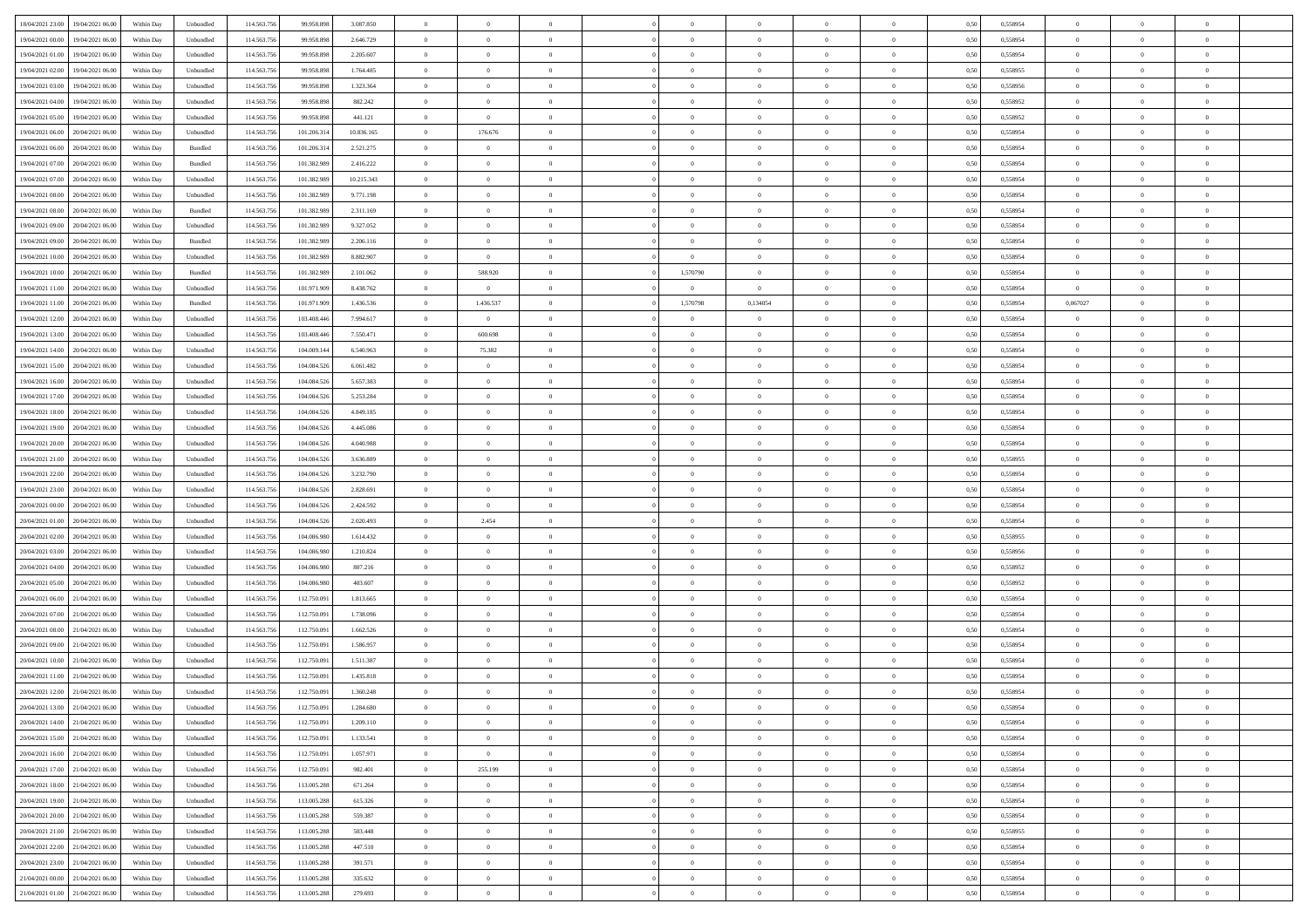| 21/04/2021 02:00 21/04/2021 06:00    | Within Day | Unbundled                   | 114.563.756 | 113.005.288 | 223.755   | $\overline{0}$ | 11.778         |                | $\overline{0}$ | $\theta$       |                | $\theta$       | 0,50 | 0,558955 | $\theta$       | $\theta$       | $\overline{0}$ |  |
|--------------------------------------|------------|-----------------------------|-------------|-------------|-----------|----------------|----------------|----------------|----------------|----------------|----------------|----------------|------|----------|----------------|----------------|----------------|--|
| 21/04/2021 03:00<br>21/04/2021 06:00 | Within Day | Unbundled                   | 114.563.75  | 113.017.06  | 158.982   | $\bf{0}$       | $\bf{0}$       | $\bf{0}$       | $\bf{0}$       | $\overline{0}$ | $\overline{0}$ | $\bf{0}$       | 0,50 | 0,558956 | $\,$ 0 $\,$    | $\bf{0}$       | $\overline{0}$ |  |
| 21/04/2021 04:00<br>21/04/2021 06:00 | Within Day | Unbundled                   | 114,563,75  | 113,017,067 | 105.987   | $\overline{0}$ | $\bf{0}$       | $\overline{0}$ | $\bf{0}$       | $\bf{0}$       | $\overline{0}$ | $\bf{0}$       | 0.50 | 0.558952 | $\bf{0}$       | $\overline{0}$ | $\overline{0}$ |  |
| 21/04/2021 05:00<br>21/04/2021 06:00 | Within Day | Unbundled                   | 114.563.75  | 113.017.067 | 52.994    | $\overline{0}$ | $\overline{0}$ | $\overline{0}$ | $\theta$       | $\theta$       | $\overline{0}$ | $\bf{0}$       | 0,50 | 0,558952 | $\,$ 0 $\,$    | $\,$ 0 $\,$    | $\overline{0}$ |  |
|                                      |            |                             |             |             |           |                | $\overline{0}$ |                |                |                |                |                |      |          |                |                |                |  |
| 21/04/2021 06:00<br>22/04/2021 06.00 | Within Day | Unbundled                   | 114.563.75  | 101.453.89  | 8.574.463 | $\bf{0}$       |                | $\bf{0}$       | $\overline{0}$ | $\bf{0}$       | $\overline{0}$ | $\bf{0}$       | 0,50 | 0,558954 | $\,$ 0 $\,$    | $\bf{0}$       | $\overline{0}$ |  |
| 21/04/2021 06:00<br>22/04/2021 06:00 | Within Day | Bundled                     | 114,563,75  | 101.453.898 | 4.535.392 | $\overline{0}$ | $\bf{0}$       | $\overline{0}$ | $\bf{0}$       | $\overline{0}$ | $\overline{0}$ | $\bf{0}$       | 0.50 | 0.558954 | $\,$ 0 $\,$    | $\bf{0}$       | $\overline{0}$ |  |
| 21/04/2021 07:00<br>22/04/2021 06:00 | Within Day | Bundled                     | 114.563.75  | 101.453.898 | 4.346.418 | $\overline{0}$ | $\overline{0}$ | $\overline{0}$ | $\overline{0}$ | $\overline{0}$ | $\overline{0}$ | $\bf{0}$       | 0,50 | 0,558954 | $\,$ 0 $\,$    | $\theta$       | $\overline{0}$ |  |
| 21/04/2021 07:00<br>22/04/2021 06.00 | Within Day | Unbundled                   | 114.563.75  | 101.453.89  | 8.217.194 | $\bf{0}$       | $\bf{0}$       | $\bf{0}$       | $\overline{0}$ | $\overline{0}$ | $\overline{0}$ | $\bf{0}$       | 0,50 | 0,558954 | $\,$ 0 $\,$    | $\bf{0}$       | $\overline{0}$ |  |
| 21/04/2021 08:00<br>22/04/2021 06:00 | Within Day | Unbundled                   | 114,563,75  | 101.453.898 | 7.859.925 | $\overline{0}$ | $\bf{0}$       | $\overline{0}$ | $\bf{0}$       | $\overline{0}$ | $\overline{0}$ | $\bf{0}$       | 0.50 | 0.558954 | $\bf{0}$       | $\overline{0}$ | $\overline{0}$ |  |
| 21/04/2021 08:00<br>22/04/2021 06:00 | Within Day | Bundled                     | 114.563.75  | 101.453.898 | 4.157.443 | $\overline{0}$ | $\bf{0}$       | $\overline{0}$ | $\overline{0}$ | $\overline{0}$ | $\overline{0}$ | $\bf{0}$       | 0,50 | 0,558954 | $\,$ 0 $\,$    | $\,$ 0 $\,$    | $\overline{0}$ |  |
|                                      |            |                             |             |             |           |                |                |                |                |                |                |                |      |          |                |                |                |  |
| 21/04/2021 09:00<br>22/04/2021 06.00 | Within Day | Unbundled                   | 114.563.75  | 101.453.89  | 7.502.655 | $\bf{0}$       | $\bf{0}$       | $\bf{0}$       | $\bf{0}$       | $\overline{0}$ | $\overline{0}$ | $\bf{0}$       | 0,50 | 0,558954 | $\,$ 0 $\,$    | $\bf{0}$       | $\overline{0}$ |  |
| 21/04/2021 09:00<br>22/04/2021 06:00 | Within Day | Bundled                     | 114,563,75  | 101.453.898 | 3.968.468 | $\overline{0}$ | $\bf{0}$       | $\overline{0}$ | $\overline{0}$ | $\overline{0}$ | $\overline{0}$ | $\bf{0}$       | 0.50 | 0.558954 | $\bf{0}$       | $\,$ 0 $\,$    | $\,$ 0         |  |
| 21/04/2021 10:00<br>22/04/2021 06:00 | Within Day | Unbundled                   | 114.563.75  | 101.453.898 | 7.145.386 | $\overline{0}$ | $\bf{0}$       | $\overline{0}$ | $\theta$       | $\theta$       | $\overline{0}$ | $\bf{0}$       | 0,50 | 0,558954 | $\,$ 0 $\,$    | $\,$ 0 $\,$    | $\overline{0}$ |  |
| 21/04/2021 10:00<br>22/04/2021 06.00 | Within Day | Bundled                     | 114.563.75  | 101.453.89  | 3.779.494 | $\bf{0}$       | $\overline{0}$ | $\bf{0}$       | $\bf{0}$       | $\bf{0}$       | $\overline{0}$ | $\bf{0}$       | 0,50 | 0,558954 | $\,$ 0 $\,$    | $\bf{0}$       | $\overline{0}$ |  |
| 21/04/2021 11:00<br>22/04/2021 06:00 | Within Day | Unbundled                   | 114,563,75  | 101.453.898 | 6.788.117 | $\overline{0}$ | $\bf{0}$       | $\overline{0}$ | $\bf{0}$       | $\overline{0}$ | $\overline{0}$ | $\bf{0}$       | 0.50 | 0.558954 | $\,$ 0 $\,$    | $\bf{0}$       | $\overline{0}$ |  |
| 21/04/2021 11:00<br>22/04/2021 06:00 | Within Day | Bundled                     | 114.563.75  | 101.453.898 | 3.590.519 | $\overline{0}$ | $\overline{0}$ | $\overline{0}$ | $\overline{0}$ | $\overline{0}$ | $\overline{0}$ | $\bf{0}$       | 0,50 | 0,558954 | $\theta$       | $\theta$       | $\overline{0}$ |  |
|                                      |            |                             |             |             |           |                |                |                |                |                |                |                |      |          |                |                |                |  |
| 21/04/2021 12:00<br>22/04/2021 06.00 | Within Day | Unbundled                   | 114.563.75  | 101.453.89  | 6.430.848 | $\bf{0}$       | $\bf{0}$       | $\bf{0}$       | $\overline{0}$ | $\overline{0}$ | $\overline{0}$ | $\bf{0}$       | 0,50 | 0,558954 | $\,$ 0 $\,$    | $\bf{0}$       | $\overline{0}$ |  |
| 21/04/2021 12:00<br>22/04/2021 06:00 | Within Day | Bundled                     | 114,563,75  | 101.453.898 | 3.401.545 | $\overline{0}$ | $\bf{0}$       | $\overline{0}$ | $\bf{0}$       | $\overline{0}$ | $\overline{0}$ | $\bf{0}$       | 0.50 | 0.558954 | $\bf{0}$       | $\overline{0}$ | $\overline{0}$ |  |
| 21/04/2021 13:00<br>22/04/2021 06:00 | Within Day | Unbundled                   | 114.563.75  | 101.453.898 | 6.073.577 | $\overline{0}$ | $\bf{0}$       | $\overline{0}$ | $\overline{0}$ | $\overline{0}$ | $\overline{0}$ | $\bf{0}$       | 0,50 | 0,558954 | $\,$ 0 $\,$    | $\bf{0}$       | $\overline{0}$ |  |
| 21/04/2021 13:00<br>22/04/2021 06.00 | Within Day | Bundled                     | 114.563.75  | 101.453.89  | 3.212.569 | $\bf{0}$       | $\bf{0}$       | $\bf{0}$       | $\bf{0}$       | $\overline{0}$ | $\overline{0}$ | $\bf{0}$       | 0,50 | 0,558954 | $\,$ 0 $\,$    | $\bf{0}$       | $\overline{0}$ |  |
| 21/04/2021 14:00<br>22/04/2021 06:00 | Within Day | Bundled                     | 114.563.75  | 101.453.898 | 3.023.595 | $\overline{0}$ | $\bf{0}$       | $\overline{0}$ | $\overline{0}$ | $\,$ 0 $\,$    | $\overline{0}$ | $\bf{0}$       | 0.50 | 0.558954 | $\bf{0}$       | $\,$ 0 $\,$    | $\,$ 0         |  |
| 21/04/2021 14:00<br>22/04/2021 06:00 | Within Day | Unbundled                   | 114.563.75  | 101.453.898 | 5.716.308 | $\overline{0}$ | $\overline{0}$ | $\overline{0}$ | $\theta$       | $\theta$       | $\overline{0}$ | $\bf{0}$       | 0,50 | 0,558954 | $\theta$       | $\theta$       | $\overline{0}$ |  |
|                                      |            |                             |             |             |           |                |                |                |                |                |                |                |      |          |                |                |                |  |
| 21/04/2021 15:00<br>22/04/2021 06.00 | Within Day | Unbundled                   | 114.563.75  | 101.453.89  | 5.359.039 | $\bf{0}$       | $\bf{0}$       | $\bf{0}$       | $\bf{0}$       | $\overline{0}$ | $\overline{0}$ | $\bf{0}$       | 0,50 | 0,558954 | $\,$ 0 $\,$    | $\bf{0}$       | $\overline{0}$ |  |
| 21/04/2021 15:00<br>22/04/2021 06:00 | Within Day | Bundled                     | 114,563,75  | 101.453.898 | 2.834.621 | $\overline{0}$ | $\bf{0}$       | $\overline{0}$ | $\bf{0}$       | $\overline{0}$ | $\overline{0}$ | $\bf{0}$       | 0.50 | 0.558954 | $\,$ 0 $\,$    | $\bf{0}$       | $\overline{0}$ |  |
| 21/04/2021 16:00<br>22/04/2021 06:00 | Within Day | Unbundled                   | 114.563.75  | 101.453.898 | 5.001.770 | $\overline{0}$ | $\overline{0}$ | $\overline{0}$ | $\overline{0}$ | $\overline{0}$ | $\overline{0}$ | $\bf{0}$       | 0,50 | 0,558954 | $\,$ 0 $\,$    | $\theta$       | $\overline{0}$ |  |
| 21/04/2021 16:00<br>22/04/2021 06.00 | Within Day | Bundled                     | 114.563.75  | 101.453.89  | 2.645.645 | $\bf{0}$       | $\overline{0}$ | $\bf{0}$       | $\overline{0}$ | $\bf{0}$       | $\overline{0}$ | $\bf{0}$       | 0,50 | 0,558954 | $\,$ 0 $\,$    | $\bf{0}$       | $\overline{0}$ |  |
| 21/04/2021 17:00<br>22/04/2021 06:00 | Within Day | Unbundled                   | 114,563,75  | 101.453.898 | 4.644.500 | $\overline{0}$ | $\bf{0}$       | $\overline{0}$ | $\bf{0}$       | $\overline{0}$ | $\overline{0}$ | $\bf{0}$       | 0.50 | 0.558954 | $\bf{0}$       | $\overline{0}$ | $\overline{0}$ |  |
| 21/04/2021 17:00<br>22/04/2021 06:00 | Within Day | Bundled                     | 114.563.75  | 101.453.898 | 2.456.671 | $\overline{0}$ | 1.276          | $\overline{0}$ | 1,570793       | $\overline{0}$ | $\overline{0}$ | $\bf{0}$       | 0,50 | 0,558954 | $\theta$       | $\bf{0}$       | $\overline{0}$ |  |
|                                      |            |                             |             |             |           |                |                |                |                |                |                |                |      |          |                |                |                |  |
| 21/04/2021 18:00<br>22/04/2021 06.00 | Within Day | Unbundled                   | 114.563.75  | 101.455.17  | 4.287.231 | $\bf{0}$       | $\bf{0}$       | $\bf{0}$       | $\bf{0}$       | $\overline{0}$ | $\overline{0}$ | $\bf{0}$       | 0,50 | 0,558954 | $\,$ 0 $\,$    | $\bf{0}$       | $\overline{0}$ |  |
| 21/04/2021 18:00<br>22/04/2021 06:00 | Within Day | Bundled                     | 114,563,75  | 101.455.174 | 2.266.518 | $\overline{0}$ | $\bf{0}$       | $\overline{0}$ | $\bf{0}$       | $\bf{0}$       | $\overline{0}$ | $\bf{0}$       | 0.50 | 0.558954 | $\bf{0}$       | $\,$ 0 $\,$    | $\,$ 0         |  |
| 21/04/2021 19:00<br>22/04/2021 06:00 | Within Day | Unbundled                   | 114.563.75  | 101.455.17  | 3.929.962 | $\overline{0}$ | $\overline{0}$ | $\overline{0}$ | $\overline{0}$ | $\overline{0}$ | $\overline{0}$ | $\bf{0}$       | 0.50 | 0.558954 | $\theta$       | $\theta$       | $\overline{0}$ |  |
| 21/04/2021 19:00<br>22/04/2021 06.00 | Within Day | Bundled                     | 114.563.75  | 101.455.17  | 2.077.641 | $\bf{0}$       | $\bf{0}$       | $\bf{0}$       | $\bf{0}$       | $\overline{0}$ | $\overline{0}$ | $\bf{0}$       | 0,50 | 0,558954 | $\,$ 0 $\,$    | $\bf{0}$       | $\overline{0}$ |  |
| 21/04/2021 20:00<br>22/04/2021 06:00 | Within Day | Unbundled                   | 114,563,75  | 101.455.174 | 3.572.693 | $\overline{0}$ | $\bf{0}$       | $\overline{0}$ | $\bf{0}$       | $\overline{0}$ | $\overline{0}$ | $\bf{0}$       | 0.50 | 0.558954 | $\,$ 0 $\,$    | $\bf{0}$       | $\overline{0}$ |  |
| 21/04/2021 20:00<br>22/04/2021 06:00 | Within Dav | Bundled                     | 114.563.75  | 101.455.174 | 1.888.765 | $\overline{0}$ | $\overline{0}$ | $\overline{0}$ | $\overline{0}$ | $\overline{0}$ | $\overline{0}$ | $\bf{0}$       | 0.50 | 0,558954 | $\theta$       | $\theta$       | $\overline{0}$ |  |
| 21/04/2021 21:00<br>22/04/2021 06.00 | Within Day | Bundled                     | 114.563.75  | 101.455.17  | 1.699.889 | $\bf{0}$       | $\bf{0}$       | $\bf{0}$       | $\bf{0}$       | $\overline{0}$ | $\overline{0}$ | $\bf{0}$       | 0,50 | 0,558955 | $\,$ 0 $\,$    | $\bf{0}$       | $\overline{0}$ |  |
|                                      |            |                             |             |             |           |                |                |                |                |                |                |                |      |          |                |                |                |  |
| 21/04/2021 21:00<br>22/04/2021 06:00 | Within Day | Unbundled                   | 114,563,75  | 101.455.17  | 3.215.424 | $\overline{0}$ | $\bf{0}$       | $\overline{0}$ | $\bf{0}$       | $\overline{0}$ | $\overline{0}$ | $\bf{0}$       | 0.50 | 0.558955 | $\bf{0}$       | $\overline{0}$ | $\overline{0}$ |  |
| 21/04/2021 22:00<br>22/04/2021 06:00 | Within Dav | Unbundled                   | 114.563.75  | 101.455.17  | 2.858.154 | $\overline{0}$ | $\overline{0}$ | $\overline{0}$ | $\overline{0}$ | $\overline{0}$ | $\overline{0}$ | $\bf{0}$       | 0.50 | 0,558954 | $\theta$       | $\theta$       | $\overline{0}$ |  |
| 21/04/2021 22.00<br>22/04/2021 06.00 | Within Day | Bundled                     | 114.563.75  | 101.455.17  | 1.511.012 | $\bf{0}$       | $\bf{0}$       | $\bf{0}$       | $\bf{0}$       | $\overline{0}$ | $\overline{0}$ | $\bf{0}$       | 0,50 | 0,558954 | $\,$ 0 $\,$    | $\bf{0}$       | $\overline{0}$ |  |
| 21/04/2021 23:00<br>22/04/2021 06:00 | Within Day | Unbundled                   | 114.563.75  | 101.455.174 | 2.500,885 | $\overline{0}$ | $\bf{0}$       | $\overline{0}$ | $\overline{0}$ | $\bf{0}$       | $\overline{0}$ | $\bf{0}$       | 0.50 | 0.558954 | $\,$ 0 $\,$    | $\,$ 0 $\,$    | $\overline{0}$ |  |
| 21/04/2021 23:00<br>22/04/2021 06:00 | Within Dav | Bundled                     | 114.563.75  | 101.455.174 | 1.322.135 | $\overline{0}$ | $\overline{0}$ | $\overline{0}$ | $\overline{0}$ | $\overline{0}$ | $\overline{0}$ | $\bf{0}$       | 0.50 | 0,558954 | $\theta$       | $\theta$       | $\overline{0}$ |  |
| 22/04/2021 00:00<br>22/04/2021 06.00 | Within Day | Unbundled                   | 114.563.75  | 101.455.17  | 2.143.616 | $\bf{0}$       | $\bf{0}$       | $\bf{0}$       | $\bf{0}$       | $\overline{0}$ | $\overline{0}$ | $\bf{0}$       | 0,50 | 0,558954 | $\,$ 0 $\,$    | $\bf{0}$       | $\overline{0}$ |  |
| 22/04/2021 00:00<br>22/04/2021 06:00 |            | Bundled                     | 114.563.75  | 101.455.17  | 1.133.259 | $\overline{0}$ | $\bf{0}$       | $\overline{0}$ | $\bf{0}$       | $\overline{0}$ | $\overline{0}$ | $\bf{0}$       | 0.50 | 0.558954 | $\bf{0}$       | $\bf{0}$       | $\overline{0}$ |  |
|                                      | Within Day |                             |             |             |           |                |                |                |                |                |                |                |      |          |                |                |                |  |
| 22/04/2021 01:00<br>22/04/2021 06:00 | Within Dav | Unbundled                   | 114.563.75  | 101.455.17  | 1.786.346 | $\overline{0}$ | $\overline{0}$ | $\overline{0}$ | $\theta$       | $\theta$       | $\overline{0}$ | $\overline{0}$ | 0.5( | 0,558954 | $\theta$       | $\theta$       | $\overline{0}$ |  |
| 22/04/2021 01:00<br>22/04/2021 06:00 | Within Day | Bundled                     | 114.563.75  | 101.455.17  | 944.382   | $\bf{0}$       | $\bf{0}$       | $\bf{0}$       | $\bf{0}$       | $\bf{0}$       | $\overline{0}$ | $\bf{0}$       | 0,50 | 0,558954 | $\overline{0}$ | $\overline{0}$ | $\overline{0}$ |  |
| 22/04/2021 02:00 22/04/2021 06:00    | Within Day | $\ensuremath{\mathsf{Unb}}$ | 114.563.756 | 101.455.174 | 1.429.076 | $\bf{0}$       | $\theta$       |                | $\overline{0}$ |                |                |                | 0,50 | 0.558955 | $\bf{0}$       | $\bf{0}$       |                |  |
| 22/04/2021 02:00 22/04/2021 06:00    | Within Day | Bundled                     | 114.563.756 | 101.455.174 | 755.506   | $\overline{0}$ | $\overline{0}$ | $\Omega$       | $\theta$       | $\overline{0}$ | $\overline{0}$ | $\bf{0}$       | 0,50 | 0,558955 | $\theta$       | $\theta$       | $\overline{0}$ |  |
| 22/04/2021 03:00<br>22/04/2021 06:00 | Within Day | Unbundled                   | 114.563.75  | 101.455.17  | 1.071.807 | $\overline{0}$ | $\bf{0}$       | $\overline{0}$ | $\overline{0}$ | $\bf{0}$       | $\overline{0}$ | $\bf{0}$       | 0,50 | 0,558956 | $\bf{0}$       | $\overline{0}$ | $\bf{0}$       |  |
| 22/04/2021 03:00 22/04/2021 06:00    | Within Day | Bundled                     | 114,563,756 | 101.455.174 | 566,630   | $\overline{0}$ | $\bf{0}$       | $\overline{0}$ | $\overline{0}$ | $\mathbf{0}$   | $\overline{0}$ | $\,$ 0 $\,$    | 0.50 | 0.558956 | $\overline{0}$ | $\bf{0}$       | $\,$ 0 $\,$    |  |
| 22/04/2021 04:00 22/04/2021 06:00    | Within Dav | Bundled                     | 114.563.756 | 101.455.174 | 377.752   | $\overline{0}$ | $\overline{0}$ | $\overline{0}$ | $\overline{0}$ | $\overline{0}$ | $\overline{0}$ | $\bf{0}$       | 0,50 | 0,558952 | $\overline{0}$ | $\theta$       | $\overline{0}$ |  |
|                                      |            |                             |             |             |           |                |                |                |                |                |                |                |      |          |                |                |                |  |
| 22/04/2021 04:00<br>22/04/2021 06:00 | Within Day | Unbundled                   | 114.563.75  | 101.455.174 | 714.538   | $\overline{0}$ | $\bf{0}$       | $\overline{0}$ | $\overline{0}$ | $\bf{0}$       | $\overline{0}$ | $\bf{0}$       | 0,50 | 0,558952 | $\bf{0}$       | $\overline{0}$ | $\overline{0}$ |  |
| 22/04/2021 05:00 22/04/2021 06:00    | Within Day | Unbundled                   | 114.563.756 | 101.455.174 | 357.269   | $\overline{0}$ | $\bf{0}$       | $\overline{0}$ | $\overline{0}$ | $\bf{0}$       | $\overline{0}$ | $\bf{0}$       | 0.50 | 0.558952 | $\,$ 0 $\,$    | $\overline{0}$ | $\,$ 0         |  |
| 22/04/2021 05:00 22/04/2021 06:00    | Within Dav | Bundled                     | 114.563.756 | 101.455.174 | 188,876   | $\overline{0}$ | $\overline{0}$ | $\overline{0}$ | $\overline{0}$ | $\overline{0}$ | $\overline{0}$ | $\bf{0}$       | 0.50 | 0,558952 | $\overline{0}$ | $\theta$       | $\overline{0}$ |  |
| 22/04/2021 06:00<br>23/04/2021 06:00 | Within Day | Unbundled                   | 114.563.75  | 99.098.220  | 8.574.463 | $\overline{0}$ | $\overline{0}$ | $\overline{0}$ | $\overline{0}$ | $\overline{0}$ | $\overline{0}$ | $\bf{0}$       | 0,50 | 0,558954 | $\bf{0}$       | $\overline{0}$ | $\,$ 0         |  |
| 22/04/2021 06:00 23/04/2021 06:00    | Within Day | Bundled                     | 114,563,756 | 99,098.220  | 6.891.071 | $\overline{0}$ | $\overline{0}$ | $\overline{0}$ | $\overline{0}$ | $\overline{0}$ | $\overline{0}$ | $\bf{0}$       | 0.50 | 0.558954 | $\mathbf{0}$   | $\bf{0}$       | $\,$ 0         |  |
| 22/04/2021 07:00 23/04/2021 06:00    | Within Dav | Bundled                     | 114.563.756 | 99.098.220  | 6.603.943 | $\overline{0}$ | $\overline{0}$ | $\overline{0}$ | $\overline{0}$ | $\overline{0}$ | $\overline{0}$ | $\bf{0}$       | 0,50 | 0,558954 | $\overline{0}$ | $\theta$       | $\overline{0}$ |  |
|                                      |            |                             |             |             |           |                |                |                |                |                |                |                |      |          |                |                |                |  |
| 22/04/2021 07:00<br>23/04/2021 06:00 | Within Day | Unbundled                   | 114.563.75  | 99.098.220  | 8.217.194 | $\overline{0}$ | $\bf{0}$       | $\overline{0}$ | $\bf{0}$       | $\overline{0}$ | $\overline{0}$ | $\bf{0}$       | 0,50 | 0,558954 | $\bf{0}$       | $\,$ 0 $\,$    | $\bf{0}$       |  |
| 22/04/2021 08:00 23/04/2021 06:00    | Within Day | Bundled                     | 114.563.756 | 99.098.220  | 6.316.816 | $\,$ 0 $\,$    | $\bf{0}$       | $\overline{0}$ | $\overline{0}$ | $\,$ 0 $\,$    | $\overline{0}$ | $\bf{0}$       | 0,50 | 0,558954 | $\overline{0}$ | $\,$ 0 $\,$    | $\,$ 0 $\,$    |  |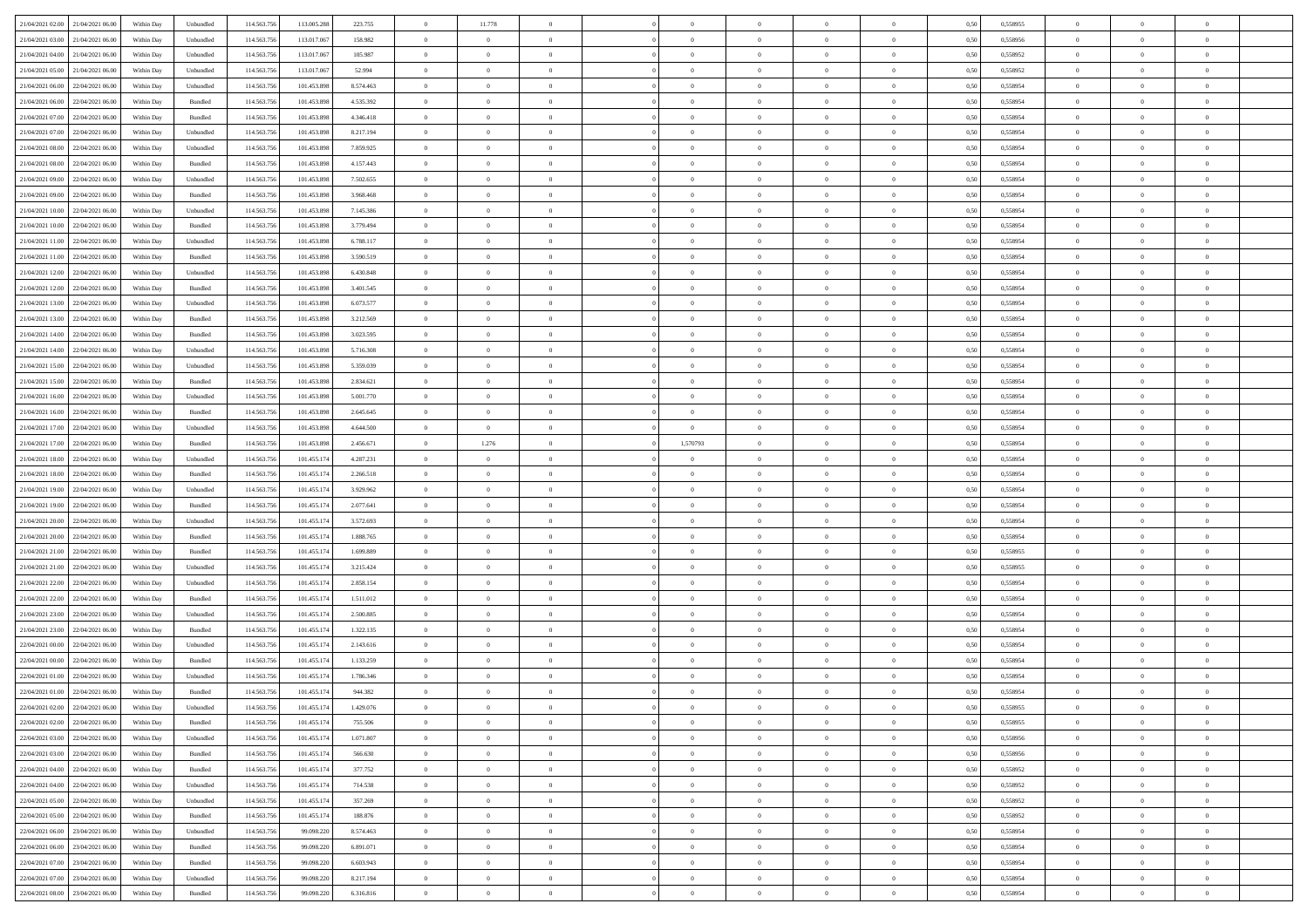| 22/04/2021 08:00 23/04/2021 06:00    | Within Day | Unbundled                   | 114.563.75  | 99.098.220  | 7.859.925 | $\overline{0}$ | $\theta$       |                | $\overline{0}$ | $\bf{0}$       | $\overline{0}$ | $\theta$       | 0,50 | 0,558954 | $\,0\,$           | $\overline{0}$ | $\bf{0}$       |  |
|--------------------------------------|------------|-----------------------------|-------------|-------------|-----------|----------------|----------------|----------------|----------------|----------------|----------------|----------------|------|----------|-------------------|----------------|----------------|--|
|                                      |            |                             |             |             |           |                |                |                |                |                |                |                |      |          |                   |                |                |  |
| 22/04/2021 09:00<br>23/04/2021 06.00 | Within Day | Bundled                     | 114.563.75  | 99.098.220  | 6.029.688 | $\bf{0}$       | $\overline{0}$ | $\overline{0}$ | $\overline{0}$ | $\bf{0}$       | $\overline{0}$ | $\bf{0}$       | 0,50 | 0,558954 | $\bf{0}$          | $\overline{0}$ | $\bf{0}$       |  |
| 22/04/2021 09:00<br>23/04/2021 06:00 | Within Day | Unbundled                   | 114.563.75  | 99.098.220  | 7.502.655 | $\overline{0}$ | $\overline{0}$ | $\overline{0}$ | $\overline{0}$ | $\,$ 0 $\,$    | $\overline{0}$ | $\overline{0}$ | 0.50 | 0.558954 | $\overline{0}$    | $\bf{0}$       | $\bf{0}$       |  |
| 22/04/2021 10:00<br>23/04/2021 06:00 | Within Day | Unbundled                   | 114.563.75  | 99.098.220  | 7.145.386 | $\overline{0}$ | $\overline{0}$ | $\overline{0}$ | $\overline{0}$ | $\,0\,$        | $\overline{0}$ | $\overline{0}$ | 0,50 | 0,558954 | $\,0\,$           | $\overline{0}$ | $\,$ 0 $\,$    |  |
| 22/04/2021 10:00<br>23/04/2021 06.00 | Within Day | Bundled                     | 114.563.75  | 99.098.220  | 5.742.560 | $\overline{0}$ | $\theta$       | $\overline{0}$ | $\overline{0}$ | $\,$ 0         | $\overline{0}$ | $\bf{0}$       | 0,50 | 0,558954 | $\bf{0}$          | $\overline{0}$ | $\bf{0}$       |  |
| 22/04/2021 11:00<br>23/04/2021 06:00 | Within Day | Bundled                     | 114,563,75  | 99.098.220  | 5.455.431 | $\overline{0}$ | $\overline{0}$ | $\overline{0}$ | $\overline{0}$ | $\bf{0}$       | $\overline{0}$ | $\overline{0}$ | 0.50 | 0.558954 | $\bf{0}$          | $\overline{0}$ | $\bf{0}$       |  |
|                                      |            |                             |             |             |           |                |                |                |                |                |                |                |      |          |                   |                |                |  |
| 22/04/2021 11:00<br>23/04/2021 06:00 | Within Day | Unbundled                   | 114.563.75  | 99.098.220  | 6.788.117 | $\overline{0}$ | $\overline{0}$ | $\overline{0}$ | $\overline{0}$ | $\bf{0}$       | $\overline{0}$ | $\overline{0}$ | 0,50 | 0,558954 | $\,0\,$           | $\overline{0}$ | $\bf{0}$       |  |
| 22/04/2021 12:00<br>23/04/2021 06.00 | Within Day | Unbundled                   | 114.563.75  | 99.098.220  | 6.430.848 | $\overline{0}$ | $\overline{0}$ | $\overline{0}$ | $\overline{0}$ | $\,$ 0         | $\overline{0}$ | $\bf{0}$       | 0,50 | 0,558954 | $\bf{0}$          | $\overline{0}$ | $\bf{0}$       |  |
| 22/04/2021 12:00<br>23/04/2021 06:00 | Within Day | Bundled                     | 114,563,75  | 99.098.220  | 5.168.303 | $\overline{0}$ | $\overline{0}$ | $\overline{0}$ | $\overline{0}$ | $\bf{0}$       | $\overline{0}$ | $\overline{0}$ | 0.50 | 0.558954 | $\overline{0}$    | $\overline{0}$ | $\bf{0}$       |  |
| 22/04/2021 13:00<br>23/04/2021 06:00 | Within Day | Unbundled                   | 114.563.756 | 99.098.220  | 6.073.577 | $\overline{0}$ | $\overline{0}$ | $\overline{0}$ | $\overline{0}$ | $\bf{0}$       | $\overline{0}$ | $\bf{0}$       | 0,50 | 0,558954 | $\,0\,$           | $\overline{0}$ | $\,$ 0 $\,$    |  |
| 22/04/2021 13:00<br>23/04/2021 06.00 | Within Day | Bundled                     | 114.563.75  | 99.098.220  | 4.881.176 | $\bf{0}$       | $\overline{0}$ | $\overline{0}$ | $\overline{0}$ | $\bf{0}$       | $\overline{0}$ | $\bf{0}$       | 0,50 | 0,558954 | $\bf{0}$          | $\overline{0}$ | $\bf{0}$       |  |
| 22/04/2021 14:00<br>23/04/2021 06:00 | Within Day | Unbundled                   | 114.563.75  | 99.098.220  | 5.716.308 | $\overline{0}$ | $\bf{0}$       | $\overline{0}$ | $\overline{0}$ | $\,$ 0 $\,$    | $\overline{0}$ | $\overline{0}$ | 0.50 | 0.558954 | $\,$ 0 $\,$       | $\bf{0}$       | $\bf{0}$       |  |
| 22/04/2021 14:00<br>23/04/2021 06:00 | Within Day | Bundled                     | 114.563.75  | 99.098.220  | 4.594.048 | $\overline{0}$ | $\overline{0}$ | $\overline{0}$ | $\overline{0}$ | $\,$ 0         | $\overline{0}$ | $\overline{0}$ | 0,50 | 0,558954 | $\,0\,$           | $\overline{0}$ | $\,$ 0 $\,$    |  |
|                                      |            |                             |             |             |           |                |                |                |                |                |                |                |      |          |                   |                |                |  |
| 22/04/2021 15:00<br>23/04/2021 06.00 | Within Day | Unbundled                   | 114.563.75  | 99.098.220  | 5.359.039 | $\bf{0}$       | $\overline{0}$ | $\overline{0}$ | $\overline{0}$ | $\,$ 0         | $\overline{0}$ | $\bf{0}$       | 0,50 | 0,558954 | $\bf{0}$          | $\overline{0}$ | $\bf{0}$       |  |
| 22/04/2021 15:00<br>23/04/2021 06:00 | Within Day | Bundled                     | 114,563,75  | 99.098.220  | 4.306.920 | $\overline{0}$ | 368.075        | $\overline{0}$ | 1,570841       | $\bf{0}$       | $\overline{0}$ | $\overline{0}$ | 0.50 | 0.558954 | $\bf{0}$          | $\overline{0}$ | $\bf{0}$       |  |
| 22/04/2021 16:00<br>23/04/2021 06:00 | Within Day | Unbundled                   | 114.563.75  | 99.466.294  | 5.001.770 | $\overline{0}$ | $\overline{0}$ | $\overline{0}$ | $\overline{0}$ | $\bf{0}$       | $\overline{0}$ | $\overline{0}$ | 0,50 | 0,558954 | $\,0\,$           | $\overline{0}$ | $\bf{0}$       |  |
| 22/04/2021 16:00<br>23/04/2021 06.00 | Within Day | Bundled                     | 114.563.75  | 99.466.294  | 3.676.255 | $\bf{0}$       | 2.860.972      | $\overline{0}$ | 1,570782       | $\,$ 0         | $\overline{0}$ | $\bf{0}$       | 0,50 | 0,558954 | $\bf{0}$          | $\overline{0}$ | $\bf{0}$       |  |
| 22/04/2021 17:00<br>23/04/2021 06:00 | Within Day | Unbundled                   | 114,563,75  | 102.327.266 | 4.644.500 | $\overline{0}$ | 458.081        | $\overline{0}$ | $\overline{0}$ | $\overline{0}$ | $\overline{0}$ | $\overline{0}$ | 0.50 | 0.558954 | $\overline{0}$    | $\bf{0}$       | $\bf{0}$       |  |
| 22/04/2021 17:00<br>23/04/2021 06:00 | Within Day | Bundled                     | 114.563.75  | 102.327.266 | 757.048   | $\overline{0}$ | 637.997        | $\overline{0}$ | 1,570793       | $\bf{0}$       | $\overline{0}$ | $\bf{0}$       | 0,50 | 0,558954 | $\overline{0}$    | $\overline{0}$ | $\bf{0}$       |  |
|                                      |            |                             |             |             |           |                |                |                |                |                |                |                |      |          |                   | $\overline{0}$ | $\bf{0}$       |  |
| 22/04/2021 18:00<br>23/04/2021 06.00 | Within Day | Bundled                     | 114.563.75  | 103.423.343 | 109.895   | $\overline{0}$ | 109.895        | $\overline{0}$ | 1,570807       | 0,305645       | $\overline{0}$ | $\bf{0}$       | 0,50 | 0,558954 | 0,152822          |                |                |  |
| 22/04/2021 18:00<br>23/04/2021 06:00 | Within Day | Unbundled                   | 114.563.75  | 103.423.343 | 3.864.387 | $\overline{0}$ | $\overline{0}$ | $\overline{0}$ | $\overline{0}$ | $\overline{0}$ | $\overline{0}$ | $\overline{0}$ | 0.50 | 0.558954 | $\overline{0}$    | $\bf{0}$       | $\bf{0}$       |  |
| 22/04/2021 19:00<br>23/04/2021 06:00 | Within Day | Unbundled                   | 114.563.75  | 103.533.238 | 3.542.355 | $\overline{0}$ | $\overline{0}$ | $\overline{0}$ | $\overline{0}$ | $\bf{0}$       | $\overline{0}$ | $\overline{0}$ | 0,50 | 0,558954 | $\,0\,$           | $\overline{0}$ | $\,$ 0 $\,$    |  |
| 22/04/2021 20:00<br>23/04/2021 06.00 | Within Day | Unbundled                   | 114.563.75  | 103.533.238 | 3.220.323 | $\overline{0}$ | $\overline{0}$ | $\overline{0}$ | $\overline{0}$ | $\,$ 0         | $\overline{0}$ | $\bf{0}$       | 0,50 | 0,558954 | $\bf{0}$          | $\overline{0}$ | $\bf{0}$       |  |
| 22/04/2021 21:00<br>23/04/2021 06:00 | Within Day | Unbundled                   | 114.563.75  | 103.533.238 | 2.898.290 | $\overline{0}$ | $\overline{0}$ | $\overline{0}$ | $\overline{0}$ | $\bf{0}$       | $\overline{0}$ | $\overline{0}$ | 0.50 | 0.558955 | $\bf{0}$          | $\overline{0}$ | $\bf{0}$       |  |
| 22/04/2021 22:00<br>23/04/2021 06:00 | Within Day | Unbundled                   | 114.563.75  | 103.533.238 | 2.576.258 | $\overline{0}$ | $\overline{0}$ | $\overline{0}$ | $\overline{0}$ | $\bf{0}$       | $\overline{0}$ | $\overline{0}$ | 0,50 | 0,558954 | $\,0\,$           | $\overline{0}$ | $\bf{0}$       |  |
| 22/04/2021 23:00<br>23/04/2021 06.00 | Within Day | Unbundled                   | 114.563.75  | 103.533.238 | 2.254.225 | $\overline{0}$ | $\theta$       | $\overline{0}$ | $\overline{0}$ | $\,$ 0         | $\overline{0}$ | $\bf{0}$       | 0,50 | 0,558954 | $\bf{0}$          | $\overline{0}$ | $\bf{0}$       |  |
| 23/04/2021 00:00<br>23/04/2021 06:00 | Within Day | Unbundled                   | 114,563,75  | 103.533.238 | 1.932.194 | $\overline{0}$ | $\overline{0}$ | $\overline{0}$ | $\overline{0}$ | $\bf{0}$       | $\overline{0}$ | $\overline{0}$ | 0.50 | 0.558954 | $\overline{0}$    | $\overline{0}$ | $\bf{0}$       |  |
|                                      |            |                             |             |             |           |                |                |                |                |                |                |                |      |          |                   |                |                |  |
| 23/04/2021 01:00<br>23/04/2021 06:00 | Within Day | Unbundled                   | 114.563.75  | 103.533.238 | 1.610.161 | $\overline{0}$ | $\overline{0}$ | $\overline{0}$ | $\overline{0}$ | $\bf{0}$       | $\overline{0}$ | $\overline{0}$ | 0,50 | 0,558954 | $\,0\,$           | $\overline{0}$ | $\bf{0}$       |  |
| 23/04/2021 02:00<br>23/04/2021 06.00 | Within Day | Unbundled                   | 114.563.75  | 103.533.238 | 1.288.129 | $\overline{0}$ | $\overline{0}$ | $\overline{0}$ | $\overline{0}$ | $\bf{0}$       | $\overline{0}$ | $\bf{0}$       | 0,50 | 0,558955 | $\bf{0}$          | $\overline{0}$ | $\bf{0}$       |  |
| 23/04/2021 03:00<br>23/04/2021 06:00 | Within Day | Unbundled                   | 114.563.75  | 103.533.238 | 966,096   | $\overline{0}$ | $\bf{0}$       | $\overline{0}$ | $\overline{0}$ | $\,$ 0 $\,$    | $\overline{0}$ | $\mathbf{0}$   | 0.50 | 0.558956 | $\,$ 0 $\,$       | $\bf{0}$       | $\bf{0}$       |  |
| 23/04/2021 04:00<br>23/04/2021 06:00 | Within Day | Unbundled                   | 114.563.75  | 103.533.238 | 644.065   | $\overline{0}$ | $\overline{0}$ | $\overline{0}$ | $\overline{0}$ | $\overline{0}$ | $\overline{0}$ | $\overline{0}$ | 0.50 | 0,558952 | $\mathbf{0}$      | $\overline{0}$ | $\bf{0}$       |  |
| 23/04/2021 05:00<br>23/04/2021 06.00 | Within Day | Unbundled                   | 114.563.75  | 103.533.238 | 322.032   | $\overline{0}$ | $\overline{0}$ | $\overline{0}$ | $\overline{0}$ | $\bf{0}$       | $\overline{0}$ | $\bf{0}$       | 0,50 | 0,558952 | $\bf{0}$          | $\overline{0}$ | $\bf{0}$       |  |
| 23/04/2021 06:00<br>24/04/2021 06:00 | Within Day | Bundled                     | 114,563,75  | 97.753.127  | 6.891.071 | $\overline{0}$ | $\overline{0}$ | $\overline{0}$ | $\overline{0}$ | $\bf{0}$       | $\overline{0}$ | $\overline{0}$ | 0.50 | 0.558954 | $\bf{0}$          | $\overline{0}$ | $\bf{0}$       |  |
| 23/04/2021 06:00<br>24/04/2021 06:00 | Within Dav | Unbundled                   | 114.563.75  | 97.753.127  | 9.919.556 | $\overline{0}$ | $\overline{0}$ | $\Omega$       | $\Omega$       | $\overline{0}$ | $\overline{0}$ | $\overline{0}$ | 0.50 | 0,558954 | $\mathbf{0}$      | $\overline{0}$ | $\overline{0}$ |  |
|                                      |            |                             |             |             |           |                |                |                |                |                |                |                |      |          |                   |                |                |  |
| 23/04/2021 07:00<br>24/04/2021 06.00 | Within Day | Unbundled                   | 114.563.75  | 97.753.127  | 9.506.241 | $\bf{0}$       | $\overline{0}$ | $\overline{0}$ | $\overline{0}$ | $\bf{0}$       | $\overline{0}$ | $\bf{0}$       | 0,50 | 0,558954 | $\bf{0}$          | $\overline{0}$ | $\bf{0}$       |  |
| 23/04/2021 07:00<br>24/04/2021 06:00 | Within Day | Bundled                     | 114.563.75  | 97.753.127  | 6.603.943 | $\overline{0}$ | $\overline{0}$ | $\overline{0}$ | $\overline{0}$ | $\bf{0}$       | $\overline{0}$ | $\overline{0}$ | 0.50 | 0.558954 | $\overline{0}$    | $\bf{0}$       | $\bf{0}$       |  |
| 23/04/2021 08:00<br>24/04/2021 06:00 | Within Day | Unbundled                   | 114.563.75  | 97.753.127  | 9.092.926 | $\overline{0}$ | $\overline{0}$ | $\overline{0}$ | $\overline{0}$ | $\overline{0}$ | $\overline{0}$ | $\overline{0}$ | 0.50 | 0,558954 | $\mathbf{0}$      | $\overline{0}$ | $\overline{0}$ |  |
| 23/04/2021 08:00<br>24/04/2021 06.00 | Within Day | Bundled                     | 114.563.75  | 97.753.127  | 6.316.816 | $\overline{0}$ | $\overline{0}$ | $\overline{0}$ | $\bf{0}$       | $\bf{0}$       | $\overline{0}$ | $\bf{0}$       | 0,50 | 0,558954 | $\bf{0}$          | $\overline{0}$ | $\bf{0}$       |  |
| 23/04/2021 09:00<br>24/04/2021 06:00 | Within Day | Unbundled                   | 114.563.75  | 97.753.127  | 8.679.611 | $\overline{0}$ | $\overline{0}$ | $\overline{0}$ | $\overline{0}$ | $\,$ 0 $\,$    | $\overline{0}$ | $\overline{0}$ | 0.50 | 0.558954 | $\overline{0}$    | $\bf{0}$       | $\bf{0}$       |  |
| 23/04/2021 09:00<br>24/04/2021 06:00 | Within Day | Bundled                     | 114.563.75  | 97.753.127  | 6.029.688 | $\overline{0}$ | $\overline{0}$ | $\theta$       | $\overline{0}$ | $\overline{0}$ | $\overline{0}$ | $\overline{0}$ | 0.50 | 0,558954 | $\mathbf{0}$      | $\overline{0}$ | $\overline{0}$ |  |
| 23/04/2021 10:00<br>24/04/2021 06.00 | Within Day | Unbundled                   | 114.563.75  | 97.753.127  | 8.266.296 | $\bf{0}$       | $\overline{0}$ | $\overline{0}$ | $\overline{0}$ | $\bf{0}$       | $\overline{0}$ | $\bf{0}$       | 0,50 | 0,558954 | $\bf{0}$          | $\overline{0}$ | $\bf{0}$       |  |
| 23/04/2021 10:00<br>24/04/2021 06:00 |            | Bundled                     | 114,563,75  | 97.753.127  | 5.742.560 | $\overline{0}$ | $\overline{0}$ | $\overline{0}$ | $\overline{0}$ | $\bf{0}$       | $\overline{0}$ | $\overline{0}$ | 0.50 | 0.558954 | $\bf{0}$          | $\overline{0}$ | $\bf{0}$       |  |
|                                      | Within Day |                             |             |             |           |                |                |                |                |                |                |                |      |          |                   |                |                |  |
| 23/04/2021 11:00<br>24/04/2021 06:00 | Within Day | Unbundled                   | 114.563.75  | 97.753.127  | 7.852.982 | $\overline{0}$ | $\theta$       | $\Omega$       | $\Omega$       | $\mathbf{0}$   | $\overline{0}$ | $\overline{0}$ | 0.50 | 0,558954 | $\theta$          | $\overline{0}$ | $\overline{0}$ |  |
| 23/04/2021 11:00<br>24/04/2021 06:00 | Within Day | Bundled                     | 114.563.75  | 97.753.127  | 5.455.431 | $\overline{0}$ | $\overline{0}$ | $\overline{0}$ | $\bf{0}$       | $\,$ 0         | $\overline{0}$ | $\bf{0}$       | 0,50 | 0,558954 | $\bf{0}$          | $\overline{0}$ | $\bf{0}$       |  |
| 23/04/2021 12:00 24/04/2021 06:00    | Within Day | $\ensuremath{\mathsf{Unb}}$ | 114.563.756 | 97.753.127  | 7.439.667 | $\bf{0}$       | $\bf{0}$       |                |                | $\bf{0}$       | $\,$ 0 $\,$    |                | 0,50 | 0.558954 | $\bf{0}$          | $\Omega$       |                |  |
| 23/04/2021 12:00 24/04/2021 06:00    | Within Day | Bundled                     | 114.563.756 | 97.753.127  | 5.168.303 | $\theta$       | $\overline{0}$ | $\Omega$       | $\Omega$       | $\overline{0}$ | $\overline{0}$ | $\mathbf{0}$   | 0,50 | 0,558954 | $\theta$          | $\overline{0}$ | $\bf{0}$       |  |
| 23/04/2021 13:00<br>24/04/2021 06:00 | Within Day | Bundled                     | 114.563.75  | 97.753.127  | 4.881.176 | $\overline{0}$ | $\bf{0}$       | $\overline{0}$ | $\bf{0}$       | $\overline{0}$ | $\overline{0}$ | $\mathbf{0}$   | 0,50 | 0,558954 | $\overline{0}$    | $\bf{0}$       | $\bf{0}$       |  |
| 23/04/2021 13:00 24/04/2021 06:00    | Within Day | Unbundled                   | 114,563,756 | 97.753.127  | 7.026.352 | $\overline{0}$ | $\overline{0}$ | $\overline{0}$ | $\overline{0}$ | $\overline{0}$ | $\overline{0}$ | $\mathbf{0}$   | 0.50 | 0.558954 | $\hspace{0.1mm}0$ | $\,$ 0 $\,$    | $\,$ 0 $\,$    |  |
| 23/04/2021 14:00 24/04/2021 06:00    | Within Day | Unbundled                   | 114.563.756 | 97.753.127  | 6.613.037 | $\overline{0}$ | $\overline{0}$ | $\overline{0}$ | $\overline{0}$ | $\overline{0}$ | $\overline{0}$ | $\overline{0}$ | 0,50 | 0,558954 | $\theta$          | $\overline{0}$ | $\bf{0}$       |  |
|                                      |            |                             |             |             |           |                |                |                |                |                |                |                |      |          |                   |                |                |  |
| 23/04/2021 14:00<br>24/04/2021 06:00 | Within Day | Bundled                     | 114.563.75  | 97.753.127  | 4.594.048 | $\overline{0}$ | $\overline{0}$ | $\overline{0}$ | $\overline{0}$ | $\bf{0}$       | $\overline{0}$ | $\bf{0}$       | 0,50 | 0,558954 | $\overline{0}$    | $\bf{0}$       | $\bf{0}$       |  |
| 23/04/2021 15:00 24/04/2021 06:00    | Within Day | Unbundled                   | 114.563.756 | 97.753.127  | 6.199.722 | $\overline{0}$ | $\overline{0}$ | $\overline{0}$ | $\overline{0}$ | $\,$ 0 $\,$    | $\overline{0}$ | $\overline{0}$ | 0.50 | 0.558954 | $\overline{0}$    | $\overline{0}$ | $\bf{0}$       |  |
| 23/04/2021 15:00 24/04/2021 06:00    | Within Dav | Bundled                     | 114.563.756 | 97.753.127  | 4.306.920 | $\overline{0}$ | $\overline{0}$ | $\overline{0}$ | $\overline{0}$ | $\mathbf{0}$   | $\overline{0}$ | $\overline{0}$ | 0,50 | 0,558954 | $\overline{0}$    | $\overline{0}$ | $\bf{0}$       |  |
| 23/04/2021 16:00<br>24/04/2021 06:00 | Within Day | Unbundled                   | 114.563.75  | 97.753.127  | 5.786.408 | $\overline{0}$ | $\,$ 0         | $\overline{0}$ | $\bf{0}$       | $\,$ 0 $\,$    | $\overline{0}$ | $\mathbf{0}$   | 0,50 | 0,558954 | $\overline{0}$    | $\,$ 0 $\,$    | $\bf{0}$       |  |
| 23/04/2021 16:00 24/04/2021 06:00    | Within Day | Bundled                     | 114.563.75  | 97.753.127  | 4.019.791 | $\overline{0}$ | $\overline{0}$ | $\overline{0}$ | $\overline{0}$ | $\,$ 0 $\,$    | $\overline{0}$ | $\mathbf{0}$   | 0.50 | 0.558954 | $\overline{0}$    | $\,$ 0 $\,$    | $\bf{0}$       |  |
| 23/04/2021 17:00 24/04/2021 06:00    | Within Dav | Unbundled                   | 114.563.756 | 97.753.127  | 5.373.093 | $\overline{0}$ | $\overline{0}$ | $\overline{0}$ | $\overline{0}$ | $\overline{0}$ | $\overline{0}$ | $\overline{0}$ | 0,50 | 0,558954 | $\overline{0}$    | $\overline{0}$ | $\bf{0}$       |  |
| 23/04/2021 17:00<br>24/04/2021 06:00 | Within Day | Bundled                     | 114.563.75  | 97.753.127  | 3.732.663 | $\overline{0}$ | $\overline{0}$ | $\overline{0}$ | $\overline{0}$ | $\bf{0}$       | $\overline{0}$ | $\bf{0}$       | 0,50 | 0,558954 | $\overline{0}$    | $\bf{0}$       | $\bf{0}$       |  |
|                                      |            |                             |             |             |           |                |                |                |                |                |                |                |      |          |                   |                |                |  |
| 23/04/2021 18:00 24/04/2021 06:00    | Within Day | Unbundled                   | 114.563.756 | 97.753.127  | 4.959.777 | $\overline{0}$ | $\bf{0}$       | $\overline{0}$ | $\overline{0}$ | $\,$ 0 $\,$    | $\overline{0}$ | $\overline{0}$ | 0,50 | 0,558954 | $\,$ 0 $\,$       | $\,$ 0 $\,$    | $\bf{0}$       |  |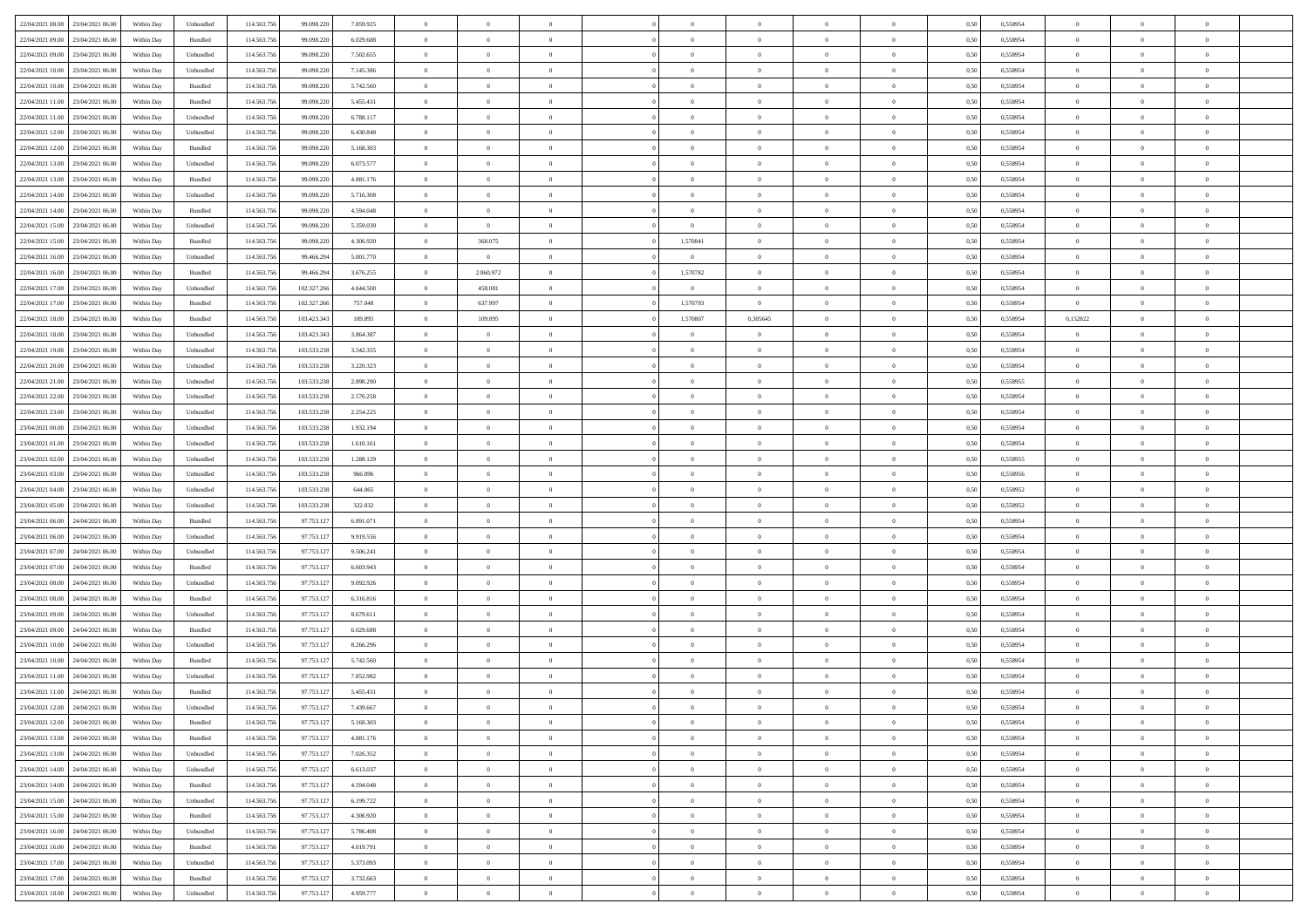|                                      |            |                             |             |            |            | $\overline{0}$ | $\overline{0}$ |                | $\overline{0}$ | $\theta$       |                | $\theta$       |      |          | $\theta$       | $\theta$       | $\overline{0}$ |  |
|--------------------------------------|------------|-----------------------------|-------------|------------|------------|----------------|----------------|----------------|----------------|----------------|----------------|----------------|------|----------|----------------|----------------|----------------|--|
| 23/04/2021 18:00 24/04/2021 06:00    | Within Day | Bundled                     | 114.563.75  | 97.753.127 | 3.445.536  |                |                |                |                |                |                |                | 0,50 | 0,558954 |                |                |                |  |
| 23/04/2021 19:00<br>24/04/2021 06.00 | Within Day | Bundled                     | 114.563.75  | 97.753.12  | 3.158.408  | $\bf{0}$       | $\bf{0}$       | $\bf{0}$       | $\bf{0}$       | $\overline{0}$ | $\overline{0}$ | $\bf{0}$       | 0,50 | 0,558954 | $\,$ 0 $\,$    | $\bf{0}$       | $\overline{0}$ |  |
| 23/04/2021 19:00<br>24/04/2021 06:00 | Within Day | Unbundled                   | 114,563,75  | 97.753.127 | 4.546.463  | $\overline{0}$ | $\bf{0}$       | $\overline{0}$ | $\overline{0}$ | $\overline{0}$ | $\overline{0}$ | $\bf{0}$       | 0.50 | 0.558954 | $\overline{0}$ | $\overline{0}$ | $\bf{0}$       |  |
| 23/04/2021 20:00<br>24/04/2021 06:00 | Within Day | Unbundled                   | 114.563.75  | 97.753.127 | 4.133.148  | $\overline{0}$ | $\overline{0}$ | $\overline{0}$ | $\overline{0}$ | $\theta$       | $\overline{0}$ | $\bf{0}$       | 0,50 | 0,558954 | $\theta$       | $\theta$       | $\overline{0}$ |  |
| 23/04/2021 20:00<br>24/04/2021 06.00 | Within Day | Bundled                     | 114.563.75  | 97.753.12  | 2.871.280  | $\bf{0}$       | $\overline{0}$ | $\bf{0}$       | $\overline{0}$ | $\bf{0}$       | $\overline{0}$ | $\bf{0}$       | 0,50 | 0,558954 | $\,$ 0 $\,$    | $\bf{0}$       | $\overline{0}$ |  |
|                                      |            |                             |             |            |            |                |                |                |                |                |                |                |      |          |                |                |                |  |
| 23/04/2021 21:00<br>24/04/2021 06:00 | Within Day | Unbundled                   | 114,563,75  | 97.753.127 | 3.719.833  | $\overline{0}$ | $\bf{0}$       | $\overline{0}$ | $\bf{0}$       | $\overline{0}$ | $\overline{0}$ | $\bf{0}$       | 0.50 | 0.558955 | $\,$ 0 $\,$    | $\theta$       | $\overline{0}$ |  |
| 23/04/2021 21:00<br>24/04/2021 06:00 | Within Day | Bundled                     | 114.563.75  | 97.753.127 | 2.584.151  | $\overline{0}$ | $\overline{0}$ | $\overline{0}$ | $\overline{0}$ | $\overline{0}$ | $\overline{0}$ | $\bf{0}$       | 0,50 | 0,558955 | $\,$ 0 $\,$    | $\theta$       | $\overline{0}$ |  |
| 23/04/2021 22:00<br>24/04/2021 06.00 | Within Day | Unbundled                   | 114.563.75  | 97.753.12  | 3.306.518  | $\bf{0}$       | $\bf{0}$       | $\bf{0}$       | $\bf{0}$       | $\overline{0}$ | $\overline{0}$ | $\bf{0}$       | 0,50 | 0,558954 | $\,$ 0 $\,$    | $\bf{0}$       | $\overline{0}$ |  |
| 23/04/2021 22.00<br>24/04/2021 06:00 | Within Day | Bundled                     | 114,563,75  | 97.753.127 | 2.297.023  | $\overline{0}$ | $\bf{0}$       | $\overline{0}$ | $\bf{0}$       | $\overline{0}$ | $\overline{0}$ | $\bf{0}$       | 0.50 | 0.558954 | $\bf{0}$       | $\overline{0}$ | $\overline{0}$ |  |
| 23/04/2021 23:00<br>24/04/2021 06:00 | Within Day | Unbundled                   | 114.563.756 | 97.753.127 | 2.893.203  | $\bf{0}$       | $\bf{0}$       | $\overline{0}$ | $\overline{0}$ | $\overline{0}$ | $\overline{0}$ | $\bf{0}$       | 0,50 | 0,558954 | $\,$ 0 $\,$    | $\,$ 0 $\,$    | $\overline{0}$ |  |
| 23/04/2021 23:00<br>24/04/2021 06.00 | Within Day | Bundled                     | 114.563.75  | 97.753.127 | 2.009.896  | $\bf{0}$       | $\bf{0}$       | $\bf{0}$       | $\bf{0}$       | $\overline{0}$ | $\overline{0}$ | $\bf{0}$       | 0,50 | 0,558954 | $\,$ 0 $\,$    | $\bf{0}$       | $\overline{0}$ |  |
| 24/04/2021 00:00<br>24/04/2021 06:00 | Within Day | Unbundled                   | 114,563,75  | 97.753.127 | 2.479.889  | $\overline{0}$ | $\bf{0}$       | $\overline{0}$ | $\overline{0}$ | $\overline{0}$ | $\overline{0}$ | $\bf{0}$       | 0.50 | 0.558954 | $\bf{0}$       | $\,$ 0 $\,$    | $\,$ 0         |  |
|                                      |            |                             |             |            |            | $\overline{0}$ |                | $\overline{0}$ | $\theta$       | $\theta$       | $\overline{0}$ |                |      |          | $\,$ 0 $\,$    | $\theta$       |                |  |
| 24/04/2021 00:00<br>24/04/2021 06:00 | Within Day | Bundled                     | 114.563.75  | 97.753.127 | 1.722.768  |                | $\bf{0}$       |                |                |                |                | $\bf{0}$       | 0,50 | 0,558954 |                |                | $\overline{0}$ |  |
| 24/04/2021 01:00<br>24/04/2021 06.00 | Within Day | Unbundled                   | 114.563.75  | 97.753.12  | 2.066.574  | $\bf{0}$       | $\bf{0}$       | $\bf{0}$       | $\bf{0}$       | $\overline{0}$ | $\overline{0}$ | $\bf{0}$       | 0,50 | 0,558954 | $\,$ 0 $\,$    | $\bf{0}$       | $\overline{0}$ |  |
| 24/04/2021 01:00<br>24/04/2021 06:00 | Within Day | Bundled                     | 114,563,75  | 97.753.127 | 1.435.640  | $\overline{0}$ | $\bf{0}$       | $\overline{0}$ | $\bf{0}$       | $\overline{0}$ | $\overline{0}$ | $\bf{0}$       | 0.50 | 0.558954 | $\,$ 0 $\,$    | $\bf{0}$       | $\overline{0}$ |  |
| 24/04/2021 02:00<br>24/04/2021 06:00 | Within Day | Bundled                     | 114.563.75  | 97.753.127 | 1.148.511  | $\overline{0}$ | $\overline{0}$ | $\overline{0}$ | $\overline{0}$ | $\overline{0}$ | $\overline{0}$ | $\bf{0}$       | 0,50 | 0,558955 | $\theta$       | $\theta$       | $\overline{0}$ |  |
| 24/04/2021 02:00<br>24/04/2021 06.00 | Within Day | Unbundled                   | 114.563.75  | 97.753.12  | 1.653.258  | $\bf{0}$       | $\bf{0}$       | $\bf{0}$       | $\overline{0}$ | $\overline{0}$ | $\overline{0}$ | $\bf{0}$       | 0,50 | 0,558955 | $\,$ 0 $\,$    | $\bf{0}$       | $\overline{0}$ |  |
| 24/04/2021 03:00<br>24/04/2021 06:00 | Within Day | Unbundled                   | 114,563,75  | 97.753.127 | 1.239.944  | $\overline{0}$ | $\bf{0}$       | $\overline{0}$ | $\bf{0}$       | $\bf{0}$       | $\overline{0}$ | $\bf{0}$       | 0.50 | 0.558956 | $\bf{0}$       | $\overline{0}$ | $\bf{0}$       |  |
| 24/04/2021 03:00<br>24/04/2021 06:00 | Within Day | Bundled                     | 114.563.75  | 97.753.127 | 861.383    | $\bf{0}$       | $\bf{0}$       | $\overline{0}$ | $\overline{0}$ | $\overline{0}$ | $\overline{0}$ | $\bf{0}$       | 0,50 | 0,558956 | $\,$ 0 $\,$    | $\bf{0}$       | $\overline{0}$ |  |
| 24/04/2021 04:00<br>24/04/2021 06.00 | Within Day | Unbundled                   | 114.563.75  | 97.753.12  | 826.629    | $\bf{0}$       | $\bf{0}$       | $\bf{0}$       | $\bf{0}$       | $\overline{0}$ | $\overline{0}$ | $\bf{0}$       | 0,50 | 0,558952 | $\,$ 0 $\,$    | $\bf{0}$       | $\overline{0}$ |  |
|                                      |            |                             |             |            |            |                |                |                |                |                |                |                |      |          |                |                |                |  |
| 24/04/2021 04:00<br>24/04/2021 06:00 | Within Day | Bundled                     | 114,563,75  | 97.753.127 | 574.256    | $\overline{0}$ | $\bf{0}$       | $\overline{0}$ | $\overline{0}$ | $\bf{0}$       | $\overline{0}$ | $\bf{0}$       | 0.50 | 0.558952 | $\,$ 0 $\,$    | $\,$ 0 $\,$    | $\,$ 0         |  |
| 24/04/2021 05:00<br>24/04/2021 06:00 | Within Day | Unbundled                   | 114.563.75  | 97.753.127 | 413.315    | $\overline{0}$ | $\overline{0}$ | $\overline{0}$ | $\overline{0}$ | $\theta$       | $\overline{0}$ | $\bf{0}$       | 0,50 | 0,558952 | $\theta$       | $\theta$       | $\overline{0}$ |  |
| 24/04/2021 05:00<br>24/04/2021 06.00 | Within Day | Bundled                     | 114.563.75  | 97.753.12  | 287.128    | $\bf{0}$       | $\bf{0}$       | $\bf{0}$       | $\bf{0}$       | $\overline{0}$ | $\overline{0}$ | $\bf{0}$       | 0,50 | 0,558952 | $\,$ 0 $\,$    | $\bf{0}$       | $\overline{0}$ |  |
| 24/04/2021 06:00<br>25/04/2021 06:00 | Within Day | Unbundled                   | 114,563,75  | 94.751.507 | 12.909.273 | $\overline{0}$ | $\bf{0}$       | $\overline{0}$ | $\bf{0}$       | $\overline{0}$ | $\overline{0}$ | $\bf{0}$       | 0.50 | 0.558954 | $\bf{0}$       | $\overline{0}$ | $\overline{0}$ |  |
| 24/04/2021 06:00<br>25/04/2021 06:00 | Within Day | Bundled                     | 114.563.75  | 94.751.507 | 6.902.975  | $\overline{0}$ | $\overline{0}$ | $\overline{0}$ | $\overline{0}$ | $\overline{0}$ | $\overline{0}$ | $\bf{0}$       | 0,50 | 0,558954 | $\,$ 0 $\,$    | $\theta$       | $\overline{0}$ |  |
| 24/04/2021 07:00<br>25/04/2021 06.00 | Within Day | Unbundled                   | 114.563.75  | 94.751.50  | 12.371.387 | $\bf{0}$       | $\overline{0}$ | $\bf{0}$       | $\overline{0}$ | $\overline{0}$ | $\overline{0}$ | $\bf{0}$       | 0,50 | 0,558954 | $\,$ 0 $\,$    | $\bf{0}$       | $\overline{0}$ |  |
| 24/04/2021 07:00<br>25/04/2021 06:00 | Within Day | Bundled                     | 114,563,75  | 94.751.50  | 6.615.351  | $\overline{0}$ | $\bf{0}$       | $\overline{0}$ | $\bf{0}$       | $\overline{0}$ | $\overline{0}$ | $\bf{0}$       | 0.50 | 0.558954 | $\bf{0}$       | $\overline{0}$ | $\overline{0}$ |  |
| 24/04/2021 08:00<br>25/04/2021 06:00 | Within Day | Unbundled                   | 114.563.75  | 94.751.507 | 11.833.500 | $\overline{0}$ | $\bf{0}$       | $\overline{0}$ | $\overline{0}$ | $\overline{0}$ | $\overline{0}$ | $\bf{0}$       | 0,50 | 0,558954 | $\theta$       | $\theta$       | $\overline{0}$ |  |
|                                      |            |                             |             |            |            |                |                |                |                |                |                |                |      |          |                |                |                |  |
| 24/04/2021 08:00<br>25/04/2021 06.00 | Within Day | Bundled                     | 114.563.75  | 94.751.50  | 6.327.727  | $\bf{0}$       | $\bf{0}$       | $\bf{0}$       | $\bf{0}$       | $\overline{0}$ | $\overline{0}$ | $\bf{0}$       | 0,50 | 0,558954 | $\,$ 0 $\,$    | $\bf{0}$       | $\overline{0}$ |  |
| 24/04/2021 09:00<br>25/04/2021 06:00 | Within Day | Bundled                     | 114,563,75  | 94.751.507 | 6.040.103  | $\overline{0}$ | $\bf{0}$       | $\overline{0}$ | $\overline{0}$ | $\bf{0}$       | $\overline{0}$ | $\bf{0}$       | 0.50 | 0.558954 | $\,$ 0 $\,$    | $\,$ 0 $\,$    | $\,$ 0         |  |
| 24/04/2021 09:00<br>25/04/2021 06:00 | Within Day | Unbundled                   | 114.563.75  | 94.751.507 | 11.295.614 | $\overline{0}$ | $\overline{0}$ | $\overline{0}$ | $\overline{0}$ | $\overline{0}$ | $\overline{0}$ | $\bf{0}$       | 0.50 | 0,558954 | $\theta$       | $\theta$       | $\overline{0}$ |  |
| 24/04/2021 10:00<br>25/04/2021 06.00 | Within Day | Unbundled                   | 114.563.75  | 94.751.50  | 10.757.727 | $\bf{0}$       | $\bf{0}$       | $\bf{0}$       | $\bf{0}$       | $\overline{0}$ | $\overline{0}$ | $\bf{0}$       | 0,50 | 0,558954 | $\,$ 0 $\,$    | $\bf{0}$       | $\overline{0}$ |  |
| 24/04/2021 10:00<br>25/04/2021 06:00 | Within Day | Bundled                     | 114,563,75  | 94.751.507 | 5.752.479  | $\overline{0}$ | $\bf{0}$       | $\overline{0}$ | $\bf{0}$       | $\overline{0}$ | $\overline{0}$ | $\bf{0}$       | 0.50 | 0.558954 | $\bf{0}$       | $\bf{0}$       | $\overline{0}$ |  |
| 24/04/2021 11:00<br>25/04/2021 06:00 | Within Dav | Unbundled                   | 114.563.75  | 94.751.507 | 10.219.840 | $\overline{0}$ | $\overline{0}$ | $\overline{0}$ | $\overline{0}$ | $\overline{0}$ | $\overline{0}$ | $\bf{0}$       | 0.50 | 0,558954 | $\theta$       | $\theta$       | $\overline{0}$ |  |
| 24/04/2021 11:00<br>25/04/2021 06.00 | Within Day | Bundled                     | 114.563.75  | 94.751.507 | 5.464.855  | $\bf{0}$       | $\bf{0}$       | $\bf{0}$       | $\bf{0}$       | $\overline{0}$ | $\overline{0}$ | $\bf{0}$       | 0,50 | 0,558954 | $\,$ 0 $\,$    | $\bf{0}$       | $\overline{0}$ |  |
| 24/04/2021 12:00<br>25/04/2021 06:00 | Within Day | Unbundled                   | 114,563,75  | 94.751.50  | 9.681.954  | $\overline{0}$ | $\bf{0}$       | $\overline{0}$ | $\bf{0}$       | $\overline{0}$ | $\overline{0}$ | $\bf{0}$       | 0.50 | 0.558954 | $\bf{0}$       | $\overline{0}$ | $\bf{0}$       |  |
| 24/04/2021 12:00<br>25/04/2021 06:00 | Within Dav | Bundled                     | 114.563.75  | 94.751.507 | 5.177.231  | $\overline{0}$ | $\overline{0}$ | $\overline{0}$ | $\overline{0}$ | $\overline{0}$ | $\overline{0}$ | $\bf{0}$       | 0.50 | 0,558954 | $\theta$       | $\theta$       | $\overline{0}$ |  |
|                                      |            |                             |             |            |            |                |                |                |                |                |                |                |      |          |                |                |                |  |
| 24/04/2021 13:00<br>25/04/2021 06.00 | Within Day | Unbundled                   | 114.563.75  | 94.751.50  | 9.144.068  | $\bf{0}$       | $\bf{0}$       | $\bf{0}$       | $\bf{0}$       | $\overline{0}$ | $\bf{0}$       | $\bf{0}$       | 0,50 | 0,558954 | $\,$ 0 $\,$    | $\bf{0}$       | $\overline{0}$ |  |
| 24/04/2021 13:00<br>25/04/2021 06:00 | Within Day | Bundled                     | 114,563,75  | 94.751.507 | 4.889.606  | $\overline{0}$ | $\bf{0}$       | $\overline{0}$ | $\overline{0}$ | $\bf{0}$       | $\overline{0}$ | $\bf{0}$       | 0.50 | 0.558954 | $\,$ 0 $\,$    | $\,$ 0 $\,$    | $\,$ 0         |  |
| 24/04/2021 14:00<br>25/04/2021 06:00 | Within Day | Unbundled                   | 114.563.75  | 94.751.507 | 8.606.181  | $\overline{0}$ | $\overline{0}$ | $\overline{0}$ | $\overline{0}$ | $\overline{0}$ | $\overline{0}$ | $\bf{0}$       | 0.50 | 0,558954 | $\theta$       | $\theta$       | $\overline{0}$ |  |
| 24/04/2021 14:00<br>25/04/2021 06.00 | Within Day | Bundled                     | 114.563.75  | 94.751.50  | 4.601.983  | $\bf{0}$       | $\bf{0}$       | $\bf{0}$       | $\overline{0}$ | $\overline{0}$ | $\overline{0}$ | $\bf{0}$       | 0,50 | 0,558954 | $\,$ 0 $\,$    | $\bf{0}$       | $\overline{0}$ |  |
| 24/04/2021 15:00<br>25/04/2021 06.00 | Within Day | Unbundled                   | 114,563,75  | 94.751.50  | 8.068.295  | $\overline{0}$ | $\bf{0}$       | $\overline{0}$ | $\bf{0}$       | $\overline{0}$ | $\overline{0}$ | $\bf{0}$       | 0.50 | 0.558954 | $\bf{0}$       | $\bf{0}$       | $\overline{0}$ |  |
| 24/04/2021 15:00<br>25/04/2021 06:00 | Within Dav | Bundled                     | 114.563.75  | 94.751.507 | 4.314.359  | $\overline{0}$ | $\overline{0}$ | $\overline{0}$ | $\theta$       | $\theta$       | $\overline{0}$ | $\overline{0}$ | 0.5( | 0,558954 | $\theta$       | $\theta$       | $\overline{0}$ |  |
| 24/04/2021 16:00<br>25/04/2021 06:00 | Within Day | Bundled                     | 114.563.75  | 94.751.507 | 4.026.735  | $\bf{0}$       | $\bf{0}$       | $\bf{0}$       | $\bf{0}$       | $\bf{0}$       | $\overline{0}$ | $\bf{0}$       | 0,50 | 0,558954 | $\overline{0}$ | $\overline{0}$ | $\overline{0}$ |  |
| 24/04/2021 16:00 25/04/2021 06:00    | Within Day | $\ensuremath{\mathsf{Unb}}$ | 114.563.756 | 94.751.507 | 7.530.409  | $\bf{0}$       | $\bf{0}$       |                | $\overline{0}$ | $\bf{0}$       |                |                | 0,50 | 0.558954 | $\bf{0}$       | $\bf{0}$       |                |  |
|                                      |            |                             |             |            |            |                |                |                |                |                |                |                |      |          |                |                |                |  |
| 24/04/2021 17:00 25/04/2021 06:00    | Within Day | Unbundled                   | 114.563.756 | 94.751.507 | 6.992.522  | $\overline{0}$ | $\overline{0}$ | $\Omega$       | $\theta$       | $\overline{0}$ | $\overline{0}$ | $\bf{0}$       | 0,50 | 0,558954 | $\theta$       | $\theta$       | $\overline{0}$ |  |
| 24/04/2021 17:00<br>25/04/2021 06:00 | Within Day | Bundled                     | 114.563.75  | 94.751.507 | 3.739.111  | $\overline{0}$ | $\bf{0}$       | $\overline{0}$ | $\overline{0}$ | $\bf{0}$       | $\overline{0}$ | $\bf{0}$       | 0,50 | 0,558954 | $\bf{0}$       | $\overline{0}$ | $\bf{0}$       |  |
| 24/04/2021 18:00 25/04/2021 06:00    | Within Day | Unbundled                   | 114,563,756 | 94.751.507 | 6.454.636  | $\overline{0}$ | $\bf{0}$       | $\overline{0}$ | $\overline{0}$ | $\mathbf{0}$   | $\overline{0}$ | $\,$ 0 $\,$    | 0.50 | 0.558954 | $\overline{0}$ | $\bf{0}$       | $\,$ 0 $\,$    |  |
| 24/04/2021 18:00 25/04/2021 06:00    | Within Day | Bundled                     | 114.563.756 | 94.751.507 | 3.451.487  | $\overline{0}$ | $\overline{0}$ | $\overline{0}$ | $\overline{0}$ | $\overline{0}$ | $\overline{0}$ | $\bf{0}$       | 0,50 | 0,558954 | $\overline{0}$ | $\theta$       | $\overline{0}$ |  |
| 24/04/2021 19:00<br>25/04/2021 06:00 | Within Day | Unbundled                   | 114.563.75  | 94.751.507 | 5.916.750  | $\overline{0}$ | $\bf{0}$       | $\overline{0}$ | $\overline{0}$ | $\bf{0}$       | $\overline{0}$ | $\bf{0}$       | 0,50 | 0,558954 | $\bf{0}$       | $\overline{0}$ | $\overline{0}$ |  |
| 24/04/2021 19:00 25/04/2021 06:00    | Within Day | Bundled                     | 114.563.756 | 94.751.507 | 3.163.863  | $\overline{0}$ | $\bf{0}$       | $\overline{0}$ | $\overline{0}$ | $\bf{0}$       | $\overline{0}$ | $\bf{0}$       | 0.50 | 0.558954 | $\,$ 0 $\,$    | $\overline{0}$ | $\,$ 0         |  |
| 24/04/2021 20:00 25/04/2021 06:00    | Within Dav | Unbundled                   | 114.563.756 | 94.751.507 | 5.378.863  | $\overline{0}$ | $\overline{0}$ | $\overline{0}$ | $\overline{0}$ | $\overline{0}$ | $\overline{0}$ | $\bf{0}$       | 0.50 | 0,558954 | $\overline{0}$ | $\theta$       | $\overline{0}$ |  |
| 24/04/2021 20:00<br>25/04/2021 06:00 | Within Day | Bundled                     | 114.563.75  | 94.751.507 | 2.876.239  | $\overline{0}$ | $\overline{0}$ | $\overline{0}$ | $\overline{0}$ | $\overline{0}$ | $\overline{0}$ | $\bf{0}$       | 0,50 | 0,558954 | $\bf{0}$       | $\overline{0}$ | $\,$ 0         |  |
|                                      |            |                             |             |            |            |                |                |                |                |                |                |                |      |          |                |                |                |  |
| 24/04/2021 21:00 25/04/2021 06:00    | Within Day | Unbundled                   | 114.563.75  | 94.751.507 | 4.840.977  | $\overline{0}$ | $\overline{0}$ | $\overline{0}$ | $\overline{0}$ | $\overline{0}$ | $\overline{0}$ | $\bf{0}$       | 0.50 | 0.558955 | $\mathbf{0}$   | $\bf{0}$       | $\,$ 0         |  |
| 24/04/2021 21:00 25/04/2021 06:00    | Within Dav | Bundled                     | 114.563.756 | 94.751.507 | 2.588.616  | $\overline{0}$ | $\overline{0}$ | $\overline{0}$ | $\overline{0}$ | $\overline{0}$ | $\overline{0}$ | $\bf{0}$       | 0,50 | 0,558955 | $\overline{0}$ | $\theta$       | $\overline{0}$ |  |
| 24/04/2021 22.00<br>25/04/2021 06:00 | Within Day | Bundled                     | 114.563.75  | 94.751.507 | 2.300.991  | $\overline{0}$ | $\bf{0}$       | $\overline{0}$ | $\bf{0}$       | $\overline{0}$ | $\overline{0}$ | $\bf{0}$       | 0,50 | 0,558954 | $\bf{0}$       | $\,$ 0 $\,$    | $\bf{0}$       |  |
| 24/04/2021 22:00 25/04/2021 06:00    | Within Day | ${\sf Unbundred}$           | 114.563.756 | 94.751.507 | 4.303.091  | $\overline{0}$ | $\bf{0}$       | $\overline{0}$ | $\overline{0}$ | $\,$ 0 $\,$    | $\overline{0}$ | $\bf{0}$       | 0,50 | 0,558954 | $\overline{0}$ | $\,$ 0 $\,$    | $\,$ 0 $\,$    |  |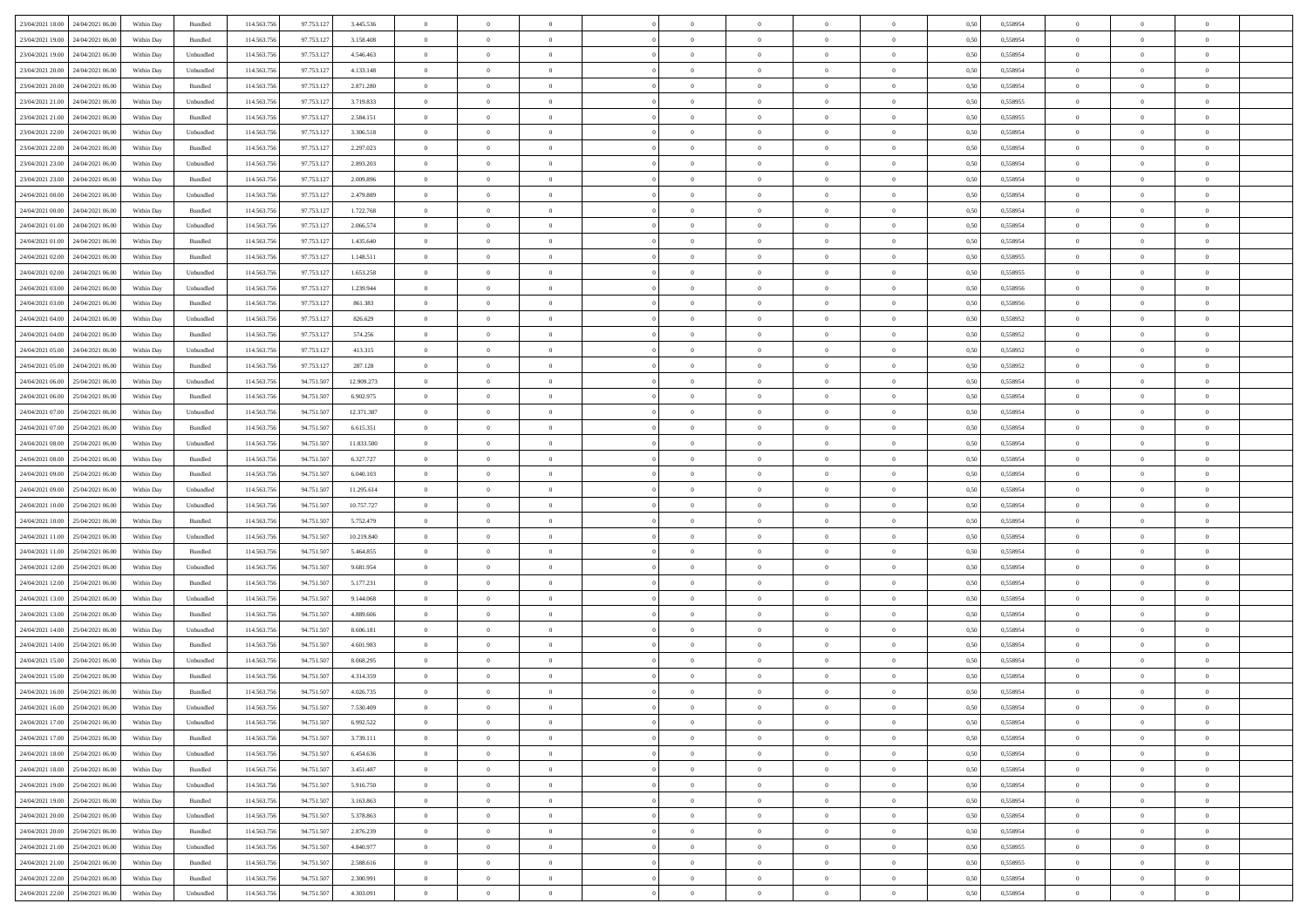| 24/04/2021 23.00 25/04/2021 06:00    | Within Day | Unbundled                   | 114.563.75  | 94.751.507 | 3.765.204  | $\overline{0}$ | $\overline{0}$ |                | $\overline{0}$ | $\theta$       |                | $\theta$       | 0,50 | 0,558954 | $\theta$       | $\theta$       | $\overline{0}$ |  |
|--------------------------------------|------------|-----------------------------|-------------|------------|------------|----------------|----------------|----------------|----------------|----------------|----------------|----------------|------|----------|----------------|----------------|----------------|--|
| 24/04/2021 23:00<br>25/04/2021 06.00 | Within Day | Bundled                     | 114.563.75  | 94.751.50  | 2.013.367  | $\bf{0}$       | $\bf{0}$       | $\bf{0}$       | $\bf{0}$       | $\overline{0}$ | $\overline{0}$ | $\bf{0}$       | 0,50 | 0,558954 | $\,$ 0 $\,$    | $\bf{0}$       | $\overline{0}$ |  |
| 25/04/2021 00:00<br>25/04/2021 06:00 | Within Day | Unbundled                   | 114,563,75  | 94.751.507 | 3.227.318  | $\overline{0}$ | $\bf{0}$       | $\overline{0}$ | $\bf{0}$       | $\bf{0}$       | $\overline{0}$ | $\bf{0}$       | 0.50 | 0.558954 | $\bf{0}$       | $\overline{0}$ | $\overline{0}$ |  |
| 25/04/2021 00:00<br>25/04/2021 06:00 |            |                             | 114.563.75  | 94.751.507 |            | $\overline{0}$ | $\overline{0}$ | $\overline{0}$ | $\overline{0}$ | $\theta$       | $\overline{0}$ |                |      |          | $\,$ 0 $\,$    | $\theta$       | $\overline{0}$ |  |
|                                      | Within Day | Bundled                     |             |            | 1.725.744  |                |                |                |                |                |                | $\bf{0}$       | 0,50 | 0,558954 |                |                |                |  |
| 25/04/2021 01:00<br>25/04/2021 06.00 | Within Day | Unbundled                   | 114.563.75  | 94.751.50  | 2.689.432  | $\bf{0}$       | $\overline{0}$ | $\bf{0}$       | $\overline{0}$ | $\bf{0}$       | $\overline{0}$ | $\bf{0}$       | 0,50 | 0,558954 | $\,$ 0 $\,$    | $\bf{0}$       | $\overline{0}$ |  |
| 25/04/2021 01:00<br>25/04/2021 06:00 | Within Day | Bundled                     | 114,563,75  | 94.751.507 | 1.438.119  | $\overline{0}$ | $\bf{0}$       | $\overline{0}$ | $\bf{0}$       | $\overline{0}$ | $\overline{0}$ | $\bf{0}$       | 0.50 | 0.558954 | $\,$ 0 $\,$    | $\theta$       | $\overline{0}$ |  |
| 25/04/2021 02:00<br>25/04/2021 06:00 | Within Day | Unbundled                   | 114.563.75  | 94.751.507 | 2.151.545  | $\overline{0}$ | $\overline{0}$ | $\overline{0}$ | $\overline{0}$ | $\overline{0}$ | $\overline{0}$ | $\bf{0}$       | 0,50 | 0,558955 | $\,$ 0 $\,$    | $\theta$       | $\overline{0}$ |  |
|                                      |            |                             |             |            |            |                |                |                |                |                |                |                |      |          |                |                |                |  |
| 25/04/2021 02:00<br>25/04/2021 06.00 | Within Day | Bundled                     | 114.563.75  | 94.751.50  | 1.150.495  | $\bf{0}$       | $\bf{0}$       | $\bf{0}$       | $\overline{0}$ | $\overline{0}$ | $\overline{0}$ | $\bf{0}$       | 0,50 | 0,558955 | $\,$ 0 $\,$    | $\bf{0}$       | $\overline{0}$ |  |
| 25/04/2021 03:00<br>25/04/2021 06:00 | Within Day | Unbundled                   | 114,563,75  | 94.751.507 | 1.613.659  | $\overline{0}$ | $\bf{0}$       | $\overline{0}$ | $\bf{0}$       | $\overline{0}$ | $\overline{0}$ | $\bf{0}$       | 0.50 | 0.558956 | $\bf{0}$       | $\overline{0}$ | $\overline{0}$ |  |
| 25/04/2021 03:00<br>25/04/2021 06:00 | Within Day | Bundled                     | 114.563.75  | 94.751.507 | 862.872    | $\bf{0}$       | $\bf{0}$       | $\overline{0}$ | $\overline{0}$ | $\overline{0}$ | $\overline{0}$ | $\bf{0}$       | 0,50 | 0,558956 | $\,$ 0 $\,$    | $\,$ 0 $\,$    | $\overline{0}$ |  |
| 25/04/2021 04:00<br>25/04/2021 06.00 | Within Day | Unbundled                   | 114.563.75  | 94.751.50  | 1.075.773  | $\bf{0}$       | $\bf{0}$       | $\bf{0}$       | $\bf{0}$       | $\overline{0}$ | $\overline{0}$ | $\bf{0}$       | 0,50 | 0,558952 | $\,$ 0 $\,$    | $\bf{0}$       | $\overline{0}$ |  |
|                                      |            |                             |             |            |            |                |                |                |                |                |                |                |      |          |                |                |                |  |
| 25/04/2021 04:00<br>25/04/2021 06:00 | Within Day | Bundled                     | 114,563,75  | 94.751.507 | 575.247    | $\overline{0}$ | $\bf{0}$       | $\overline{0}$ | $\overline{0}$ | $\bf{0}$       | $\overline{0}$ | $\bf{0}$       | 0.50 | 0.558952 | $\bf{0}$       | $\,$ 0 $\,$    | $\,$ 0         |  |
| 25/04/2021 05:00<br>25/04/2021 06:00 | Within Day | Bundled                     | 114.563.75  | 94.751.507 | 287.624    | $\overline{0}$ | $\overline{0}$ | $\overline{0}$ | $\theta$       | $\theta$       | $\overline{0}$ | $\bf{0}$       | 0,50 | 0,558952 | $\,$ 0 $\,$    | $\theta$       | $\overline{0}$ |  |
| 25/04/2021 05:00<br>25/04/2021 06.00 | Within Day | Unbundled                   | 114.563.75  | 94.751.50  | 537.886    | $\bf{0}$       | $\overline{0}$ | $\bf{0}$       | $\bf{0}$       | $\bf{0}$       | $\overline{0}$ | $\bf{0}$       | 0,50 | 0,558952 | $\,$ 0 $\,$    | $\bf{0}$       | $\overline{0}$ |  |
|                                      |            |                             |             |            |            |                |                |                |                |                |                |                |      |          |                |                |                |  |
| 25/04/2021 06:00<br>26/04/2021 06:00 | Within Day | Unbundled                   | 114,563,75  | 94.374.403 | 13.298.214 | $\overline{0}$ | $\bf{0}$       | $\overline{0}$ | $\bf{0}$       | $\overline{0}$ | $\overline{0}$ | $\bf{0}$       | 0.50 | 0.558954 | $\,$ 0 $\,$    | $\theta$       | $\overline{0}$ |  |
| 25/04/2021 06:00<br>26/04/2021 06:00 | Within Day | Bundled                     | 114.563.75  | 94.374.403 | 6.891.138  | $\overline{0}$ | $\overline{0}$ | $\overline{0}$ | $\overline{0}$ | $\overline{0}$ | $\overline{0}$ | $\bf{0}$       | 0,50 | 0,558954 | $\theta$       | $\theta$       | $\overline{0}$ |  |
| 25/04/2021 07:00<br>26/04/2021 06.00 | Within Day | Unbundled                   | 114.563.75  | 94.374.403 | 12.744.122 | $\bf{0}$       | $\bf{0}$       | $\bf{0}$       | $\overline{0}$ | $\overline{0}$ | $\overline{0}$ | $\bf{0}$       | 0,50 | 0,558954 | $\,$ 0 $\,$    | $\bf{0}$       | $\overline{0}$ |  |
| 25/04/2021 07:00<br>26/04/2021 06:00 | Within Day | Bundled                     | 114,563,75  | 94.374.403 | 6.604.007  | $\overline{0}$ | $\bf{0}$       | $\overline{0}$ | $\bf{0}$       | $\overline{0}$ | $\overline{0}$ | $\bf{0}$       | 0.50 | 0.558954 | $\bf{0}$       | $\overline{0}$ | $\overline{0}$ |  |
|                                      |            |                             |             |            |            |                |                | $\overline{0}$ | $\overline{0}$ | $\overline{0}$ | $\overline{0}$ |                |      |          | $\,$ 0 $\,$    |                |                |  |
| 25/04/2021 08:00<br>26/04/2021 06:00 | Within Day | Unbundled                   | 114.563.75  | 94.374.403 | 12.190.030 | $\bf{0}$       | $\bf{0}$       |                |                |                |                | $\bf{0}$       | 0,50 | 0,558954 |                | $\bf{0}$       | $\overline{0}$ |  |
| 25/04/2021 08:00<br>26/04/2021 06.00 | Within Day | Bundled                     | 114.563.75  | 94.374.40  | 6.316.876  | $\bf{0}$       | $\bf{0}$       | $\bf{0}$       | $\bf{0}$       | $\overline{0}$ | $\overline{0}$ | $\bf{0}$       | 0,50 | 0,558954 | $\,$ 0 $\,$    | $\bf{0}$       | $\overline{0}$ |  |
| 25/04/2021 09:00<br>26/04/2021 06:00 | Within Day | Unbundled                   | 114,563,75  | 94.374.403 | 11.635.937 | $\overline{0}$ | $\bf{0}$       | $\overline{0}$ | $\overline{0}$ | $\bf{0}$       | $\overline{0}$ | $\bf{0}$       | 0.50 | 0.558954 | $\bf{0}$       | $\overline{0}$ | $\overline{0}$ |  |
| 25/04/2021 09:00<br>26/04/2021 06:00 | Within Day | Bundled                     | 114.563.75  | 94.374.403 | 6.029.745  | $\overline{0}$ | $\overline{0}$ | $\overline{0}$ | $\overline{0}$ | $\theta$       | $\overline{0}$ | $\bf{0}$       | 0,50 | 0,558954 | $\theta$       | $\theta$       | $\overline{0}$ |  |
|                                      |            |                             |             |            |            |                | $\bf{0}$       |                |                | $\overline{0}$ | $\overline{0}$ |                |      |          | $\,$ 0 $\,$    | $\bf{0}$       | $\overline{0}$ |  |
| 25/04/2021 10:00<br>26/04/2021 06.00 | Within Day | Unbundled                   | 114.563.75  | 94.374.40  | 11.081.845 | $\bf{0}$       |                | $\bf{0}$       | $\bf{0}$       |                |                | $\bf{0}$       | 0,50 | 0,558954 |                |                |                |  |
| 25/04/2021 10:00<br>26/04/2021 06:00 | Within Day | Bundled                     | 114,563,75  | 94.374.403 | 5.742.615  | $\overline{0}$ | $\bf{0}$       | $\overline{0}$ | $\bf{0}$       | $\overline{0}$ | $\theta$       | $\bf{0}$       | 0.50 | 0.558954 | $\,$ 0 $\,$    | $\theta$       | $\overline{0}$ |  |
| 25/04/2021 11:00<br>26/04/2021 06:00 | Within Day | Unbundled                   | 114.563.75  | 94.374.403 | 10.527.753 | $\overline{0}$ | $\overline{0}$ | $\overline{0}$ | $\overline{0}$ | $\overline{0}$ | $\overline{0}$ | $\bf{0}$       | 0,50 | 0,558954 | $\,$ 0 $\,$    | $\theta$       | $\overline{0}$ |  |
| 25/04/2021 11:00<br>26/04/2021 06.00 | Within Day | Bundled                     | 114.563.75  | 94.374.40  | 5.455.484  | $\bf{0}$       | $\overline{0}$ | $\bf{0}$       | $\overline{0}$ | $\overline{0}$ | $\overline{0}$ | $\bf{0}$       | 0,50 | 0,558954 | $\,$ 0 $\,$    | $\bf{0}$       | $\overline{0}$ |  |
| 25/04/2021 12:00<br>26/04/2021 06:00 |            | Bundled                     | 114,563,75  | 94.374.403 |            |                | $\bf{0}$       | $\overline{0}$ |                | $\overline{0}$ | $\overline{0}$ |                | 0.50 | 0.558954 | $\bf{0}$       | $\overline{0}$ | $\overline{0}$ |  |
|                                      | Within Day |                             |             |            | 5.168.353  | $\overline{0}$ |                |                | $\bf{0}$       |                |                | $\bf{0}$       |      |          |                |                |                |  |
| 25/04/2021 12:00<br>26/04/2021 06:00 | Within Day | Unbundled                   | 114.563.75  | 94.374.403 | 9.973.660  | $\overline{0}$ | $\bf{0}$       | $\overline{0}$ | $\overline{0}$ | $\overline{0}$ | $\overline{0}$ | $\bf{0}$       | 0,50 | 0,558954 | $\,$ 0 $\,$    | $\theta$       | $\overline{0}$ |  |
| 25/04/2021 13:00<br>26/04/2021 06.00 | Within Day | Unbundled                   | 114.563.75  | 94.374.403 | 9.419.568  | $\bf{0}$       | $\bf{0}$       | $\bf{0}$       | $\bf{0}$       | $\overline{0}$ | $\overline{0}$ | $\bf{0}$       | 0,50 | 0,558954 | $\,$ 0 $\,$    | $\bf{0}$       | $\overline{0}$ |  |
| 25/04/2021 13:00<br>26/04/2021 06:00 | Within Day | Bundled                     | 114,563,75  | 94.374.403 | 4.881.222  | $\overline{0}$ | $\bf{0}$       | $\overline{0}$ | $\overline{0}$ | $\bf{0}$       | $\overline{0}$ | $\bf{0}$       | 0.50 | 0.558954 | $\bf{0}$       | $\,$ 0 $\,$    | $\overline{0}$ |  |
| 25/04/2021 14:00<br>26/04/2021 06:00 | Within Day | Unbundled                   | 114.563.75  | 94.374.403 | 8.865.476  | $\overline{0}$ | $\overline{0}$ | $\overline{0}$ | $\overline{0}$ | $\overline{0}$ | $\overline{0}$ | $\bf{0}$       | 0.50 | 0,558954 | $\theta$       | $\theta$       | $\overline{0}$ |  |
|                                      |            |                             |             |            |            |                |                |                |                |                |                |                |      |          |                |                |                |  |
| 25/04/2021 14:00<br>26/04/2021 06.00 | Within Day | Bundled                     | 114.563.75  | 94.374.40  | 4.594.091  | $\bf{0}$       | $\bf{0}$       | $\bf{0}$       | $\bf{0}$       | $\overline{0}$ | $\overline{0}$ | $\bf{0}$       | 0,50 | 0,558954 | $\,$ 0 $\,$    | $\bf{0}$       | $\overline{0}$ |  |
| 25/04/2021 15:00<br>26/04/2021 06:00 | Within Day | Unbundled                   | 114,563,75  | 94.374.403 | 8.311.383  | $\overline{0}$ | $\bf{0}$       | $\overline{0}$ | $\bf{0}$       | $\overline{0}$ | $\overline{0}$ | $\bf{0}$       | 0.50 | 0.558954 | $\,$ 0 $\,$    | $\bf{0}$       | $\overline{0}$ |  |
| 25/04/2021 15:00<br>26/04/2021 06:00 | Within Dav | Bundled                     | 114.563.75  | 94.374.403 | 4.306.961  | $\overline{0}$ | $\overline{0}$ | $\overline{0}$ | $\overline{0}$ | $\overline{0}$ | $\overline{0}$ | $\bf{0}$       | 0.50 | 0,558954 | $\theta$       | $\theta$       | $\overline{0}$ |  |
| 26/04/2021 06.00                     | Within Day | Unbundled                   | 114.563.75  | 94.374.403 | 7.757.291  | $\bf{0}$       | $\bf{0}$       | $\bf{0}$       | $\bf{0}$       | $\overline{0}$ | $\overline{0}$ | $\bf{0}$       | 0,50 | 0,558954 | $\,$ 0 $\,$    | $\bf{0}$       | $\overline{0}$ |  |
| 25/04/2021 16:00                     |            |                             |             |            |            |                |                |                |                |                |                |                |      |          |                |                |                |  |
| 25/04/2021 16:00<br>26/04/2021 06:00 | Within Day | Bundled                     | 114,563,75  | 94.374.403 | 4.019.830  | $\overline{0}$ | $\bf{0}$       | $\overline{0}$ | $\bf{0}$       | $\overline{0}$ | $\overline{0}$ | $\bf{0}$       | 0.50 | 0.558954 | $\bf{0}$       | $\overline{0}$ | $\overline{0}$ |  |
| 25/04/2021 17:00<br>26/04/2021 06:00 | Within Dav | Unbundled                   | 114.563.75  | 94.374.403 | 7.203.199  | $\overline{0}$ | $\overline{0}$ | $\overline{0}$ | $\overline{0}$ | $\overline{0}$ | $\overline{0}$ | $\bf{0}$       | 0.50 | 0,558954 | $\theta$       | $\theta$       | $\overline{0}$ |  |
| 25/04/2021 17:00<br>26/04/2021 06.00 | Within Day | Bundled                     | 114.563.75  | 94.374.40  | 3.732.699  | $\bf{0}$       | $\bf{0}$       | $\bf{0}$       | $\bf{0}$       | $\overline{0}$ | $\overline{0}$ | $\bf{0}$       | 0,50 | 0,558954 | $\,$ 0 $\,$    | $\bf{0}$       | $\overline{0}$ |  |
| 25/04/2021 18:00<br>26/04/2021 06:00 | Within Day | Unbundled                   | 114.563.75  | 94.374.403 | 6.649.106  | $\overline{0}$ | $\bf{0}$       | $\overline{0}$ | $\overline{0}$ | $\bf{0}$       | $\overline{0}$ | $\bf{0}$       | 0.50 | 0.558954 | $\,$ 0 $\,$    | $\overline{0}$ | $\overline{0}$ |  |
|                                      |            |                             |             |            |            |                |                |                |                |                |                |                |      |          |                |                |                |  |
| 25/04/2021 18:00<br>26/04/2021 06:00 | Within Dav | Bundled                     | 114.563.75  | 94.374.403 | 3.445.568  | $\overline{0}$ | $\overline{0}$ | $\overline{0}$ | $\overline{0}$ | $\overline{0}$ | $\overline{0}$ | $\bf{0}$       | 0.50 | 0,558954 | $\theta$       | $\theta$       | $\overline{0}$ |  |
| 25/04/2021 19:00<br>26/04/2021 06.00 | Within Day | Bundled                     | 114.563.75  | 94.374.403 | 3.158.437  | $\bf{0}$       | $\bf{0}$       | $\bf{0}$       | $\bf{0}$       | $\overline{0}$ | $\overline{0}$ | $\bf{0}$       | 0,50 | 0,558954 | $\,$ 0 $\,$    | $\bf{0}$       | $\overline{0}$ |  |
| 25/04/2021 19:00<br>26/04/2021 06:00 | Within Day | Unbundled                   | 114,563,75  | 94.374.403 | 6.095.014  | $\overline{0}$ | $\overline{0}$ | $\overline{0}$ | $\bf{0}$       | $\overline{0}$ | $\overline{0}$ | $\bf{0}$       | 0.50 | 0.558954 | $\bf{0}$       | $\theta$       | $\overline{0}$ |  |
| 25/04/2021 20:00<br>26/04/2021 06:00 | Within Dav | Unbundled                   | 114.563.75  | 94.374.403 | 5.540.922  | $\overline{0}$ | $\overline{0}$ | $\overline{0}$ | $\theta$       | $\theta$       | $\overline{0}$ | $\overline{0}$ | 0.5( | 0,558954 | $\theta$       | $\theta$       | $\overline{0}$ |  |
|                                      |            |                             |             |            |            |                |                |                |                |                |                |                |      |          |                |                |                |  |
| 25/04/2021 20:00<br>26/04/2021 06.00 | Within Day | Bundled                     | 114.563.75  | 94.374.403 | 2.871.307  | $\bf{0}$       | $\bf{0}$       | $\bf{0}$       | $\bf{0}$       | $\bf{0}$       | $\overline{0}$ | $\bf{0}$       | 0,50 | 0,558954 | $\,$ 0 $\,$    | $\bf{0}$       | $\overline{0}$ |  |
| 25/04/2021 21:00 26/04/2021 06:00    | Within Day | $\ensuremath{\mathsf{Unb}}$ | 114.563.756 | 94.374.403 | 4.986.829  | $\bf{0}$       | $\theta$       |                | $\overline{0}$ |                |                |                | 0,50 | 0.558955 | $\bf{0}$       | $\bf{0}$       |                |  |
| 25/04/2021 21:00 26/04/2021 06:00    | Within Day | Bundled                     | 114.563.756 | 94.374.403 | 2.584.176  | $\overline{0}$ | $\overline{0}$ | $\Omega$       | $\theta$       | $\overline{0}$ | $\overline{0}$ | $\bf{0}$       | 0,50 | 0,558955 | $\theta$       | $\theta$       | $\overline{0}$ |  |
| 25/04/2021 22:00<br>26/04/2021 06.00 | Within Day | Unbundled                   | 114.563.75  | 94.374.403 | 4.432.738  | $\overline{0}$ | $\bf{0}$       | $\overline{0}$ | $\overline{0}$ | $\bf{0}$       | $\overline{0}$ | $\bf{0}$       | 0,50 | 0,558954 | $\bf{0}$       | $\overline{0}$ | $\bf{0}$       |  |
|                                      |            |                             |             |            |            |                |                |                |                |                |                |                |      |          |                |                |                |  |
| 25/04/2021 22:00 26/04/2021 06:00    | Within Day | Bundled                     | 114.563.756 | 94.374.403 | 2.297.046  | $\overline{0}$ | $\bf{0}$       | $\overline{0}$ | $\overline{0}$ | $\mathbf{0}$   | $\overline{0}$ | $\,$ 0 $\,$    | 0.50 | 0.558954 | $\overline{0}$ | $\bf{0}$       | $\,$ 0 $\,$    |  |
| 25/04/2021 23:00 26/04/2021 06:00    | Within Day | Unbundled                   | 114.563.756 | 94.374.403 | 3.878.646  | $\overline{0}$ | $\overline{0}$ | $\overline{0}$ | $\overline{0}$ | $\overline{0}$ | $\overline{0}$ | $\bf{0}$       | 0,50 | 0,558954 | $\overline{0}$ | $\theta$       | $\overline{0}$ |  |
| 25/04/2021 23:00<br>26/04/2021 06.00 | Within Day | Bundled                     | 114.563.75  | 94.374.403 | 2.009.915  | $\overline{0}$ | $\bf{0}$       | $\overline{0}$ | $\overline{0}$ | $\overline{0}$ | $\overline{0}$ | $\bf{0}$       | 0,50 | 0,558954 | $\bf{0}$       | $\overline{0}$ | $\overline{0}$ |  |
| 26/04/2021 00:00<br>26/04/2021 06:00 | Within Day | Unbundled                   | 114.563.756 | 94.374.403 | 3.324.553  | $\overline{0}$ | $\bf{0}$       | $\overline{0}$ | $\overline{0}$ | $\bf{0}$       | $\overline{0}$ | $\bf{0}$       | 0.50 | 0.558954 | $\,$ 0 $\,$    | $\overline{0}$ | $\,$ 0         |  |
|                                      |            |                             |             |            |            |                |                |                |                |                |                |                |      |          |                |                |                |  |
| 26/04/2021 00:00<br>26/04/2021 06:00 | Within Dav | Bundled                     | 114.563.756 | 94.374.403 | 1.722.784  | $\overline{0}$ | $\overline{0}$ | $\overline{0}$ | $\overline{0}$ | $\overline{0}$ | $\overline{0}$ | $\bf{0}$       | 0.50 | 0,558954 | $\overline{0}$ | $\theta$       | $\overline{0}$ |  |
| 26/04/2021 01:00<br>26/04/2021 06.00 | Within Day | Bundled                     | 114.563.75  | 94.374.403 | 1.435.654  | $\overline{0}$ | $\overline{0}$ | $\overline{0}$ | $\overline{0}$ | $\overline{0}$ | $\overline{0}$ | $\bf{0}$       | 0,50 | 0,558954 | $\bf{0}$       | $\overline{0}$ | $\overline{0}$ |  |
| 26/04/2021 01:00<br>26/04/2021 06:00 | Within Day | Unbundled                   | 114,563,756 | 94.374.403 | 2.770.461  | $\overline{0}$ | $\overline{0}$ | $\overline{0}$ | $\overline{0}$ | $\overline{0}$ | $\overline{0}$ | $\bf{0}$       | 0.50 | 0.558954 | $\mathbf{0}$   | $\bf{0}$       | $\,$ 0         |  |
| 26/04/2021 02:00 26/04/2021 06:00    | Within Dav | Unbundled                   | 114.563.756 | 94.374.403 | 2.216.369  | $\overline{0}$ | $\overline{0}$ | $\overline{0}$ | $\overline{0}$ | $\overline{0}$ | $\overline{0}$ | $\bf{0}$       | 0,50 | 0,558955 | $\overline{0}$ | $\theta$       | $\overline{0}$ |  |
|                                      |            |                             |             |            |            |                |                |                |                |                |                |                |      |          |                |                |                |  |
| 26/04/2021 02:00<br>26/04/2021 06.00 | Within Day | Bundled                     | 114.563.75  | 94.374.403 | 1.148.523  | $\overline{0}$ | $\bf{0}$       | $\overline{0}$ | $\bf{0}$       | $\overline{0}$ | $\overline{0}$ | $\bf{0}$       | 0,50 | 0,558955 | $\bf{0}$       | $\,$ 0 $\,$    | $\bf{0}$       |  |
| 26/04/2021 03:00 26/04/2021 06:00    | Within Day | Unbundled                   | 114.563.756 | 94.374.403 | 1.662.276  | $\,$ 0 $\,$    | $\bf{0}$       | $\overline{0}$ | $\overline{0}$ | $\,$ 0 $\,$    | $\overline{0}$ | $\bf{0}$       | 0,50 | 0,558956 | $\overline{0}$ | $\,$ 0 $\,$    | $\,$ 0 $\,$    |  |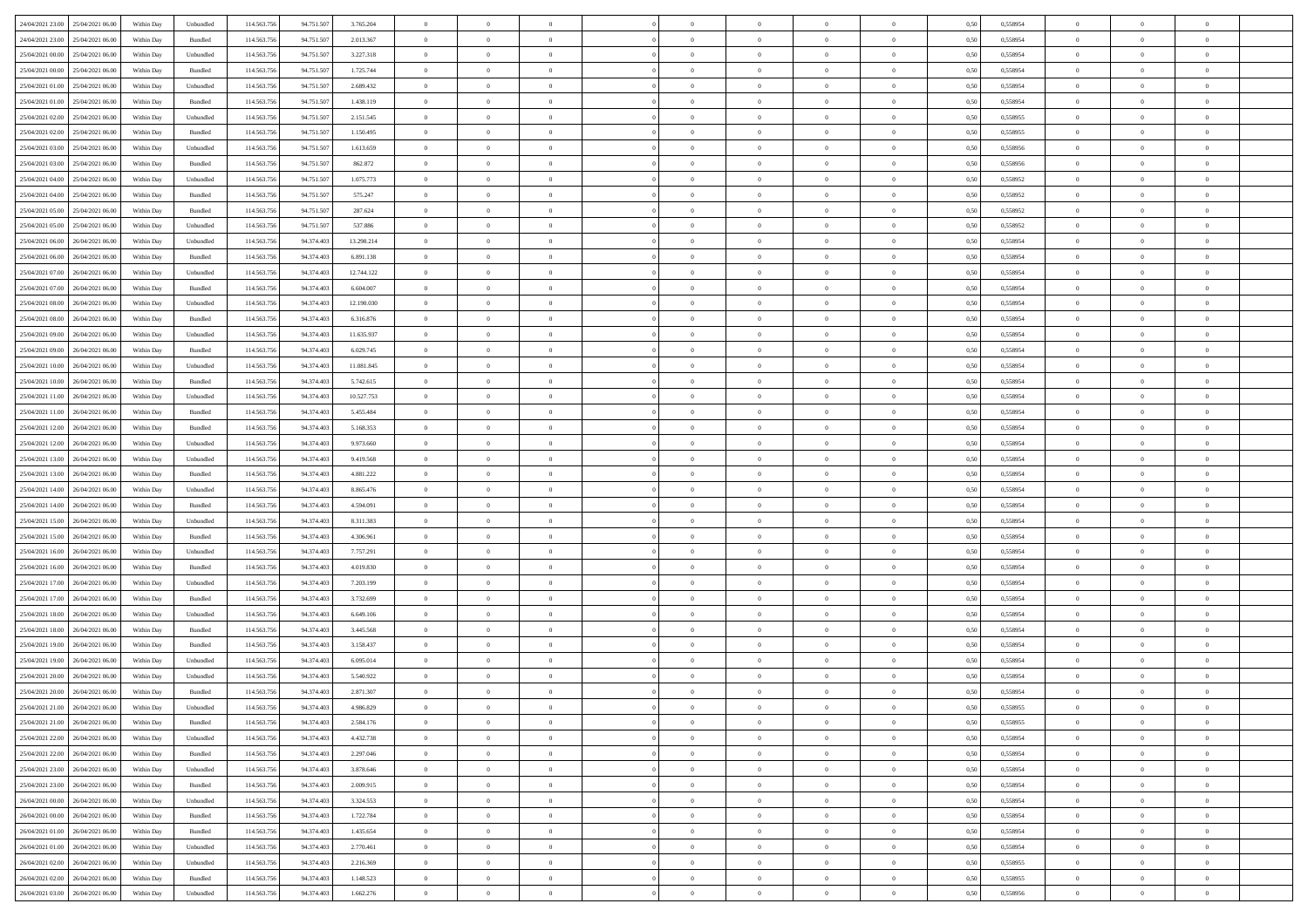| 26/04/2021 03:00 26/04/2021 06:00    | Within Day | Bundled   | 114.563.75  | 94.374.403 | 861.392    | $\overline{0}$ | $\overline{0}$ |                | $\overline{0}$ | $\theta$       |                | $\theta$       | 0,50 | 0,558956 | $\theta$       | $\theta$       | $\overline{0}$ |  |
|--------------------------------------|------------|-----------|-------------|------------|------------|----------------|----------------|----------------|----------------|----------------|----------------|----------------|------|----------|----------------|----------------|----------------|--|
| 26/04/2021 04:00<br>26/04/2021 06.00 | Within Day | Unbundled | 114.563.75  | 94.374.40  | 1.108.184  | $\bf{0}$       | $\bf{0}$       | $\bf{0}$       | $\overline{0}$ | $\overline{0}$ | $\overline{0}$ | $\bf{0}$       | 0,50 | 0,558952 | $\,$ 0 $\,$    | $\bf{0}$       | $\overline{0}$ |  |
| 26/04/2021 04:00<br>26/04/2021 06:00 | Within Day | Bundled   | 114,563,75  | 94.374.403 | 574.261    | $\overline{0}$ | $\bf{0}$       | $\overline{0}$ | $\bf{0}$       | $\bf{0}$       | $\overline{0}$ | $\bf{0}$       | 0.50 | 0.558952 | $\bf{0}$       | $\overline{0}$ | $\overline{0}$ |  |
| 26/04/2021 05:00<br>26/04/2021 06:00 | Within Day | Unbundled | 114.563.75  | 94.374.403 | 554.092    | $\overline{0}$ | $\overline{0}$ | $\overline{0}$ | $\theta$       | $\theta$       | $\overline{0}$ | $\bf{0}$       | 0,50 | 0,558952 | $\theta$       | $\theta$       | $\overline{0}$ |  |
|                                      |            |           |             |            |            |                |                |                |                |                |                |                |      |          |                |                |                |  |
| 26/04/2021 05:00<br>26/04/2021 06.00 | Within Day | Bundled   | 114.563.75  | 94.374.40  | 287.130    | $\bf{0}$       | $\overline{0}$ | $\bf{0}$       | $\overline{0}$ | $\theta$       | $\overline{0}$ | $\bf{0}$       | 0,50 | 0,558952 | $\,$ 0 $\,$    | $\bf{0}$       | $\overline{0}$ |  |
| 26/04/2021 06:00<br>27/04/2021 06:00 | Within Day | Unbundled | 114,563,75  | 85.142.94  | 29.420.814 | $\overline{0}$ | $\overline{0}$ | $\overline{0}$ | $\bf{0}$       | $\overline{0}$ | $\theta$       | $\bf{0}$       | 0.50 | 0.558954 | $\,$ 0 $\,$    | $\theta$       | $\overline{0}$ |  |
| 26/04/2021 07:00<br>27/04/2021 06:00 | Within Day | Unbundled | 114.563.75  | 85.142.941 | 28.194.947 | $\overline{0}$ | $\overline{0}$ | $\overline{0}$ | $\overline{0}$ | $\overline{0}$ | $\overline{0}$ | $\bf{0}$       | 0,50 | 0,558954 | $\theta$       | $\theta$       | $\overline{0}$ |  |
| 26/04/2021 08:00<br>27/04/2021 06.00 | Within Day | Unbundled | 114.563.75  | 85.142.94  | 26.969.079 | $\bf{0}$       | $\overline{0}$ | $\bf{0}$       | $\overline{0}$ | $\overline{0}$ | $\overline{0}$ | $\bf{0}$       | 0,50 | 0,558954 | $\,$ 0 $\,$    | $\bf{0}$       | $\overline{0}$ |  |
| 26/04/2021 09:00<br>27/04/2021 06:00 | Within Day | Unbundled | 114,563,75  | 85.142.94  | 25.743.212 | $\overline{0}$ | $\bf{0}$       | $\overline{0}$ | $\bf{0}$       | $\overline{0}$ | $\overline{0}$ | $\bf{0}$       | 0.50 | 0.558954 | $\bf{0}$       | $\overline{0}$ | $\overline{0}$ |  |
| 26/04/2021 10:00<br>27/04/2021 06:00 | Within Day | Unbundled | 114.563.756 | 85.142.941 | 24.517.345 | $\overline{0}$ | $\bf{0}$       | $\overline{0}$ | $\overline{0}$ | $\overline{0}$ | $\overline{0}$ | $\bf{0}$       | 0,50 | 0,558954 | $\,$ 0 $\,$    | $\theta$       | $\overline{0}$ |  |
|                                      |            |           |             |            |            |                |                |                |                |                |                |                |      |          |                |                |                |  |
| 26/04/2021 11:00<br>27/04/2021 06.00 | Within Day | Unbundled | 114.563.75  | 85.142.941 | 23.291.478 | $\bf{0}$       | $\overline{0}$ | $\bf{0}$       | $\bf{0}$       | $\bf{0}$       | $\overline{0}$ | $\bf{0}$       | 0,50 | 0,558954 | $\,$ 0 $\,$    | $\bf{0}$       | $\overline{0}$ |  |
| 26/04/2021 12:00<br>27/04/2021 06:00 | Within Day | Unbundled | 114,563,75  | 85.142.94  | 22.065.610 | $\overline{0}$ | $\bf{0}$       | $\overline{0}$ | $\overline{0}$ | $\bf{0}$       | $\overline{0}$ | $\bf{0}$       | 0.50 | 0.558954 | $\bf{0}$       | $\overline{0}$ | $\bf{0}$       |  |
| 26/04/2021 13:00<br>27/04/2021 06:00 | Within Day | Unbundled | 114.563.75  | 85.142.941 | 20.839.743 | $\overline{0}$ | $\overline{0}$ | $\overline{0}$ | $\theta$       | $\theta$       | $\overline{0}$ | $\bf{0}$       | 0,50 | 0,558954 | $\,$ 0 $\,$    | $\theta$       | $\overline{0}$ |  |
| 26/04/2021 14:00<br>27/04/2021 06.00 | Within Day | Unbundled | 114.563.75  | 85.142.94  | 19.613.876 | $\bf{0}$       | $\overline{0}$ | $\bf{0}$       | $\overline{0}$ | $\theta$       | $\overline{0}$ | $\bf{0}$       | 0,50 | 0,558954 | $\,$ 0 $\,$    | $\bf{0}$       | $\overline{0}$ |  |
| 26/04/2021 15:00<br>27/04/2021 06:00 | Within Day | Unbundled | 114,563,75  | 85.142.94  | 18,388,009 | $\overline{0}$ | $\overline{0}$ | $\overline{0}$ | $\bf{0}$       | $\overline{0}$ | $\theta$       | $\bf{0}$       | 0.50 | 0.558954 | $\,$ 0 $\,$    | $\theta$       | $\overline{0}$ |  |
| 26/04/2021 16:00<br>27/04/2021 06:00 |            |           | 114.563.75  |            |            | $\overline{0}$ | $\overline{0}$ | $\overline{0}$ | $\overline{0}$ | $\overline{0}$ | $\overline{0}$ |                |      |          | $\theta$       | $\theta$       | $\overline{0}$ |  |
|                                      | Within Day | Unbundled |             | 85.142.941 | 17.162.141 |                |                |                |                |                |                | $\bf{0}$       | 0,50 | 0,558954 |                |                |                |  |
| 26/04/2021 17:00<br>27/04/2021 06.00 | Within Day | Unbundled | 114.563.75  | 85.142.94  | 15.936.274 | $\bf{0}$       | $\overline{0}$ | $\bf{0}$       | $\overline{0}$ | $\bf{0}$       | $\overline{0}$ | $\bf{0}$       | 0,50 | 0,558954 | $\,$ 0 $\,$    | $\bf{0}$       | $\overline{0}$ |  |
| 26/04/2021 18:00<br>27/04/2021 06:00 | Within Day | Unbundled | 114,563,75  | 85.142.94  | 14.710.407 | $\overline{0}$ | $\bf{0}$       | $\overline{0}$ | $\bf{0}$       | $\overline{0}$ | $\overline{0}$ | $\bf{0}$       | 0.50 | 0.558954 | $\bf{0}$       | $\overline{0}$ | $\overline{0}$ |  |
| 26/04/2021 19:00<br>27/04/2021 06:00 | Within Day | Unbundled | 114.563.75  | 85.142.941 | 13.484.539 | $\overline{0}$ | $\bf{0}$       | $\overline{0}$ | $\overline{0}$ | $\overline{0}$ | $\overline{0}$ | $\bf{0}$       | 0,50 | 0,558954 | $\,$ 0 $\,$    | $\theta$       | $\overline{0}$ |  |
| 26/04/2021 20:00<br>27/04/2021 06.00 | Within Day | Unbundled | 114.563.75  | 85.142.94  | 12.258.672 | $\bf{0}$       | $\bf{0}$       | $\bf{0}$       | $\bf{0}$       | $\overline{0}$ | $\overline{0}$ | $\bf{0}$       | 0,50 | 0,558954 | $\,$ 0 $\,$    | $\bf{0}$       | $\overline{0}$ |  |
| 26/04/2021 21:00<br>27/04/2021 06:00 | Within Day | Unbundled | 114,563,75  | 85.142.941 | 11.032.805 | $\overline{0}$ | $\bf{0}$       | $\overline{0}$ | $\overline{0}$ | $\bf{0}$       | $\overline{0}$ | $\bf{0}$       | 0.50 | 0.558955 | $\bf{0}$       | $\overline{0}$ | $\overline{0}$ |  |
| 26/04/2021 22:00<br>27/04/2021 06:00 | Within Day | Unbundled | 114.563.75  | 85.142.941 | 9.806.938  | $\overline{0}$ | $\overline{0}$ | $\overline{0}$ | $\theta$       | $\theta$       | $\overline{0}$ | $\bf{0}$       | 0,50 | 0,558954 | $\theta$       | $\theta$       | $\overline{0}$ |  |
|                                      |            |           |             |            |            |                |                |                |                |                |                |                |      |          |                |                |                |  |
| 26/04/2021 23:00<br>27/04/2021 06.00 | Within Day | Unbundled | 114.563.75  | 85.142.94  | 8.581.070  | $\bf{0}$       | $\overline{0}$ | $\bf{0}$       | $\bf{0}$       | $\overline{0}$ | $\overline{0}$ | $\bf{0}$       | 0,50 | 0,558954 | $\,$ 0 $\,$    | $\bf{0}$       | $\overline{0}$ |  |
| 27/04/2021 00:00<br>27/04/2021 06:00 | Within Day | Unbundled | 114,563,75  | 85.142.94  | 7.355.203  | $\overline{0}$ | $\overline{0}$ | $\overline{0}$ | $\overline{0}$ | $\overline{0}$ | $\theta$       | $\bf{0}$       | 0.50 | 0.558954 | $\,$ 0 $\,$    | $\theta$       | $\overline{0}$ |  |
| 27/04/2021 01:00<br>27/04/2021 06:00 | Within Day | Unbundled | 114.563.75  | 85.142.941 | 6.129.336  | $\overline{0}$ | $\overline{0}$ | $\overline{0}$ | $\overline{0}$ | $\overline{0}$ | $\overline{0}$ | $\bf{0}$       | 0,50 | 0,558954 | $\theta$       | $\theta$       | $\overline{0}$ |  |
| 27/04/2021 02:00<br>27/04/2021 06.00 | Within Day | Unbundled | 114.563.75  | 85.142.94  | 4.903.469  | $\bf{0}$       | $\overline{0}$ | $\bf{0}$       | $\overline{0}$ | $\theta$       | $\overline{0}$ | $\bf{0}$       | 0,50 | 0,558955 | $\,$ 0 $\,$    | $\bf{0}$       | $\overline{0}$ |  |
| 27/04/2021 03:00<br>27/04/2021 06:00 | Within Day | Unbundled | 114,563,75  | 85.142.94  | 3.677.601  | $\overline{0}$ | $\bf{0}$       | $\overline{0}$ | $\bf{0}$       | $\overline{0}$ | $\overline{0}$ | $\bf{0}$       | 0.50 | 0.558956 | $\bf{0}$       | $\overline{0}$ | $\overline{0}$ |  |
| 27/04/2021 04:00<br>27/04/2021 06:00 | Within Day | Unbundled | 114.563.75  | 85.142.941 | 2.451.734  | $\overline{0}$ | $\overline{0}$ | $\overline{0}$ | $\overline{0}$ | $\overline{0}$ | $\overline{0}$ | $\bf{0}$       | 0,50 | 0,558952 | $\theta$       | $\theta$       | $\overline{0}$ |  |
|                                      |            |           |             |            |            |                |                |                |                |                |                |                |      |          |                |                |                |  |
| 27/04/2021 05:00<br>27/04/2021 06.00 | Within Day | Unbundled | 114.563.75  | 85.142.941 | 1.225.867  | $\bf{0}$       | $\bf{0}$       | $\bf{0}$       | $\bf{0}$       | $\overline{0}$ | $\overline{0}$ | $\bf{0}$       | 0,50 | 0,558952 | $\,$ 0 $\,$    | $\bf{0}$       | $\overline{0}$ |  |
| 27/04/2021 06:00<br>28/04/2021 06:00 | Within Day | Unbundled | 114,563,75  | 83,767,883 | 30.795.872 | $\overline{0}$ | $\bf{0}$       | $\overline{0}$ | $\bf{0}$       | $\bf{0}$       | $\overline{0}$ | $\bf{0}$       | 0.50 | 0.558954 | $\bf{0}$       | $\overline{0}$ | $\overline{0}$ |  |
| 27/04/2021 07:00<br>28/04/2021 06:00 | Within Day | Unbundled | 114.563.75  | 83.767.883 | 29.512.710 | $\overline{0}$ | $\overline{0}$ | $\overline{0}$ | $\overline{0}$ | $\overline{0}$ | $\overline{0}$ | $\bf{0}$       | 0.50 | 0.558954 | $\theta$       | $\theta$       | $\overline{0}$ |  |
| 27/04/2021 08:00<br>28/04/2021 06.00 | Within Day | Unbundled | 114.563.75  | 83.767.88  | 28.229.549 | $\bf{0}$       | $\overline{0}$ | $\bf{0}$       | $\bf{0}$       | $\overline{0}$ | $\overline{0}$ | $\bf{0}$       | 0,50 | 0,558954 | $\,$ 0 $\,$    | $\bf{0}$       | $\overline{0}$ |  |
| 27/04/2021 09:00<br>28/04/2021 06:00 | Within Day | Unbundled | 114,563,75  | 83,767,883 | 26,946,387 | $\overline{0}$ | $\bf{0}$       | $\overline{0}$ | $\bf{0}$       | $\overline{0}$ | $\Omega$       | $\bf{0}$       | 0.50 | 0.558954 | $\,$ 0 $\,$    | $\theta$       | $\overline{0}$ |  |
| 27/04/2021 10:00<br>28/04/2021 06:00 | Within Dav | Unbundled | 114.563.75  | 83.767.883 | 25.663.226 | $\overline{0}$ | $\overline{0}$ | $\overline{0}$ | $\overline{0}$ | $\overline{0}$ | $\overline{0}$ | $\bf{0}$       | 0.5( | 0,558954 | $\theta$       | $\theta$       | $\overline{0}$ |  |
| 27/04/2021 11:00<br>28/04/2021 06.00 | Within Day | Unbundled | 114.563.75  | 83.767.883 | 24.380.065 | $\bf{0}$       | $\bf{0}$       | $\bf{0}$       | $\overline{0}$ | $\bf{0}$       | $\overline{0}$ | $\bf{0}$       | 0,50 | 0,558954 | $\,$ 0 $\,$    | $\bf{0}$       | $\overline{0}$ |  |
| 28/04/2021 06:00                     |            | Unbundled | 114,563,75  |            | 23,096,903 |                |                |                |                |                | $\overline{0}$ |                |      |          |                |                |                |  |
| 27/04/2021 12:00                     | Within Day |           |             | 83,767,883 |            | $\overline{0}$ | $\bf{0}$       | $\overline{0}$ | $\bf{0}$       | $\overline{0}$ |                | $\bf{0}$       | 0.50 | 0.558954 | $\bf{0}$       | $\overline{0}$ | $\overline{0}$ |  |
| 27/04/2021 13:00<br>28/04/2021 06:00 | Within Dav | Unbundled | 114.563.75  | 83.767.883 | 21.813.742 | $\overline{0}$ | $\overline{0}$ | $\overline{0}$ | $\overline{0}$ | $\overline{0}$ | $\overline{0}$ | $\bf{0}$       | 0.50 | 0,558954 | $\theta$       | $\theta$       | $\overline{0}$ |  |
| 27/04/2021 14:00<br>28/04/2021 06.00 | Within Day | Unbundled | 114.563.75  | 83.767.88  | 20.530.580 | $\bf{0}$       | $\bf{0}$       | $\bf{0}$       | $\bf{0}$       | $\overline{0}$ | $\overline{0}$ | $\bf{0}$       | 0,50 | 0,558954 | $\,$ 0 $\,$    | $\bf{0}$       | $\overline{0}$ |  |
| 27/04/2021 15:00<br>28/04/2021 06:00 | Within Day | Unbundled | 114,563,75  | 83,767,883 | 19.247.419 | $\overline{0}$ | $\bf{0}$       | $\overline{0}$ | $\overline{0}$ | $\bf{0}$       | $\overline{0}$ | $\bf{0}$       | 0.50 | 0.558954 | $\bf{0}$       | $\overline{0}$ | $\overline{0}$ |  |
| 27/04/2021 16:00<br>28/04/2021 06:00 | Within Dav | Unbundled | 114.563.75  | 83.767.883 | 17.964.258 | $\overline{0}$ | $\overline{0}$ | $\overline{0}$ | $\overline{0}$ | $\overline{0}$ | $\overline{0}$ | $\bf{0}$       | 0.50 | 0,558954 | $\theta$       | $\theta$       | $\overline{0}$ |  |
| 27/04/2021 17:00<br>28/04/2021 06.00 | Within Day | Unbundled | 114.563.75  | 83.767.883 | 16.681.097 | $\bf{0}$       | $\bf{0}$       | $\bf{0}$       | $\bf{0}$       | $\,$ 0 $\,$    | $\overline{0}$ | $\bf{0}$       | 0,50 | 0,558954 | $\,$ 0 $\,$    | $\bf{0}$       | $\overline{0}$ |  |
| 27/04/2021 18:00<br>28/04/2021 06:00 | Within Day | Unbundled | 114,563,75  | 83,767,883 | 15.397.935 | $\overline{0}$ | $\overline{0}$ | $\overline{0}$ | $\bf{0}$       | $\overline{0}$ | $\Omega$       | $\bf{0}$       | 0.50 | 0.558954 | $\bf{0}$       | $\theta$       | $\overline{0}$ |  |
| 27/04/2021 19:00<br>28/04/2021 06:00 | Within Dav | Unbundled | 114.563.75  | 83.767.883 | 14.114.774 | $\overline{0}$ | $\overline{0}$ | $\Omega$       |                | $\theta$       | $\Omega$       | $\overline{0}$ | 0.5( | 0,558954 | $\theta$       | $\theta$       | $\overline{0}$ |  |
|                                      |            |           |             |            |            |                |                |                | $\overline{0}$ |                |                |                |      |          |                |                |                |  |
| 27/04/2021 20:00<br>28/04/2021 06:00 | Within Day | Unbundled | 114.563.75  | 83.767.883 | 12.831.612 | $\bf{0}$       | 14.906         | $\bf{0}$       | $\bf{0}$       | $\bf{0}$       | $\overline{0}$ | $\bf{0}$       | 0,50 | 0,558954 | $\,$ 0 $\,$    | $\bf{0}$       | $\overline{0}$ |  |
| 27/04/2021 21:00 28/04/2021 06:00    | Within Day | Unbundled | 114.563.756 | 83.782.788 | 11.535.036 | $\bf{0}$       | $\Omega$       |                | $\overline{0}$ |                |                |                | 0,50 | 0.558955 | $\bf{0}$       | $\overline{0}$ |                |  |
| 27/04/2021 22:00 28/04/2021 06:00    | Within Day | Unbundled | 114.563.756 | 83.782.788 | 10.253.365 | $\overline{0}$ | $\overline{0}$ | $\Omega$       | $\theta$       | $\overline{0}$ | $\overline{0}$ | $\bf{0}$       | 0,50 | 0,558954 | $\theta$       | $\theta$       | $\overline{0}$ |  |
| 27/04/2021 23:00<br>28/04/2021 06:00 | Within Day | Unbundled | 114.563.75  | 83.782.788 | 8.971.695  | $\overline{0}$ | $\bf{0}$       | $\overline{0}$ | $\overline{0}$ | $\bf{0}$       | $\overline{0}$ | $\bf{0}$       | 0,50 | 0,558954 | $\bf{0}$       | $\overline{0}$ | $\bf{0}$       |  |
| 28/04/2021 00:00 28/04/2021 06:00    | Within Day | Unbundled | 114,563,756 | 83.782.788 | 7.690.025  | $\overline{0}$ | $\bf{0}$       | $\overline{0}$ | $\overline{0}$ | $\mathbf{0}$   | $\overline{0}$ | $\,$ 0 $\,$    | 0.50 | 0.558954 | $\overline{0}$ | $\bf{0}$       | $\,$ 0 $\,$    |  |
| 28/04/2021 01:00 28/04/2021 06:00    | Within Day | Unbundled | 114.563.756 | 83.782.788 | 6.408.354  | $\overline{0}$ | $\overline{0}$ | $\overline{0}$ | $\overline{0}$ | $\overline{0}$ | $\overline{0}$ | $\bf{0}$       | 0,50 | 0,558954 | $\overline{0}$ | $\theta$       | $\overline{0}$ |  |
|                                      |            |           |             |            |            |                |                |                |                |                |                |                |      |          |                |                |                |  |
| 28/04/2021 02:00<br>28/04/2021 06:00 | Within Day | Unbundled | 114.563.75  | 83.782.788 | 5.126.683  | $\overline{0}$ | $\bf{0}$       | $\overline{0}$ | $\overline{0}$ | $\overline{0}$ | $\overline{0}$ | $\bf{0}$       | 0,50 | 0,558955 | $\bf{0}$       | $\overline{0}$ | $\overline{0}$ |  |
| 28/04/2021 03:00<br>28/04/2021 06:00 | Within Day | Unbundled | 114.563.756 | 83.782.788 | 3.845.012  | $\overline{0}$ | $\bf{0}$       | $\overline{0}$ | $\overline{0}$ | $\overline{0}$ | $\overline{0}$ | $\bf{0}$       | 0.50 | 0.558956 | $\,$ 0 $\,$    | $\overline{0}$ | $\,$ 0         |  |
| 28/04/2021 04:00<br>28/04/2021 06:00 | Within Dav | Unbundled | 114.563.756 | 83.782.788 | 2.563.341  | $\overline{0}$ | $\overline{0}$ | $\overline{0}$ | $\overline{0}$ | $\overline{0}$ | $\overline{0}$ | $\bf{0}$       | 0.50 | 0,558952 | $\overline{0}$ | $\theta$       | $\overline{0}$ |  |
| 28/04/2021 05:00<br>28/04/2021 06:00 | Within Day | Unbundled | 114.563.75  | 83.782.788 | 1.281.670  | $\overline{0}$ | $\overline{0}$ | $\overline{0}$ | $\overline{0}$ | $\overline{0}$ | $\overline{0}$ | $\bf{0}$       | 0,50 | 0,558952 | $\bf{0}$       | $\overline{0}$ | $\overline{0}$ |  |
| 29/04/2021 06:00<br>28/04/2021 06:00 | Within Day | Unbundled | 114.563.75  | 95,810,415 | 16.097.311 | $\overline{0}$ | $\overline{0}$ | $\overline{0}$ | $\overline{0}$ | $\overline{0}$ | $\overline{0}$ | $\bf{0}$       | 0.50 | 0.558954 | $\mathbf{0}$   | $\bf{0}$       | $\,$ 0         |  |
| 28/04/2021 06:00 29/04/2021 06:00    | Within Dav | Bundled   | 114.563.756 | 95.810.415 | 2.656.028  | $\overline{0}$ | $\overline{0}$ | $\overline{0}$ | $\overline{0}$ | $\overline{0}$ | $\overline{0}$ | $\bf{0}$       | 0,50 | 0,558954 | $\overline{0}$ | $\theta$       | $\overline{0}$ |  |
|                                      |            |           |             |            |            |                |                |                |                |                |                |                |      |          |                |                |                |  |
| 28/04/2021 07:00<br>29/04/2021 06.00 | Within Day | Unbundled | 114.563.75  | 95.810.415 | 15.426.590 | $\overline{0}$ | $\bf{0}$       | $\overline{0}$ | $\bf{0}$       | $\overline{0}$ | $\bf{0}$       | $\bf{0}$       | 0,50 | 0,558954 | $\bf{0}$       | $\bf{0}$       | $\bf{0}$       |  |
| 28/04/2021 07:00 29/04/2021 06:00    | Within Day | Bundled   | 114.563.756 | 95.810.415 | 2.545.360  | $\,$ 0 $\,$    | $\bf{0}$       | $\overline{0}$ | $\overline{0}$ | $\,$ 0 $\,$    | $\overline{0}$ | $\bf{0}$       | 0,50 | 0,558954 | $\overline{0}$ | $\,$ 0 $\,$    | $\,$ 0 $\,$    |  |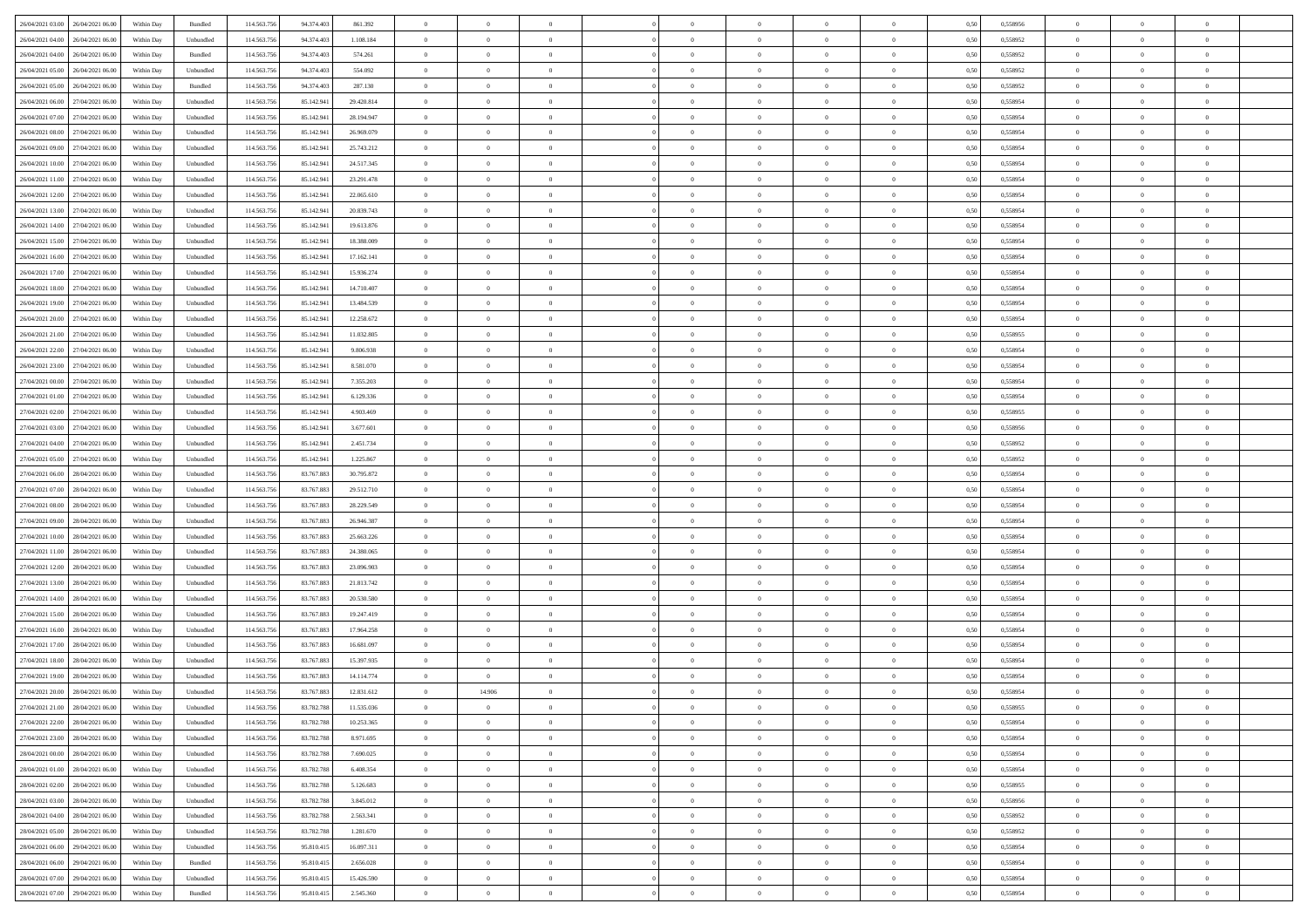| 28/04/2021 08:00 29/04/2021 06:00    | Within Day | Unbundled                   | 114.563.756 | 95.810.415 | 14.755.869 | $\overline{0}$ | $\overline{0}$ |                | $\overline{0}$ | $\theta$       |                | $\theta$       | 0,50 | 0,558954 | $\theta$       | $\theta$       | $\overline{0}$ |  |
|--------------------------------------|------------|-----------------------------|-------------|------------|------------|----------------|----------------|----------------|----------------|----------------|----------------|----------------|------|----------|----------------|----------------|----------------|--|
| 28/04/2021 08:00<br>29/04/2021 06.00 | Within Day | Bundled                     | 114.563.75  | 95.810.41: | 2.434.692  | $\bf{0}$       | $\bf{0}$       | $\bf{0}$       | $\overline{0}$ | $\overline{0}$ | $\overline{0}$ | $\bf{0}$       | 0,50 | 0,558954 | $\,$ 0 $\,$    | $\bf{0}$       | $\overline{0}$ |  |
| 28/04/2021 09:00<br>29/04/2021 06:00 | Within Day | Unbundled                   | 114,563,75  | 95.810.415 | 14,085.148 | $\overline{0}$ | $\bf{0}$       | $\overline{0}$ | $\bf{0}$       | $\bf{0}$       | $\overline{0}$ | $\bf{0}$       | 0.50 | 0.558954 | $\bf{0}$       | $\overline{0}$ | $\overline{0}$ |  |
| 28/04/2021 09:00<br>29/04/2021 06:00 |            |                             | 114.563.75  |            |            | $\overline{0}$ | $\overline{0}$ | $\overline{0}$ | $\theta$       | $\theta$       | $\overline{0}$ |                |      |          | $\theta$       | $\theta$       | $\overline{0}$ |  |
|                                      | Within Day | Bundled                     |             | 95.810.415 | 2.324.024  |                |                |                |                |                |                | $\bf{0}$       | 0,50 | 0,558954 |                |                |                |  |
| 28/04/2021 10:00<br>29/04/2021 06.00 | Within Day | Unbundled                   | 114.563.75  | 95.810.41: | 13.414.426 | $\bf{0}$       | $\overline{0}$ | $\bf{0}$       | $\overline{0}$ | $\theta$       | $\overline{0}$ | $\bf{0}$       | 0,50 | 0,558954 | $\,$ 0 $\,$    | $\bf{0}$       | $\overline{0}$ |  |
| 28/04/2021 10:00<br>29/04/2021 06:00 | Within Day | Bundled                     | 114,563,75  | 95.810.41: | 2.213.356  | $\overline{0}$ | $\overline{0}$ | $\overline{0}$ | $\bf{0}$       | $\overline{0}$ | $\theta$       | $\bf{0}$       | 0.50 | 0.558954 | $\,$ 0 $\,$    | $\theta$       | $\overline{0}$ |  |
| 28/04/2021 11:00<br>29/04/2021 06:00 | Within Day | Unbundled                   | 114.563.75  | 95.810.415 | 12.743.705 | $\overline{0}$ | $\overline{0}$ | $\overline{0}$ | $\overline{0}$ | $\overline{0}$ | $\overline{0}$ | $\bf{0}$       | 0,50 | 0,558954 | $\,$ 0 $\,$    | $\theta$       | $\overline{0}$ |  |
|                                      |            |                             |             |            |            |                |                |                |                |                |                |                |      |          |                |                |                |  |
| 28/04/2021 11:00<br>29/04/2021 06.00 | Within Day | Bundled                     | 114.563.75  | 95.810.41: | 2.102.688  | $\bf{0}$       | $\bf{0}$       | $\bf{0}$       | $\overline{0}$ | $\overline{0}$ | $\overline{0}$ | $\bf{0}$       | 0,50 | 0,558954 | $\,$ 0 $\,$    | $\bf{0}$       | $\overline{0}$ |  |
| 28/04/2021 12:00<br>29/04/2021 06:00 | Within Day | Bundled                     | 114,563,75  | 95.810.41: | 1.992.020  | $\overline{0}$ | $\bf{0}$       | $\overline{0}$ | $\bf{0}$       | $\overline{0}$ | $\overline{0}$ | $\bf{0}$       | 0.50 | 0.558954 | $\bf{0}$       | $\overline{0}$ | $\overline{0}$ |  |
| 28/04/2021 12:00<br>29/04/2021 06:00 | Within Day | Unbundled                   | 114.563.756 | 95.810.415 | 12.072.984 | $\overline{0}$ | $\bf{0}$       | $\overline{0}$ | $\overline{0}$ | $\overline{0}$ | $\overline{0}$ | $\bf{0}$       | 0,50 | 0,558954 | $\,$ 0 $\,$    | $\bf{0}$       | $\overline{0}$ |  |
| 28/04/2021 13:00<br>29/04/2021 06.00 | Within Day | Unbundled                   | 114.563.75  | 95.810.415 | 11.402.263 | $\bf{0}$       | 208.742        | $\bf{0}$       | $\bf{0}$       | $\bf{0}$       | $\overline{0}$ | $\bf{0}$       | 0,50 | 0,558954 | $\,$ 0 $\,$    | $\bf{0}$       | $\overline{0}$ |  |
|                                      |            |                             |             |            |            |                |                |                |                |                |                |                |      |          |                |                |                |  |
| 28/04/2021 13:00<br>29/04/2021 06:00 | Within Day | Bundled                     | 114,563,75  | 95.810.415 | 1.881.352  | $\overline{0}$ | $\bf{0}$       | $\overline{0}$ | $\overline{0}$ | $\bf{0}$       | $\overline{0}$ | $\bf{0}$       | 0.50 | 0.558954 | $\bf{0}$       | $\overline{0}$ | $\overline{0}$ |  |
| 28/04/2021 14:00<br>29/04/2021 06:00 | Within Day | Unbundled                   | 114.563.75  | 96.019.157 | 10.535.077 | $\overline{0}$ | $\overline{0}$ | $\overline{0}$ | $\theta$       | $\theta$       | $\overline{0}$ | $\bf{0}$       | 0,50 | 0,558954 | $\,$ 0 $\,$    | $\theta$       | $\overline{0}$ |  |
| 28/04/2021 14:00<br>29/04/2021 06.00 | Within Day | Bundled                     | 114.563.75  | 96.019.15  | 1.770.685  | $\bf{0}$       | $\overline{0}$ | $\bf{0}$       | $\overline{0}$ | $\bf{0}$       | $\overline{0}$ | $\bf{0}$       | 0,50 | 0,558954 | $\,$ 0 $\,$    | $\bf{0}$       | $\overline{0}$ |  |
|                                      |            |                             |             |            |            |                |                |                |                |                | $\theta$       |                |      |          |                |                |                |  |
| 28/04/2021 15:00<br>29/04/2021 06:00 | Within Day | Unbundled                   | 114,563,75  | 96.019.157 | 9.876.635  | $\overline{0}$ | $\overline{0}$ | $\overline{0}$ | $\bf{0}$       | $\overline{0}$ |                | $\bf{0}$       | 0.50 | 0.558954 | $\,$ 0 $\,$    | $\theta$       | $\overline{0}$ |  |
| 28/04/2021 15:00<br>29/04/2021 06:00 | Within Day | Bundled                     | 114.563.75  | 96.019.157 | 1.660.017  | $\overline{0}$ | $\bf{0}$       | $\overline{0}$ | $\overline{0}$ | $\overline{0}$ | $\overline{0}$ | $\bf{0}$       | 0,50 | 0,558954 | $\theta$       | $\theta$       | $\overline{0}$ |  |
| 28/04/2021 16:00<br>29/04/2021 06.00 | Within Day | Unbundled                   | 114.563.75  | 96.019.15  | 9.218.192  | $\bf{0}$       | 115.429        | $\bf{0}$       | $\overline{0}$ | $\bf{0}$       | $\overline{0}$ | $\bf{0}$       | 0,50 | 0,558954 | $\,$ 0 $\,$    | $\bf{0}$       | $\overline{0}$ |  |
| 28/04/2021 16:00<br>29/04/2021 06:00 | Within Day | Bundled                     | 114,563,75  | 96.019.15  | 1.549.349  | $\overline{0}$ | $\bf{0}$       | $\overline{0}$ | $\bf{0}$       | $\overline{0}$ | $\overline{0}$ | $\bf{0}$       | 0.50 | 0.558954 | $\bf{0}$       | $\overline{0}$ | $\overline{0}$ |  |
| 28/04/2021 17:00<br>29/04/2021 06:00 | Within Day | Unbundled                   | 114.563.75  | 96.134.585 | 8.452.567  | $\bf{0}$       | $\bf{0}$       | $\overline{0}$ | $\overline{0}$ | $\overline{0}$ | $\overline{0}$ | $\bf{0}$       | 0,50 | 0,558954 | $\,$ 0 $\,$    | $\bf{0}$       | $\overline{0}$ |  |
|                                      |            |                             |             |            |            |                |                |                |                |                |                |                |      |          |                |                |                |  |
| 28/04/2021 17:00<br>29/04/2021 06.00 | Within Day | Bundled                     | 114.563.75  | 96.134.585 | 1.438.681  | $\bf{0}$       | $\bf{0}$       | $\bf{0}$       | $\bf{0}$       | $\overline{0}$ | $\overline{0}$ | $\bf{0}$       | 0,50 | 0,558954 | $\,$ 0 $\,$    | $\bf{0}$       | $\overline{0}$ |  |
| 28/04/2021 18:00<br>29/04/2021 06:00 | Within Day | Bundled                     | 114.563.75  | 96.134.585 | 1.328.013  | $\overline{0}$ | $\overline{0}$ | $\overline{0}$ | $\overline{0}$ | $\bf{0}$       | $\overline{0}$ | $\bf{0}$       | 0.50 | 0.558954 | $\bf{0}$       | $\overline{0}$ | $\overline{0}$ |  |
| 28/04/2021 18:00<br>29/04/2021 06:00 | Within Day | Unbundled                   | 114.563.75  | 96.134.585 | 7.802.369  | $\overline{0}$ | 1.790.316      | $\overline{0}$ | $\theta$       | $\theta$       | $\overline{0}$ | $\bf{0}$       | 0,50 | 0,558954 | $\theta$       | $\theta$       | $\overline{0}$ |  |
| 28/04/2021 19:00<br>29/04/2021 06.00 | Within Day | Unbundled                   | 114.563.75  | 97.924.90  | 5.511.049  | $\bf{0}$       | $\overline{0}$ | $\bf{0}$       | $\bf{0}$       | $\,$ 0 $\,$    | $\overline{0}$ | $\bf{0}$       | 0,50 | 0,558954 | $\,$ 0 $\,$    | $\bf{0}$       | $\overline{0}$ |  |
|                                      |            |                             |             |            |            |                |                |                |                |                |                |                |      |          |                |                |                |  |
| 28/04/2021 19:00<br>29/04/2021 06:00 | Within Day | Bundled                     | 114,563,75  | 97.924.901 | 1.217.345  | $\overline{0}$ | $\overline{0}$ | $\overline{0}$ | $\bf{0}$       | $\overline{0}$ | $\theta$       | $\bf{0}$       | 0.50 | 0.558954 | $\,$ 0 $\,$    | $\theta$       | $\overline{0}$ |  |
| 28/04/2021 20:00<br>29/04/2021 06:00 | Within Day | Unbundled                   | 114.563.75  | 97.924.901 | 5.010.044  | $\overline{0}$ | 35.442         | $\overline{0}$ | $\overline{0}$ | $\overline{0}$ | $\overline{0}$ | $\bf{0}$       | 0,50 | 0,558954 | $\,$ 0 $\,$    | $\theta$       | $\overline{0}$ |  |
| 28/04/2021 20:00<br>29/04/2021 06.00 | Within Day | Bundled                     | 114.563.75  | 97.924.90  | 1.106.677  | $\bf{0}$       | $\theta$       | $\bf{0}$       | $\overline{0}$ | $\bf{0}$       | $\overline{0}$ | $\bf{0}$       | 0,50 | 0,558954 | $\,$ 0 $\,$    | $\bf{0}$       | $\overline{0}$ |  |
| 28/04/2021 21:00<br>29/04/2021 06:00 | Within Day | Unbundled                   | 114,563,75  | 97.960.343 | 4.477.142  | $\overline{0}$ | $\bf{0}$       | $\overline{0}$ | $\bf{0}$       | $\overline{0}$ | $\overline{0}$ | $\bf{0}$       | 0.50 | 0.558955 | $\bf{0}$       | $\overline{0}$ | $\overline{0}$ |  |
|                                      |            |                             |             |            |            |                |                |                |                |                |                |                |      |          |                |                |                |  |
| 28/04/2021 21:00<br>29/04/2021 06:00 | Within Day | Bundled                     | 114.563.75  | 97.960.343 | 996.009    | $\overline{0}$ | $\bf{0}$       | $\overline{0}$ | $\overline{0}$ | $\overline{0}$ | $\overline{0}$ | $\bf{0}$       | 0,50 | 0,558955 | $\theta$       | $\theta$       | $\overline{0}$ |  |
| 28/04/2021 22:00<br>29/04/2021 06.00 | Within Day | Unbundled                   | 114.563.75  | 97.960.343 | 3.979.682  | $\bf{0}$       | $\bf{0}$       | $\bf{0}$       | $\bf{0}$       | $\overline{0}$ | $\overline{0}$ | $\bf{0}$       | 0,50 | 0,558954 | $\,$ 0 $\,$    | $\bf{0}$       | $\overline{0}$ |  |
| 28/04/2021 22:00<br>29/04/2021 06:00 | Within Day | Bundled                     | 114,563,75  | 97.960.343 | 885.343    | $\overline{0}$ | $\bf{0}$       | $\overline{0}$ | $\overline{0}$ | $\bf{0}$       | $\overline{0}$ | $\bf{0}$       | 0.50 | 0.558954 | $\bf{0}$       | $\overline{0}$ | $\overline{0}$ |  |
| 28/04/2021 23:00<br>29/04/2021 06:00 | Within Day | Unbundled                   | 114.563.75  | 97.960.343 | 3.482.221  | $\overline{0}$ | $\overline{0}$ | $\overline{0}$ | $\overline{0}$ | $\overline{0}$ | $\overline{0}$ | $\bf{0}$       | 0.50 | 0,558954 | $\theta$       | $\theta$       | $\overline{0}$ |  |
|                                      |            |                             |             |            |            |                |                |                |                |                |                |                |      |          |                |                |                |  |
| 28/04/2021 23:00<br>29/04/2021 06.00 | Within Day | Bundled                     | 114.563.75  | 97.960.34  | 774.675    | $\bf{0}$       | $\bf{0}$       | $\bf{0}$       | $\bf{0}$       | $\,$ 0 $\,$    | $\overline{0}$ | $\bf{0}$       | 0,50 | 0,558954 | $\,$ 0 $\,$    | $\bf{0}$       | $\overline{0}$ |  |
| 29/04/2021 00:00<br>29/04/2021 06:00 | Within Day | Unbundled                   | 114,563,75  | 97.960.343 | 2.984.761  | $\overline{0}$ | $\bf{0}$       | $\overline{0}$ | $\bf{0}$       | $\overline{0}$ | $\overline{0}$ | $\bf{0}$       | 0.50 | 0.558954 | $\,$ 0 $\,$    | $\theta$       | $\overline{0}$ |  |
| 29/04/2021 00:00<br>29/04/2021 06:00 | Within Dav | Bundled                     | 114.563.75  | 97.960.343 | 664,007    | $\overline{0}$ | $\overline{0}$ | $\overline{0}$ | $\overline{0}$ | $\theta$       | $\overline{0}$ | $\bf{0}$       | 0.50 | 0,558954 | $\theta$       | $\theta$       | $\overline{0}$ |  |
| 29/04/2021 01:00<br>29/04/2021 06.00 | Within Day | Bundled                     | 114.563.75  | 97.960.343 | 553.339    | $\bf{0}$       | $\bf{0}$       | $\bf{0}$       | $\bf{0}$       | $\bf{0}$       | $\overline{0}$ | $\bf{0}$       | 0,50 | 0,558954 | $\,$ 0 $\,$    | $\bf{0}$       | $\overline{0}$ |  |
| 29/04/2021 01:00<br>29/04/2021 06:00 | Within Day | Unbundled                   | 114,563,75  | 97.960.34  | 2.487.300  | $\overline{0}$ | $\bf{0}$       | $\overline{0}$ | $\bf{0}$       | $\overline{0}$ | $\overline{0}$ | $\bf{0}$       | 0.50 | 0.558954 | $\bf{0}$       | $\overline{0}$ | $\overline{0}$ |  |
|                                      |            |                             |             |            |            |                |                |                |                |                |                |                |      |          |                |                |                |  |
| 29/04/2021 02:00<br>29/04/2021 06:00 | Within Dav | Unbundled                   | 114.563.75  | 97.960.343 | 1.989.841  | $\overline{0}$ | $\overline{0}$ | $\overline{0}$ | $\overline{0}$ | $\overline{0}$ | $\overline{0}$ | $\bf{0}$       | 0.50 | 0,558955 | $\theta$       | $\theta$       | $\overline{0}$ |  |
| 29/04/2021 02:00<br>29/04/2021 06.00 | Within Day | Bundled                     | 114.563.75  | 97.960.34  | 442.671    | $\bf{0}$       | $\bf{0}$       | $\bf{0}$       | $\bf{0}$       | $\overline{0}$ | $\overline{0}$ | $\bf{0}$       | 0,50 | 0,558955 | $\,$ 0 $\,$    | $\bf{0}$       | $\overline{0}$ |  |
| 29/04/2021 03:00<br>29/04/2021 06:00 | Within Day | Unbundled                   | 114.563.75  | 97.960.343 | 1.492.381  | $\overline{0}$ | $\bf{0}$       | $\overline{0}$ | $\overline{0}$ | $\bf{0}$       | $\overline{0}$ | $\bf{0}$       | 0.50 | 0.558956 | $\bf{0}$       | $\overline{0}$ | $\overline{0}$ |  |
| 29/04/2021 03:00<br>29/04/2021 06:00 | Within Day | Bundled                     | 114.563.75  | 97.960.343 | 332,003    | $\overline{0}$ | $\overline{0}$ | $\overline{0}$ | $\overline{0}$ | $\overline{0}$ | $\overline{0}$ | $\bf{0}$       | 0.50 | 0,558956 | $\theta$       | $\theta$       | $\overline{0}$ |  |
|                                      |            |                             |             |            |            |                |                |                |                |                |                |                |      |          |                |                |                |  |
| 29/04/2021 04:00<br>29/04/2021 06.00 | Within Day | Unbundled                   | 114.563.75  | 97.960.343 | 994.920    | $\bf{0}$       | $\bf{0}$       | $\bf{0}$       | $\bf{0}$       | $\overline{0}$ | $\overline{0}$ | $\bf{0}$       | 0,50 | 0,558952 | $\,$ 0 $\,$    | $\bf{0}$       | $\overline{0}$ |  |
| 29/04/2021 04:00<br>29/04/2021 06:00 | Within Day | Bundled                     | 114,563,75  | 97.960.34  | 221.335    | $\overline{0}$ | $\overline{0}$ | $\overline{0}$ | $\bf{0}$       | $\bf{0}$       | $\Omega$       | $\bf{0}$       | 0.50 | 0.558952 | $\bf{0}$       | $\theta$       | $\overline{0}$ |  |
| 29/04/2021 05:00<br>29/04/2021 06:00 | Within Dav | Unbundled                   | 114.563.75  | 97.960.343 | 497.460    | $\overline{0}$ | $\overline{0}$ | $\Omega$       | $\theta$       | $\theta$       | $\Omega$       | $\overline{0}$ | 0.5( | 0,558952 | $\theta$       | $\theta$       | $\overline{0}$ |  |
| 29/04/2021 05:00<br>29/04/2021 06.00 | Within Day | Bundled                     | 114.563.75  | 97.960.343 | 110.667    | $\bf{0}$       | $\bf{0}$       | $\bf{0}$       | $\bf{0}$       | $\bf{0}$       | $\overline{0}$ | $\bf{0}$       | 0,50 | 0,558952 | $\,$ 0 $\,$    | $\overline{0}$ | $\overline{0}$ |  |
| 29/04/2021 06:00 30/04/2021 06:00    |            |                             |             |            | 5.533.075  |                |                |                |                |                |                |                |      | 0.558954 |                |                |                |  |
|                                      | Within Day | $\ensuremath{\mathsf{Unb}}$ | 114.563.756 | 98.017.904 |            | $\bf{0}$       | $\theta$       |                | $\overline{0}$ |                |                |                | 0,50 |          | $\theta$       | $\overline{0}$ |                |  |
| 29/04/2021 06:00 30/04/2021 06:00    | Within Day | Bundled                     | 114.563.756 | 98.017.904 | 11.012.777 | $\overline{0}$ | $\overline{0}$ | $\Omega$       | $\theta$       | $\overline{0}$ | $\overline{0}$ | $\bf{0}$       | 0,50 | 0,558954 | $\theta$       | $\theta$       | $\overline{0}$ |  |
| 29/04/2021 07:00<br>30/04/2021 06.00 | Within Day | Unbundled                   | 114.563.75  | 98.017.904 | 5.302.530  | $\overline{0}$ | $\bf{0}$       | $\overline{0}$ | $\overline{0}$ | $\bf{0}$       | $\overline{0}$ | $\bf{0}$       | 0,50 | 0,558954 | $\bf{0}$       | $\overline{0}$ | $\bf{0}$       |  |
| 29/04/2021 07:00<br>30/04/2021 06:00 | Within Day | Bundled                     | 114,563,756 | 98.017.904 | 10.553.911 | $\overline{0}$ | $\bf{0}$       | $\overline{0}$ | $\overline{0}$ | $\mathbf{0}$   | $\overline{0}$ | $\,$ 0 $\,$    | 0.50 | 0.558954 | $\overline{0}$ | $\bf{0}$       | $\,$ 0 $\,$    |  |
| 29/04/2021 08:00<br>30/04/2021 06:00 | Within Dav | Bundled                     | 114.563.756 | 98.017.904 | 10.095.045 | $\overline{0}$ | $\overline{0}$ | $\overline{0}$ | $\overline{0}$ | $\overline{0}$ | $\overline{0}$ | $\bf{0}$       | 0,50 | 0,558954 | $\theta$       | $\theta$       | $\overline{0}$ |  |
|                                      |            |                             |             |            |            |                |                |                |                |                |                |                |      |          |                |                |                |  |
| 29/04/2021 08:00<br>30/04/2021 06.00 | Within Day | Unbundled                   | 114.563.75  | 98.017.904 | 5.071.985  | $\overline{0}$ | $\bf{0}$       | $\overline{0}$ | $\overline{0}$ | $\overline{0}$ | $\overline{0}$ | $\bf{0}$       | 0,50 | 0,558954 | $\bf{0}$       | $\overline{0}$ | $\overline{0}$ |  |
| 29/04/2021 09:00<br>30/04/2021 06:00 | Within Day | Unbundled                   | 114.563.756 | 98.017.904 | 4.841.440  | $\overline{0}$ | $\bf{0}$       | $\overline{0}$ | $\overline{0}$ | $\overline{0}$ | $\overline{0}$ | $\bf{0}$       | 0.50 | 0.558954 | $\,$ 0 $\,$    | $\theta$       | $\,$ 0         |  |
| 29/04/2021 09:00<br>30/04/2021 06:00 | Within Dav | Bundled                     | 114.563.756 | 98.017.904 | 9.636.180  | $\overline{0}$ | $\overline{0}$ | $\overline{0}$ | $\overline{0}$ | $\overline{0}$ | $\overline{0}$ | $\bf{0}$       | 0.50 | 0,558954 | $\overline{0}$ | $\theta$       | $\overline{0}$ |  |
|                                      |            |                             |             |            |            |                | $\overline{0}$ |                |                | $\overline{0}$ |                |                |      |          | $\bf{0}$       | $\overline{0}$ | $\,$ 0         |  |
| 29/04/2021 10:00<br>30/04/2021 06.00 | Within Day | Unbundled                   | 114.563.75  | 98.017.904 | 4.610.896  | $\overline{0}$ |                | $\overline{0}$ | $\overline{0}$ |                | $\overline{0}$ | $\bf{0}$       | 0,50 | 0,558954 |                |                |                |  |
| 30/04/2021 06:00<br>29/04/2021 10:00 | Within Day | Bundled                     | 114,563,756 | 98.017.904 | 9.177.314  | $\overline{0}$ | $\overline{0}$ | $\overline{0}$ | $\overline{0}$ | $\overline{0}$ | $\overline{0}$ | $\bf{0}$       | 0.50 | 0.558954 | $\mathbf{0}$   | $\bf{0}$       | $\,$ 0         |  |
| 29/04/2021 11:00<br>30/04/2021 06:00 | Within Dav | Unbundled                   | 114.563.756 | 98.017.904 | 4.380.350  | $\overline{0}$ | $\overline{0}$ | $\overline{0}$ | $\overline{0}$ | $\overline{0}$ | $\overline{0}$ | $\bf{0}$       | 0,50 | 0,558954 | $\overline{0}$ | $\theta$       | $\overline{0}$ |  |
| 29/04/2021 11:00<br>30/04/2021 06.00 | Within Day | Bundled                     | 114.563.75  | 98.017.904 | 8.718.448  | $\overline{0}$ | $\bf{0}$       | $\overline{0}$ | $\bf{0}$       | $\overline{0}$ | $\bf{0}$       | $\bf{0}$       | 0,50 | 0,558954 | $\bf{0}$       | $\bf{0}$       | $\bf{0}$       |  |
|                                      |            |                             |             |            |            |                |                |                |                |                |                |                |      |          |                |                |                |  |
| 29/04/2021 12:00 30/04/2021 06:00    | Within Day | ${\sf Unbundred}$           | 114.563.756 | 98.017.904 | 12.409.389 | $\overline{0}$ | $\bf{0}$       | $\overline{0}$ | $\overline{0}$ | $\,$ 0 $\,$    | $\overline{0}$ | $\bf{0}$       | 0,50 | 0,558954 | $\overline{0}$ | $\,$ 0 $\,$    | $\,$ 0 $\,$    |  |